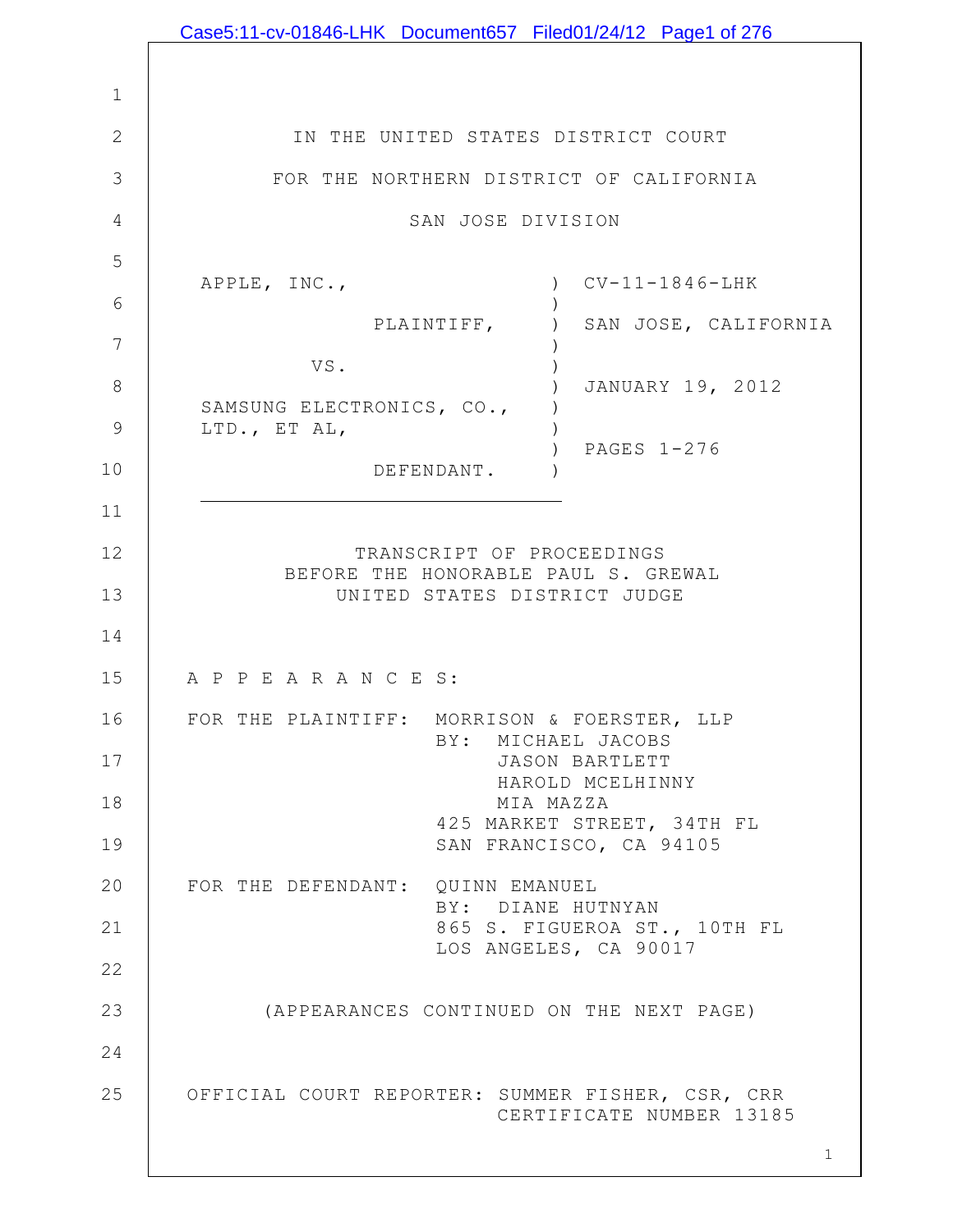|                |                                  | Case5:11-cv-01846-LHK Document657 Filed01/24/12 Page2 of 276 |
|----------------|----------------------------------|--------------------------------------------------------------|
|                |                                  |                                                              |
| $1\,$          | FOR THE PLAINTIFF: WILMER HALE   | BY: MARK SELWYN                                              |
| $\mathbf{2}$   |                                  | CALVIN WALDEN                                                |
| $\mathfrak{Z}$ |                                  | 950 PAGE MILL ROAD<br>PALO ALTO, CA 94304                    |
| $\overline{4}$ | FOR THE DEFENDANT: QUINN EMANUEL |                                                              |
| 5              |                                  | BY: VICTORIA MAROULIS<br>RACHEL KASSABIAN                    |
| $\sqrt{6}$     |                                  | JOBY MARTIN<br>KEN SUH                                       |
| $\overline{7}$ |                                  | SCOTT HALL<br>555 TWIN DOLPHIN DRIVE, 5TH FL                 |
| $\,8\,$        |                                  | REDWOOD SHORES, CA 94065                                     |
| $\mathsf 9$    |                                  |                                                              |
| 10             |                                  | ALSO PRESENT: CHRISTOPHER KELLY                              |
| 11             |                                  |                                                              |
| 12             |                                  |                                                              |
| 13             |                                  |                                                              |
| 14             |                                  |                                                              |
| 15             |                                  |                                                              |
| 16             |                                  |                                                              |
| 17             |                                  |                                                              |
| 18             |                                  |                                                              |
| 19             |                                  |                                                              |
| 20             |                                  |                                                              |
| 21             |                                  |                                                              |
| 22             |                                  |                                                              |
| 23             |                                  |                                                              |
| 24             |                                  |                                                              |
| 25             |                                  |                                                              |
|                |                                  |                                                              |
|                |                                  | $\mathbf{2}$                                                 |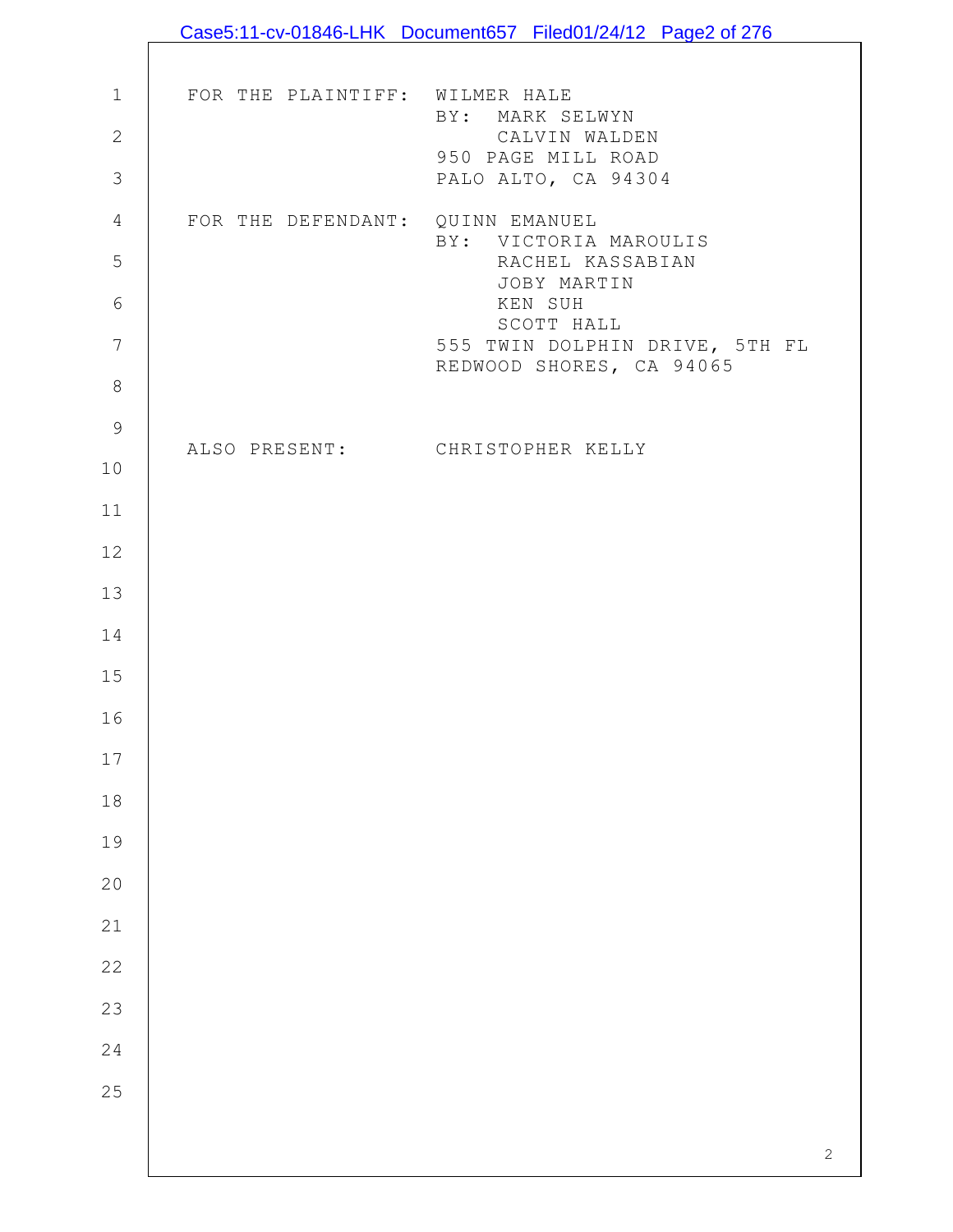|               | Case5:11-cv-01846-LHK Document657 Filed01/24/12 Page3 of 276 |
|---------------|--------------------------------------------------------------|
|               |                                                              |
| $\mathbf 1$   | SAN JOSE, CALIFORNIA JANUARY 19, 2012                        |
| $\mathbf{2}$  | P R O C E E D I N G S                                        |
| 3             | (WHEREUPON, COURT CONVENED AND THE                           |
| 4             | FOLLOWING PROCEEDINGS WERE HELD:)                            |
| 5             | THE COURT: MR. RIVERA, WOULD YOU CALL                        |
| 6             | THE NEXT MATTER ON THIS MORNING'S CALENDAR.                  |
| 7             | THE CLERK: YES, YOUR HONOR.                                  |
| 8             | CALLING APPLE, INC. VERSUS SAMSUNG                           |
| $\mathcal{G}$ | ELECTRONICS. CASE NUMBER CV-11-1846.                         |
| 10            | MATTER ON FOR APPLE AND SAMSUNG DISCOVERY                    |
| 11            | MOTIONS.                                                     |
| 12            | COUNSEL, PLEASE STATE YOUR APPEARANCES.                      |
| 13            | MR. JACOBS: MICHAEL JACOBS FROM MORRISON                     |
| 14            | & FOERSTER, YOUR HONOR, FOR APPLE.                           |
| 15            | WITH ME FROM MORRISON & FOERSTER IS                          |
| 16            | JASON BARTLETT, HAROLD MCELHINNY AND MIA MAZZA AT            |
| 17            | COUNSEL TABLE.                                               |
| 18            | THE COURT: GOOD MORNING, COUNSEL.                            |
| 19            | MR. WALDEN: GOOD MORNING, YOUR HONOR.                        |
| 20            | FROM WILMER HALE, MARK SELWYN. AND WITH                      |
| 21            | ME TODAY IS MY PARTNER CALVIN WALDEN ALSO OF WILMER          |
| 22            | HALE.                                                        |
| 23            | THE COURT: GOOD MORNING AS WELL.                             |
| 24            | MS. MAROULIS: GOOD MORNING, YOUR HONOR.                      |
| 25            | VICTORIA MAROULIS, WITH QUINN EMANUEL,                       |
|               |                                                              |
|               | 3                                                            |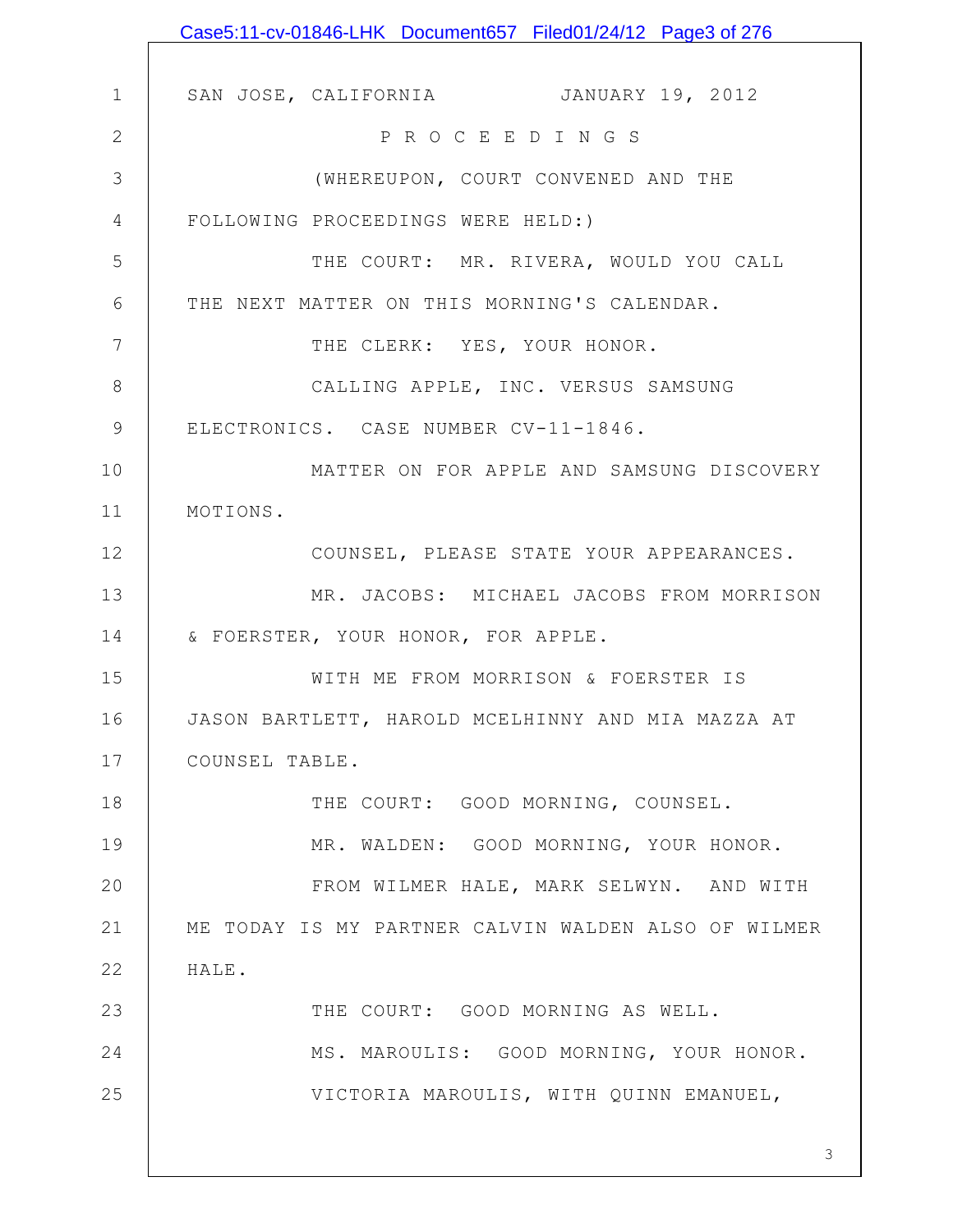|                | Case5:11-cv-01846-LHK Document657 Filed01/24/12 Page4 of 276 |
|----------------|--------------------------------------------------------------|
|                |                                                              |
| $\mathbf 1$    | COUNSEL FOR SAMSUNG.                                         |
| $\mathbf{2}$   | AND WITH ME ARE MY PARTNERS                                  |
| 3              | MS. RACHEL KASSABIAN, DIANE HUTNYAN, AND OUR                 |
| $\overline{4}$ | COLLEAGUES JOBY MARTIN, KEN SUH AND SCOTT HALL.              |
| 5              | THE COURT: MS. MAROULIS, WELCOME BACK.                       |
| 6              | GOOD MORNING TO YOUR TEAM, AND ALSO TO                       |
| $7\phantom{.}$ | YOUR TEAM AS WELL.                                           |
| $\,8\,$        | ALL RIGHT. COUNSEL, I HAVE BEFORE ME IF                      |
| $\mathsf 9$    | I'VE GOT THE COUNT RIGHT, NINE MOTIONS.                      |
| 10             | I WANT TO FIRST ASK COUNSEL A SIMPLE                         |
| 11             | QUESTION. WHEN I GRANTED EACH PARTY THE RIGHT TO             |
| 12             | PURSUE ITS MOTIONS ON AN EXPEDITED BASIS, I WAS NOT          |
| 13             | TOLD WE WOULD BE TALKING ABOUT NINE SEPARATE                 |
| 14             | MOTIONS.                                                     |
| 15             | AND AS I THINK YOU ALL CAN APPRECIATE, AS                    |
| 16             | I THINK WE'VE DISCUSSED BEFORE, THIS TYPE OF                 |
| 17             | EXTRAORDINARY RELIEF IMPOSES BURDENS NOT ONLY ON             |
| 18             | THE COURT, PUT THAT TO THE SIDE, BUT OTHER PARTIES           |
| 19             | WHO HAVE CASES PENDING IN THIS COURT. YOU ARE,               |
| 20             | EFFECTIVELY, JUMPING THE LINE.                               |
| 21             | AND WHILE I'M EAGER TO JUMP IN AND HELP                      |
| 22             | YOU RESOLVE AS MANY OF THESE DISPUTES AS POSSIBLE,           |
| 23             | I HAVE TO ASK THE QUESTION: AT WHAT POINT HAS THAT           |
| 24             | LINE BEEN CROSSED? BECAUSE NINE MOTIONS ON AN                |
| 25             | EXPEDITED BASIS IS SOMEWHAT UNUSUAL, I WILL PUT IT           |
|                |                                                              |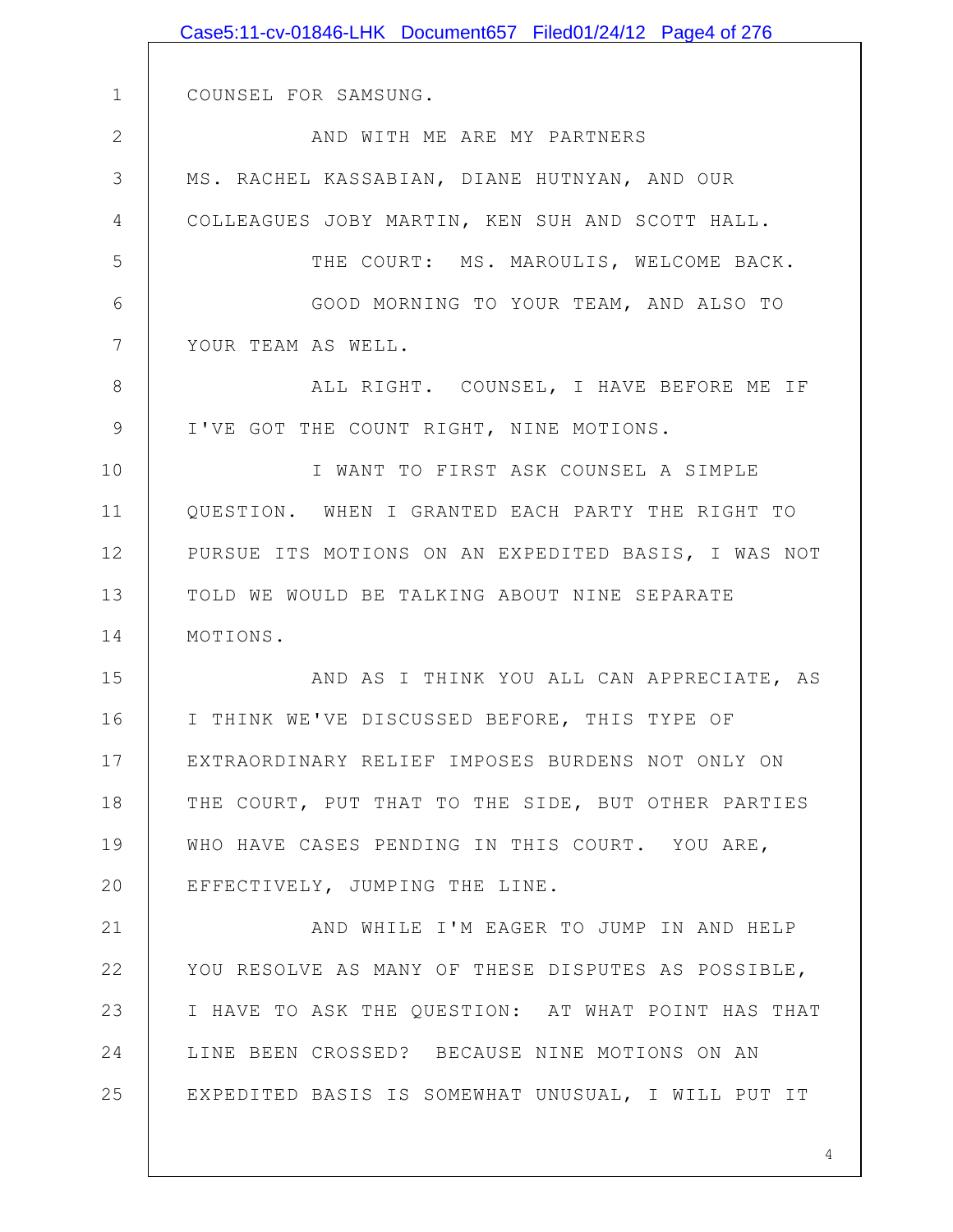1 2 3 4 5 6 7 8 9 10 11 12 13 14 15 16 17 18 19 20 21 22 23 24 25 THAT WAY. DID THE PARTIES ADDRESS OR CONSIDER THIS AT ALL IN THE MEET AND CONFER THAT TOOK PLACE BEFORE THE MOTIONS WERE FILED? MS. MAROULIS: IF I MAY, YOUR HONOR. WE HAVE HAD THE LEAD COUNSEL MEET AND CONFER, AND DUE TO THE SCHEDULING ISSUES OF GETTING TOGETHER MR. MCELHINNY AND MR. VERHOVEN, SOME OF THE DISPUTES HAVE PENT UP AND STACKED UP. SO PART OF THE REASON FOR THE MOTIONS IS BECAUSE WE WERE NOT SUCCESSFUL IN SCHEDULING THE COUNSEL MEET AND CONFER UNTIL RECENTLY. THE COURT: ALL RIGHT. MR. MCELHINNY: HAROLD MCELHINNY FOR APPLE. I THINK THERE ARE TWO THINGS GOING ON ONE OF WHICH MR. JACOBS WILL ADDRESS ON THE MERITS. ONE, I AGREE WITH MS. MAROULIS, THERE HAS BEEN A PROBLEM GETTING COUNSEL TOGETHER TO MEET AND CONFER. SO WHEN WE WERE ABLE TO GET TOGETHER, THERE WAS A CAR WASH SORT OF LINE OF MOTIONS THAT HAD TO BE RESOLVED. THE OTHER MAJOR ISSUE WHICH MR. JACOBS IS GOING TO ADDRESS, I'M NOT, AS YOUR HONOR KNOWS WE ARE WORKING ON AN EXPEDITED SCHEDULE SET BY Case5:11-cv-01846-LHK Document657 Filed01/24/12 Page5 of 276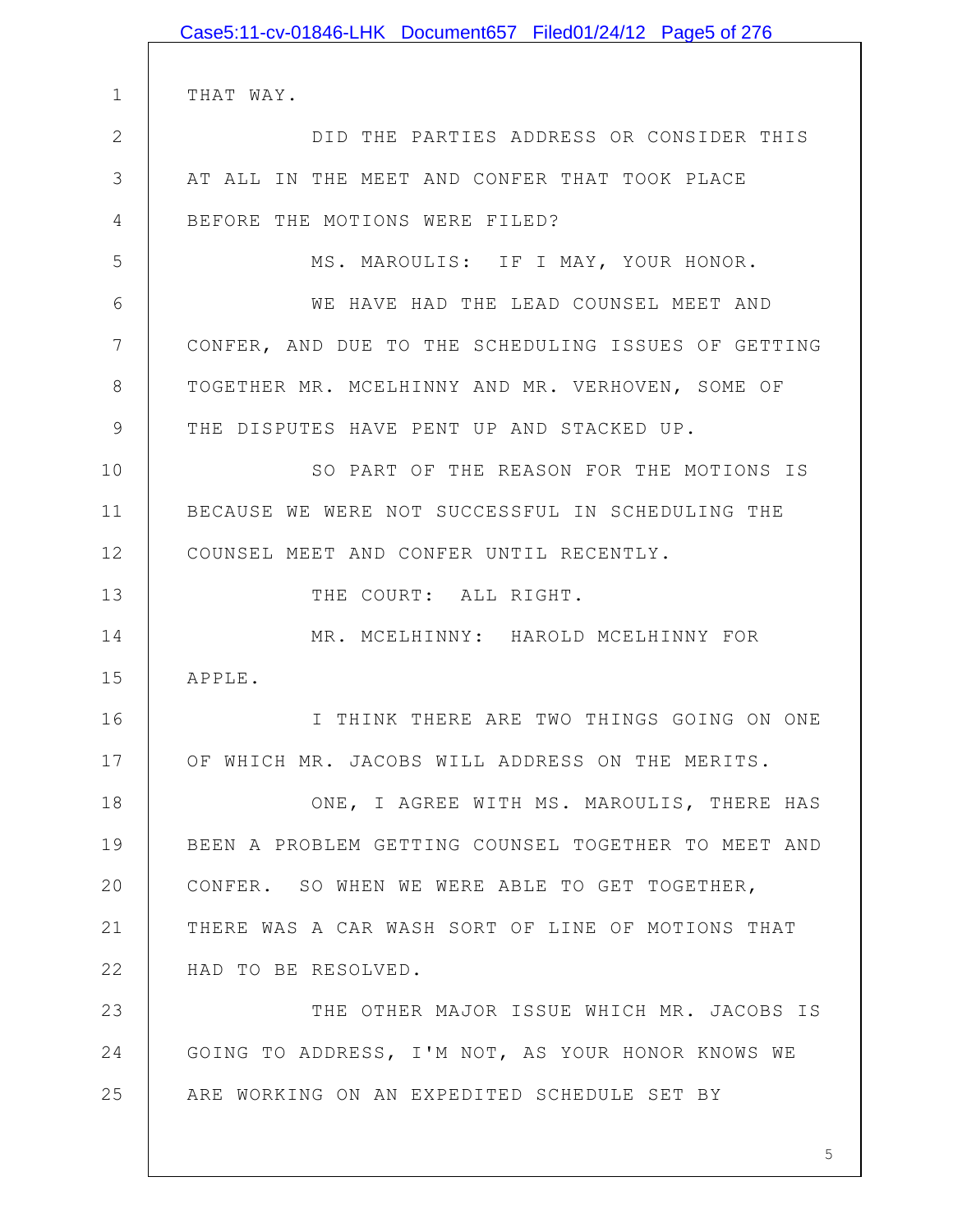|               | Case5:11-cv-01846-LHK Document657 Filed01/24/12 Page6 of 276 |
|---------------|--------------------------------------------------------------|
| $\mathbf 1$   |                                                              |
|               | JUDGE KOH.                                                   |
| $\mathbf{2}$  | THE COURT: AND REQUESTED BY APPLE.                           |
| 3             | MR. MCELHINNY: AND REQUESTED BY APPLE,                       |
| 4             | THERE'S NO QUESTION ABOUT IT. BUT IT'S GOT SHORT             |
| 5             | DEADLINES IN ORDER TO GET DISCOVERY COMPLETED.               |
| 6             | AND FRANKLY, THERE ARE A LOT OF ISSUES.                      |
| 7             | SO IT'S THE COMBINATION OF THE SCHEDULE, THE                 |
| 8             | INABILITY TO RESOLVE DISPUTES AND THE FACT THAT              |
| $\mathcal{G}$ | LEAD COUNSEL WERE AVAILABLE HAD THERE BEEN THAT              |
| 10            | MANY MOTIONS HADN'T BACKED UP BEHIND THAT.                   |
| 11            | MS. KASSABIAN: YOUR HONOR,                                   |
| 12            | MS. KASSABIAN, IF I MIGHT BRIEFLY ADDRESS YOUR               |
| 13            | POINT.                                                       |
| 14            | SAMSUNG DID NOT WANT TO EXPEDITE THE                         |
| 15            | APPLE MOTIONS THAT WERE BEING THREATENED.                    |
| 16            | UNFORTUNATELY, EVERY TIME WE HAVE OPPOSED A MOTION           |
| 17            | TO EXPEDITE, WE'VE LOST.                                     |
| 18            | SO WE WERE JUST UNDER THE ASSUMPTION OR                      |
| 19            | PRESUMPTION THAT IF WE OPPOSED AGAIN IT WOULD BE A           |
| 20            | WASTE OF TIME. SO WE TRIED TO WORK OUT A SHORTENED           |
| 21            | SCHEDULE THAT WE WOULD BE ABLE TO STIPULATE TO AND           |
| 22            | THEN ONCE WE DID THAT, I AGREE WITH BOTH                     |
| 23            | MS. MAROULIS AND MR. MCELHINNY, THERE HAVE BEEN              |
| 24            | ENOUGH ISSUED STACKED UP THAT IT WAS KIND OF A DOG           |
| 25            | PILE EFFECT.                                                 |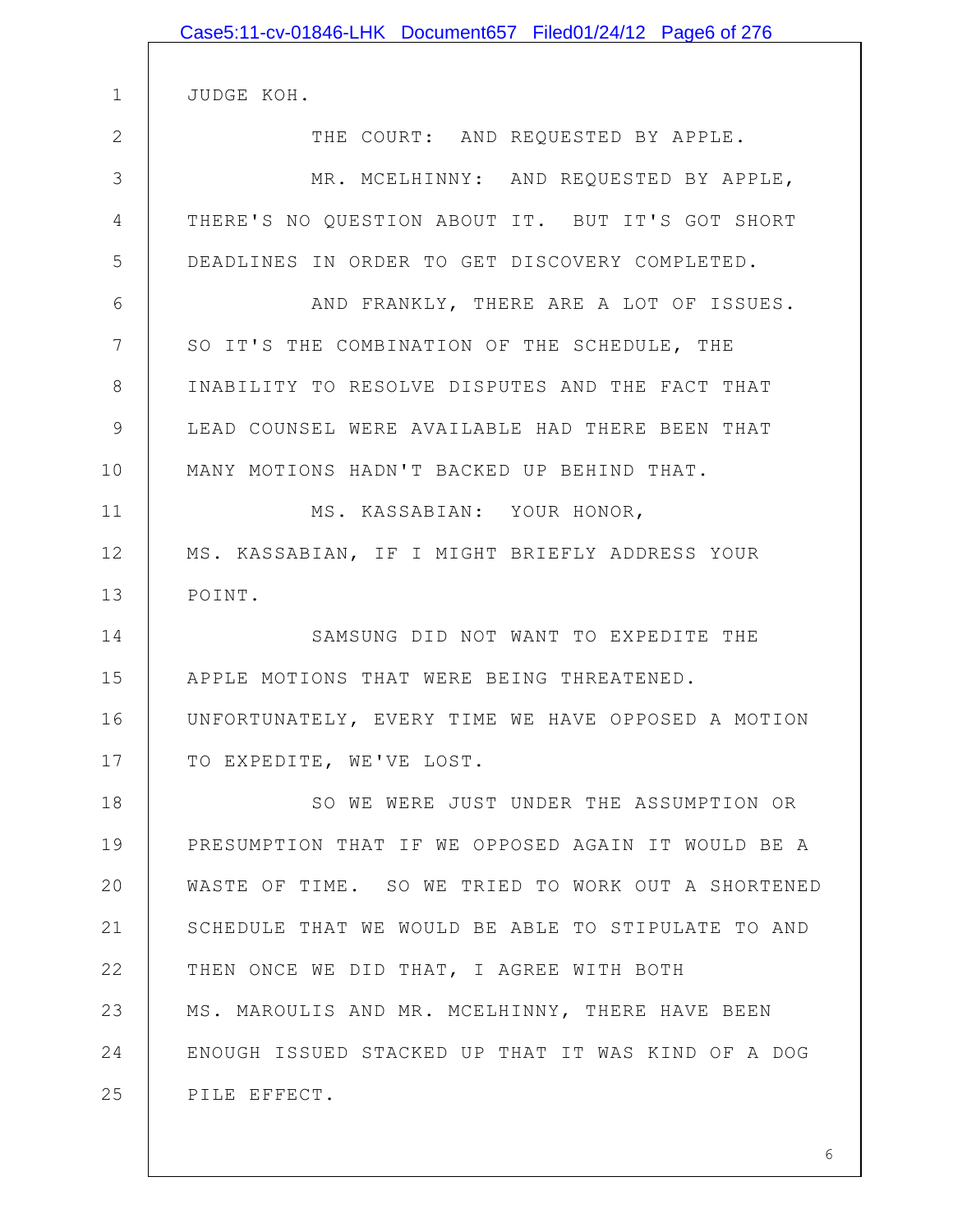|              | Case5:11-cv-01846-LHK Document657 Filed01/24/12 Page7 of 276 |
|--------------|--------------------------------------------------------------|
|              |                                                              |
| $\mathbf 1$  | BUT I WILL SAY WE DON'T THINK APPLE'S                        |
| $\mathbf{2}$ | MOTIONS NEED TO BE HEARD ON A SHORTENED PERIOD OF            |
| 3            | TIME, BUT IT WOULD NOT BE PRODUCTIVE TO OPPOSE THEM          |
| 4            | GIVEN THE PRIOR ORDERS OF THE COURT.                         |
| 5            | THE COURT: I'LL NOTE APPLE'S MOTIONS                         |
| 6            | AREN'T THE ONLY ONES BEFORE ME THIS MORNING.                 |
| 7            | MS. KASSABIAN: THAT'S WHERE THE DOG PILE                     |
| $8\,$        | EFFECT -- WE ARE EQUALLY AT FAULT.                           |
| 9            | THE COURT: I ONLY NOTE ALL OF THIS TO                        |
| 10           | MAKE A PRETTY SIMPLE POINT. MY TIME IS YOUR TIME.            |
| 11           | I'M HERE TO DO WHAT I CAN TO RESOLVE                         |
| 12           | THESE DISPUTES AND I'M FRANKLY INTERESTED, AS A LOT          |
| 13           | OF YOU KNOW, WITH THESE ISSUES, BUT THERE IS A COST          |
| 14           | HERE IMPOSED ON THESE PARTIES, A SERIOUS COST.               |
| 15           | I'M STRUCK BY THE IMPACT OF THIS TYPE OF                     |
| 16           | PRACTICE ON ALL OF THE CIVIL RIGHTS, SOCIAL                  |
| 17           | SECURITY AND OTHER PARTIES IN CASES THAT I HAVE              |
| 18           | PENDING BEFORE ME. AND I JUST THINK IT'S WORTHY OF           |
| 19           | NOTING ON THE RECORD THAT THIS TYPE OF PILE ON OR            |
| 20           | DOG PILE DOES HAVE COSTS THAT EXTEND BEYOND THE              |
| 21           | PARTIES AND THE COURT AND IT'S UNFORTUNATE THAT              |
| 22           | OTHER PEOPLE HAVE TO BEAR THOSE COSTS.                       |
| 23           | ALL RIGHT. WELL, LET'S TURN TO THE                           |
| 24           | MATTERS AT HAND.                                             |
| 25           | I WON'T PRETEND TO HAVE ANY TYPE OF                          |
|              | 7                                                            |
|              |                                                              |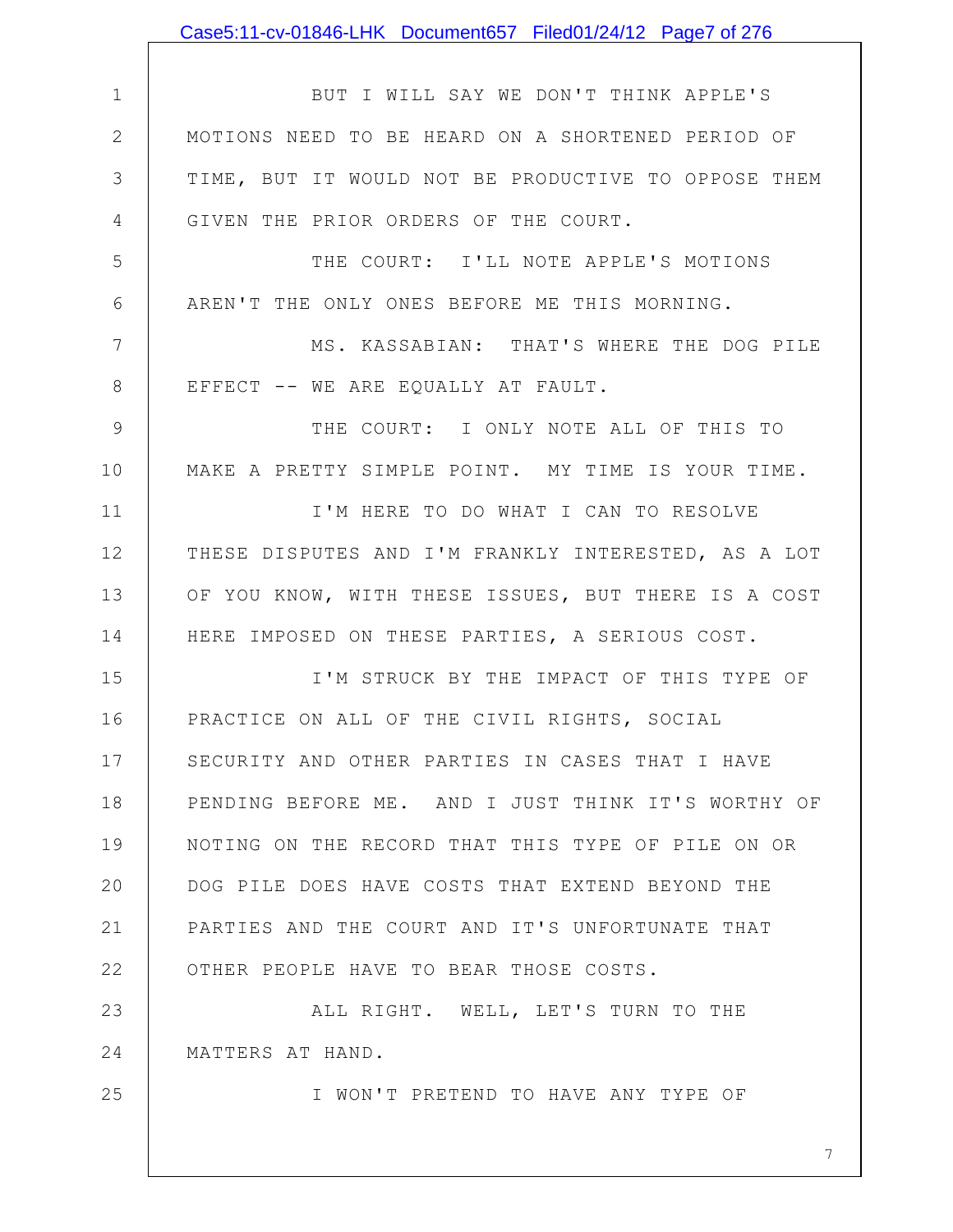|              | Case5:11-cv-01846-LHK Document657 Filed01/24/12 Page8 of 276 |
|--------------|--------------------------------------------------------------|
|              |                                                              |
| $\mathbf 1$  | SCHEDULE OR FRAMEWORK FOR HOW WE ARE GOING TO                |
| $\mathbf{2}$ | ALLOCATE TIME HERE. I WOULD LIKE TO TAKE THESE UP            |
| 3            | ONE AT A TIME, HEAR THE ARGUMENTS THEN MOVE ON TO            |
| 4            | THE NEXT.                                                    |
| 5            | I WOULD LIKE TO BEGIN WITH THE PROTECTIVE                    |
| 6            | ORDER ISSUE. AND I WILL START WITH APPLE AND ITS             |
| 7            | MOTION FOR PROTECTIVE ORDER. OBVIOUSLY SAMSUNG HAS           |
| 8            | ITS POSITIONS TO BE HEARD AS WELL.                           |
| 9            | MR. JACOBS, WOULD YOU LIKE TO BEGIN WITH                     |
| 10           | THAT?                                                        |
| 11           | MR. JACOBS: YOUR HONOR, THIS ONE I THINK                     |
| 12           | IS QUITE WELL BRIEFED SO I WILL BE BRIEF.                    |
| 13           | REALLY, WE WERE VERY CLOSE TO HAVING AN                      |
| 14           | AGREED UPON PROTECTIVE ORDER. WE HAVE BEEN                   |
| 15           | OPERATING IN A WAY THAT LITIGANTS OFTEN DO UNDER             |
| 16           | THE INTERIM PROTECTIVE ORDER, AND THEN IN THE                |
| 17           | SHADOW OF WHAT WE THOUGHT WOULD BE THE ENTERED               |
| 18           | PROTECTIVE ORDER AND THEN AT THE LAST MINUTE                 |
| 19           | SAMSUNG PROPOSED THIS NEW TIER, WE SEE NO REASON             |
| 20           | FOR A NEW TIER.                                              |
| 21           | WE SEE NO JUSTIFICATION FOR WHAT SAMSUNG                     |
| 22           | HAS PROFFERED FOR INTRODUCING THIS NEW TIER AT THIS          |
| 23           | LATE STAGE. WE SUSPECT AN ALTERNATIVE MOTIVE                 |
| 24           | RELATED TO THE SWIRL OF MOTIONS AROUND THIS DREXLER          |
| 25           | AND MORE PAPER ON A SINGLE EXPERT HAS NEVER BEEN             |
|              |                                                              |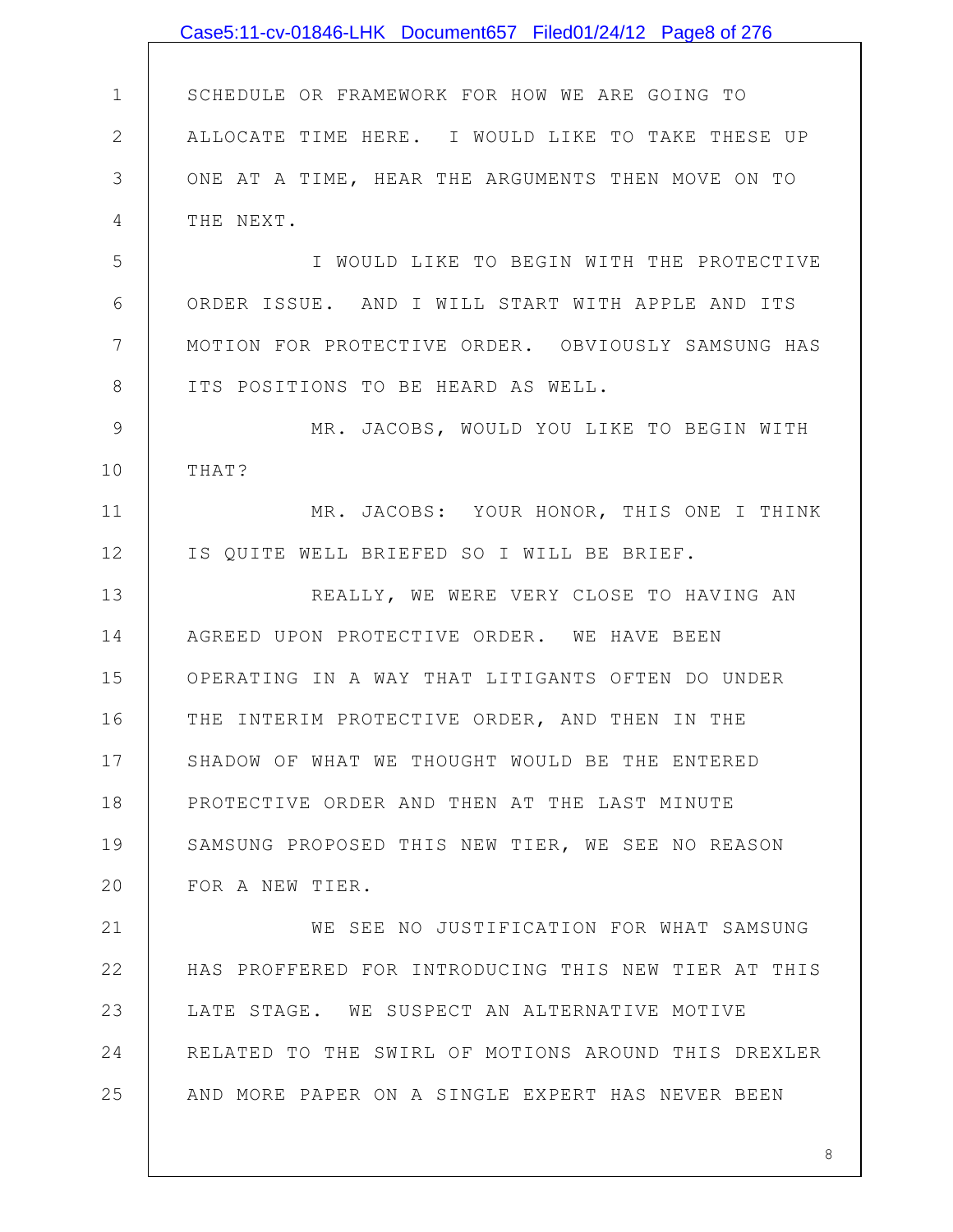|               | Case5:11-cv-01846-LHK Document657 Filed01/24/12 Page9 of 276 |
|---------------|--------------------------------------------------------------|
|               |                                                              |
| $\mathbf 1$   | FILED IN MY EXPERIENCE.                                      |
| $\mathbf{2}$  | AND THAT IS BACKED UP BY E-MAILS WE GOT                      |
| 3             | FROM SAMSUNG SAYING IN LIGHT OF RECENT DEVELOPMENTS          |
| 4             | WE NEED TO PROPOSE THIS NEW TIER OF CONFIDENTIAL             |
| 5             | MATERIAL.                                                    |
| 6             | PERHAPS THE MOST IMPORTANT REASON WHY A                      |
| 7             | NEW TIER DOESN'T MAKE ANY SENSE HERE IS BECAUSE IT           |
| 8             | DOESN'T ALLOW IN-HOUSE COUNSEL ACCESS. SO WE ARE             |
| $\mathcal{G}$ | ALL OPERATING NOW UNDER OUTSIDE COUNSEL ONLY                 |
| 10            | PROTECTIVE ORDERS.                                           |
| 11            | AND BY THE WAY THAT'S TRUE IN THE ITC                        |
| 12            | WHERE WE ARE LITIGATING MANY OF THE ISSUES IN                |
| 13            | PARALLEL WHERE WE DO WANT TO KEEP THE PROTECTIVE             |
| 14            | ORDERS IN SYNC, SO WE DO WANT TO MANAGE THAT PART            |
| 15            | OF DISCOVERY PROCESS EFFICIENTLY.                            |
| 16            | SO NO REASON FOR THIS NEW TIER, NO                           |
| 17            | SUBSTANTIAL JUSTIFICATION FOR IT. IT'S LATE AND              |
| 18            | THERE'S THE INCONSISTENCY PROBLEM.                           |
| 19            | THE COURT: ALL RIGHT.                                        |
| 20            | WELL, LET ME ASK YOU THIS, THE                               |
| 21            | IMPLICATIONS ON THE RELATED ITC ACTIONS DID STRIKE           |
| 22            | ME AS SOMETHING WE OUGHT TO TALK ABOUT.                      |
| 23            | CAN YOU EXPLAIN TO ME EXACTLY HOW THE                        |
| 24            | PROTECTIVE ORDERS HAVE RELATED TO ONE ANOTHER OR             |
| 25            | MORE IMPORTANTLY HOW THE DISCLOSURES MADE IN THE             |
|               |                                                              |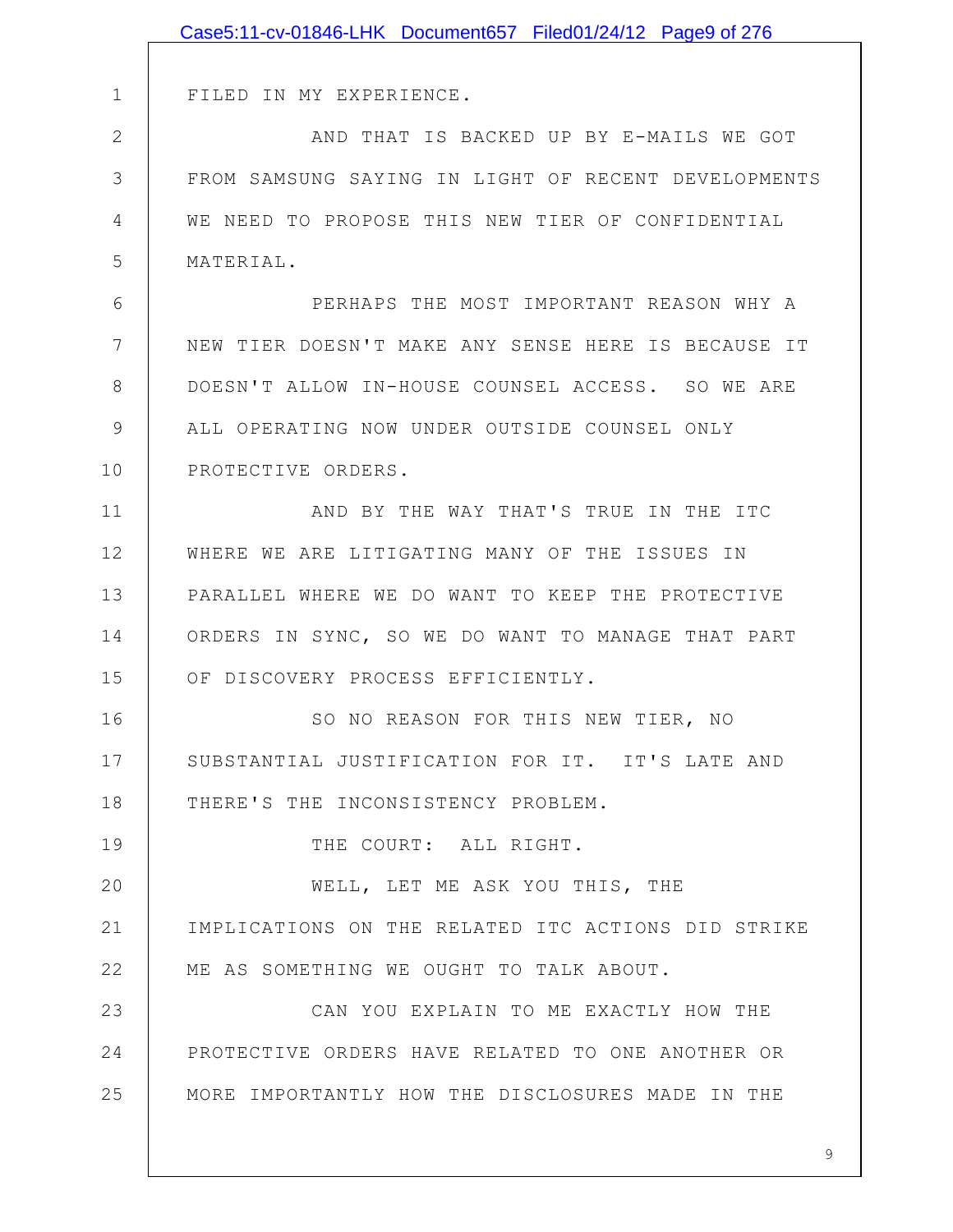|              | Case5:11-cv-01846-LHK Document657 Filed01/24/12 Page10 of 276 |
|--------------|---------------------------------------------------------------|
|              |                                                               |
| $\mathbf 1$  | ITC ACTION HAVE BEEN PRODUCED IN THIS CASE?                   |
| $\mathbf{2}$ | MR. JACOBS: SO WE HAVE A CROSS USE                            |
| 3            | AGREEMENT ALLOWING MATERIAL USED IN -- AND JUMP UP            |
| 4            | COLLEAGUES IF I DON'T SAY THIS RIGHT.                         |
| 5            | WE HAVE A CROSS USE AGREEMENT THAT ALLOWS                     |
| 6            | MATERIALS USED IN ONE ACTION TO BE USED IN ANOTHER.           |
| 7            | WE HAVE PRODUCTIONS OCCURRING FROM THIRD                      |
| 8            | PARTIES IN THE ACTIONS THEY ARE DEPENDENT ON THE              |
| 9            | PROTECTIVE ORDERS.                                            |
| 10           | WE HAVE -- SO THAT'S ESSENTIALLY THE                          |
| 11           | NATURE OF THE AGREEMENT.                                      |
| 12           | SO WHEN WE SAY WE PRODUCED X NUMBERS OF                       |
| 13           | DOCUMENTS, WE ACTUALLY REALLY PROBABLY NEED TO TAKE           |
| 14           | A GLOBAL VIEW OF THIS TO BE COMPLETELY ACCURATE.              |
| 15           | THE COURT: I TAKE IT YOUR COUNTS INCLUDE                      |
| 16           | PRODUCTIONS IN THE RELATED CASES?                             |
| 17           | MR. JACOBS: I THINK WE HAVE BEEN                              |
| 18           | SPECIFIC. IF IT'S BEEN PRODUCED IN THE ND CAL                 |
| 19           | ACTION, WE SAY THIS IS OUR PRODUCTION IN THE ND CAL           |
| 20           | ACTION. IT'S GOT AN ND CAL BATES NUMBER ON IT,                |
| 21           | IT'S BEEN PRODUCED IN RESPONSE AND DELIVERED BY THE           |
| 22           | ND CAL TEAM TO THE ND CAL TEAM ON THE OTHER SIDE.             |
| 23           | SO UNLESS WE SAY THE ITC, I THINK THE                         |
| 24           | COUNT IS ND CAL.                                              |
| 25           | THE COURT: ALL RIGHT.                                         |
|              | 10                                                            |
|              |                                                               |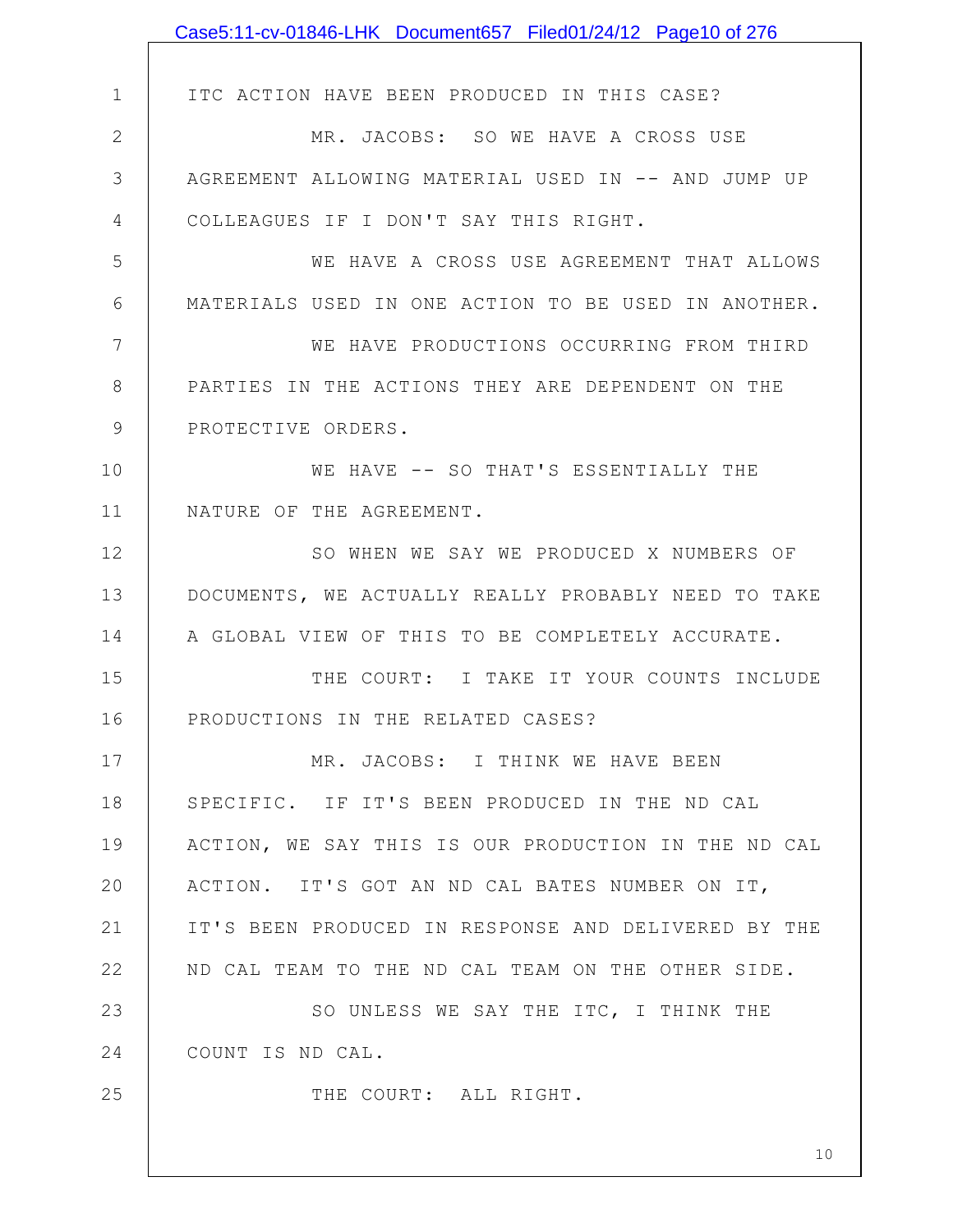|                | Case5:11-cv-01846-LHK Document657 Filed01/24/12 Page11 of 276 |
|----------------|---------------------------------------------------------------|
|                |                                                               |
| $\mathbf 1$    | NOW IF THE COURT WERE TO ENTER A                              |
| $\overline{2}$ | PROTECTIVE ORDER WITH THE SECOND TIER, COULD YOU              |
| 3              | ADDRESS OR DISCUSS THE IMPLICATIONS FOR RE                    |
| 4              | DESIGNATION OR DE DESIGNATION OF PRODUCTION TODAY?            |
| 5              | MR. JACOBS: WELL, HAVING OPERATED UNDER                       |
| 6              | THE ASSUMPTION, IF YOU WILL, OR THE INTERIM                   |
| $7\phantom{.}$ | PROTECTIVE ORDER PLUS ASSUMPTION THAT IT WOULD BE             |
| 8              | OUTSIDE COUNSEL, BOTH SIDES HAVE DONE THIS. WE                |
| $\mathcal{G}$  | HAVE PROBABLY ALL ERRED ON THE SIDE OF CAUTION AND            |
| 10             | DESIGNATION TRYING TO PUSH OUT DOCUMENTS QUICKLY              |
| 11             | AND KNOWING WE CAN TURN TO DE DESIGNATION LATER.              |
| 12             | WE HAVE, I THINK, BEEN IN THIS AREA VERY                      |
| 13             | RESPONSIVE TO SAMSUNG WHEN THEY HAVE ASKED TO DE              |
| 14             | DESIGNATE ALL THE WAY DOWN TO NO DESIGNATION, FOR             |
| 15             | EXAMPLE, ON DEPOSITION MATERIAL.                              |
| 16             | BUT TO NOW GET LAUNCHED INTO A PROCESS OF                     |
| 17             | OH, WE WANT THESE CONFIDENTIAL AND OUTSIDE COUNSEL            |
| 18             | ONLY, AND HAVE TO FIGURE OUT WHAT THOSE LINES ARE             |
| 19             | WITH EVERYTHING ELSE GOING ON IN A SHORT TIME                 |
| 20             | TABLE, THAT STRIKES US AS A LOT OF PROCESS FOR NOT            |
| 21             | MUCH BENEFIT.                                                 |
| 22             | THE COURT: WHAT WOULD THE IMPLICATION OF                      |
| 23             | THE SECOND TIER, AN ORDER ADOPTING A SECOND TIER BE           |
| 24             | ON MY DECEMBER 22ND ORDER WITH RESPECT TO THE -- I            |
| 25             | BELIEVE THE GENTLEMAN'S NAME WAS --                           |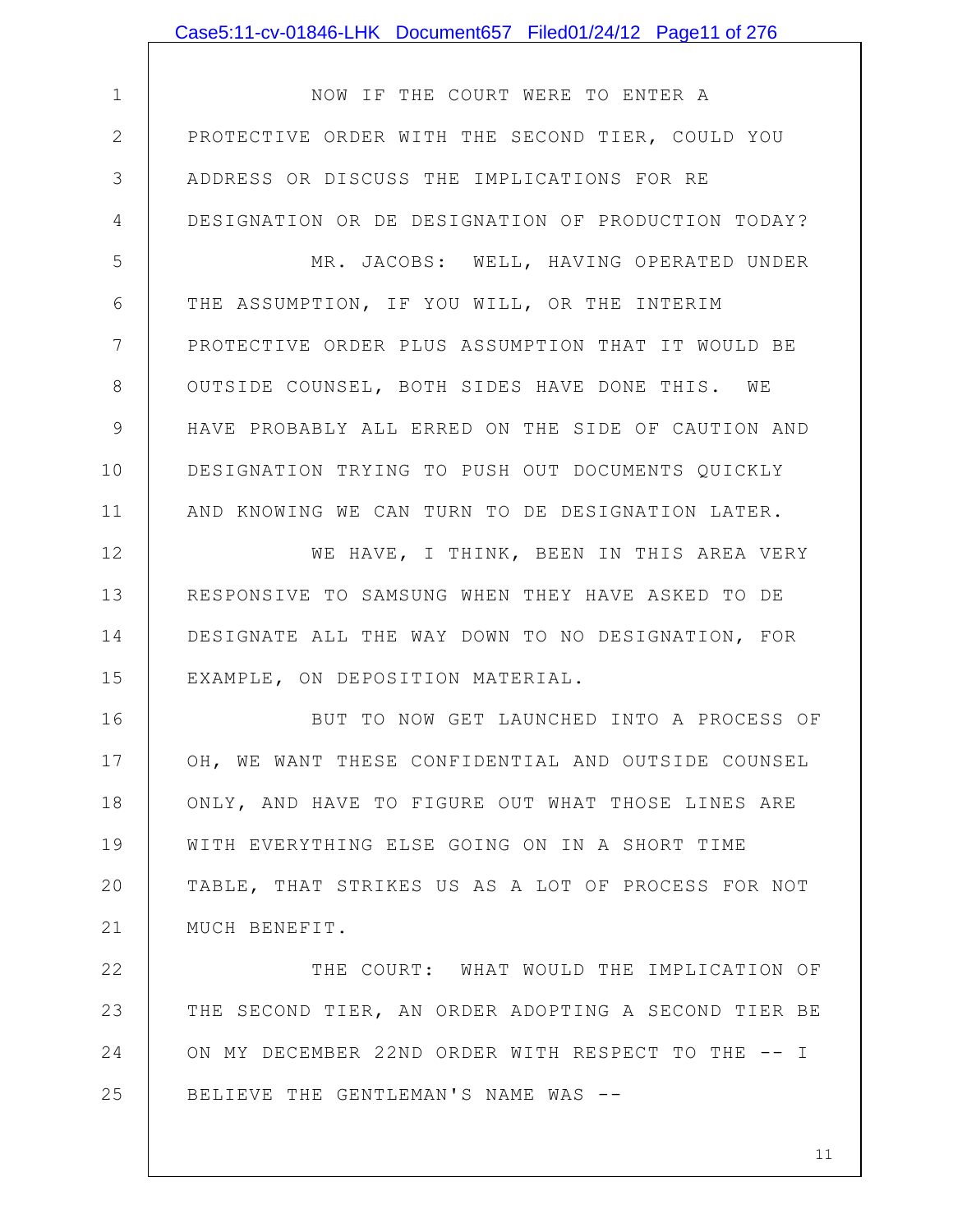|               | Case5:11-cv-01846-LHK Document657 Filed01/24/12 Page12 of 276 |
|---------------|---------------------------------------------------------------|
|               |                                                               |
| $\mathbf 1$   | MR. JACOBS: DREXLER?                                          |
| $\mathbf{2}$  | THE COURT: SHERMAN.                                           |
| 3             | MR. JACOBS: I'M SORRY, SHERMAN.                               |
| 4             | THE COURT: COULD YOU SPEAK TO THAT                            |
| 5             | ISSUE.                                                        |
| 6             | MR. JACOBS: I THINK LURKING IN THIS                           |
| 7             | CONFIDENTIAL CATEGORY IS THIS ARGUMENT THAT SAMSUNG           |
| 8             | IS ADVANCING THAT THEY SHOULD NOT HAVE TO IDENTIFY            |
| $\mathcal{G}$ | CONSULTANTS WHO WILL HAVE ACCESS TO CONFIDENTIAL              |
| 10            | MATERIALS.                                                    |
| 11            | I IMAGINE WHAT THEY ARE CONTEMPLATING IS                      |
| 12            | THEY ARE GOING TO COME TO US AND SAY, YOU NEED TO             |
| 13            | DE DESIGNATE THIS RANGE OF MATERIALS TO                       |
| 14            | CONFIDENTIAL, AND THEN THEY WILL SHOW THE                     |
| 15            | CONFIDENTIAL MATERIALS TO THESE UNNAMED,                      |
| 16            | UNDISCLOSED CONSULTANTS OR DISCLOSE IT TO SHERMAN.            |
| 17            | AND THAT'S GOT US OUITE ANXIOUS BECAUSE                       |
| 18            | THE WHOLE POINT OF THE SHERMAN ISSUE WAS DIVIDING             |
| 19            | THE LINE OF WHAT SHERMAN COULD SEE AND WHAT NOT.              |
| 20            | THAT'S WHY THIS STRUCK US AS AN END RUN.                      |
| 21            | SO THAT'S -- YOU COULD IMAGINE A                              |
| 22            | CONFIDENTIAL TIER THAT HAD DESIGNATION OF EXPERTS.            |
| 23            | YOU COULD SEPARATE THOSE TWO ISSUES. SAMSUNG HAS              |
| 24            | LUMPED THOSE TOGETHER AND CLAIMED WORK PRODUCT FOR            |
| 25            | IDENTIFYING CONSULTANTS WHO WOULD HAVE ACCESS UNDER           |
|               |                                                               |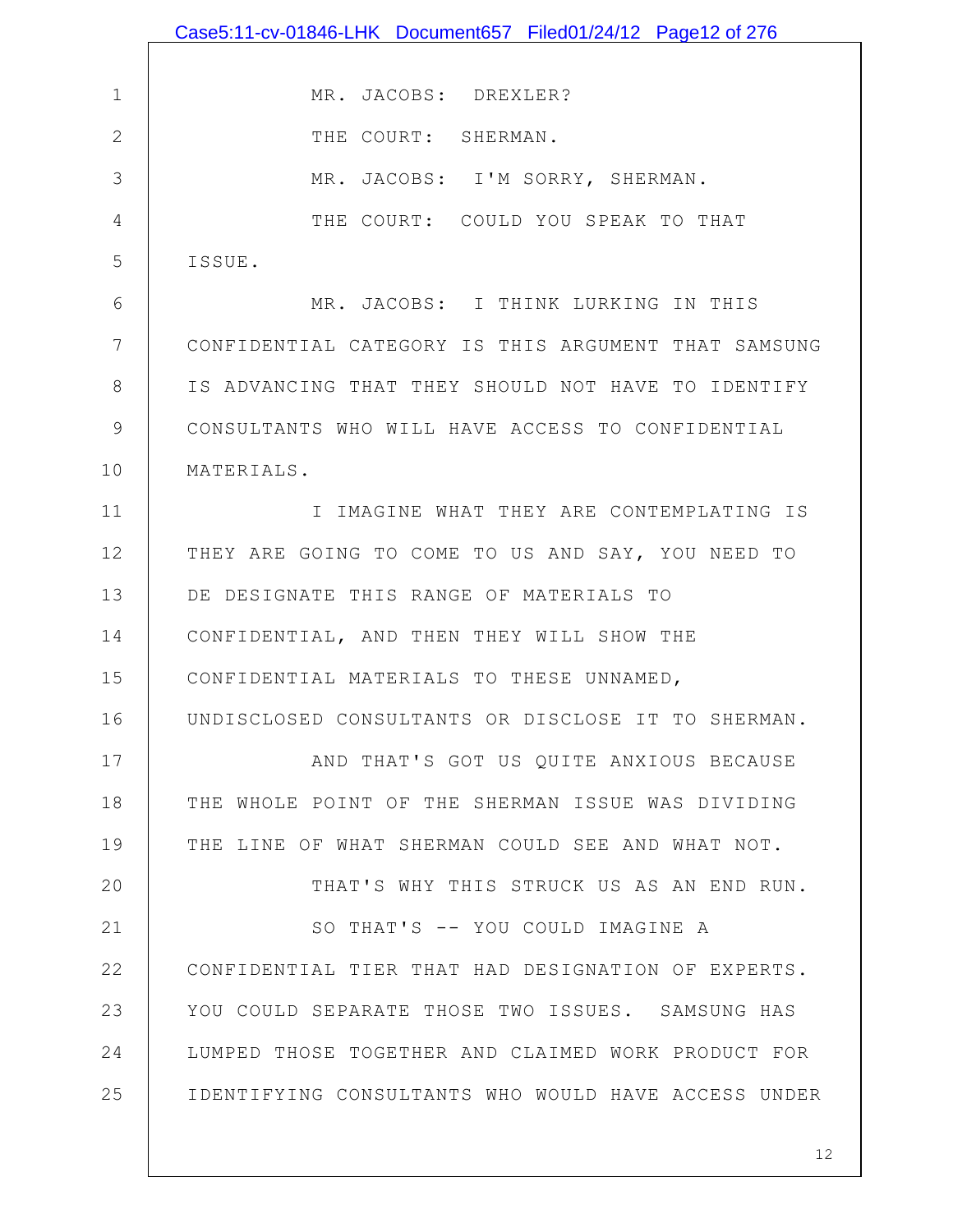|              | Case5:11-cv-01846-LHK Document657 Filed01/24/12 Page13 of 276 |
|--------------|---------------------------------------------------------------|
|              |                                                               |
| $\mathbf 1$  | THE PROTECTIVE ORDER.                                         |
| $\mathbf{2}$ | THE COURT: ALL RIGHT.                                         |
| 3            | WELL, I GUESS THE NEXT QUESTION I HAD FOR                     |
| 4            | YOU, MR. JACOBS, WAS IT SEEMS TO ME THAT IN MANY OF           |
| 5            | THESE COMPETITOR CASES, AND I THINK THAT'S A FAIR             |
| 6            | CHARACTERIZATION OF THIS DISPUTE, MULTIPLE TIER               |
| 7            | PROTECTIVE ORDERS ARE NOT EXACTLY UNUSUAL, OTHER              |
| 8            | THAN THE FACT THAT THE INTERIM PROTECTIVE ORDER HAS           |
| 9            | A SINGLE TIER; WHAT'S UNIQUE ABOUT THIS CASE?                 |
| 10           | MR. JACOBS: IT'S A VERY CURRENT CASE.                         |
| 11           | WE ARE PRODUCING, THEY ARE PRODUCING, BOTH SIDES              |
| 12           | ARE PRODUCING TO EACH OTHER DOCUMENTS THAT ARE                |
| 13           | QUITE IMMEDIATE.                                              |
| 14           | THIS IS A VERY FAST MOVING INDUSTRY AS WE                     |
| 15           | HAVE HEARD SEVERAL TIMES, YOU'VE HEARD SEVERAL                |
| 16           | TIMES. SO THE DOCUMENTS ARE OF A CERTAIN                      |
| 17           | IMMEDIACY.                                                    |
| 18           | THERE IS ALSO A TRUE HEAD-TO-HEAD NATURE                      |
| 19           | HERE. I MEAN, THIS ISN'T JUST COMPETITORS, THESE              |
| 20           | ARE COMPANIES THAT ARE NOW QUITE LOCKED IN A                  |
| 21           | RIVALRY.                                                      |
| 22           | SO YES, IT'S NOT UNCOMMON -- I WOULD SAY                      |
| 23           | IT'S NOT UNCOMMON TO HAVE A CONFIDENTIAL                      |
| 24           | CLASSIFICATION. IT'S NOTABLE THAT IN THE ITC, THE             |
| 25           | ITC ADOPTED AN OUTSIDE COUNSEL ONLY REGIME TO                 |
|              |                                                               |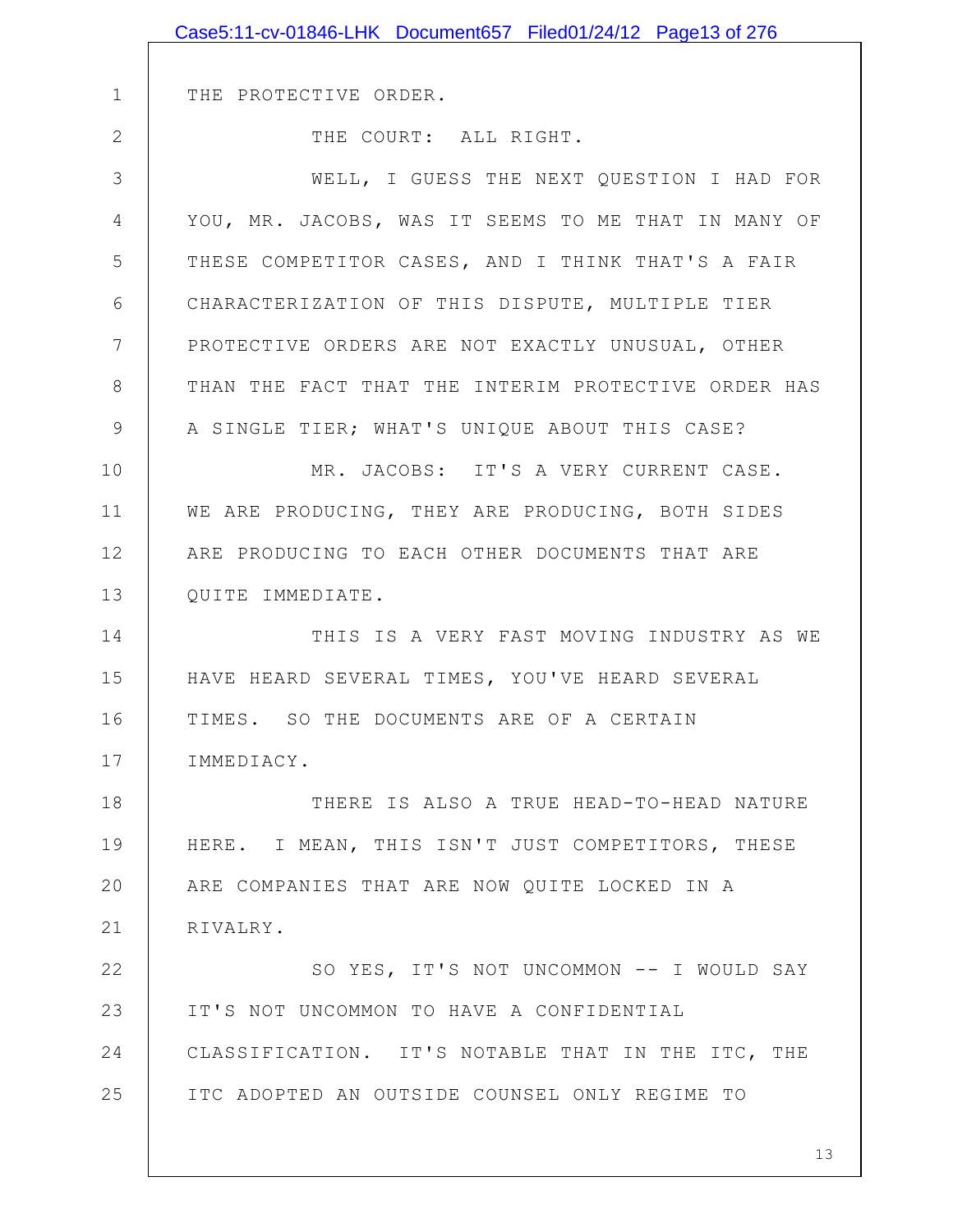|                 | Case5:11-cv-01846-LHK Document657 Filed01/24/12 Page14 of 276 |
|-----------------|---------------------------------------------------------------|
|                 |                                                               |
| $\mathbf 1$     | EXPEDITE PRODUCT IN LIGHT OF THE ITC'S EXPEDITED              |
| $\mathbf{2}$    | TRIAL PROCEDURES.                                             |
| 3               | THE COURT: IT'S WHAT THEY DO.                                 |
| $\overline{4}$  | MR. JACOBS: THAT'S WHAT THEY DO.                              |
| 5               | AND WE'RE ON AN EXPEDITED SCHEDULE HERE.                      |
| 6               | AND I THINK THE SAME LOGIC APPLIES. WE NEED TO GET            |
| $7\phantom{.0}$ | THESE DOCUMENTS OUT, WE NEED TO GET THEM OUT                  |
| $8\,$           | QUICKLY AND WE NEED TO GET THEM REVIEWED BY THE               |
| $\mathcal{G}$   | PRODUCING REVIEWING PARTY, AND THE MOST EFFICIENT             |
| 10              | WAY TO DO THAT IS UNDER A SINGLE TIER AND NOT HAVE            |
| 11              | A LOT OF PROCESS.                                             |
| 12              | THE COURT: ALL RIGHT. THANK YOU VERY                          |
| 13              | MUCH.                                                         |
| 14              | MS. MAROULIS?                                                 |
| 15              | MS. MAROULIS: YOUR HONOR, MS. HUTNYAN                         |
| 16              | WHO HAS BEEN NEGOTIATING THE ORDER WILL ADDRESS               |
| 17              | THESE ISSUES.                                                 |
| 18              | THE COURT: COUNSEL.                                           |
| 19              | MS. HUTNYAN: GOOD MORNING, YOUR HONOR.                        |
| 20              | THE COURT: GOOD MORNING.                                      |
| 21              | MS. HUTNYAN: I THOUGHT I WOULD TAKE EACH                      |
| 22              | OF THE ISSUES THAT MR. SELWYN RAISED IN TURN.                 |
| 23              | THE FIRST IS ISSUE IS THE NEW TIER.                           |
| 24              | THERE IS NO NEW TIER. THE INTERIM PROTECTIVE ORDER            |
| 25              | ACTUALLY HAS TWO TIERS THAT ARE ALMOST EXACTLY                |
|                 |                                                               |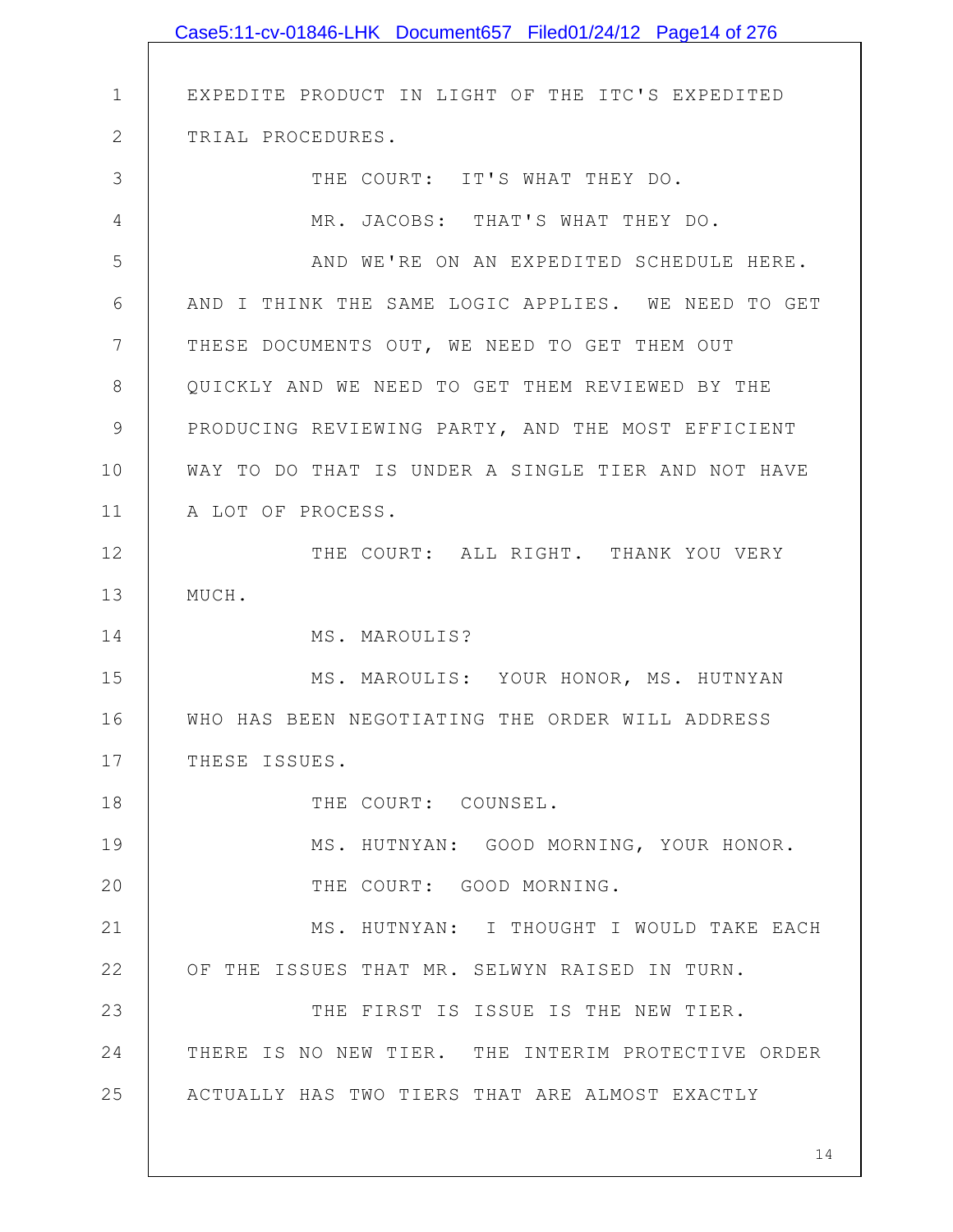|               | Case5:11-cv-01846-LHK Document657 Filed01/24/12 Page15 of 276 |
|---------------|---------------------------------------------------------------|
|               |                                                               |
| $\mathbf 1$   | ALIKE THE ONE SAMSUNG WANTS.                                  |
| $\mathbf{2}$  | IT HAS A LOWER LEVEL CONFIDENTIAL TIER                        |
| 3             | THAT DOES NOT REQUIRE ANY DISCLOSURE, IT JUST                 |
| 4             | REQUIRES THE EXPERTS TO SIGN ON TO THE PROTECTIVE             |
| 5             | ORDER.                                                        |
| $6\,$         | AND IT HAS A HIGHER TIER WHICH IS                             |
| 7             | CONSISTENT WITH THE HIGHER LEVEL OF PROTECTION                |
| 8             | NEEDED FOR THE DOCUMENTS AS THE DISCLOSURE                    |
| $\mathcal{G}$ | PROVISION DOES.                                               |
| 10            | SO SAMSUNG'S PROPOSAL WOULD CHANGE THE                        |
| 11            | DEFINITIONS A LITTLE BIT. IN PARTICULAR, IT WOULD             |
| 12            | ALLOW US TO HAVE ALL OF OUR CONFIDENTIAL DOCUMENTS            |
| 13            | PROTECTED FROM BEING DISCLOSED TO THE EMPLOYEES OR            |
| 14            | THE IN-HOUSE COUNSEL OF THE COMPETITOR.                       |
| 15            | BUT OTHERWISE IT'S MUCH THE SAME AS THE                       |
| 16            | INTERIM PROTECTIVE ORDER THAT APPLE AGREED TO AND             |
| 17            | HAS BEEN USING ALL ALONG IN THIS CASE.                        |
| 18            | THE COURT: SO LET ME ASK YOU THIS, LET'S                      |
| 19            | START WITH THE STATUS QUO.                                    |
| 20            | UNDER THE CURRENT INTERIM PROTECTIVE                          |
| 21            | ORDER, WALK ME THROUGH HOW GIVEN DOCUMENT                     |
| 22            | DESIGNATION WOULD AFFECT WHO AT APPLE COULD SEE               |
| 23            | YOUR INFORMATION.                                             |
| 24            | MS. HUTNYAN: SO UNDER THE CURRENT ORDER,                      |
| 25            | PARAGRAPHS 2.2 AND 2.8 SET UP THE TWO TIERS. THEY             |
|               |                                                               |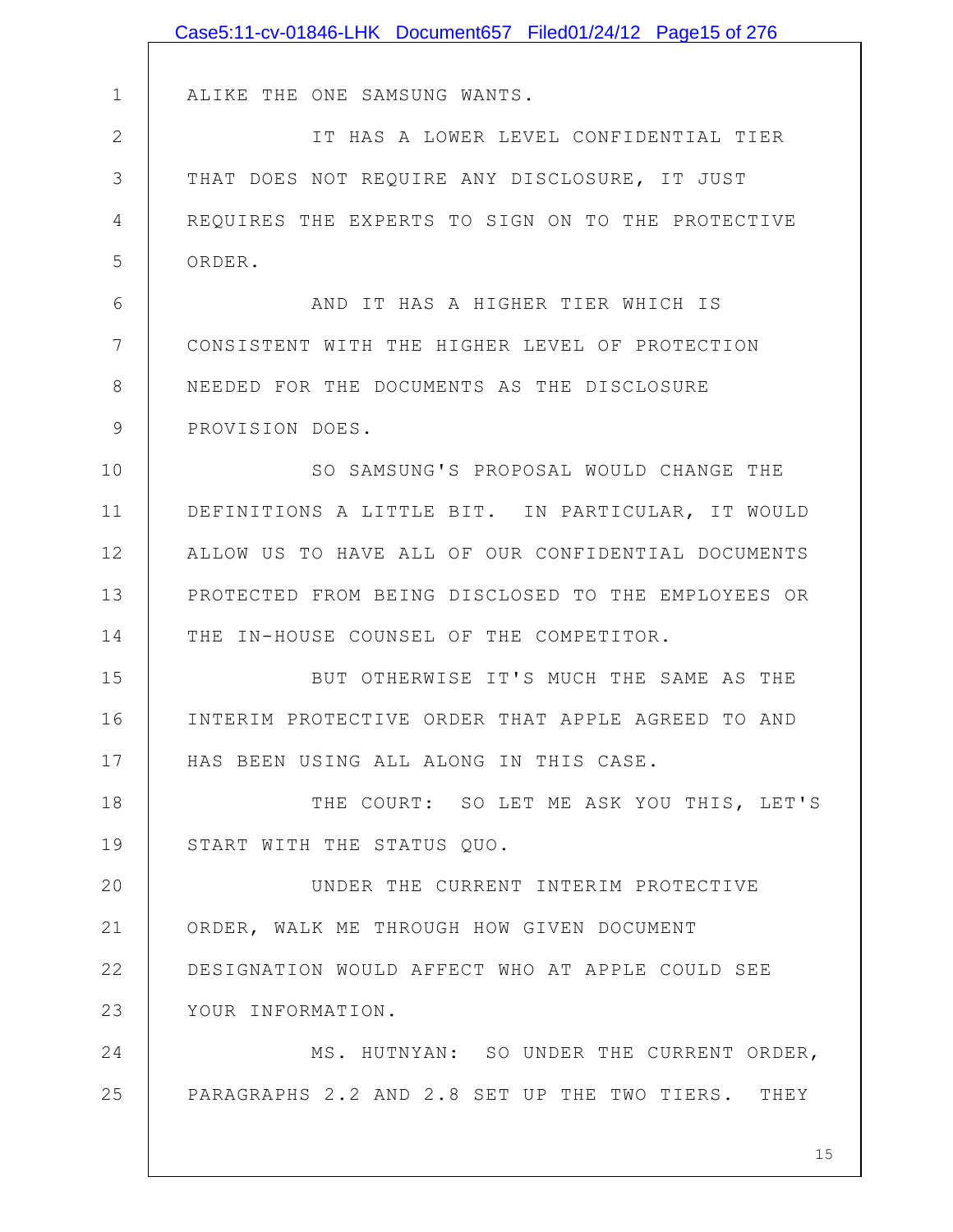|               | Case5:11-cv-01846-LHK Document657 Filed01/24/12 Page16 of 276 |
|---------------|---------------------------------------------------------------|
|               |                                                               |
| $\mathbf 1$   | DEFINE WHAT IS CONFIDENTIAL AND WHAT IS HIGHLY                |
| $\mathbf{2}$  | CONFIDENTIAL, ATTORNEY'S EYES ONLY.                           |
| 3             | AND THEN PARAGRAPH 5 IS THE ONE THAT SAYS                     |
| 4             | PERSONS MUST DESIGNATE THESE THINGS IN GOOD FAITH.            |
| 5             | PARAGRAPH 6.1 PROVIDES A PROCEDURE FOR                        |
| 6             | CHALLENGING CURRENT DESIGNATION. SO IT WOULD BE               |
| 7             | SIMILAR AND IT WOULD ALLOW FOR MEET AND CONFER                |
| $8\,$         | PROCESS.                                                      |
| $\mathcal{G}$ | PARAGRAPH 7.2 AND 7.3 ARE THE ONES THAT                       |
| 10            | SAY WHAT THOSE DESIGNATED DOCUMENTS, YOU KNOW, WHO            |
| 11            | CAN SEE THOSE DESIGNATED DOCUMENTS.                           |
| 12            | AND SO 7.2, SINCE EXPERTS ARE KIND OF KEY                     |
| 13            | IN THIS EXERCISE, THAT WOULD BE 7.2(C), AND IT                |
| 14            | SAYS, EXPERTS AS DEFINED IN THIS ORDER OF THE                 |
| 15            | RECEIVING PARTY TO WHOM DISCLOSURE IS REASONABLY              |
| 16            | NECESSARY FOR THIS LITIGATION AND WHO HAVE SIGNED             |
| 17            | THE ACKNOWLEDGEMENT AND AGREEMENT TO BE BOUND.                |
| 18            | SO THAT'S ALL THAT'S REQUIRED OF THEM.                        |
| 19            | 7.3 ON THE OTHER HAND, SUBSECTION C,                          |
| 20            | SAYS, EXPERTS OF THE RECEIVING PARTY ONE, TO WHOM             |
| 21            | DISCLOSURE IS REASONABLY NECESSARY TO THIS                    |
| 22            | LITIGATION; TWO, WHO HAVE SIGNED AN ACKNOWLEDGEMENT           |
| 23            | AND AGREEMENT TO BE BOUND, EXHIBIT A; AND THREE, AS           |
| 24            | TO WHOM THE PROCEDURE SET FORTH IN PARAGRAPH 7.4              |
| 25            | SUBSECTION (A)(2) BELOW HAVE BEEN FOLLOWED.                   |
|               |                                                               |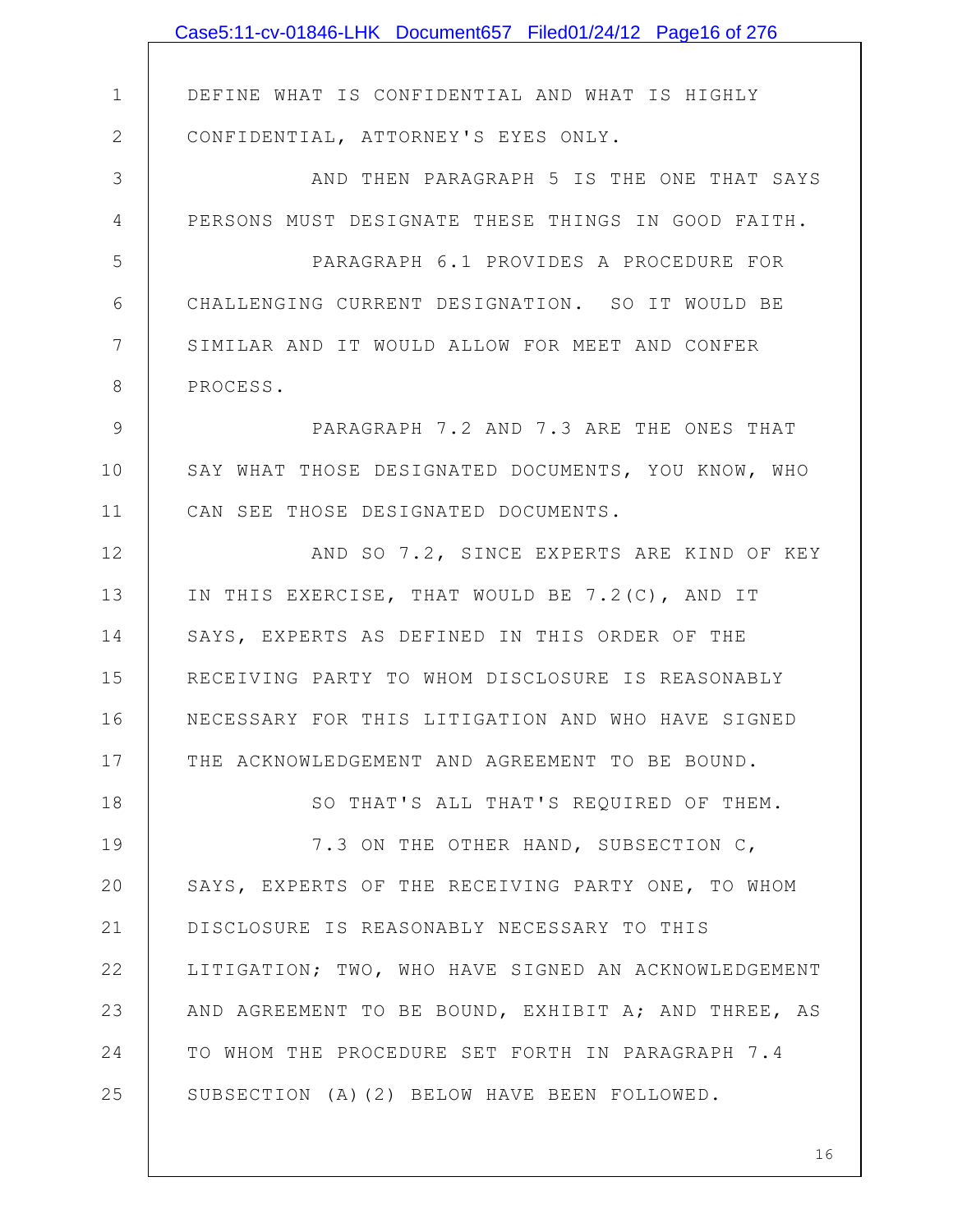|                | Case5:11-cv-01846-LHK Document657 Filed01/24/12 Page17 of 276 |
|----------------|---------------------------------------------------------------|
|                |                                                               |
| $\mathbf 1$    | AND THAT'S THE DISCLOSURE REQUIREMENT.                        |
| $\overline{2}$ | THE COURT: AND WHEN YOU SAY DISCLOSURE                        |
| 3              | REQUIREMENT, FORGIVE ME, CAN YOU ARTICULATE EXACTLY           |
| 4              | WHAT YOU ARE REFERRING TO?                                    |
| 5              | MS. HUTNYAN: ABSOLUTELY.                                      |
| 6              | SO 7.4(A)(2) SETS FORTH THAT UNLESS IT'S                      |
| 7              | OTHERWISE SHOWN BY THE COURT OR AGREED TO IN                  |
| $8\,$          | WRITING BY THE OTHER PARTY, A PARTY THAT SEEKS TO             |
| 9              | DISCLOSE TO AN EXPERT ANY INFORMATION OR ITEM --              |
| 10             | AND I'M PARAPHRASING, I'M NOT QUOTING -- ANY                  |
| 11             | INFORMATION OR ITEM DESIGNATED AT THE HIGHER LEVEL,           |
| 12             | MUST FIRST MAKE A WRITTEN REQUEST TO THE                      |
| 13             | DESIGNATING PARTY THAT IDENTIFIES THE GENERAL                 |
| 14             | CATEGORIES OF HIGHLY CONFIDENTIAL, ATTORNEY'S-EYES            |
| 15             | ONLY INFORMATION THAT THE RECEIVING PARTY SEEKS               |
| 16             | PERMISSION TO DISCLOSE TO THE EXPERT.                         |
| 17             | TWO, SETS FORTH THE FULL NAME OF THE                          |
| 18             | EXPERT AND THE CITY AND STATE OF HIS OR HER PRIMARY           |
| 19             | RESIDENCE.                                                    |
| 20             | THREE, ATTACHES A COPY OF THE EXPERT'S                        |
| 21             | CURRENT RESUME.                                               |
| 22             | FOUR, IDENTIFIES THE EXPERT'S CURRENT                         |
| 23             | EMPLOYERS.                                                    |
| 24             | FIVE, IDENTIFIES EACH PERSON OR ENTITY                        |
| 25             | FROM WHOM THE EXPERT HAS RECEIVED COMPENSATION OR             |
|                | 17                                                            |
|                |                                                               |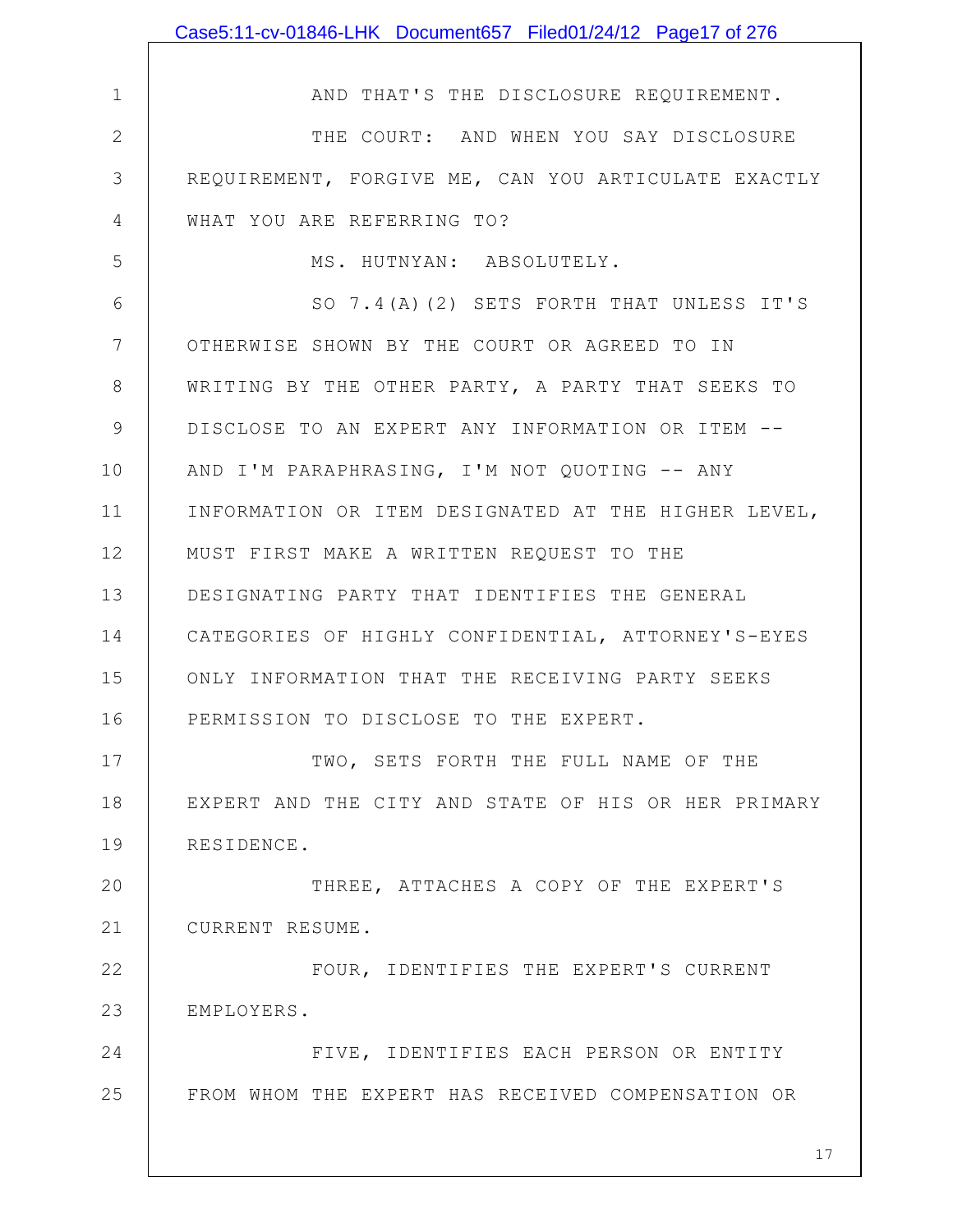|                | Case5:11-cv-01846-LHK Document657 Filed01/24/12 Page18 of 276 |
|----------------|---------------------------------------------------------------|
|                |                                                               |
| $\mathbf 1$    | FUNDING FOR WORK IN HIS OR HER AREAS OF EXPERTISE,            |
| $\overline{2}$ | OR TO WHOM THE EXPERT HAS PROVIDED PROFESSIONAL               |
| 3              | SERVICES INCLUDING IN CONNECTION WITH THE                     |
| 4              | LITIGATION AT ANY TIME DURING THE PROCEEDING BY               |
| 5              | PEERS.                                                        |
| 6              | AND SIX, IDENTIFIES BY NAME AND NUMBER OF                     |
| 7              | THE CASE, FILE DATE, LOCATION OF COURT, ANY                   |
| 8              | LITIGATION IN CONNECTION WITH WHICH THE EXPERT HAS            |
| 9              | OFFERED EXPERT TESTIMONY, INCLUDING THROUGH                   |
| 10             | DECLARATION, REPORT OR TESTIMONY OR DEPOSITION AT             |
| 11             | TRIAL FOR THE PRECEDING FIVE YEARS.                           |
| 12             | THE COURT: ALL RIGHT.                                         |
| 13             | SO LET'S TAKE AN EXAMPLE JUST SO I MAKE                       |
| 14             | SURE I UNDERSTAND PRECISELY HOW THIS WORKS IN                 |
| 15             | PRACTICE.                                                     |
| 16             | THE TWO TIERS, THE FIRST TIER IN THE                          |
| 17             | CURRENT INTERIM ORDER IS DESIGNATED CONFIDENTIAL;             |
| 18             | IS THAT RIGHT?                                                |
| 19             | MS. HUTNYAN: THAT'S RIGHT.                                    |
| 20             | THE COURT: THE SECOND TIER IS AEO; AM I                       |
| 21             | RIGHT ABOUT THAT?                                             |
| 22             | MS. HUTNYAN: IT'S HIGHLY CONFIDENTIAL,                        |
| 23             | ATTORNEY'S EYES ONLY.                                         |
| 24             | THE COURT: LET'S USE THE AEO LABEL FOR                        |
| 25             | EFFICIENCY SAKE.                                              |
|                |                                                               |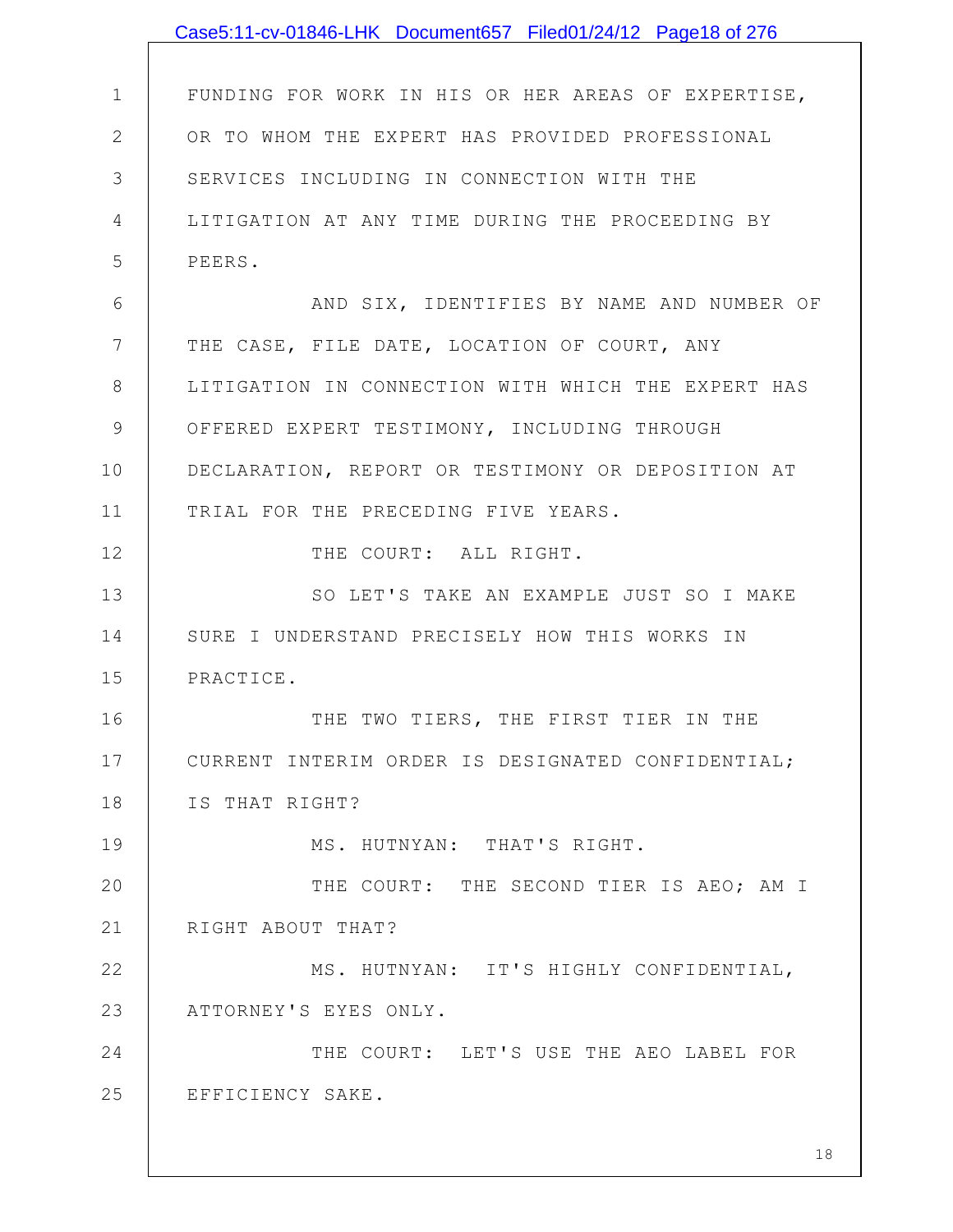|                | Case5:11-cv-01846-LHK Document657 Filed01/24/12 Page19 of 276 |
|----------------|---------------------------------------------------------------|
|                |                                                               |
| $\mathbf 1$    | APPLE PRODUCES A DOCUMENT TO SAMSUNG                          |
| $\mathbf{2}$   | THAT'S LABELED AEO, ALL RIGHT. SAMSUNG WISHES TO              |
| 3              | SHARE THAT DOCUMENT WITH ONE OF ITS EXPERTS, OKAY.            |
| $\overline{4}$ | UNDER THE PROVISIONS YOU'VE JUST                              |
| 5              | DESCRIBED TO ME, SAMSUNG WOULD BE REQUIRED FIRST TO           |
| 6              | IDENTIFY TO APPLE WHO THIS EXPERT WAS; AM I RIGHT?            |
| $7\phantom{.}$ | MS. HUTNYAN: UNLESS THEY WANTED TO -- IF                      |
| 8              | IT WASN'T A DOCUMENT THAT SHOULD PROPERLY BE                  |
| $\mathcal{G}$  | DESIGNATED AT THAT HIGHER LEVEL, THEN WE COULD                |
| 10             | INITIATE A PROCESS TO --                                      |
| 11             | THE COURT: RIGHT.                                             |
| 12             | YOU COULD ALL FIGHT ABOUT THAT IN THE                         |
| 13             | DESIGNATIONS, IF IT'S REASONABLE.                             |
| 14             | MS. HUTNYAN: YES.                                             |
| 15             | THE COURT: LET'S ASSUME THAT MERCIFULLY                       |
| 16             | IS NOT AN ISSUE IN THIS HYPOTHETICAL.                         |
| 17             | SO GOING BACK TO THE HYPOTHETICAL, YOU'VE                     |
| 18             | GOT AN AEO DOC FROM APPLE, YOU WANT TO SHOW IT TO             |
| 19             | AN EXPERT. BEFORE YOU DO THAT YOU HAVE TO TELL                |
| 20             | APPLE WHO THE EXPERT IS WHAT THEIR RESUME LOOKS               |
| 21             | LIKE, THEIR HISTORY AND SO ON AND SO FORTH.                   |
| 22             | APPLE THEN PRESUMABLY HAS A PERIOD OF                         |
| 23             | TIME IN WHICH TO OBJECT TO THAT DISCLOSURE.                   |
| 24             | AND ARE YOU ALSO REQUIRED IN THAT                             |
| 25             | HYPOTHETICAL OR SCENARIO TO IDENTIFY WHAT AEO                 |
|                |                                                               |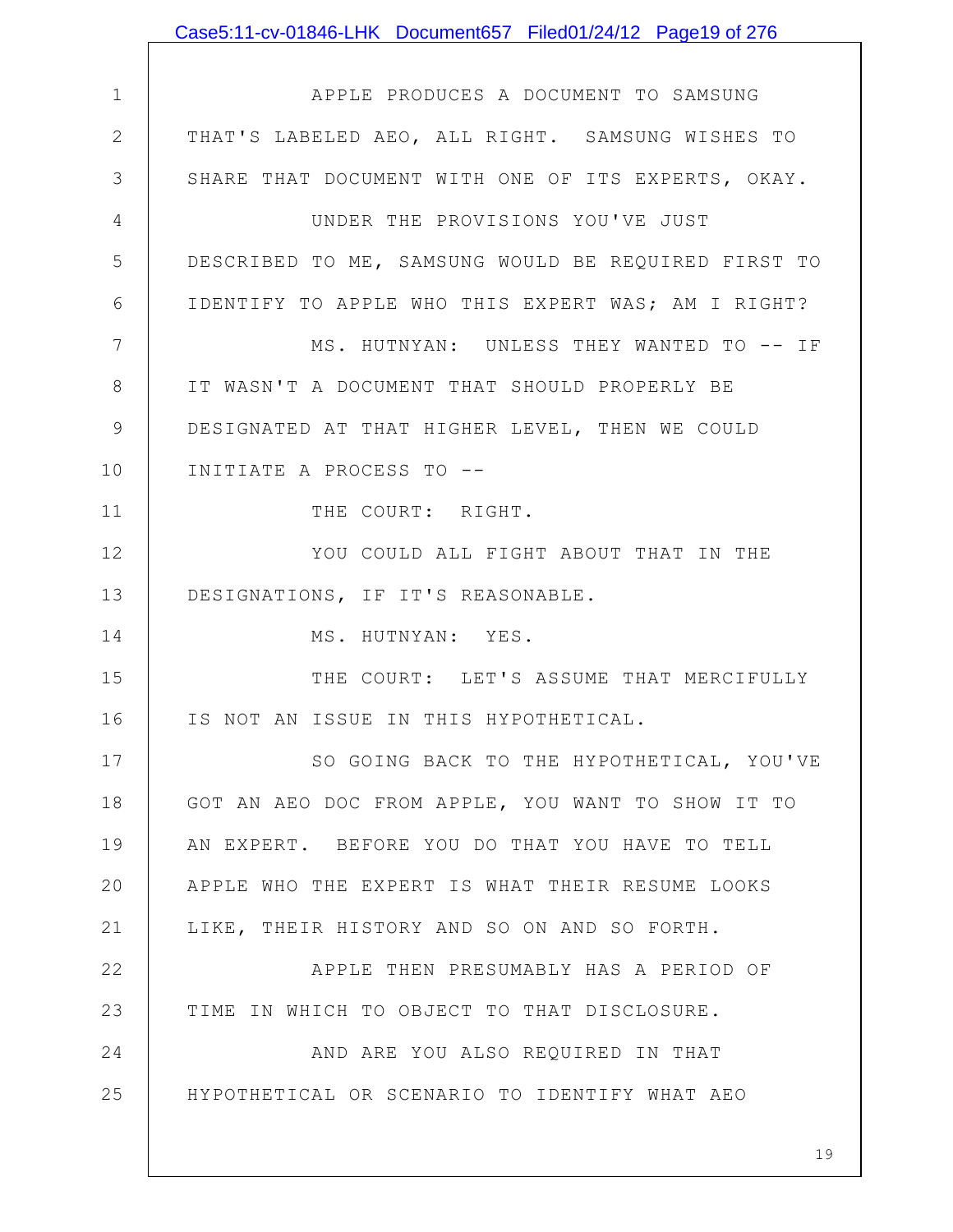|               | Case5:11-cv-01846-LHK Document657 Filed01/24/12 Page20 of 276 |
|---------------|---------------------------------------------------------------|
|               |                                                               |
| $\mathbf 1$   | DOCUMENT YOU WISH TO SHARE?                                   |
| $\mathbf{2}$  | MS. HUTNYAN: IT IS THE CATEGORIES.                            |
| $\mathcal{S}$ | THE COURT: BECAUSE THAT'S WHERE I'M --                        |
| 4             | I'M SORRY.                                                    |
| 5             | MS. HUTNYAN: IT SAYS, IDENTIFIES THE                          |
| 6             | GENERAL CATEGORIES OF HIGHLY CONFIDENTIAL                     |
| 7             | ATTORNEY'S EYES ONLY INFORMATION THAT THE RECEIVING           |
| 8             | PARTY SEEKS PERMISSION TO DISCLOSE TO THE EXPERT.             |
| 9             | THE COURT: SO THAT'S A LITTLE SQUISHY,                        |
| 10            | ISN'T IT?                                                     |
| 11            | SO YOU DON'T HAVE TO SAY I WANT TO SHOW                       |
| 12            | BATES NUMBER 24562, YOU SIMPLY NEED TO DESCRIBE THE           |
| 13            | GENERAL CATEGORY WITHIN WHICH THAT DOCUMENT FALLS,            |
| 14            | FOR EXAMPLE, FINANCIAL DATA, SOURCE CODE                      |
| 15            | SPECIFICATIONS OR WHATEVER IT MAY BE.                         |
| 16            | MS. HUTNYAN: I THINK THAT'S A REASONABLE                      |
| 17            | INTERPRETATION, YES.                                          |
| 18            | THE COURT: SO IN THIS SCENARIO THEN, AS                       |
| 19            | LONG AS THE EXPERT TO WHOM YOU WANT TO MAKE THE               |
| 20            | DISCLOSURE IS IDENTIFIED, DISCLOSED, NO OBJECTIONS            |
| 21            | IS RAISED, YOU ARE FREE TO MAKE THE DISCLOSURE,               |
| 22            | RIGHT?                                                        |
| 23            | MS. HUTNYAN: IF THERE'S NO OBJECTION,                         |
| 24            | YES.                                                          |
| 25            | THE COURT: OKAY.                                              |
|               |                                                               |
|               | 20                                                            |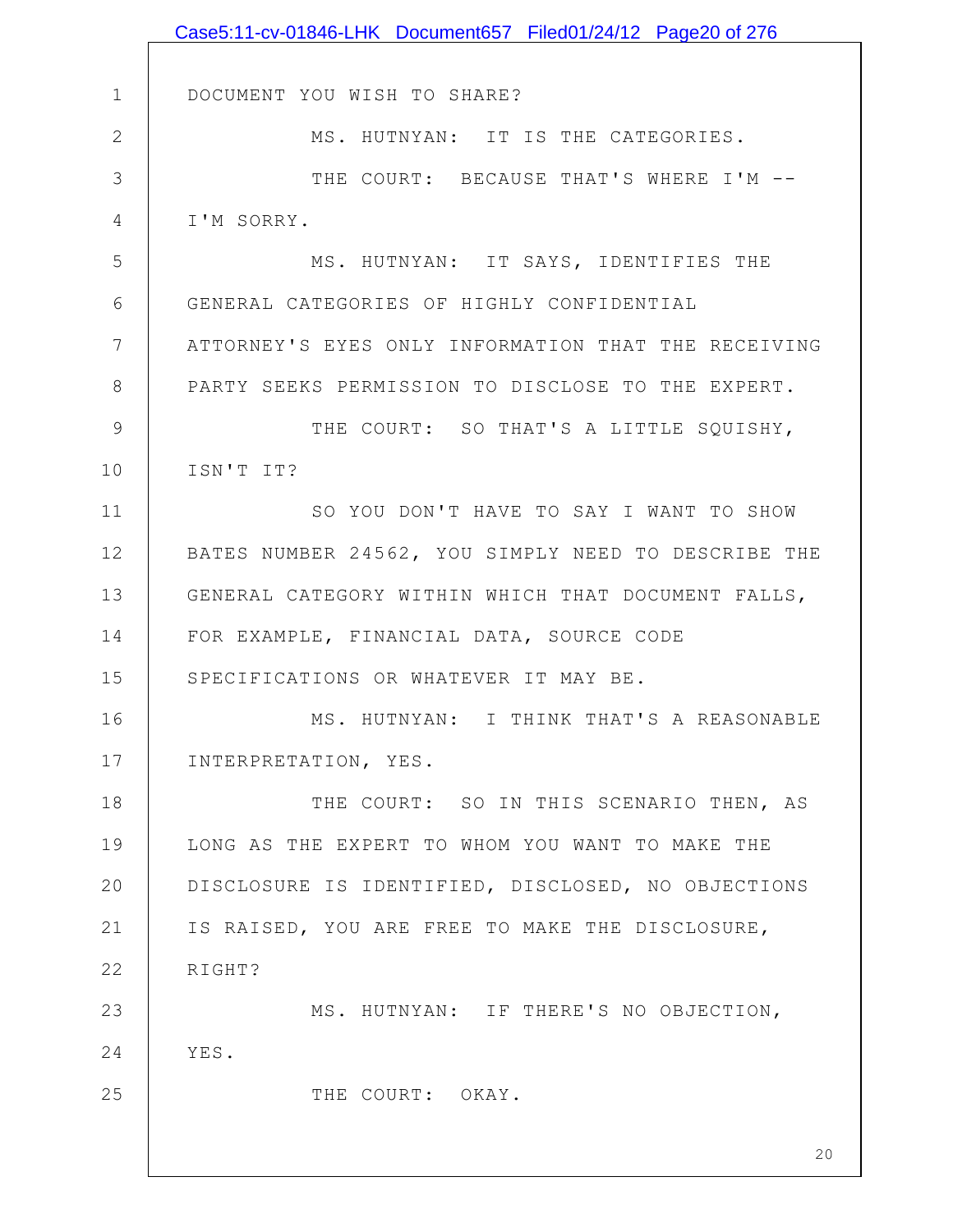|                | Case5:11-cv-01846-LHK Document657 Filed01/24/12 Page21 of 276 |
|----------------|---------------------------------------------------------------|
|                |                                                               |
| $\mathbf 1$    | IF THERE IS AN OBJECTION, YOU FIGHT ABOUT                     |
| $\mathbf{2}$   | IT. IF YOU HAVE A PROBLEM, YOU FILE A MOTION AND I            |
| 3              | GET TO DEAL WITH IT. OKAY.                                    |
| $\overline{4}$ | IF THE DOCUMENT YOU WISH TO SHARE WITH                        |
| 5              | YOUR EXPERT IS NOT AEO BUT RATHER SIMPLY                      |
| 6              | CONFIDENTIAL, UNDER YOUR HIERARCHY I TAKE IT THERE            |
| 7              | IS NO OBLIGATION ON YOUR PART TO DISCLOSE THE                 |
| 8              | EXPERT OR TO PROVIDE APPLE WITH AN OPPORTUNITY TO             |
| 9              | OBJECT; IS THAT FAIR?                                         |
| 10             | MS. HUTNYAN: THAT'S CORRECT.                                  |
| 11             | THE COURT: OKAY. ALL RIGHT.                                   |
| 12             | IF THAT'S HOW THINGS WORK UNDER THE                           |
| 13             | CURRENT ORDER, WHAT CHANGE DO YOU WANT?                       |
| 14             | MS. HUTNYAN: THAT'S THE THING. IT'S NOT                       |
| 15             | A CHANGE. IT'S --                                             |
| 16             | THE COURT: WELL, WHAT DIFFERENCE DO I                         |
| 17             | MAKE? THERE'S OBVIOUSLY SOME DELTA OR WE WOULDN'T             |
| 18             | HAVE A DEBATE HERE.                                           |
| 19             | MS. HUTNYAN: PART OF IT IS THE REST OF                        |
| 20             | THE CORRECTIVE ORDER.                                         |
| 21             | SAM AND I TALKED FOR WEEKS ABOUT HOW TO,                      |
| 22             | THE CROSS USE PROVISION AND THINGS, SO PART OF THAT           |
| 23             | IS ENTERING THE REST OF THE ORDER.                            |
| 24             | BUT THE DIFFERENCE HERE IS THE                                |
| 25             | DEFINITIONS UNDER THE INTERIM PROTECTIVE ORDER, THE           |
|                | 21                                                            |
|                |                                                               |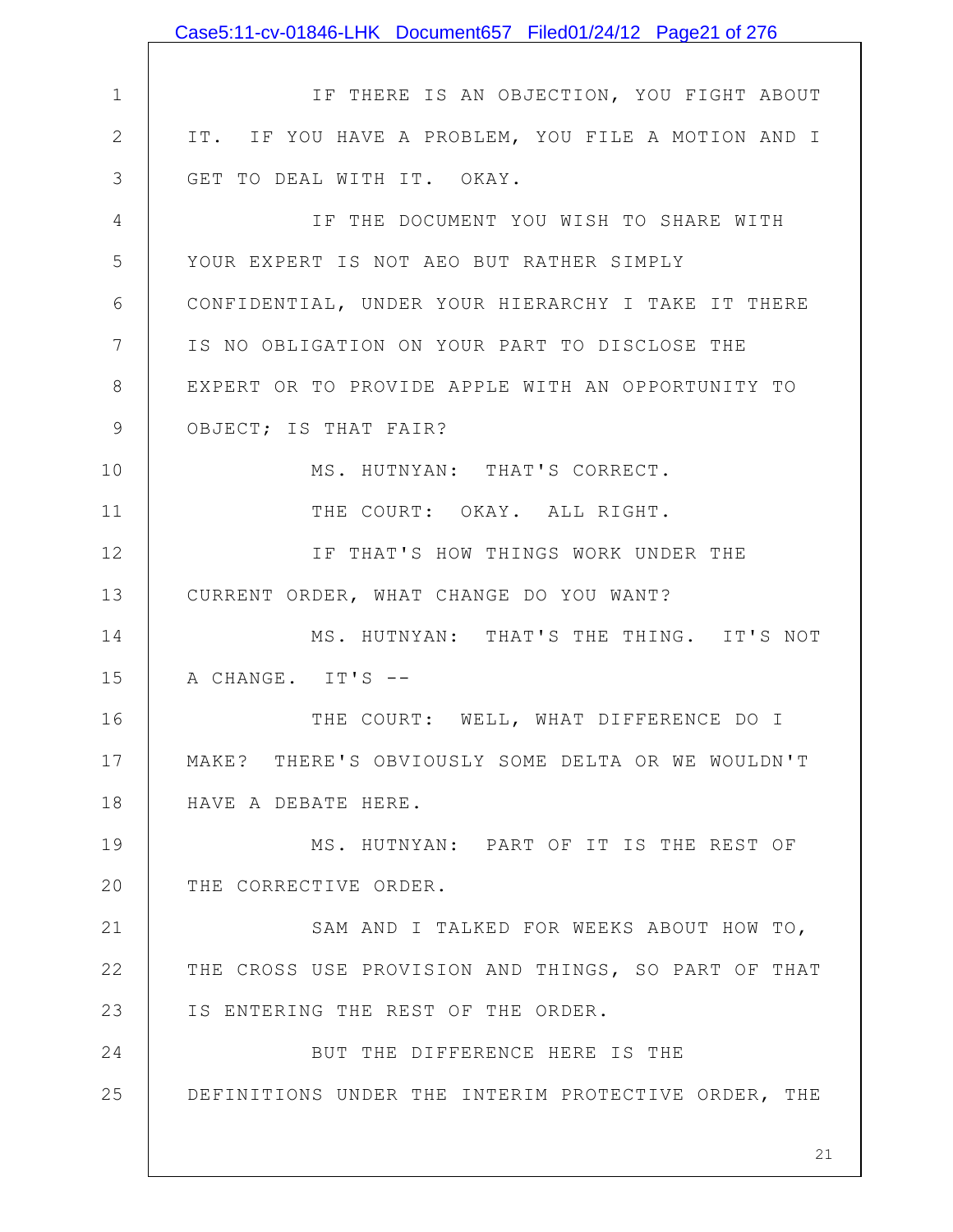|                 | Case5:11-cv-01846-LHK Document657 Filed01/24/12 Page22 of 276 |
|-----------------|---------------------------------------------------------------|
|                 |                                                               |
| $\mathbf 1$     | CONFIDENTIAL INFORMATION IS JUST TANGIBLE THINGS              |
| $\mathbf{2}$    | THAT QUALIFY FOR PROTECTION UNDER FEDERAL RULE OF             |
| 3               | CIVIL PROCEDURE 26(C).                                        |
| 4               | THE COURT: YOU ARE BASICALLY                                  |
| 5               | INCORPORATING BY REFERENCE A TRADE SECRET                     |
| 6               | DEFINITION UNDER RULE 26?                                     |
| $7\phantom{.0}$ | MS. HUTNYAN: UMM, I THINK IT'S NOT                            |
| 8               | LIMITED TO TRADE SECRETS, IT'S THINGS THAT QUALIFY            |
| $\mathcal{G}$   | FOR PROTECTION. SO IT'S ARGUABLY THINGS THAT                  |
| 10              | AREN'T FULL OF TRADE SECRETS.                                 |
| 11              | BUT 2.8 IS INFORMATION OR ITEMS THAT ARE                      |
| 12              | EXTREMELY SENSITIVE CONFIDENTIAL INFORMATION                  |
| 13              | DISCLOSURE OF WHICH TO ANOTHER PARTY OR NONPARTY              |
| 14              | WOULD CREATE A SUBSTANTIAL RISK OF SERIOUS HARM               |
| 15              | THAT COULD NOT BE AVOIDED BY LESS ASSERTIVE MEANS.            |
| 16              | THE COURT: THE CROWN JEWELS.                                  |
| 17              | MS. HUTNYAN: YES.                                             |
| 18              | SO IT'S A LITTLE BIT DIFFERENT THAN THE                       |
| 19              | ONE WE ARE PROPOSING BOTH IN THE DEFINITION THAT WE           |
| 20              | HAVE PROPOSED OF WHAT YOU QUALIFY. OURS IS BROADER            |
| 21              | TO ALLOW MORE THINGS TO BE AEO, BUT THEN --                   |
| 22              | THE COURT: SO YOU WANT TO EXPAND THE                          |
| 23              | DEFINITION OF AEO TO BROADEN THE CATEGORY OF                  |
| 24              | DOCUMENTS THAT ARE SUBJECT TO THIS HIGHER                     |
| 25              | DISCLOSURE REQUIREMENT; IS THAT RIGHT?                        |
|                 |                                                               |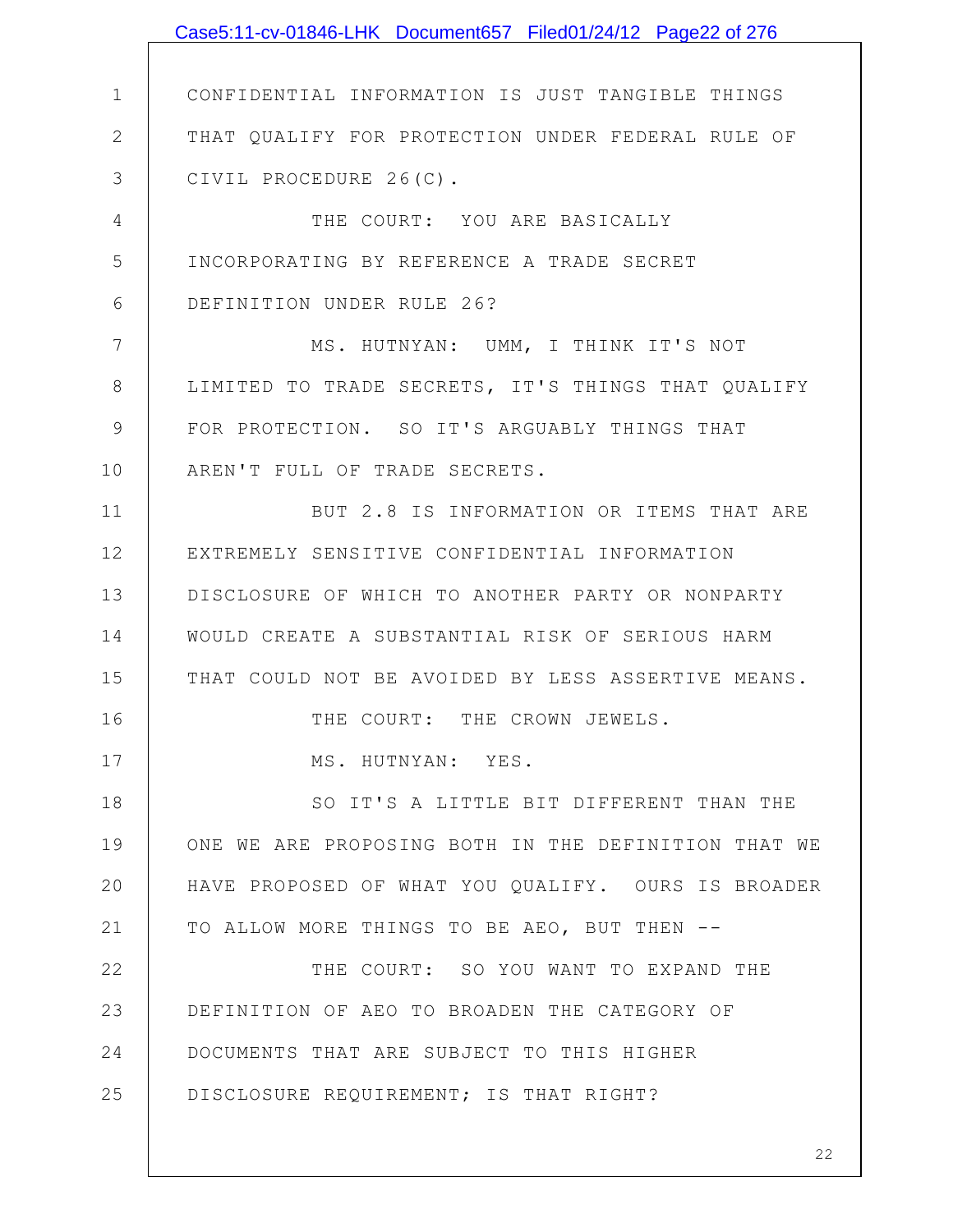|                | Case5:11-cv-01846-LHK Document657 Filed01/24/12 Page23 of 276 |
|----------------|---------------------------------------------------------------|
|                |                                                               |
| $\mathbf 1$    | MS. HUTNYAN: A LITTLE BIT. JUST TO                            |
| $\overline{2}$ | CREATE A SUBSTANTIAL RISK OF SERIOUS HARM.                    |
| 3              | I DON'T THINK THIS IS A HUGELY MEANINGFUL                     |
| 4              | DISTINCTION, JUST HAPPENS TO BE A SLIGHTLY                    |
| 5              | DIFFERENT FORMULATION THAT'S ARGUABLY BROADER. BUT            |
| 6              | I THINK WE MIRROR THE CONFIDENTIAL LEVEL EXACTLY.             |
| 7              | BUT THE MAIN DIFFERENCE BETWEEN THE                           |
| 8              | INTERIM PROTECTIVE ORDER AT THIS POINT AND THE ONE            |
| 9              | WE ARE PROPOSING IS THAT IN OURS WE WOULD NOT HAVE            |
| 10             | IN-HOUSE COUNSEL OR EMPLOYEES OF THE COMPETITOR               |
| 11             | ABLE TO SEE ANYTHING THAT WAS CONFIDENTIAL AT                 |
| 12             | EITHER LEVEL.                                                 |
| 13             | WHICH THAT'S ONE OF THE RATIONALS I THINK                     |
| 14             | THAT APPLE HAD IN, OR DESIGNATING THINGS, BECAUSE             |
| 15             | THAT'S THE ONLY WAY TO PROTECT IT FROM OUR                    |
| 16             | EMPLOYEES SEEING THEIR STUFF.                                 |
| 17             | THE COURT: LET ME BACK UP FOR A MOMENT,                       |
| 18             | AND FORGIVE ME FOR NOT BEING ON TOP OF THIS AS                |
| 19             | CAREFULLY AS I SHOULD BE.                                     |
| 20             | MS. HUTNYAN: OUR FAULT, YOUR HONOR.                           |
| 21             | THE COURT: SO UNDER THE CURRENT                               |
| 22             | PROTECTIVE ORDER, AGAIN, I WANT TO UNDERSTAND THE             |
| 23             | STATUS QUO AND UNDERSTAND THE DELTA BETWEEN THE               |
| 24             | STATUS QUO.                                                   |
| 25             | UNDER THE CURRENT PROTECTIVE ORDER,                           |
|                |                                                               |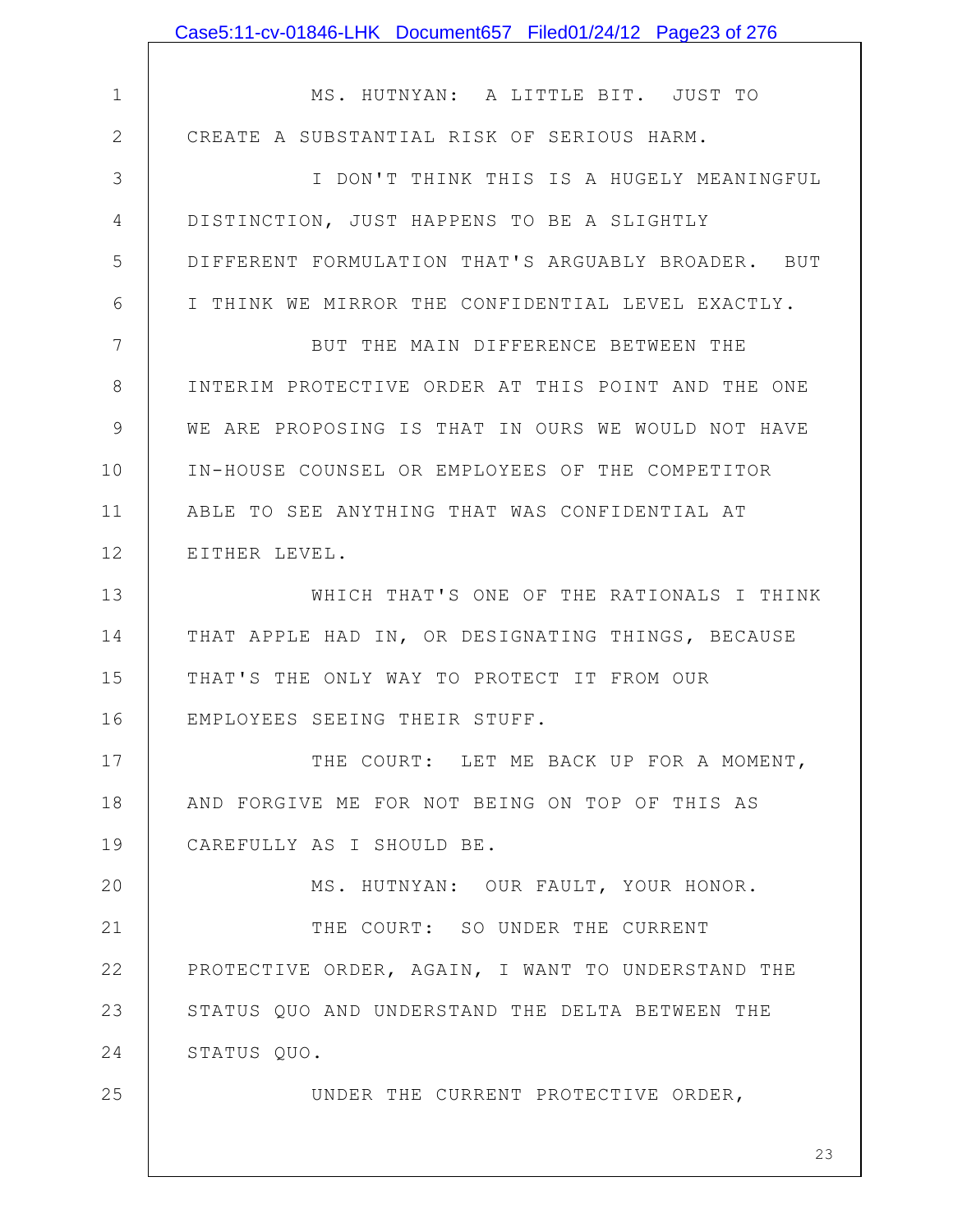|              | Case5:11-cv-01846-LHK Document657 Filed01/24/12 Page24 of 276 |
|--------------|---------------------------------------------------------------|
|              |                                                               |
| $\mathbf 1$  | IN-HOUSE COUNSEL ARE AMONG THOSE -- ARE THEY AMONG            |
| $\mathbf{2}$ | THOSE WHO ARE QUALIFIED TO SEE AEO DESIGNATED                 |
| 3            | MATERIAL?                                                     |
| 4            | MS. HUTNYAN: NOT AEO.                                         |
| 5            | THE COURT: OKAY.                                              |
| 6            | SO IF APPLE IS DESIGNATING DOCUMENTS AEO,                     |
| 7            | UNDER THE CURRENT PROTECTIVE ORDER NO IN-HOUSE                |
| 8            | COUNSEL FOR SAMSUNG ARE ENTITLED TO SEE IT; IS THAT           |
| 9            | FAIR?                                                         |
| 10           | MS. HUTNYAN: LET ME JUST DOUBLE CHECK.                        |
| 11           | SO RIGHT. HOUSE COUNSEL CAN SEE -- THIS                       |
| 12           | IS DIRECTORS AND EMPLOYEES CAN SEE CONFIDENTIAL BUT           |
| 13           | NOT HIGHLY CONFIDENTIAL.                                      |
| 14           | THE COURT: OKAY.                                              |
| 15           | SO IN THAT SENSE HOUSE COUNSEL, IN-HOUSE                      |
| 16           | COUNSEL ARE NO DIFFERENT THAN OTHER EMPLOYEES OF              |
| 17           | THE COMPANY.                                                  |
| 18           | MS. HUTNYAN: THAT'S RIGHT.                                    |
| 19           | THE COURT: THEY ARE ENTITLED TO SEE THE                       |
| 20           | CONFIDENTIAL INFORMATION, THEY ARE NOT ENTITLED TO            |
| 21           | SEE THE AEO MATERIAL; HAVE I GOT THAT RIGHT?                  |
| 22           | MS. HUTNYAN: I SEE.                                           |
| 23           | IN HIGHLY CONFIDENTIAL, ACTUALLY IT                           |
| 24           | ALLOWS DESIGNATED HOUSE COUNSEL OF THE RECEIVING              |
| 25           | PARTY WHO HAS NO INVOLVEMENT IN COMPETITIVE                   |
|              |                                                               |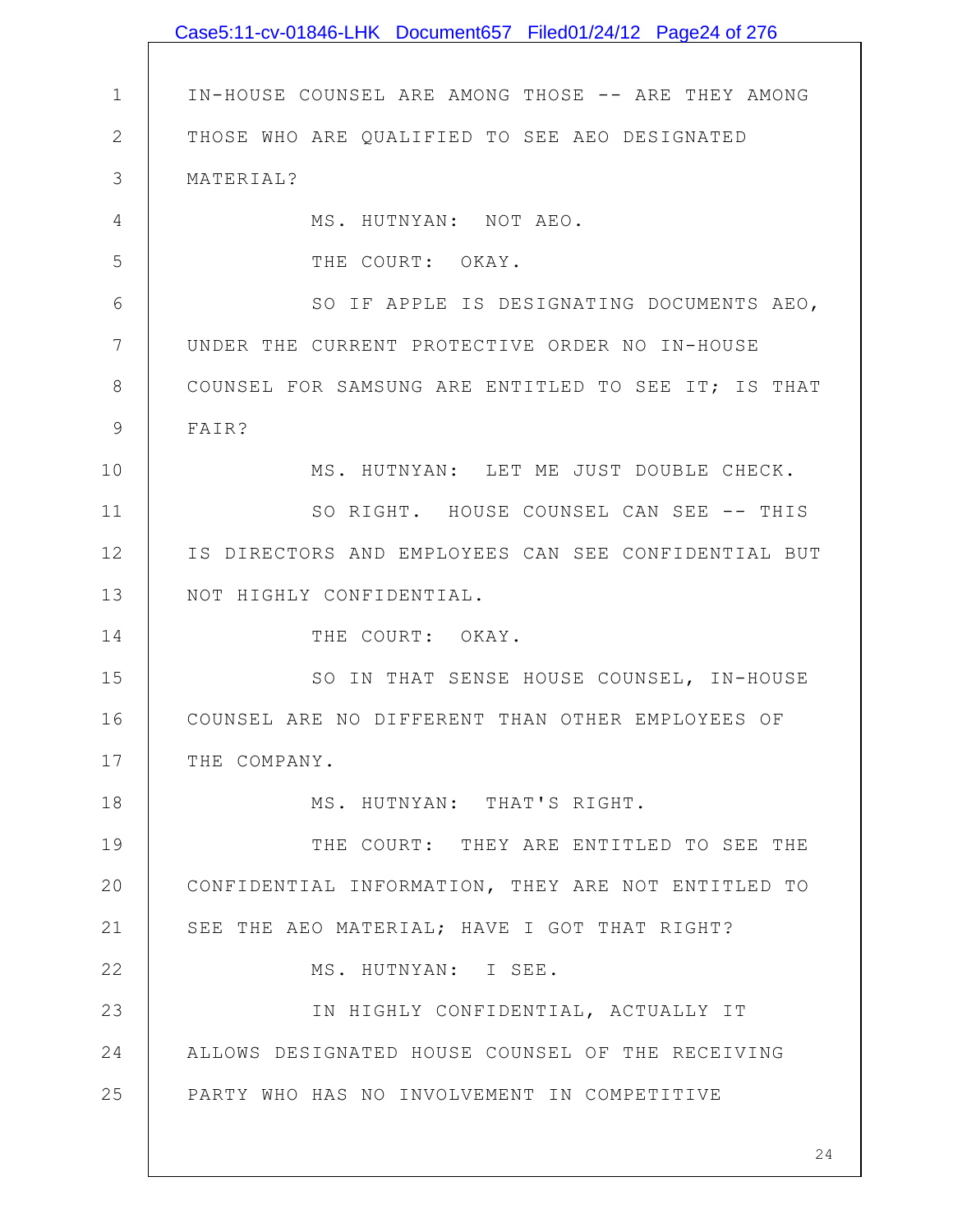|              | Case5:11-cv-01846-LHK Document657 Filed01/24/12 Page25 of 276 |
|--------------|---------------------------------------------------------------|
|              |                                                               |
| $\mathbf 1$  | DECISION MAKING, ET CETERA, SO THERE'S SOME CARVE             |
| $\mathbf{2}$ | OUT FOR SOME IN-HOUSE COUNSEL.                                |
| 3            | THE COURT: SO EVEN UNDER THE CURRENT                          |
| 4            | PROTECTIVE ORDER, IN-HOUSE COUNSEL HAVE ACCESS TO             |
| 5            | AEO, ASSUMING OTHERWISE QUALIFIED?                            |
| $6\,$        | MS. HUTNYAN: YES.                                             |
| 7            | THE COURT: OKAY. SO THAT'S THE CURRENT                        |
| 8            | SITUATION.                                                    |
| 9            | AS TO -- APART FROM CHANGING THE                              |
| 10           | DEFINITION OF AEO SLIGHTLY TO NOT SLIGHTLY, WHAT              |
| 11           | CHANGE WITH RESPECT TO ACCESS FOR IN-HOUSE COUNSEL            |
| 12           | ARE YOU PROPOSING?                                            |
| 13           | MS. HUTNYAN: SO IN-HOUSE COUNSEL WOULD                        |
| 14           | NOT BE ABLE TO SEE CONFIDENTIAL OR HIGHLY                     |
| 15           | CONFIDENTIAL TIER OF INFORMATION, THEY WOULD ONLY             |
| 16           | BE ABLE --                                                    |
| 17           | THE COURT: THAT WOULD OBVIOUSLY APPLY TO                      |
| 18           | SAMSUNG IN-HOUSE COUNSEL AS WELL AS TO APPLE.                 |
| 19           | MS. HUTNYAN: YES, YOUR HONOR.                                 |
| 20           | THE COURT: SO YOU BASICALLY WANT TO,                          |
| 21           | FORGIVE ME FOR THIS CHARACTERIZATION, YOU WANT TO             |
| 22           | PUT ADDITIONAL HANDCUFFS ON WHAT YOUR IN-HOUSE                |
| 23           | CLIENTS CAN SEE? YOU WISH TO FURTHER RESTRICT                 |
| 24           | THEIR ABILITY TO REVIEW MATERIAL?                             |
| 25           | YOU ARE SAYING THEY SHOULD NOT HAVE                           |
|              |                                                               |
|              |                                                               |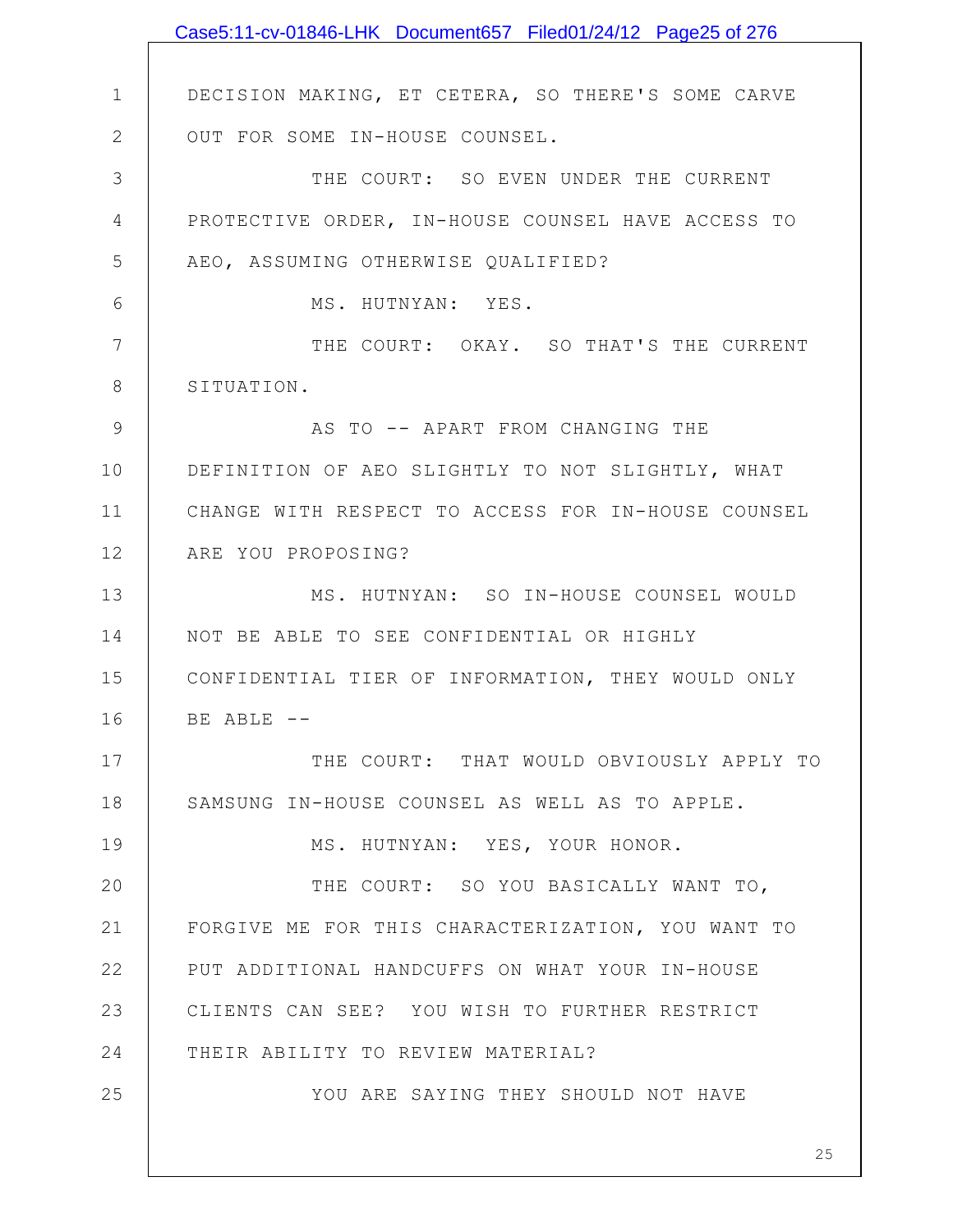|              | Case5:11-cv-01846-LHK Document657 Filed01/24/12 Page26 of 276 |
|--------------|---------------------------------------------------------------|
|              |                                                               |
| $\mathbf 1$  | ACCESS TO CONFIDENTIAL INFORMATION AT ALL.                    |
| $\mathbf{2}$ | MS. HUTNYAN: WELL, THAT'S WHERE WE WOUND                      |
| 3            | UP. I MEAN, I THINK THAT WASN'T THE INTENT OF                 |
| 4            | THIS. I MEAN --                                               |
| 5            | THE COURT: THE EFFECT.                                        |
| 6            | MS. HUTNYAN: RIGHT. THE EFFECT WOULD                          |
| 7            | BE -- THAT WASN'T THE INTENT.                                 |
| 8            | THE INTENT IS TO HAVE -- TO NOT HAVE A                        |
| 9            | SITUATION WHERE WE HAVE ONE HUMONGOUS TIER OF STUFF           |
| 10           | WHERE THE PARTIES CAN DESIGNATE EVERYTHING UNDER              |
| 11           | THAT AND THEN THERE'S NO WAY TO DESIGNATE THAT ONE            |
| 12           | OTHER THAN --                                                 |
| 13           | THE COURT: RIGHT.                                             |
| 14           | BUT UNDER THE SO CALLED SINGLE TIER                           |
| 15           | APPROACH THAT APPLE IS PROPOSING, AND AS I                    |
| 16           | UNDERSTOOD YOUR CHARACTERIZATION OF IT, IN-HOUSE              |
| 17           | COUNSEL HAS ACCESS TO THAT INFORMATION IF THEY                |
| 18           | OTHERWISE QUALIFY; IS THAT RIGHT?                             |
| 19           | MS. HUTNYAN: I THOUGHT WE WERE TALKING                        |
| 20           | ABOUT THE INTERIM PROTECTIVE ORDER THE WHOLE TIME.            |
| 21           | UNDER THEIR PROPOSAL, IN-HOUSE COUNSEL WOULD NOT BE           |
| 22           | ABLE TO SEE ANYTHING.                                         |
| 23           | THE COURT: THANK YOU. YOU ARE                                 |
| 24           | ABSOLUTELY RIGHT. I WAS MISCHARACTERIZING THE                 |
| 25           | PROPOSAL.                                                     |
|              |                                                               |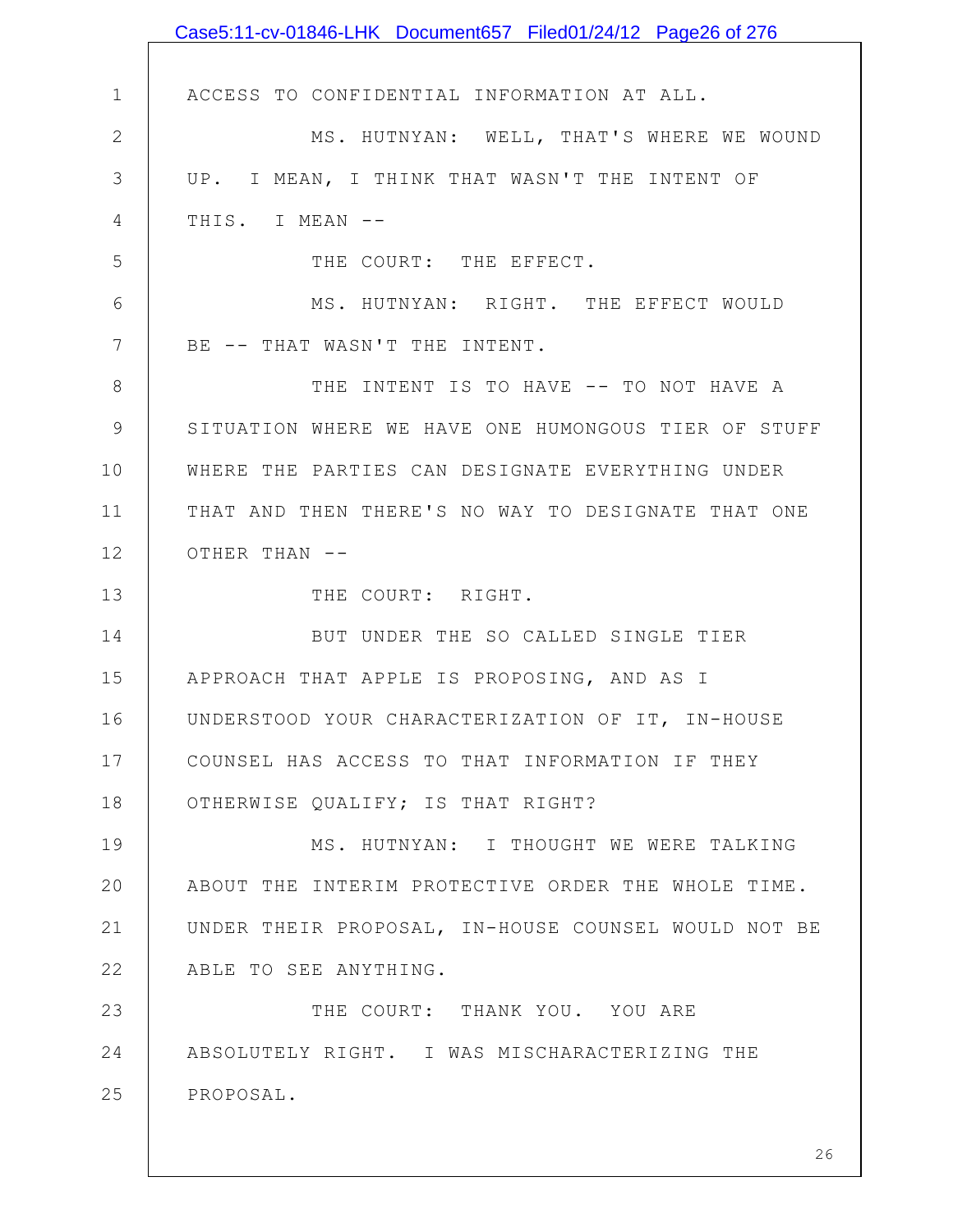|              | Case5:11-cv-01846-LHK Document657 Filed01/24/12 Page27 of 276 |
|--------------|---------------------------------------------------------------|
|              |                                                               |
| $\mathbf 1$  | JUST, AGAIN, TO PUT A VERY FINE POINT ON                      |
| $\mathbf{2}$ | THIS BECAUSE YOU APPARENTLY HAVEN'T ALL BEEN ABLE             |
| 3            | TO REACH AGREEMENT ON THIS AND I NEED TO MAKE A               |
| 4            | DECISION.                                                     |
| 5            | YOUR PROPOSAL ON IN-HOUSE COUNSEL -- IS                       |
| 6            | THE ISSUE IN-HOUSE COUNSEL ACCESS IN PARTICULAR?              |
| 7            | OR ARE THERE OTHER INDIVIDUALS FOR WHOM YOU HAVE A            |
| 8            | DIFFERENCE OF OPINION WITH APPLE ABOUT THE ACCESS?            |
| 9            | MS. HUTNYAN: WELL, APPLE'S POSITION IS                        |
| 10           | THAT THERE SHOULDN'T BE A CONFIDENTIAL TIER.                  |
| 11           | AND SO THE DIFFERENCE IN TERMS OF WITH OUR                    |
| 12           | CONFIDENTIAL TIER OR THEIR LACK OF CONFIDENTIAL               |
| 13           | TIER, THE DELTA BETWEEN THOSE TWO OPTIONS WOULD BE            |
| 14           | MOCK JURORS, WHICH I DON'T THINK THAT'S THE ISSUE,            |
| 15           | AND THEN THE EXPERTS. BECAUSE IT WOULD EFFECTIVELY            |
| 16           | CREATE THIS DISCLOSURE REQUIREMENT FOR ANY EXPERT             |
| 17           | TO SEE ANYTHING THAT ISN'T PUBLIC IN THIS CASE.               |
| 18           | THE IN-HOUSE COUNSEL, THAT SEEMS TO BE                        |
| 19           | KIND OF A NONISSUE. BOTH OF US HAD AGREED WHEN WE             |
| 20           | WERE DISCUSSING WHETHER IT SHOULD BE ONE OR TWO               |
| 21           | TIERS, THERE'S NEVER A CONCERN OF WHETHER IN-HOUSE            |
| 22           | COUNSEL OR EMPLOYEES COULD SEE IT.                            |
| 23           | I THINK THE PARTIES AGREE THAT                                |
| 24           | CONFIDENTIAL DOCUMENTS, INTERNAL DOCUMENTS TO THESE           |
| 25           | COMPANIES, DON'T NEED TO BE SHOWN TO THE OTHER                |
|              |                                                               |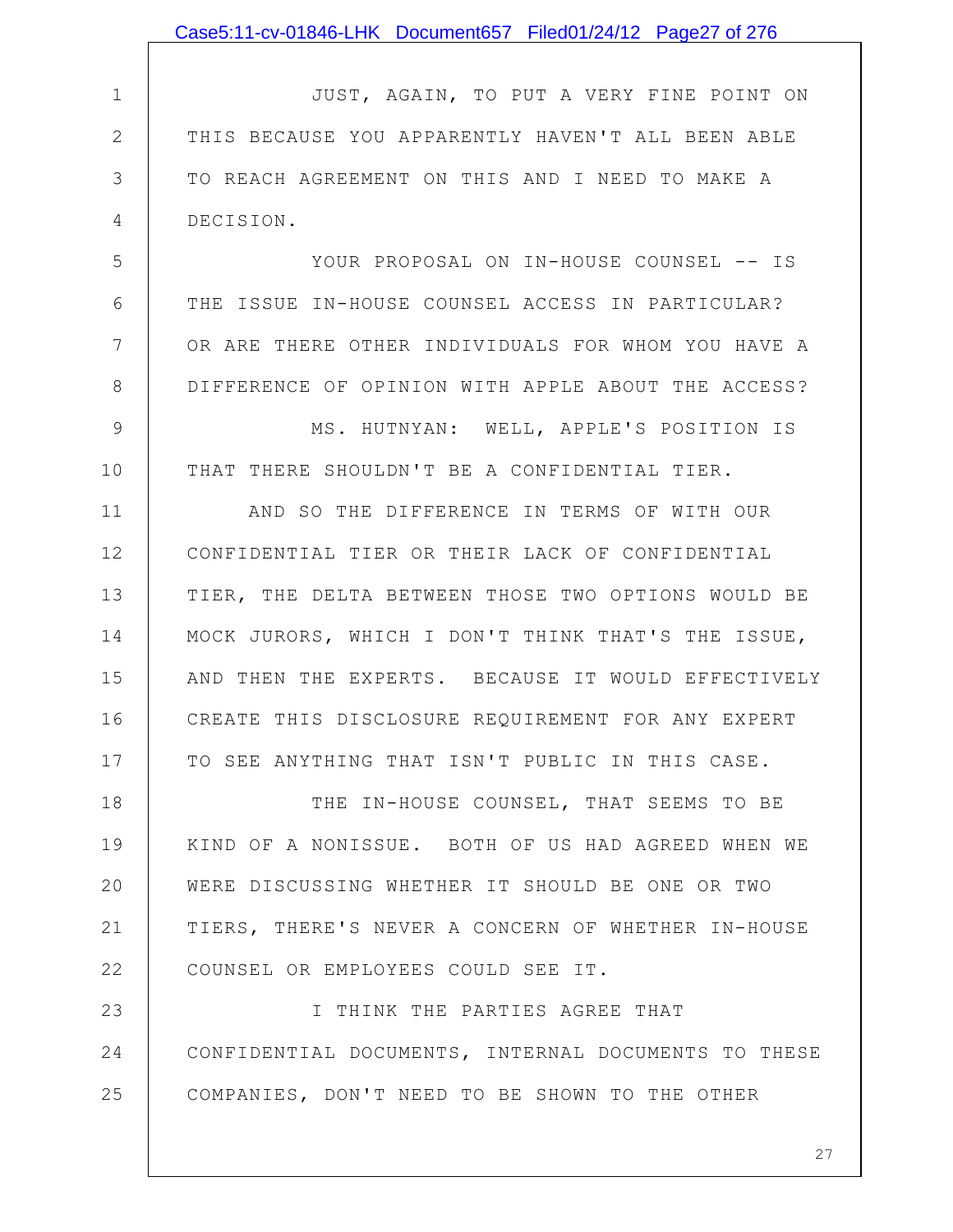|               | Case5:11-cv-01846-LHK Document657 Filed01/24/12 Page28 of 276 |
|---------------|---------------------------------------------------------------|
|               |                                                               |
| $\mathbf 1$   | SIDE'S IN-HOUSE PEOPLE OR THEIR EMPLOYEES. I DON'T            |
| $\mathbf{2}$  | THINK THAT'S WHERE THE ISSUE IS.                              |
| 3             | THE COURT: ALL RIGHT. I THINK I                               |
| 4             | UNDERSTAND THE DIFFERENCE NOW.                                |
| 5             | ALL RIGHT. WELL, HAVING EXPLAINED TO ME                       |
| 6             | WHAT THE DIFFERENCES ARE BETWEEN THOSE TWO,                   |
| 7             | PROPOSALS, I WOULD LIKE YOUR VIEW ON EXACTLY WHY              |
| 8             | APPLE'S SUGGESTION -- LOOK, ALL YOU NEED TO DO IS             |
| $\mathcal{G}$ | MAKE THE DISCLOSURE TO THE EXPERTS AND THEY CAN               |
| 10            | HAVE ACCESS TO THE SAME INFORMATION THEY WOULD                |
| 11            | OTHERWISE HAVE ACCESS TO UNDER YOUR PROPOSAL.                 |
| 12            | WHY IS THAT A PROBLEM FOR YOU? WHAT'S                         |
| 13            | THE BURDEN IN THAT?                                           |
| 14            | MS. HUTNYAN: OKAY.                                            |
| 15            | SO I THINK THE EASIEST WAY TO ILLUSTRATE                      |
| 16            | THAT HERE FOR YOU IS TO SUGGEST THAT WHEN YOU GET A           |
| 17            | CHANCE, AND I UNDERSTAND THE COURT HASN'T HAD THAT            |
| 18            | OPPORTUNITY YET PERHAPS, BUT TO LOOK AT EXHIBITS B            |
| 19            | THROUGH K OF MY DECLARATION. THAT GAVE YOU A BUNCH            |
| 20            | OF EXAMPLES THAT YOU CAN THUMB THROUGH.                       |
| 21            | YOU CAN SEE IT'S PUBLIC INFORMATION THAT                      |
| 22            | HAS BEEN DESIGNATED AEO THAT OUR EXPERTS CAN'T SEE            |
| 23            | WITHOUT DISCLOSURE. IT'S --                                   |
| 24            | THE COURT: BUT IF IT'S PUBLIC                                 |
| 25            | INFORMATION, AND THE PROBLEM IN THAT SCENARIO IS              |
|               |                                                               |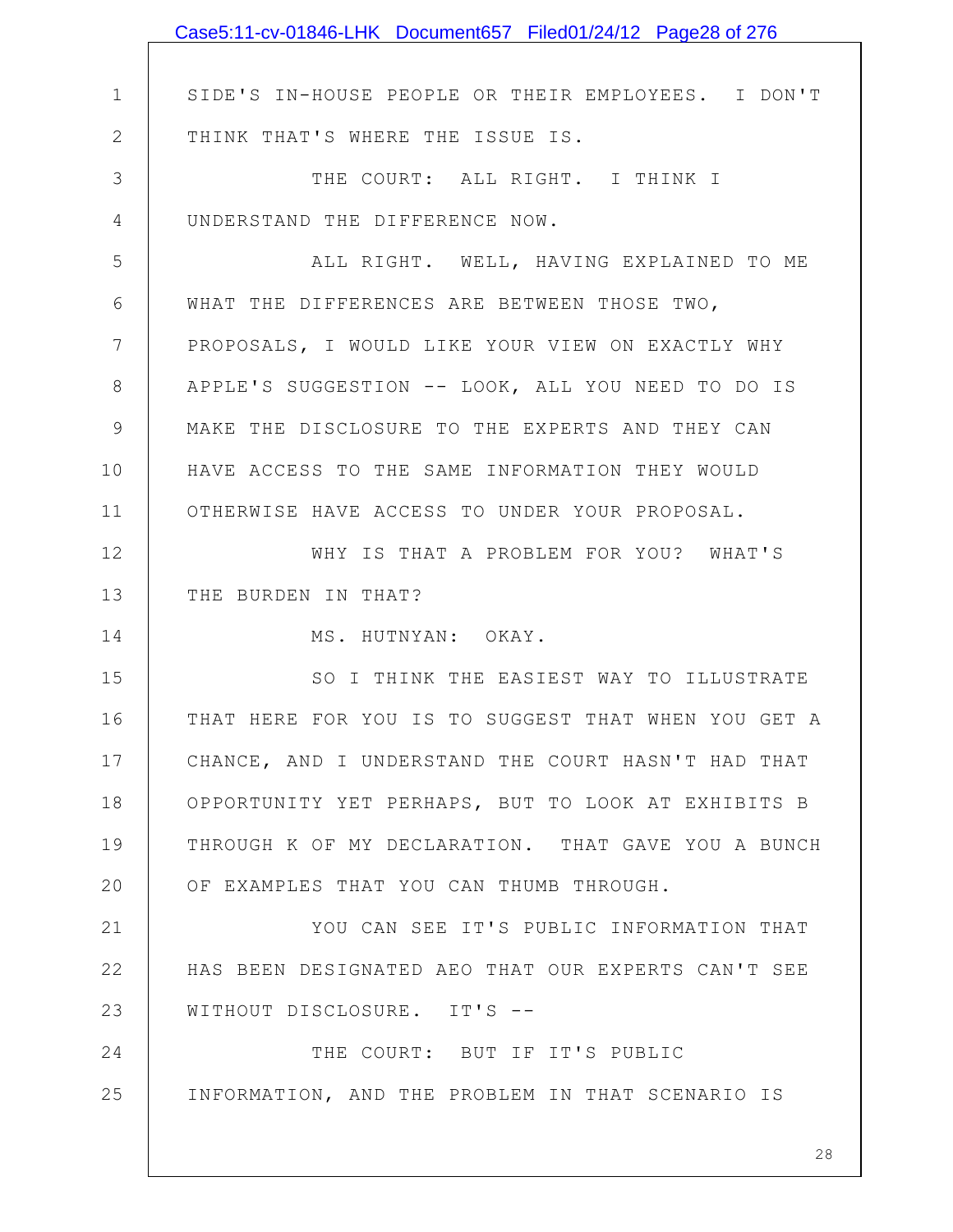1 2 3 4 5 6 7 8 9 10 11 12 13 14 15 16 17 18 19 20 21 22 23 24 25 THE ACCURACY OF THE DESIGNATION, IT'S NOT THE STRUCTURE OF THE ORDER. MS. HUTNYAN: RIGHT. BUT IF PEOPLE ARE COMPLAINING ABOUT THERE WOULD BE THIS BURDEN IN DE DESIGNATING AND THEY ARE REFUSING TO DE DESIGNATE ANY MATERIALS, OBVIOUSLY WE ARE GOING TO HAVE LITIGATION OVER THAT. E-MAILS FROM 2003, 2006, THOSE CANNOT BE AT A HIGHLY CONFIDENTIAL LEVEL THAT MERITS ALL THAT ADDITIONAL PROTECTION. IT JUST DOESN'T OUTWEIGH THE BURDEN THAT A PARTY NORMALLY WOULD HAVE TO MEET TO SHOW EXCEPTIONAL CIRCUMSTANCES ALLOWING THEM TO INVADE OUR WORK PRODUCT. THAT'S WHY THE INTERIM PROTECTIVE ORDER IS SET UP THE WAY IT IS SO THAT THERE'S A LOWER LEVEL AND EVERYBODY RECOGNIZES FOR THOSE ADDITIONAL THINGS THEY DON'T GET THOSE PROTECTIONS, IT'S REALLY FOR THE HIGHLY CONFIDENTIAL THINGS THEY SHOULD HAVE THOSE PROTECTIONS. THE COURT: RIGHT. I UNDERSTAND THE EFFECT AND THE ORDER IN THE SCENARIO YOU DESCRIBED MAY BE DIFFERENT DEPENDING ON WHICH ORDER IS ADOPTED, BUT IT SEEMS TO ME IF THE CORE ISSUE IS THE QUALITY OF THE ACCURACY OF THE DESIGNATIONS, YOU ARE GOING TO BE Case5:11-cv-01846-LHK Document657 Filed01/24/12 Page29 of 276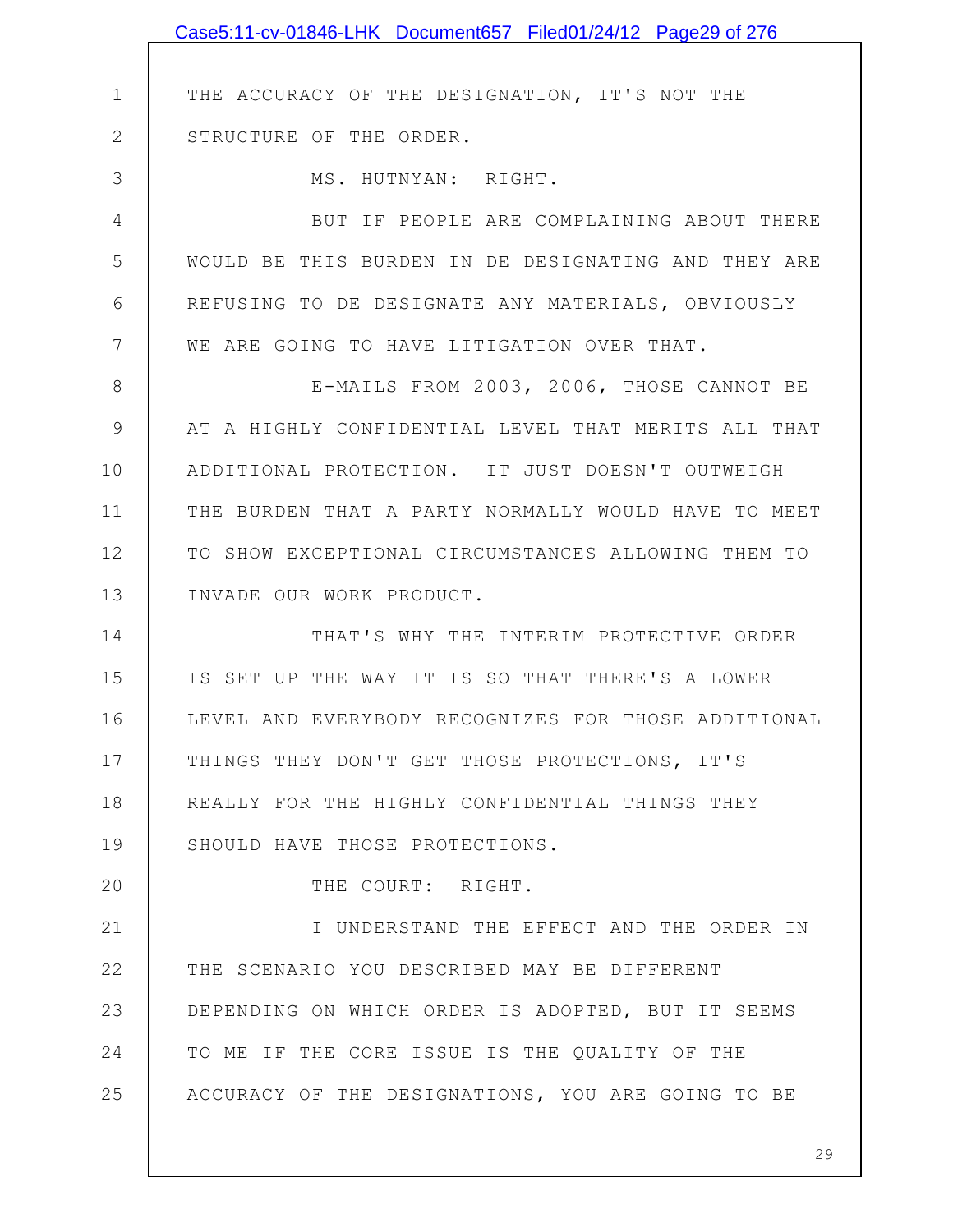|               | Case5:11-cv-01846-LHK Document657 Filed01/24/12 Page30 of 276 |
|---------------|---------------------------------------------------------------|
|               |                                                               |
| $\mathbf 1$   | DEBATING THAT EITHER WAY, RIGHT?                              |
| $\mathbf{2}$  | MS. HUTNYAN: WELL, IF THE COURT WERE TO                       |
| 3             | TAKE APPLE'S PROPOSAL WHICH IS TO NOT HAVE A                  |
| 4             | CONFIDENTIAL TIER AT ALL, IT WOULD MAKE IT                    |
| 5             | DIFFICULT FOR US TO EVEN CHALLENGE THE DESIGNATION            |
| 6             | BECAUSE WE WOULD HAVE TO ASK FOR A MODIFICATION OF            |
| 7             | THE PROTECTIVE ORDER TO ADD A CONFIDENTIAL TIER OR            |
| 8             | WE WOULD HAVE TO ASK FOR COMPLETE DE DESIGNATION OF           |
| $\mathcal{G}$ | THE DOCUMENT WHEN THESE ARE INTERNAL DOCUMENTS THAT           |
| 10            | SHOW, YOU KNOW, A FEW YEARS AGO WHAT THEY ARE                 |
| 11            | TALKING ABOUT WITH RESPECT TO THE DESIGN OR                   |
| 12            | FUNCTIONALITY OF A PRODUCT AND REALLY SHOULD BE A             |
| 13            | CONFIDENTIAL TIER.                                            |
| 14            | THE COURT: ALL RIGHT.                                         |
| 15            | ANY OTHER POINTS YOU WISH TO MAKE ON THIS                     |
| 16            | ISSUE?                                                        |
| 17            | MS. HUTNYAN: I CAN ADDRESS SOME OF THE                        |
| 18            | OTHER POINTS THAT MR. SELWYN MADE, IF IT WOULD                |
| 19            | PLEASE THE COURT.                                             |
| 20            | THE COURT: GO AHEAD.                                          |
| 21            | MS. HUTNYAN: AS FAR AS THE ULTERIOR                           |
| 22            | MOTIVE ON SHERMAN, I THINK THIS IS KIND OF AMUSING.           |
| 23            | ABSOLUTELY IT'S ABOUT SHERMAN, IT'S ABOUT                     |
| 24            | EVERY EXPERT IT COULD AFFECT. SHERMAN BECAME THE              |
| 25            | POSTER CHILD FOR THE OVER DESIGNATION IS TRULY A              |
|               |                                                               |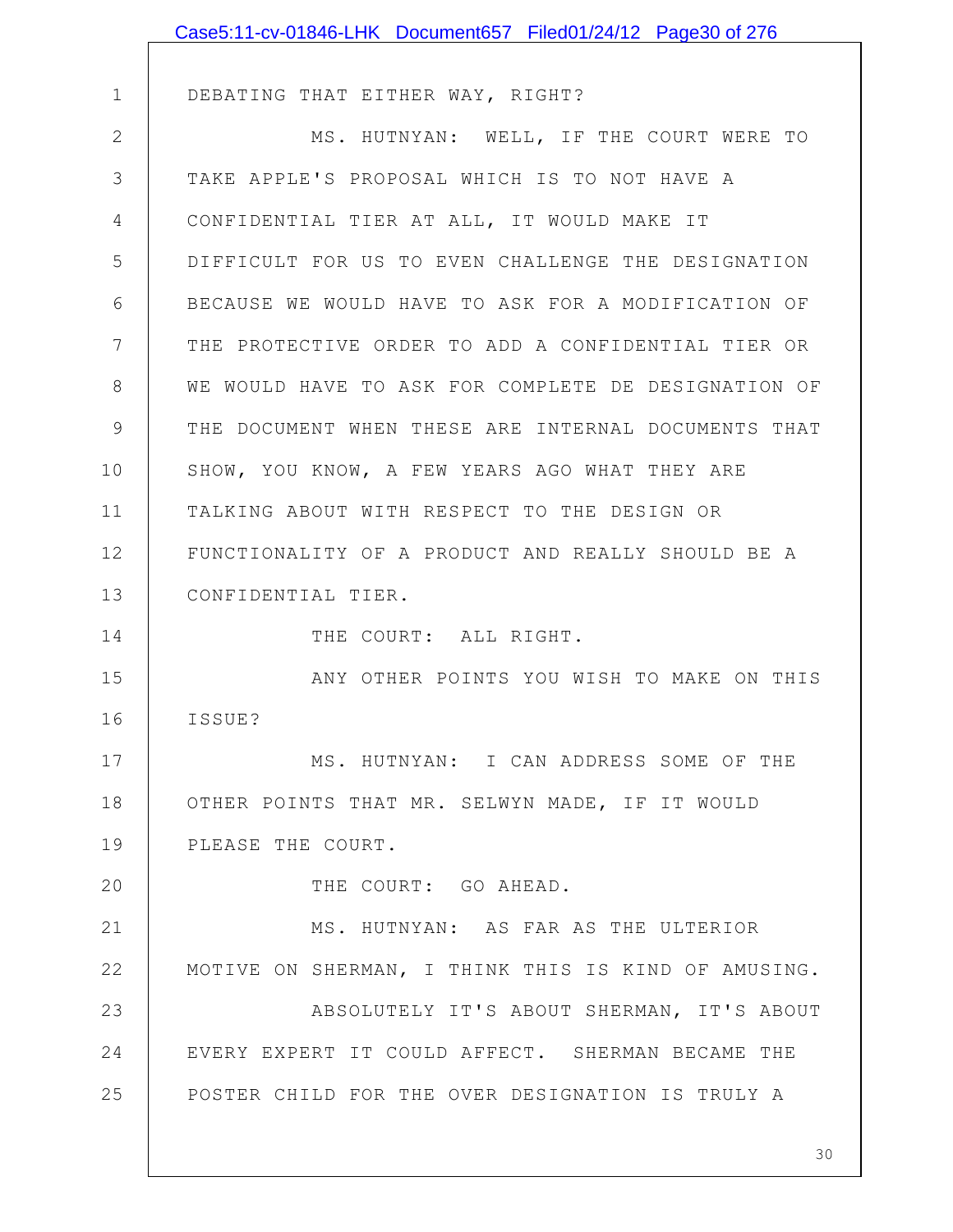|                | Case5:11-cv-01846-LHK Document657 Filed01/24/12 Page31 of 276 |
|----------------|---------------------------------------------------------------|
|                |                                                               |
| $\mathbf 1$    | PROBLEM. AND WE ALMOST FELL FOR NOT INCLUDING THAT            |
| $\mathbf{2}$   | DESIGNATION, WE ALMOST AGREED TO SOMETHING BECAUSE            |
| 3              | WE THOUGHT OH, WELL MAYBE THAT ISN'T A BIG DEAL,              |
| 4              | AND IT TURNED OUT IT WAS A REALLY BIG DEAL.                   |
| 5              | SO THIS THING ABOUT THE THINLY VEILED                         |
| 6              | EFFORT TO HIDE SHERMAN, IT'S ABSOLUTELY ABOUT                 |
| $7\phantom{.}$ | SHERMAN.                                                      |
| $8\,$          | THE COURT: SO YOU ARE SEEKING -- WE ARE                       |
| $\mathcal{G}$  | GOING TO GET TO THAT IN A MOMENT. YOU ARE SEEKING             |
| 10             | RECONSIDERATION ON MY ORDER OF SHERMAN?                       |
| 11             | MS. HUTNYAN: NO, IT'S A CLARIFICATION.                        |
| 12             | THE COURT: WELL, CLARIFICATION VERSUS                         |
| 13             | RECONSIDERATION IS A FINE LINE.                               |
| 14             | WE ARE GOING GET TO THAT. I DON'T WANT                        |
| 15             | TO JUMP AHEAD OF THINGS. IT SEEMS TO ME YOU ALL               |
| 16             | HAVE A PROBLEM WITH MY DECEMBER 22ND ORDER; IS THAT           |
| 17             | FAIR?                                                         |
| 18             | MS. HUTNYAN: WE THINK THERE'S                                 |
| 19             | AMBIGUITIES IN IT, AND I'M NOT PREPARED TO ADDRESS            |
| 20             | THAT IN ANY DETAIL.                                           |
| 21             | MS. MAROULIS: YOUR HONOR, I WILL ADDRESS                      |
| 22             | THAT ONE.                                                     |
| 23             | THE COURT: ALL RIGHT. WE WILL GET TO                          |
| 24             | THAT.                                                         |
| 25             | MS. HUTNYAN: YES.                                             |
|                | 31                                                            |
|                |                                                               |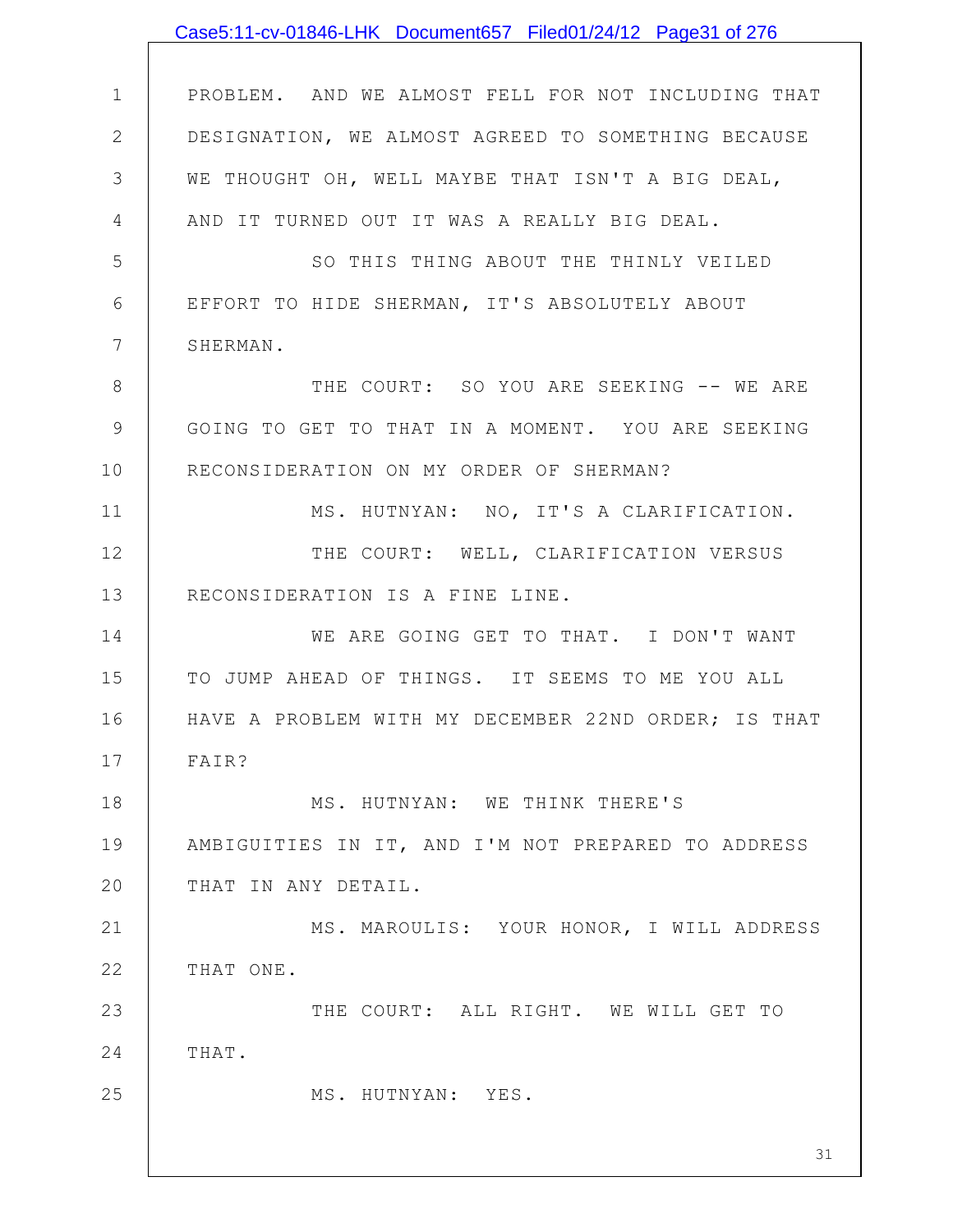|                | Case5:11-cv-01846-LHK Document657 Filed01/24/12 Page32 of 276 |
|----------------|---------------------------------------------------------------|
|                |                                                               |
| $\mathbf 1$    | BUT I'M JUST SAYING, TO SUGGEST THAT WE                       |
| $\overline{2}$ | WERE HIDING SHERMAN IN OUR MOTION FOR ENTRY OF                |
| 3              | PROTECTIVE ORDER OR THAT HE ISN'T -- YOU KNOW, WE             |
| 4              | WERE KEEPING IT A SECRET THAT HE WAS RELEVANT TO              |
| 5              | THIS.                                                         |
| 6              | NO, THAT'S THE BEST ILLUSTRATION THAT I                       |
| 7              | COULD POSSIBLY PULL OUT TO SHOW WHY YOU HAVE TO               |
| 8              | HAVE INITIAL TIER, AND IT'S LIKE THE INTERIM                  |
| 9              | PROTECTIVE ORDER.                                             |
| 10             | AND THEN I'M NOT SURE WHAT MR. SELWYN WAS                     |
| 11             | SAYING ABOUT THERE BEING A PROBLEM IN NOT ALLOWING            |
| 12             | IN-HOUSE COUNSEL TO SEE DOCUMENTS THAT ARE                    |
| 13             | CONFIDENTIAL OR HIGHLY CONFIDENTIAL.                          |
| 14             | THIS IS THE FIRST I'VE EVER HEARD THAT                        |
| 15             | THERE WAS SUCH AN ISSUE. AND AS THEY SAID, WE ARE             |
| 16             | LOCKED IN RIVALRY. AND WHEN YOU HAVE COMPETITORS              |
| 17             | IN A LAWSUIT, YOU DO HAVE TWO TIERS. AND I THINK              |
| 18             | APPLE WOULD CONCEDE THEY DO NOT WANT IN-HOUSE                 |
| 19             | PEOPLE TO SEE THEIR CONFIDENTIAL LOWER LEVEL                  |
| 20             | CONFIDENTIAL MATERIALS, SO I DON'T ACTUALLY THINK             |
| 21             | THAT'S AN ISSUE.                                              |
| 22             | THE ITC AND THE IMPLICATION OF THE CROSS                      |
| 23             | USE AGREEMENT. ALL THE CROSS USE AGREEMENT DOES IN            |
| 24             | OUR CASE AND WHAT WE AGREED TO, THE PROVISION WE              |
| 25             | HAD AGREED TO, IS THAT IT ALLOWS DOCUMENTS THAT ARE           |
|                |                                                               |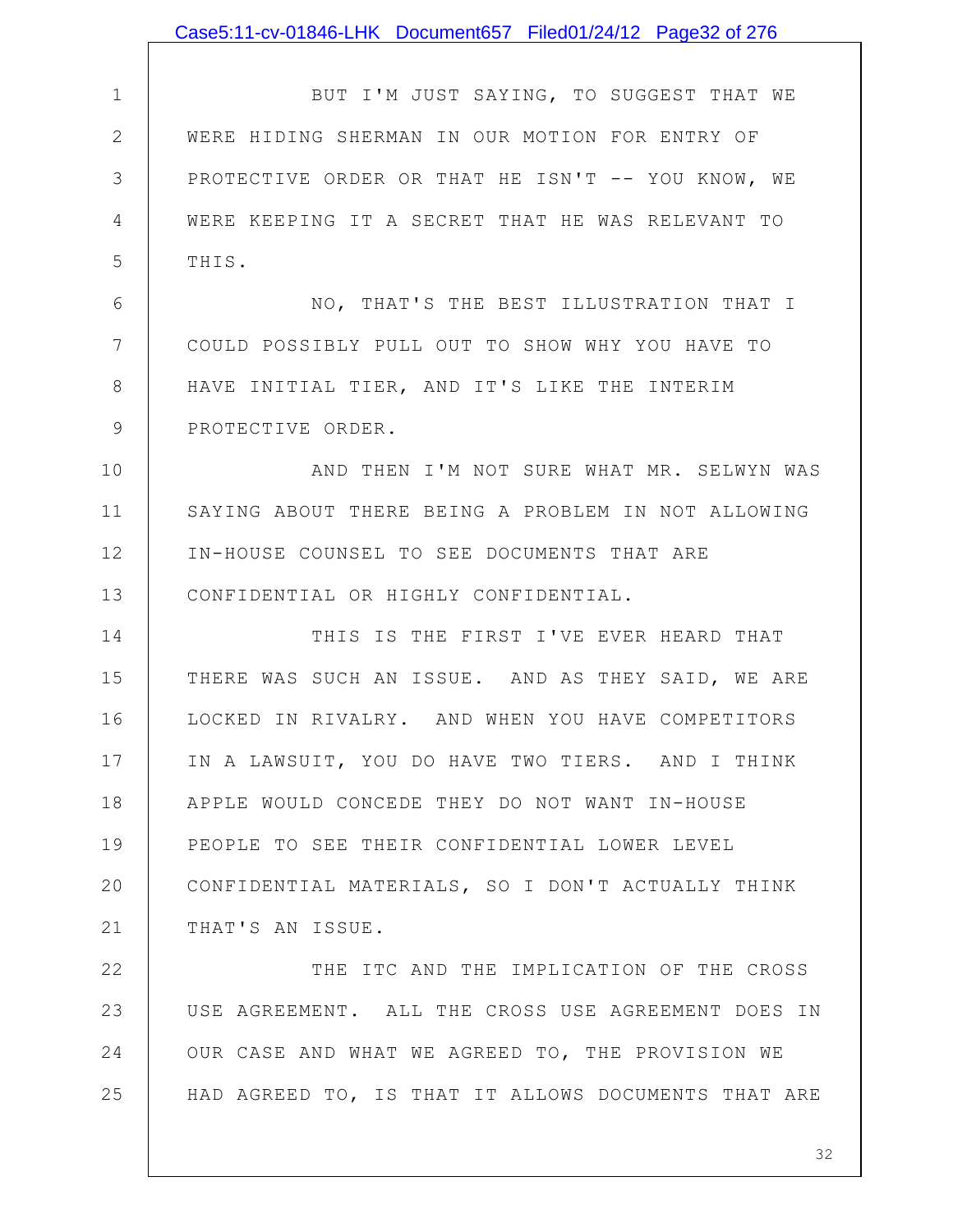|                 | Case5:11-cv-01846-LHK Document657 Filed01/24/12 Page33 of 276 |
|-----------------|---------------------------------------------------------------|
|                 |                                                               |
| $\mathbf 1$     | PRODUCED IN THAT CASE TO AUTOMATICALLY BE DEEMED              |
| $\mathbf{2}$    | PRODUCED IN THIS CASE.                                        |
| 3               | SO IT CREATES A BODY OF DOCUMENTS THAT                        |
| 4               | SAYS VOILA, THESE ARE NOW PRODUCED. SO IT'S JUST              |
| 5               | LIKE ANY OTHER DOCUMENTS PRODUCED IN THIS CASE, IT            |
| 6               | CAN BE REDESIGNATED.                                          |
| $7\phantom{.0}$ | AND THE WAY WE HAVE IT IN OUR PROPOSED                        |
| $8\,$           | ORDER WOULD BE TO LET ALL OF THOSE COME IN BECAUSE            |
| $\mathcal{G}$   | THEY ARE ALL DESIGNATED THE SAME WAY IN THE ITC,              |
| 10              | AEO. AND IF THERE IS SOME KIND OF PROBLEM, WE WILL            |
| 11              | REDESIGNATE IT AS NECESSARY.                                  |
| 12              | THE COURT: WELL, HOW WOULD YOU HAVE THE                       |
| 13              | WHOLESALE OF RE DESIGNATION IF THEY ARE LABELED AEO           |
| 14              | IN THE ITC PROCEEDING?                                        |
| 15              | EFFECTIVELY, UNDER YOUR PROPOSAL THERE                        |
| 16              | WOULD BE A REQUIREMENT TO REASSESS THAT LABEL AS TO           |
| 17              | EACH AND EVERY DOCUMENT, RIGHT.                               |
| 18              | MS. HUTNYAN: WELL, I JUST DON'T THINK                         |
| 19              | THAT YOU NEED TO DO THAT.                                     |
| 20              | I MEAN, FOR THE VAST QUANTITY OF                              |
| 21              | DOCUMENTS, AND WE ARE GOING TO SHOW YOU SOME                  |
| 22              | EXAMPLES OF WHAT'S BEEN PRODUCED IN THIS CASE. FOR            |
| 23              | PROBABLY HUNDREDS OF THOUSANDS OF PAGES, THERE'S NO           |
| 24              | NEED TO BOTHER WITH THEM, FRANKLY.                            |
| 25              | SO THERE'S NO NEED TO MEET AND CONFER AND                     |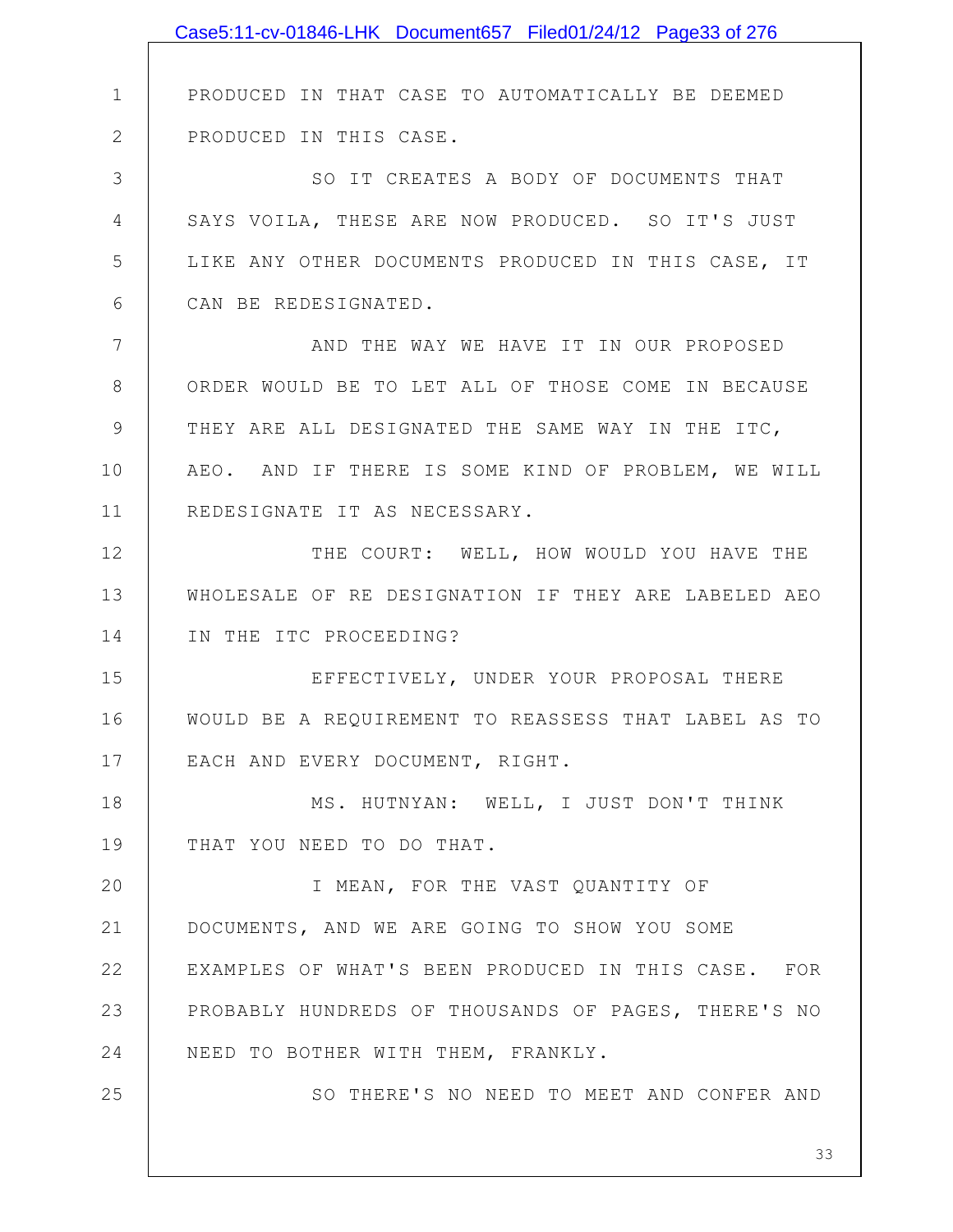|              | Case5:11-cv-01846-LHK Document657 Filed01/24/12 Page34 of 276 |
|--------------|---------------------------------------------------------------|
|              |                                                               |
| $\mathbf 1$  | DECIDE WHETHER THINGS BE DESIGNATED BECAUSE THEY              |
| $\mathbf{2}$ | ARE USELESS DOCUMENTS.                                        |
| 3            | THE COURT: THAT'S AN INTERESTING                              |
| 4            | CONCESSION.                                                   |
| 5            | MS. HUTNYAN: WELL, MINE.                                      |
| 6            | I THINK THE REALITY IS YOU DO YOUR BEST,                      |
| 7            | NOT KNOWING ANYTHING, TO CREATE CATEGORIES THAT ARE           |
| 8            | DEEMED RELEVANT. AND WITHIN THE THINGS THAT ARE               |
| $\mathsf 9$  | PRODUCED PURSUANT TO THOSE THINGS, IF EVERYBODY IS            |
| 10           | DOING IT IN GOOD FAITH THEN THINGS COME BACK THAT             |
| 11           | AREN'T USEFUL TO YOUR CASE.                                   |
| 12           | YOU COULD GET THOUSANDS OF DOCUMENTS THAT                     |
| 13           | YOU ARE NOT GOING TO USE AT TRIAL, YOU ARE NOT                |
| 14           | GOING TO SHOW YOUR EXPERT. YOU SIFT THROUGH AND               |
| 15           | YOU FIND THE ONES YOU CARE ABOUT.                             |
| 16           | BUT THIS WHOLE BUGABOO ABOUT OH, WE NEED                      |
| 17           | TO REDESIGNATE EVERYTHING FOR THE SAKE OF RE                  |
| 18           | DESIGNATION. THAT HASN'T HAPPENED WITH THE INTERIM            |
| 19           | PROTECTIVE ORDER.                                             |
| 20           | WE HAVE HAD THE TWO TIERS ALL ALONG.                          |
| 21           | THEY'VE BEEN OVER DESIGNATING LIKE CRAZY. THEY                |
| 22           | ADMITTED IN THEIR BRIEFING, THEY STATED VIRTUALLY             |
| 23           | EVERY DOCUMENT IN THIS CASE IS AEO. HAVE WE HAD               |
| 24           | LITIGATION OF THAT? NO. IT'S JUST A HANDFUL OF                |
| 25           | THINGS THAT WE NEED TO BE ABLE TO WORK WITH AND               |
|              |                                                               |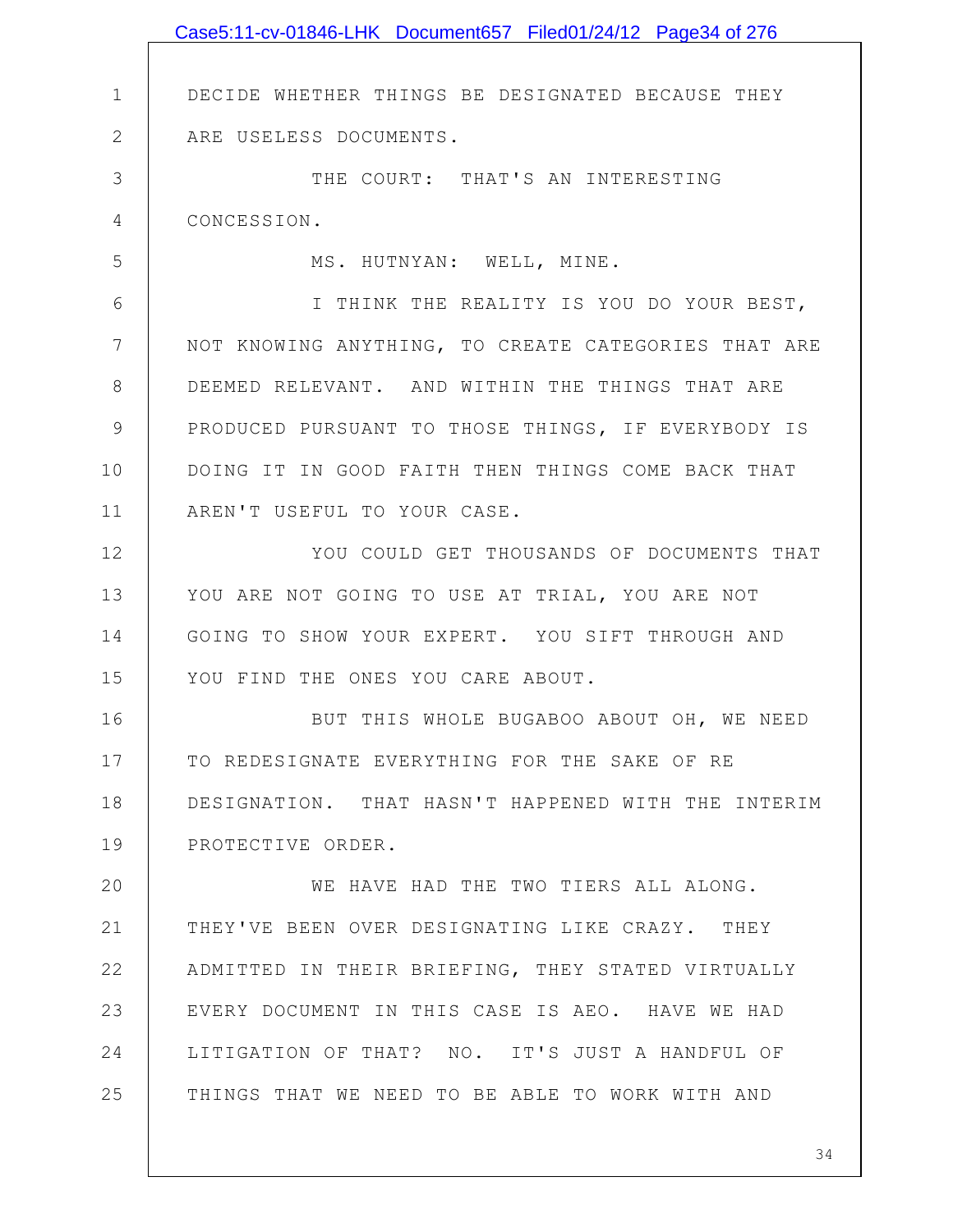|                | Case5:11-cv-01846-LHK Document657 Filed01/24/12 Page35 of 276 |
|----------------|---------------------------------------------------------------|
|                |                                                               |
| $\mathbf 1$    | THAT'S WHAT PROTECTIVE ORDERS ARE FOR TO STREAMLINE           |
| $\overline{2}$ | LITIGATION TO ALLOW THE PARTIES TO SHOW PEOPLE WHAT           |
| 3              | THEY NEED TO, TO MAKE THEIR CASE.                             |
| 4              | SO THE CROSS USE, IT'S SEAMLESS. IT                           |
| 5              | COMES IN, IN THE AEO. IF THERE'S SOMETHING MORE WE            |
| 6              | NEED TO TALK ABOUT FROM THAT, AND IF WE'RE NOT OVER           |
| $7\phantom{.}$ | DESIGNATING THEN YEAH, THERE'S THIS LOWER TIER.               |
| 8              | WITHOUT A LOWER TIER THERE WILL BE NO TALKING.                |
| 9              | THE COURT: SO FIRST OF ALL, CAN YOU                           |
| 10             | EXPLAIN TO ME WHAT ITC DOCUMENTS ARE WE TALKING               |
| 11             | ABOUT? WHAT IS THE CASE OR WHAT ARE THE CASES THAT            |
| 12             | YOU ARE REFERRING TO? WHAT'S THE BODY?                        |
| 13             | MS. MAROULIS: YOUR HONOR, THERE ARE TWO                       |
| 14             | PARALLEL ITC PROCEEDINGS WHERE EACH COMPANY                   |
| 15             | INITIATED INVESTIGATION AGAINST THE OTHER.                    |
| 16             | SO IN THIS CASE THE CLAIMS THAT GO BOTH                       |
| 17             | WAYS, AND ITC THEY ARE TWO SEPARATE PROCEEDINGS,              |
| 18             | THEY HAVE THE 794 INVESTIGATIONS AND 796                      |
| 19             | INVESTIGATION.                                                |
| 20             | THERE'S OVERRIDING SUBJECT MATTER, BUT                        |
| 21             | THE PATENTS ASSERTED ARE DIFFERENT, BOTH UTILITY              |
| 22             | AND DESIGN.                                                   |
| 23             | THE COURT: ALL RIGHT.                                         |
| 24             | SO UNDER THE CROSS USE AGREEMENT THE                          |
| 25             | PARTIES HAVE ENTERED INTO IN THIS CASE, ALL THE               |
|                |                                                               |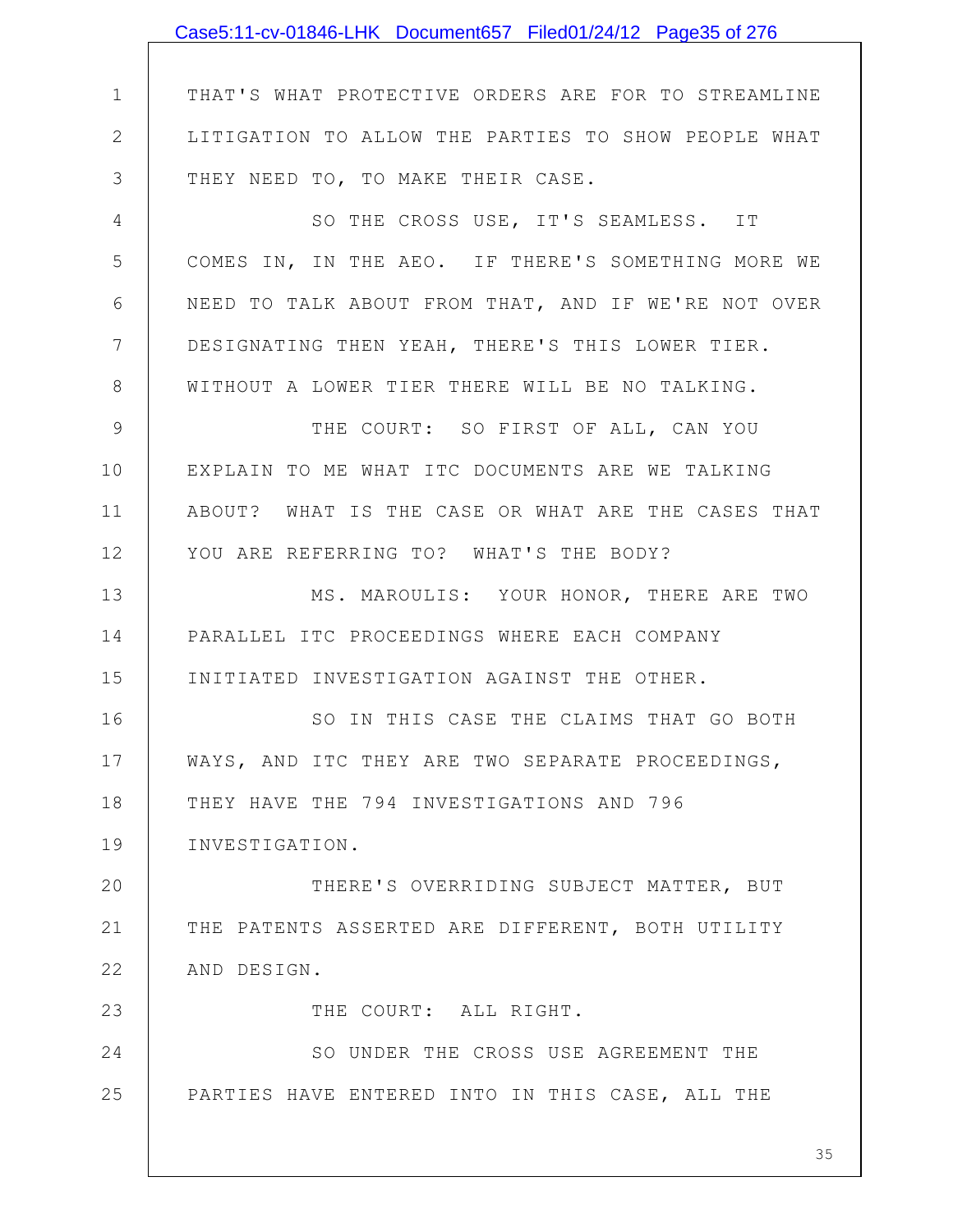|                | Case5:11-cv-01846-LHK Document657 Filed01/24/12 Page36 of 276 |
|----------------|---------------------------------------------------------------|
|                |                                                               |
| $\mathbf 1$    | DOCUMENTS PRODUCED IN THE 794N OR THE 796 MATTERS             |
| $\overline{2}$ | ARE DEEMED PRODUCED IN THIS CASE; IS THAT CORRECT?            |
| 3              | MS. MAROULIS: THAT'S CORRECT.                                 |
| $\overline{4}$ | MS. HUTNYAN: THEY WOULD BE.                                   |
| 5              | THE COURT: OKAY.                                              |
| 6              | AND ARE EACH OF THE DOCUMENTS -- ARE THE                      |
| $7\phantom{.}$ | DOCUMENTS IN EACH OF THOSE CASES SUBJECT TO A                 |
| 8              | DESIGNATION OF AEO? A SINGLE DESIGNATION OF AEO               |
| $\mathcal{G}$  | FOR CONFIDENTIALITY PURPOSES?                                 |
| 10             | MS. MAROULIS: IT'S MY UNDERSTANDING THAT                      |
| 11             | THOSE ARE CONFIDENTIAL, AEO. THERE ARE PUBLIC                 |
| 12             | DOCUMENTS PRODUCED AS WELL.                                   |
| 13             | MR. JACOBS: THE LABEL TO THE ITC IS CBI,                      |
| 14             | CONFIDENTIAL BUSINESS INFORMATION, AND IT'S                   |
| 15             | STANDARD ITC PROTECTIVE ORDER THAT THEN DESIGNATES            |
| 16             | THOSE EFFECTIVELY AS OUTSIDE COUNSEL ONLY.                    |
| 17             | THE COURT: SO AS TO THE OUTSIDE COUNSEL                       |
| 18             | ONLY DOCUMENTS THAT ARE PRODUCED IN THE ITC                   |
| 19             | ACTIONS, AND BY VIRTUE OF YOUR AGREEMENT PRODUCED             |
| 20             | IN THIS CASE, IF APPLE FOR EXAMPLE, WISHED TO SHOW            |
| 21             | CERTAIN OF THOSE DOCUMENTS TO THEIR OUTSIDE                   |
| 22             | EXPERTS, OKAY, AND LET'S ASSUME FOR THE MOMENT I              |
| 23             | ADOPTED YOUR PREFERRED PROTECTIVE ORDER, HOW WOULD            |
| 24             | THEY GO ABOUT DOING THAT? THEY ARE CURRENTLY                  |
| 25             | LABELED CBI, CORRECT? SO HOW WOULD THEY UNDERSTAND            |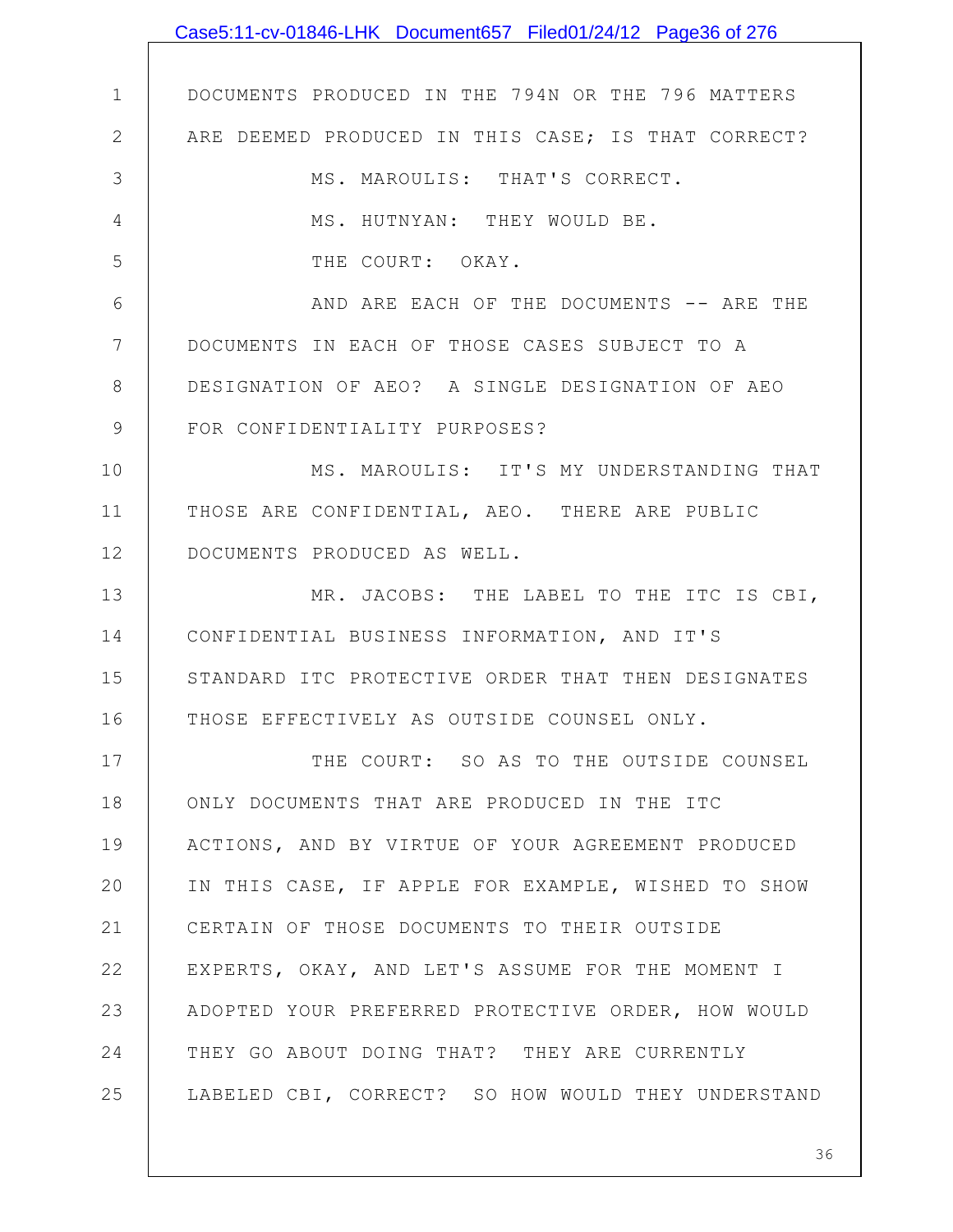|              | Case5:11-cv-01846-LHK Document657 Filed01/24/12 Page37 of 276 |
|--------------|---------------------------------------------------------------|
|              |                                                               |
| $\mathbf 1$  | WHETHER THEY HAD THE AUTHORITY TO DISCLOSE THAT               |
| $\mathbf{2}$ | INFORMATION UNDER YOUR SCHEME?                                |
| 3            | MS. HUTNYAN: SO UNDER OUR PROTECTIVE                          |
| 4            | ORDER IT EXPLICITLY SAYS THAT ITEMS COMING IN FROM            |
| 5            | THOSE ACTIONS WITH THAT DESIGNATION ARE                       |
| 6            | AUTOMATICALLY AEO.                                            |
| 7            | THE COURT: RIGHT. SO THEY WOULDN'T BE                         |
| 8            | ABLE TO SHOW THEM.                                            |
| 9            | MS. HUTNYAN: WELL, THEY WOULD HAVE TO                         |
| 10           | DISCLOSE, RIGHT.                                              |
| 11           | THE COURT: RIGHT.                                             |
| 12           | SO UNLESS -- IT SEEMS TO ME WE ARE                            |
| 13           | GETTING RIGHT BACK WHERE WE STARTED FROM, RIGHT?              |
| 14           | IF THEY WANT TO SHOW THOSE DOCUMENTS, AS                      |
| 15           | YOU SAY THEY ARE DEEMED AEO UNDER YOUR SCHEME, AND            |
| 16           | SO THEY WOULD HAVE TO QUALIFY THEIR EXPERTS IN THE            |
| 17           | SAME WAY THAT AN EXPERT WOULD HAVE TO BE QUALIFIED            |
| 18           | THROUGH ANY AEO DISCLOSURE, RIGHT?                            |
| 19           | MS. HUTNYAN: NO, YOUR HONOR, BECAUSE ALL                      |
| 20           | THEY HAVE TO DO IS SAY THIS ONE CLEARLY DOESN'T               |
| 21           | MERIT THAT HIGHER LEVEL STATUS, WE HAVE A SECOND              |
| 22           | TIER IN THIS CASE, YOU SHOULD DE DESIGNATE THAT,              |
| 23           | SAMSUNG. WE HAVE A TALK ABOUT IT AND WE SAY YES,              |
| 24           | THAT'S A SIX-YEAR OLD DOCUMENT, DOESN'T NEED TO               |
| 25           | STAY AT THE HIGHER LEVEL, LET THEM SEE IT.                    |
|              |                                                               |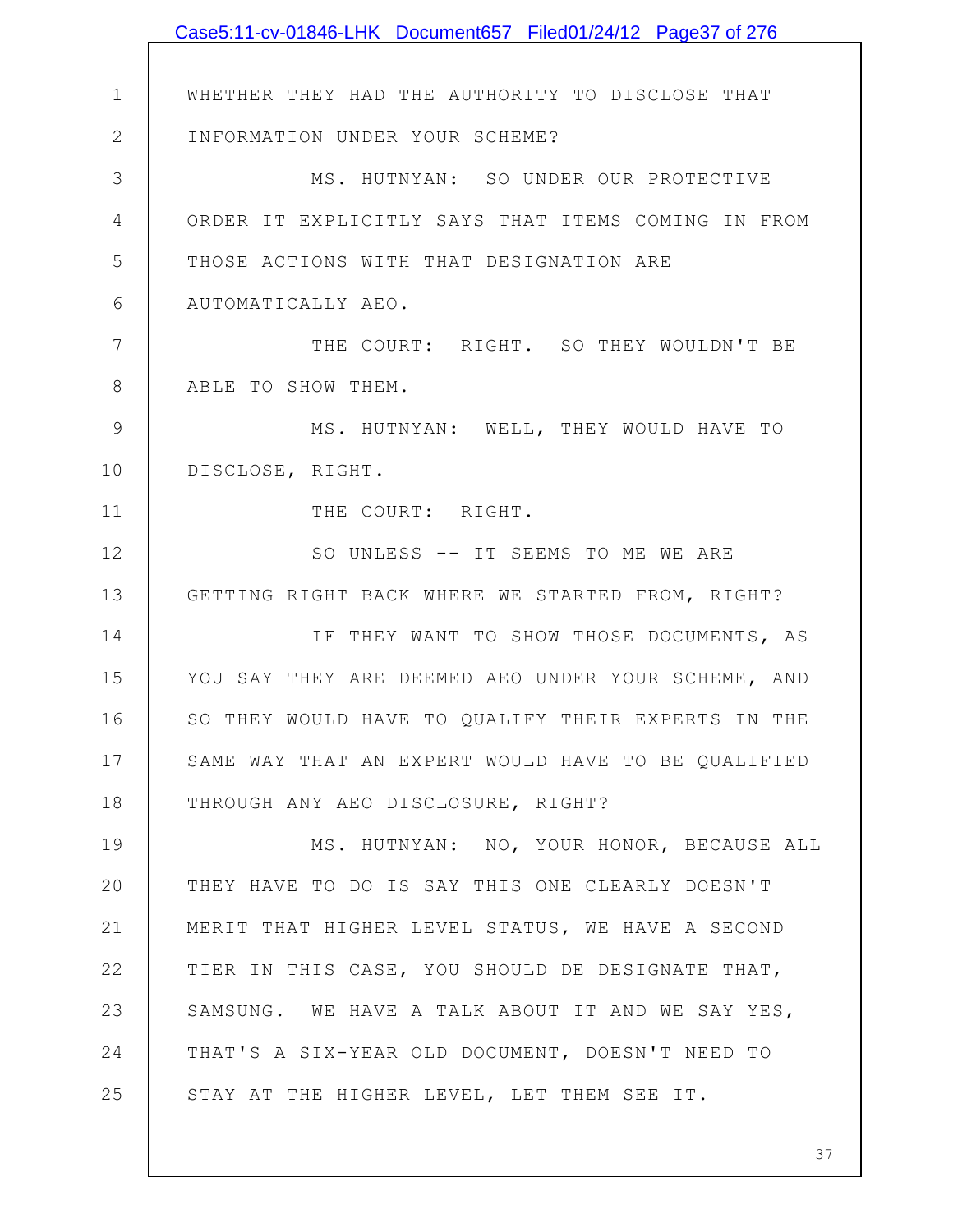|                | Case5:11-cv-01846-LHK Document657 Filed01/24/12 Page38 of 276 |
|----------------|---------------------------------------------------------------|
|                |                                                               |
| $\mathbf 1$    | OR NOT EVEN. WE CAN JUST SAY, THIS                            |
| $\mathbf{2}$   | HASN'T HAPPENED A LOT IN THIS CASE. WE COULD SAY              |
| 3              | EVEN THOUGH IT'S AEO, LET THEM SEE IT, IT'S NOT AN            |
| 4              | ISSUE.                                                        |
| 5              | THE FACT IS APPLE HAS OBJECTED TO 14 OF                       |
| 6              | 14 OF OUR EXPERTS IN THE ITC. THIS IS A WHOLE                 |
| $7\phantom{.}$ | MACHINE TRYING TO KEEP THE PARTIES FROM LITIGATING            |
| 8              | THEIR CASE. AND IT SHOULDN'T BE ABOUT THAT, THERE             |
| $\mathcal{G}$  | HAS TO BE A CONFIDENTIAL TIER SO THERE'S AN                   |
| 10             | OPPORTUNITY TO RESOLVE THOSE KINDS OF ISSUES THAT             |
| 11             | NEED TO BE RESOLVED.                                          |
| 12             | THE COURT: I UNDERSTAND YOUR POINT.                           |
| 13             | BUT WHAT I'M STRUGGLING TO UNDERSTAND IS                      |
| 14             | I'M JUST TRYING TO PUT MYSELF BACK IN THAT ROOM,              |
| 15             | AND UNDERSTAND, YOU KNOW, IF I'M EITHER APPLE OR              |
| 16             | SAMSUNG IN THIS SCENARIO AND I'VE GOT AN EXPERT AND           |
| 17             | I'VE GOT THE SAMSUNG PROTECTIVE ORDER ISSUED BY               |
| 18             | THIS COURT AND I'VE GOT DOCUMENTS I WANT TO SHOW AN           |
| 19             | EXPERT THAT WERE PRODUCED IN THE ITC ACTION, IT               |
| 20             | WOULD SEEM TO ME BEFORE I COULD DO THAT, UNDER YOUR           |
| 21             | SCHEME I WOULD FIRST HAVE TO SECURE YOUR                      |
| 22             | PERMISSION, APPLE, OR YOU WOULD HAVE TO SECURE                |
| 23             | APPLE'S PERMISSION IN THE REVERSE SITUATION.                  |
| 24             | PERMISSION WOULD HAVE TO BE SECURED BEFORE A SINGLE           |
| 25             | ONE OF THOSE DOCUMENTS COULD ARE SHARED, RIGHT?               |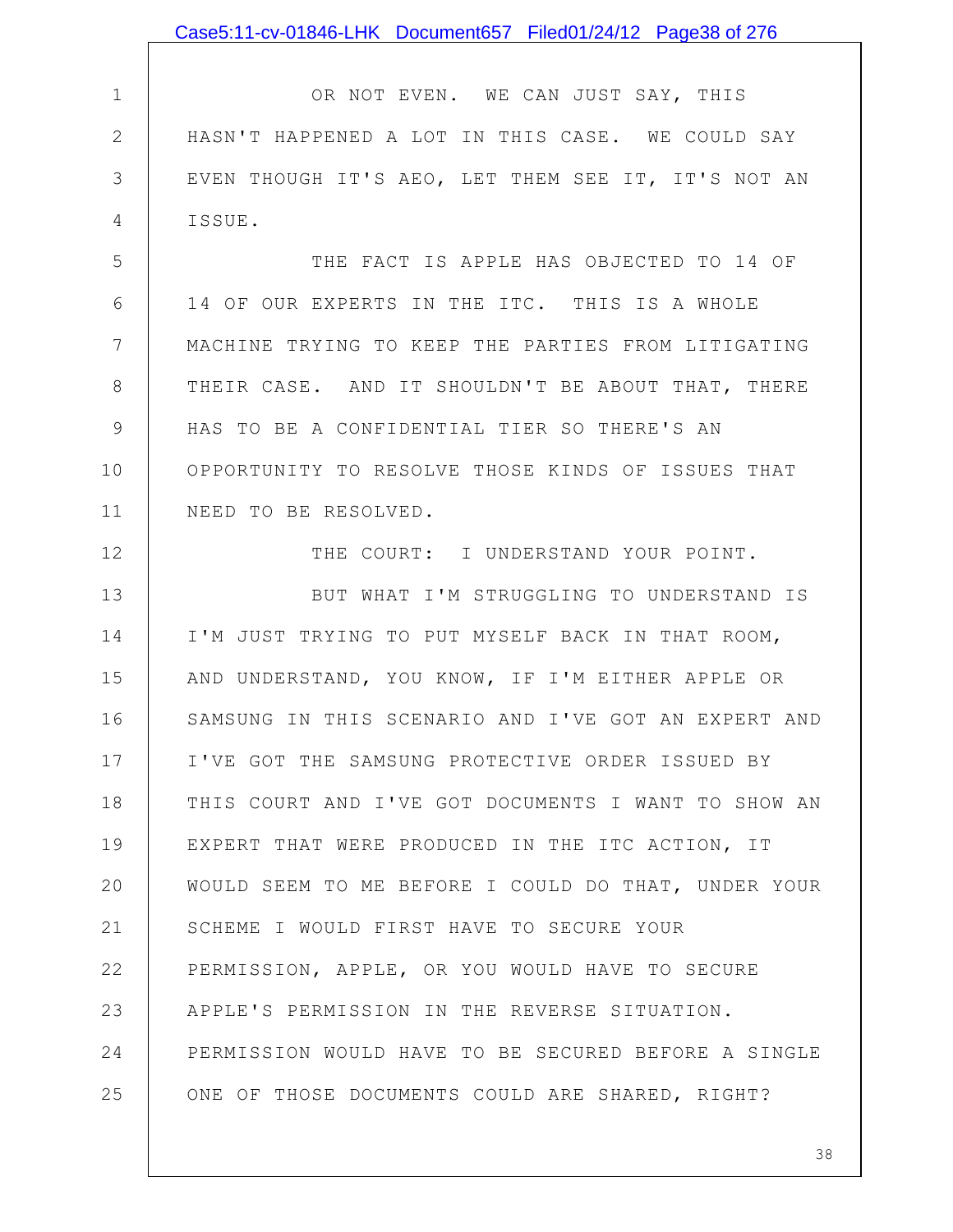|              | Case5:11-cv-01846-LHK Document657 Filed01/24/12 Page39 of 276 |
|--------------|---------------------------------------------------------------|
|              |                                                               |
| $\mathbf 1$  | MS. HUTNYAN: YES. JUST UNDER THE                              |
| $\mathbf{2}$ | INTERIM PROTECTIVE ORDER THEY AGREED TO,                      |
| 3            | YOUR HONOR.                                                   |
| 4            | THE COURT: ALL RIGHT.                                         |
| 5            | ANYTHING FURTHER YOU WISH TO ADD?                             |
| 6            | MS. HUTNYAN: NOT UNLESS THE COURT HAS                         |
| 7            | ANY MORE QUESTIONS.                                           |
| 8            | THE COURT: THANK YOU VERY MUCH.                               |
| 9            | MS. HUTNYAN: THANK YOU.                                       |
| 10           | THE COURT: ANY BRIEF REBUTTAL?                                |
| 11           | MR. JACOBS: SO I THINK WE DISTILLED IT.                       |
| 12           | THE ISSUE IS WHAT WE HAVE BEEN DOING OVER                     |
| 13           | THE LAST FIVE MONTHS WHICH IS OPERATING IN THE                |
| 14           | SHADOW OF WHAT WE THOUGHT WOULD BE ENTERED WHICH              |
| 15           | WOULD BE PARALLEL IN THE ITC IN THE DISTRICT COURT,           |
| 16           | WOULD HAVE A SINGLE TIER, SO WE DESIGNATED WITH               |
| 17           | THAT IN MIND.                                                 |
| 18           | AND THE ONLY PREJUDICE THAT SAMSUNG HAS                       |
| 19           | ARGUED IS THIS SUPPOSED INVASION OF WORK PRODUCT              |
| 20           | FOR THIS INTERIM PROPOSED INTERMEDIATE CATEGORY.              |
| 21           | BECAUSE IT DOES ALL DISTILL DOWN TO, SHOULD THEY BE           |
| 22           | REQUIRED TO DISCLOSE THEIR EXPERTS AND GIVE US A              |
| 23           | CHANCE TO VET THEM THE WAY WE DID ON JUST ONE WITH            |
| 24           | YOU, YOUR HONOR.                                              |
| 25           | SO YOU'VE SEEN THE BACK AND FORTH IN THIS                     |
|              |                                                               |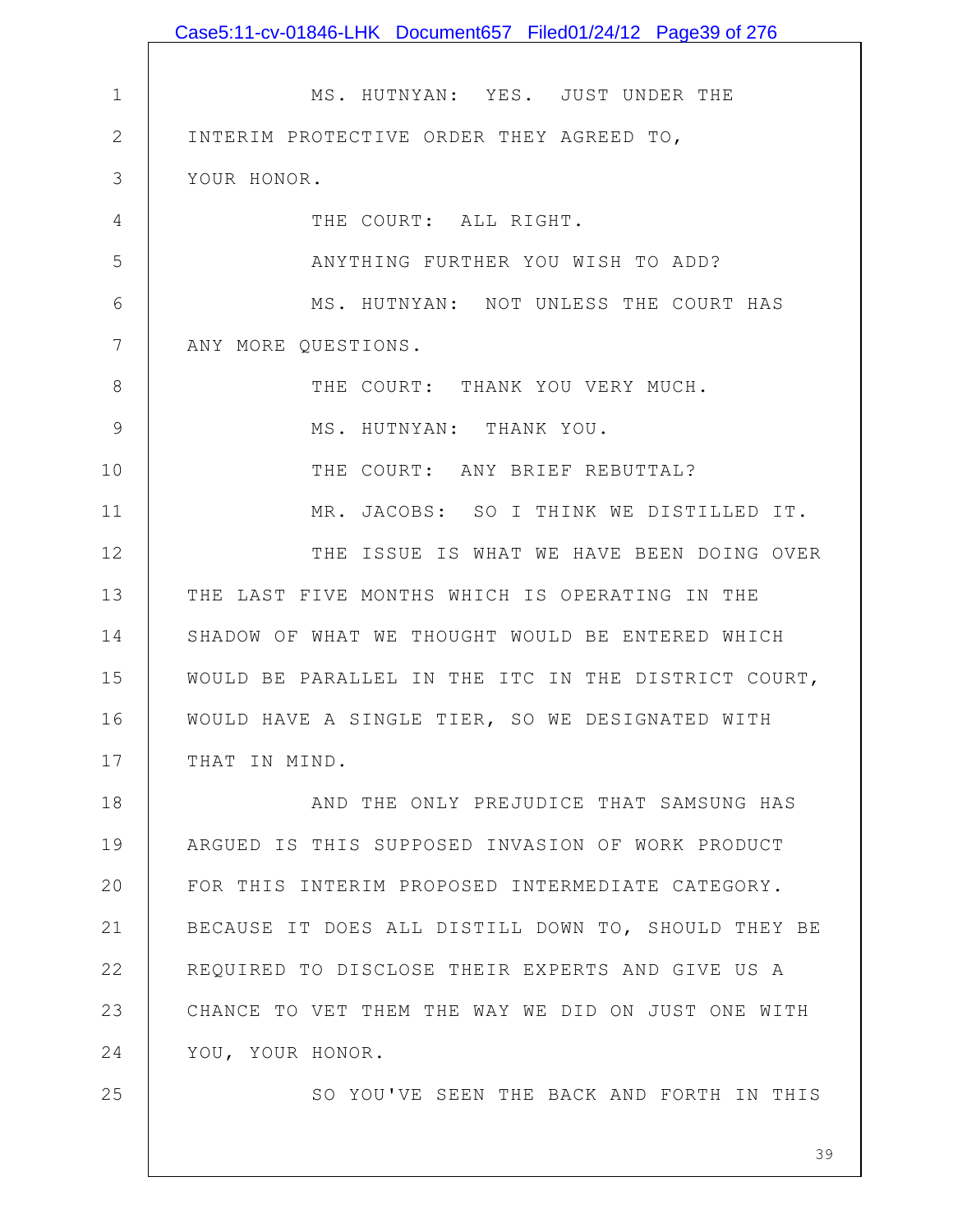|                | Case5:11-cv-01846-LHK Document657 Filed01/24/12 Page40 of 276 |
|----------------|---------------------------------------------------------------|
|                |                                                               |
| $\mathbf 1$    | CASE. WE ARE ALL SHAKING OUR HEADS ABOUT 14 IN THE            |
| $\mathbf{2}$   | ITC, I DON'T KNOW WHAT THAT WAS A REFERENCE TO.               |
| 3              | SO THAT HAS NOT BEEN A BIG BATTLEGROUND.                      |
| $\overline{4}$ | SO THIS STRIKES US AS A LAST MINUTE CHANGE OF HEART           |
| 5              | BECAUSE SOMETHING DIDN'T GO SAMSUNG'S WAY THAT                |
| 6              | WOULD ADD A LOT OF EXPENSE, COST AND SOME MORE                |
| 7              | FIGHTING BEFORE YOUR HONOR ABOUT PROPER DESIGNATION           |
| 8              | WHICH WE DO NOT THINK WOULD BE PRODUCTIVE,                    |
| $\mathsf 9$    | ESPECIALLY ON THE SCHEDULE WE ARE ON.                         |
| 10             | THE COURT: ALL RIGHT. THANK YOU.                              |
| 11             | LET'S TURN TO THE NEXT ITEM, OR ONE OF                        |
| 12             | THE NEXT ITEMS.                                               |
| 13             | I WOULD LIKE TO ADDRESS THE MOTION FOR                        |
| 14             | PROTECTIVE ORDER ON SAMSUNG'S 30(B)(6) DEPOSITION             |
| 15             | NOTICE.                                                       |
| 16             | MR. JACOBS: WHAT IS 30(B)(6) FOR?                             |
| 17             | 30(B)(6) IS DESIGNED TO ADDRESS THE                           |
| 18             | SITUATION IN WHICH IT'S NOT CLEAR WHAT WITNESS YOU            |
| 19             | SHOULD DEPOSE TO GET SOME CORPORATE LEVEL                     |
| 20             | INFORMATION.                                                  |
| 21             | A 30(B)(6) TO A HOSPITAL. TELL US WHAT                        |
| 22             | HAPPENED IN THE OPERATING ROOM SO WE DON'T HAVE TO            |
| 23             | TAKE A DEPOSITION OF A NURSE, A DOCTOR, AN                    |
| 24             | ATTENDANT. THAT'S WHAT 30(B)(6) IS ALL ABOUT.                 |
| 25             | IN THIS CASE, YOUR HONOR, THERE HAVE                          |
|                |                                                               |
|                | 40                                                            |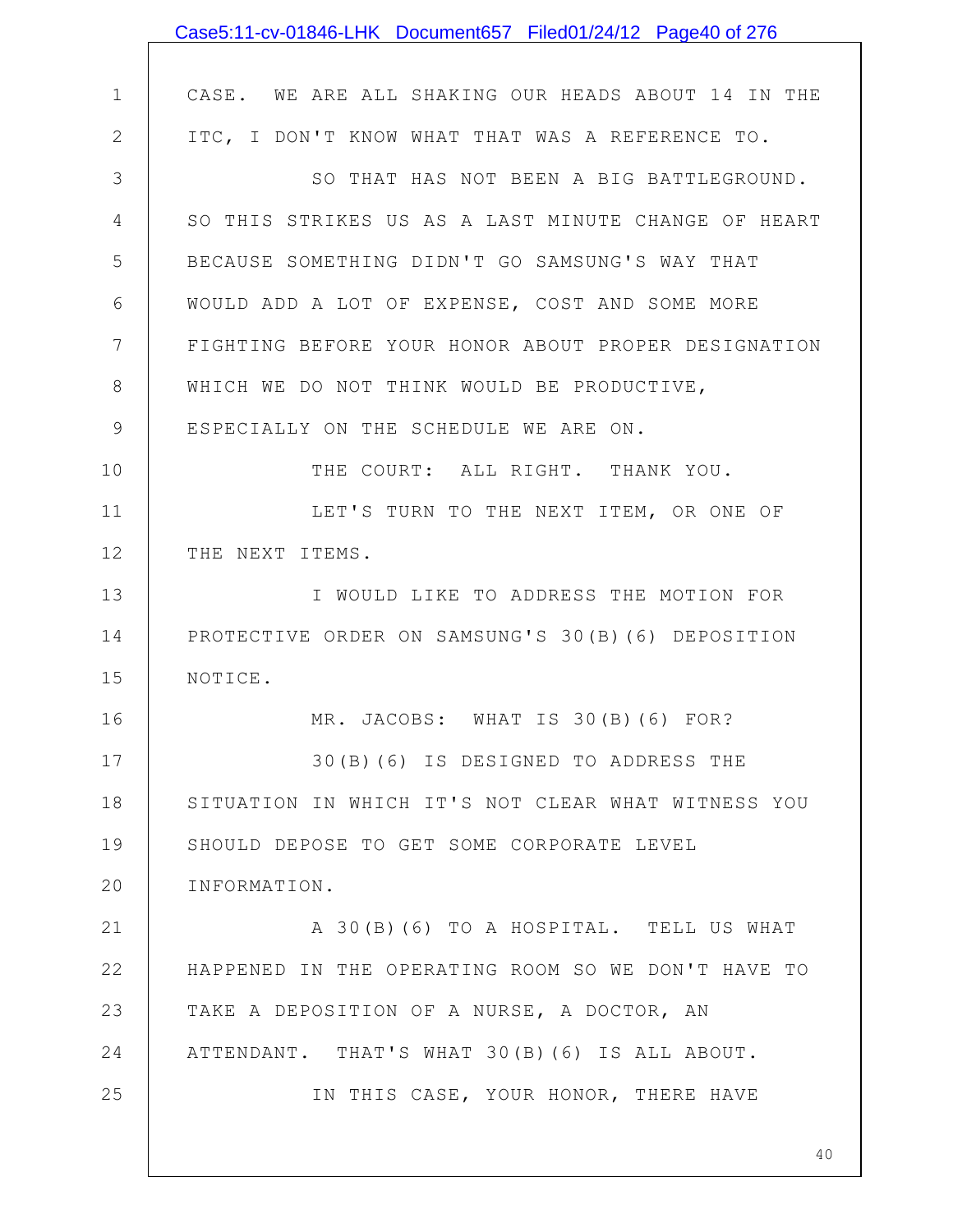|              | Case5:11-cv-01846-LHK Document657 Filed01/24/12 Page41 of 276 |
|--------------|---------------------------------------------------------------|
|              |                                                               |
| $\mathbf 1$  | ALREADY BEEN 50 DEPOSITIONS ABOUT WITNESSES AND               |
| $\mathbf{2}$ | THERE ARE SOME 50 PLUS MORE THAT HAVE BEEN NOTICED.           |
| 3            | WE HAVE THE INVENTORS ON THE DESIGN                           |
| 4            | PATENT. THERE HAS BEEN AMPLE TESTIMONY OF WHO IS              |
| 5            | WHO AND WHO DID WHAT AT APPLE.                                |
| 6            | SO THERE'S NO INHERENT PROBLEM HERE OF A                      |
| 7            | CASE THAT DOESN'T WARRANT TAKING DEPOSITIONS, SO WE           |
| 8            | NEED TO TARGET THE 30(B)(6) RIGHT TO GET TO THE               |
| $\mathsf 9$  | RIGHT PERSON EFFICIENTLY AND QUICKLY.                         |
| 10           | WE DO HAVE A 250 HOUR DEPOSITION LIMIT.                       |
| 11           | AND AT 100 DEPOSITIONS, THAT'S ABOUT TWO AND A HALF           |
| 12           | HOURS A DEPOSITION. SO --                                     |
| 13           | THE COURT: THAT'S 250 PER SIDE, RIGHT?                        |
| 14           | MR. JACOBS: 250 PER SIDE, AND THERE ARE                       |
| 15           | SOME EXCLUSIONS THAT IF I WERE TO GET VERY                    |
| 16           | GRANULAR, SOME OF THOSE 50 MAY BE SUBJECT TO THE              |
| 17           | EXCLUSION, SO MY MATH MAY BE A LITTLE BIT OFF.                |
| 18           | BUT WE HAVE AN HOUR'S LIMIT HERE. AND WE                      |
| 19           | ARE CAREENING TOWARD THIS MARCH 8TH FACT DISCOVERY            |
| 20           | CUTOFF.                                                       |
| 21           | SO WE GET THIS NOTICE AND IT'S IMPOSSIBLE                     |
| 22           | TO FIGURE OUT HOW TO PROCEED ON IT. IN FACT, IN               |
| 23           | RESPONSE TO OUR PROTESTS, SAMSUNG CAN'T REALLY                |
| 24           | FIGURE OUT HOW TO PROCEED BECAUSE THEY IDENTIFY A             |
| 25           | 157 TOPICS THAT WE ARE SUPPOSED TO FIND WITNESSES             |
|              |                                                               |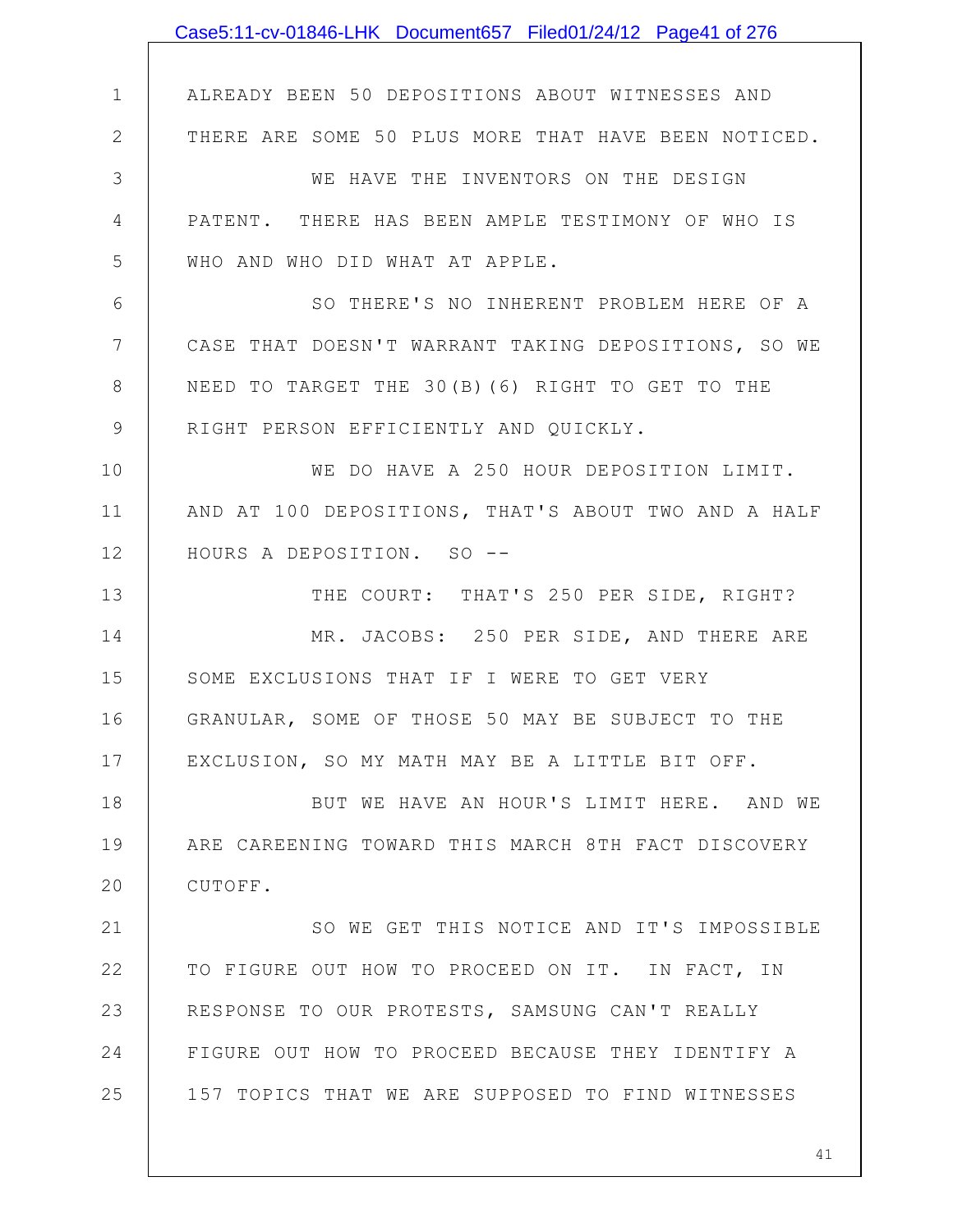1 2 3 4 5 6 7 8 9 10 11 12 13 14 15 16 17 18 19 20 21 22 23 24 25 ON. THAT WAS THE LAST STATE OF THE KIND OF PROPOSALS BACK AND FORTH. THE COURT: SO JUST SO THAT I'M CLEAR ON THAT POINT, I HAD READ THE NOTICE AS LISTING AS MANY AS 229 TOPICS. YOU HAVE SINCE NEGOTIATED OR HAD DISCUSSIONS; IS THAT FAIR? MR. JACOBS: I THINK THAT WOULD OVERSTATE IT. WE SAID THIS IS IMPOSSIBLY OVERBROAD. THEY SENT US A LETTER SAYING OKAY, ONLY WORK ON 157 OF THE TOPICS. AND THEN THERE WERE SOME DISCUSSIONS THAT THE LEAD COUNSEL MEET AND CONFER AND OTHER DISCUSSIONS ABOUT THERE'S GOT TO BE A BETTER WAY. I WILL NOTE THIS, THE INSTINCT THAT WE FELT WHEN WE GOT THEIR NOTICE WAS TO COPY IT INTO OUR NOTICE AND SEND THEM THE SAME NOTICE, BUT WE RESISTED BECAUSE WE REALLY WANT TO BE BEFORE YOU ON THIS QUESTION OF, WHAT'S THE PROPER USE OF 30(B)(6) IN A CASE LIKE THIS? IF THERE WERE RIGHTFUL SOUGHT QUESTIONS THAT THEY ARE HAVING TROUBLE FINDING THE RIGHT WITNESS FOR, PROBABLY THEY COULD ASK US WHO IS THE RIGHT WITNESS AND WE WOULD TELL THEM OR THEY COULD Case5:11-cv-01846-LHK Document657 Filed01/24/12 Page42 of 276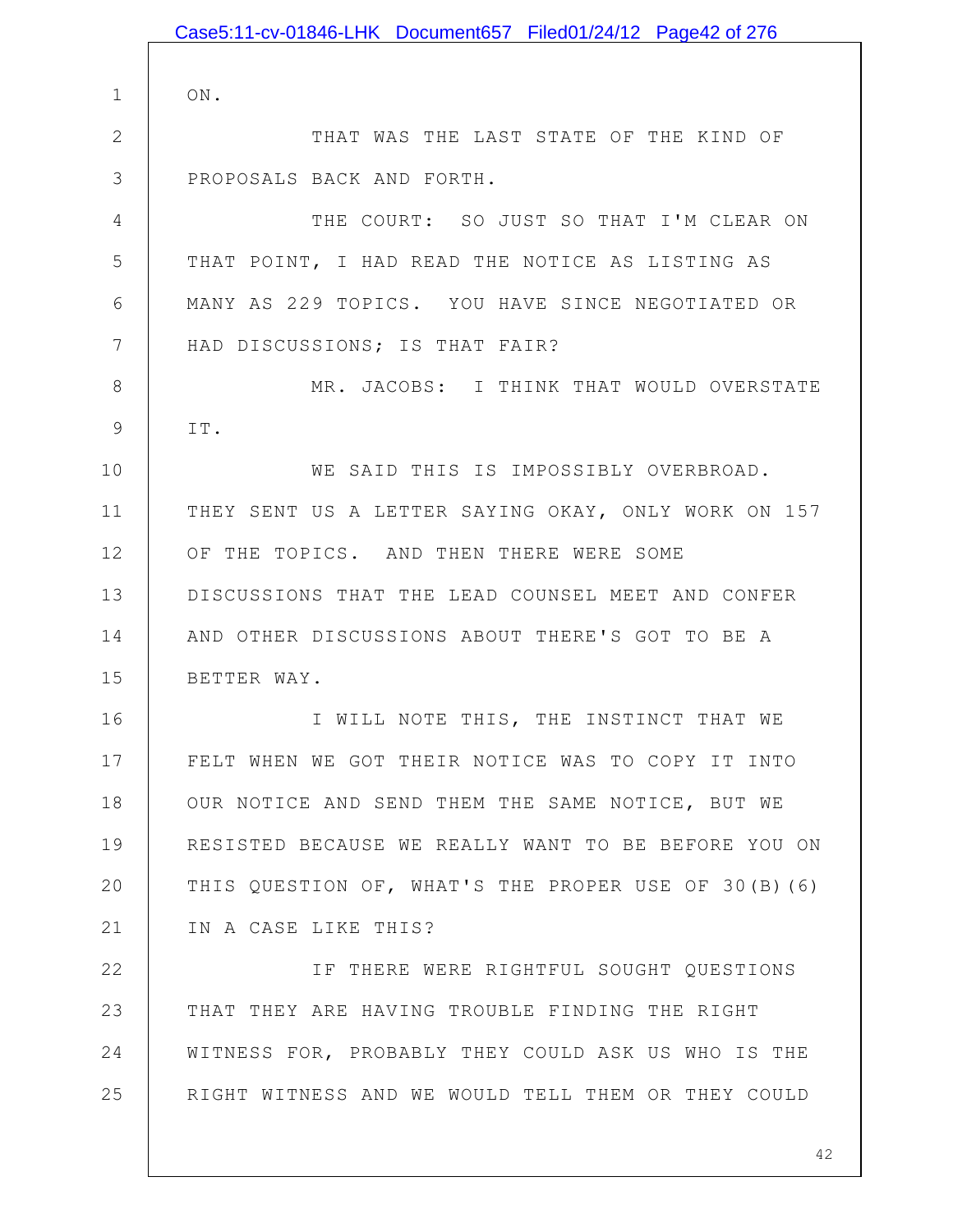|                | Case5:11-cv-01846-LHK Document657 Filed01/24/12 Page43 of 276 |
|----------------|---------------------------------------------------------------|
|                |                                                               |
| $\mathbf 1$    | SEND US A RIGHTFUL SOUGHT QUESTION ON THE 30(B)(6)            |
| $\mathbf{2}$   | TOPIC AND WE'LL FIND A WITNESS ON THAT TOPIC.                 |
| 3              | IN A CASE OF THIS TYPE AND THIS KIND OF                       |
| 4              | EVIDENCE AND THESE DEPOSITIONS AND THESE KIND OF              |
| 5              | TIME LIMITS, THAT'S THE RIGHT APPROACH.                       |
| 6              | WE NOTED IN A FOOTNOTE THAT JUDGE ALSUP                       |
| $7\phantom{.}$ | HAS THIS RULE BECAUSE HE DECIDED HE SHOULD ISSUE AN           |
| 8              | ORDER THAT DEALT WITH THE PROPER USE OF 30(B)(6).             |
| $\mathcal{G}$  | AND IT'S NOT JUST THAT THERE ARE TEN                          |
| 10             | TOPICS, A TEN TOPIC LIMIT IN HIS STANDING ORDER,              |
| 11             | BUT IT'S VERY CRISP ABOUT WHAT A PROPER 30(B)(6)              |
| 12             | TOPIC IS. AND IT'S DESIGNED TO FIND VERY SPECIFIC             |
| 13             | FACTUAL INFORMATION THAT A WITNESS COULD BE                   |
| 14             | EXPECTED TO HAVE OR READILY GATHER. THAT'S WHAT               |
| 15             | 30(B)(6) IS FOR UNDER THAT STANDING ORDER.                    |
| 16             | THAT'S KIND OF A BEST PRACTICE, AND                           |
| 17             | CERTAINLY A PRACTICE THAT WOULD MAKE SENSE IN THIS            |
| 18             | CASE WHERE AT LEAST AS WE ARE PRODUCING OUR                   |
| 19             | EVIDENCE TO SAMSUNG, THERE DOESN'T SEEM TO BE                 |
| 20             | ANY -- THERE'S BEEN NO CLAIM OF, WE DON'T FIND THE            |
| 21             | RIGHT WITNESS, WE CAN'T GET THIS ANY OTHER WAY, YOU           |
| 22             | HAVE TO PREPARE.                                              |
| 23             | THAT'S THE LAST POINT. THERE WAS                              |
| 24             | ACTUALLY SOME -- I DON'T KNOW IF YOU SAW THIS                 |
| 25             | ASPECT OF IT, JUDGE KOH ORDERED, BUT DURING THE               |
|                |                                                               |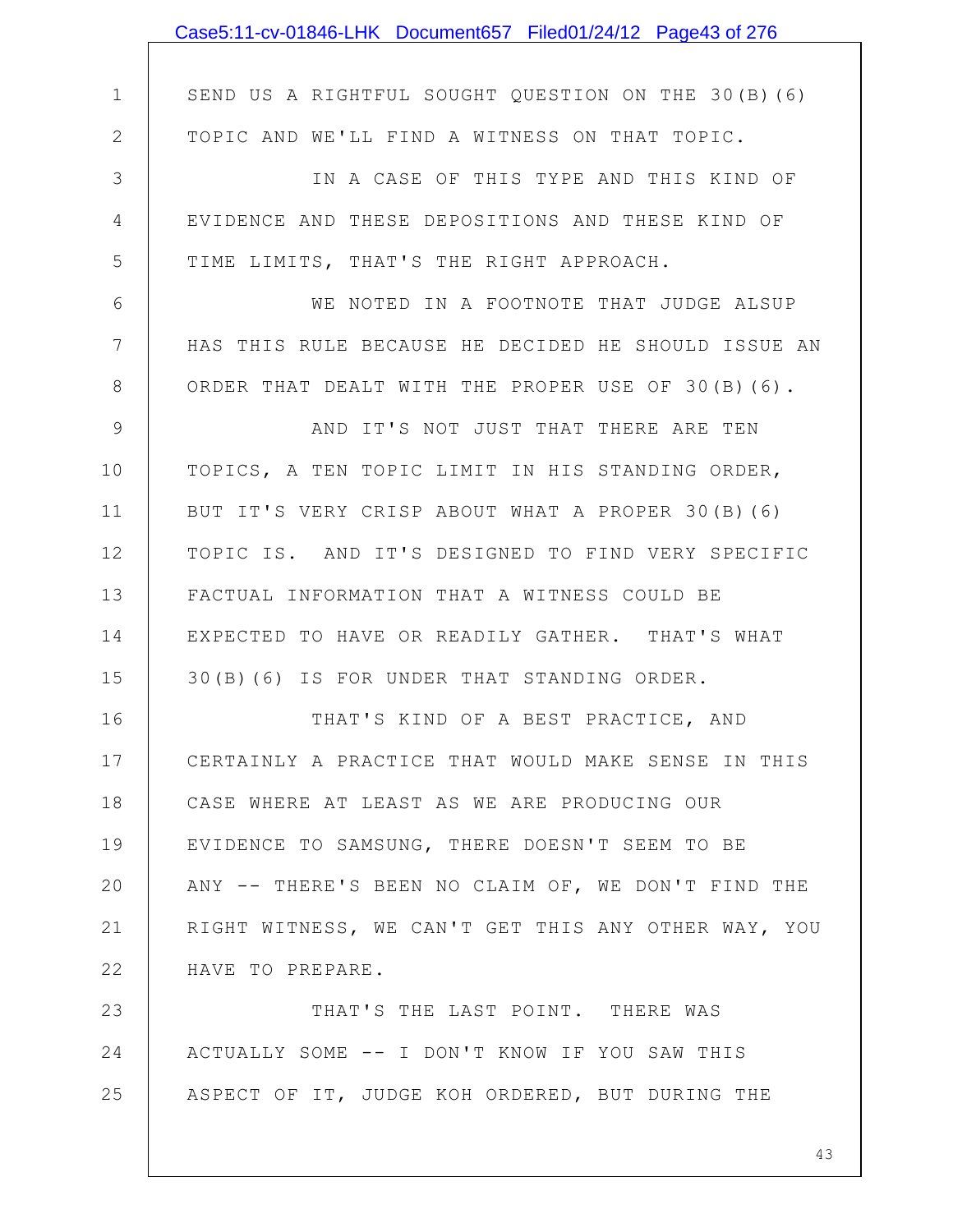|                | Case5:11-cv-01846-LHK Document657 Filed01/24/12 Page44 of 276 |
|----------------|---------------------------------------------------------------|
|                |                                                               |
| $\mathbf 1$    | PRELIMINARY INJUNCTION PHASE WE DID SEND A 30(B)(6)           |
| $\mathbf{2}$   | DEPO NOTICE TO SAMSUNG AND SAMSUNG SAID OH, TO                |
| 3              | PREPARE ON THIS NOTICE WE WOULD HAVE TO INTERVIEW             |
| 4              | 600 EMPLOYEES, FIND OUT ALL THE INFORMATION THEY              |
| 5              | HAD, AND THEY SOUGHT TO BAR THAT NOTICE ON THAT               |
| 6              | BASIS.                                                        |
| $7\phantom{.}$ | AND JUDGE KOH ESSENTIALLY GRANTED THAT                        |
| $8\,$          | PROTECTION AGAINST 30(B) (6) IN THAT CONTEXT.                 |
| $\mathsf 9$    | SO AS WE LOOK AT THE HOURS LIMIT, THE                         |
| 10             | PROPER USE OF 30(B)(6), ALL WE COULD SEE IN                   |
| 11             | SAMSUNG'S NOTICE TO US WAS, GO OUT AND PREPARE A              |
| 12             | LOT OF PEOPLE ON TESTIMONY THAT WE CAN'T POSSIBLY             |
| 13             | BE ABLE TO ELICIT, BECAUSE HOW ARE THEY GOING TO              |
| 14             | GET IT IN THE HOURS LIMIT TO START WITH?                      |
| 15             | AND THAT'S WHAT REALLY STRUCK US AS AN                        |
| 16             | ABUSE, HARASS, ALL THE NEGATIVE WORDS THAT GET US             |
| 17             | INTO PROTECTION BEFORE FOR YOU.                               |
| 18             | SO THAT'S WHY WE SEEK PROTECTION FROM THE                     |
| 19             | NOTICE. WE THINK THEY SHOULD GO BACK TO THE                   |
| 20             | BEGINNING AND START OVER.                                     |
| 21             | THE COURT: OKAY.                                              |
| 22             | LET ME ASK YOU A QUESTION ABOUT THE                           |
| 23             | STRUCTURE, THE DISCOVERY LIMITS JUDGE KOH ORDERED             |
| 24             | EARLIER IN THIS CASE.                                         |
| 25             | WITH RESPECT TO 30(B)(6), IS IT FAIR TO                       |
|                | 44                                                            |
|                |                                                               |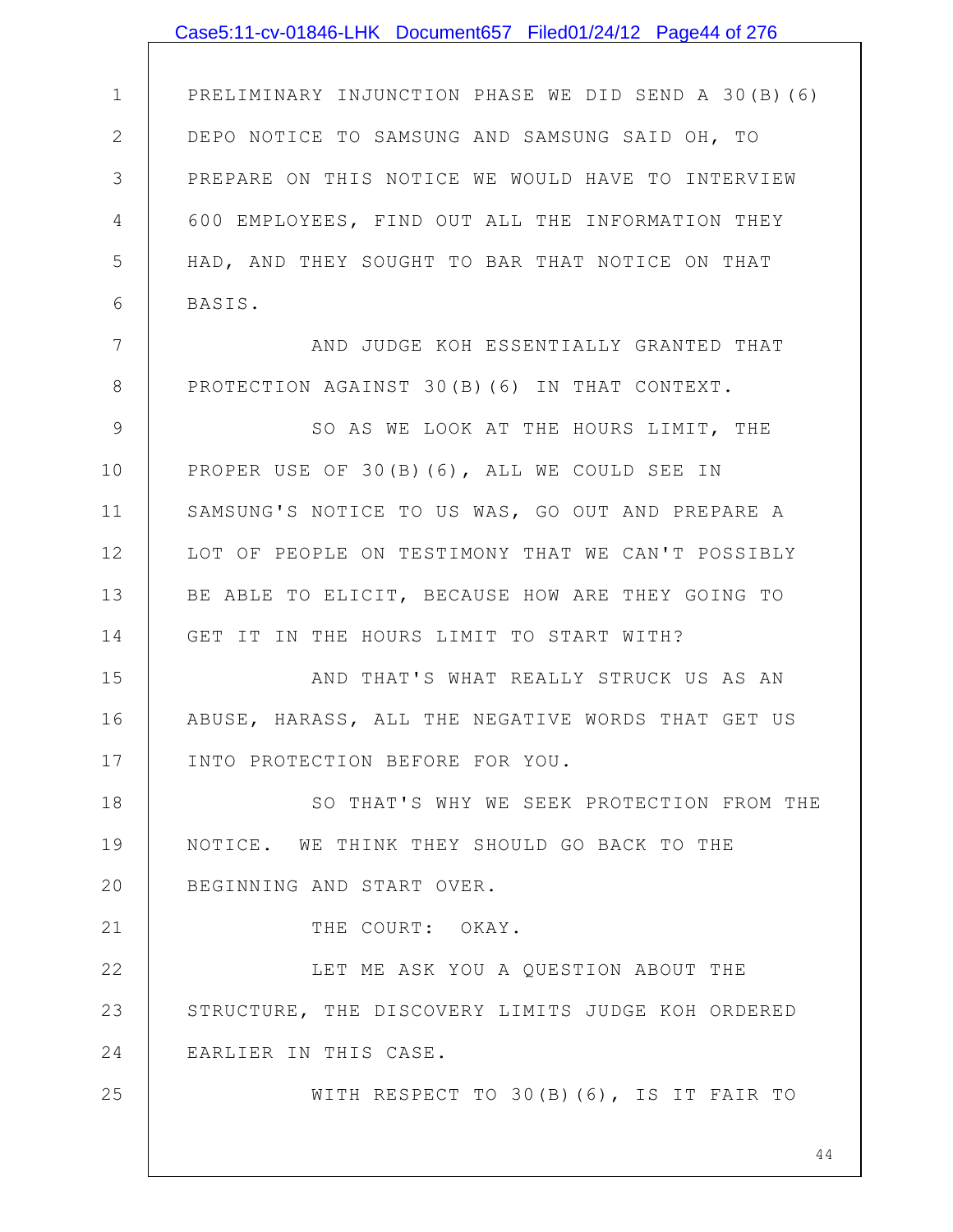|              | Case5:11-cv-01846-LHK Document657 Filed01/24/12 Page45 of 276 |
|--------------|---------------------------------------------------------------|
|              |                                                               |
| $\mathbf 1$  | SAY THAT THE 250 HOURS WHEN IT APPLIES TO EACH SIDE           |
| $\mathbf{2}$ | IS AGNOSTIC AS TO WHETHER THOSE HOURS ARE SPENT ON            |
| 3            | 30(B)(1) OR 30(B)(6) WITNESSES?                               |
| 4            | MR. JACOBS: THAT'S OUR UNDERSTANDING OF                       |
| 5            | THE WAY IT WORKED, AND THERE'S NO DISAGREEMENT ON             |
| 6            | THAT POINT.                                                   |
| 7            | THE COURT: OKAY.                                              |
| 8            | AND IS IT ALSO FAIR TO ASSUME THAT THE                        |
| 9            | REQUIREMENTS OF 30(B)(6) APPLY NOTWITHSTANDING THE            |
| 10           | LIMITS THAT IF ONE SERVES A NOTICE, LET'S PUT ASIDE           |
| 11           | THE SAMSUNG NOTICE FOR A MOMENT, LET'S SAY I HAVE             |
| 12           | SIX TOPICS IN MY NOTICE I SERVE ON YOU.                       |
| 13           | AM I LIMITED, IF YOU PUT TOGETHER                             |
| 14           | 30(B)(6) WITH JUDGE KOH'S ORDER, AM I LIMITED TO              |
| 15           | SEVEN HOURS ON THOSE SIX TOPICS?                              |
| 16           | MR. JACOBS: I DON'T BELIEVE THAT'S THE                        |
| 17           | WAY THE ORDER HAS BEEN INTERPRETED OR APPLIED, NO.            |
| 18           | I'M GETTING AGREEMENT.                                        |
| 19           | THE COURT: ALL RIGHT.                                         |
| 20           | IT SEEMS TO ME THAT'S A SIGNIFICANT                           |
| 21           | ISSUE, RIGHT? BECAUSE IF I HAD UNDERSTOOD FROM                |
| 22           | YOUR PAPERS THAT THE WAY THIS ALL WORKS UNDER                 |
| 23           | JUDGE KOH'S ORDER, WHATEVER THE NUMBER OF TOPICS              |
| 24           | ONE DISCLOSES IN THE NOTICE, ONE IS LIMITED TO                |
| 25           | SEVEN HOURS ON THOSE TOPICS ABSENT RELIEF FROM THE            |
|              |                                                               |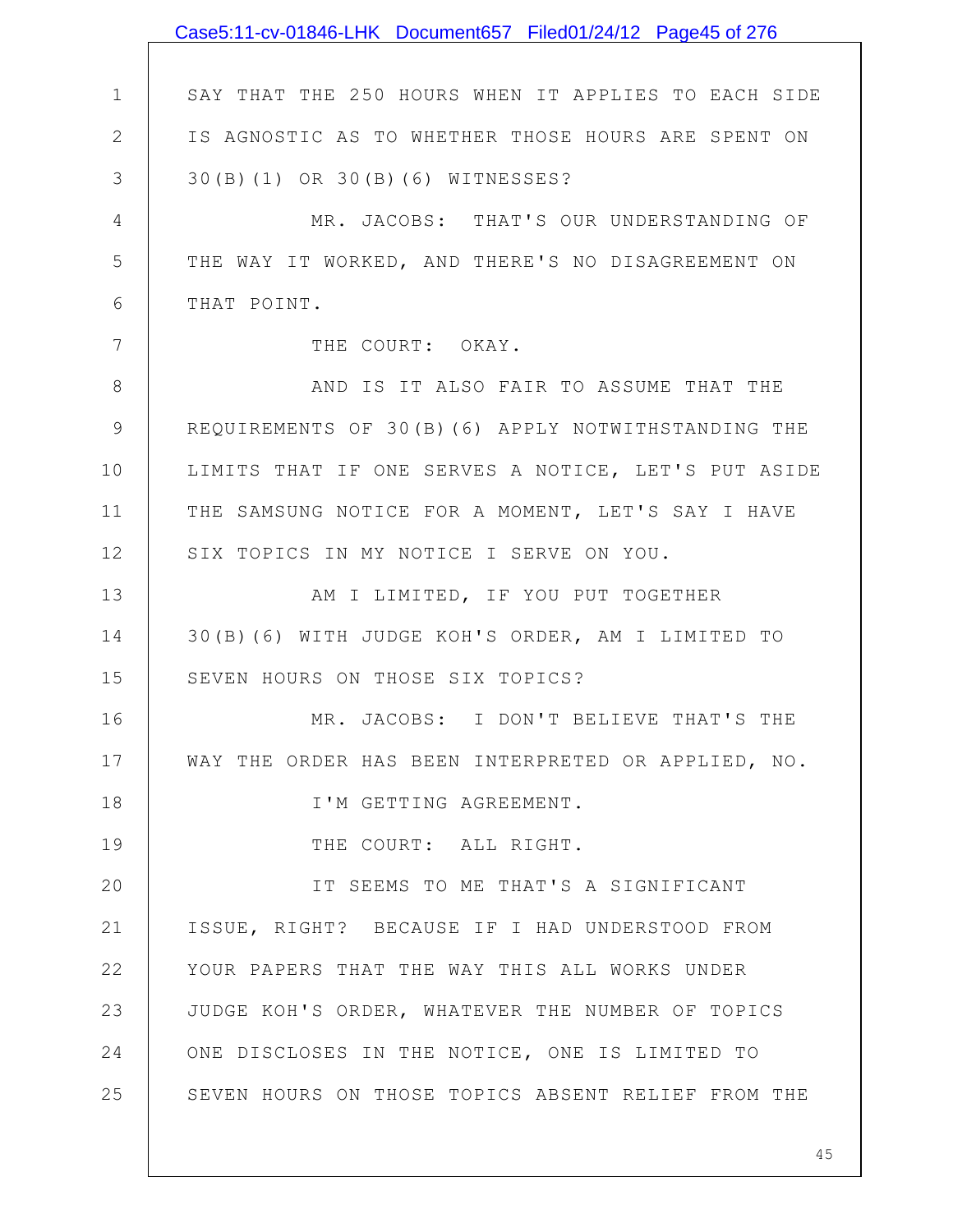|               | Case5:11-cv-01846-LHK Document657 Filed01/24/12 Page46 of 276 |
|---------------|---------------------------------------------------------------|
|               |                                                               |
| $\mathbf 1$   | COURT OR SOMETHING.                                           |
| $\mathbf{2}$  | I THINK WHAT YOU ARE TELLING ME NOW IS                        |
| 3             | THAT'S NOT CORRECT.                                           |
| 4             | MR. JACOBS: I THINK THE SEVEN HOURS                           |
| 5             | LIMIT IS EXTERNAL TO JUDGE KOH'S ORDER.                       |
| 6             | MS. MAROULIS: YOUR HONOR --                                   |
| 7             | MR. JACOBS: THAT'S JUST THE DEFAULT.                          |
| 8             | MS. MAROULIS: THAT'S THE BASIC RULES OF                       |
| $\mathcal{G}$ | CIVIL PROCEDURE FOR 30(B)(6).                                 |
| 10            | MR. JACOBS: BUT I THINK THE WAY THIS                          |
| 11            | WOULD WORK, AND THERE IS A CASE IN OUR PAPERS WHERE           |
| 12            | WE NOTED THAT A COURT SAID, WELL, YOU CAN HAVE ALL            |
| 13            | THE TOPICS YOU WANT BUT YOU ONLY GET SEVEN HOURS OF           |
| 14            | TESTIMONY.                                                    |
| 15            | THE COURT: THAT'S WHERE I'M GOING.                            |
| 16            | MR. JACOBS: THE TROUBLE WITH THAT                             |
| 17            | DECISION IS I DON'T THINK IT HELPS US ON THE                  |
| 18            | PREPARATION FRONT. WE WON'T KNOW WHAT QUESTIONS               |
| 19            | THEY ARE GOING TO ASK.                                        |
| 20            | NOW THE COURT SAID THERE THAT WAS KIND OF                     |
| 21            | INTERESTING IS, NO ONE WILL BE ABLE TO COMPLAIN,              |
| 22            | BUT YOU THE SEEKING PARTY, BECAUSE YOUR NOTICE WAS            |
| 23            | SO OVERBROAD, IF THE WITNESS ISN'T REALLY PREPARED.           |
| 24            | BUT THEN WHAT'S THE POINT? I MEAN, IF                         |
| 25            | THEY REALLY NEED SOME INFORMATION, WE DON'T -- WE             |
|               |                                                               |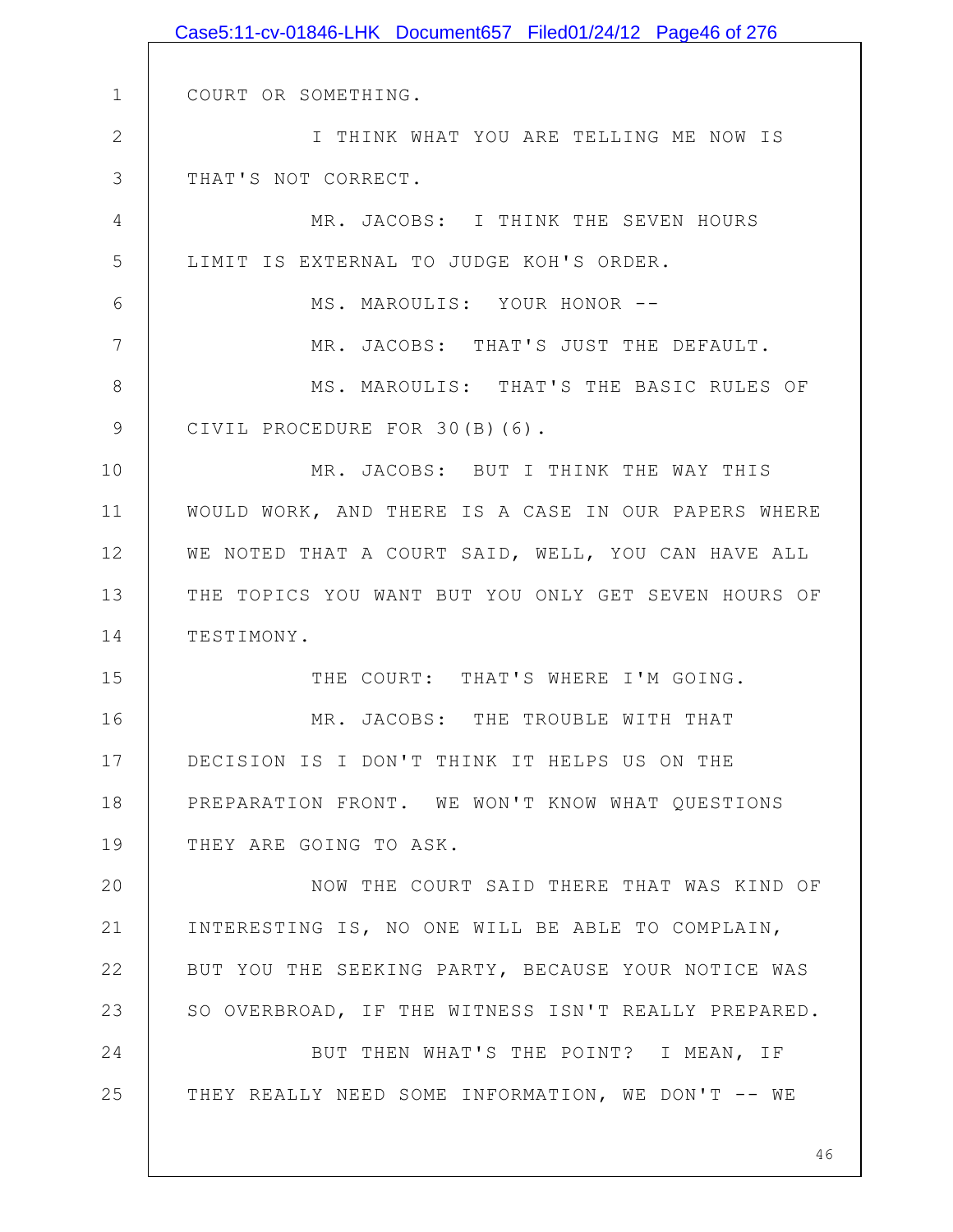|                | Case5:11-cv-01846-LHK Document657 Filed01/24/12 Page47 of 276 |
|----------------|---------------------------------------------------------------|
|                |                                                               |
| $\mathbf 1$    | ARE NOT TRYING TO HIDE IT. WE WILL GIVE THEM THE              |
| $\mathbf{2}$   | GRANULAR INFORMATION THEY NEED.                               |
| 3              | SO IT WAS CLEVER, BUT MAYBE THAT DECISION                     |
| $\overline{4}$ | WAS SLIGHTLY TOO CLEVER.                                      |
| 5              | THE COURT: ALL RIGHT.                                         |
| 6              | THANK YOU VERY MUCH.                                          |
| 7              | MS. MAROULIS?                                                 |
| 8              | MS. MAROULIS: YOUR HONOR, THIS ISSUE                          |
| 9              | SPANS TO DIFFERENT MOTIONS, APPLE'S MOTION FOR                |
| 10             | PROTECTIVE ORDER AND A PORTION OF OUR MOTION TO               |
| 11             | COMPEL. BECAUSE WE DID PROPOUND THIS NOTICE THAT              |
| 12             | WE RECEIVED NOT ONLY NO WITNESSES BUT NO MEANINGFUL           |
| 13             | DISCUSSION PROCEEDED WITH RESPECT TO THIS NOTICE,             |
| 14             | AND WE ARE ESSENTIALLY ASKED TO START OVER.                   |
| 15             | THE COURT: SO ON THAT POINT,                                  |
| 16             | MS. MAROULIS, SO I UNDERSTAND YOU ALL HAD A                   |
| 17             | DIFFERENCE OF OPINION ON THE PROPRIETY OF THIS                |
| 18             | NOTICE OF TYPE OR STRUCTURE.                                  |
| 19             | BUT WHEN YOU SERVE THE NOTICE WITH                            |
| 20             | HOWEVER YOU COUNT THE TOPICS, A LOT OF TOPICS, I              |
| 21             | THINK WE CAN AGREE ON THAT.                                   |
| 22             | MS. MAROULIS: YES, YOUR HONOR.                                |
| 23             | THE COURT: DID APPLE SAY TO YOU, HERE                         |
| 24             | ARE AT LEAST SEVEN, LET'S GO FORWARD WITH THOSE.              |
| 25             | MS. MAROULIS: NO, YOUR HONOR.                                 |
|                |                                                               |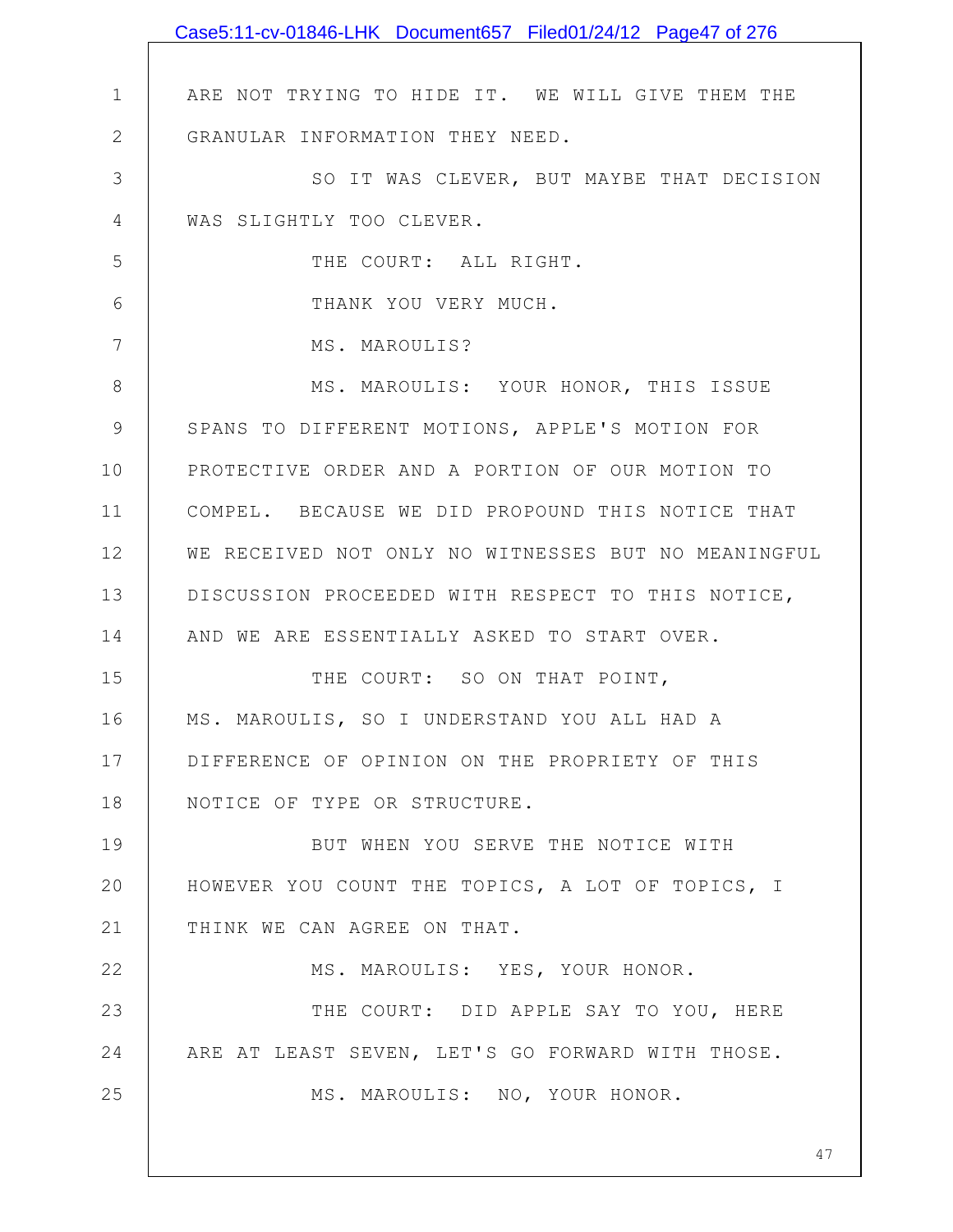1 2 3 4 5 6 7 8 9 10 11 12 13 14 15 16 17 18 19 20 21 22 23 24 25 THAT'S A MAJOR POINT OF OURS. THEY NEVER SAID WE WILL GIVE YOU WITNESSES ON TOPICS 1, 2 AND 26. FOR EXAMPLE, THERE ARE TOPICS AS SIMPLE AS, WHEN DID YOU GIVE SAMSUNG NOTICE OF ALLEGED INFRINGEMENT, OR WHEN DID YOU FIRST BECOME AWARE OF ALLEGED INFRINGEMENT? TOPICS THAT ARE REALLY NARROW AND DON'T HAVE ANY SUBPARTS. THERE ARE TOPICS WITH SUBPARTS AND WE'LL GET TO THAT IN A MOMENT, BECAUSE IN OUR MIND WHAT WE ARE DOING IS WE ARE CREATING A NOTICE THAT WOULD BE HELPFUL FOR SOMEONE TO PRESENT A SERIES OF COMPETENT WITNESSES. YOU CAN TAKE THIS VERY SAME NOTICE AND REDUCE IT, TAKE OTHER SUBPARTS AND MAKE IT MORE GENERAL, BUT THEN WE WILL GET INTO THE QUESTIONS OF VAGUENESS AND OVERBREADTH. WHAT WE ARE TRYING TO DO IS TO GIVE A SPECIFIC LIST OF SUBJECTS ON WHICH WE NEED TESTIMONY. AND MR. JACOBS POSED AN INTERESTING QUESTION WHICH IS, WHAT IS THE PURPOSE OF 30(B)(6) NOTICE? THE PURPOSE IS TO ELICIT TESTIMONY THAT BINDS COMPANIES. AND THE PURPOSE OF THAT IS TO Case5:11-cv-01846-LHK Document657 Filed01/24/12 Page48 of 276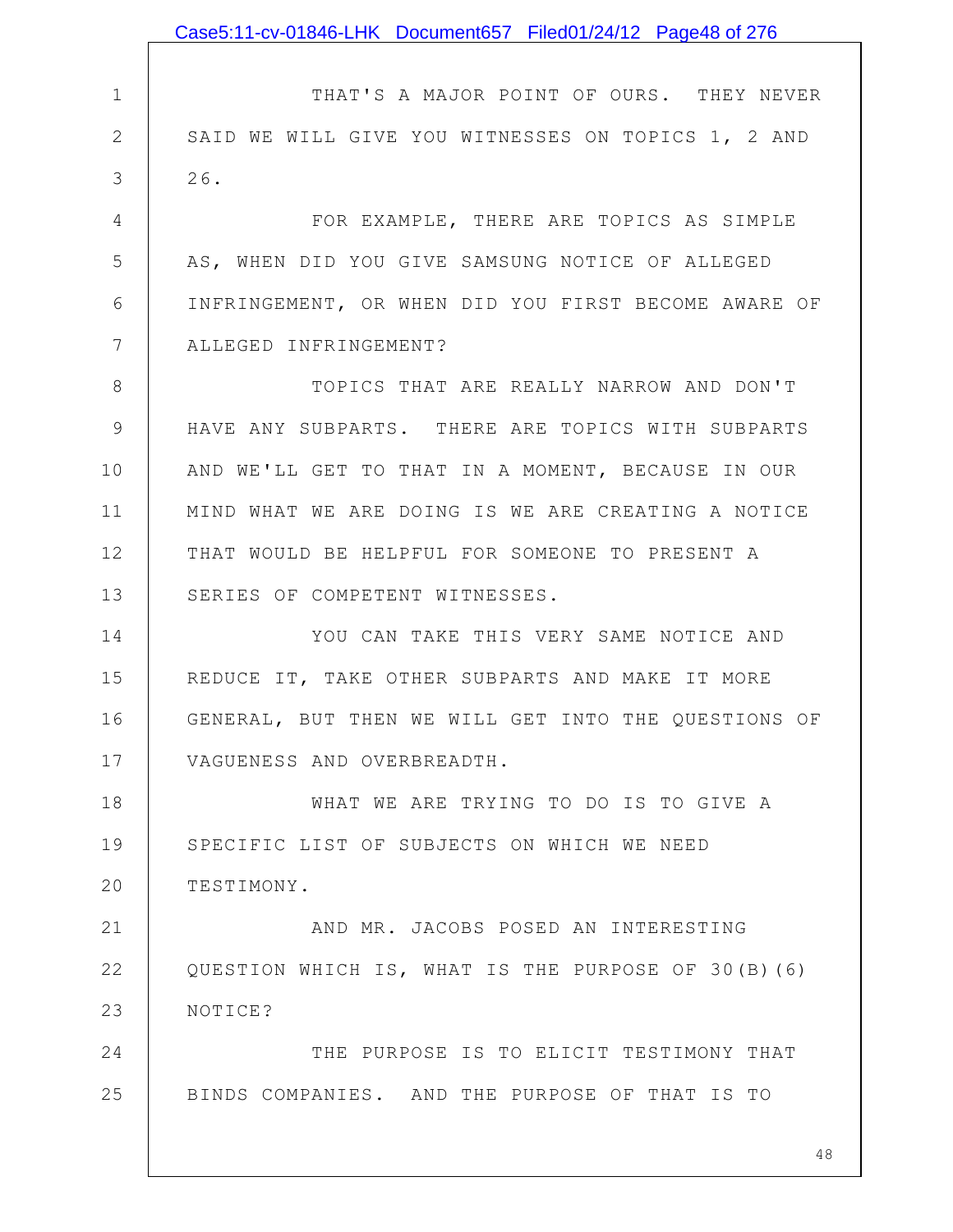|              | Case5:11-cv-01846-LHK Document657 Filed01/24/12 Page49 of 276 |
|--------------|---------------------------------------------------------------|
|              |                                                               |
| $\mathbf 1$  | AVOID WHAT WE HAVE BEEN GETTING A LOT FROM APPLE IN           |
| $\mathbf{2}$ | THE LAY DEPOSITIONS. IN THE LAY DEPOSITIONS OF THE            |
| 3            | INVENTORS THERE WAS A NUMBER OF DESIGN DEPOSITIONS            |
| 4            | WHERE WE GOT ALMOST NOTHING BECAUSE THEY CLAIMED              |
| 5            | EITHER IGNORANCE OR NO RECOLLECTION.                          |
| 6            | A 30(B)(6) WOULD DEFINITIVELY BIND APPLE                      |
| 7            | AS TO EACH OF THOSE NOTICES, WHETHER IT'S SIX                 |
| 8            | TOPICS OR 206 OR 226.                                         |
| 9            | THE COURT: LET'S SAY YOU ARE RIGHT ABOUT                      |
| 10           | THAT.                                                         |
| 11           | ARE ANY LIMITS APPROPRIATE AS TO THE                          |
| 12           | NUMBER OF TOPICS IN THE NOTICE? A THOUSAND, 5000?             |
| 13           | WHAT IS THE UPPER BOUNDARY?                                   |
| 14           | MS. MAROULIS: WE HAVE NOT FOUND A CASE                        |
| 15           | THAT SAID THERE WAS AN UPPER BOUNDARY. SOME COURTS            |
| 16           | $HAVE$ --                                                     |
| 17           | THE COURT: 10,000?                                            |
| 18           | I MEAN, AT SOME POINT THERE MUST BE SOME                      |
| 19           | RATIONAL BASIS, SOME RATIONAL LIMITATION ON WHAT              |
| 20           | ONE CAN IDENTIFY.                                             |
| 21           | MS. MAROULIS: YOUR HONOR, WE SUBMIT -- I                      |
| 22           | DON'T KNOW WHAT THE UPPER BOUNDARY IS BUT HERE IN             |
| 23           | THIS CASE 220 WAS APPROPRIATE. BECAUSE WE HAVE 27             |
| 24           | PATENTS. WE HAVE DOZENS OF TRADE DRESS AND                    |
| 25           | TRADEMARK CLAIMS. WE HAVE ANTI-TRUST CLAIMS. WE               |
|              |                                                               |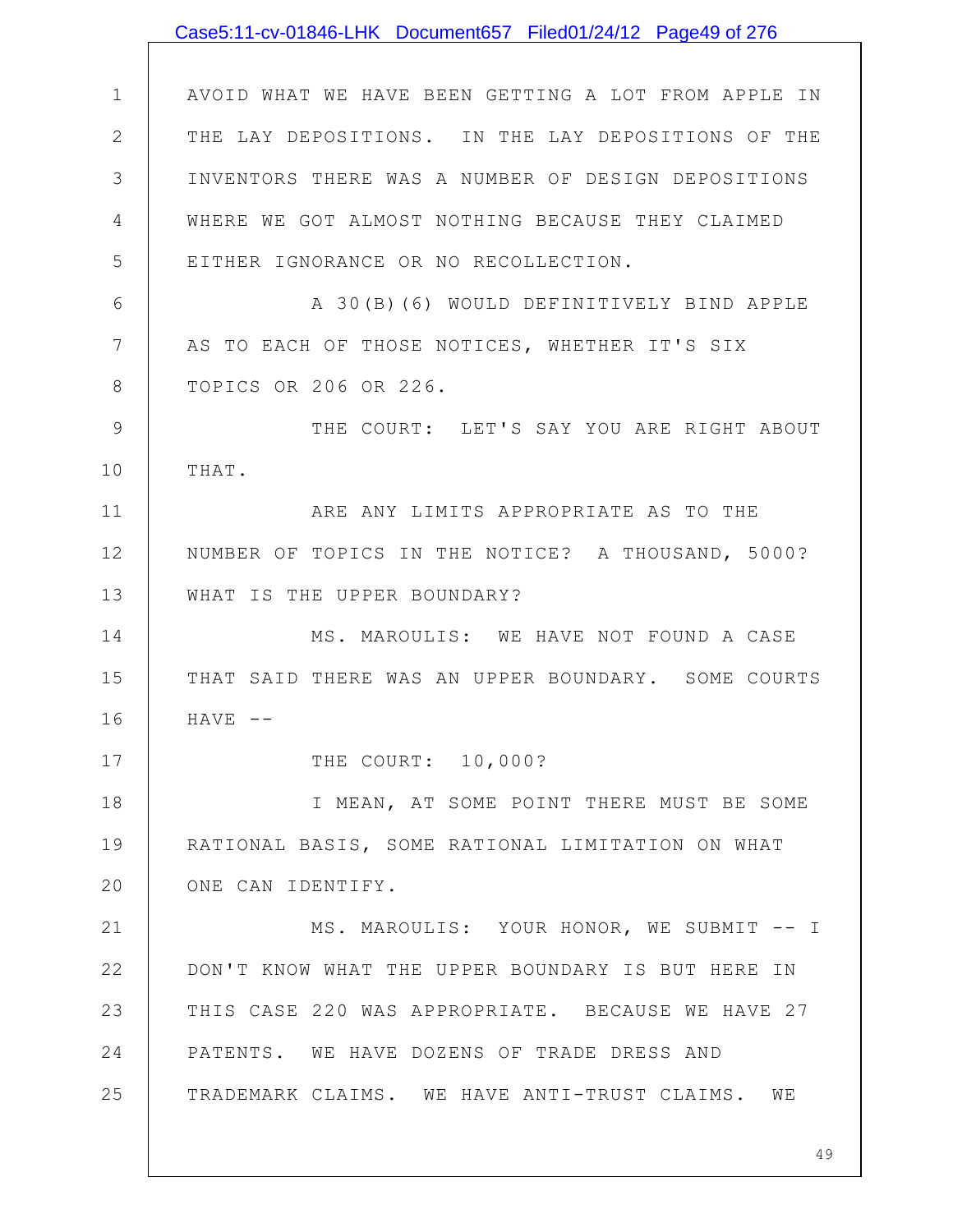|               | Case5:11-cv-01846-LHK Document657 Filed01/24/12 Page50 of 276 |
|---------------|---------------------------------------------------------------|
|               |                                                               |
| $\mathbf 1$   | HAVE DEFENSES THAT BOTH SIDES RAISED THAT ARE THEIR           |
| $\mathbf{2}$  | OWN UNIQUE AREAS OF LAW.                                      |
| 3             | IT IS A BIG CASE, AND BECAUSE OF THAT WE                      |
| 4             | HAVE GIVEN EXTENSIVE NOTICE OF DEPOSITION AND WE              |
| 5             | HAVE HAD EXTENSIVE DISCOVERY.                                 |
| 6             | APPLE HAS NEVER MAINTAINED IN EITHER                          |
| 7             | DISCUSSION OR IN THEIR PAPERS THAT ANY OF THE                 |
| $8\,$         | TOPICS ARE NOT RELEVANT.                                      |
| $\mathcal{G}$ | EACH TOPIC, HOWEVER OPPRESSIVE THEY                           |
| 10            | CONSIDER IT, IS RELEVANT TO ONE OF THE PARTIES'               |
| 11            | CLAIMED DEFENSES. THEY ALL GOT GO TO THE PATENTS              |
| 12            | ASSERTED, THE TRADEMARKS ASSERTED, THEY GO TO                 |
| 13            | DAMAGES, THEY GO TO DEFENSES. THEY ARE ALL                    |
| 14            | RELEVANT. AND WE MADE THEM DETAILED FOR THE                   |
| 15            | BENEFIT OF THE OTHER SIDE.                                    |
| 16            | IF THEY DID NOT LIKE THAT THEY COULD HAVE                     |
| 17            | COME BACK TO US AND SAID, LET'S RENEGOTIATE IT, CAN           |
| 18            | WE ABROGATE THE TOPICS, COULD WE DO SOMETHING                 |
| 19            | DIFFERENT? THEY ALWAYS REFUSED TO DISCUSS THIS                |
| 20            | PARTICULAR AREA.                                              |
| 21            | TOWARD THE END OF THIS PROCESS WE CAME                        |
| 22            | BACK AND WE SAID OKAY, WE ARE GOING TO BARGAIN                |
| 23            | AGAINST OURSELVES. HERE'S A LIST OF TOPICS THAT IF            |
| 24            | YOU GIVE US A WITNESS MAYBE WE WILL EITHER GO AWAY            |
| 25            | WITH THE REST OR SOMEHOW NARROW IT DOWN.                      |
|               |                                                               |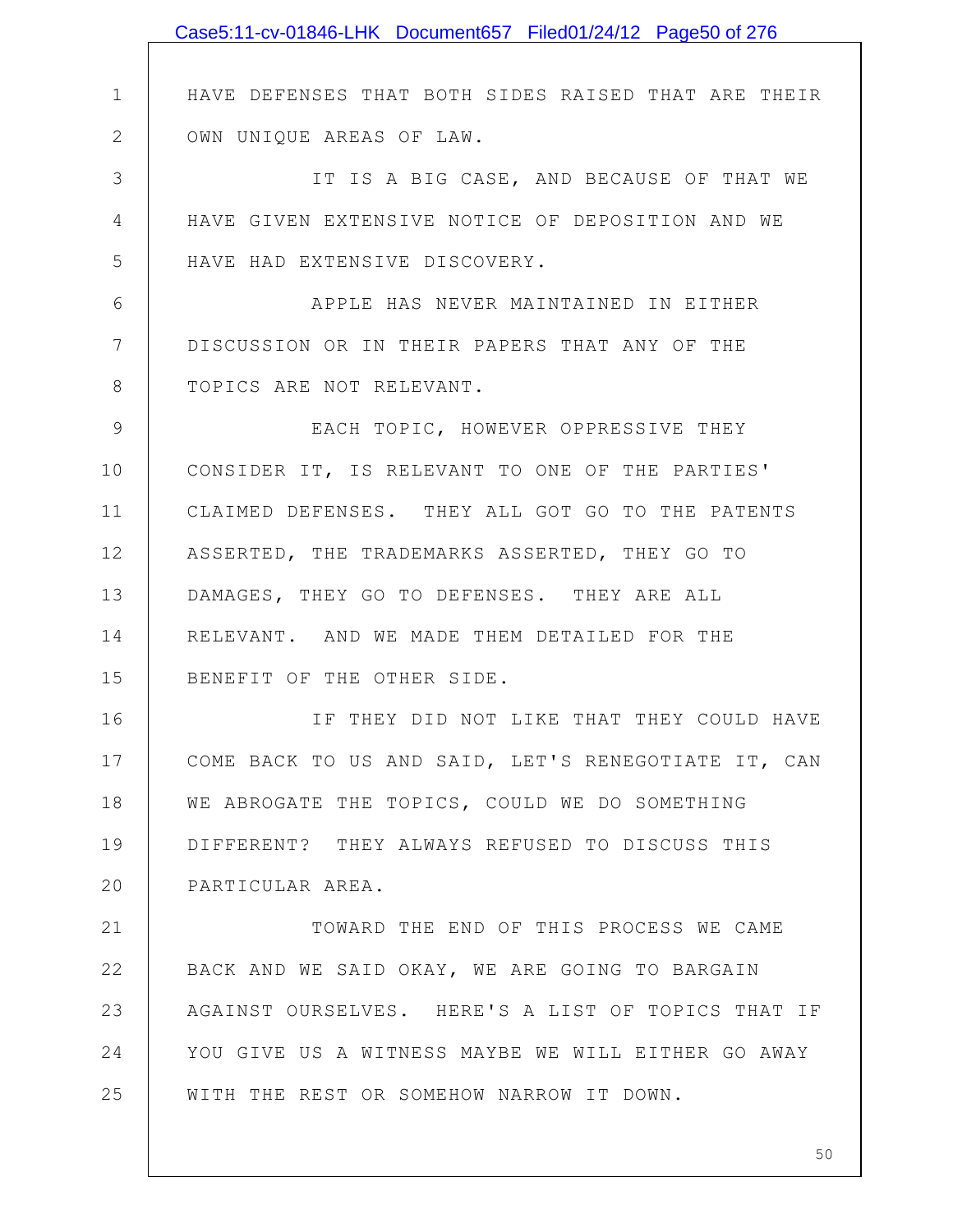|             | Case5:11-cv-01846-LHK Document657 Filed01/24/12 Page51 of 276 |
|-------------|---------------------------------------------------------------|
|             |                                                               |
| $\mathbf 1$ | AND THERE WAS NO RESPONSE TO THAT. THAT                       |
| 2           | WAS THE JANUARY 3RD LETTER TO APPLE'S COUNSEL.                |
| 3           | THE POINT HERE IS THIS, MR. JACOBS IS                         |
| 4           | CONCERNED ABOUT OUR HOURS REMAINING FOR                       |
| 5           | DEPOSITIONS. WE HAVE 140-SOME HOURS AND THAT IS               |
| 6           | PROBABLY UNDERCOUNTING IT BECAUSE ONCE WE TAKE OUT            |
| 7           | ALL THE SPEAKING OBJECTIONS BY APPLE COUNSEL, WE              |
| 8           | WILL HAVE WAY MORE TIME.                                      |
| 9           | BUT THE TRUTH OF THE MATTER IS IT'S UP TO                     |
| 10          | US HOW TO USE THAT TIME. IF THEY DESIGNATE ONE                |
| 11          | WITNESS OR 200 TOPICS, WE ARE GOING TO GET SEVEN              |
| 12          | HOURS. IF THEY DESIGNATE FIVE WITNESSES, WE ARE               |
| 13          | GOING TO DEPOSE THESE FIVE WITNESSES FOR NO MORE              |
| 14          | THAN UP TO SEVEN HOURS EACH.                                  |
| 15          | THE COURT: SO YOU ARE SUGGESTING THAT IN                      |
| 16          | FACT THE SEVEN-HOUR LIMIT WOULD APPLY TO THE TOPICS           |
| 17          | COVERING THIS?                                                |
| 18          | MS. MAROULIS: THE SEVEN-HOUR LIMIT IS                         |
| 19          | PER PERSON.                                                   |
| 20          | WE SUBMIT THAT NO SINGLE PERSON CAN COVER                     |
| 21          | ALL THESE TWO HUNDRED TOPICS, BUT ULTIMATELY                  |
| 22          | THERE'S NO SPECIFIC LIMITS OUTSIDE THE FEDERAL                |
| 23          | RULES OF CIVIL PROCEDURE THAT APPLY TO THIS CASE AS           |
| 24          | TO $30(B)(6)$ .                                               |
| 25          | THE LIMITS, INCIDENTALLY BOTH SIDES ARE                       |
|             |                                                               |
|             | 51                                                            |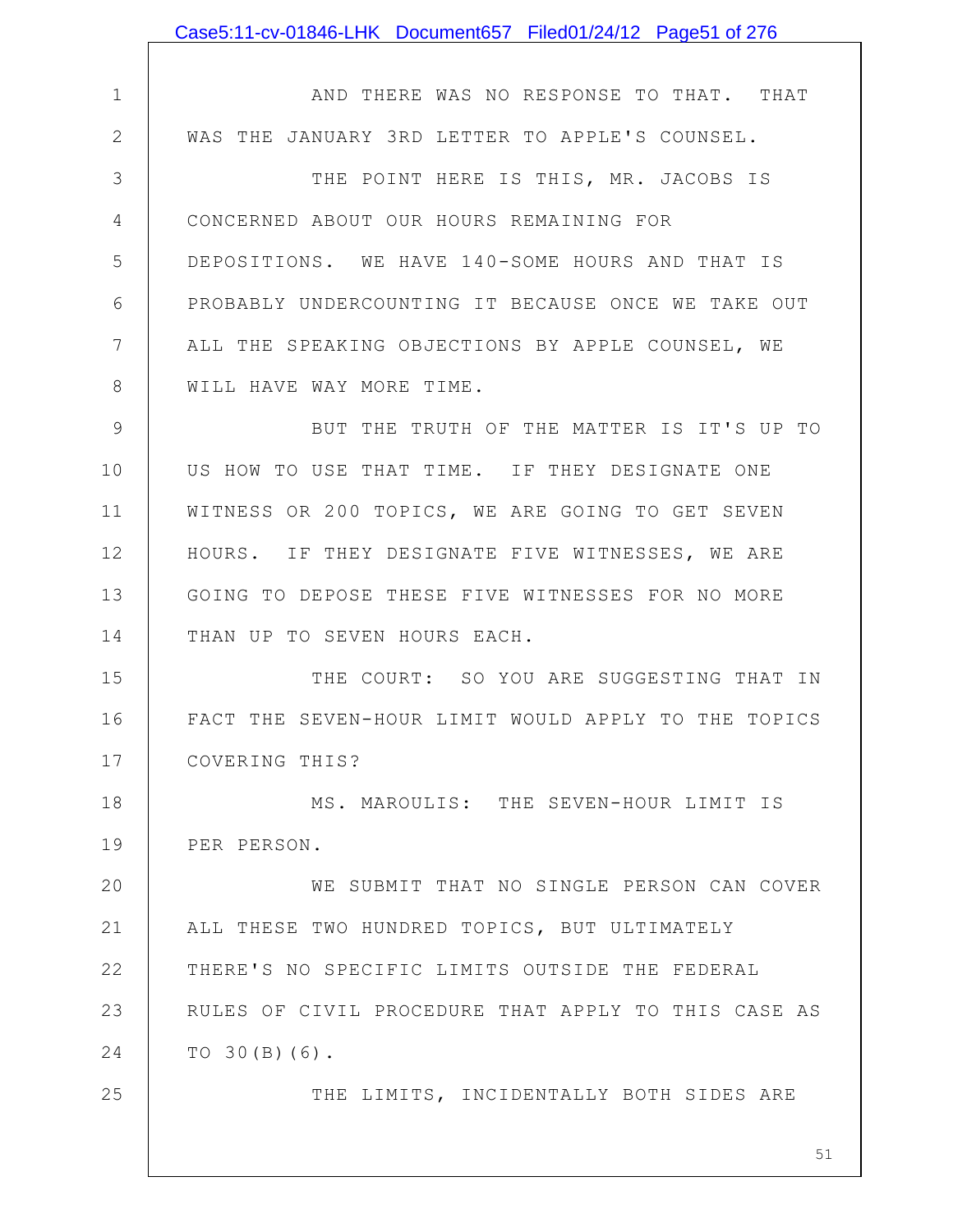|             | Case5:11-cv-01846-LHK Document657 Filed01/24/12 Page52 of 276 |
|-------------|---------------------------------------------------------------|
|             |                                                               |
| $\mathbf 1$ | BOUND BY THE LIMITS, AND APPLE PROPOUNDED NOTICES             |
| 2           | AND WE PROPOUNDED OUR OWN. WE ARE IN CHARGE OF HOW            |
| 3           | WE ARE TO DECIDE THIS DEPOSITION TIME BUDGET. THEY            |
| 4           | ARE NOT TO DICTATE TO US WE SHOULDN'T USE THE TIME            |
| 5           | BUDGET TO DEPOSE 30(B)(6) WITNESSES.                          |
| 6           | THE COURT: WHEN YOU HAVE 229 LISTED                           |
| 7           | TOPICS THAT INCLUDE TEST, FOR EXAMPLE, ON ALL                 |
| 8           | COMMUNICATIONS OR ALL SOFTWARE REGARDING A SET OF             |
| 9           | FEATURES, AS A PRACTICAL MATTER, HOW IS ONE TO                |
| 10          | PREPARE FOR THAT?                                             |
| 11          | I MEAN, SO FOR EXAMPLE, IF THE TOPIC --                       |
| 12          | I'M TAKING ONE OF THESE TOPICS, ALL TOPICS                    |
| 13          | REGARDING COMMUNICATIONS WITH THIRD PARTIES ABOUT             |
| 14          | HOW CERTAIN FEATURES WORK ON THE ACCUSED PRODUCT.             |
| 15          | WELL, CONSIDERING THE GLOBAL SALES FORCE                      |
| 16          | THAT EACH COMPANY HAS IN THIS CASE, CERTAINLY APPLE           |
| 17          | HAS THAT, HOW AS A PRACTICAL MATTER IS ONE WITNESS            |
| 18          | SUPPOSED TO CAPTURE ALL OF THAT INFORMATION AND               |
| 19          | ADEQUATELY PREPARE, PROVIDE TESTIMONY ON BEHALF OF            |
| 20          | THE PARTY?                                                    |
| 21          | MS. MAROULIS: YOUR HONOR, THAT SHOULD                         |
| 22          | HAVE BEEN THE SUBJECT OF THE PARTY'S DISCUSSION.              |
| 23          | THAT WAS NEVER THE GRANULAR ITEM OF THE DISCUSSION.           |
| 24          | BUT TO TAKE THE EXAMPLE YOU TAKE WHICH IS                     |
| 25          | ALL COMMUNICATIONS, WE COULD CARVE OUT AS TO, FOR             |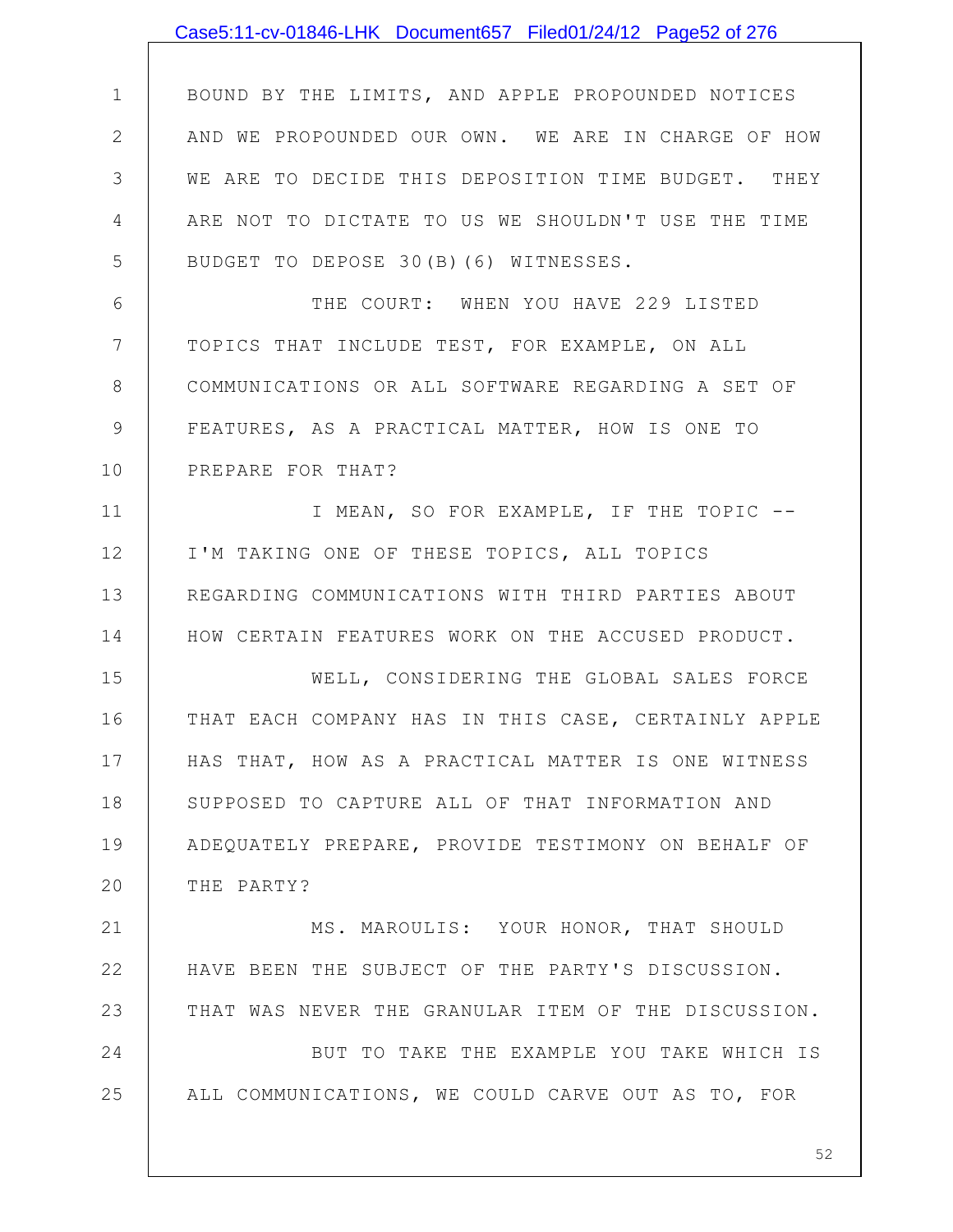|                | Case5:11-cv-01846-LHK Document657 Filed01/24/12 Page53 of 276 |
|----------------|---------------------------------------------------------------|
|                |                                                               |
| $\mathbf{1}$   | EXAMPLE, DISCUSSIONS WITH SUPPLIERS, DISCUSSIONS              |
| $\mathbf{2}$   | RELATED TO APPLE'S EXHAUSTION DEFENSES AS TO HOW              |
| 3              | THEY GET CERTAIN FEATURES FROM, HOW IT WORKS, HOW             |
| 4              | IT'S IMPLEMENTED.                                             |
| 5              | IF THEY DON'T KNOW WHAT WE MEAN, THEY CAN                     |
| 6              | TALK TO US, BUT THAT'S NOT WHAT HAPPENED HERE. THE            |
| $7\phantom{.}$ | TOPIC WAS REJECTED, THIS NOTICE WAS REJECTED                  |
| $8\,$          | WHOLESALE WITHOUT ANY MEANINGFUL DISCUSSION.                  |
| 9              | THE COURT: I DON'T KNOW HOW YOU GO ABOUT                      |
| 10             | THAT, THOUGH.                                                 |
| 11             | I'M JUST THINKING ABOUT THIS. LET'S JUST                      |
| 12             | STICK WITH THIS ONE EXAMPLE FOR A MOMENT.                     |
| 13             | HOW AM I, AS AN ATTORNEY FOR A GLOBAL                         |
| 14             | TECHNOLOGY FIRM WITH THOUSANDS OF EMPLOYEES WITH              |
| 15             | POTENTIALLY RESPONSIVE INFORMATION, TO ADEQUATELY             |
| 16             | MEET MY RESPONSIBILITIES AND HAVE MY WITNESS                  |
| 17             | COLLECT AND GATHER ALL THAT INFORMATION? HOW WOULD            |
| 18             | THAT POSSIBLY WORK? AND IF YOU SCALE THAT ACROSS              |
| 19             | 229 TOPICS OF THAT NATURE, HOW COULD THIS WORK?               |
| 20             | MS. MAROULIS: FIRST OF ALL, YOUR HONOR,                       |
| 21             | SOME TOPICS ARE BROADER THAN OTHERS. THERE'S A                |
| 22             | NUMBER OF EXAMPLES I GAVE UP FRONT THAT ARE MUCH              |
| 23             | NARROWER THAN THAT.                                           |
| 24             | THE COURT: BUT YOU HAVE ALL                                   |
| 25             | COMMUNICATIONS REQUEST FOR, I BELIEVE, 112 TOPICS,            |
|                |                                                               |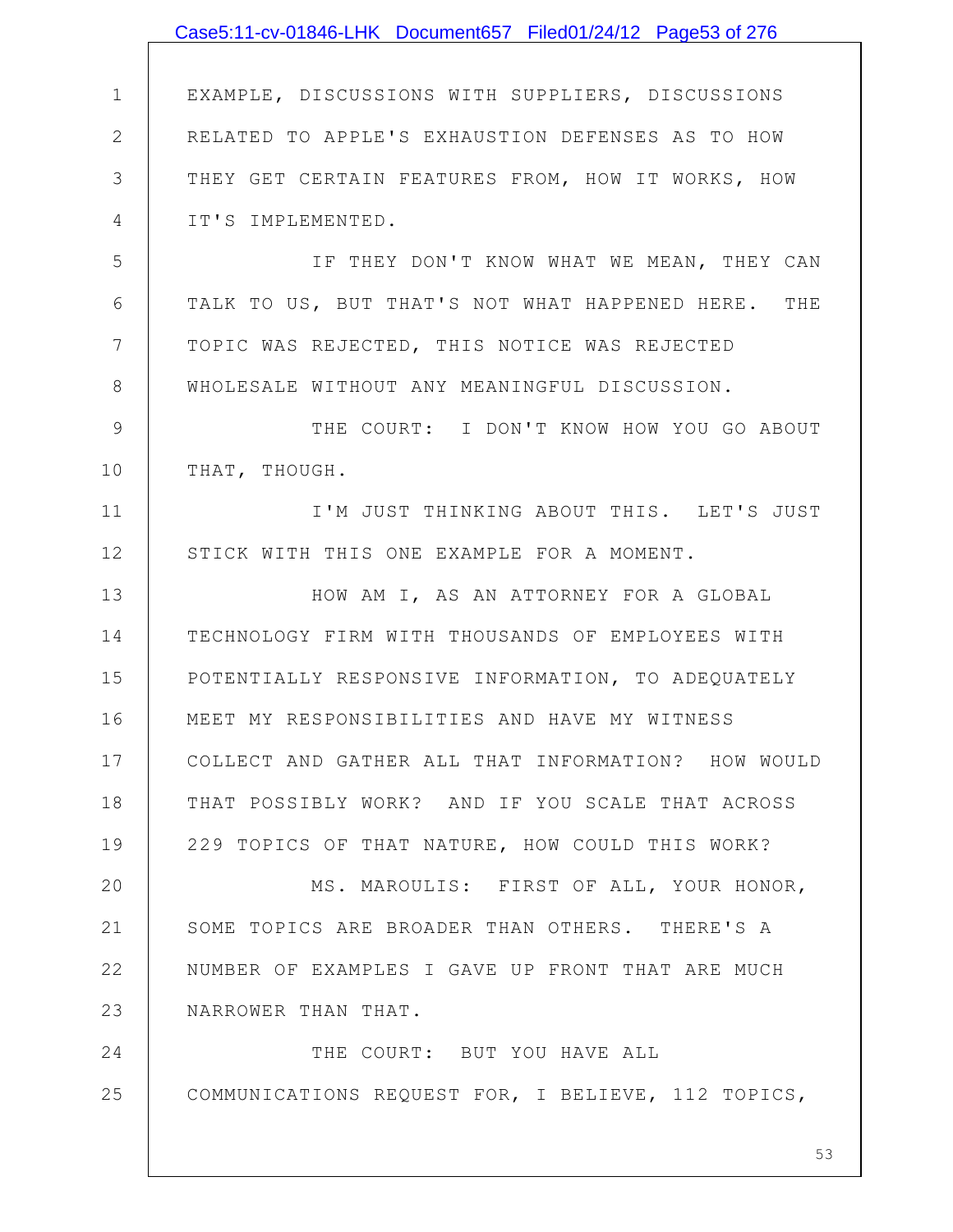|               | Case5:11-cv-01846-LHK Document657 Filed01/24/12 Page54 of 276 |
|---------------|---------------------------------------------------------------|
|               |                                                               |
| $\mathbf 1$   | SO HOW WOULD THAT WORK?                                       |
| $\mathbf{2}$  | MS. MAROULIS: THE FEATURES AT ISSUE ARE                       |
| 3             | SPECIFIC USE FEATURES, THEY ARE NOT PRODUCTS AS A             |
| 4             | WHOLE.                                                        |
| 5             | SO IF THERE WERE DISTRIBUTIONS IN, SAY,                       |
| 6             | LITIGATION CONTEXT OR THE SUPPLY CONTEXT THAT I               |
| 7             | GAVE THE EXAMPLE, THAT WOULD BE A MORE DISCREET               |
| 8             | UNIVERSE OF INFORMATION.                                      |
| $\mathcal{G}$ | THE COURT: HOW MANY SUPPLIERS ARE YOU                         |
| 10            | TALKING ABOUT?                                                |
| 11            | MS. MAROULIS: WE ARE TALKING ABOUT --                         |
| 12            | THE MAJOR ONES ARE INTEL AND QUALCOMM, IN THIS                |
| 13            | CASE, THAT SUPPLY CHIPS, RIGHT. SO THAT'S ONE OF              |
| 14            | THE EXAMPLES. AND APPLE MIGHT SAY THERE ARE MORE              |
| 15            | BUT WE DON'T KNOW BECAUSE THEY HAVEN'T GIVEN US               |
| 16            | DISCOVERY.                                                    |
| 17            | THE COURT: BUT YOUR TOPIC -- I'M SORRY,                       |
| 18            | ISN'T LIMITED TO QUALCOMM OR INTEL. AND THEY ARE              |
| 19            | ALSO NOT LIMITED TO BASEBAND PROCESSORS, RIGHT?               |
| 20            | SO CONCEIVABLY, IF ANY SALES PERSON IN                        |
| 21            | APPLE'S WORLDWIDE GLOBAL SALES FORCE HAD DISCUSSION           |
| 22            | WITH A THIRD PARTY ABOUT HOW A PARTICULAR SOFTWARE            |
| 23            | FEATURE OPERATED, THE 30(B)(6) WOULD BE RESPONSIBLE           |
| 24            | FOR MEETING WITH THAT PERSON, GATHERING THAT                  |
| 25            | INFORMATION.                                                  |
|               |                                                               |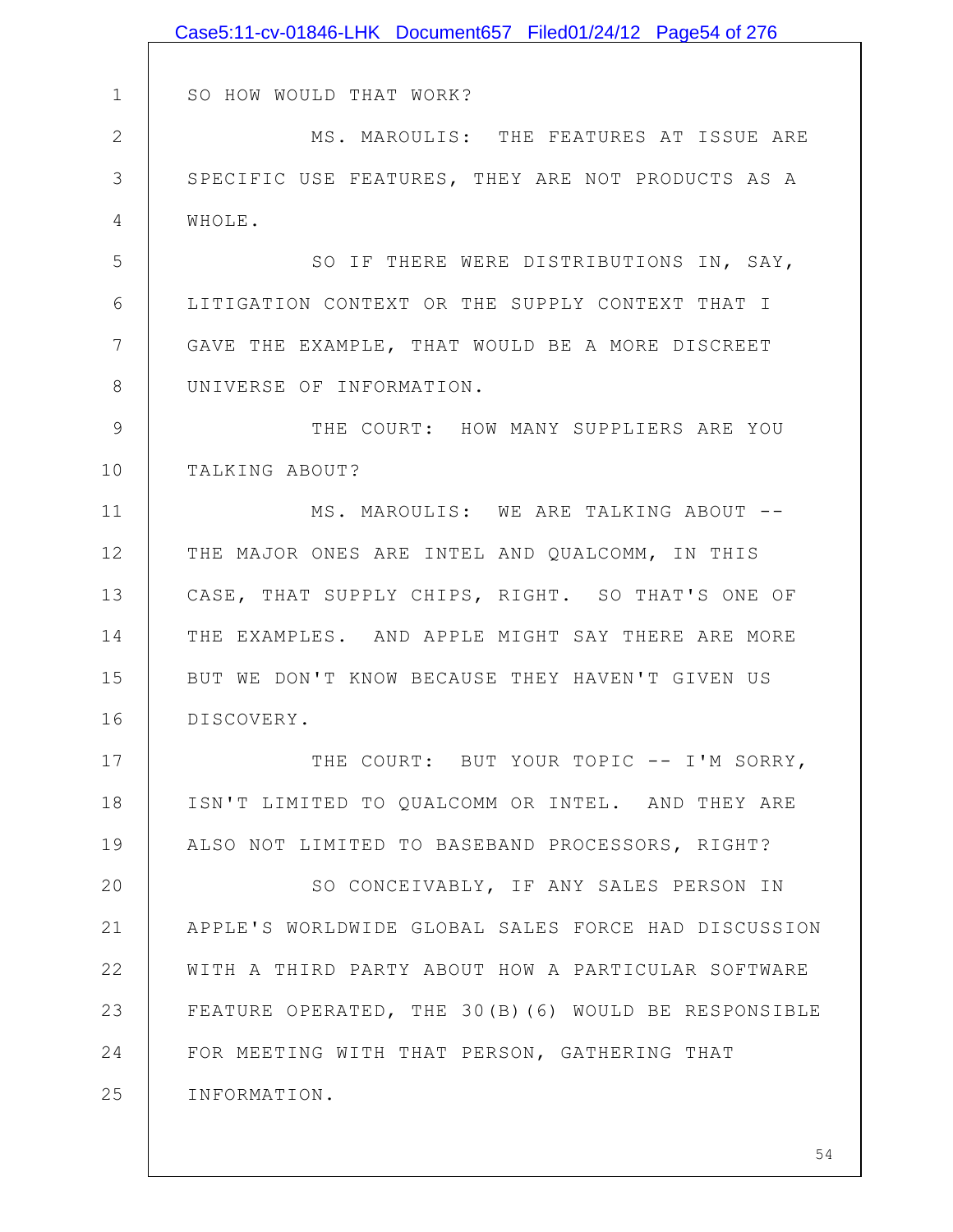|                | Case5:11-cv-01846-LHK Document657 Filed01/24/12 Page55 of 276 |
|----------------|---------------------------------------------------------------|
|                |                                                               |
| $\mathbf 1$    | IT JUST SEEMS UTTERLY IMPRACTICAL AND                         |
| $\mathbf{2}$   | IT'S EQUALLY APPLICABLE TO THE SIMILAR REQUESTS TO            |
| 3              | SAMSUNG, I WOULD ADD.                                         |
| $\overline{4}$ | SO HOW WOULD ALL THIS WORK?                                   |
| 5              | MS. MAROULIS: WELL, YOUR HONOR, THE                           |
| 6              | PERSON CAN START WITH HIGH LEVEL INFORMATION                  |
| 7              | GATHERING IN THEIR ORGANIZATION, AND UPON RECEIVING           |
| 8              | THE INFORMATION OF DOCUMENTS, TALK TO PEOPLE IN               |
| 9              | CHARGE OF THE RELATIONSHIPS, FOR EXAMPLE, AND FIND            |
| 10             | OUT IF THERE ARE SUCH DISCUSSIONS. WE HAVE TO                 |
| 11             | ANSWER TO EQUALLY BROAD DISCOVERY REQUESTS AND                |
| 12             | TOPICS.                                                       |
| 13             | SO IT'S THE NATURE OF WHITTLING DOWN THE                      |
| 14             | DISCOVERY TO THE BASE OF WHAT'S AT STAKE IN THE               |
| 15             | CASE.                                                         |
| 16             | THE COURT: IS IT ALSO ACCURATE THAT IN                        |
| 17             | RESPONSE TO A 30(B) (6) NOTICE YOU WERE SUCCESSFUL            |
| 18             | IN SECURING RELIEF FROM JUDGE KOH ON A SIMILAR                |
| 19             | DISPUTE?                                                      |
| 20             | MS. MAROULIS: YOUR HONOR, THAT WAS A                          |
| 21             | VERY DIFFERENT SITUATION.                                     |
| 22             | THE COURT: APPLES AND ORANGES. TELL ME                        |
| 23             | WHY.                                                          |
| 24             | MS. MAROULIS: SO THIS WAS A PRELIMINARY                       |
| 25             | INJUNCTION BEFORE APPLE EVEN KNEW THEY SOUGHT                 |
|                | 55                                                            |
|                |                                                               |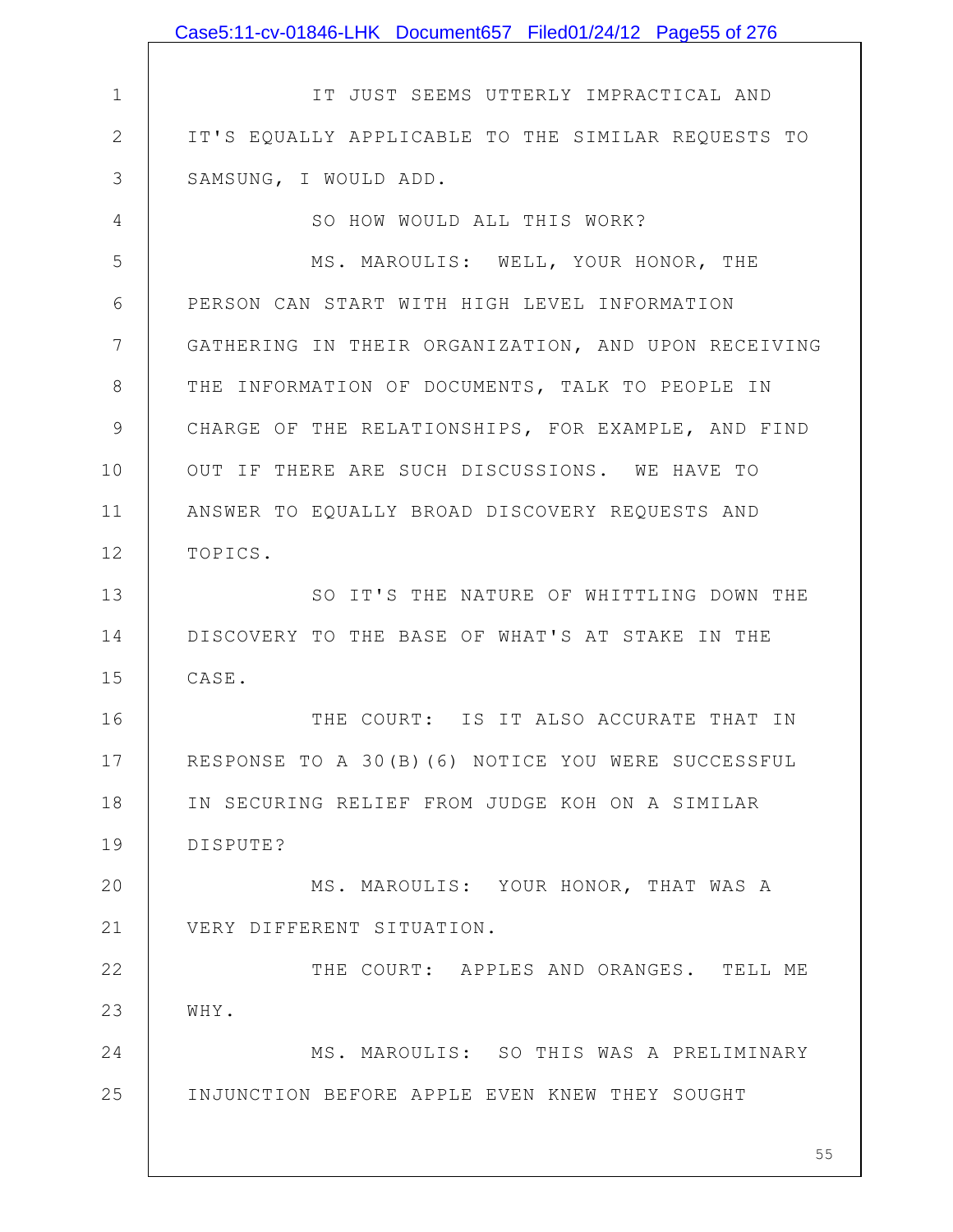|               | Case5:11-cv-01846-LHK Document657 Filed01/24/12 Page56 of 276 |
|---------------|---------------------------------------------------------------|
|               |                                                               |
| $\mathbf 1$   | EXPEDITED DISCOVERY. THAT WAS BEFORE THEY MOVED               |
| $\mathbf{2}$  | FOR PRELIMINARY INJUNCTION.                                   |
| 3             | AND ONE OF THE THINGS THEY WANTED WAS                         |
| 4             | THIS MASSIVE 30(B)(6) NOTICE. AND JUDGE KOH SAID              |
| 5             | THAT, AMONG OTHER THINGS, IT'S NOT APPROPRIATE TO             |
| 6             | DO IT, SUCH DISCOVERY IN THE CONTEXT OF PRELIMINARY           |
| 7             | INJUNCTION PROCEEDINGS.                                       |
| 8             | AND WHAT HAPPENED IS SHE ISSUED AN ORDER                      |
| $\mathcal{G}$ | IN JULY THAT CONTROLLED THE DISCOVERY AND BASICALLY           |
| 10            | SAID, YOU GUYS HAVE TWO MONTHS, YOU CAN ISSUE SOME            |
| 11            | DISCOVERY RESPONSES, DISCOVERY REQUESTS, YOU CAN              |
| 12            | TAKE SOME DEPOSITIONS BUT IT HAS TO BE NARROW.                |
| 13            | AS IT IS, WE SUBMIT THAT APPLE TURNED IT                      |
| 14            | INTO A VERY BROAD FISHING EXPEDITION. BUT AS TO               |
| 15            | THAT PARTICULAR NOTICE, IT WASN'T APPROPRIATE AT              |
| 16            | THAT TIME TO PROVIDE SUCH BROAD TESTIMONY.                    |
| 17            | ULTIMATELY, THEY DID SERVE A DIFFERENT                        |
| 18            | NOTICE AND WE DID PRESENT A WITNESS. SO WE HAD A              |
| 19            | 30(B)(6) WITNESS IN THE PI PROCEEDINGS ON A TOPIC.            |
| 20            | SO IT WAS A TOPIC LEGITIMATELY PROPOUNDED BY APPLE.           |
| 21            | BUT WHEN JUDGE KOH RULED ON THAT ONE                          |
| 22            | ISSUE EARLIER, IT WAS IN THE CONTEXT OF THE                   |
| 23            | EXPEDITED DISCOVERY PROCEEDINGS BEFORE THE PI                 |
| 24            | HEARING IF I REMEMBER EVERYTHING CORRECTLY, TIME              |
| 25            | WISE.                                                         |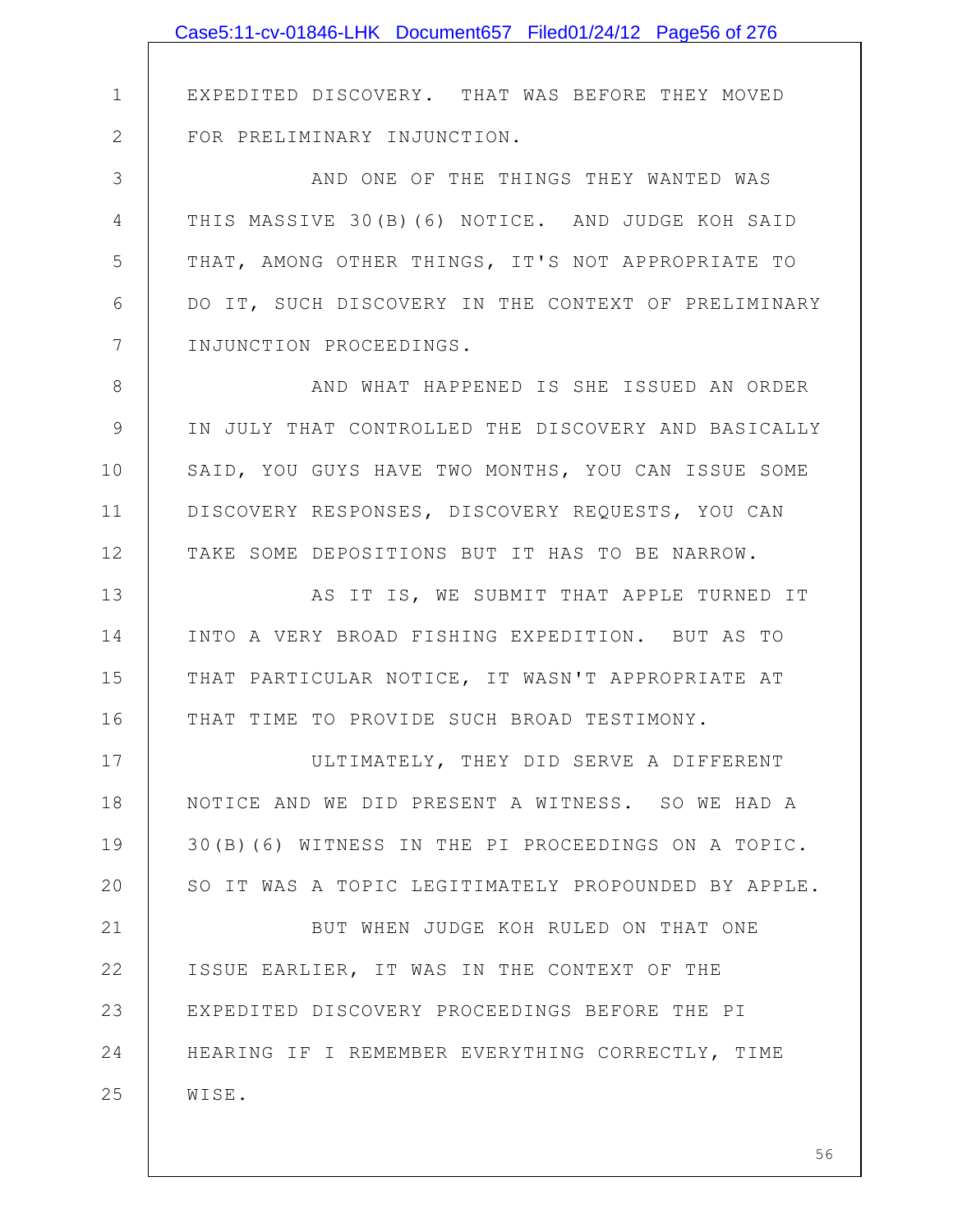|               | Case5:11-cv-01846-LHK Document657 Filed01/24/12 Page57 of 276 |
|---------------|---------------------------------------------------------------|
|               |                                                               |
| $\mathbf 1$   | THE COURT: ALL RIGHT.                                         |
| $\mathbf{2}$  | IT'S MY UNDERSTANDING THERE'S SOME                            |
| 3             | DISPUTE HERE WHETHER THIS PARTICULAR ARGUMENT OR              |
| 4             | ISSUE WAS EVEN THE SUBJECT OF THE MEET AND CONFER             |
| 5             | BETWEEN LEAD COUNSEL.                                         |
| 6             | WAS THIS RAISED AND DISCUSSED ON                              |
| 7             | JANUARY 5TH?                                                  |
| 8             | MS. MAROULIS: THIS WAS DEFINITELY                             |
| $\mathcal{G}$ | DISCUSSED ON JANUARY 5TH. I WAS NOT PRESENT BUT I             |
| 10            | UNDERSTAND IT WAS DISCUSSED, AND AT THAT POINT IN             |
| 11            | TIME WE WERE ADVISED TO QUOTE "START OVER." THAT              |
| 12            | WAS THE EXTENT OF APPLE'S DESIRE TO NEGOTIATE.                |
| 13            | AND WE HAVE A CONCERN ABOUT THAT BECAUSE                      |
| 14            | IF THEY HAD QUESTIONS ABOUT SPECIFIC TOPICS IF THEY           |
| 15            | WANTED TO EITHER CARVE OUT SOME TOPICS OR CHANGE              |
| 16            | TOPICS OR DELETE SOME TOPICS, WE COULD HAVE                   |
| 17            | DISCUSSED THAT. WE DIDN'T HAVE TO BE BEFORE YOU ON            |
| 18            | THIS WHOLESALE 200 OR SO TOPICS.                              |
| 19            | AND THEIR REFUSAL TO ENGAGE IN THIS                           |
| 20            | PROCESS IS PROBLEMATIC BECAUSE THAT'S SOMETHING THE           |
| 21            | PARTIES REALLY SHOULD DECIDE AMONG THEMSELVES,                |
| 22            | ESPECIALLY BECAUSE THERE'S NO QUESTION OF                     |
| 23            | RELEVANCE, IT'S JUST A QUESTION OF THEM CLAIMING              |
| 24            | IT'S HARDER FOR THEM TO PREP PEOPLE.                          |
| 25            | THE COURT: HOW DOES THE 30(B)(6), YOU                         |
|               |                                                               |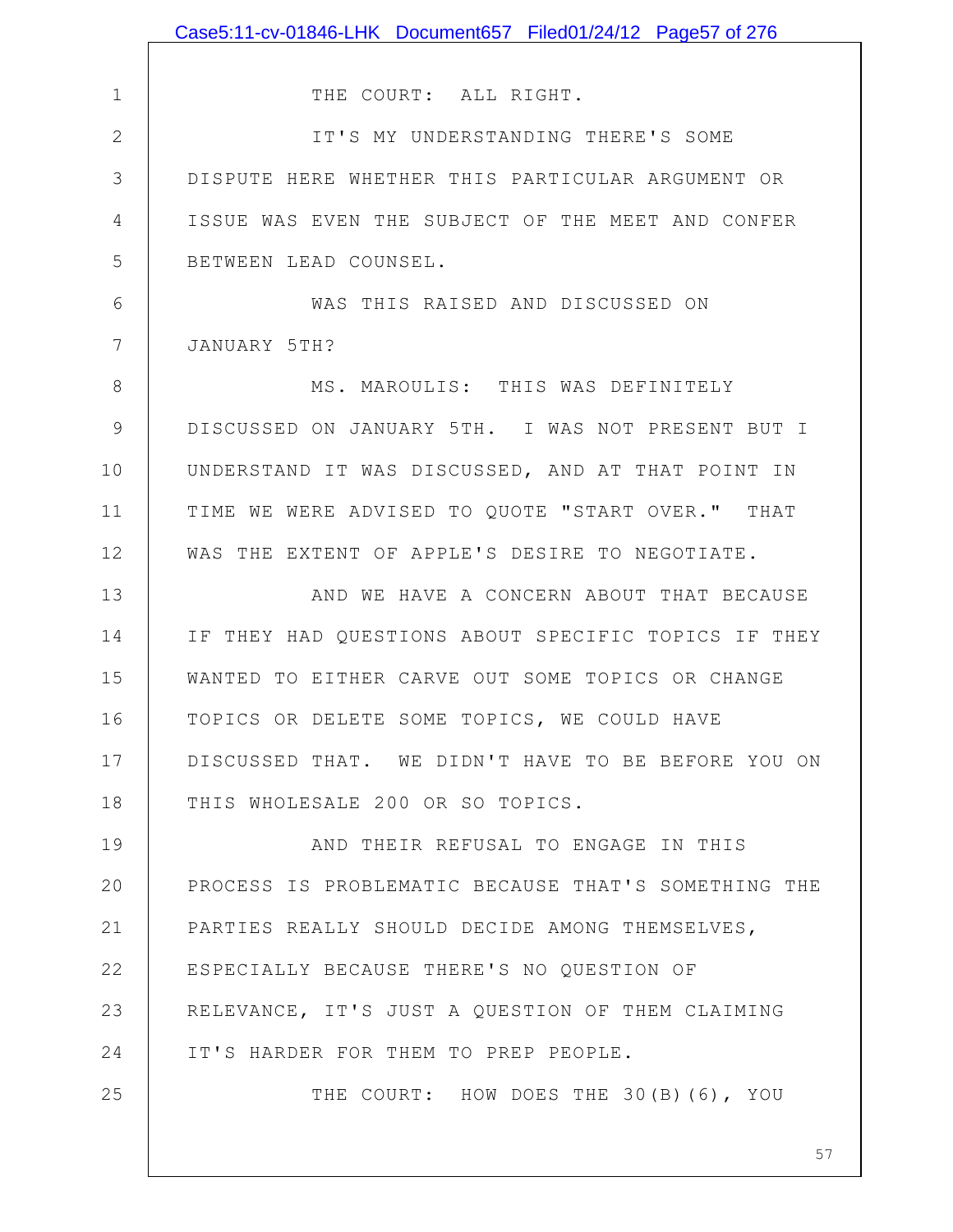|              | Case5:11-cv-01846-LHK Document657 Filed01/24/12 Page58 of 276 |
|--------------|---------------------------------------------------------------|
|              |                                                               |
| $\mathbf 1$  | SERVED SQUARE WITH THE INDIVIDUAL DEPOSITIONS THAT            |
| $\mathbf{2}$ | ARE OUTSTANDING?                                              |
| 3            | WHERE I'M GOING WITH THIS IS YOU ARE                          |
| 4            | SUBJECT TO AN HOURS CAP, I UNDERSTAND THERE ARE               |
| 5            | EXCEPTIONS AND THERE REMAIN SOME DEBATES ABOUT HOW            |
| 6            | YOU COUNT OUT -- I SUSPECT YOU ALSO HAD DEBATES               |
| 7            | ABOUT WHETHER CERTAIN OBJECTIONS WERE APPROPRIATE,            |
| 8            | YOU HAVE ALLUDED TO THAT ALREADY.                             |
| 9            | BUT AGAIN, HOW MANY INDIVIDUAL NOTICES                        |
| 10           | ARE YOU ALSO -- HAVE YOU ALSO SERVED? AND WHAT I'M            |
| 11           | TRYING TO FIGURE OUT HERE IS IF YOU ARE WERE ASKING           |
| 12           | FOR TESTIMONY ON 229 LIST OF TOPICS IN A CORPORATE            |
| 13           | CAPACITY AND YOU ARE ALSO SEEKING INDIVIDUAL                  |
| 14           | TESTIMONY ON WHATEVER -- AT SOME POINT YOU ARE                |
| 15           | GOING TO EXHAUST YOUR BUDGET, RIGHT?                          |
| 16           | MS. MAROULIS: YES, YOUR HONOR.                                |
| 17           | SO IF WE CAN GET THE WITNESS NOW ON THESE                     |
| 18           | TOPICS, WE MIGHT NOT NEED TO DEPOSE A LOT OF OTHER            |
| 19           | INDIVIDUALS.                                                  |
| 20           | WE CURRENTLY HAVE 48 OR 49 NOTICES                            |
| 21           | OUTSTANDING. WE RECEIVED DATES FOR MOST OF THEM               |
| 22           | SINCE THE FILING OF THE MOTION.                               |
| 23           | WE WILL NOT BE ABLE TO DEPOSE EVERY                           |
| 24           | SINGLE ONE OF THOSE PERSONS. BUT GIVEN THE FACT               |
| 25           | THAT WE HAVE NOT GOTTEN THE 30(B)(6) DESIGNEE, WE             |
|              |                                                               |
|              | 58                                                            |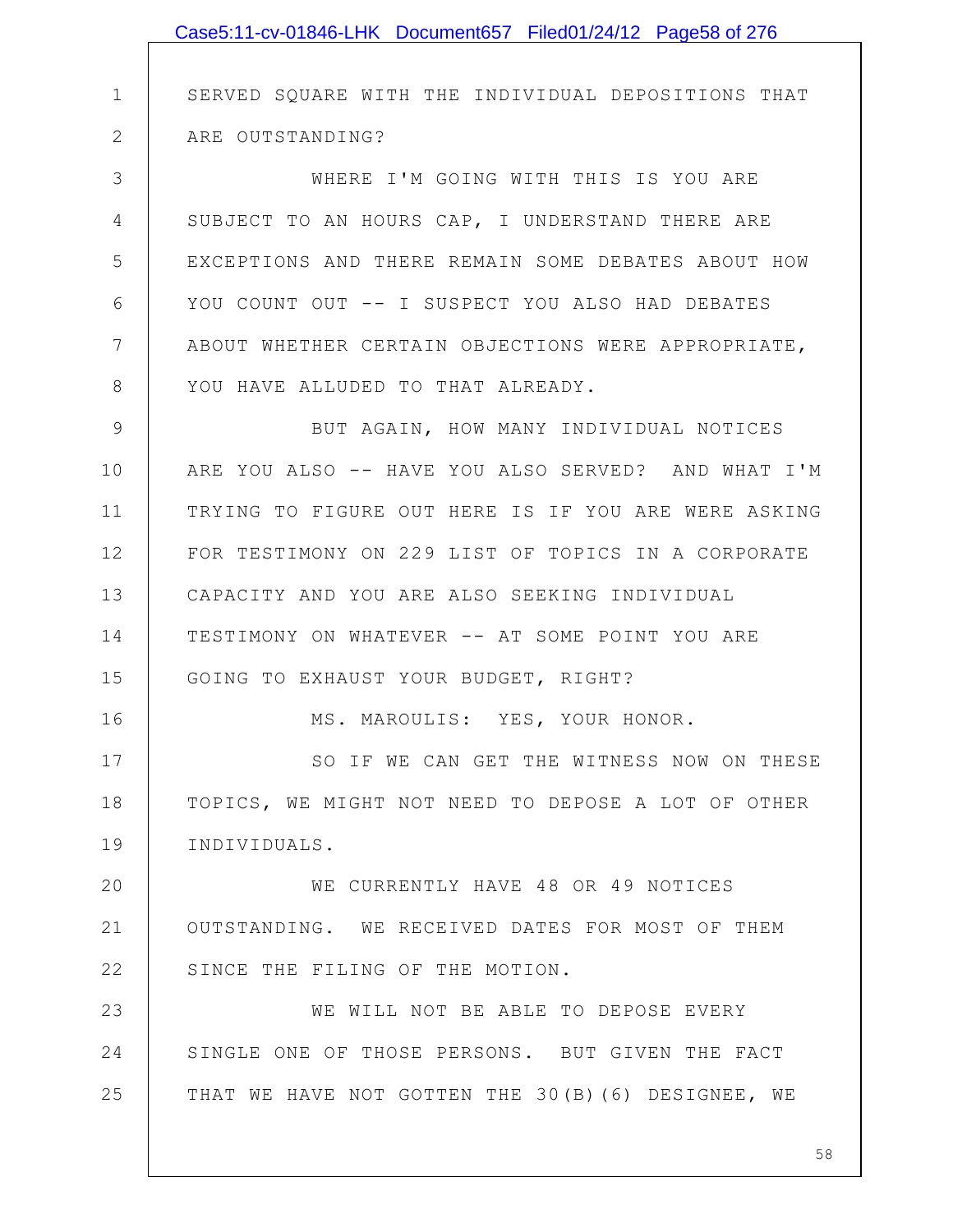|               | Case5:11-cv-01846-LHK Document657 Filed01/24/12 Page59 of 276 |
|---------------|---------------------------------------------------------------|
|               |                                                               |
| $\mathbf 1$   | HAVE TO NOTICE ALL OF THEM BECAUSE WE DON'T KNOW              |
| $\mathbf{2}$  | WHAT WE DON'T HAVE YET.                                       |
| 3             | IF WE COULD GET A WITNESS ON THE TOPICS                       |
| 4             | WE PROVIDED THEN THERE MAY BE NO NEED FOR SOME OF             |
| 5             | THE NOTICES AND WE WOULD ACTUALLY LIKE NOT TO TAKE            |
| 6             | UP THE TIME OF INDIVIDUALS IF IT'S NOT NECESSARY.             |
| 7             | THE COURT: SO IS IT YOUR PROPOSAL THAT                        |
| $8\,$         | YOU WOULD PROCEED ON THE 30(B) (6) NOTICE IF YOU              |
| $\mathcal{G}$ | WERE AUTHORIZED TO DO SO AND ONLY PURSUE AT LEAST A           |
| 10            | SUBSET OF THE INDIVIDUAL NOTICES, IF NECESSARY?               |
| 11            | MS. MAROULIS: YOUR HONOR, WE WILL STILL                       |
| 12            | PURSUE SOME INDIVIDUALS.                                      |
| 13            | I CANNOT, STANDING HERE RIGHT NOW, SAY WE                     |
| 14            | WILL CANCEL 40-SOME DEPOSITIONS BECAUSE THERE ARE             |
| 15            | DIFFERENT AREAS WHERE THOSE PEOPLE ARE COMPETENT.             |
| 16            | BUT IF WE GET GOOD, COMPETENT TESTIMONY                       |
| 17            | ON THE TOPICS WE PROPOUNDED THEN THERE WILL NOT BE            |
| 18            | A NEED FOR THE ENTIRE REST OF THE INDIVIDUALS TO BE           |
| 19            | DEPOSED. I JUST CANNOT TELL YOU WHICH ONES                    |
| 20            | SPECIFICALLY BECAUSE I DON'T KNOW WHICH TOPICS THEY           |
| 21            | WILL PRESENT WITNESSES ON AND HOW PREPARED THEY               |
| 22            | WILL BE.                                                      |
| 23            | THE COURT: ALL RIGHT.                                         |
| 24            | THANK YOU VERY MUCH.                                          |
| 25            | ANY REBUTTAL?                                                 |
|               | 59                                                            |
|               |                                                               |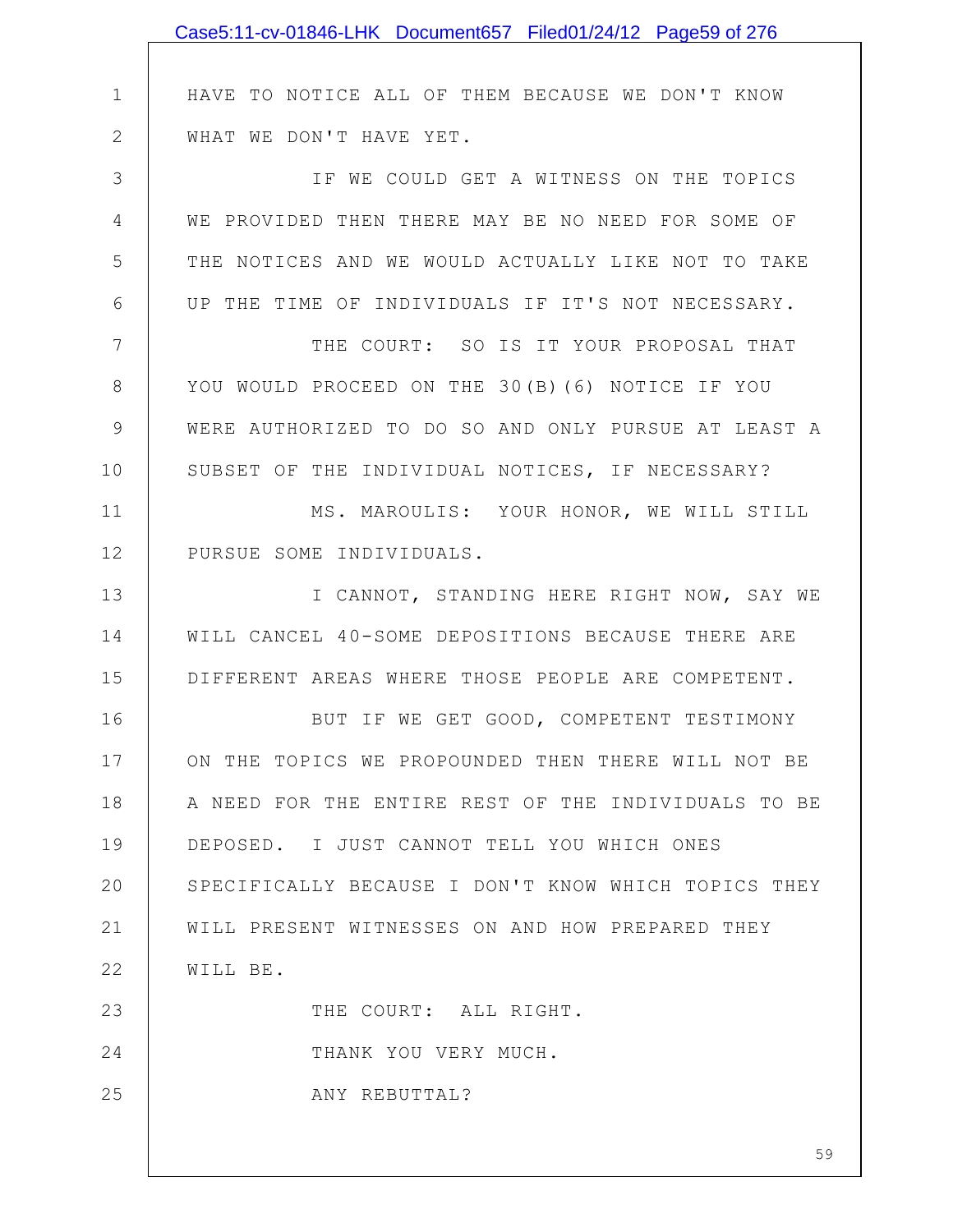|                | Case5:11-cv-01846-LHK Document657 Filed01/24/12 Page60 of 276 |
|----------------|---------------------------------------------------------------|
|                |                                                               |
| $\mathbf 1$    | MR. JACOBS: JUST VERY BRIEFLY,                                |
| $\overline{2}$ | YOUR HONOR.                                                   |
| 3              | IN EXHIBIT C TO MS. MAZZA'S DECLARATION                       |
| 4              | WE STATED WHAT WE ASKED SAMSUNG TO DO. WE SAID, AS            |
| 5              | WE ALSO DISCUSSED DURING THE CALL, THIS IS                    |
| 6              | DECEMBER 27TH LETTER, THERE MAY BE LIMITED TOPICS             |
| 7              | IN YOUR NOTICE THAT WOULD BE APPROPRIATE FOR A                |
| 8              | 30(B)(6) DEPOSITION IF STATED SEPARATELY OR                   |
| $\mathcal{G}$  | CLARIFIED. APPLE WOULD BE WILLING TO PROVIDE                  |
| 10             | 30(B)(6) TESTIMONY ON SUCH TOPICS PROVIDED THAT               |
| 11             | SAMSUNG IS WILLING TO RECIPROCATE AND PROVIDE                 |
| 12             | CORPORATE TESTIMONY TO APPLE ON SIMILAR TOPICS.               |
| 13             | SO TRY TO SET A LEVELLING PRINCIPLE.                          |
| 14             | DURING OUR CALL WE ASKED SAMSUNG TO GO                        |
| 15             | BACK AND REEXAMINE ITS NOTICE AND IDENTIFY A                  |
| 16             | NARROWED AND MORE FOCUSED SET OF TOPICS ON WHICH              |
| 17             | SAMSUNG SEEKS TESTIMONY AND FOR WHICH IT WILL BE              |
| 18             | WILLING TO PROVIDE RECIPROCAL TESTIMONY. WE LOOK              |
| 19             | FORWARD TO SAMSUNG'S IDENTIFICATION OF SUCH TOPICS.           |
| 20             | ACTUALLY, THAT MAY BE EXHIBIT, I MAY HAVE                     |
| 21             | MISSTATED THAT, EXHIBIT B.                                    |
| 22             | AND THEN EXHIBIT C IS A LETTER BACK FROM                      |
| 23             | SAMSUNG DATED DECEMBER 31ST THAT BASICALLY REJECTS            |
| 24             | THAT PROPOSITION.                                             |
| 25             | THEN EXHIBIT D IS ANOTHER LETTER FROM                         |
|                |                                                               |
|                | 60                                                            |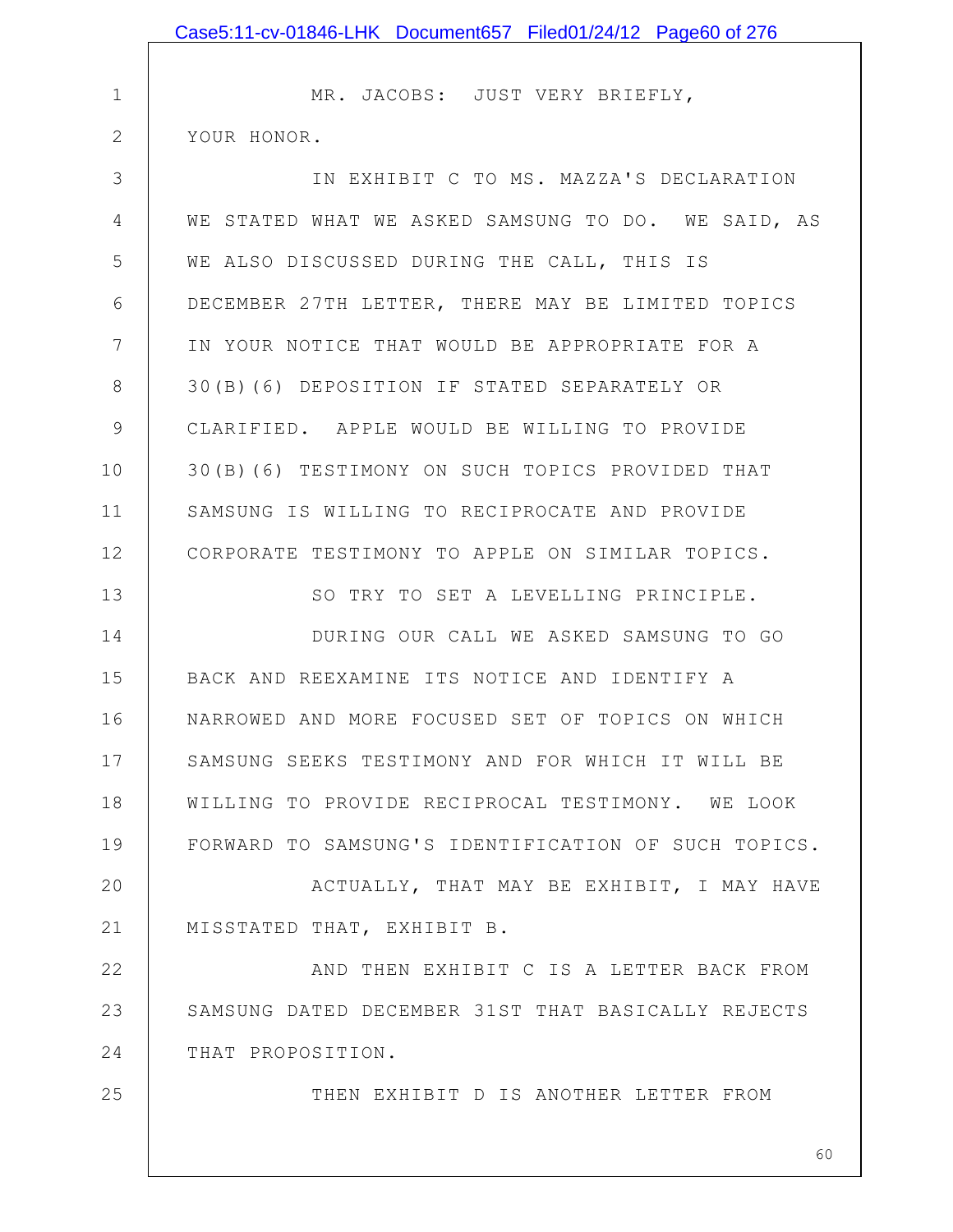|               | Case5:11-cv-01846-LHK Document657 Filed01/24/12 Page61 of 276 |
|---------------|---------------------------------------------------------------|
|               |                                                               |
| $\mathbf 1$   | SAMSUNG IDENTIFYING THE 150 PLUS TOPICS THAT THEY             |
| $\mathbf{2}$  | WANTED US TO PROCEED ON WITHOUT ANY ACKNOWLEDGEMENT           |
| 3             | OF RECIPROCITY.                                               |
| 4             | THE COURT: WHILE I HAVE YOU MR. JACOBS,                       |
| 5             | ON THIS ISSUE, SO GIVEN THAT HISTORY, AT ANY POINT            |
| 6             | DID APPLE SAY, FOR EXAMPLE ON THE CORPORATE                   |
| 7             | STRUCTURE, YEAH, WE WILL GIVE YOU A WITNESS ON                |
| 8             | THAT, HERE HE IS, HE'S AVAILABLE ON THIS DATE.                |
| $\mathcal{G}$ | MR. JACOBS: NO.                                               |
| 10            | WE TOOK A LOOK AT THE NOTICE AND WE JUST                      |
| 11            | KIND OF THREW UP OUR HANDS, YOUR HONOR, HONESTLY.             |
| 12            | WHAT COULD WE POSSIBLY DO WITH A NOTICE OF THIS               |
| 13            | MANY TOPICS AND SUBTOPICS?                                    |
| 14            | THE COURT: WELL, ONE THING YOU COULD                          |
| 15            | POSSIBLY DO IS TO IDENTIFY DISCREET TOPICS WHICH              |
| 16            | THERE'S LITTLE CONTROVERSY RIGHT.                             |
| 17            | MR. JACOBS: THAT WOULD A POSSIBLE                             |
| 18            | AVENUE, YOUR HONOR.                                           |
| 19            | I THINK OUR POINT WAS TO PUT 30(B) (6) IN                     |
| 20            | ITS PROPER POSITION BETWEEN THE COMPANIES                     |
| 21            | RECIPROCALLY, AND THAT SEEMED LIKE AN APPROPRIATE             |
| 22            | WAY TO PROCEED                                                |
| 23            | THE COURT: HAS APPLE SERVED ITS OWN                           |
| 24            | 30(B)(6) NOTICE?                                              |
| 25            | MR. JACOBS: WE HAVE SERVED SOME 30(B)(6)                      |
|               |                                                               |
|               | 61                                                            |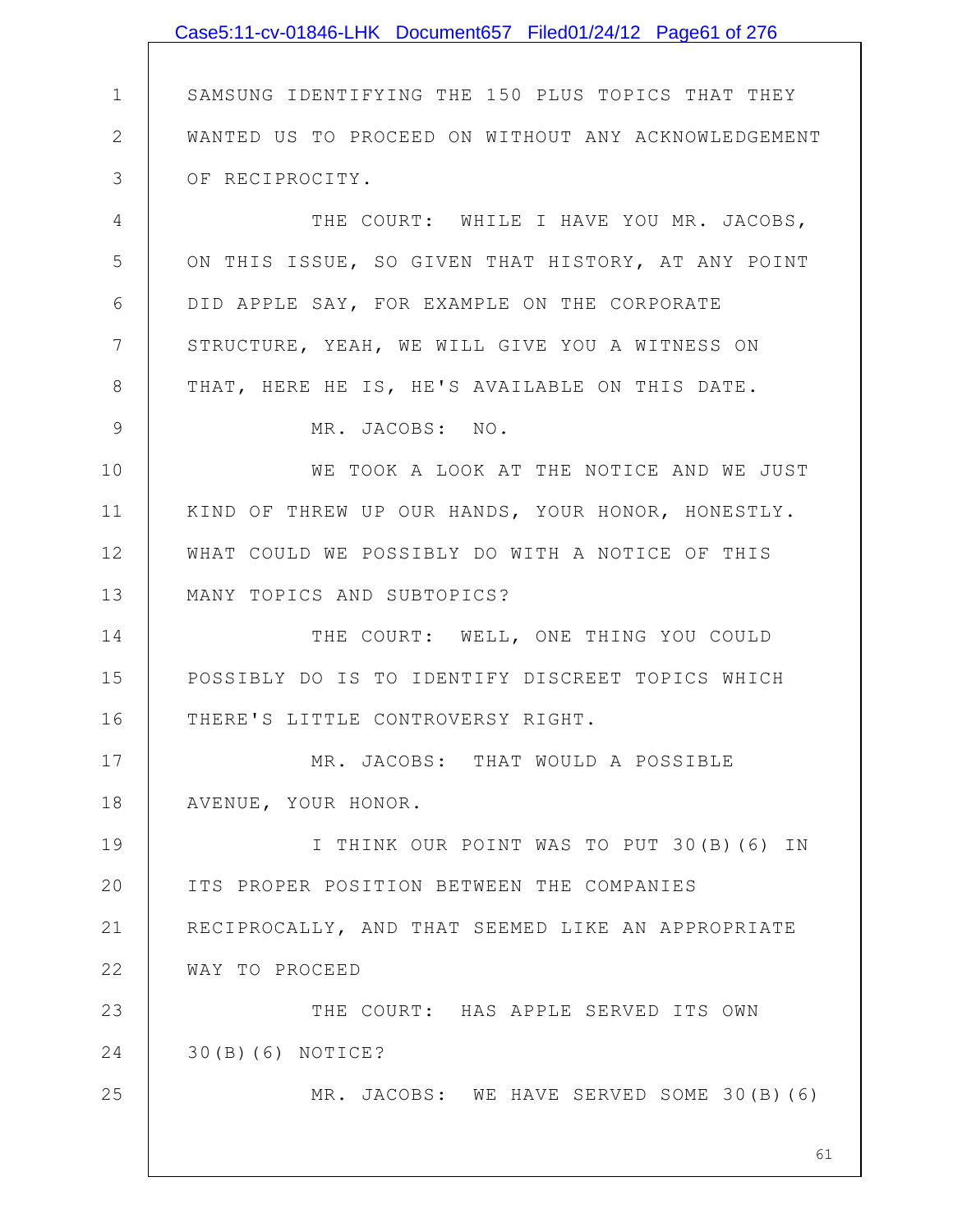|               | Case5:11-cv-01846-LHK Document657 Filed01/24/12 Page62 of 276 |
|---------------|---------------------------------------------------------------|
|               |                                                               |
| $\mathbf 1$   | NOTICES. I DON'T KNOW THE DETAILS OF ALL OF THEM              |
| $\mathbf{2}$  | BECAUSE THEY HAVE BEEN SERVED BY CO-COUNSEL AS                |
| 3             | WELL.                                                         |
| 4             | THE COURT: I'M CURIOUS IF YOU OR YOUR                         |
| 5             | CO-COUNSEL CAN TELL ME HOW MANY TOPICS DID YOU                |
| 6             | INCLUDE?                                                      |
| 7             | MR. JACOBS: I DON'T KNOW THE ANSWER TO                        |
| $8\,$         | THAT.                                                         |
| $\mathcal{G}$ | THE COURT: DOES ANYBODY?                                      |
| 10            | MR. SELWYN: I BELIEVE THERE WERE TWO                          |
| 11            | NOTICES, IF I RECALL. MARK SELWYN.                            |
| 12            | THE FIRST NOTICE WHICH WAS RELATED TO                         |
| 13            | LICENSE ISSUES, I BELIEVE HAD ABOUT 20 TOPICS.                |
| 14            | THE OTHER NOTICE THAT I RECALL IS ONE                         |
| 15            | DIRECTED TO TWO PATENTS ON WHICH SAMSUNG HAS NOT              |
| 16            | OFFERED UP ANY INVENTOR TESTIMONY.                            |
| 17            | SO WE SAID IF THERE ARE NO INVENTORS TO                       |
| 18            | TESTIFY ABOUT THESE PATENTS, WELL, WE NEED TO SERVE           |
| 19            | 30(B)(6) NOTICES SO WE UNDERSTAND WHAT THE FACTUAL            |
| 20            | LANDSCAPE OF THOSE TWO PATENTS ARE.                           |
| 21            | I BELIEVE THEY ARE ON THE ORDER OF 20 OR                      |
| 22            | SO TOPICS. I MAY BE OFF BY A LITTLE BUT I THINK               |
| 23            | THAT'S THE RIGHT MAGNITUDE                                    |
| 24            | THE COURT: ALL RIGHT.                                         |
| 25            | SO JUST TO PROVIDE ME WITH SOME CONTEXT                       |
|               |                                                               |
|               | 62                                                            |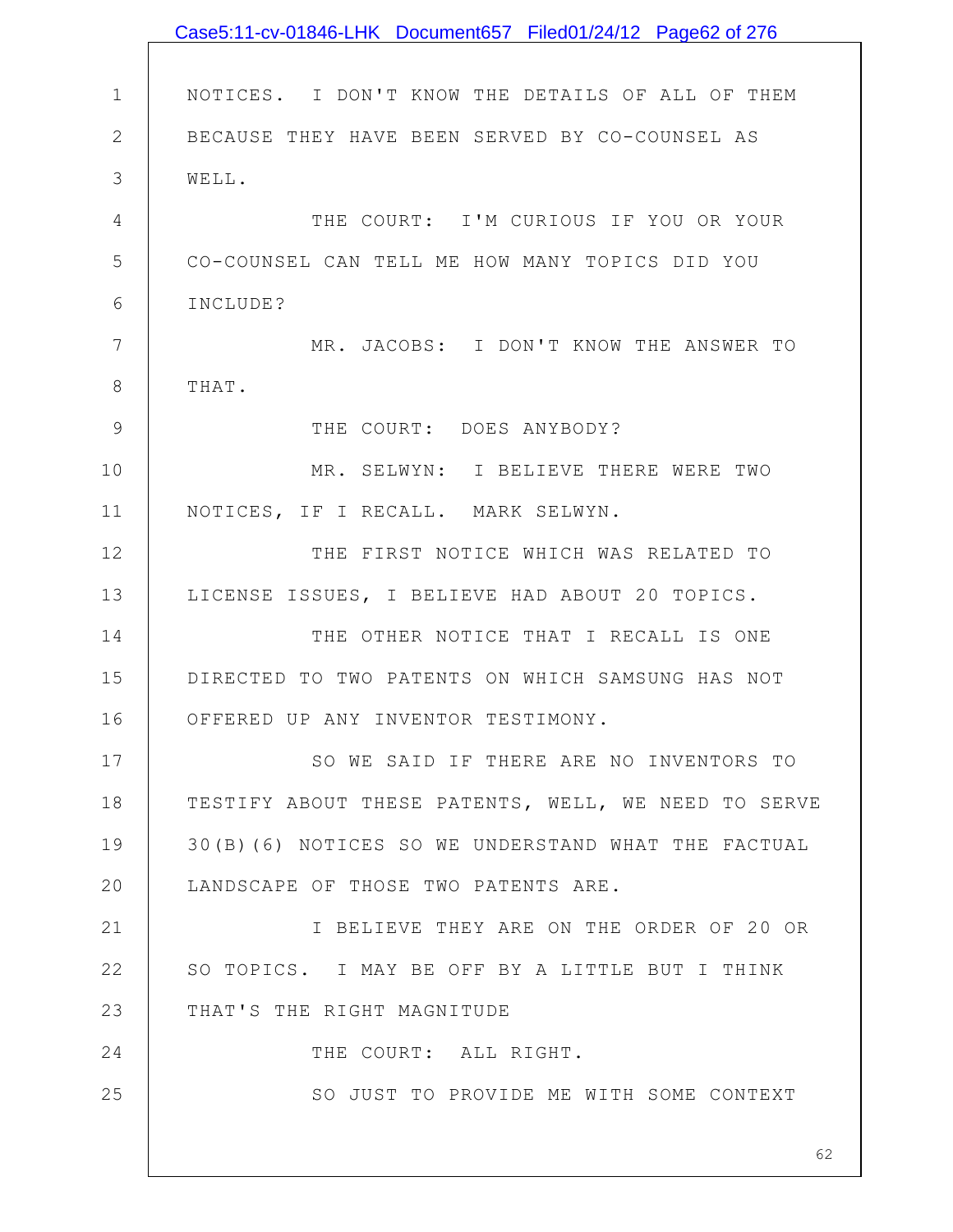|               | Case5:11-cv-01846-LHK Document657 Filed01/24/12 Page63 of 276 |
|---------------|---------------------------------------------------------------|
|               |                                                               |
| $\mathbf 1$   | HERE THEN.                                                    |
| $\mathbf{2}$  | ON SIMPLY THE ISSUES OF LICENSING AND                         |
| 3             | CONCEPTION OR REDUCTION TO PRACTICE AND SO FORTH,             |
| 4             | THE TWO PATENTS, APPLE ITSELF SERVED NOTICES TO               |
| 5             | INCLUDE AS MANY AS 40 TOPICS, GIVE OR TAKE?                   |
| 6             | MR. SELWYN: YOUR HONOR, I'M ACTUALLY                          |
| 7             | LOOKING AT IT NOW.                                            |
| 8             | WE SERVED A SECOND 30(B)(6) NOTICE ON                         |
| $\mathcal{G}$ | TOPICS RELATED TO TWO PATENTS ON WHICH THEY HAD NO            |
| 10            | INVENTORS. AND THE GOAL THERE WAS TO IDENTIFY ANY             |
| 11            | INFORMATION RELATED TO THE CONCEPTION, REDUCTION TO           |
| 12            | PRACTICE AND SO FORTH, THE VERY QUESTIONS WE WOULD            |
| 13            | ASK INVENTORS IF THEY HAD IT.                                 |
| 14            | WE ALSO SERVED 30(B)(6) NOTICES RELATED                       |
| 15            | TO -- PARDON ME -- THAT NOTICE HAS 15 TOPICS IN IT,           |
| 16            | I'M LOOKING AT IT NOW. PROBLEM TO BE SOLVED BY                |
| 17            | THOSE PATENTS, CONCEPTION, REDUCTION TO PRACTICE,             |
| 18            | DILIGENCE AND SO FORTH.                                       |
| 19            | IT ALSO HAS A FEW TOPICS THAT ARE RELATED                     |
| 20            | TO PRIOR ART THAT I BELIEVE TO BE SEPARATE FROM               |
| 21            | THOSE CONCEPTIONS REDUCTION TO PRACTICE.                      |
| 22            | THE OTHER 30(B)(6) NOTICE I'M REFERRING                       |
| 23            | TO ON THESE LICENSING ISSUES HAS ABOUT 20 TOPICS.             |
| 24            | THE COURT: SO IF I'M DOING MY MATH                            |
| 25            | RIGHT, 35 TOPICS ON A FRACTION OF THE ISSUES IN THE           |
|               |                                                               |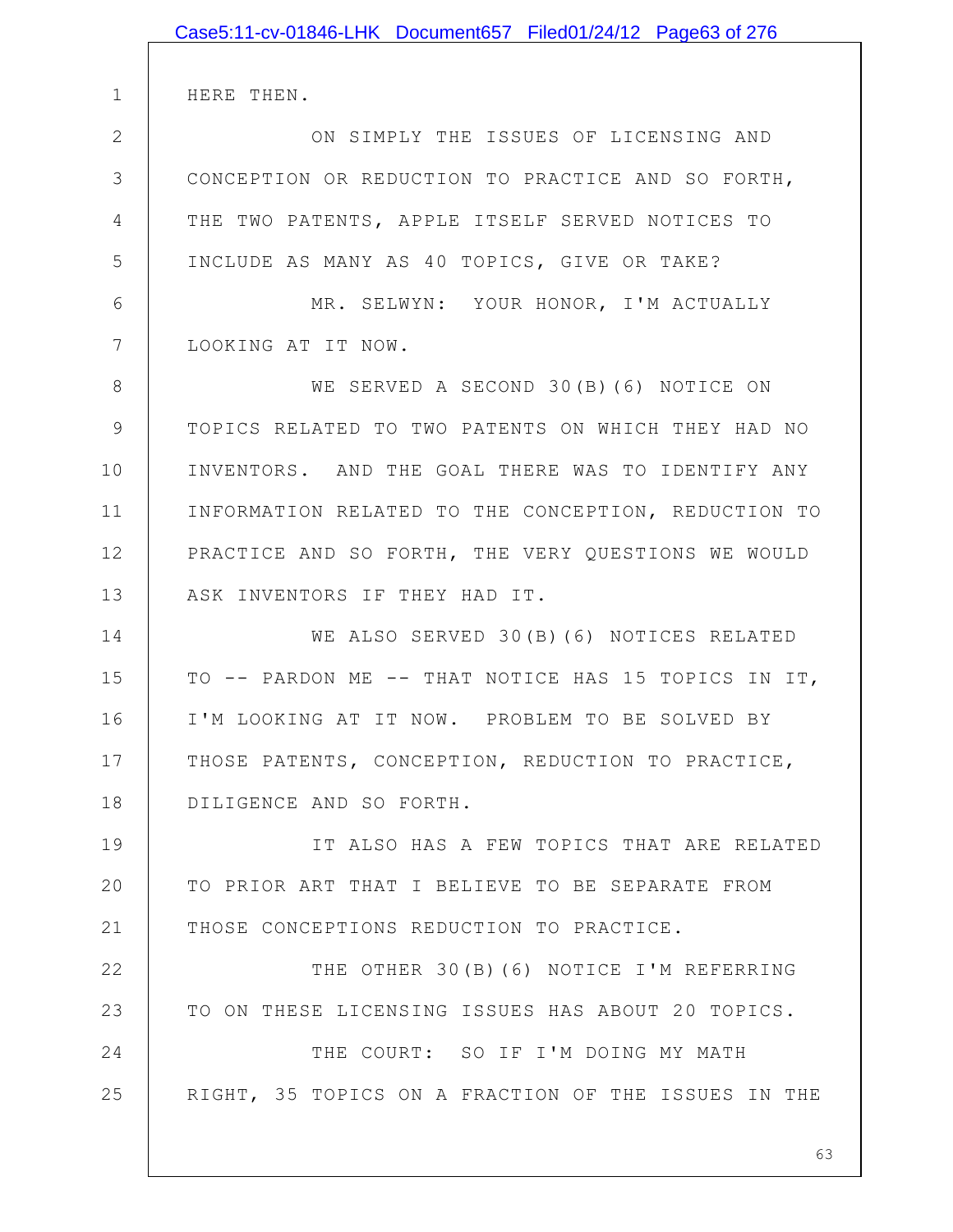|              | Case5:11-cv-01846-LHK Document657 Filed01/24/12 Page64 of 276 |
|--------------|---------------------------------------------------------------|
|              |                                                               |
| $\mathbf 1$  | CASE. THAT WOULD SEEM TO SUGGEST IF YOU COMPARE               |
| $\mathbf{2}$ | THAT AND SCALE IT TO WHAT SAMSUNG IS SERVING, YOU             |
| 3            | ALL ARE KIND OF IN THE SAME BALLPARK HERE.                    |
| 4            | MR. JACOBS: I THINK WE AREN'T RESTING ON                      |
| 5            | THE NUMBER OF TOPICS ALONE, WE ARE RESTING ON                 |
| 6            | OVERLAP, NATURE OF TOPICS, DIFFICULTY OF PREPARING            |
| 7            | FOR TOPICS, HOW IT FITS INTO THE OVERALL LANDSCAPE            |
| $8\,$        | OF THE DEPOSITION AND OTHER DISCOVERY TO DATE.                |
| 9            | I DON'T THINK YOU CAN ISOLATE ANY                             |
| 10           | PARTICULAR FACTOR, 229 IS A LOT OF TOPICS TO                  |
| 11           | GRAPPLE WITH ON A NOTICE AND EXPLAINS WHY WE SAID,            |
| 12           | GO BACK, LET'S FOCUS, LET'S DO IT RECIPROCALLY.               |
| 13           | MS. MAROULIS: IF I MAY JUST, YOUR HONOR,                      |
| 14           | I AM TOLD BY MY TEAM THERE MIGHT BE FOUR SEPARATE             |
| 15           | NOTICES SERVED. I DON'T HAVE THEM HANDY, BUT                  |
| 16           | THERE'S BEEN SOME ADDITIONAL ONES SERVED RECENTLY.            |
| 17           | THE COURT: ALL RIGHT.                                         |
| 18           | LET'S TURN TO ANOTHER ISSUE IN DISPUTE.                       |
| 19           | LET'S TURN TO THE APPLE MOTION TO COMPEL                      |
| 20           | DISCOVERY ON ITS AFFIRMATIVE DEFENSES.                        |
| 21           | MR. WALDEN: GOOD MORNING, YOUR HONOR.                         |
| 22           | CALVIN WALDEN FROM WILMER HALE.                               |
| 23           | THE COURT: GOOD MORNING.                                      |
| 24           | MR. WALDEN: SO THIS APPLE MOTION HAS                          |
| 25           | THREE PARTS.                                                  |
|              |                                                               |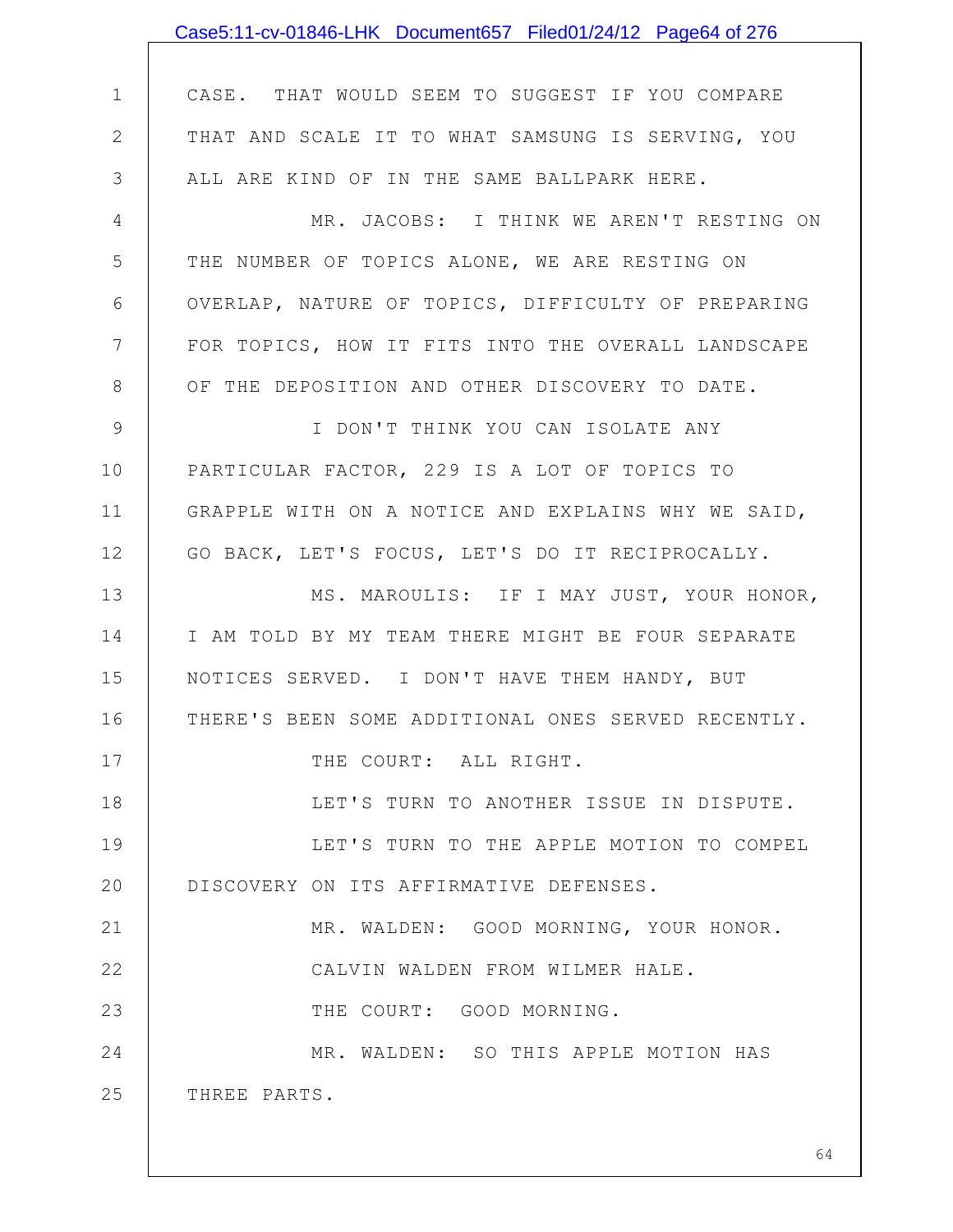|              | Case5:11-cv-01846-LHK Document657 Filed01/24/12 Page65 of 276 |
|--------------|---------------------------------------------------------------|
|              |                                                               |
| $\mathbf 1$  | THE FIRST PART IS TO COMPEL PRODUCTION OF                     |
| $\mathbf{2}$ | ADDITIONAL DOCUMENTS FROM THE INVENTOR FILES.                 |
| 3            | THE SECOND PART IS TO COMPEL ADDITIONAL                       |
| 4            | DOCUMENTS RELATED TO STANDARD SETTING ORGANIZATION,           |
| 5            | SPECIFICALLY ETSI AND 3GPP.                                   |
| 6            | AND THE FINAL PART IS TO COMPEL                               |
| 7            | ADDITIONAL DOCUMENTS RELATING TO LICENSES AND                 |
| 8            | LICENSE NEGOTIATIONS TO PATENTS THAT SAMSUNG HAS              |
| 9            | DECLARED STANDARD ESSENTIAL. AGAIN, TO ETSI AND               |
| 10           | 3GPP.                                                         |
| 11           | SO I WILL START WITH THE FIRST PART, THE                      |
| 12           | COLLECTION OR THE MOTION TO COMPEL ADDITIONAL                 |
| 13           | PRODUCTION FROM THE INVENTOR FILES. THE INVENTORS,            |
| 14           | OR THE SAMSUNG INVENTORS WHO WERE ORDERED TO BE               |
| 15           | DEPOSED IN THIS CASE BEFORE DECEMBER 1ST AND THE              |
| 16           | PRODUCTIONS WERE ROLLING BEFORE THOSE DEPOSITIONS,            |
| 17           | AND WE HAVE HAD SOME PRODUCTION SINCE THOSE                   |
| 18           | DEPOSITIONS.                                                  |
| 19           | FROM THOSE DEPOSITIONS WE LEARNED A                           |
| 20           | COUPLE OF WHAT WE -- WELL, WE LEARNED ONE ESSENTIAL           |
| 21           | FACT AND THEN FROM A TRANSPARENCY BY SAMSUNG WE               |
| 22           | LEARNED THE SECOND FACT.                                      |
| 23           | THE FIRST FACT WE LEARNED WAS THAT THE                        |
| 24           | SAMSUNG INVENTORS WERE TASKED TO COLLECT THEIR OWN            |
| 25           | DOCUMENTS. ESSENTIALLY, THEY WERE ASKED TO GO LOOK            |
|              |                                                               |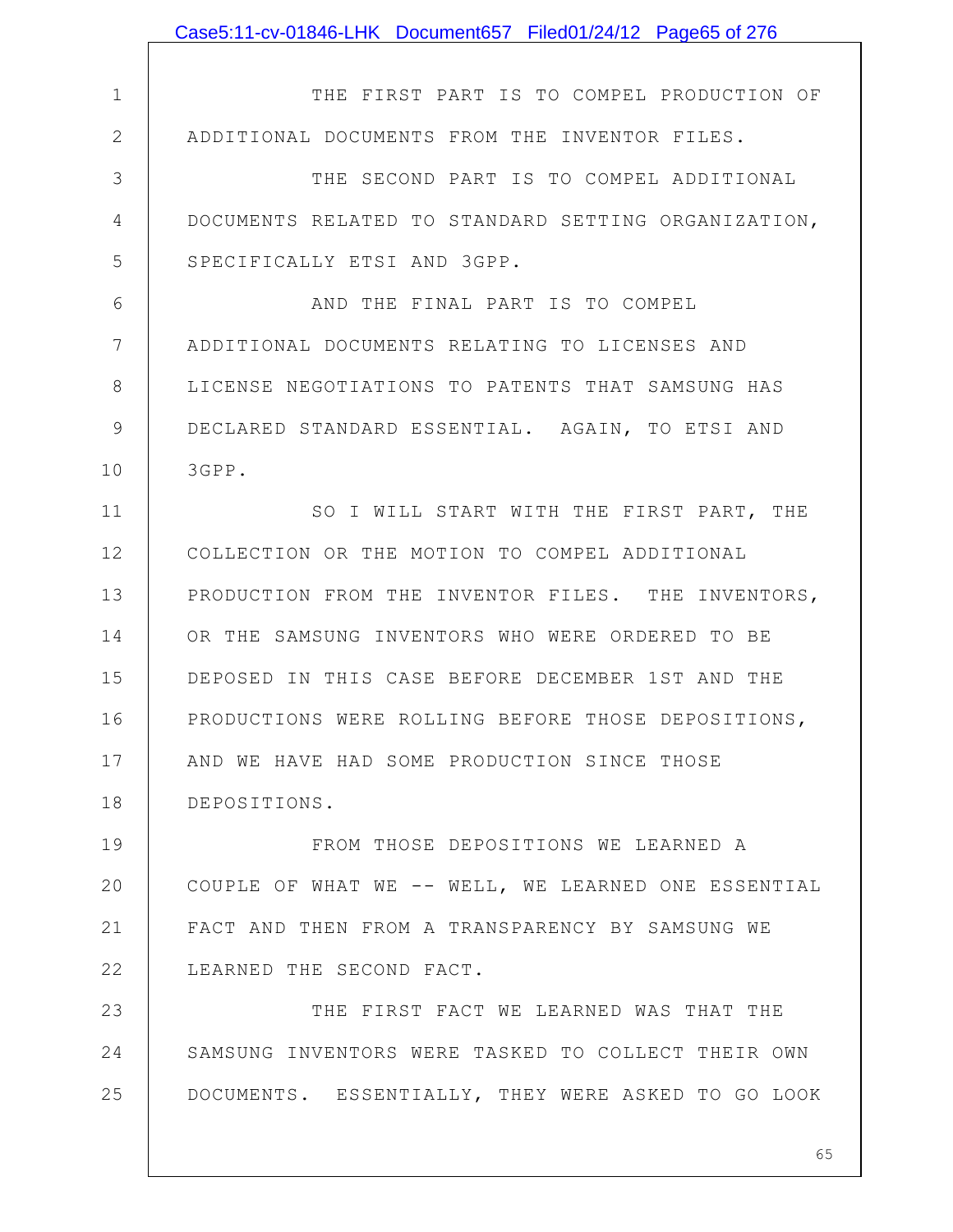|              | Case5:11-cv-01846-LHK Document657 Filed01/24/12 Page66 of 276 |
|--------------|---------------------------------------------------------------|
|              |                                                               |
| $\mathbf 1$  | IN THEIR OWN FILES AND COLLECT THE DOCUMENTS FOR              |
| $\mathbf{2}$ | FORWARDING TO COUNSEL AND THEN PRODUCTION.                    |
| 3            | THE SECOND THING WE LEARNED WAS THAT THE                      |
| 4            | INVENTORS FROM THE DEPOSITIONS, THAT THE INVENTORS            |
| 5            | ACTUALLY PERFORMED THE WORD SEARCHES OF THEIR OWN             |
| 6            | FILES THAT WERE PROVIDED TO THEM BY COUNSEL.                  |
| 7            | AND WHAT WE LEARNED IS THAT THOSE                             |
| 8            | SEARCHES WERE PERFORMED, BOTH KIND OF THE MANUAL              |
| 9            | SEARCHS AND THE ELECTRONIC WORD SEARCHES, WERE                |
| 10           | PERFORMED IN A FAIRLY AD HOC, WHAT WE CONSIDER                |
| 11           | HAPHAZARD AND UNGUIDED WAY BY THE INVENTORS.                  |
| 12           | AND NOT SURPRISINGLY, ULTIMATELY WE HAVE                      |
| 13           | PRODUCTION FROM SAMSUNG THAT HAS NO DOCUMENTS BEING           |
| 14           | PRODUCED FROM 15 OF 32 NAMED INVENTORS AND ONLY A             |
| 15           | HANDFUL FROM SOME OF THE OTHER INVENTORS.                     |
| 16           | ULTIMATELY, AS COMPARED TO APPLE'S                            |
| 17           | PRODUCTION FROM ITS OWN INVENTORS, WE ARE ON AN               |
| 18           | ORDER AND MAGNITUDE DIFFERENT IN TERMS OF NUMBER OF           |
| 19           | DOCUMENTS AND TOTAL PAGES.                                    |
| 20           | THE COURT: WELL, IF THEY PRODUCED ZERO,                       |
| 21           | THEN TEN IS AN ORDER OF MAGNITUDE.                            |
| 22           | MR. WALDEN: THAT'S FAIR.                                      |
| 23           | I'M TALKING ABOUT THE TOTAL NUMBER OF                         |
| 24           | DOCUMENTS FROM ALL THEIR INVENTORS AS COMPARED TO             |
| 25           | OURS.                                                         |
|              |                                                               |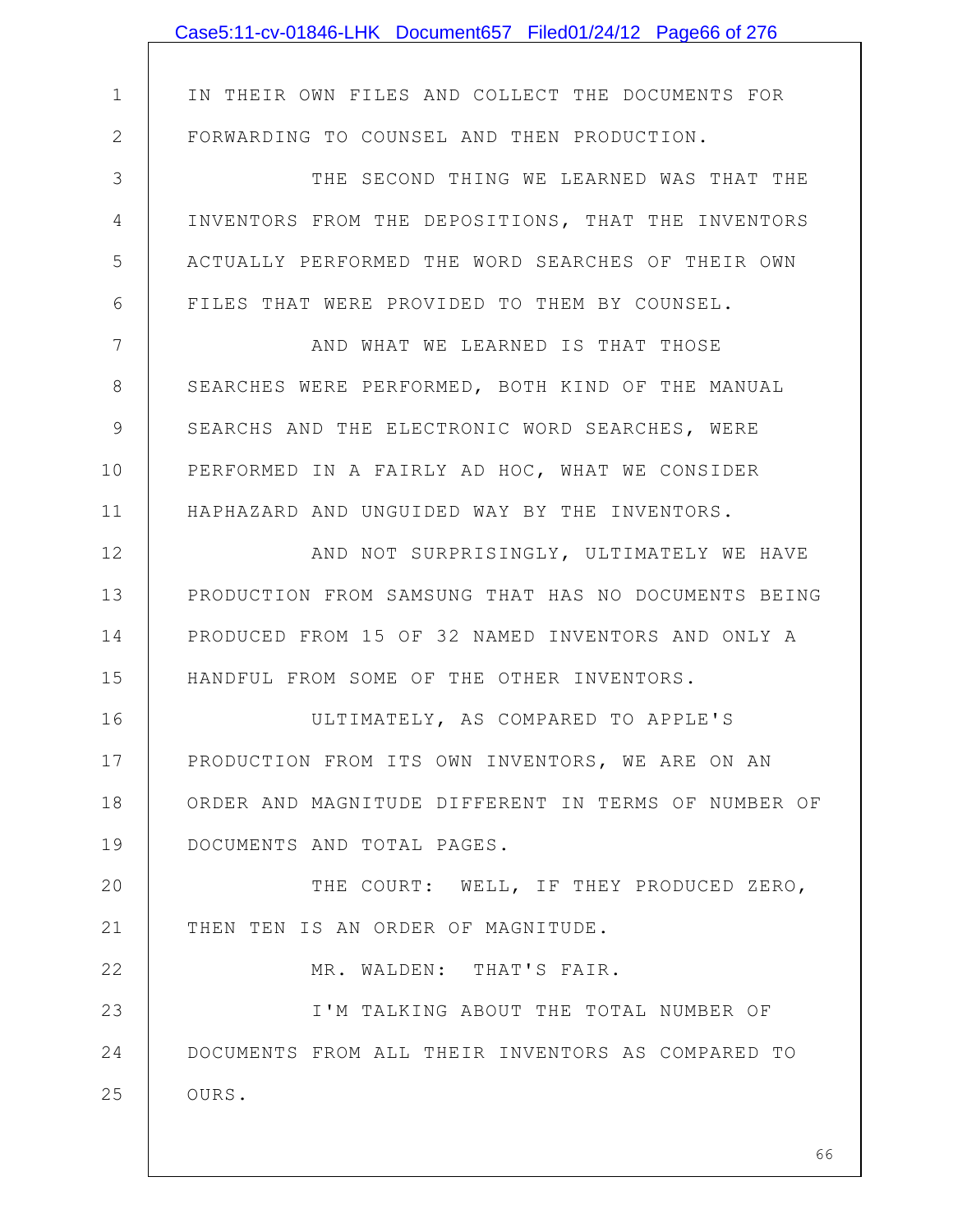|               | Case5:11-cv-01846-LHK Document657 Filed01/24/12 Page67 of 276 |
|---------------|---------------------------------------------------------------|
|               |                                                               |
| $\mathbf 1$   | THE COLLECTION, AGAIN AS WE HAVE                              |
| $\mathbf{2}$  | DESCRIBED IN MORE DETAIL IN OUR BRIEF WITH CITES TO           |
| 3             | MULTIPLE DEPOSITIONS, REALLY WAS TASKED TO THE                |
| 4             | INVENTORS THEMSELVES TO GO OUT AND FIGURE OUT FROM            |
| 5             | THEIR OWN FILES WHAT WAS RELEVANT, HOW TO, AND THEN           |
| 6             | PULL THOSE DOCUMENTS AND FORWARD THEM TO COUNSEL.             |
| 7             | THERE HAD BEEN -- THERE WERE SOME                             |
| 8             | FOLLOWUP WITH COUNSEL, USUALLY IT APPEARS BASED ON            |
| $\mathcal{G}$ | WHEN THEY WERE MEETING TO PREPARE FOR THEIR                   |
| 10            | DEPOSITIONS.                                                  |
| 11            | A COUPLE OF TIMES WE GOT LATE PRODUCTIONS                     |
| 12            | THAT DID APPEAR TO BE AS A RESULT OF HAVING THE               |
| 13            | INVENTORS MEET WITH COUNSEL, FIGURING OUT THAT                |
| 14            | THEIR PRODUCTION WAS INSUFFICIENT AND THEN PULLING            |
| 15            | ADDITIONAL DOCUMENTS AND PRODUCING THEM JUST RIGHT            |
| 16            | BEFORE THEIR DEPOSITIONS.                                     |
| 17            | THE SECOND THING WE LEARNED WAS AT THE                        |
| 18            | TIME AT THE END OF THE DEPOSITION PERIOD ON                   |
| 19            | DECEMBER 1ST, SAMSUNG PROVIDED WHAT WE CALL                   |
| 20            | TRANSPARENCY DISCLOSURES, AND WHICH WAS PER                   |
| 21            | JUDGE KOH'S EARLIER ORDER THAT THE PARTIES DESCRIBE           |
| 22            | HOW SEARCH TERMS OR WHICH SEARCH TERMS WERE USED              |
| 23            | FOR THE PARTICULAR WITNESSES.                                 |
| 24            | AND FROM THOSE WE LEARNED THAT THERE WERE                     |
| 25            | WHAT WE CONSIDERED TO BE SERIOUS DEFICIENCIES WITH            |
|               |                                                               |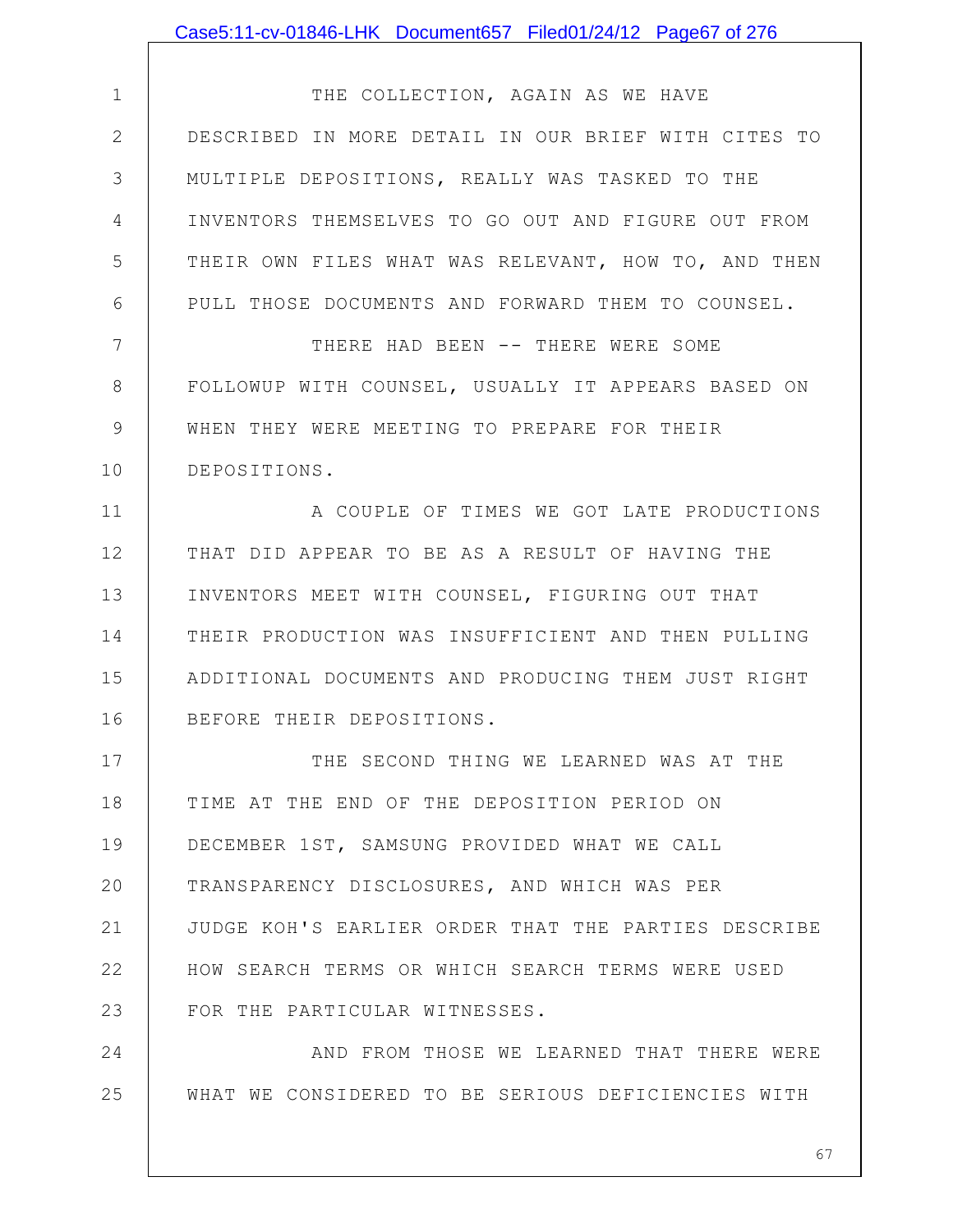|                | Case5:11-cv-01846-LHK Document657 Filed01/24/12 Page68 of 276 |
|----------------|---------------------------------------------------------------|
|                |                                                               |
| $\mathbf 1$    | THE SEARCH TERMS THAT THEY USED FOR THEIR                     |
| $\overline{2}$ | INVENTORS.                                                    |
| 3              | SPECIFICALLY, WE DIDN'T RECEIVE ANY                           |
| 4              | SEARCH TERMS THAT WERE UTILIZED FOR TWO PATENTS AND           |
| 5              | THOSE WERE THE TWO PATENTS THAT MR. SELWYN JUST               |
| 6              | MENTIONED.                                                    |
| 7              | THE COURT: THE '035 AND THE '871.                             |
| 8              | MR. WALDEN: YES, SIR.                                         |
| 9              | SECOND, WE RECEIVED THEIR DISCLOSURES OF                      |
| 10             | SEARCH TERMS BUT WITH ONE EXCEPTION, THEY DID NOT             |
| 11             | APPEAR TO USE KOREAN LANGUAGE EQUIVALENTS OF THE              |
| 12             | ENGLISH LANGUAGE SEARCH TERMS THAT THEY TOLD US               |
| 13             | THEY WERE USING, WHICH TO US WAS VERY PROBLEMATIC             |
| 14             | BECAUSE THE INVENTORS ARE LOCATED IN KOREA. THEIR             |
| 15             | DEPOSITIONS WERE TAKEN THROUGH INTERPRETERS.                  |
| 16             | AND THE DOCUMENTS THAT WE HAVE RECEIVED                       |
| 17             | FROM THE PRODUCTION SHOWS THAT THERE'S A LOT OF               |
| 18             | KOREAN LANGUAGE IN THE DOCUMENTS, SOMETIMES A MIX             |
| 19             | OF ENGLISH AND KOREAN.                                        |
| 20             | THEY DIDN'T USE WHAT WE CALL STANDARD                         |
| 21             | SETTING ORGANIZATION RELATED SEARCH TERMS FOR THEIR           |
| 22             | INVENTORS, FOR EXAMPLE 3GPP OR ETSI OR OTHER TERMS            |
| 23             | WITH THE LIMITERS.                                            |
| 24             | AND THEN FINALLY ON A PATENT-BY-PATENT                        |
| 25             | BASIS WE IDENTIFIED WHAT WE CONSIDERED TO BE                  |
|                |                                                               |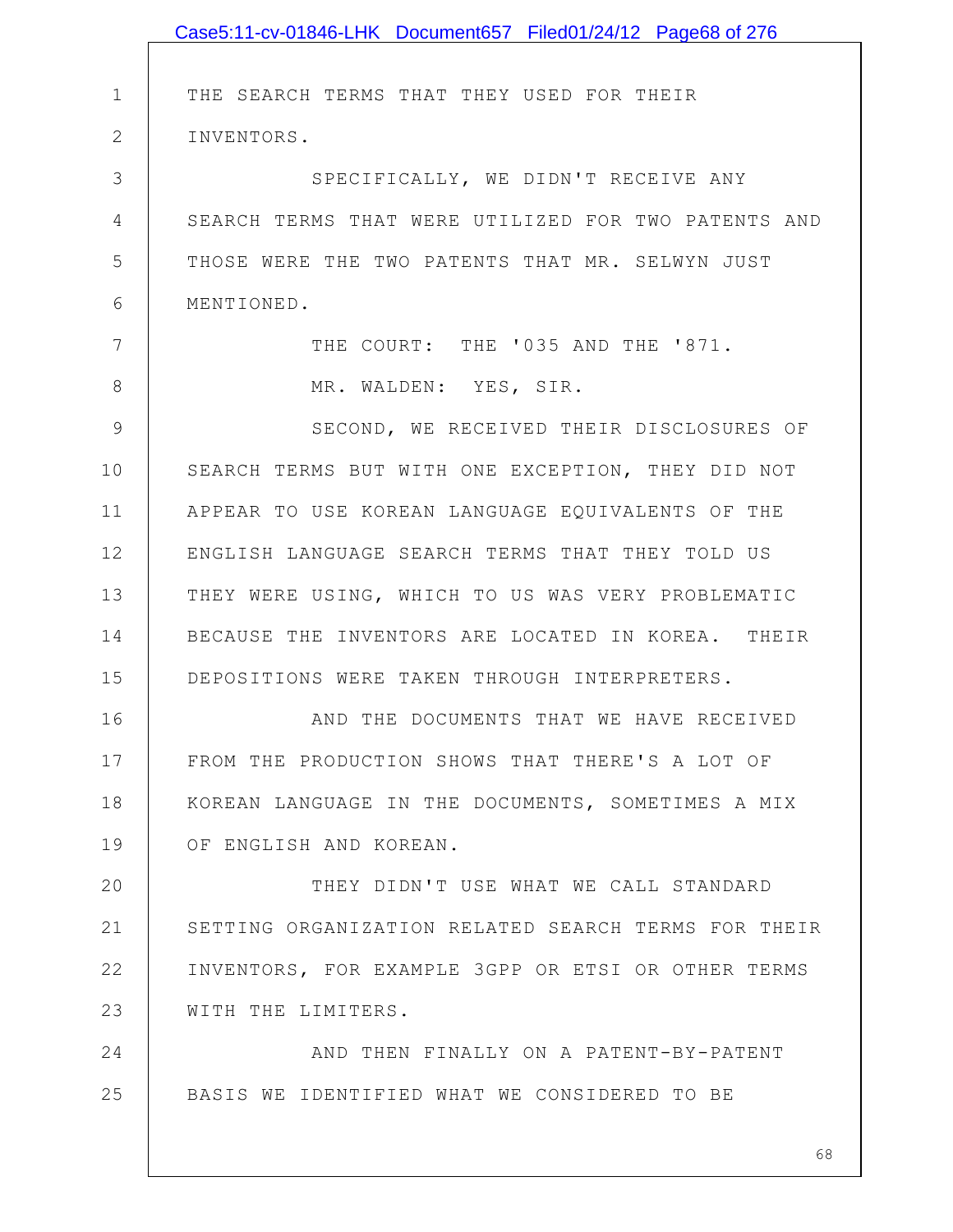|              | Case5:11-cv-01846-LHK Document657 Filed01/24/12 Page69 of 276 |
|--------------|---------------------------------------------------------------|
|              |                                                               |
| $\mathbf 1$  | SERIOUS DEFICIENCIES WITH THEIR SEARCHES AND                  |
| $\mathbf{2}$ | ULTIMATELY, NOT SURPRISINGLY, FOR 15 OF THEIR                 |
| 3            | INVENTORS THEIR SEARCHES APPEARED TO HAVE RESULTED            |
| 4            | IN ZERO DOCUMENTS BEING PRODUCED.                             |
| 5            | SO WE HAVE HAD MET AND CONFERRED MULTIPLE                     |
| 6            | TIMES WITH SAMSUNG ABOUT THIS ISSUE, BOTH WITH                |
| 7            | RESPECT TO WHAT WE CONSIDER TO BE THE DEFICIENCIES            |
| 8            | IN THEIR COLLECTION AND WITH THE DEFICIENCIES IN              |
| 9            | THE SEARCH TERMS THEY USED THAT WE HAD THE                    |
| 10           | INVENTORS SEARCH THEIR OWN FILES.                             |
| 11           | ULTIMATELY WE WERE NOT ABLE TO GET                            |
| 12           | AGREEMENT IN ANY FORM INCLUDING AT THE LEAD COUNSEL           |
| 13           | MEET AND CONFER, SO WE ARE MOVING TO COMPEL.                  |
| 14           | AND WHAT WE ARE ESSENTIALLY ASKING FOR ON                     |
| 15           | THE INVENTOR SIDE IS SAMSUNG GO BACK TO ITS                   |
| 16           | INVENTORS AND ACTUALLY COLLECT DOCUMENTS IN A MORE            |
| 17           | APPROPRIATE WAY, SCIENTIFIC WAY. IF IT MEANS                  |
| 18           | COPYING HARD DRIVES FROM THE INVENTORS, THAT'S WHAT           |
| 19           | THEY SHOULD DO. IF IT MEANS SOMETHING ELSE, THAT'S            |
| 20           | MORE THAN JUST SAYING INVENTORS, GO FIND YOUR                 |
| 21           | DOCUMENTS, THAT'S WHAT THEY SHOULD DO.                        |
| 22           | SECOND, WE BELIEVE THAT WHEN THEY RUN                         |
| 23           | SEARCH TERMS THEY SHOULD RUN ADDITIONAL SEARCH                |
| 24           | TERMS ON THE INVENTOR DOCUMENTS, AND IN OUR                   |
| 25           | PROPOSED ORDER WE PROVIDED THE TERMS THAT WE HAD              |
|              |                                                               |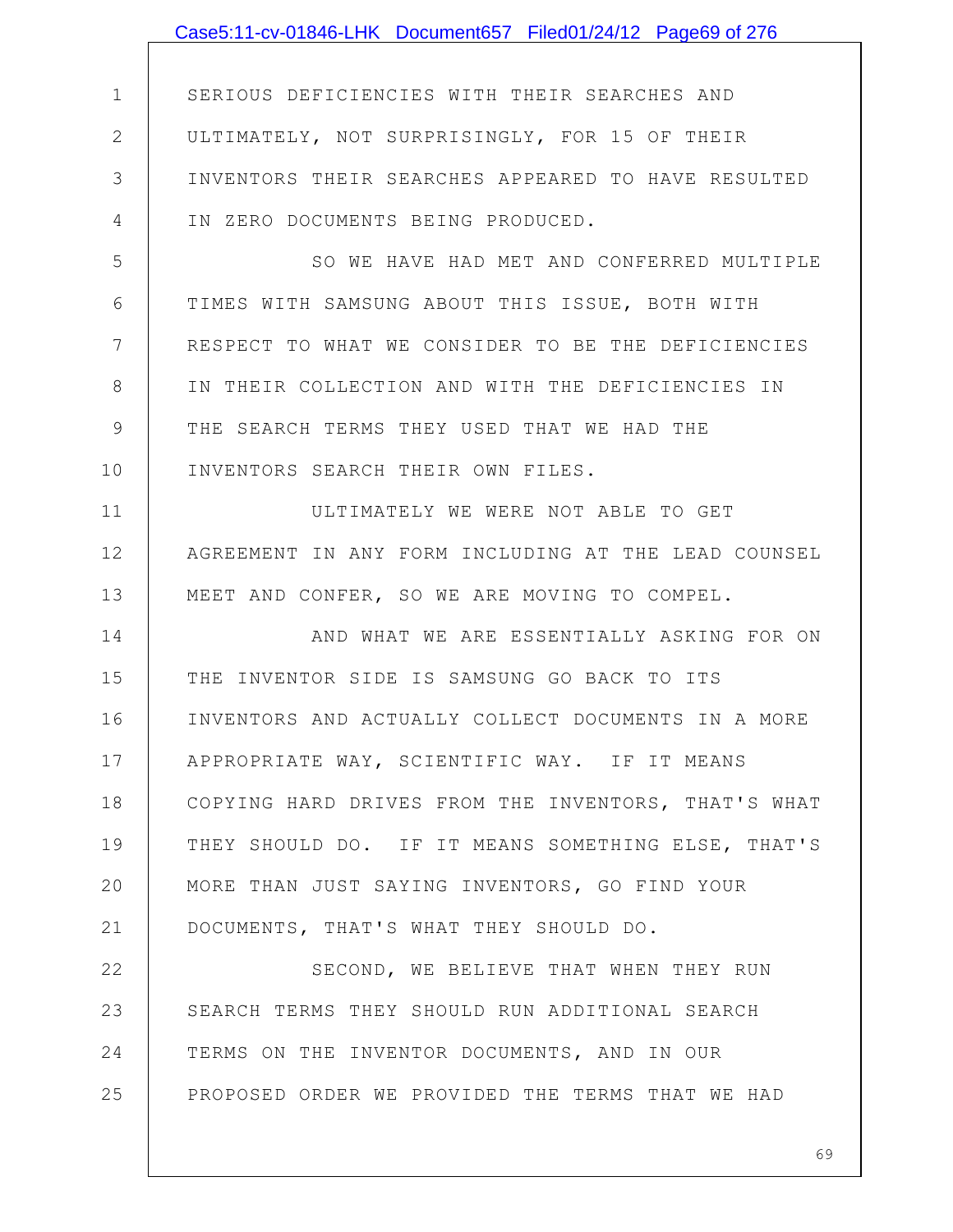| Case5:11-cv-01846-LHK Document657 Filed01/24/12 Page70 of 276 |
|---------------------------------------------------------------|
| PROPOSED.                                                     |
| I WILL SAY A QUICK POINT ABOUT THE TERMS                      |
| THAT WE PROPOSED. SAMSUNG, IN ITS OPPOSITION,                 |
| CLAIMS THAT THE TERMS THAT WE PROPOSED WERE                   |
| OVERBROAD OR WAY TOO BROAD AND THEY PROVIDED                  |
| EXAMPLES, AN EXAMPLE AT LEAST, OF WHERE THEY SAY              |
| WELL, WE RAN THE SEARCH AND IT GOT 30,000 HITS OR             |
| SOMETHING WHICH THEY CLAIM IS TOO BROAD.                      |
| WE NEVER WERE INFORMED OF THAT PRIOR TO                       |
| THEIR OPPOSITION. WE HAD TOLD THEM DECEMBER 13TH              |
| WE SENT A LETTER SAYING WE WANT ADDITIONAL SEARCH             |
| TERMS RUN.                                                    |
| WE WOULD HAVE NEGOTIATED. IT NEVER                            |
| HAPPENED ONLY BECAUSE THEY JUST IGNORED OUR LETTER            |
| UNTIL THE POINT OF, AT SOME POINT THEY SAID WELL,             |
| YOUR TERMS ARE TOO BROAD. THEY NEVER GAVE US                  |
| EXAMPLES, AND ULTIMATELY FOR THE FIRST TIME IN                |
| THEIR OPPOSITION WE SEE THAT THEY SAY SOME OF THESE           |
| TERMS ARE TOO BROAD.                                          |
| THE COURT: MR. WALDEN, LET'S TAKE A STEP                      |
| BACK FOR A MOMENT.                                            |
| GIVE ME YOUR PERSPECTIVE OR VISION OF HOW                     |
| AN INVENTOR DOCUMENT COLLECTION OUGHT TO WORK.                |
| WHAT STANDARDS ARE YOU URGING THIS COURT IMPOSE NOT           |
| ONLY ON SAMSUNG BUT ON APPLE THAT IN YOUR MIND MEET           |
|                                                               |

2

3

4

5

6

7

8

9

10

11

12

13

14

15

16

17

18

19

20

21

22

23

24

25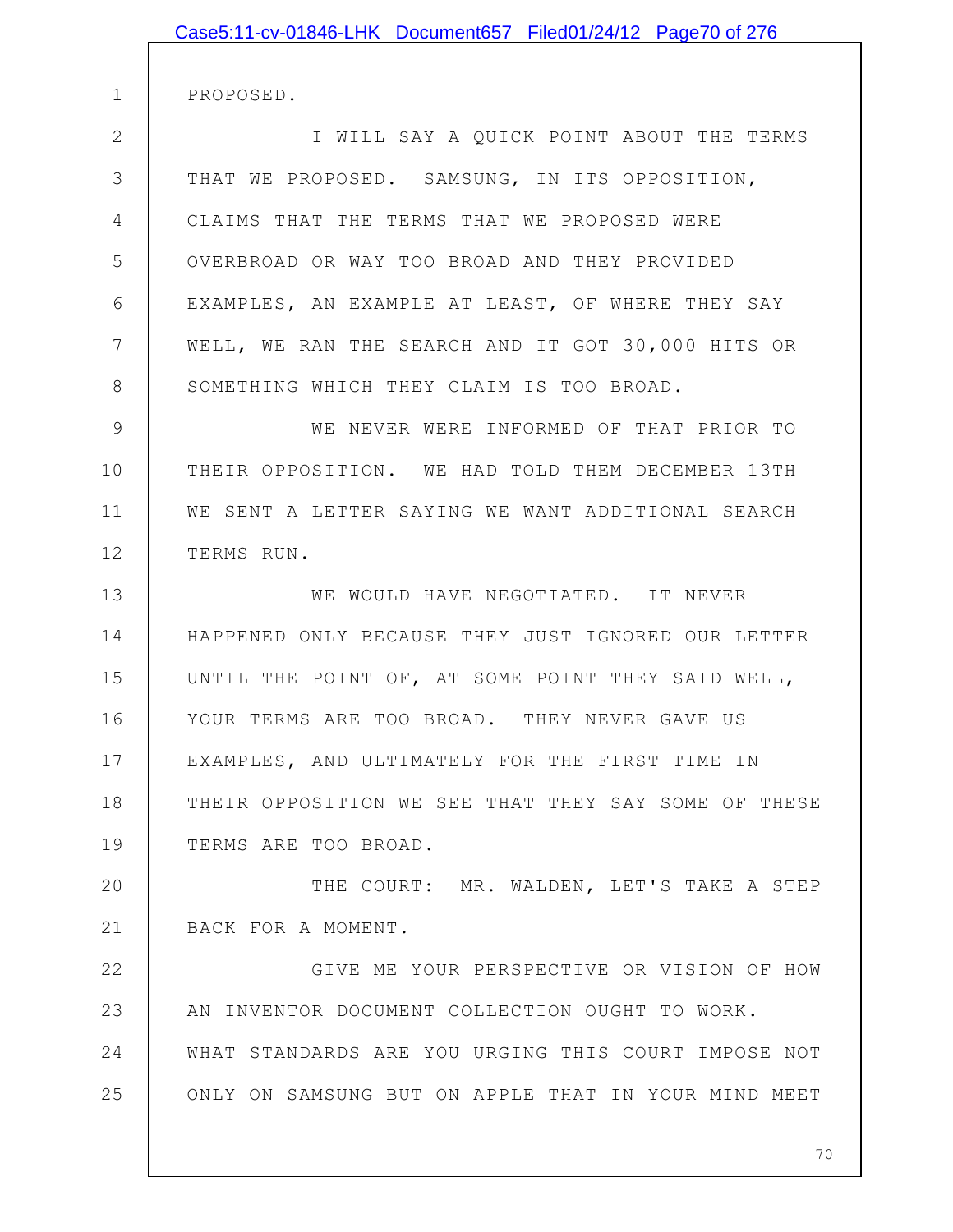|             | Case5:11-cv-01846-LHK Document657 Filed01/24/12 Page71 of 276 |
|-------------|---------------------------------------------------------------|
|             |                                                               |
| $\mathbf 1$ | THE REQUIREMENTS OF RULE 34?                                  |
| $\mathbf 2$ | MR. WALDEN: WE'RE NOT SAYING AN INVENTOR                      |
| 3           | SHOULD NOT BE INVOLVED IN COLLECTING FROM THEIR OWN           |
| 4           | FILES.                                                        |
| 5           | THE COURT: ONE MIGHT ARGUE THEY NEED TO                       |
| 6           | BE INVOLVED IN ORDER FOR IT TO BE MEANINGFUL.                 |
| 7           | MR. WALDEN: ABSOLUTELY. THAT'S TRUE.                          |
| 8           | THEY NEED TO BE INVOLVED AND IT NEEDS TO                      |
| 9           | BE A COMMUNICATION, A CONVERSATION THAT INVENTORS             |
| 10          | HAVE WITH COUNSEL IN WHICH THERE'S AN                         |
| 11          | IDENTIFICATION OF POTENTIAL REPOSITORIES, EITHER              |
| 12          | ELECTRONIC OR HARD COPY, WHETHER ON YOUR COMPUTER             |
| 13          | OR LOCATED IN A CENTRAL SERVER, POTENTIAL                     |
| 14          | REPOSITORIES OF RESPONSIVE RELEVANT DOCUMENTS.                |
| 15          | ONCE THOSE ARE FOUND, WE BELIEVE THAT THE                     |
| 16          | RIGHT THING TO DO IS FOR THE ATTORNEYS THEN, AND              |
| 17          | THEN MAYBE IN CONJUNCTION WITH THE INVENTORS, TO GO           |
| 18          | COLLECT THOSE FILES, NOT TO SAY TO THE INVENTORS              |
| 19          | NOW GO FIND THE RELEVANT DOCUMENTS FROM THOSE                 |
| 20          | FILES, BUT INSTEAD TO GO COLLECT THE FILES AND THEN           |
| 21          | BRING THEM BACK AND HAVE THEM IN A WAY THAT CAN BE            |
| 22          | SEARCHED. IF IT'S COPYING A HARD DRIVE, YOU COPY              |
| 23          | THE HARD DRIVE. YOU DOWNLOAD IT INTO A SERVICE IF             |
| 24          | YOU WANT TO USE THAT OR YOU SEARCH THAT HARD DRIVE.           |
| 25          | AGAIN, COUNSEL SHOULD BE SEARCHING THAT                       |
|             |                                                               |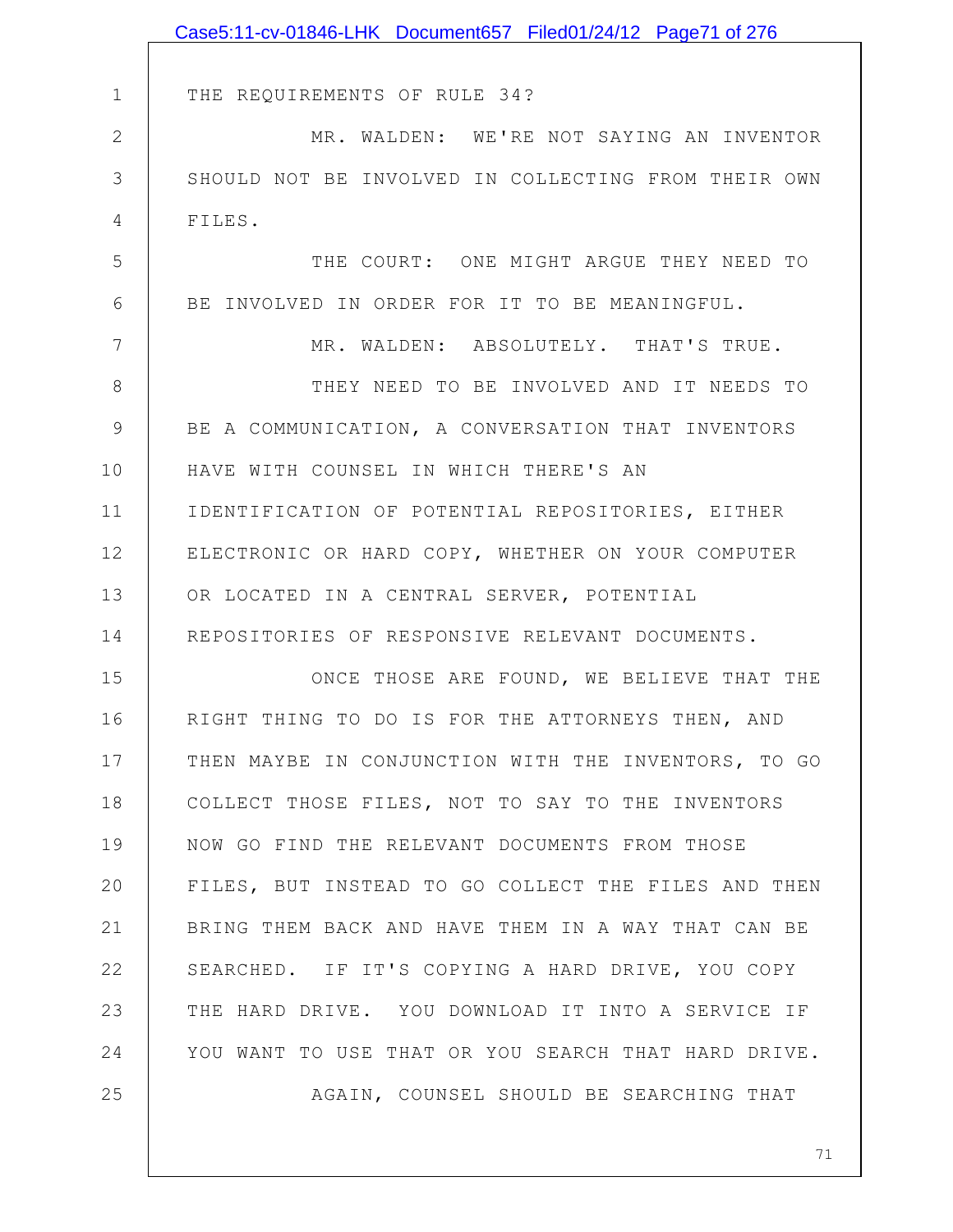| Case5:11-cv-01846-LHK Document657 Filed01/24/12 Page72 of 276 |  |
|---------------------------------------------------------------|--|
| HARD DRIVE.                                                   |  |
| WHAT YOU SHOULDN'T DO IS WHAT WE THINK                        |  |
| THEY'VE DONE WHICH IS TASK THE INVENTORS TO DO                |  |
| THAT, ESPECIALLY IN A SITUATION WHERE WE HAVE                 |  |
| COUNTERCLAIMS FOR ANTI-TRUST VIOLATIONS, FOR                  |  |
| STANDARD SETTING ORGANIZATION VIOLATIONS, AND THESE           |  |
| INVENTORS ARE INVOLVED IN THE STANDARDS                       |  |
| ORGANIZATIONS WHY THERE'S A SITUATION WHERE THEY              |  |
| MIGHT FIND DOCUMENTS IN THEIR OWN FILES THAT ARE              |  |
| NEGATIVE THAT REFLECT POORLY ON THEM OR INDIVIDUALS           |  |
| OR EMPLOYEES OF SAMSUNG.                                      |  |
| AND THEN WHAT ARE THEY SUPPOSED TO DO?                        |  |
| THEY MAY BE VERY WELL TEMPTED NOT TO FORWARD THOSE            |  |
| DOCUMENTS.                                                    |  |
| AND WE HAVE CITED CASE LAW THAT SAYS YOU                      |  |
| SHOULDN'T TASK PERSONS WHO ARE NOT LAWYERS,                   |  |
| EMPLOYEES OF COMPANIES, TO GO FIGURE OUT WHAT'S               |  |
| RELEVANT AND WHAT MATTERS FOR A CASE AND FORWARD              |  |
| THAT TO THE ATTORNEYS.                                        |  |
| SO WE THINK THERE SHOULD BE A                                 |  |
| CONVERSATION DEFINITELY TO FIND THE RIGHT                     |  |
| REPOSITORIES AND THEN SOME WAY OF MORE                        |  |
| SCIENTIFICALLY OR FORENSICALLY COLLECTING THE                 |  |
| DOCUMENTS FROM THOSE REPOSITORIES, AND ESSENTIALLY            |  |
| IN A BLIND MANNER YOU GO AND YOU COLLECT IT ALL AND           |  |
|                                                               |  |

2

3

4

5

6

7

8

9

10

11

12

13

14

15

16

17

18

19

20

21

22

23

24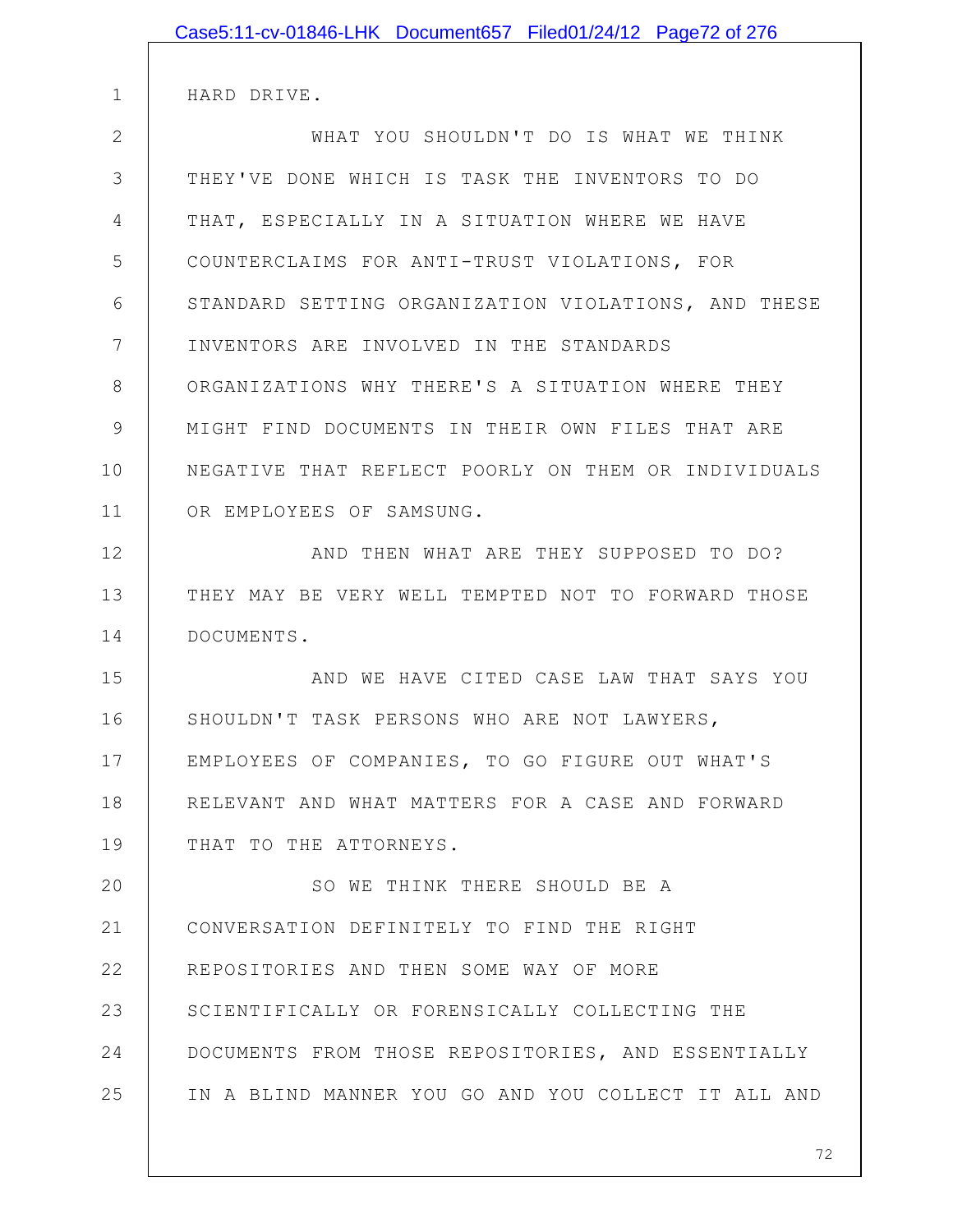|                | Case5:11-cv-01846-LHK Document657 Filed01/24/12 Page73 of 276 |
|----------------|---------------------------------------------------------------|
|                |                                                               |
| $\mathbf 1$    | THEN YOU RUN YOUR SEARCHES TO FIGURE OUT WHAT MIGHT           |
| $\mathbf{2}$   | BE THE RELEVANT UNIVERSE OF RESPONSIVE DOCUMENTS,             |
| 3              | THEN YOU REVIEW THOSE DOCUMENTS FOR PRIVILEGE AND             |
| $\overline{4}$ | OTHER ISSUES AND WHAT NOT AND THEN YOU PRODUCE.               |
| 5              | THE COURT: SO MR. KIM FROM SAMSUNG, I                         |
| 6              | APOLOGIZE, I BELIEVE IT WAS MR. KIM, UNDER PENALTY            |
| 7              | OF PERJURY TELLS THIS COURT THAT TO THE EXTENT THE            |
| 8              | INVENTORS SEARCHED THEIR OWN COMPUTERS, THEY WERE             |
| 9              | ACTING AT THE DIRECTION OF COUNSEL.                           |
| 10             | IS IT YOUR VIEW THAT'S INSUFFICIENT AS A                      |
| 11             | MATTER OF LAW?                                                |
| 12             | MR. WALDEN: I THINK I DO, ONLY BECAUSE I                      |
| 13             | THINK IF YOU READ THE KIM DECLARATION, AND THEIR              |
| 14             | BRIEF VERY CAREFULLY, YOU SEE TWO THINGS.                     |
| 15             | THEY SAY THEY WERE ACTS UNDER DIRECTION OF COUNSEL,           |
| 16             | BUT THEY DO NOT DENY TWO IMPORTANT FACTS. IT WAS              |
| 17             | THE INVENTORS WHO SEARCHED THEIR OWN FILES. AND               |
| 18             | AGAIN, ON THE MANUAL LEVEL.                                   |
| 19             | AND THEN AGAIN IT WAS THE INVENTORS WHO                       |
| 20             | PERFORMED THESE WORD SEARCHES OF THEIR OWN FILES.             |
| 21             | AND NOT ONLY DID THEY USE -- WERE THEY TASKED TO              |
| 22             | PERFORM THE WORD SEARCHES, THEY WERE APPARENTLY               |
| 23             | GIVEN FREE REIN AS TO WHAT TYPE OF SEARCH TOOLS TO            |
| 24             | USE. SO SOME OF THEM WERE APPARENTLY USING A                  |
| 25             | MICROSOFT SEARCH ENGINE WHICH WE FEEL ISN'T VERY              |
|                |                                                               |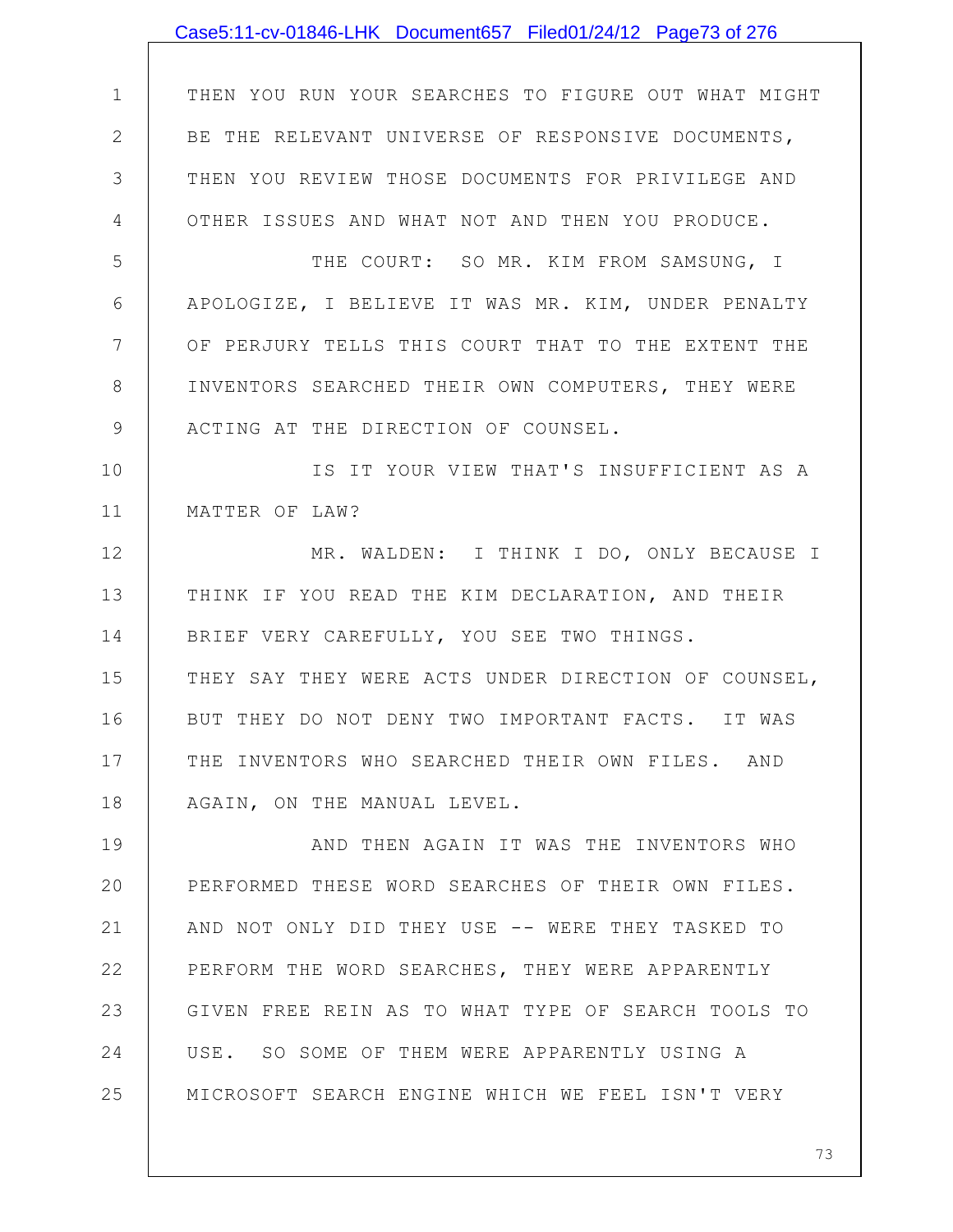|                | Case5:11-cv-01846-LHK Document657 Filed01/24/12 Page74 of 276 |
|----------------|---------------------------------------------------------------|
|                |                                                               |
| $\mathbf 1$    | ROBUST, IT'S NOT GOING TO FIND ATTACHMENTS OR EVEN            |
| $\mathbf{2}$   | KNOW HOW TO DEAL WITH A PDF, FOR EXAMPLE.                     |
| 3              | SO WHAT THE KIM DECLARATION IS, I THINK,                      |
| $\overline{4}$ | IS A CAREFULLY WORDED DECLARATION.                            |
| 5              | THE COURT: MOST OF THEM ARE.                                  |
| 6              | MR. WALDEN: THEY ARE.                                         |
| 7              | BUT I BELIEVE WHAT REALLY COMES THROUGH                       |
| $8\,$          | WITH THIS IS THAT THERE'S NO DENYING THE INVENTORS            |
| 9              | ACTUALLY DID THE SEARCHES, MANUAL SEARCHES, AND THE           |
| 10             | INVENTORS AGAIN PERFORMED THE WORD SEARCHES.                  |
| 11             | NOW THERE WERE SOME EXCEPTIONS THAT WE                        |
| 12             | FOUND OUT IN TESTIMONY WHERE THE INVENTORS JUST DID           |
| 13             | SUCH A POOR JOB AT THEIR DEPOSITION -- I'M SORRY,             |
| 14             | DURING THEIR PREPARATION, THEY JUST FORWARDED --              |
| 15             | THEY FINALLY MADE A HARD COPY OFF THEIR HARD                  |
| 16             | COPIES.                                                       |
| 17             | WELL, OUR POINT IS THAT'S WHAT YOU SHOULD                     |
| 18             | HAVE DONE IN THE FIRST PLACE, SAMSUNG, YOU SHOULD             |
| 19             | HAVE DONE THAT BEFORE YOU WERE MEETING WITH THE               |
| 20             | WITNESS IN JUST A FEW DAYS BEFORE THE DEPOSITION.             |
| 21             | YOU SHOULD HAVE COPIED OFF THESE HARD DRIVES A LONG           |
| 22             | TIME BACK.                                                    |
| 23             | SO I'M NOT HERE TO CALL MR. KIM A                             |
| 24             | PERJURER OR ANYTHING LIKE THAT, BUT I THINK IT IS             |
| 25             | VERY CLEAR IF YOU LOOK AT THAT DECLARATION THEY ARE           |
|                |                                                               |
|                | 74                                                            |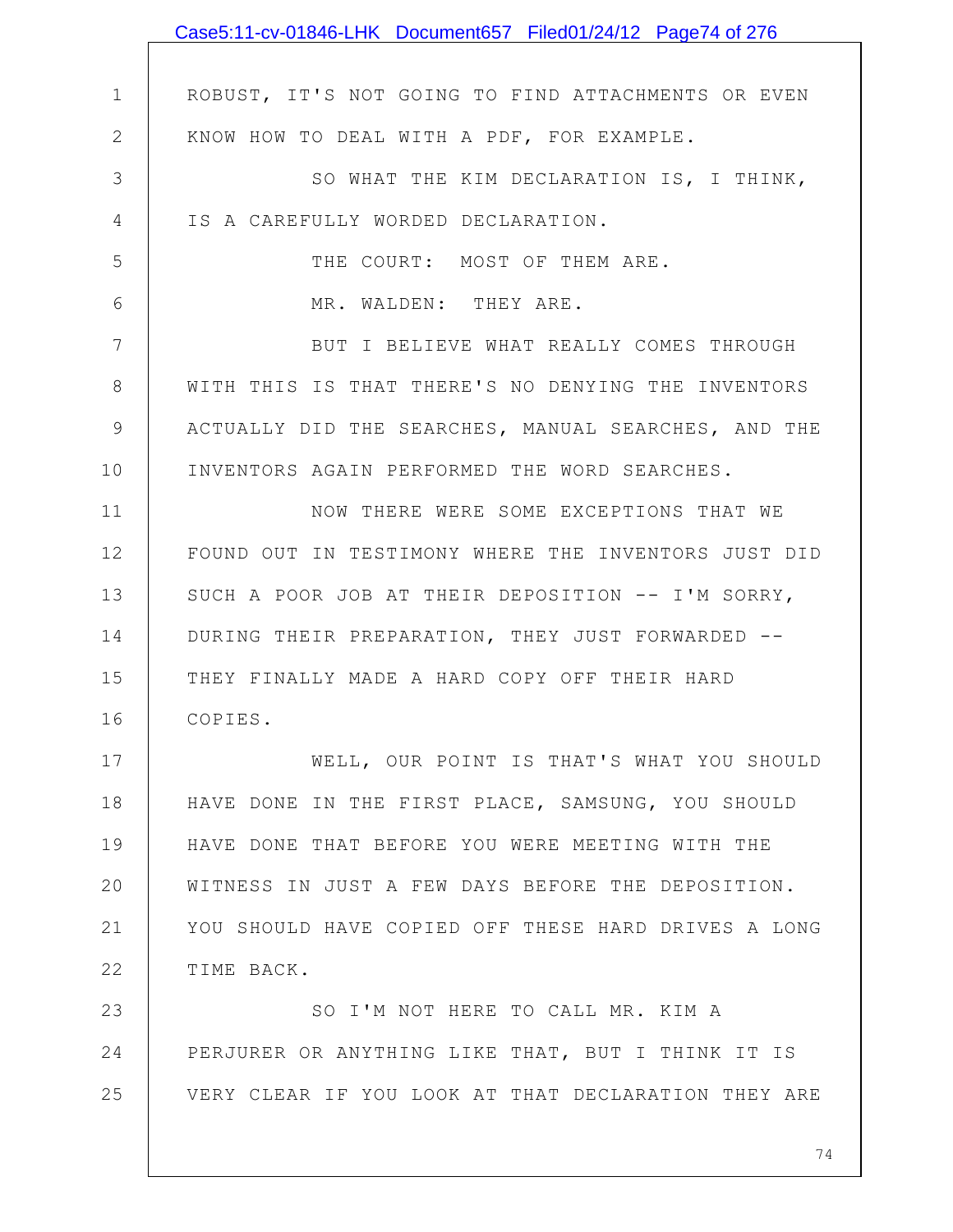|                | Case5:11-cv-01846-LHK Document657 Filed01/24/12 Page75 of 276 |
|----------------|---------------------------------------------------------------|
|                |                                                               |
| $\mathbf 1$    | NOT DENYING THAT THE INVENTORS DID THEIR OWN                  |
| $\overline{2}$ | SEARCHES BOTH MANUALLY AND THE WORD SEARCHES.                 |
| $\mathcal{S}$  | THE COURT: SO IF I UNDERSTAND YOUR                            |
| 4              | POINT, YOU ARE SUGGESTING THAT AT LEAST IN CASES OF           |
| 5              | THIS NATURE, THE COURT SHOULD ADOPT OR IMPOSE A               |
| 6              | STANDARD WHICH REQUIRES OUTSIDE COUNSEL TO                    |
| $7\phantom{.}$ | SPECIFICALLY CONDUCT THE MANUAL COLLECTION AS WELL            |
| $8\,$          | AS TO EXECUTE ANY SEARCH ON ELECTRONIC DATA WHICH             |
| $\mathcal{G}$  | HAS BEEN GATHERED? IS THAT THE STANDARD YOU ARE               |
| 10             | SUGGESTING OR URGING APPLY?                                   |
| 11             | MR. WALDEN: I THINK -- I THINK IT COMES                       |
| 12             | CLOSE TO IT.                                                  |
| 13             | THE OUTSIDE COUNSEL, AND PERHAPS INSIDE                       |
| 14             | COUNSEL IF IN WORKING WITH OUTSIDE COUNSEL, IN                |
| 15             | CONJUNCTION WITH OUTSIDE COUNSEL, I THINK THE                 |
| 16             | STANDARD SHOULD BE THAT COUNSEL SHOULD BE THE ONES            |
| 17             | MAKING THE CUT BETWEEN WHAT'S RELEVANT AND NON                |
| 18             | RELEVANT IN THE DOCUMENT COLLECTION RATHER THAN THE           |
| 19             | INVENTORS.                                                    |
| 20             | THE COURT: OKAY.                                              |
| 21             | SO WITH RESPECT TO PAPER DOCUMENTS                            |
| 22             | PRESUMABLY THAT WOULD REQUIRE INSIDE OR OUTSIDE               |
| 23             | COUNSEL TO ACTUALLY DO THE COLLECTION AND REVIEW,             |
| 24             | RIGHT?                                                        |
| 25             | IF THEY ARE MAKING AN ASSESSMENT OF                           |
|                |                                                               |
|                | 75                                                            |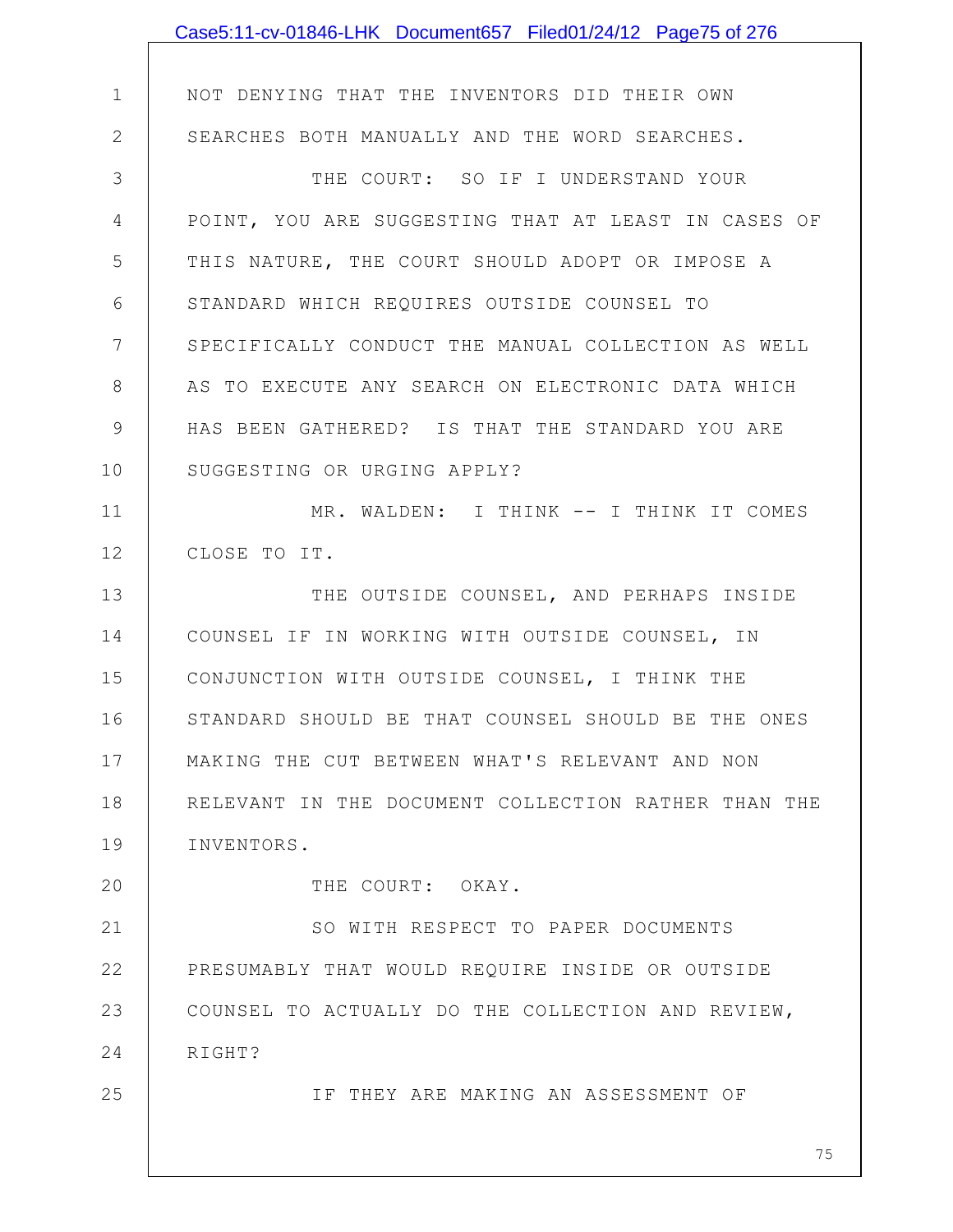|                | Case5:11-cv-01846-LHK Document657 Filed01/24/12 Page76 of 276 |
|----------------|---------------------------------------------------------------|
|                |                                                               |
| $\mathbf 1$    | RELEVANCE UNDER YOUR PROPOSAL, THAT WOULD REQUIRE             |
| $\mathbf{2}$   | THOSE INDIVIDUALS ACTUALLY DO THE REVIEW.                     |
| 3              | WITH RESPECT TO THE ELECTRONIC DOCUMENTS                      |
| $\overline{4}$ | IT WOULD SEEM TO ME UNDER YOUR PROPOSAL, A                    |
| 5              | REQUIREMENT THAT OUTSIDE COUNSEL DRIVE THE                    |
| 6              | RELEVANCE DETERMINATION OR MAKE THE RELEVANCE                 |
| 7              | DETERMINATION COULD BE SATISFIED BY OUTSIDE OR                |
| 8              | INSIDE COUNSEL SUPPLYING THE TERMS?                           |
| 9              | BUT I HEAR IN WHAT YOU ARE SAYING, A                          |
| 10             | PROBLEM OR A CONCERN THAT THAT MAY BE INSUFFICIENT            |
| 11             | TO MEET THE TEST.                                             |
| 12             | MR. WALDEN: I AM.                                             |
| 13             | GIVEN IN THIS SITUATION WHERE OKAY, SO                        |
| 14             | THEY SUPPLIED THE TERMS BUT THEN THE INVENTORS                |
| 15             | THEMSELVES WERE THEN TASKED TO FIGURE OUT HOW TO              |
| 16             | APPLY THOSE TERMS, HOW TO RETURN THE SEARCHES.                |
| 17             | IF THEY SUPPLIED THE TERMS AND SAID, ALL                      |
| 18             | RIGHT, HERE'S A TRIED AND TRUE METHOD AND HERE'S A            |
| 19             | LIST OF BULLET POINTS THAT YOU HAVE TO FOLLOW IN              |
| 20             | ORDER TO SEARCH YOUR OWN FILES, AND YOU MUST                  |
| 21             | CONFIRM THAT YOU HAVE SEARCHED E-MAILS, YOU HAVE              |
| 22             | SEARCHED ATTACHMENTS, THAT PDF'S THAT HAVEN'T BEEN            |
| 23             | OCR'S WOULD BE SEARCHABLE IN SOME WAY, AND THEN               |
| 24             | PERHAPS.                                                      |
| 25             | WE ARE NOT SAYING THE INVENTOR, THAT IT                       |
|                |                                                               |
|                | 76                                                            |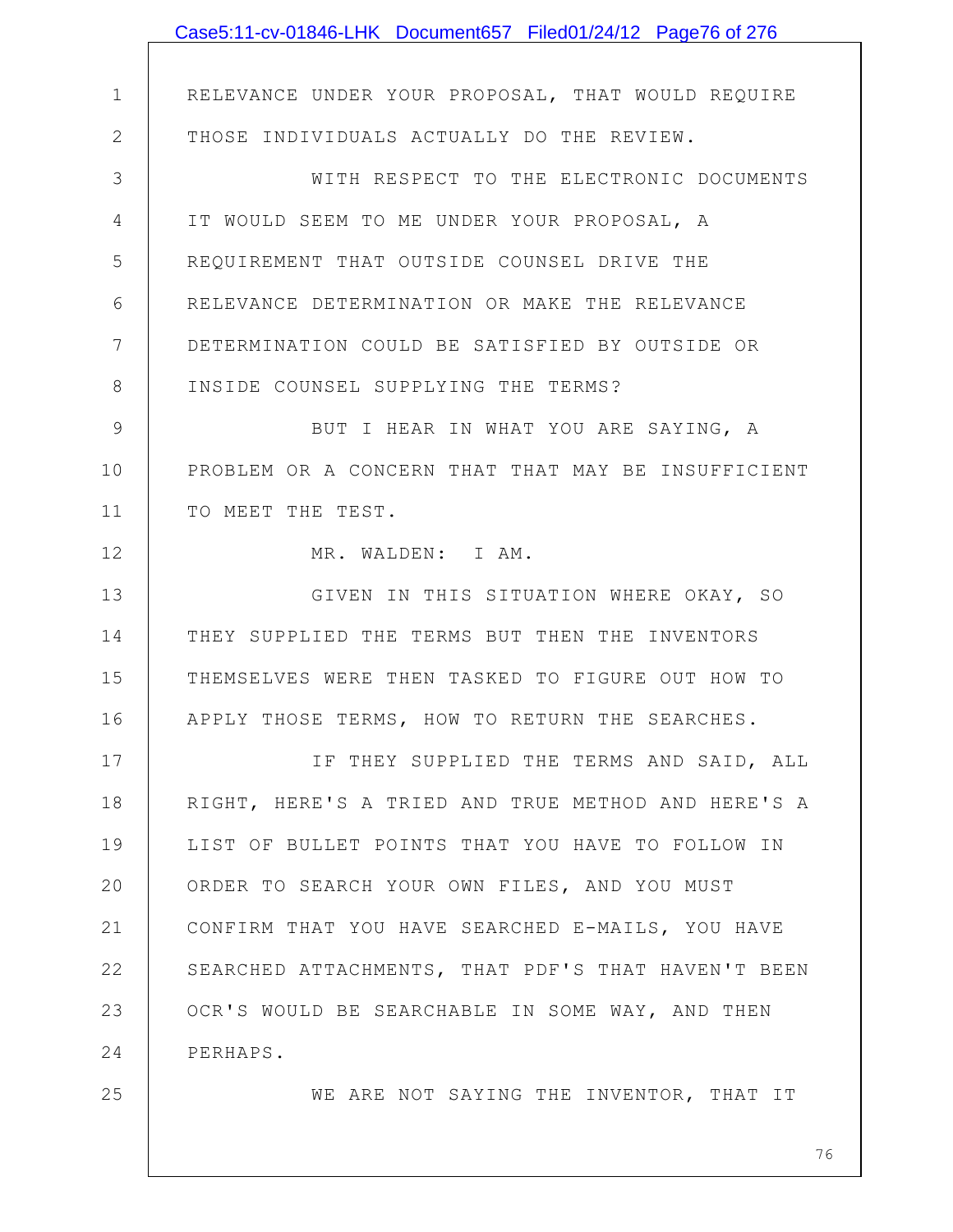|             | Case5:11-cv-01846-LHK Document657 Filed01/24/12 Page77 of 276 |
|-------------|---------------------------------------------------------------|
|             |                                                               |
| $\mathbf 1$ | HAS TO BE COUNSEL THAT GOES TO THE INVENTOR'S                 |
| 2           | COMPUTER AND TYPES IN THE TERMS. BUT IT'S NOT                 |
| 3           | SUFFICIENT IN OUR VIEW TO SAY THAT THE INVENTORS              |
| 4           | ARE GIVEN THE TERMS THEN ARE TASKED TO DO THE                 |
| 5           | SEARCHES THEMSELVES, AND THEN FURTHER ARE TASKED TO           |
| 6           | SAY, OKAY FORWARD TO ME WHAT YOU THINK IS THE                 |
| 7           | PROPER DOCUMENTS BECAUSE WE DIDN'T GET -- AND                 |
| $8\,$       | AGAIN, THE KIM DECLARATION DOESN'T SAY THIS, WE               |
| 9           | DIDN'T GET ANY INDICATION THAT EVERY DOCUMENT, FOR            |
| 10          | EXAMPLE THAT THE INVENTORS FOUND FROM THEIR                   |
| 11          | SEARCHES, WAS FORWARDED. WE DON'T KNOW.                       |
| 12          | THE COURT: DID YOU PUT THAT QUESTION TO                       |
| 13          | ANY OF THE INVENTORS DURING THE DEPOSITION?                   |
| 14          | MR. WALDEN: THERE WERE QUESTIONS AT                           |
| 15          | LEAST TO MR. LI, AND HE'S I BELIEVE IN EXHIBIT D OF           |
| 16          | THE EXHIBITS IN WHICH HE DID SAY HE FORWARDED                 |
| 17          | EVERYTHING THAT HE FOUND.                                     |
| 18          | SO WE DIDN'T ASK ALL 32 INVENTORS.                            |
| 19          | THE COURT: SO THE ONE INDIVIDUAL YOU DID                      |
| 20          | ASK SAID HE DID FORWARD THE MATERIALS AND YOU                 |
| 21          | DIDN'T ASK THE OTHERS IF IT'S REASONABLE TO                   |
| 22          | CONCLUDE THERE'S A PROBLEM IN THE FORWARDING                  |
| 23          | PROCESS.                                                      |
| 24          | MR. WALDEN: HE SAID THAT HE SEARCHED                          |
| 25          | USING THE MICROSOFT SEARCH ENGINE AND THEN HE                 |
|             |                                                               |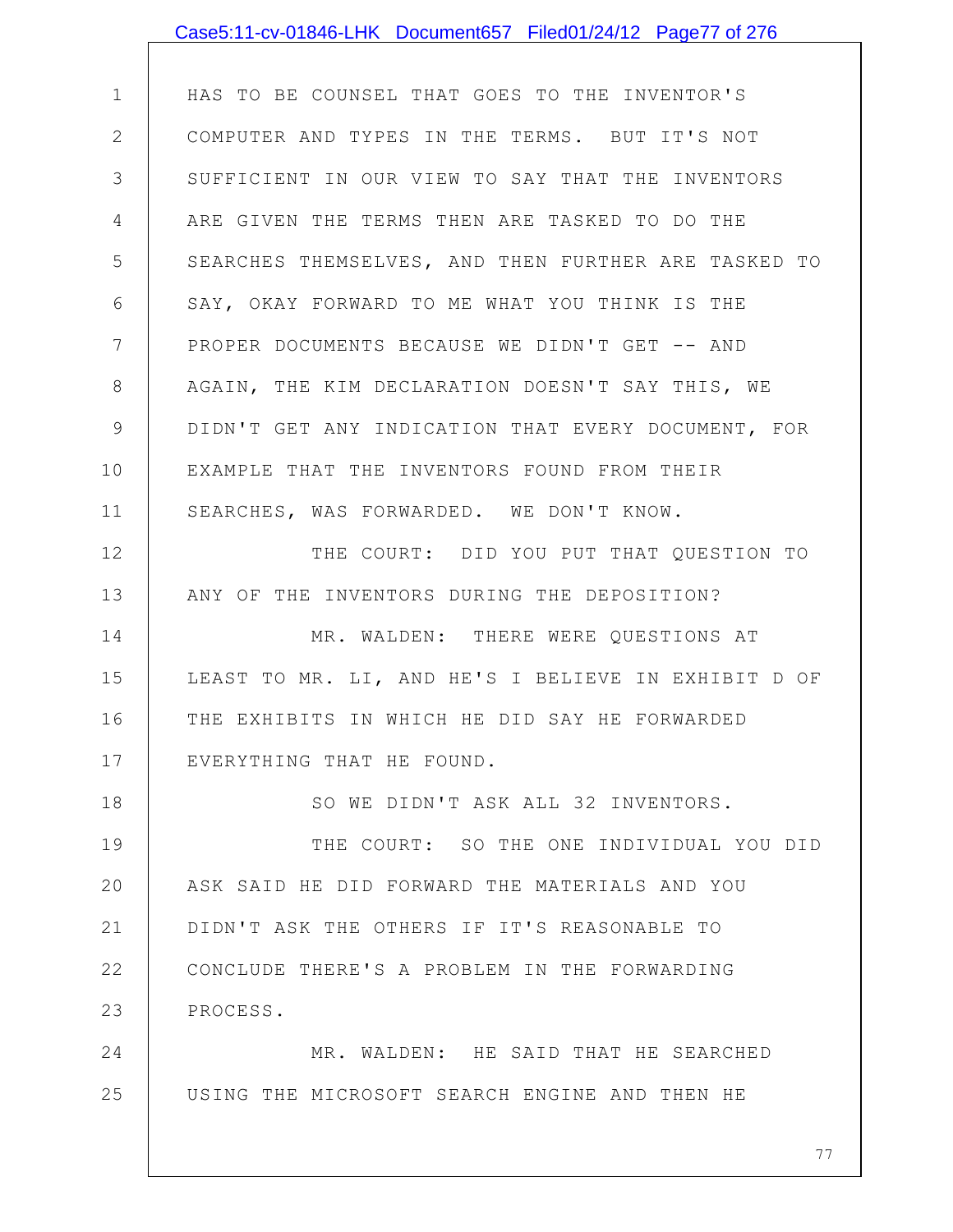|             | Case5:11-cv-01846-LHK Document657 Filed01/24/12 Page78 of 276 |
|-------------|---------------------------------------------------------------|
|             |                                                               |
| $\mathbf 1$ | FORWARDED WHAT HE FOUND.                                      |
| 2           | SO AGAIN, WE ARE NOT HERE TO POINT                            |
| 3           | FINGERS AT ALL 32 INVENTORS SAYING THAT THEY                  |
| 4           | VIOLATED THEIR DUTY. WHAT WE ARE SAYING IS THAT               |
| 5           | THE STRUCTURE THAT WAS SET UP BY SAMSUNG FOR                  |
| 6           | COLLECTING DOCUMENTS, RELYING TOO HEAVILY ON THE              |
| 7           | INVENTORS, IS JUST RIPE FOR PROBLEMS.                         |
| 8           | WE DIDN'T IDENTIFY A SITUATION WHERE WE                       |
| 9           | HAD A SMOKING GUN FROM A DEPOSITION WHERE THE                 |
| 10          | INVENTOR SAYS YEAH, I FOUND A REALLY BAD ONE, I               |
| 11          | DIDN'T FORWARD IT.                                            |
| 12          | WHAT WE DID FIND WAS TERMS THAT WE                            |
| 13          | PROPOSED IT WAS PRETTY AD HOC SPORADIC AND OFTEN              |
| 14          | TIMES HAD TO BE CORRECTED IN ORDER TO PREPARE FOR             |
| 15          | THE DEPOSITION.                                               |
| 16          | THE COURT: SO MR. WALDEN, IS YOUR                             |
| 17          | COMPLAINT OR CONCERN ABOUT THIS PROTOCOL OR LACK OF           |
| 18          | PROTOCOL LIMITED TO INVENTOR CUSTODIANS OR IS IT              |
| 19          | MORE GENERAL THAN THAT? DOES IT APPLY TO OTHER                |
| 20          | INDIVIDUALS AT SAMSUNG WITH RELEVANT INFORMATION?             |
| 21          | MR. WALDEN: IT WOULD APPLY BUT WE DON'T                       |
| 22          | HAVE TESTIMONY THAT THAT'S BEEN THE METHOD OF                 |
| 23          | COLLECTING.                                                   |
| 24          | AGAIN, WE HAD A SLEW OF INVENTOR                              |
| 25          | DEPOSITIONS THAT OCCURRED PURSUANT TO THE ORDER.              |
|             |                                                               |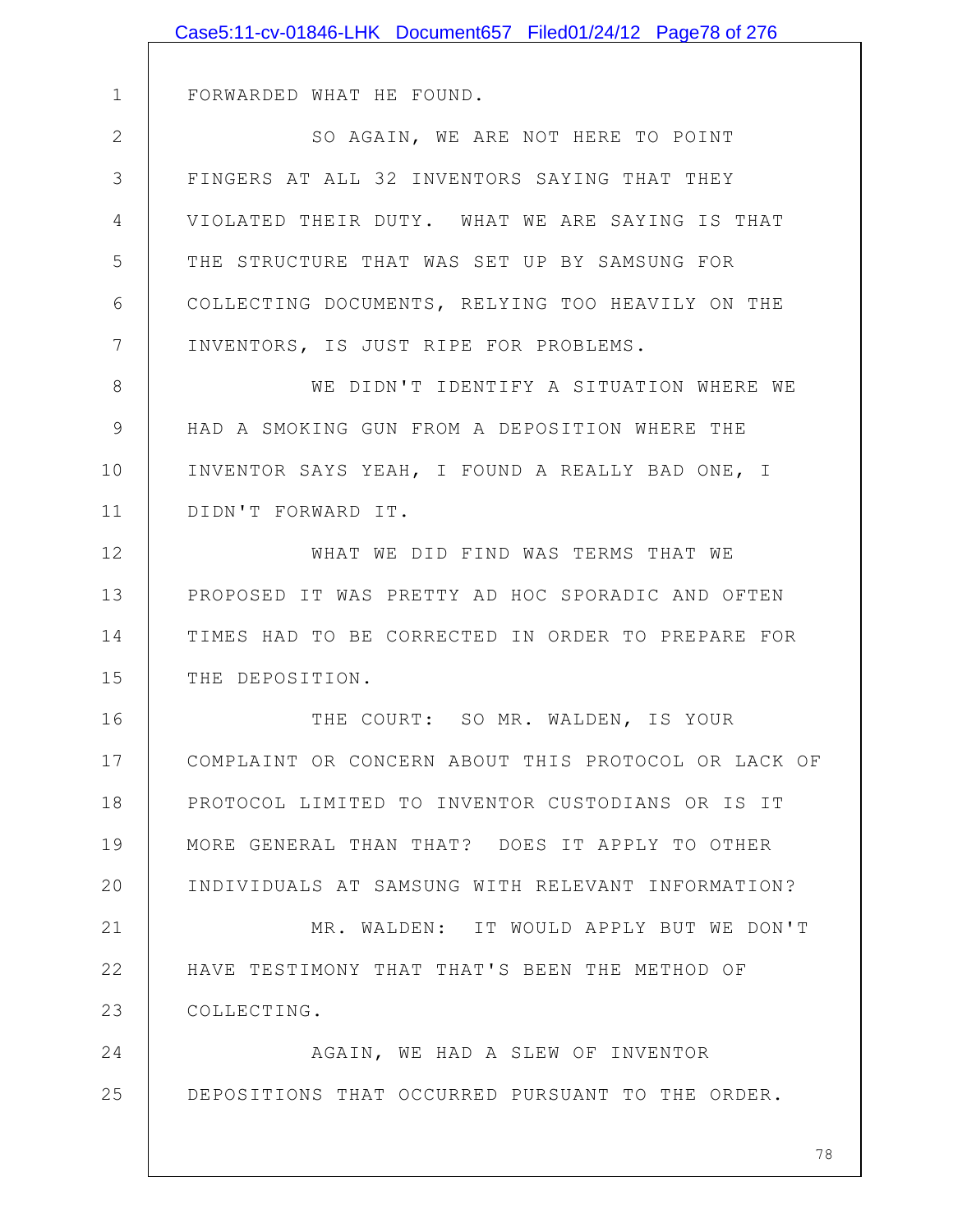|                | Case5:11-cv-01846-LHK Document657 Filed01/24/12 Page79 of 276 |
|----------------|---------------------------------------------------------------|
|                |                                                               |
| $\mathbf 1$    | SO OUR MOTION IS SPECIFIC TO THE                              |
| $\mathbf{2}$   | INVENTORS, BUT IN GENERAL WE WOULD EXPECT THAT                |
| 3              | DOCUMENTS COLLECTED FROM ANY WITNESS FILES WOULD BE           |
| 4              | REFLECTED IN A MORE ROBUST MANNER.                            |
| 5              | THE COURT: ALL RIGHT.                                         |
| 6              | BEFORE WE TURN TO THE SECOND AND THIRD                        |
| $7\phantom{.}$ | ELEMENTS OF YOUR MOTION I WOULD LIKE TO HEAR FROM             |
| $8\,$          | SAMSUNG, THEN WE WILL PICK THESE UP ONE AT A TIME.            |
| $\mathcal{G}$  | WHO WANTS TO SPEAK ON BEHALF HALF OF                          |
| 10             | SAMSUNG?                                                      |
| 11             | MS. MAROULIS: MS. KASSABIAN.                                  |
| 12             | MS. KASSABIAN: GOOD MORNING, YOUR HONOR.                      |
| 13             | I THINK IT'S STILL MORNING.                                   |
| 14             | SO I'M STILL WAITING TO HEAR SOMETHING                        |
| 15             | THAT PERSUADES ME THAT THERE WAS ANYTHING WRONG               |
| 16             | WITH SAMSUNG'S INVENTOR COLLECTION.                           |
| 17             | AND I THINK YOUR HONOR'S QUESTIONS WERE                       |
| 18             | EXACTLY RIGHT ASKING MR. WALDEN TO EXPLAIN WHAT WE            |
| 19             | WOULD ENVISION AS BEING THE IDEAL OR MODEL OR,                |
| 20             | FRANKLY, REQUIRED WAY TO SEARCH CUSTODIAL                     |
| 21             | DOCUMENTS.                                                    |
| 22             | I THINK SAMSUNG DID EVERYTHING THAT ANY                       |
| 23             | PARTY TYPICALLY DOES IN THIS SITUATION. THERE                 |
| 24             | WERE, AS DETAILED IN MS. ROSA KIM'S, DECLARATION              |
| 25             | THERE WERE --                                                 |
|                |                                                               |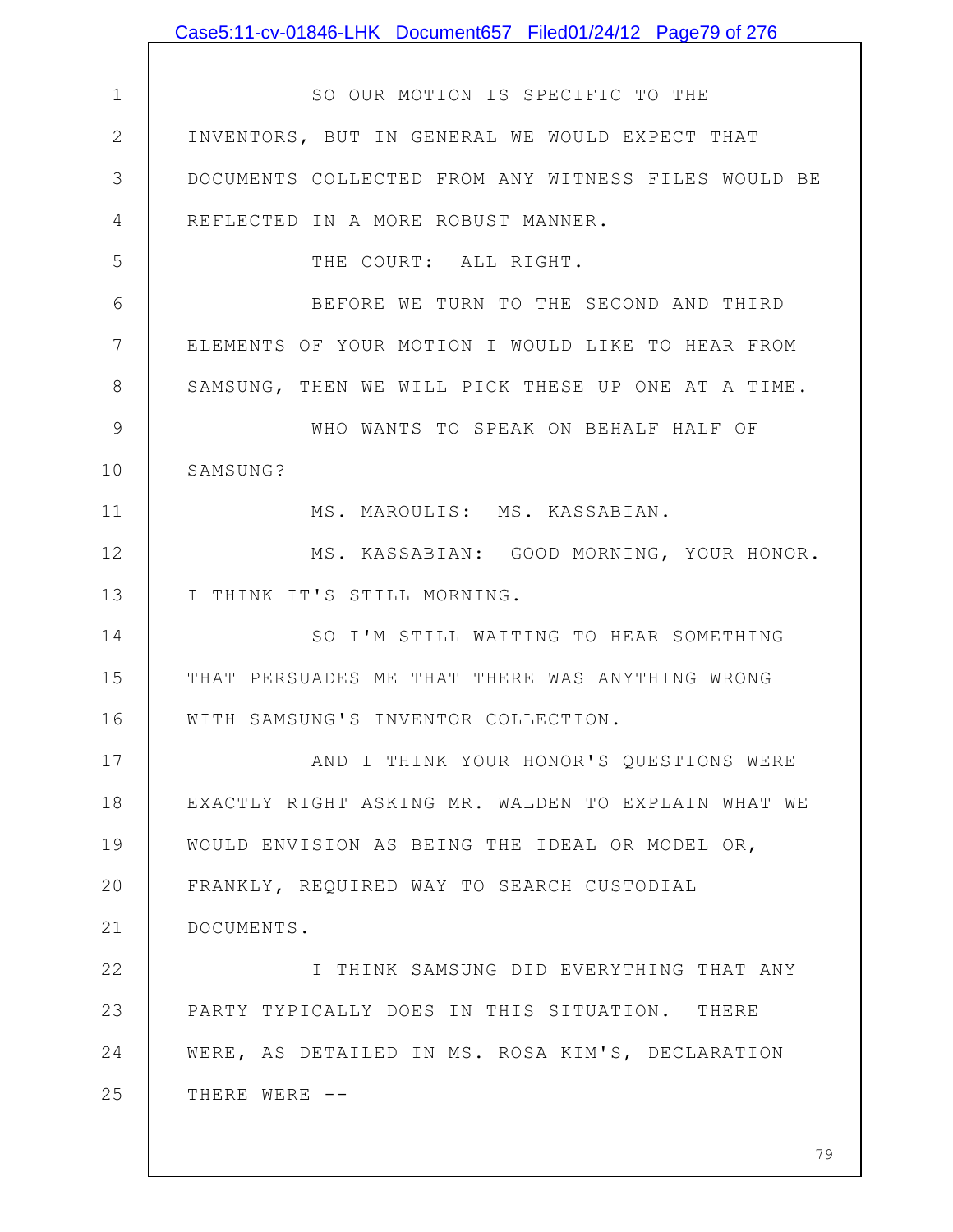|              | Case5:11-cv-01846-LHK Document657 Filed01/24/12 Page80 of 276 |
|--------------|---------------------------------------------------------------|
|              |                                                               |
| $\mathbf 1$  | THE COURT: IT IS MS. KIM? I APOLOGIZE.                        |
| $\mathbf{2}$ | MS. KASSABIAN: IT IS MS. KIM.                                 |
| 3            | ALSO AS DETAILED IN MS. CHAN'S                                |
| 4            | DECLARATION, MY COLLEAGUE AT QUINN EMANUEL, BOTH              |
| 5            | INSIDE AND OUTSIDE COUNSEL WAS HEAVILY INVOLVED               |
| 6            | FROM MINUTE ONE IN THESE COLLECTIONS, INCLUDING ME            |
| 7            | PERSONALLY AND MANY MEMBERS OF MY FIRM AND MANY               |
| 8            | MEMBERS OF SAMSUNG'S IN-HOUSE COUNSEL TEAM.                   |
| 9            | THIS WAS A GLOBAL EFFORT. IT WAS A TEAM                       |
| 10           | COLLABORATIVE EFFORT BOTH IN TERMS OF LOCATING                |
| 11           | INVENTORS, VETTING AND COMING UP WITH SEARCH TERMS,           |
| 12           | COMMUNICATING WITH THE INVENTORS -- AND I DON'T               |
| 13           | WANT TO GO INTO, OBVIOUSLY WE ARE GETTING VERY                |
| 14           | DANGEROUSLY CLOSE TO ISSUES OF PRIVILEGE, BUT I CAN           |
| 15           | CERTAINLY TELL YOU WHAT WAS COLLECTED AND GENERALLY           |
| 16           | DESCRIBE THAT COMMUNICATIONS WERE HAD.                        |
| 17           | BUT THERE WERE VERY THOROUGH                                  |
| 18           | INVESTIGATIONS AS DETAILED IN THE TWO DECLARATIONS            |
| 19           | WE SUBMITTED TO DETERMINE WHERE DOCUMENTS WOULD BE,           |
| 20           | AND COUNSEL WAS INVOLVED IN EVERY STEP OF THAT                |
| 21           | PROCESS.                                                      |
| 22           | IS IT INAPPROPRIATE TO ASK ENGINEERS TO                       |
| 23           | RUN SEARCHES ON THEIR LAPTOPS? I THINK NOT. I                 |
| 24           | THINK THEY ARE PROBABLY THE MOST SKILLED PERSON TO            |
| 25           | DO SUCH A THING. IS IT INAPPROPRIATE TO ASK AN                |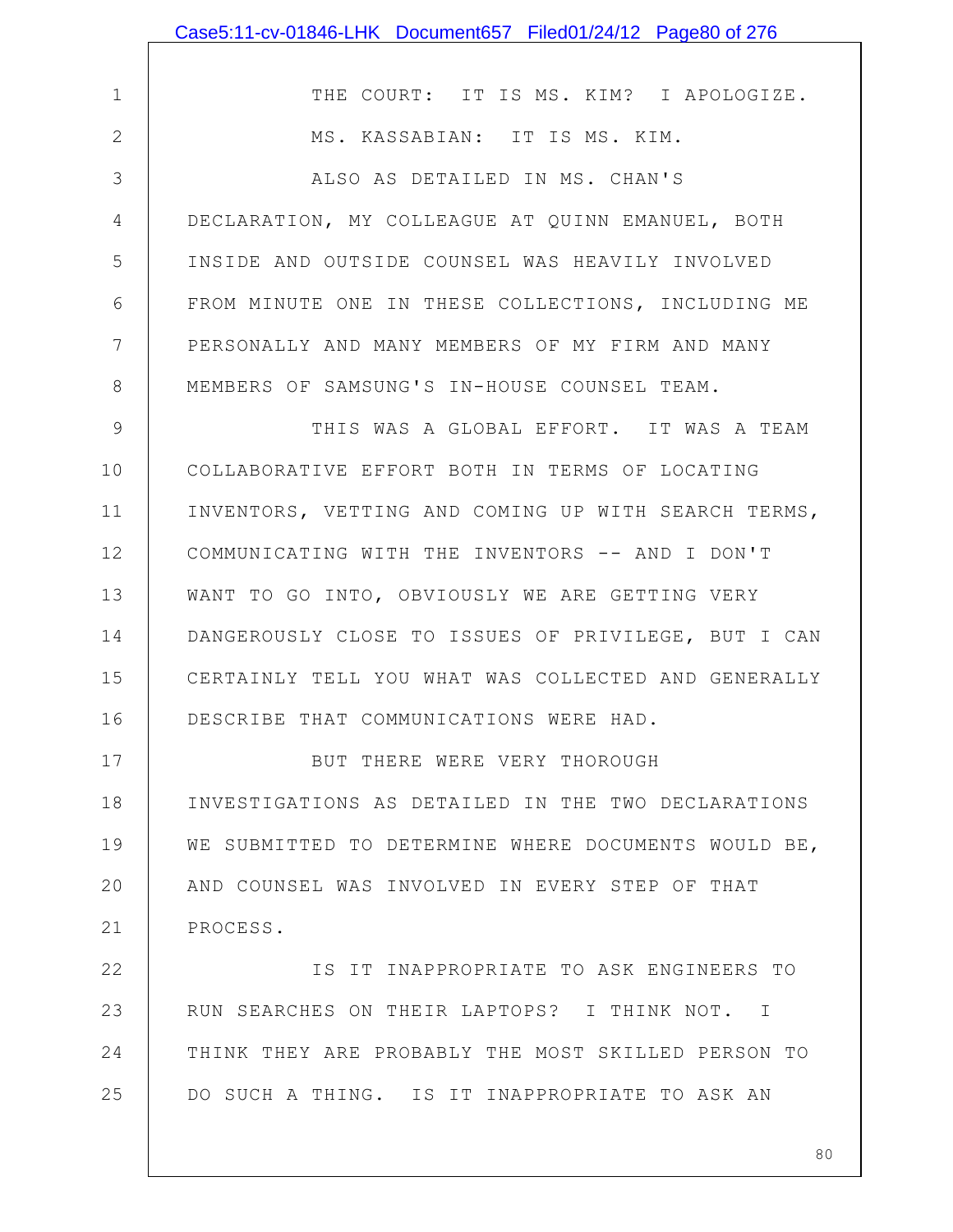|               | Case5:11-cv-01846-LHK Document657 Filed01/24/12 Page81 of 276 |
|---------------|---------------------------------------------------------------|
|               |                                                               |
| $\mathbf 1$   | ENGINEER, A PHD WHO IS WORKING ON HIGHLY TECHNICAL            |
| $\mathbf{2}$  | AND COMPLICATED SUBJECT MATTER, TO HELP COUNSEL               |
| 3             | POINT COUNSEL TO WHERE THE RELEVANT DOCUMENTS WOULD           |
| 4             | BE? I THINK THAT'S REQUIRED.                                  |
| 5             | I THINK THERE'S NO WAY AN ATTORNEY COULD                      |
| 6             | SIMPLY STUMBLE THROUGH ONE OF THESE LAPTOPS AND               |
| 7             | FIGURE OUT WHICH SETS OF TECHNICAL DOCUMENTS ARE              |
| 8             | RELEVANT.                                                     |
| $\mathcal{G}$ | I THINK YOU WOULD BE REMISS NOT TO                            |
| 10            | INVOLVE THE INVENTOR VERY HEAVILY IN THAT MANUAL              |
| 11            | COLLECTION.                                                   |
| 12            | SO THAT'S EXACTLY WHAT WE DID. THERE'S                        |
| 13            | AN ACCUSATION THAT COUNSEL WASN'T INVOLVED; THAT'S            |
| 14            | UNTRUE. AND WE SUBMITTED SWORN DECLARATIONS ABOUT             |
| 15            | THAT. THERE'S AN ACCUSATION THAT THE SEARCHES WERE            |
| 16            | NOT SUPERVISED; THAT IS ALSO UNTRUE.                          |
| 17            | THE COURT: WHEN YOU SAY SEARCHES WERE                         |
| 18            | SUPERVISED, IS IT ACCURATE, ARE WE ALL ON THE SAME            |
| 19            | PAGE HERE AS TO HOW THESE SEARCHES WERE EXECUTED?             |
| 20            | IS IT IN FACT TRUE THAT FOR EACH AND                          |
| 21            | EVERY ONE OF THESE INVENTORS WE ARE TALKING ABOUT             |
| 22            | THE INVENTORS WERE RESPONSIBLE FOR TAKING THE TERM            |
| 23            | AND USING THE MICROSOFT TOOL OR ANOTHER LIKE IT IN            |
| 24            | ORDER TO EXECUTE THE SEARCH, IS THAT AN ACCURATE              |
| 25            | STATEMENT OF WHAT HAPPENED?                                   |
|               |                                                               |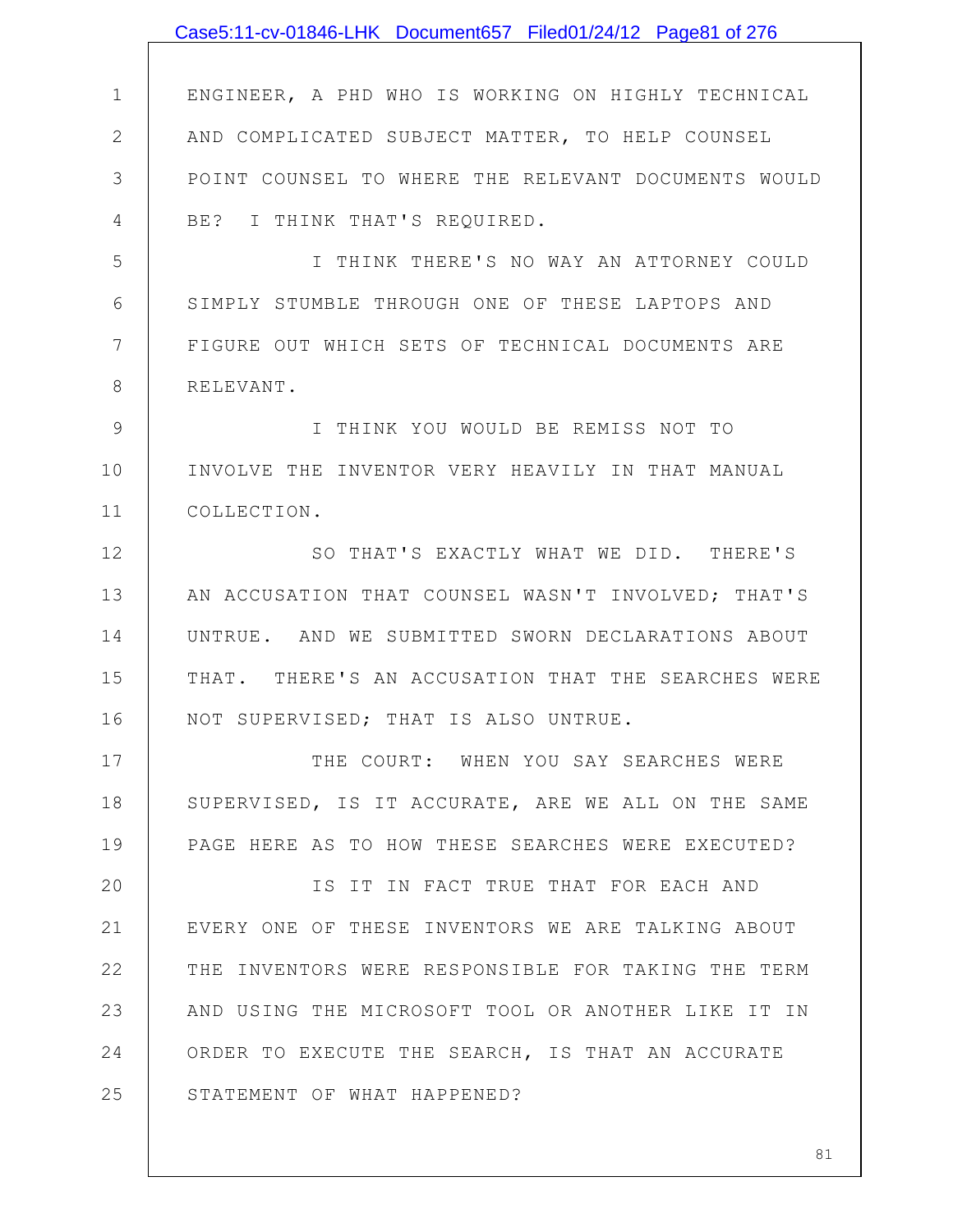|              | Case5:11-cv-01846-LHK Document657 Filed01/24/12 Page82 of 276 |
|--------------|---------------------------------------------------------------|
|              |                                                               |
| 1            | MS. KASSABIAN: YES. THE INVENTORS DID                         |
| $\mathbf{2}$ | THE TYPING.                                                   |
| 3            | AND I HEARD MR. WALDEN SAY THAT'S NOT                         |
| 4            | WHAT CONCERNS HIM. WHAT CONCERNS HIM IS THAT HE IS            |
| 5            | THEN SUPPOSING OR SPECULATING THAT THESE INVENTORS            |
| 6            | SOMEHOW HAD THE TIME AND THE INCLINATION TO SIT               |
| 7            | DOWN AND REVIEW THE TENS OF HUNDREDS OF THOUSANDS             |
| 8            | OF HITS THAT THESE SEARCH TERMS RETRIEVED AND                 |
| 9            | NEFARIOUSLY PULL OUT RELEVANT DOCUMENTS AND NOT               |
| 10           | PASS THEM ON TO COUNSEL PURSUANT TO THE GUIDANCE              |
| 11           | THEY WERE GIVEN BY COUNSEL.                                   |
| 12           | AND THAT'S NOTHING BUT UTTER AND PURE                         |
| 13           | SPECULATION. THAT IS NOT WHAT HAPPENED. HE HAS NO             |
| 14           | BASIS TO SAY THAT. APPLE HAS NO BASIS TO SPECULATE            |
| 15           | THAT.                                                         |
| 16           | IF THAT WERE TRUE, THEN, YOU KNOW, APPLE                      |
| 17           | WOULD HAVE TO THEN COME AND EXPLAIN TO US AND MAYBE           |
| 18           | REDO ALL OF ITS ASCERTAINS BECAUSE, WHO KNOWS,                |
| 19           | MAYBE THERE'S SOME APPLE INVENTOR WHO DIDN'T TURN             |
| 20           | OVER A NOTEBOOK OR DIDN'T TURN OVER A FILE OR TOOK            |
| 21           | A PAGE OF A PRINTOUT OUT BEFORE HANDING IT OVER TO            |
| 22           | COUNSEL.                                                      |
| 23           | THAT'S NOT A BASIS TO ASK SAMSUNG TO                          |
| 24           | SPEND ANOTHER, I THINK THIS COLLECTION TOOK TWO               |
| 25           | MONTHS, MANY, MANY WEEKS, TO ASK US HERE WE ARE IN            |
|              | 82                                                            |
|              |                                                               |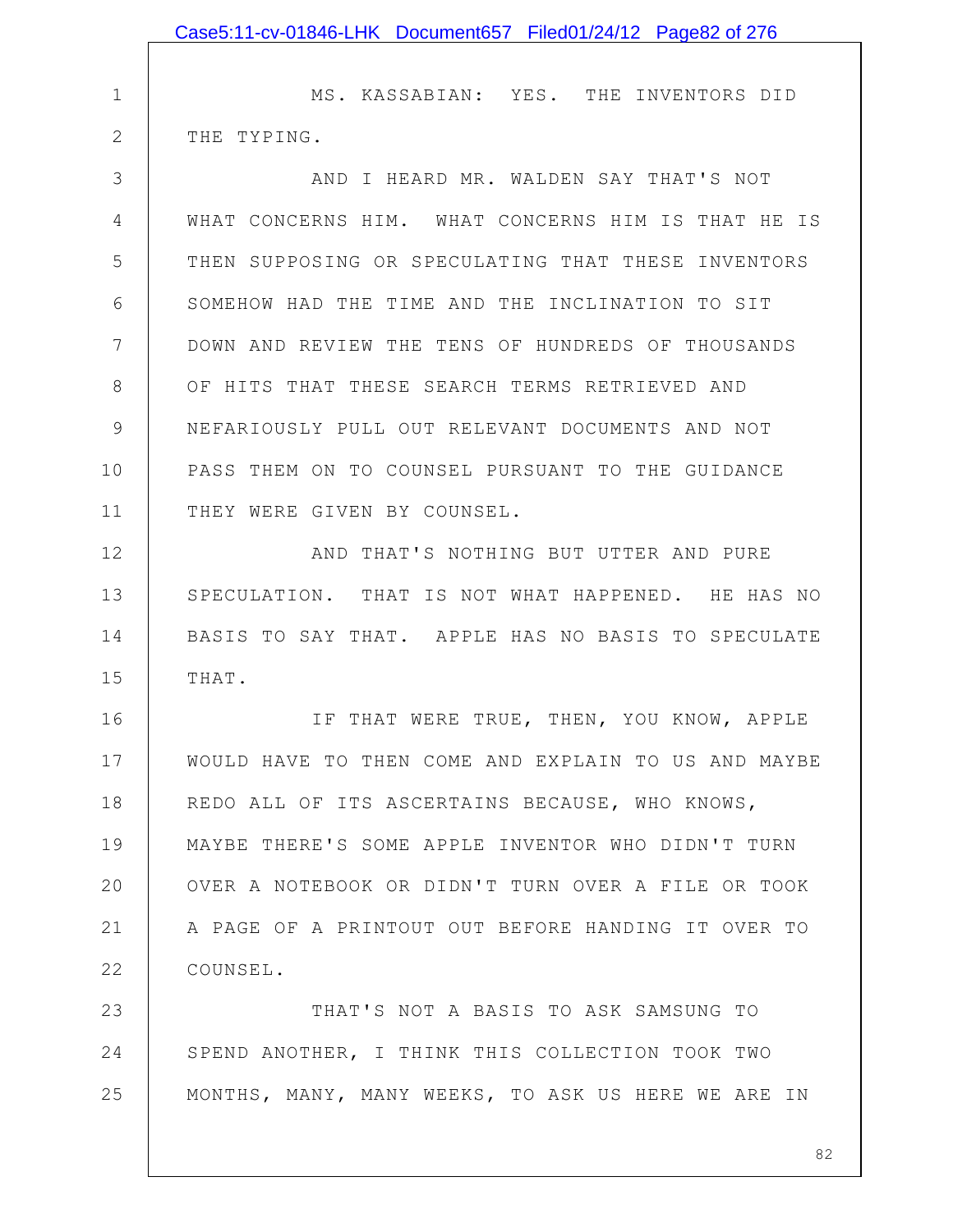|              | Case5:11-cv-01846-LHK Document657 Filed01/24/12 Page83 of 276 |
|--------------|---------------------------------------------------------------|
| $\mathbf 1$  | LATE JANUARY, TO GO BACK AND REDO ALL THAT HARD               |
| $\mathbf{2}$ | WORK.                                                         |
| 3            | SAMSUNG PRODUCED 122,000 PAGES OF                             |
| 4            | INVENTOR DOCUMENTS. I HEARD MR. WALDEN SAY THAT               |
| 5            | APPLE'S INVENTOR DOCUMENT PRODUCTION WAS LARGER. I            |
| 6            | DON'T THINK THAT'S TRUE. BUT IF MR. WALDEN CAN                |
| 7            | PROVIDE A NUMBER, I GUESS WE CAN COMPARE.                     |
| 8            | I KNOW THAT APPLE'S ENTIRE PRODUCTION IS                      |
| $\mathsf 9$  |                                                               |
|              | 250,000 PAGES NOT INCLUDING SEVERAL HUNDRED                   |
| 10           | THOUSAND PAGES OF GIBBERISH WE GOT FROM ONE                   |
| 11           | CUSTODIAN.                                                    |
| 12           | BUT IN ANY EVENT, TO PRODUCE 122,000                          |
| 13           | DOCUMENTS USING MANUAL COLLECTION EFFORTS AND                 |
| 14           | SEARCH TERMS, YOU CAN IMAGINE HOW MANY DOCUMENTS              |
| 15           | WERE ACTUALLY COLLECTED IN A SHORT PERIOD OF TIME.            |
| 16           | I DON'T HAVE THE EXACT NUMBER, BUT I                          |
| 17           | SUSPECT IT WAS IN THE NEIGHBORHOOD OF HALF A                  |
| 18           | MILLION, A MILLION SOMETHING, CERTAINLY MUCH LARGER           |
| 19           | THAN THE ULTIMATE SET OF DOCUMENTS THAT WAS                   |
| 20           | PRODUCED BECAUSE, OF COURSE, THERE'S A REVIEW                 |
| 21           | PROCESS.                                                      |
| 22           | THE COURT: I WANT TO FOCUS ON, IF I                           |
| 23           | $MAX$ --                                                      |
| 24           | MS. KASSABIAN: ABSOLUTELY, YOUR HONOR.                        |
| 25           | THE COURT: -- ON WHAT FACTS WE CAN AGREE                      |
|              |                                                               |
|              | 83                                                            |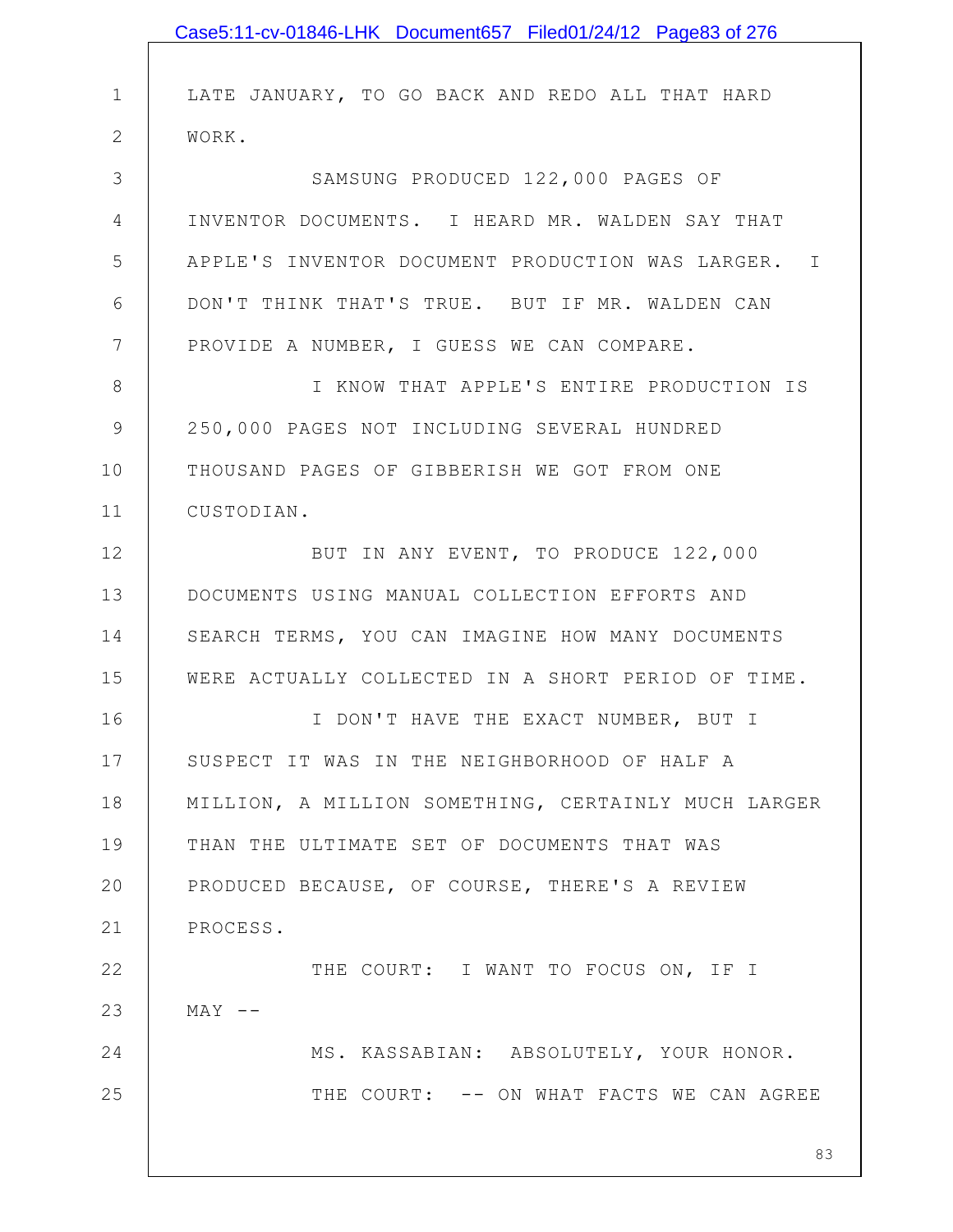|              | Case5:11-cv-01846-LHK Document657 Filed01/24/12 Page84 of 276 |
|--------------|---------------------------------------------------------------|
|              |                                                               |
| $\mathbf 1$  | UPON IN TERMS OF WHAT ACTUALLY HAPPENED.                      |
| $\mathbf{2}$ | THE LEGAL SIGNIFICANCE OF THOSE FACTS IS                      |
| 3            | I SUSPECT AN ISSUE FOR ME TO MAKE A CALL ON.                  |
| 4            | BUT YOU HAVE CONFIRMED THAT AS TO WHO                         |
| 5            | ACTUALLY EXECUTED THE SEARCH, IT WAS IN FACT THE              |
| 6            | CASE THAT THE INVENTORS WERE RESPONSIBLE FOR                  |
| 7            | EXECUTING THE SEARCH IN EACH AND EVERY INSTANCE; IS           |
| 8            | THAT FAIR?                                                    |
| 9            | MS. KASSABIAN: ARE WE TALKING ABOUT THE                       |
| 10           | SEARCH TERMS OR THE MANUAL COLLECTION?                        |
| 11           | THE COURT: THE SEARCH TERMS ON THE                            |
| 12           | ELECTRONIC DATA.                                              |
| 13           | MS. KASSABIAN: OKAY.                                          |
| 14           | BECAUSE CERTAINLY THE PRIMARY COLLECTION                      |
| 15           | METHOD WAS TO ASK THE INVENTORS, TELL US WHERE                |
| 16           | THESE DOCUMENTS ARE.                                          |
| 17           | THE COURT: RIGHT. I'M PAST COLLECTION,                        |
| 18           | I'M TALKING ABOUT APPLYING SEARCH TERMS.                      |
| 19           | MS. KASSABIAN: YES, ABSOLUTELY.                               |
| 20           | THEY PUNCHED IN THE TERMS --                                  |
| 21           | THE COURT: OKAY.                                              |
| 22           | MS. KASSABIAN: -- WITH GUIDANCE FROM                          |
| 23           | COUNSEL. THERE WERE MEETINGS, THERE WERE                      |
| 24           | EXPLANATIONS AS TO HOW TO RETURN THE SEARCHES AND             |
| 25           | THEN THERE WERE SEARCH TERMS GIVEN TO THEM, AND IT            |
|              |                                                               |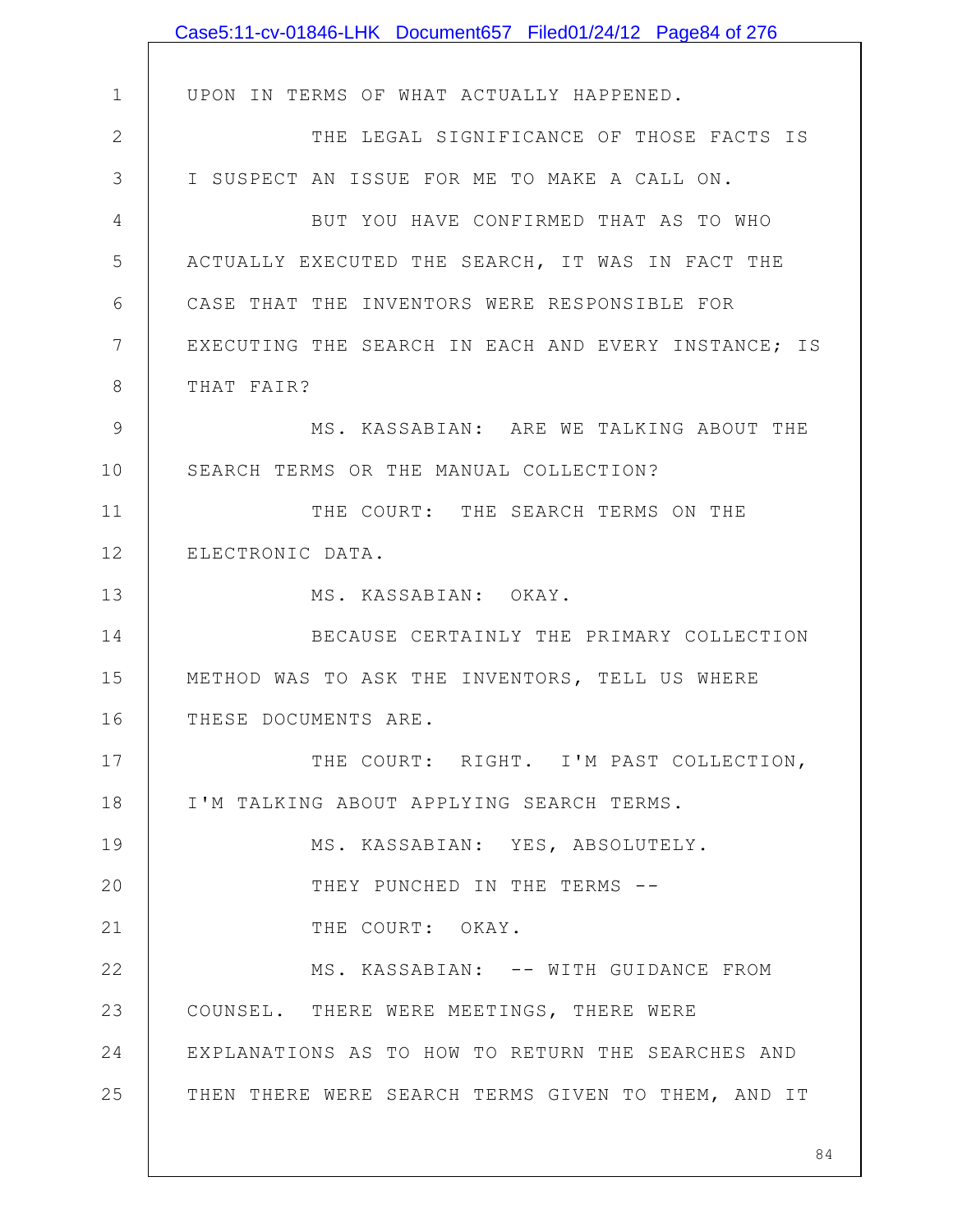|              | Case5:11-cv-01846-LHK Document657 Filed01/24/12 Page85 of 276 |
|--------------|---------------------------------------------------------------|
|              |                                                               |
| $\mathbf 1$  | WAS A COLLABORATIVE PROCESS.                                  |
| $\mathbf{2}$ | THE COURT: OKAY.                                              |
| 3            | SO THEY RAN THE TERMS, THAT'S ALL I NEED                      |
| 4            | TO KNOW ON THAT ISSUE.                                        |
| 5            | MS. KASSABIAN: ABSOLUTELY.                                    |
| 6            | THE COURT: AS TO FORWARDING POSITIVE                          |
| 7            | HITS, WERE THE INVENTORS RESPONSIBLE FOR FORWARDING           |
| $8\,$        | THOSE?                                                        |
| 9            | MS. KASSABIAN: THEY WERE RESPONSIBLE FOR                      |
| 10           | HANDING EVERYTHING OVER TO COUNSEL, ABSOLUTELY. I             |
| 11           | MEAN, THROUGH AN UPLOAD PROCESS.                              |
| 12           | I MEAN, WE ARE TALKING ABOUT COMPUTER                         |
| 13           | ENGINEERS HERE, THEY CAN HANDLE IT.                           |
| 14           | SO INSTRUCTIONS WERE GIVEN TO PASS THE                        |
| 15           | DOCUMENTS ON. DID A LAWYER WALK OVER TO THE WORK              |
| 16           | STATION AND, YOU KNOW, STICK IN A THUMB DRIVE AND             |
| 17           | DO THE FILE TRANSFER THEMSELVES? I DON'T FRANKLY              |
| 18           | KNOW. I'M NOT SURE IF THAT OCCASIONALLY HAPPENED.             |
| 19           | I DO KNOW THAT THE INSTRUCTIONS WERE,                         |
| 20           | GIVE THE HITS TO COUNSEL. AND THEN THE INVENTORS              |
| 21           | WERE NOT GIVEN THE DISCRETION TO GO THROUGH THOSE             |
| 22           | HITS AND DECIDE WHAT THEY THOUGHT WAS RELEVANT.               |
| 23           | THAT'S WHAT THE MANUAL COLLECTION WAS FOR, RIGHT?             |
| 24           | SO THE MANUAL COLLECTION WAS THE STAGE                        |
| 25           | WHERE THEY SAY TO THE WITNESS, DO YOU KEEP FOLDERS            |
|              |                                                               |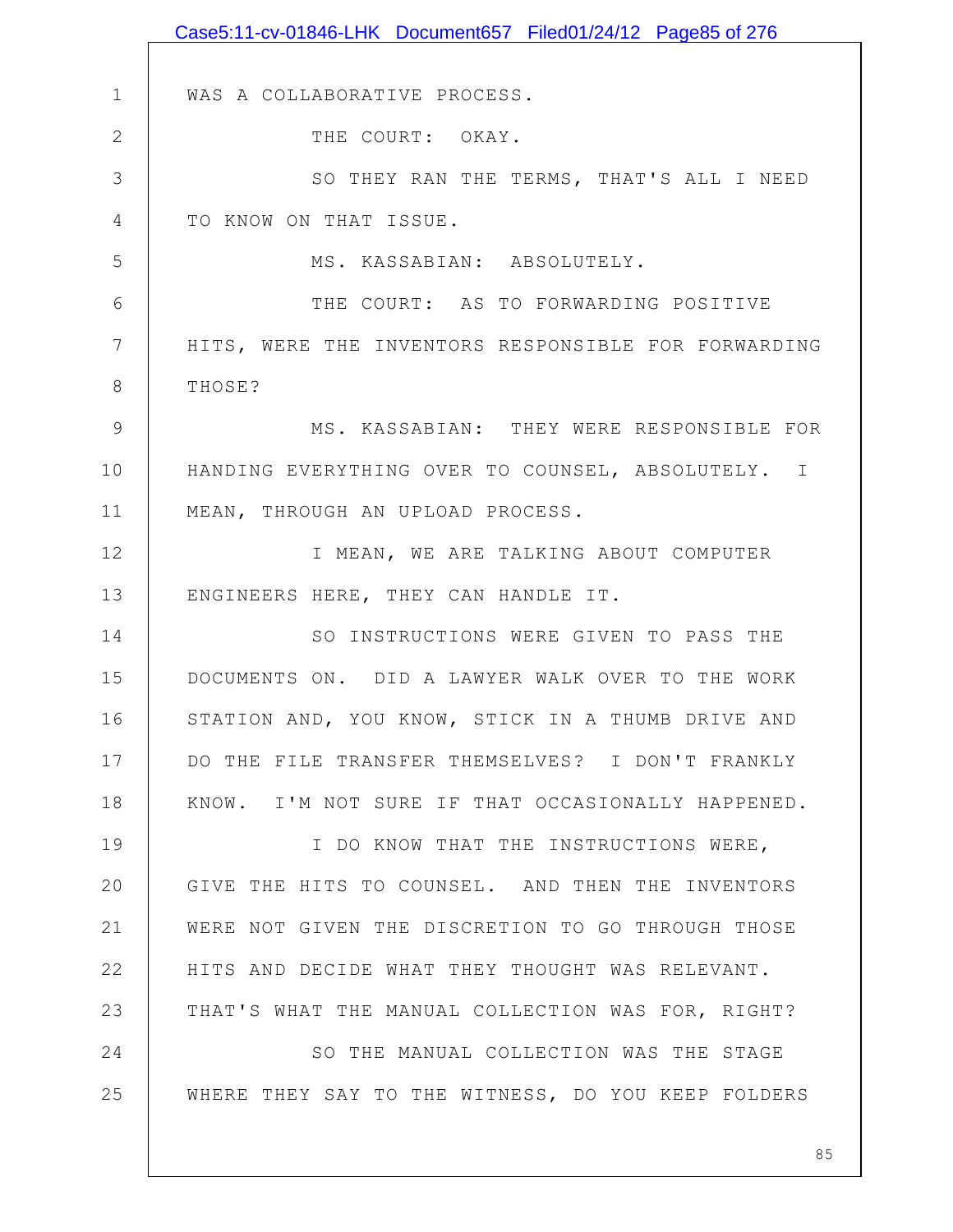|              | Case5:11-cv-01846-LHK Document657 Filed01/24/12 Page86 of 276 |
|--------------|---------------------------------------------------------------|
|              |                                                               |
| $\mathbf 1$  | AND FILES ON YOUR COMPUTER REGARDING THE '941                 |
| $\mathbf{2}$ | INVENTION? YES, OF COURSE I DO. OKAY. GIVE US                 |
| 3            | THOSE.                                                        |
| 4            | THEN SEPARATELY, JUST TO MAKE SURE                            |
| 5            | EVERYTHING WAS CAUGHT, BECAUSE WE ALL OCCASIONALLY            |
| 6            | SAVE A DOCUMENT IN THE WRONG PLACE, THAT'S WHEN THE           |
| 7            | SEARCH TERMS CAME IN.                                         |
| $8\,$        | SO TO BE CLEAR, THE MANUAL COLLECTIONS I                      |
| $\mathsf 9$  | THINK TYPICALLY ARE MORE ACCURATE AND MORE RELIABLE           |
| 10           | WHEN YOU ARE DEALING WITH THESE TYPES OF TECHNICAL            |
| 11           | DOCUMENTS.                                                    |
| 12           | BUT IN ANY EVENT, BELT AND SUSPENDERS WAS                     |
| 13           | APPLIED AND THAT WAS THE SEARCH TERM TECHNIQUE, AND           |
| 14           | THOSE SEARCH TERMS WERE DISCLOSED AND THEY WERE,              |
| 15           | LIKE I SAID, VERY CLEARLY VETTED.                             |
| 16           | IT WAS A COLLABORATIVE EFFORT BOTH IN                         |
| 17           | TERMS OF COUNSEL'S VIEW OF WHAT TERMS MIGHT HIT               |
| 18           | RELEVANT DOCUMENTS AND THE INVENTOR'S VIEW OF WHAT            |
| 19           | TERMS THEY TYPICALLY USED AND WHETHER THEY USED               |
| 20           | THOSE TERMS IN KOREAN OR IN ENGLISH GIVEN THE FACT            |
| 21           | THAT THE SSO COMMUNITY COMMUNICATES IN ENGLISH.               |
| 22           | OFTEN TIMES WE FOUND THAT IT WAS ACTUALLY ENGLISH             |
| 23           | TERMS BEING USED FOR SOME OF THE THESE TECHNICAL              |
| 24           | TERMS.                                                        |
| 25           | THE COURT: ALL RIGHT.                                         |
|              |                                                               |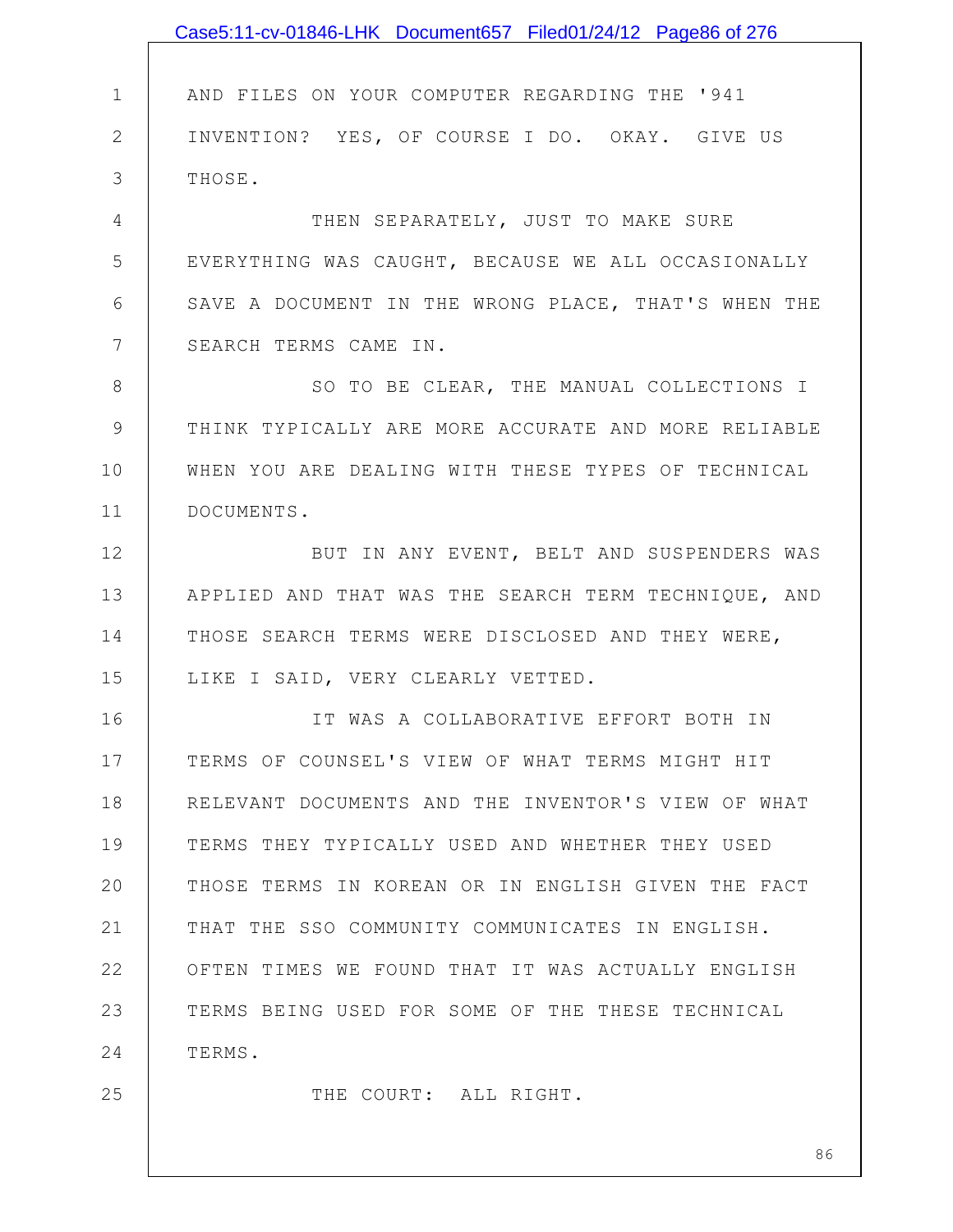|                | Case5:11-cv-01846-LHK Document657 Filed01/24/12 Page87 of 276 |
|----------------|---------------------------------------------------------------|
|                |                                                               |
| $\mathbf 1$    | ON THE ISSUE OF THE TERMS THEMSELVES, IS                      |
| $\mathbf{2}$   | IT TRUE THE '055 AND '871 PATENTS WERE NOT INCLUDED           |
| 3              | AMONG THE SEARCH TERMS?                                       |
| 4              | MS. KASSABIAN: THERE WAS NOTHING TO                           |
| 5              | SEARCH. THOSE INVENTORS ARE FORMER EMPLOYEES AND              |
| 6              | THEY HAVE NOT BEEN ABLE TO LOCATE THEM. SO THERE              |
| $7\phantom{.}$ | WAS NO DATA SET TO APPLY THE SEARCH TERMS TO.                 |
| $8\,$          | THE COURT: SO DID THE UNIVERSE OF TERMS                       |
| $\mathcal{G}$  | THAT WERE USED TO CALL, COLLECT THE MATERIAL AND TO           |
| 10             | POTENTIALLY RESPONSIVE MATERIAL, WAS THAT UNIVERSE            |
| 11             | DIFFERENT FROM ONE INVENTOR TO THE NEXT?                      |
| 12             | MS. KASSABIAN: YOU MEAN THE SEARCH                            |
| 13             | TERMS?                                                        |
| 14             | THE COURT: YEAH.                                              |
| 15             | MS. KASSABIAN: ABSOLUTELY, YEAH.                              |
| 16             | BECAUSE IT'S VERY DIFFERENT TECHNOLOGY.                       |
| 17             | SO THERE WERE SETS OF SEARCH TERMS                            |
| 18             | DEVELOPED, I MEAN, THIS WAS A VERY COMPLEX AND VERY           |
| 19             | TIME CONSUMING PROCESS.                                       |
| 20             | BUT YES, THERE WERE SEPARATE SEARCH TERMS                     |
| 21             | FOR EACH INVENTOR BECAUSE NATURALLY THERE WERE                |
| 22             | DIFFERENT WORDS INVOLVED IN TERMS OF THE                      |
| 23             | TECHNOLOGY, THE PATENT, WHETHER THERE WAS SSO                 |
| 24             | INVOLVEMENT AND THAT TYPE OF THING.                           |
| 25             | THE COURT: SO YOUR POINT IS THE '055 AND                      |
|                | 87                                                            |
|                |                                                               |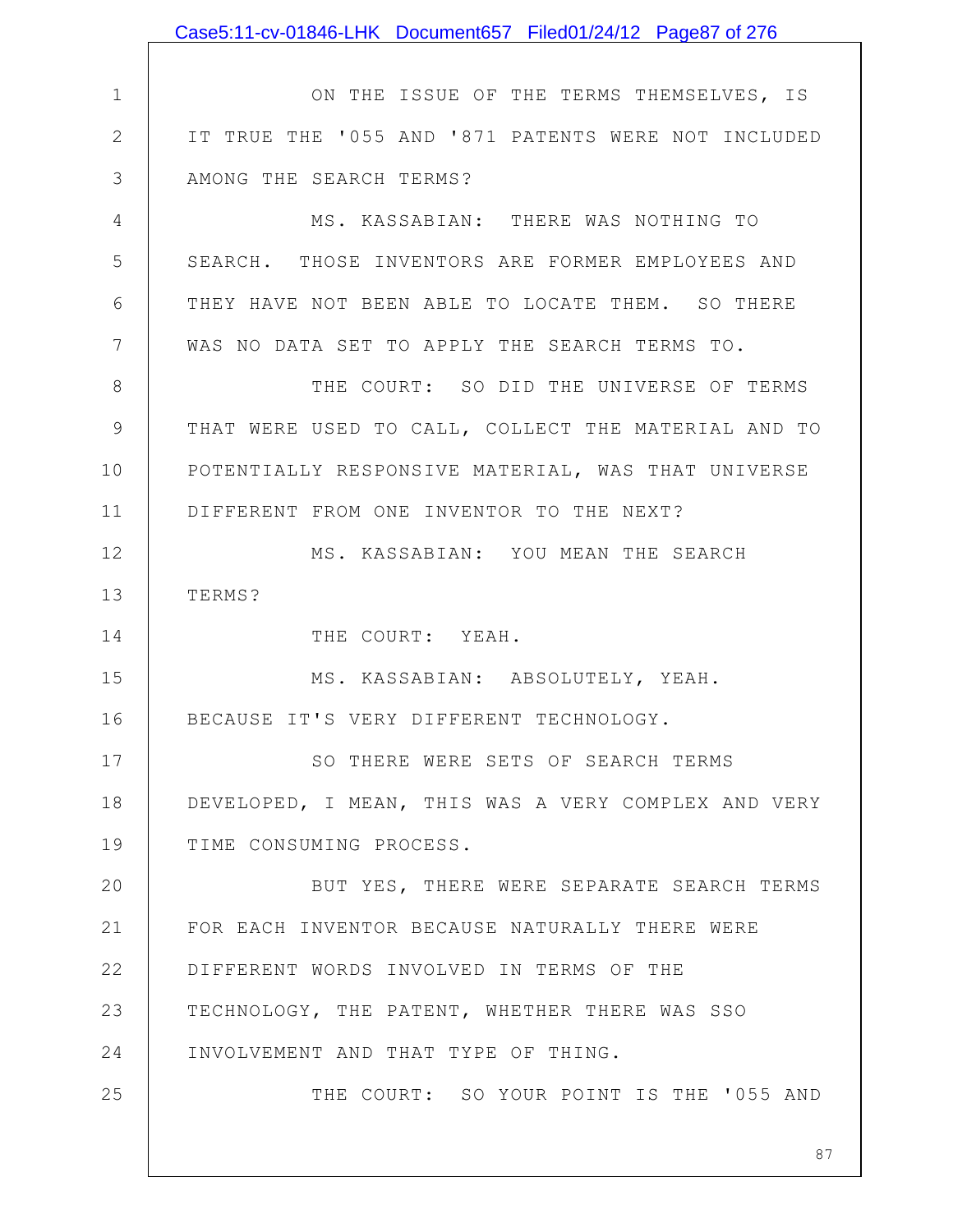|                | Case5:11-cv-01846-LHK Document657 Filed01/24/12 Page88 of 276 |
|----------------|---------------------------------------------------------------|
|                |                                                               |
| $\mathbf 1$    | '871 WERE CONSCIOUSLY DISREGARDED BECAUSE THOSE               |
| $\overline{2}$ | INVENTORS ARE NO LONGER EMPLOYED BY THE COMPANY?              |
| 3              | MS. KASSABIAN: THERE WAS NO LAPTOP OR                         |
| 4              | COMPUTER TO SEARCH.                                           |
| 5              | THE COURT: ARE THEY CURRENTLY EMPLOYED?                       |
| 6              | MS. KASSABIAN: WE DON'T KNOW WHERE THEY                       |
| 7              | ARE, WE'VE LOOKED. I ASSUME APPLE HAS LOOKED TOO.             |
| 8              | THE COURT: I JUST WANT TO KNOW THE                            |
| 9              | FACTS. IF YOU HAVE LOOKED THEN CAN YOU CONFIRM FOR            |
| 10             | ME THEY ARE NO LONGER EMPLOYED BY SAMSUNG?                    |
| 11             | MS. KASSABIAN: THEY ARE DEFINITELY                            |
| 12             | FORMER EMPLOYEES, BUT SAMSUNG WAS ABLE ON LOCATE              |
| 13             | SOME FORMER EMPLOYEES AND RAN SEARCHES ON THEIR               |
| 14             | COMPUTERS AND COLLECTED MANUAL DOCUMENTS.                     |
| 15             | BUT FOR '055 AND '871, NO ONE HAS BEEN                        |
| 16             | ABLE TO LOCATE THE INVENTORS. SO IT ISN'T THAT                |
| 17             | THOSE TERMS JUST WEREN'T CREATED, BUT THERE WAS               |
| 18             | NOTHING TO RUN THEM AGAINST.                                  |
| 19             | SO WHAT WE DID INSTEAD --                                     |
| 20             | THE COURT: AND THEIR ELECTRONIC DATA WAS                      |
| 21             | NOT FOUND AFTER A REASONABLE SEARCH? THE HARD                 |
| 22             | DRIVES AREN'T SITTING AROUND IN A LOCKER SOMEWHERE?           |
| 23             | MS. KASSABIAN: RIGHT. NO, NO.                                 |
| 24             | I DON'T HAVE THE EXACT NUMBER OF YEARS                        |
| 25             | BUT I THINK IT WAS SOMETHING IN THE NEIGHBORHOOD OF           |
|                |                                                               |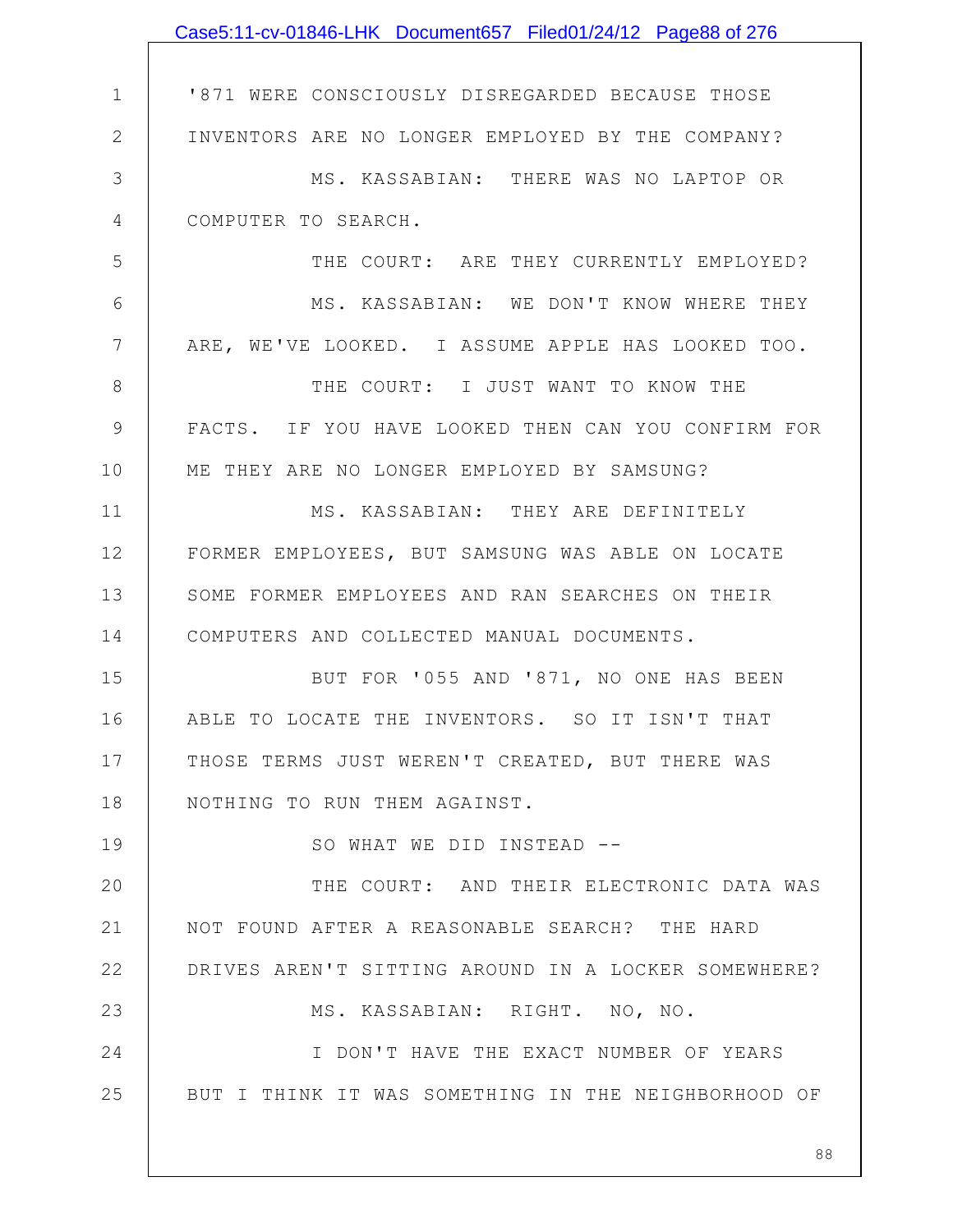|               | Case5:11-cv-01846-LHK Document657 Filed01/24/12 Page89 of 276 |
|---------------|---------------------------------------------------------------|
|               |                                                               |
| $\mathbf 1$   | 6 TO 10 YEARS AGO AS TO THE RELEVANT TIME PERIOD              |
| $\mathbf{2}$  | FOR THESE PATENTS.                                            |
| 3             | AND OF COURSE LIKE MOST TECH COMPANIES,                       |
| 4             | OVER A FEW YEARS PEOPLE GET NEW COMPUTERS. WHEN               |
| 5             | PEOPLE LEAVE THE COMPANY, OBVIOUSLY THERE ARE                 |
| 6             | PROCEDURES FOR RETAINING OR DISPOSING OF THE WORK             |
| 7             | PRODUCT.                                                      |
| 8             | THIS WAS SO LONG AGO THAT THEIR LAPTOPS                       |
| $\mathcal{G}$ | WERE NOT STILL AROUND. BUT IT'S NOT THAT NOTHING              |
| 10            | WAS DONE ON THOSE PATENTS, THERE WERE MANUAL                  |
| 11            | SEARCHS OF CENTRAL SERVERS TO SEE IF ANYTHING COULD           |
| 12            | BE LOCATED FOR THOSE TWO, AND SOME DOCUMENTS WERE             |
| 13            | LOCATED AND SOME WERE PRODUCED.                               |
| 14            | THE COURT: ALL RIGHT.                                         |
| 15            | WERE THERE KOREAN SEARCH TERMS INCLUDED?                      |
| 16            | MS. KASSABIAN: YES.                                           |
| 17            | I'M CERTAIN OF ONE WHICH WE DISCLOSED                         |
| 18            | BECAUSE DURING THE PROCESS OF DEVELOPING THE SEARCH           |
| 19            | TERMS, THAT DISCUSSION WAS HAD WITH EVERYONE.                 |
| 20            | AND, YOU KNOW, THE TRUTH OF THE MATTER IS                     |
| 21            | THAT A LOT OF THESE INDIVIDUALS WORK ACROSS BORDERS           |
| 22            | INTERNATIONALLY WITH STANDARD SETTING                         |
| 23            | ORGANIZATIONS, WITH WORKING GROUPS, AND THOSE                 |
| 24            | BODIES TEND TO COMMUNICATE IN ENGLISH.                        |
| 25            | AND SO WHEN WE LEARNED THAT THERE WAS A                       |
|               |                                                               |
|               | 89                                                            |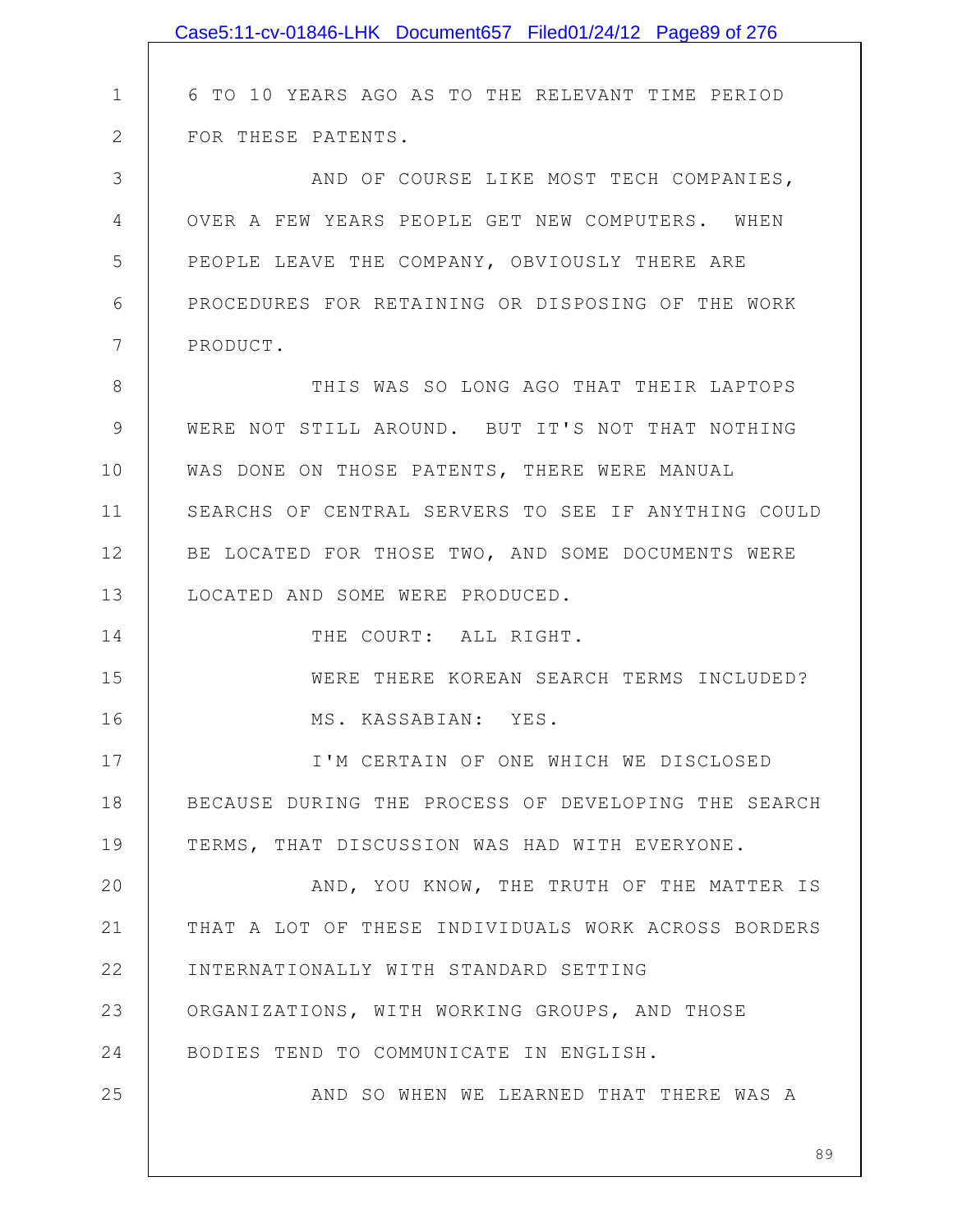|                | Case5:11-cv-01846-LHK Document657 Filed01/24/12 Page90 of 276 |
|----------------|---------------------------------------------------------------|
|                |                                                               |
| $\mathbf 1$    | TERM THAT WAS TYPICALLY USED IN KOREAN, OF COURSE             |
| $\mathbf{2}$   | WE RAN THAT TERM. THESE ARE KOREAN SPEAKING                   |
| 3              | PEOPLE. THERE WAS NO INTENTIONAL DECISION TO                  |
| 4              | EXCLUDE CERTAIN TERMS IN THE TRANSLATION TO HIDE              |
| 5              | DOCUMENTS.                                                    |
| 6              | WE DIDN'T INCLUDE KOREAN SEARCH TERMS                         |
| $7\phantom{.}$ | WHERE WE LEARNED THROUGH THE MULTIPLE INTERVIEWS              |
| 8              | WITH THESE PEOPLE THAT THEY DID NOT USE THOSE TERMS           |
| 9              | IN ANY LANGUAGE BUT ENGLISH.                                  |
| 10             | SO IT WAS A THOUGHTFUL PROCESS. THIS WAS                      |
| 11             | NOT SLOPPY, THIS WAS NOT INTENTIONALLY NEFARIOUS,             |
| 12             | IT WAS CAREFUL AND THOUGHTFUL.                                |
| 13             | THE COURT: ALL RIGHT.                                         |
| 14             | LET'S LOOK AT HOW CAREFUL AND THOUGHTFUL                      |
| 15             | IT REALLY WAS.                                                |
| 16             | IF THE SEARCH TERMS -- WELL, LET ME ASK                       |
| 17             | YOU THIS, DID YOU COMPUTE OR RUN THE SEARCH TERMS             |
| 18             | ON THE DATA SETS, LET'S FOCUS ON THE ELECTRONIC               |
| 19             | DATA FOR THE MOMENT, BEFORE OR AFTER THOSE TERMS              |
| 20             | WERE DISCLOSED TO APPLE?                                      |
| 21             | MS. KASSABIAN: THAT WAS ALL DONE BEFORE                       |
| 22             | BECAUSE THE PARTIES ONLY AGREED TO EXCHANGE SEARCH            |
| 23             | TERMS AFTER YOUR HONOR'S SEPTEMBER, I THINK IT WAS            |
| 24             | IN THE SEPTEMBER 28TH ORDER WHERE YOUR HONOR                  |
| 25             | INDICATED THAT THAT WOULD BE A GOOD IDEA.                     |
|                |                                                               |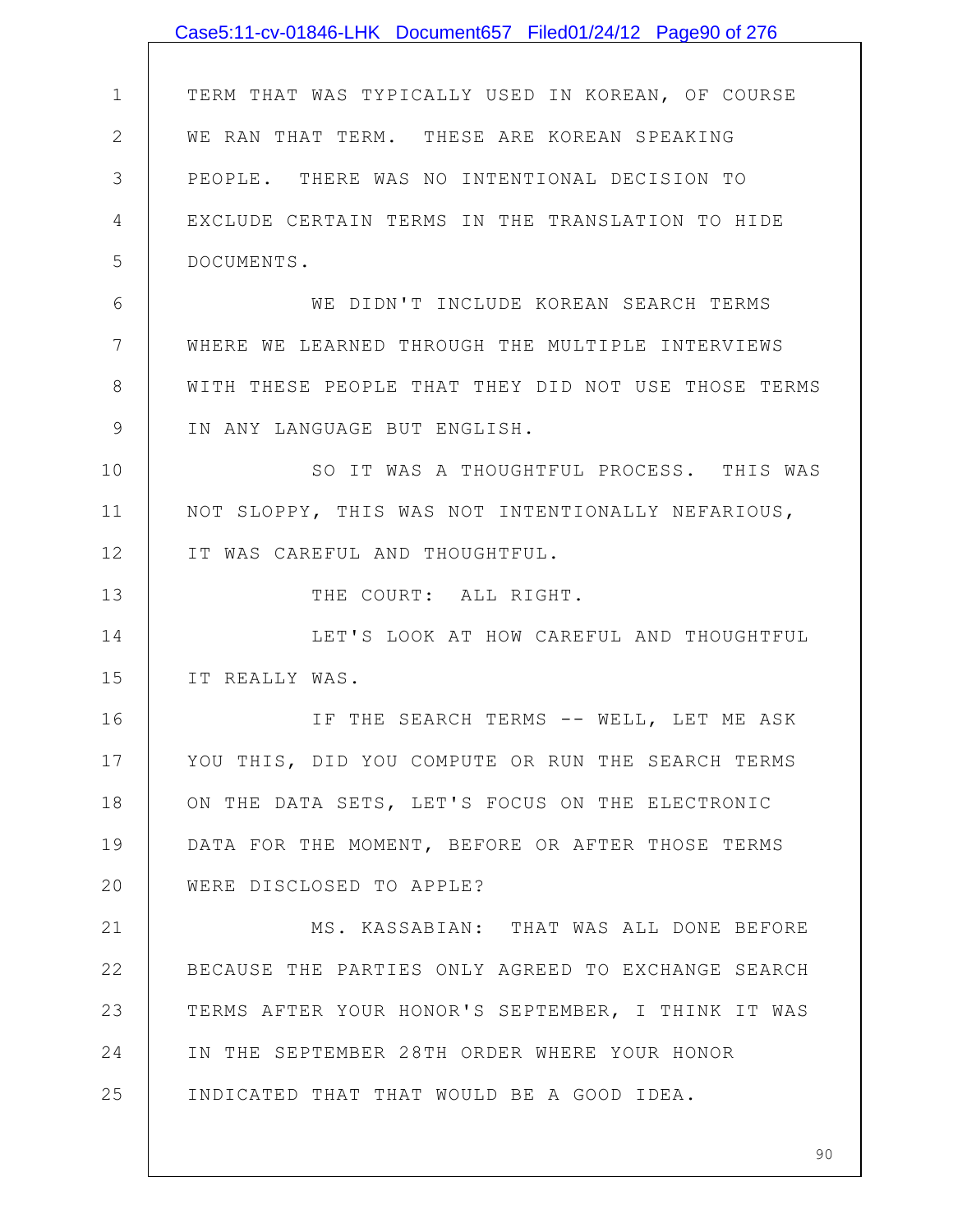|              | Case5:11-cv-01846-LHK Document657 Filed01/24/12 Page91 of 276 |
|--------------|---------------------------------------------------------------|
|              |                                                               |
| $\mathbf 1$  | AND SO WE STARTED THE MEET AND CONFER                         |
| $\mathbf{2}$ | PROCESS WITH APPLE, AND SAMSUNG PROPOSED THAT IT BE           |
| 3            | DONE AT LEAST ON SOMEWHAT OF A REGULAR BASIS. WE              |
| 4            | SUGGESTED MONTHLY.                                            |
| 5            | AND SO THERE WAS AN INITIAL EXCHANGE                          |
| 6            | CONSISTENT WITH YOUR HONOR'S ORDER ON OCTOBER 7TH             |
| 7            | WHICH WAS THE PRODUCTION DATE FOR YOUR LAST ORDER.            |
| 8            | AND THEN DURING DISCUSSIONS WITH APPLE IN                     |
| 9            | NOVEMBER, LATE OCTOBER AND INTO NOVEMBER, WE                  |
| 10           | SUGGESTED HEY, YOU KNOW, WE SHOULD KEEP EXCHANGING            |
| 11           | BECAUSE THE PARTIES ARE CONTINUING TO DISCOVER NEW            |
| 12           | CUSTODIANS AND RUN NEW SEARCHES, SO THESE ARE GOING           |
| 13           | TO HAVE TO BE UPDATED.                                        |
| 14           | SO WE EXCHANGED UPDATED SEARCH TERMS IN                       |
| 15           | LATE NOVEMBER, THE VERY END OF NOVEMBER, APPLE GAVE           |
| 16           | US A SET I THINK IN MID NOVEMBER. WE GAVE OURS IN             |
| 17           | LATE NOVEMBER.                                                |
| 18           | THE COURT: AND WERE THESE SETS OF TERMS                       |
| 19           | EXCHANGED IN NOVEMBER BEFORE OR AFTER --                      |
| 20           | MS. KASSABIAN: AFTER THE DEPOSITIONS --                       |
| 21           | THE COURT: AFTER THE SEARCH HAD BEEN                          |
| 22           | CONDUCTED?                                                    |
| 23           | MS. KASSABIAN: OH, YES, YES. AND THAT'S                       |
| 24           | WHAT APPLE DID AS WELL.                                       |
| 25           | THE PARTIES HAVE NOT, ALTHOUGH IT                             |
|              | 91                                                            |
|              |                                                               |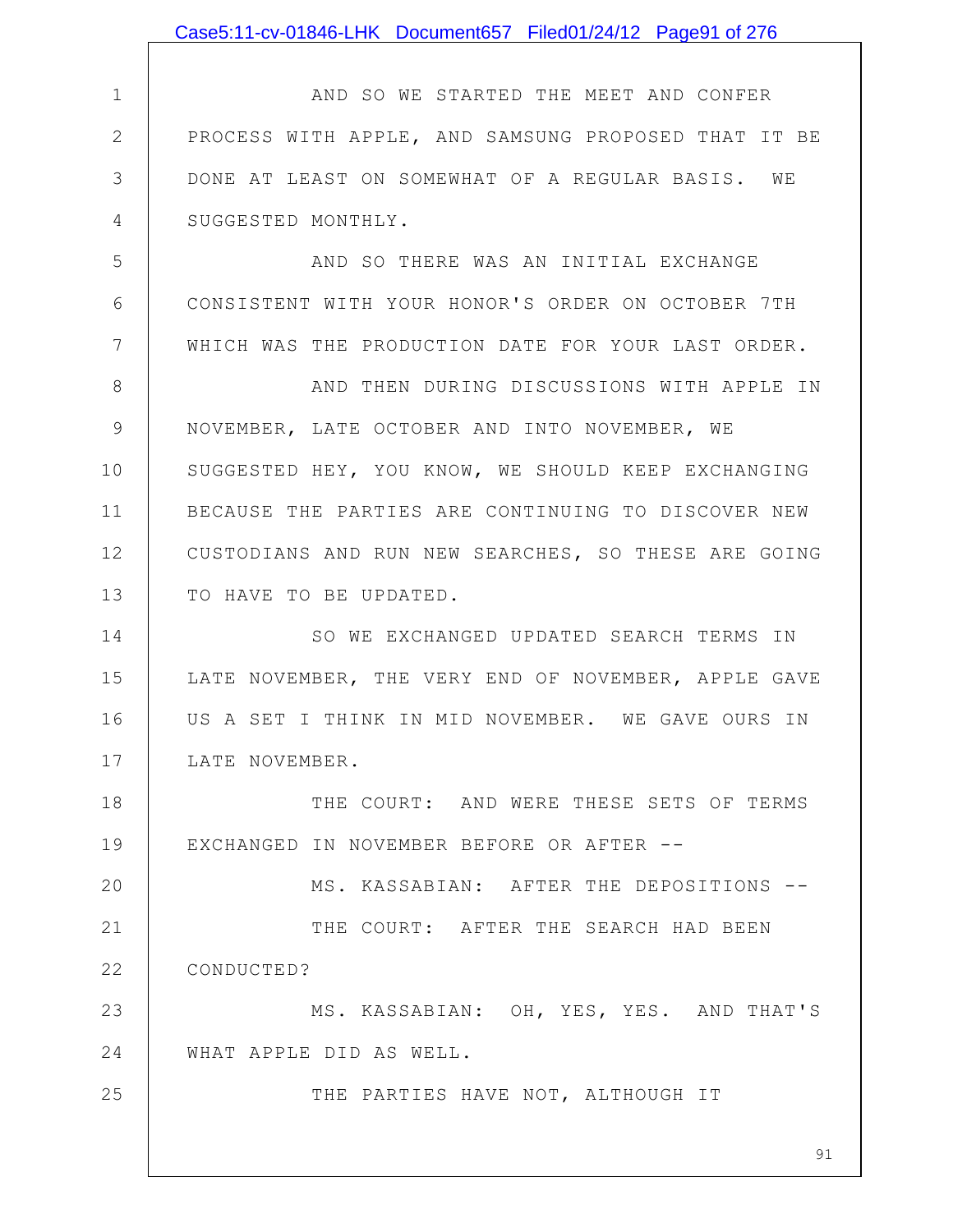|    | Case5:11-cv-01846-LHK Document657 Filed01/24/12 Page92 of 276 |
|----|---------------------------------------------------------------|
|    |                                                               |
| 1  | CERTAINLY IS DONE IN SOME CASES, AND FRANKLY, YOU             |
| 2  | KNOW, CAN BE A GOOD IDEA IF THE PARTIES ARE                   |
| 3  | SOMEWHAT COOPERATIVE WITH EACH OTHER.                         |
| 4  | THE COURT: SO IF YOU ARE NOT COOPERATING                      |
| 5  | WE WILL JUST ALL THROW IT AT THE COURT?                       |
| 6  | MS. KASSABIAN: WELL CERTAINLY IN SOME                         |
| 7  | CASES THE PARTIES EXCHANGED TERMS BEFOREHAND.                 |
| 8  | THE COURT: WHY WOULDN'T THAT MAKE SENSE?                      |
| 9  | I DON'T UNDERSTAND THE RESISTANCE IN OUR                      |
| 10 | BUSINESS HERE, A TYPE OF TRANSPARENCY. HOW COULD              |
| 11 | THAT NOT BE A GOOD IDEA?                                      |
| 12 | MS. KASSABIAN: I DON'T KNOW IF ANYONE                         |
| 13 | AFFIRMATIVELY DECIDED NOT TO DO THAT. I THINK THIS            |
| 14 | CASE IS JUST BARRELING THROUGH SPACE AT LIGHT SPEED           |
| 15 | AND APPLE'S INVENTORS WERE DEPOSED IN OCTOBER,                |
| 16 | INCLUDING ON DATES BEFORE, RIGHT AROUND THE TIME              |
| 17 | YOUR HONOR'S ORDER ISSUED, SO THEY HAD ALREADY DONE           |
| 18 | THEIR SEARCHES AND STARTED --                                 |
| 19 | THE COURT: SO I CAN UNDERSTAND AND                            |
| 20 | PERHAPS FORGIVE A FAILURE TO DISCLOSE IN ADVANCE              |
| 21 | BEFORE I MADE IT CLEAR OF MY VIEWS ON THE SUBJECT,            |
| 22 | ALTHOUGH I DON'T THINK I HAVE A PARTICULARLY UNIQUE           |
| 23 | PERSPECTIVE ON THIS, IT STRIKES ME AS COMMON SENSE.           |
| 24 | BUT AFTER THAT DATE, WHY WOULDN'T YOU                         |
| 25 | MAKE THAT DISCLOSURE BEFORE YOU GO THROUGH THE                |
|    |                                                               |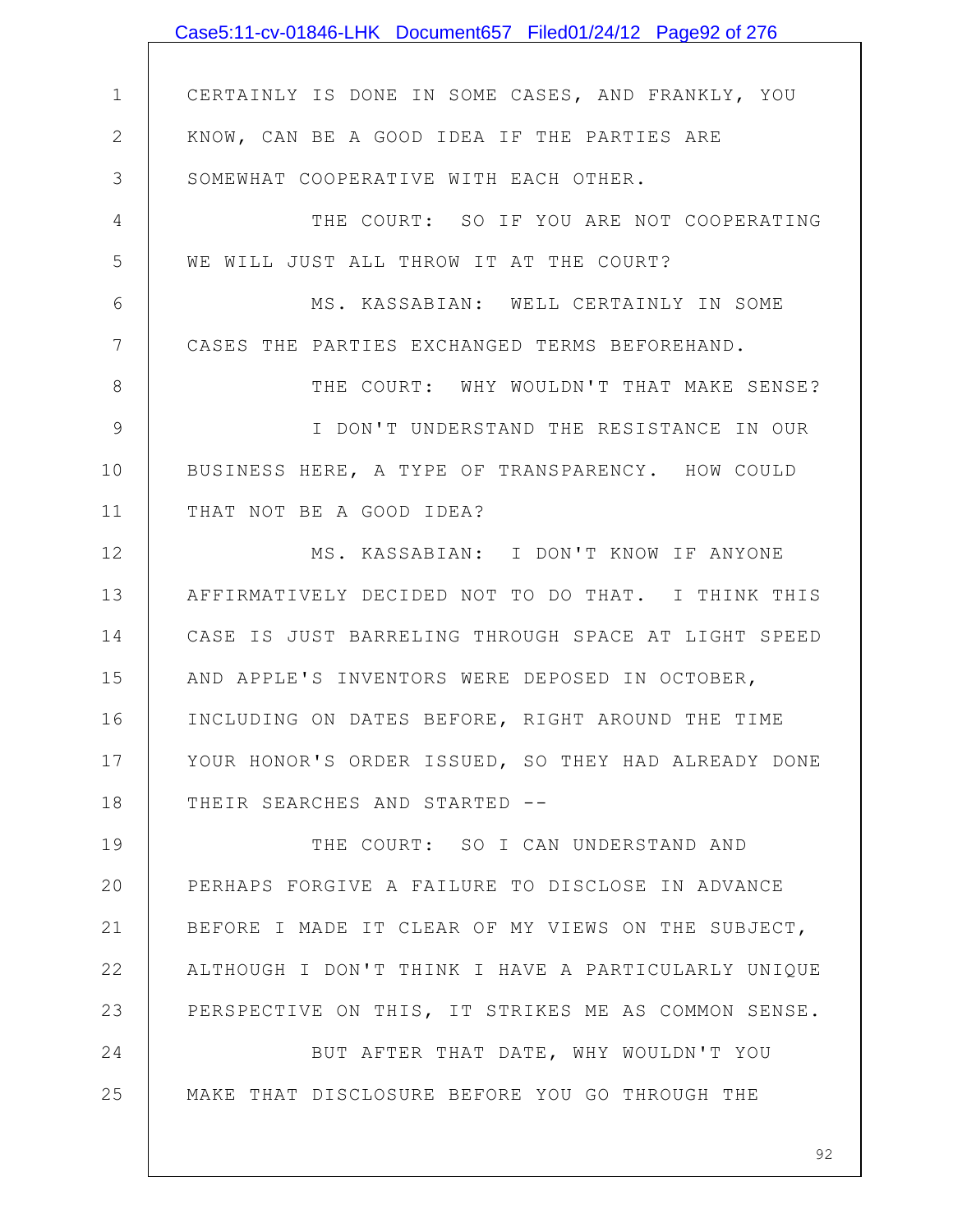|              | Case5:11-cv-01846-LHK Document657 Filed01/24/12 Page93 of 276 |
|--------------|---------------------------------------------------------------|
|              |                                                               |
| $\mathbf 1$  | TROUBLE AND EXPENSE OF RUNNING THE SEARCH?                    |
| $\mathbf{2}$ | MS. KASSABIAN: I THINK THAT'S SOMETHING                       |
| 3            | THE PARTIES SHOULD HAVE AGREED TO BUT IT DIDN'T               |
| 4            | HAPPEN.                                                       |
| 5            | AS I UNDERSTAND IT APPLE RAN ALL OF ITS                       |
| 6            | SEARCHES BEFORE YOUR HONOR'S ORDER ISSUED. SO WE              |
| 7            | GOT THE TERMS AFTER THEY HAD BEEN RUN, AND WE                 |
| $8\,$        | ACTUALLY HAD SOME BONES TO PICK WITH THEIR                    |
| 9            | SEARCHES, NOT ON TERMS, WE DIDN'T ARM SHARE OR                |
| 10           | QUARTERBACK THEIR TERMS SO MUCH AS WE WERE                    |
| 11           | CONCERNED WITH THE DATES. THERE WERE SOME DATE                |
| 12           | ISSUES WITH THEIR INVENTOR SEARCHES AND WE DID HAVE           |
| 13           | SOME MEET AND CONFER EFFORTS ON THAT.                         |
| 14           | THE COURT: IS IT ACCURATE THAT NO                             |
| 15           | DOCUMENTS HAVE BEEN PRODUCED FROM THE FILES OF 15             |
| 16           | OUT OF 32 INVENTORS?                                          |
| 17           | MS. KASSABIAN: YES, THAT'S RIGHT.                             |
| 18           | I BELIEVE THAT'S THE RIGHT NUMBER, BUT                        |
| 19           | IT'S ALL DETAILED IN THE KIM DECLARATION. FOR                 |
| 20           | EVERY PERSON THAT THEY TOOK ISSUE WITH, YOU KNOW,             |
| 21           | THERE IS A REASON OR AN EXPLANATION.                          |
| 22           | TYPICALLY, IT'S TIME AND AGE. A LOT OF                        |
| 23           | THESE SAMSUNG PATENTS ARE OLD. AND THE RELEVANT               |
| 24           | TIME PERIOD FOR INVENTION, CONCEPTION, REDUCTION TO           |
| 25           | PRACTICE, HAS LONG, LONG PASSED. THESE FOLKS HAVE             |
|              |                                                               |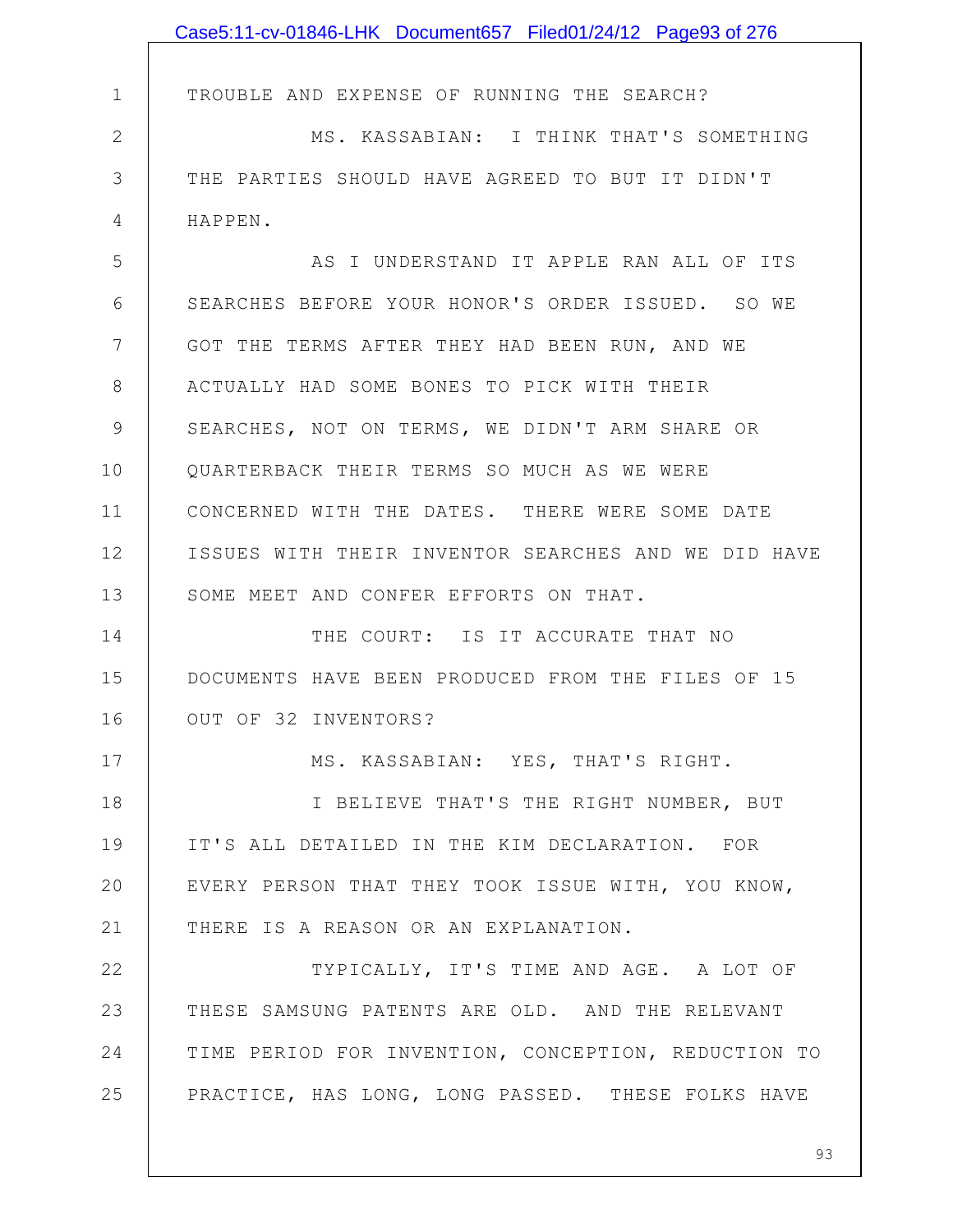|                 | Case5:11-cv-01846-LHK Document657 Filed01/24/12 Page94 of 276 |
|-----------------|---------------------------------------------------------------|
|                 |                                                               |
| $\mathbf 1$     | MOVED ON, SOME TO OTHER COMPANIES, SOME ARE STILL             |
| $\mathbf{2}$    | AT SAMSUNG BUT THEY'VE HAD SIX LAPTOPS BETWEEN THEN           |
| 3               | AND NOW. SOME INDIVIDUALS CHOOSE TO SAVE THEIR                |
| 4               | DATA FOREVER AND TRANSFER FILES TO THEIR NEW                  |
| 5               | LAPTOPS AND SOME DON'T.                                       |
| 6               | BUT EVERYONE WAS CHECKED AND IF THERE                         |
| $7\phantom{.0}$ | WERE RELEVANT DOCUMENTS OR DOCUMENTS THAT HAD A HIT           |
| $8\,$           | ON THE SEARCH TERMS, THEY WERE PRODUCED. THERE'S              |
| $\mathcal{G}$   | NOTHING MORE THAT CAN BE DONE. IT'S NOT THAT                  |
| 10              | PEOPLE WERE NOT CONSULTED OR THAT PEOPLE'S                    |
| 11              | DOCUMENTS WEREN'T SEARCHED, IT'S JUST THAT SOME               |
| 12              | PEOPLE LITERALLY WITH THE PASSAGE OF TIME DID NOT             |
| 13              | STILL HAVE ANY RELEVANT DOCUMENTS.                            |
| 14              | THE COURT: ALL RIGHT.                                         |
| 15              | DO YOU HAVE ANYTHING FURTHER YOU WISH TO                      |
| 16              | ADD ON THIS PARTICULAR ISSUE?                                 |
| 17              | MS. KASSABIAN: YES.                                           |
| 18              | I GUESS I WOULD JUST MAKE A FEW POINTS.                       |
| 19              | I GUESS WHAT TROUBLES ME AND CONFUSES ME                      |
| 20              | ABOUT THIS ENTIRE MOTION IS THAT WE'VE CAREFULLY              |
| 21              | AND THOROUGHLY DISCLOSED WHAT HAPPENED, HOW THESE             |
| 22              | SEARCHES WERE CONDUCTED. AND FROM WHAT I CAN TELL             |
| 23              | IT'S EXACTLY THE WAY APPLE GATHERS ITS DOCUMENTS IN           |
| 24              | TERMS OF INTERVIEWS, SEARCH TERMS, TERMS THAT ARE             |
| 25              | VETTED AND THEN A SET IS DECIDED UPON.                        |
|                 |                                                               |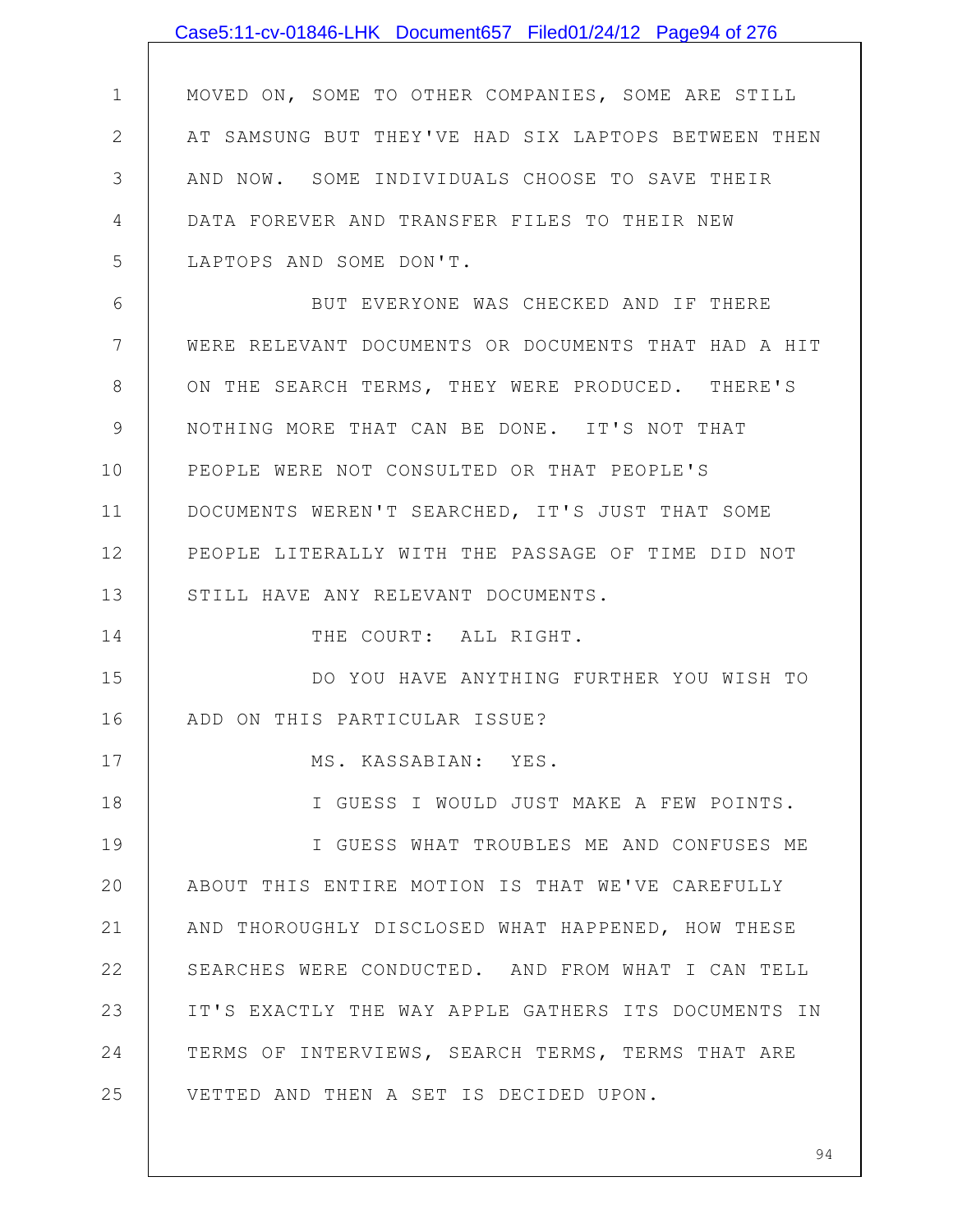|               | Case5:11-cv-01846-LHK Document657 Filed01/24/12 Page95 of 276 |
|---------------|---------------------------------------------------------------|
|               |                                                               |
| $\mathbf 1$   | AND I COULD UNDERSTAND THE MOTION, I                          |
| $\mathbf{2}$  | SUPPOSE IF THEY WERE ABLE TO POINT TO DOCUMENTS AND           |
| 3             | SAY HEY, YOU KNOW WHAT, SPECIFIC DOCUMENTS, ACTUAL            |
| 4             | THINGS ARE MISSING.                                           |
| 5             | BUT THERE'S NOTHING LIKE THAT IN THEIR                        |
| 6             | MOTION. THE ONLY TIME THEY GET CLOSE TO THAT                  |
| 7             | SUGGESTION IS ABOUT SSO DOCUMENTS. THEY DON'T                 |
| 8             | REALLY ACCUSE THAT THE INVENTION, CONCEPTION,                 |
| $\mathcal{G}$ | REDUCTION TO PRACTICE TYPE OF DOCUMENTS ARE                   |
| 10            | MISSING.                                                      |
| 11            | THEY DON'T SAY THAT ANYWHERE IN THEIR                         |
| 12            | MOTION AND FOR GOOD REASON, BECAUSE OUR SEARCH                |
| 13            | TERMS WOULD HAVE CAUGHT THOSE AND WE PRODUCED                 |
| 14            | 122,000 PAGES OF THAT.                                        |
| 15            | THE CLOSEST THEY GET IN THEIR MOTION IS                       |
| 16            | THEY SAY WELL, WE THINK SSO SEARCH TERMS SHOULD               |
| 17            | HAVE BEEN USED.                                               |
| 18            | AND I THINK THAT'S A RED HERRING FOR TWO                      |
| 19            | REASONS.                                                      |
| 20            | NUMBER ONE, SSO DOCUMENTS WERE CAUGHT.                        |
| 21            | AND IN THE EXHIBITS TO THESE MOTIONS YOU                      |
| 22            | WILL FIND A JANUARY 6TH, 2012, LETTER WHERE -- FROM           |
| 23            | SAMSUNG -- WHERE WE LAID OUT BATES NUMBERS OF SSO             |
| 24            | DOCUMENTS THAT WERE IN THESE INVENTORS'                       |
| 25            | COLLECTIONS.                                                  |
|               |                                                               |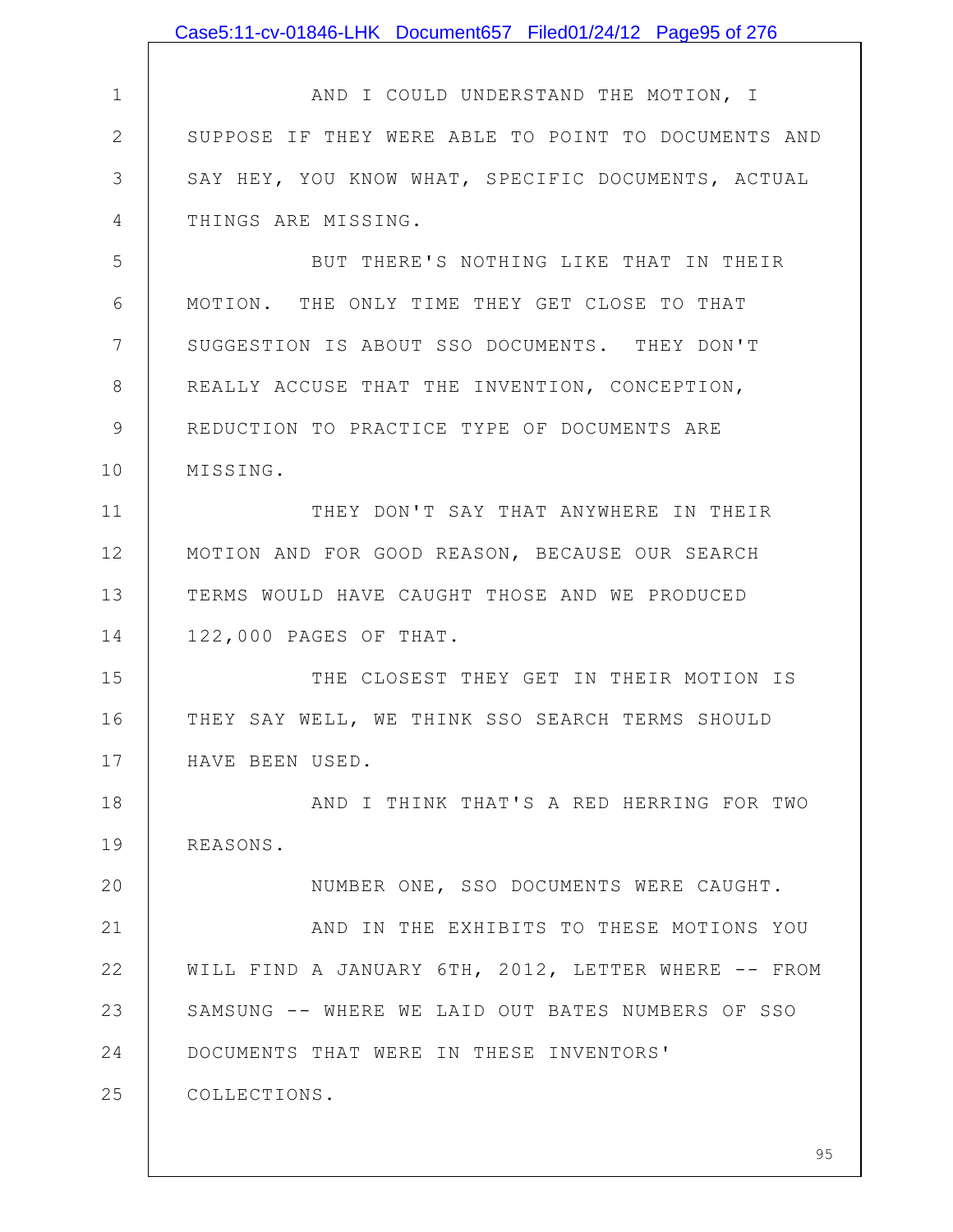|               | Case5:11-cv-01846-LHK Document657 Filed01/24/12 Page96 of 276 |
|---------------|---------------------------------------------------------------|
|               |                                                               |
| $\mathbf 1$   | BUT SECONDLY, IN A SEPARATE PART OF                           |
| $\mathbf{2}$  | MOTION THAT WE ARE GOING TO GET TO NEXT, SAMSUNG              |
| 3             | HAS AGREED TO SUPPLEMENT ITS PRODUCTION OF SSO                |
| 4             | RELATED DOCUMENTS.                                            |
| 5             | SO TO THE EXTENT -- THE ONLY THING TO THE                     |
| 6             | EXTENT IT IDENTIFIED ANYTHING THAT'S MISSING, THAT            |
| 7             | ARGUMENT IS ESSENTIALLY MOOT BECAUSE THE SSO                  |
| 8             | DOCUMENT ISSUE IS ALREADY COVERED IN SAMSUNG'S                |
| $\mathcal{G}$ | AGREEMENT TO GO BACK AND MAKE SURE THAT IT HAS                |
| 10            | COLLECTED AND PRODUCED ALL COMMUNICATIONS BETWEEN             |
| 11            | THE INVENTORS OF THE -- THE INVENTORS WHO WERE                |
| 12            | INVOLVED IN THE RELEVANT THREE SPECIFICATIONS THAT            |
| 13            | ARE AT ISSUE IN THE COUNTERCLAIM AND THE SSO                  |
| 14            | ORGANIZATIONS.                                                |
| 15            | SO THAT PART OF THE --                                        |
| 16            | THE COURT: SO YOU HAVE NO OBJECTION OR                        |
| 17            | YOU DO NOT OBJECT TO PRODUCING SSO RELATED                    |
| 18            | COMMUNICATIONS AND OTHER DOCUMENTS IN THE FILES OF            |
| 19            | THE INVENTORS?                                                |
| 20            | MS. KASSABIAN: WE DON'T, YOUR HONOR.                          |
| 21            | AND IN THE SSO SECTION YOU WILL SEE --                        |
| 22            | THE COURT: AND THOSE HAVEN'T BEEN                             |
| 23            | PRODUCED THUS FAR.                                            |
| 24            | MS. KASSABIAN: NO, THAT'S NOT CORRECT.                        |
| 25            | AS I EXPLAINED, WE DID PRODUCE --                             |
|               |                                                               |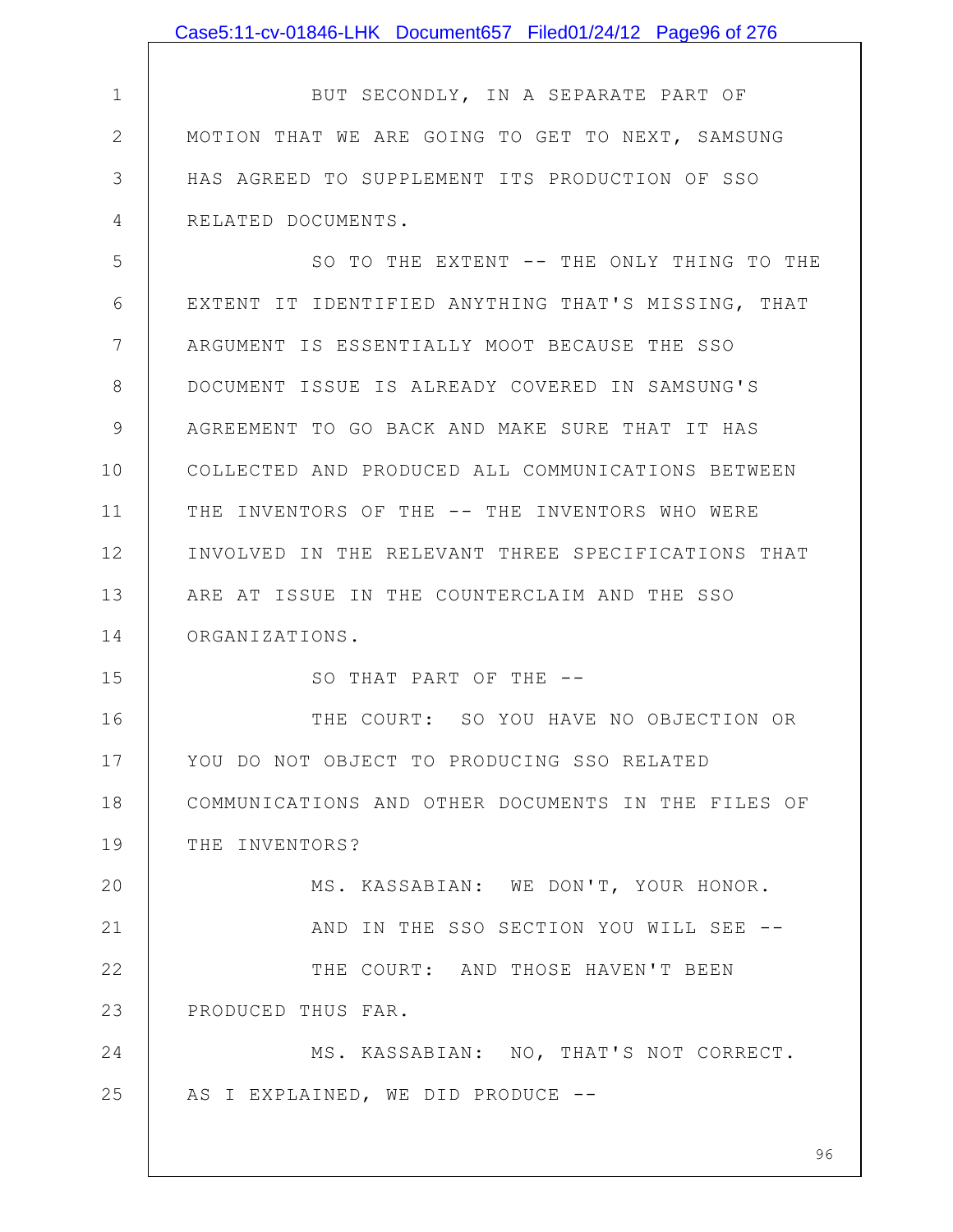|              | Case5:11-cv-01846-LHK Document657 Filed01/24/12 Page97 of 276 |
|--------------|---------------------------------------------------------------|
|              |                                                               |
| $\mathbf 1$  | THE COURT: BUT YOU DIDN'T INCLUDE                             |
| $\mathbf{2}$ | SPECIFIC SSO RELATED TERMS IN YOUR SEARCH TERMS.              |
| 3            | MS. KASSABIAN: SOME TERMS WERE, BUT THE                       |
| 4            | PROBLEM IS THAT SOME OF THE THESE SSO TERMS, IF YOU           |
| 5            | SEARCH 3GPP, IT'S INSANE. IT WOULD BE WILDLY OVER             |
| 6            | INCLUSIVE AND THAT'S NOT THE RIGHT WAY TO DO IT.              |
| 7            | THERE ARE WAYS YOU CAN DO THAT, AND WE'VE                     |
| 8            | AGREED IN THE MOTION WITH RESPECT TO THE INVENTORS            |
| 9            | OF THE SPECIFICATIONS, THE INVENTORS WHO HAVE                 |
| 10           | RELEVANT KNOWLEDGE AND INFORMATION REGARDING THE              |
| 11           | THREE SPECIFICATIONS WHICH IS NOT ALL 32 OF THE               |
| 12           | INVENTORS, IT'S A SUBSET WITH RESPECT TO THOSE                |
| 13           | INVENTORS WHO HAD SSO INVOLVEMENT, WITH REGARD TO             |
| 14           | THE THREE SPECIFICATIONS AT ISSUE, ABSOLUTELY WE'VE           |
| 15           | AGREED ALREADY IN OUR BRIEF AND IN MEET AND CONFER            |
| 16           | CORRESPONDENCE THAT SHOULD HAVE AVERTED THIS MOTION           |
| 17           | TO SUPPLEMENT OUR PRODUCTION TO THE EXTENT ANY OF             |
| 18           | THOSE COMMUNICATIONS ARE MISSING.                             |
| 19           | THE COURT: ALL RIGHT.                                         |
| 20           | THANK YOU VERY MUCH.                                          |
| 21           | MS. KASSABIAN: THANK YOU.                                     |
| 22           | THE COURT: MR. WALDEN, ANY BRIEF                              |
| 23           | REBUTTAL BEFORE WE TURN TO THE SSO ISSUE IN ERNEST?           |
| 24           | MR. WALDEN: CERTAINLY.                                        |
| 25           | JUST TO ADDRESS A COUPLE OF POINTS FROM                       |
|              |                                                               |
|              | 97                                                            |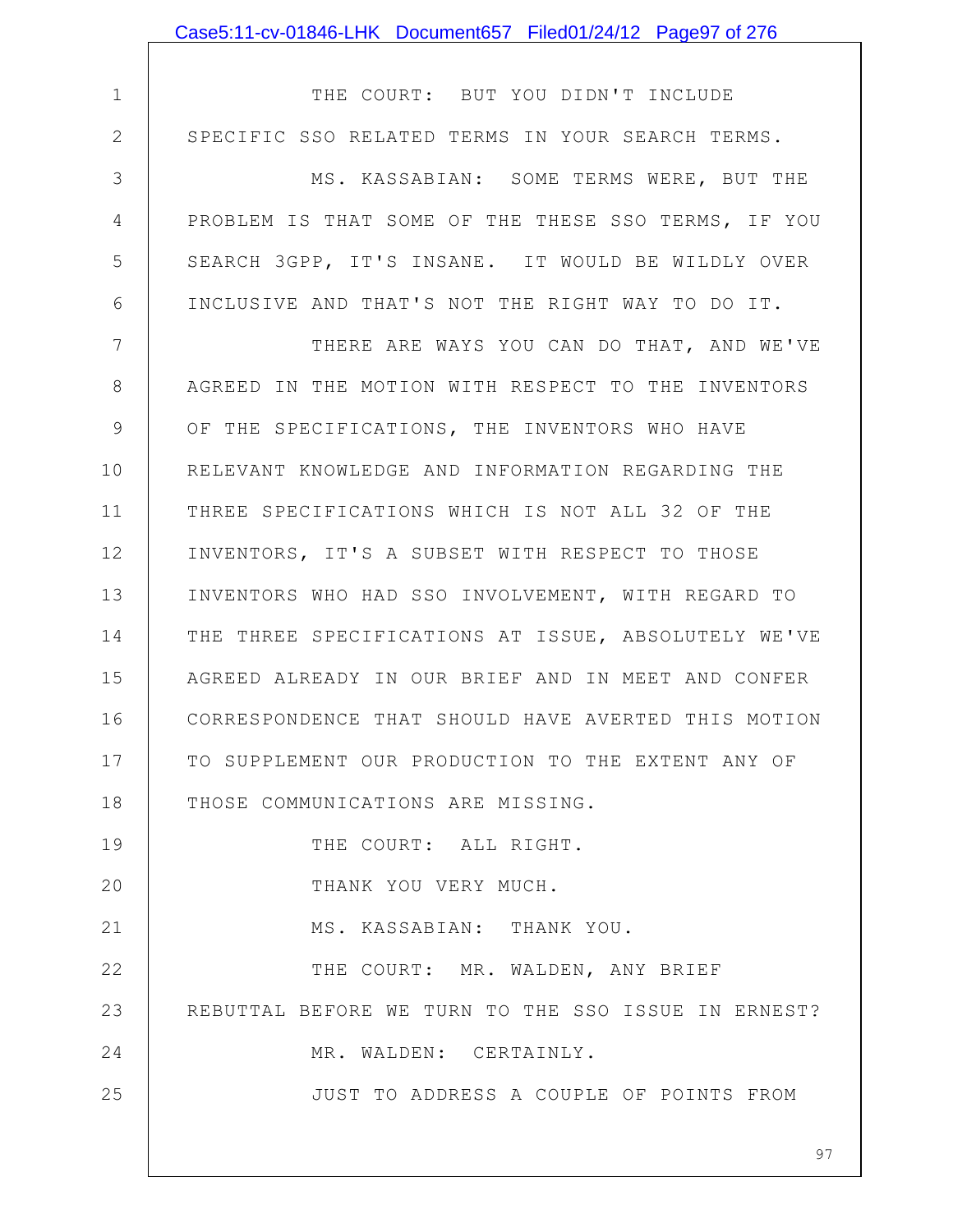|               | Case5:11-cv-01846-LHK Document657 Filed01/24/12 Page98 of 276 |
|---------------|---------------------------------------------------------------|
|               |                                                               |
| $\mathbf 1$   | MS. KASSABIAN.                                                |
| $\mathbf{2}$  | IT'S NOT THE CASE THAT WE COLLECTED                           |
| 3             | DOCUMENTS AND THAT OUR COLLECTION HAS BEEN THE SAME           |
| 4             | AND THAT WE RAN SEARCHES THE SAME.                            |
| 5             | LIKE I SAID EARLIER, WE THINK A GOOD                          |
| 6             | COLLECTION IS YOU FIND THE RIGHT DOCUMENTS, THEN              |
| 7             | YOU -- THE RIGHT UNIVERSE OF DOCUMENTS, THEN YOU              |
| 8             | COLLECT THOSE DOCUMENTS. IF IT MEANS MAKING A COPY            |
| $\mathcal{G}$ | OF A HARD DRIVE, THAT'S WHAT WE DID. IF IT MEANS              |
| 10            | MAKING COPIES OF HARD DOCUMENTS, THAT'S WHAT WE DID           |
| 11            | AS WELL.                                                      |
| 12            | AND WE AGREE WITH YOU IN A SENSE THAT IT                      |
| 13            | IS A BIT PUTTING THE CART BEFORE THE HORSE TO RUN             |
| 14            | YOUR SEARCHES, HAVE THE DEPOSITIONS, THEN DISCLOSE            |
| 15            | THE SEARCH TERMS, BUT THAT HAS BEEN THE MODUS OF              |
| 16            | THIS CASE                                                     |
| 17            | IN THAT CASE WHERE WE DISCLOSED SEARCH                        |
| 18            | TERMS, AND THEY'VE HAD ISSUES WITH DATE                       |
| 19            | RESTRICTION, WE'VE COLLECTED THE DOCUMENT. SO FOR             |
| 20            | US TO GO BACK AND RERUN THE SEARCHES IS                       |
| 21            | STRAIGHTFORWARD. WE'VE GOT THE DOCUMENTS, RERUN               |
| 22            | THE SEARCH, REPRODUCE.                                        |
| 23            | I THINK PART OF THE RESISTANCE HERE ON                        |
| 24            | THEIR BOTH RESISTING THE IDEA THAT THEY'VE                    |
| 25            | COLLECTED IMPROPERLY BUT ALSO THAT THEY WOULD NEED            |
|               |                                                               |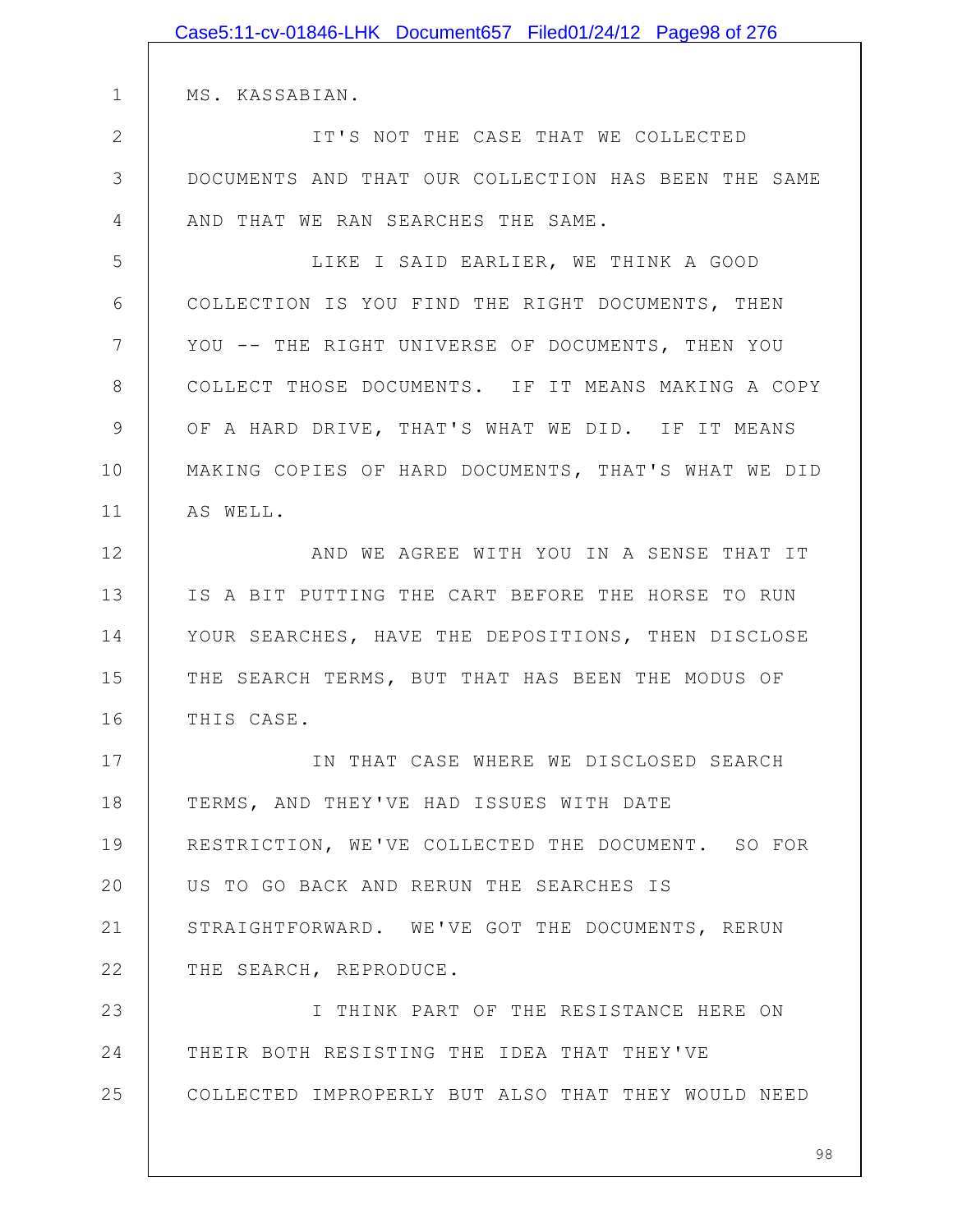|                | Case5:11-cv-01846-LHK Document657 Filed01/24/12 Page99 of 276 |
|----------------|---------------------------------------------------------------|
|                |                                                               |
| $\mathbf 1$    | TO RUN ADDITIONAL SEARCH TERMS, THEY DIDN'T DO IT             |
| $\mathbf{2}$   | THAT WAY. THEY LEFT IT UP ON THE INVENTOR, SO NOW             |
| 3              | IF THEY HAVE TO RUN ADDITIONAL SEARCH TERMS, THEY             |
| 4              | HAVE TO GUESS, GO BACK TO THE INVENTORS UNDER THEIR           |
| 5              | WAY AND DO THAT.                                              |
| 6              | SO FOR EXAMPLE MS. KASSABIAN SAYS HEY, WE                     |
| $7\phantom{.}$ | AGREED TO PRODUCE ADDITIONAL SSO DOCUMENTS. THEY              |
| $8\,$          | HAVEN'T SAID THEY WOULD AGREE TO RUN ADDITIONAL               |
| $\mathcal{G}$  | TERMS USING SSO TERMS.                                        |
| 10             | SO WE ARE NOT EVEN SURE WHAT THAT MEANS.                      |
| 11             | WE WILL GO BACK TO THE INVENTORS AND ASK IF THEY              |
| 12             | HAVE ADDITIONAL DOCUMENTS THAT ARE RELEVANT.                  |
| 13             | THE I WANTED TO ADDRESS REAL QUICKLY THE                      |
| 14             | ISSUE OF FOREIGN LANGUAGE. AGAIN, WE GOT ONE TERM             |
| 15             | THAT WE WERE TOLD THAT THEY RAN A KOREAN LANGUAGE             |
| 16             | SEARCH EQUIVALENT FOR. SO WE HAVEN'T BEEN INFORMED            |
| 17             | OF ANY OTHER TERMS THAT EITHER THE INVENTORS OR ANY           |
| 18             | ATTORNEYS RAN FOREIGN EQUIVALENCE FOR.                        |
| 19             | THE COURT: IT'S JUST ONE TERM, RIGHT?                         |
| 20             | MR. WALDEN: WELL, I GUESS THAT'S RIGHT,                       |
| 21             | ALTHOUGH THEIR BRIEF SAID THERE WERE OTHER                    |
| 22             | INSTANCES OR IMPLIED THERE WERE OTHER INSTANCES, SO           |
| 23             | WE JUST HAVEN'T BEEN INFORMED OF THAT.                        |
| 24             | THE COURT: SO IN THIS PROCESS YOU HAVE                        |
| 25             | ALL BEEN OPERATING UNDER INDEPENDENTLY, HAVE YOU              |
|                |                                                               |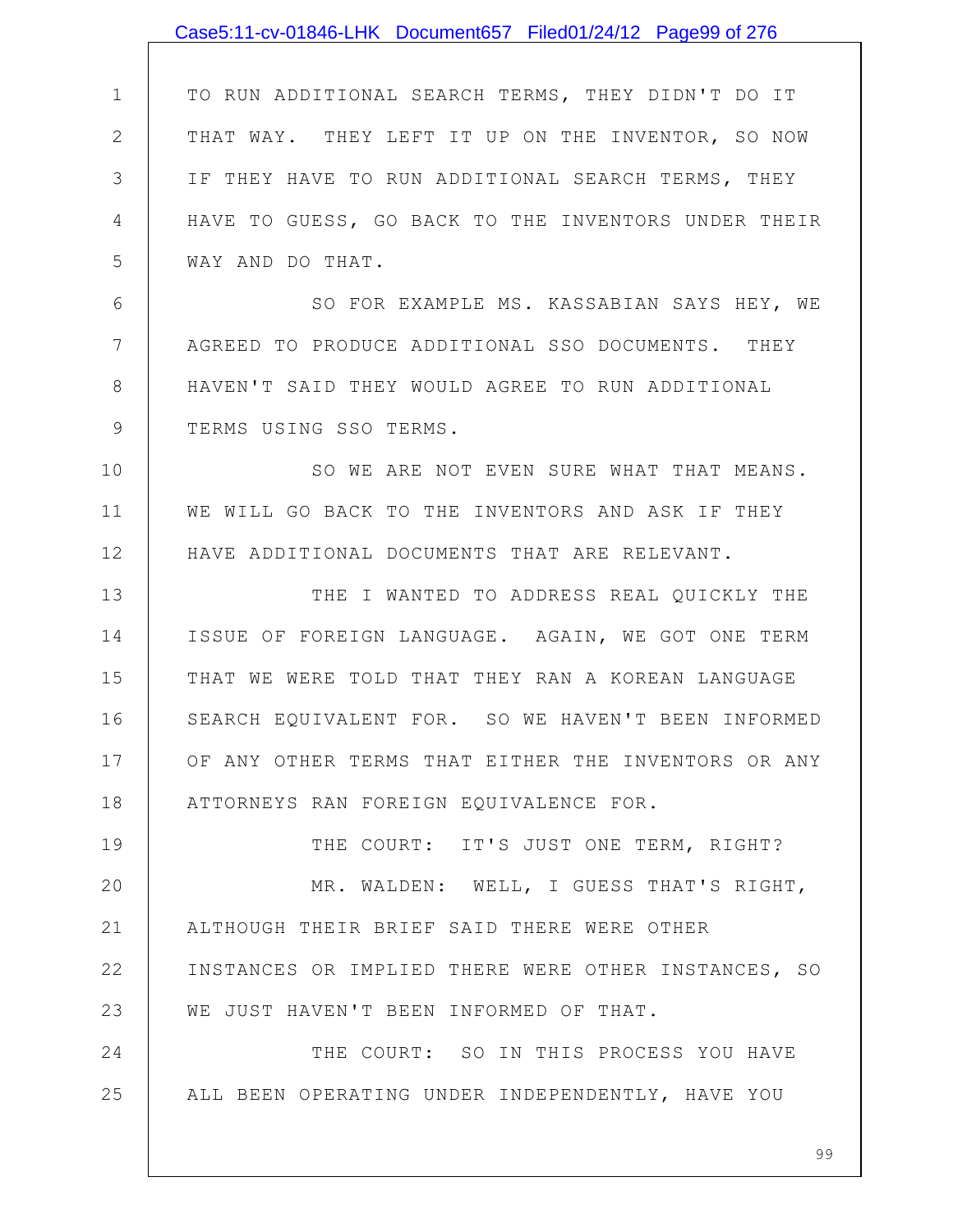|                | Case5:11-cv-01846-LHK Document657 Filed01/24/12 Page100 of 276 |
|----------------|----------------------------------------------------------------|
|                |                                                                |
| $\mathbf 1$    | HAD THE OPPORTUNITY TO SAY TO SAMSUNG, HEY, HERE               |
| $\overline{2}$ | ARE FIVE OTHER KOREAN LANGUAGE TERMS THAT WE THINK             |
| 3              | WOULD BE APPROPRIATE TO RUN AND HAVE YOU SHARED                |
| 4              | THOSE WITH THEM?                                               |
| 5              | MR. WALDEN: NO.                                                |
| 6              | WHAT WE EXPLAINED IS THAT WE BELIEVE THAT                      |
| 7              | BECAUSE THESE INVENTORS FOR EXAMPLE WERE DEPOSED IN            |
| 8              | KOREAN, OR THEIR COLLEAGUES ARE KOREAN, WE EXPECT              |
| 9              | THAT THEY COMMUNICATE IN E-MAILS OR OTHERWISE, THAT            |
| 10             | ESSENTIALLY YOU SHOULD TAKE WHATEVER TERMS THAT YOU            |
| 11             | USE AND RUN THE ENGLISH LANGUAGE OF THAT AND THE               |
| 12             | KOREAN LANGUAGE EQUIVALENT OF THAT.                            |
| 13             | WE WOULD OF COURSE BE WILLING TO DISCUSS                       |
| 14             | IF THERE ARE TERMS THAT ARE SPECIFIC TO SSO'S OR               |
| 15             | WHATEVER THAT AREN'T -- THAT THERE IS NO FOREIGN               |
| 16             | LANGUAGE, THERE IS NO KOREAN LANGUAGE EQUIVALENT.              |
| 17             | BUT IN GENERAL, WHAT WE EXPECT IS WHY NOT                      |
| 18             | JUST RUN THE SEARCH USING BOTH? RUN IT WITH THE                |
| 19             | ENGLISH LANGUAGE VERSION OF THE TERM THAT MATTERS              |
| 20             | AND THE KOREAN VERSION.                                        |
| 21             | FINALLY, I JUST WANTED TO ADDRESS A                            |
| 22             | COUPLE OF THINGS. THE NUMBER OF PAGES AND DOCS                 |
| 23             | THAT HAVE BEEN PRODUCED FROM THE INVENTORS.                    |
| 24             | WE UNDERSTAND, AND WE PUT IN OUR BRIEFS,                       |
| 25             | THAT BASED ON OUR REVIEW OF THEIR CUSTODIAL                    |
|                |                                                                |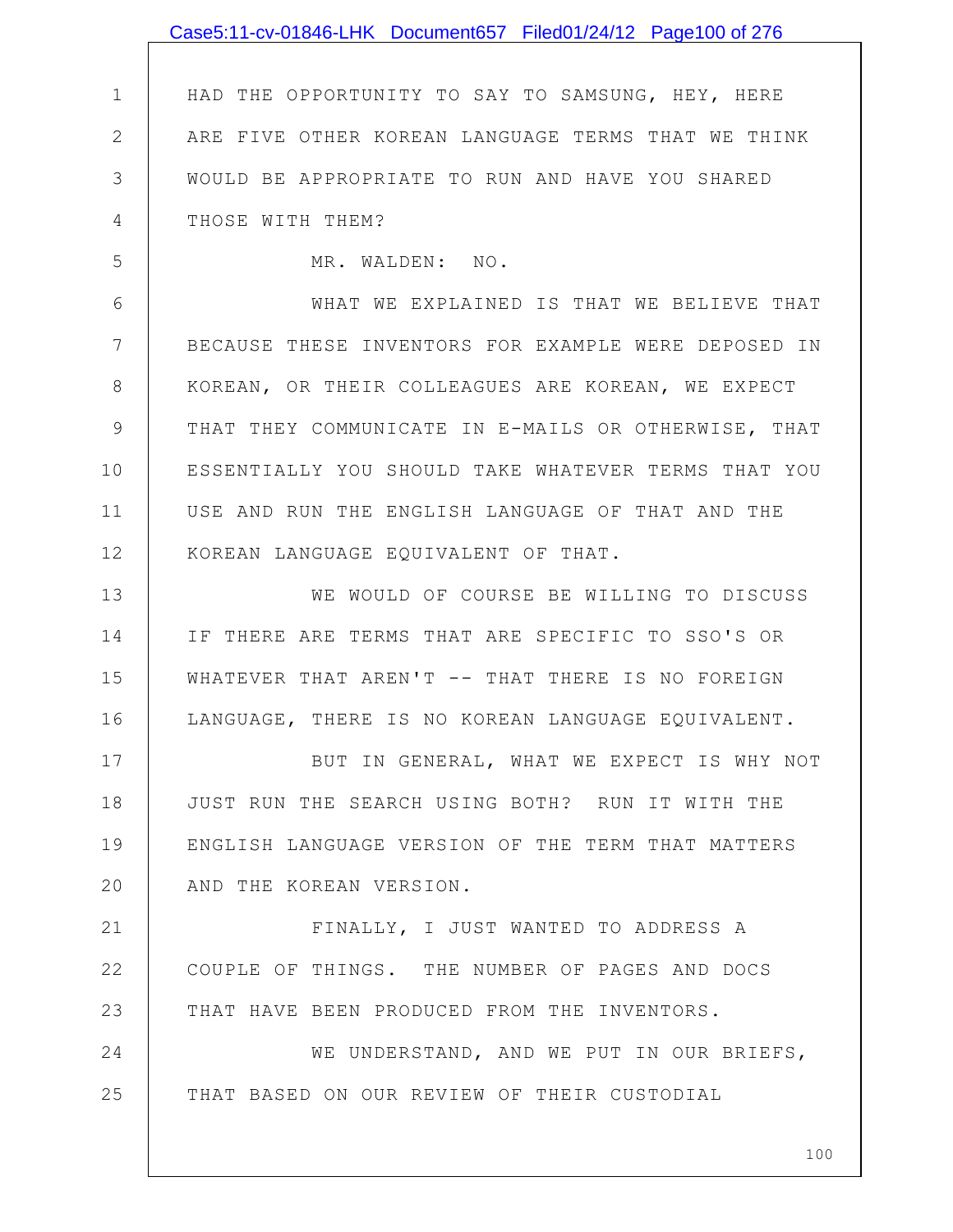|                | Case5:11-cv-01846-LHK Document657 Filed01/24/12 Page101 of 276 |
|----------------|----------------------------------------------------------------|
|                |                                                                |
| $\mathbf 1$    | INFORMATION, SAMSUNG HAS PRODUCED 2,354 DOCUMENTS              |
| $\mathbf{2}$   | FROM ITS 32 INVENTORS. AND AGAIN, 15 OF THOSE WE               |
| $\mathcal{S}$  | GOT ZERO FROM.                                                 |
| $\overline{4}$ | AND IN CONTRAST, APPLE HAS PRODUCED                            |
| 5              | APPROXIMATELY 24,864 DOCUMENTS FROM ITS INVENTORS.             |
| 6              | WE ARE OVER 1.2 MILLION PAGES WORTH.                           |
| 7              | SO WHEN I SAID IN ORDER OF MAGNITUDE,                          |
| $8\,$          | IT'S PRETTY CLOSE.                                             |
| $\mathcal{G}$  | THE COURT: ALL RIGHT.                                          |
| 10             | THANK YOU VERY MUCH.                                           |
| 11             | DO YOU WISH TO RESPOND BRIEFLY ON THAT?                        |
| 12             | MS. KASSABIAN: IF I MAY, YOUR HONOR.                           |
| 13             | I JUST HAVE TO -- I HAVE TO.                                   |
| 14             | SO 600,000 PAGES OF APPLE'S PRODUCTION                         |
| 15             | LOOKS LIKE THIS. IT'S JUST GIBBERISH AND IT MUST               |
| 16             | BE INCLUDED IN THE COUNT.                                      |
| 17             | THE BRIEFS SAY THEY PRODUCED                                   |
| 18             | 870,000 PAGES. HE'S NOW JUST SAID 1.2 MILLION. I               |
| 19             | DON'T KNOW WHAT THE RIGHT NUMBER IS, BUT I DO KNOW             |
| 20             | 600,000 PAGES CAME FROM ONE INVENTOR THAT LOOKED               |
| 21             | LIKE THIS AND APPEAR TO BE COMPLETE GIBBERISH.                 |
| 22             | AND I JUST WANT TO REALLY QUICKLY SAY                          |
| 23             | YOUR HONOR, AGAIN, WITH THE RISK OF, I DON'T                   |
| 24             | WANT -- THE ATTORNEY-CLIENT COMMUNICATION ISSUE IS             |
| 25             | A DICEY ONE HERE, BUT I WANT TO BE CRYSTAL CLEAR               |
|                |                                                                |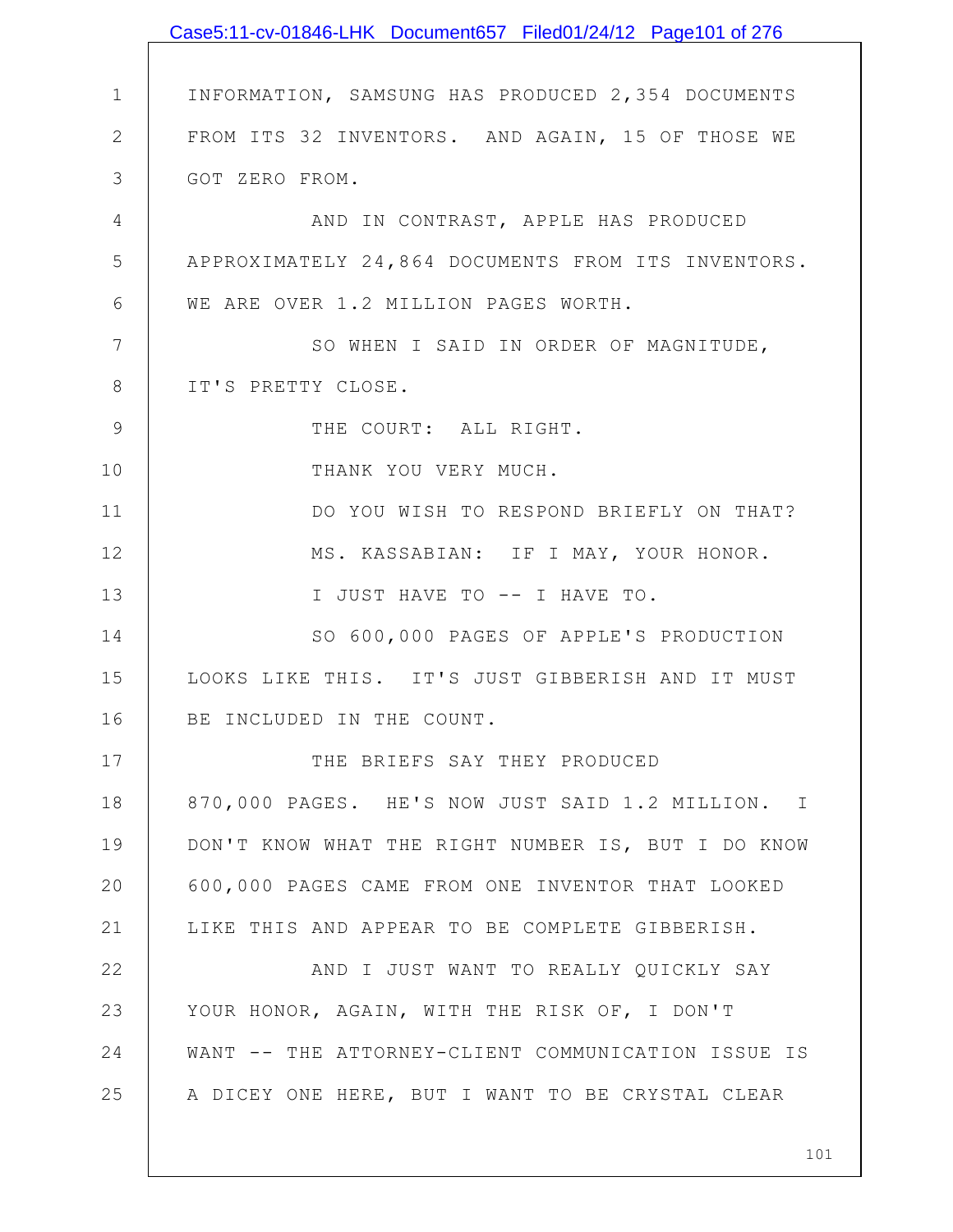|              | Case5:11-cv-01846-LHK Document657 Filed01/24/12 Page102 of 276 |
|--------------|----------------------------------------------------------------|
|              |                                                                |
| $\mathbf 1$  | THAT DURING THE INTERVIEWS OF ALL OF THE INVENTORS,            |
| $\mathbf{2}$ | THEY WERE QUESTIONED REGARDING SSO DOCUMENTS AND               |
| 3            | ASKED TO TURN THEM OVER. I JUST WANT TO MAKE THAT              |
| 4            | CRYSTAL CLEAR.                                                 |
| 5            | AND OUR OBJECTION -                                            |
| 6            | THE COURT: BUT -- THAT MAY BE SUFFICIENT                       |
| 7            | AS TO THE PAPER DOCUMENTS, BUT IF THE SEARCH TERMS             |
| 8            | DID NOT INCLUDE ANY SPECIFIC REFERENCES THAT WOULD             |
| 9            | CAPTURE SSO'S --                                               |
| 10           | MS. KASSABIAN: BUT THEY WOULD,                                 |
| 11           | YOUR HONOR.                                                    |
| 12           | THE COURT: HOW?                                                |
| 13           | MS. KASSABIAN: BECAUSE THE TECHNOLOGY                          |
| 14           | THAT'S INVOLVED THAT'S BEING SUBMITTED TO THE SSO'S            |
| 15           | ARE THE TERMS THAT WE USE.                                     |
| 16           | SO THEY SAY RUN 3GPP, AND WE SAY THAT'S                        |
| 17           | WILDLY OVERBROAD. OUR JANUARY 6TH LETTER, CONTRARY             |
| 18           | TO MR. WALDEN'S REPRESENTATION, WE SENT A                      |
| 19           | MULTI-PAGE LETTER TAKING ISSUE WITH THE PRECISE                |
| 20           | SEARCH TERMS THEY WERE PROPOSING.                              |
| 21           | SO THEY SAID USE 3GPP OR APPLY A LIMITER.                      |
| 22           | WELL GUESS WHAT LIMITER WE WOULD APPLY? THE TERMS              |
| 23           | THAT WE USED, BECAUSE THERE ARE MULTIPLE DIFFERENT             |
| 24           | TECHNOLOGIES THAT SOME OF THESE PEOPLE MAY BE                  |
| 25           | INVOLVED IN OR THEY MAY JUST BE GENERIC BLASTS THAT            |
|              |                                                                |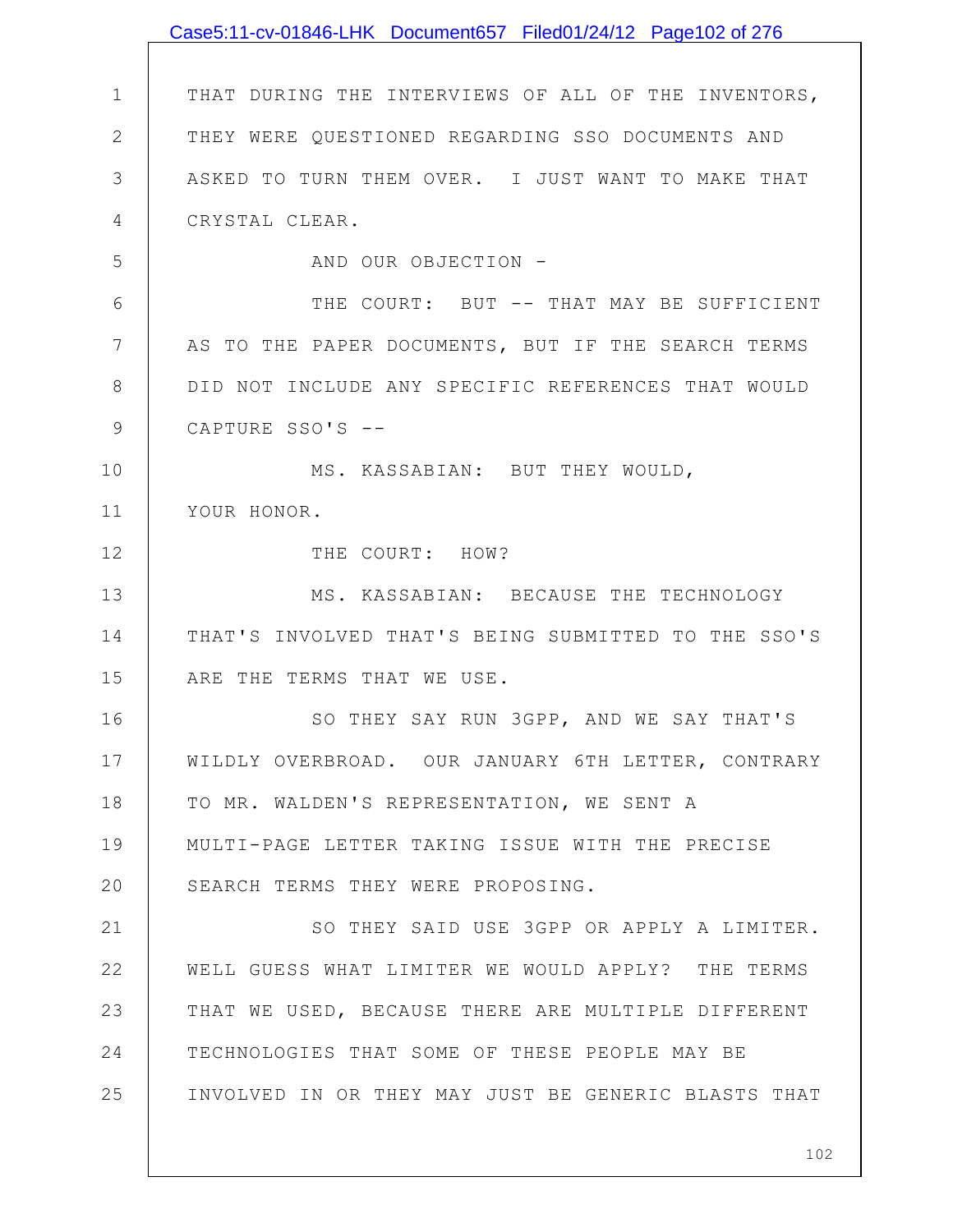|              | Case5:11-cv-01846-LHK Document657 Filed01/24/12 Page103 of 276 |
|--------------|----------------------------------------------------------------|
|              |                                                                |
| $\mathbf 1$  | THEY ARE GETTING.                                              |
| $\mathbf{2}$ | SO THE LIMITING TERMS WOULD BE THE                             |
| 3            | SPECIFIC TECHNOLOGICAL TERMS WE ARE TALKING ABOUT,             |
| 4            | THAT'S THE TECHNOLOGY THAT'S BEING SUBMITTED TO SSO            |
| 5            | IN DISCUSSIONS ABOUT THESE STANDARDS.                          |
| 6            | SO YES, IT ABSOLUTELY WOULD CATCH                              |
| 7            | STANDARDS DOCUMENTS.                                           |
| 8            | AND ALSO, THERE ARE ELECTRONIC FILES.                          |
| 9            | SOME INVENTORS KEEP FOLDERS. 3GPP MEETINGS                     |
| 10           | FOLDERS. THOSE WERE COLLECTED IF THEY EXISTED.                 |
| 11           | THAT WAS PART OF THE INTERVIEW AND THE MANUAL                  |
| 12           | COLLECTION PROCESS.                                            |
| 13           | AND LASTLY, I JUST WANT TO SAY THERE'S A                       |
| 14           | HUGE BURDEN ISSUE AS WE MENTION IN OUR BRIEF. WE               |
| 15           | TOOK SOME OF THEIR TERMS AND RAN IT ON AN IMAGE                |
| 16           | HARD DRIVE FOR TWO OF THE INVENTORS AND THEIR                  |
| 17           | TERMS, WITHOUT VETTING BECAUSE THIS IS JUST APPLE              |
| 18           | SHOOTING IN THE DARK SAYING HERE'S WHAT WE THINK               |
| 19           | YOU SHOULD RUN, THEIR TERMS RESULTED IN ONE OUT OF             |
| 20           | EVERY THREE E-MAILS BEING HIT THAT THESE PEOPLE                |
| 21           | HAVE EVER SENT IN THEIR ENTIRE LIVES, AT LEAST ON              |
| 22           | THEIR EXISTING COMPUTERS.                                      |
| 23           | THAT'S 200,000 DOCUMENTS WHICH IS MANY,                        |
| 24           | MANY, MANY MORE HUNDREDS OF THOUSANDS OF PAGES, OF             |
| 25           | COURSE, BECAUSE MOST DOCUMENTS ARE MORE THAN A                 |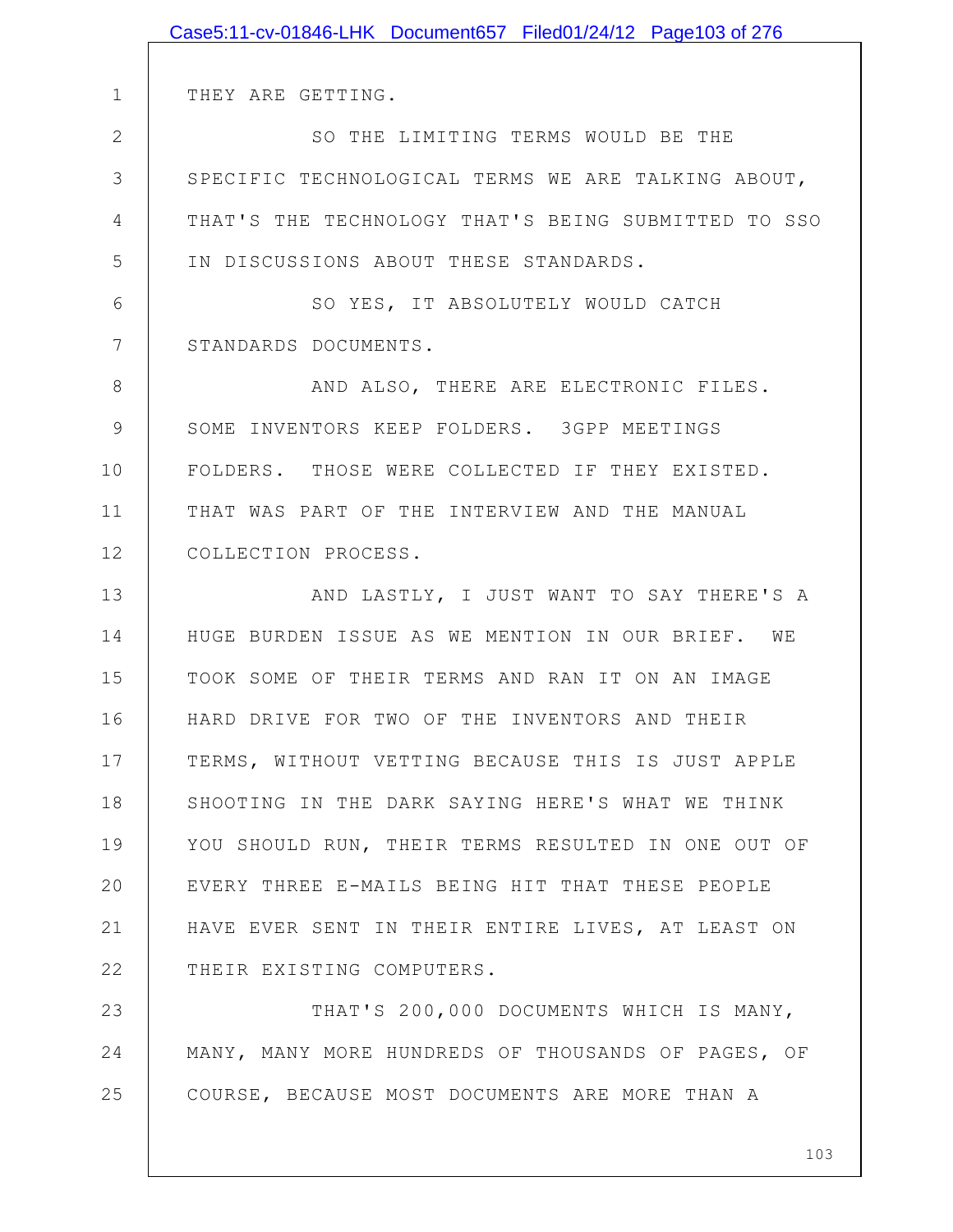|               | Case5:11-cv-01846-LHK Document657 Filed01/24/12 Page104 of 276 |
|---------------|----------------------------------------------------------------|
|               |                                                                |
| $\mathbf 1$   | SINGLE PAGE.                                                   |
| $\mathbf{2}$  | THAT'S JUST FOR TWO OUT OF THE 17 OR SO                        |
| 3             | INVENTORS WHO HAD, YOU KNOW, STILL HAD RETAINED                |
| 4             | RELEVANT DOCUMENTS OVER THE YEARS.                             |
| 5             | SO WE ARE TALKING ABOUT A CRUSHING BURDEN                      |
| 6             | HERE WHERE I DO NOT THINK THE BENEFIT OF RUNNING               |
| 7             | SOME OF THESE VERY GENERIC TERMS BASED ON                      |
| 8             | SPECULATION THAT SOMETHING MIGHT NOT HAVE BEEN                 |
| $\mathcal{G}$ | CAUGHT IS WARRANTED HERE.                                      |
| 10            | THE COURT: HOW ARE YOU ALL PRODUCING                           |
| 11            | YOUR DOCUMENTS ARE YOU TIF'G THESE OUT, PRODUCING              |
| 12            | THEM ON HARD DRIVES?                                           |
| 13            | MS. KASSABIAN: I BELIEVE -- I'M NOT IN                         |
| 14            | CHARGE OF THAT, BUT MY UNDERSTANDING IS THEY ARE               |
| 15            | TIF'D AND THERE ARE LOAD FILES.                                |
| 16            | THE COURT: YOU ARE TIF'G EVERY PAGE YOU                        |
| 17            | ARE PRODUCING?                                                 |
| 18            | MS. KASSABIAN: I BELIEVE SO.                                   |
| 19            | I'M NOT THAT PERSON -- I MEAN, CERTAINLY                       |
| 20            | SOMETIMES DOCUMENTS ARE EXCHANGED NATIVELY WHETHER             |
| 21            | IT'S A SPREAD SHEET, AND I THINK THE PARTIES HAVE              |
| 22            | BEEN MORE OR LESS IN AGREEMENT ON THOSE SORTS OF               |
| 23            | ISSUES, I DON'T THINK THERE'S A BIG DISPUTE ABOUT              |
| 24            | FORMAT, BUT SOMETIMES THERE ARE REQUESTS.                      |
| 25            | THE COURT: BUT CERTAINLY YOU CAN                               |
|               |                                                                |
|               | 104                                                            |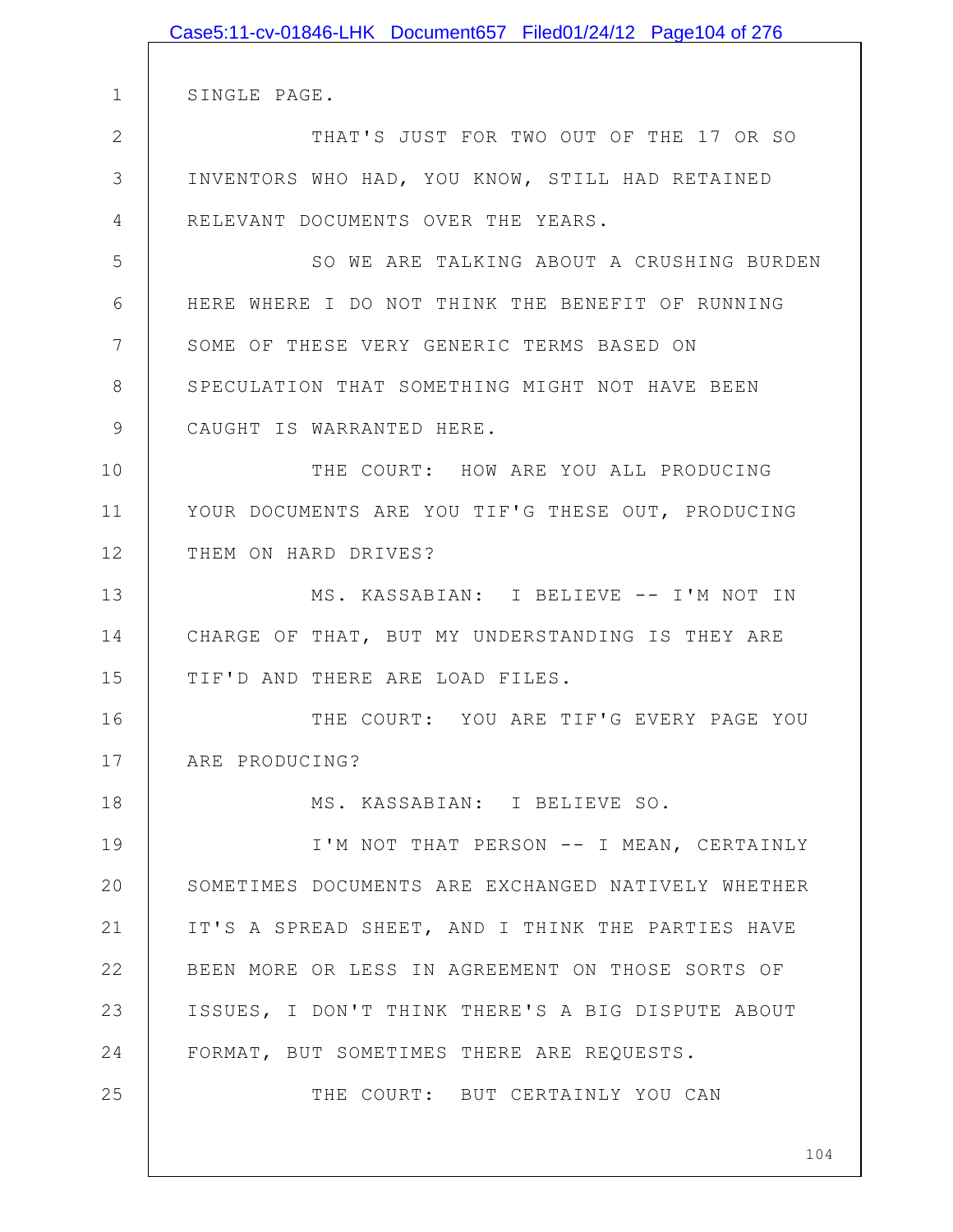|              | Case5:11-cv-01846-LHK Document657 Filed01/24/12 Page105 of 276 |
|--------------|----------------------------------------------------------------|
|              |                                                                |
| $\mathbf 1$  | APPRECIATE THE FORMAT IS MATERIAL TO THE QUESTION              |
| $\mathbf{2}$ | OF BURDEN.                                                     |
| 3            | BECAUSE IF YOU ARE TIF'G OR PDF'G EVERY                        |
| 4            | SINGLE PAGE THAT'S PART OF YOUR PRODUCTION, AND THE            |
| 5            | PRODUCTION COSTS ASSOCIATED ARE GREATER THAN THE               |
| 6            | NATIVE PRODUCTION, RIGHT, AND IT STRIKES ME AS THE             |
| 7            | BURDEN THAT YOU ARE ARGUING HERE IS LARGELY A COST             |
| 8            | BURDEN.                                                        |
| 9            | MS. KASSABIAN: NO, IT'S A REVIEW BURDEN.                       |
| 10           | IF WE -- AGAIN --                                              |
| 11           | THE COURT: YOU ARE DOING MANUAL REVIEW                         |
| 12           | OF ALL YOUR POSITIVE DOCUMENTS?                                |
| 13           | MS. KASSABIAN: ABSOLUTELY.                                     |
| 14           | ATTORNEYS ARE REVIEWING DOCUMENTS FOR                          |
| 15           | RELEVANCE. WE ARE TALKING ABOUT ARCH COMPETITORS               |
| 16           | HERE AND BOTH SIDES ARE DOING RELEVANCE REVIEWS                |
| 17           | BEFORE THEY TURN DOCUMENTS OVER.                               |
| 18           | THE COURT: SO ATTORNEYS ARE LOOKING AT                         |
| 19           | EVERY IMAGE BEFORE THEY ARE PRODUCED.                          |
| 20           | MS. KASSABIAN: THAT'S MY UNDERSTANDING.                        |
| 21           | I AM NOT PERSONALLY SUPERVISING THAT, BUT                      |
| 22           | YES, THE DOCUMENTS ONCE THEY ARE COLLECTED THEY ARE            |
| 23           | TURNED OVER TO COUNSEL, COUNSEL IS REVIEWING THEM.             |
| 24           | AGAIN, THESE ARE VERY SENSITIVE DOCUMENTS                      |
| 25           | INVOLVING VERY IMPORTANT TECHNOLOGY. AND NO, WE                |
|              |                                                                |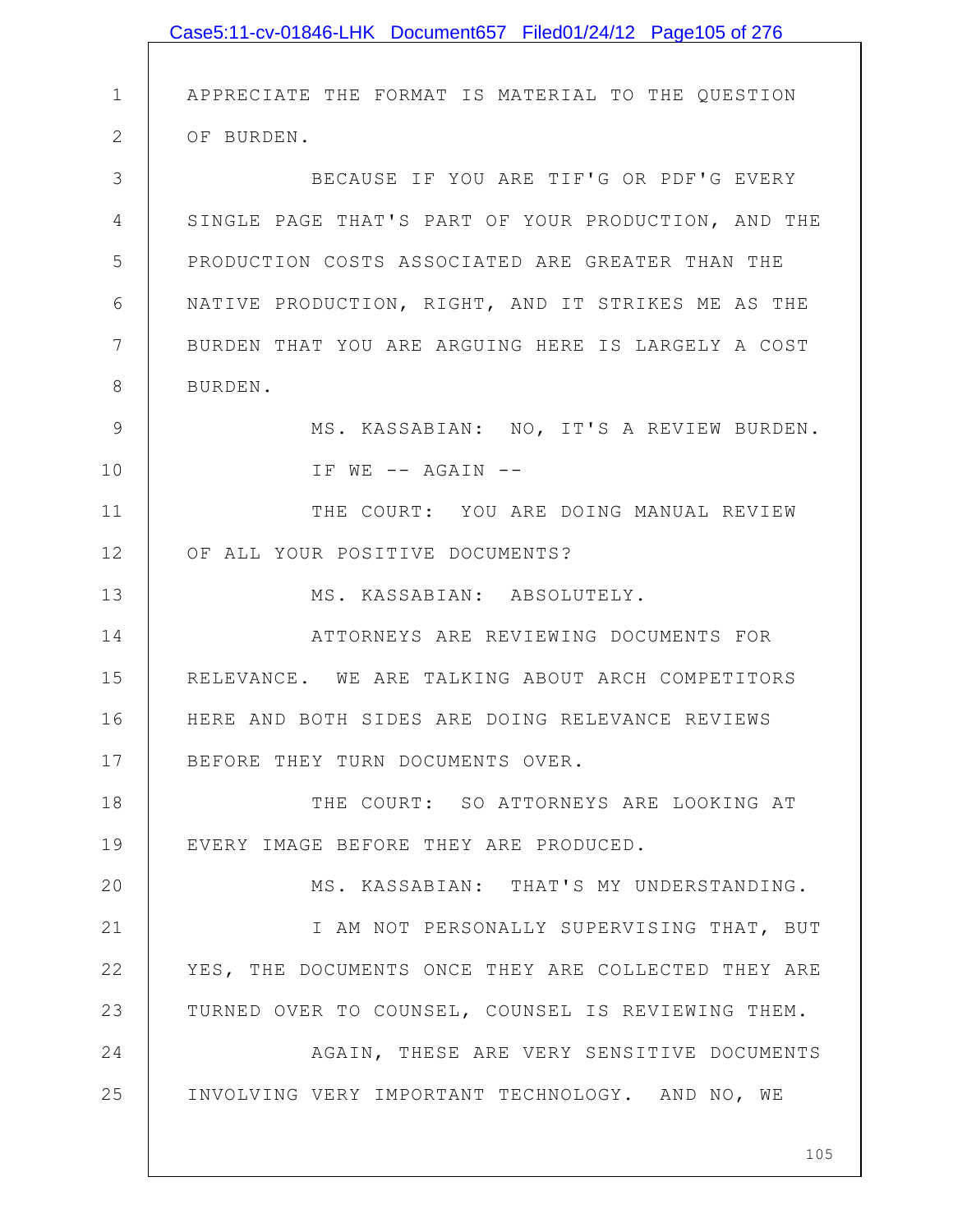|                | Case5:11-cv-01846-LHK Document657 Filed01/24/12 Page106 of 276 |
|----------------|----------------------------------------------------------------|
|                |                                                                |
| $\mathbf 1$    | ARE NOT JUST PICKING UP THE BOX AND SHIPPING IT OUT            |
| $\overline{2}$ | WHEN IT COMES IN FROM THE CLIENT. WE HAVE TO DO                |
| 3              | PRIVILEGE REVIEWS. SOME OF THAT CAN BE AUTOMATED               |
| 4              | OF COURSE WITH ATTORNEY NAMES AND SUCH.                        |
| 5              | BUT OFTEN TIMES THERE ARE DISCUSSIONS                          |
| 6              | THAT ARE PRIVILEGED RIGHT ON THE FACE OF THE                   |
| $7\phantom{.}$ | DOCUMENT ESPECIALLY INVOLVING INVENTIONS THAT YOU              |
| 8              | SIMPLY HAVE TO MANUALLY REVIEW IF YOU ARE DOING THE            |
| $\mathcal{G}$  | JOB.                                                           |
| 10             | THE COURT: OR IF YOU HAVE A BUDGET THAT                        |
| 11             | SUPPORTS IT.                                                   |
| 12             | MS. KASSABIAN: WE ARE FORCED TO, I                             |
| 13             | THINK. BUT YES, I BELIEVE THAT IS WHAT BOTH SIDES              |
| 14             | ARE DOING, THEY ARE NOT TURNING THEM OVER PRE                  |
| 15             | REVIEW.                                                        |
| 16             | THE COURT: ALL RIGHT. THANK YOU.                               |
| 17             | LET'S TURN TO THE SECOND OF THE ISSUES IN                      |
| 18             | THIS MOTION. WE'VE ALREADY TOUCHED UPON STANDARDS              |
| 19             | ALREADY, BUT LET'S HEAR APPLE'S THOUGHTS.                      |
| 20             | MR. WALDEN: YES, YOUR HONOR.                                   |
| 21             | WE HAD MOVED TO COMPEL PRODUCTION FROM                         |
| 22             | SAMSUNG OF ITS PUBLIC AND NONPUBLIC DOCUMENTS                  |
| 23             | CONCERNING PARTICIPATION IN ETSI AND 3GPP.                     |
| 24             | I WILL GIVE YOU JUST A QUICK BACKGROUND                        |
| 25             | JUST BECAUSE I WANT TO SET UP, BECAUSE SAMSUNG HAS             |
|                |                                                                |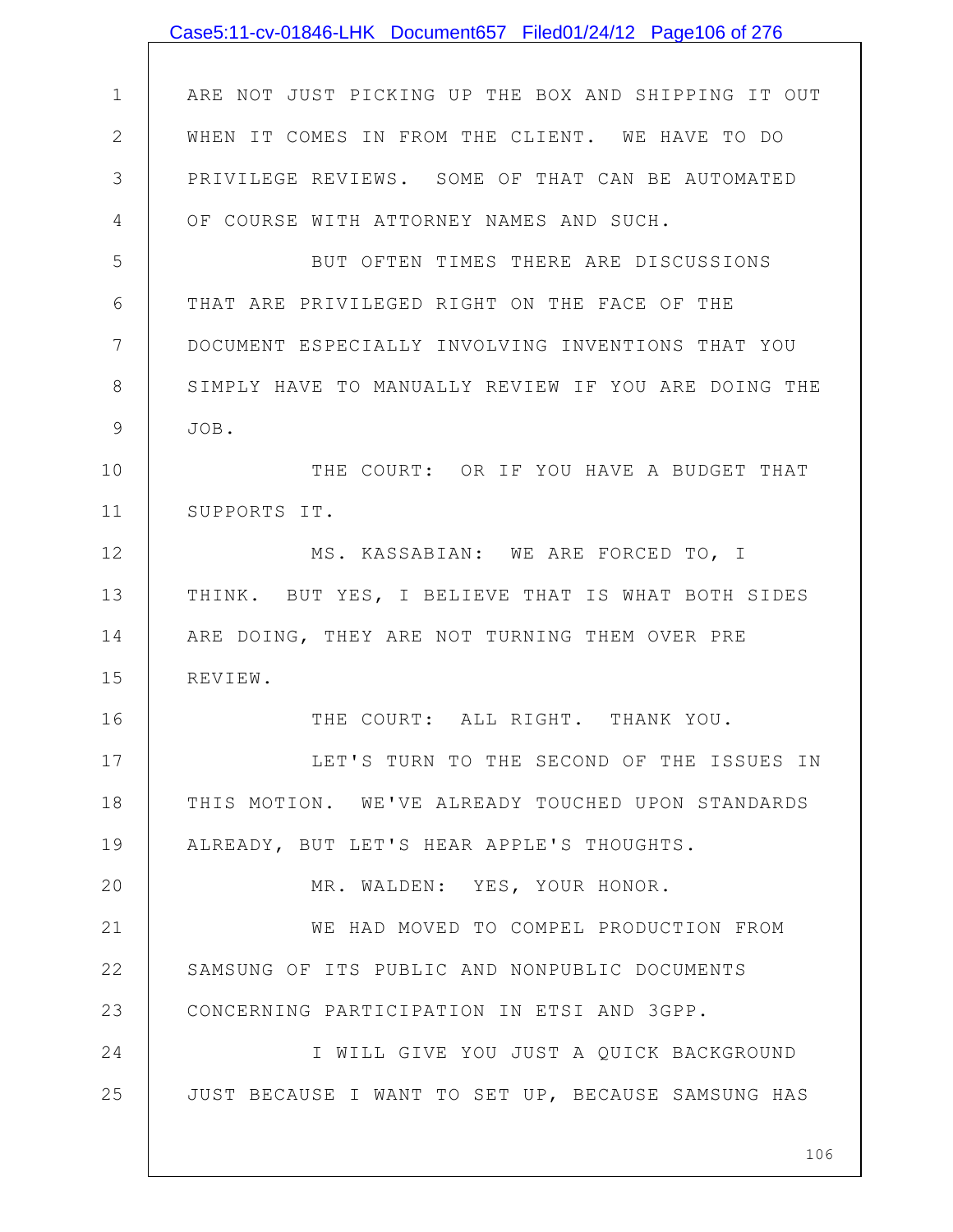|              | Case5:11-cv-01846-LHK Document657 Filed01/24/12 Page107 of 276 |
|--------------|----------------------------------------------------------------|
|              |                                                                |
| 1            | COME OUR WAY A LITTLE BIT SINCE WE FILED THE                   |
| $\mathbf{2}$ | MOTION.                                                        |
| 3            | WE HAVE BEEN DISCUSSING THE ISSUE OF                           |
| 4            | STANDARD SETTING ORGANIZATION DOCUMENTS, I BELIEVE             |
| 5            | SINCE OCTOBER. WE HAVE BEEN FAIRLY CONSISTENT WITH             |
| 6            | WHAT WE WANTED. WE HAVE BEEN VERY CLEAR WE WANTED              |
| 7            | PUBLIC AND NONPUBLIC DOCUMENTS CONCERNING SAMSUNG'S            |
| 8            | PARTICIPATION IN THESE WIRELESS STANDARDS.                     |
| 9            | BEFORE WE FILED OUR MOTION TO COMPEL,                          |
| 10           | UNTIL THE DAY OF THAT WE FILED OUR MOTION TO                   |
| 11           | COMPEL, SAMSUNG HAD TOLD US THIS SHOULD BE PART OF             |
| 12           | THE DISCUSSIONS ABOUT RECIPROCITY AGREEMENT. THE               |
| 13           | PARTIES HAD BEEN DISCUSSING PERHAPS WHETHER BOTH               |
| 14           | SIDES WOULD HAVE AN OBLIGATION, AND WE COULD                   |
| 15           | CLARIFY WHAT THAT OBLIGATION WAS.                              |
| 16           | WE TOLD THEM ALWAYS THAT THE OBLIGATION,                       |
| 17           | WHATEVER WE CONSIDERED TO BE IMPORTANT FOR                     |
| 18           | RECIPROCITY NEEDS TO INCLUDE NONPUBLIC DOCUMENTS               |
| 19           | RELATING TO YOUR PARTICIPATION STANDARDS, SAMSUNG.             |
| 20           | WE WAITED FOR A LONG TIME AND THEN                             |
| 21           | ULTIMATELY WHAT WE GOT BY WAY OF A PROPOSAL FROM               |
| 22           | SAMSUNG WAS ONLY THAT THEY WOULD PRODUCE PUBLIC                |
| 23           | DOCUMENTS, PUBLIC DISCLOSURES, TO ETSI ONLY.                   |
| 24           | WE TOLD THEM IN THE LEAD COUNSEL MEET AND                      |
| 25           | CONFER THIS THAT WAS UNACCEPTABLE.                             |
|              |                                                                |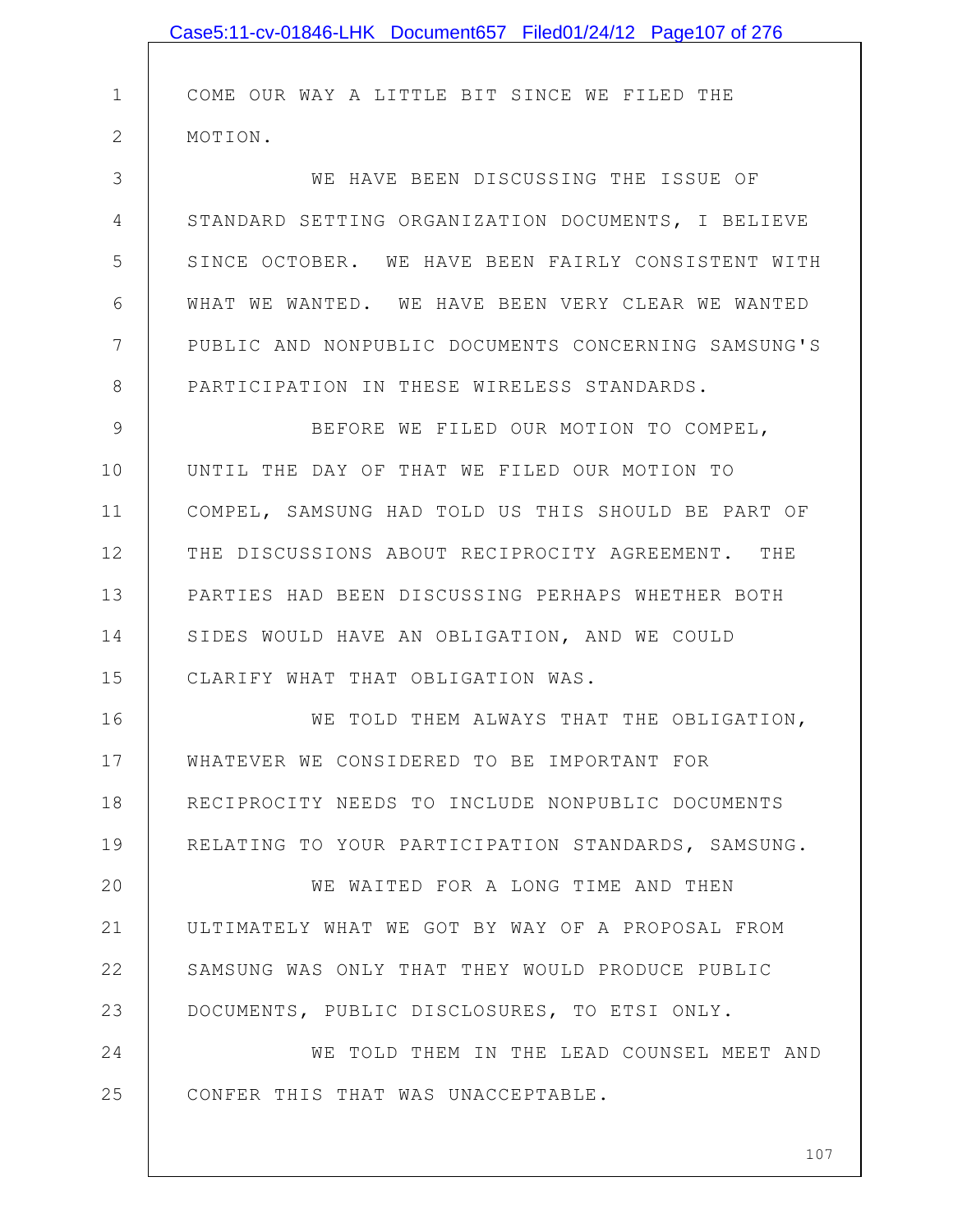|               | Case5:11-cv-01846-LHK Document657 Filed01/24/12 Page108 of 276 |
|---------------|----------------------------------------------------------------|
|               |                                                                |
| $\mathbf 1$   | THE FIRST TIME WE GOT A COMMITMENT BY                          |
| $\mathbf{2}$  | SAMSUNG, TO MY KNOWLEDGE, THE FIRST TIME WAS                   |
| 3             | 7:45 P.M. PACIFIC OF THE DAY WE FILED A MOTION. WE             |
| 4             | GOT A LETTER WHERE SAMSUNG OFFERED FOR THE FIRST               |
| 5             | TIME TO PRODUCE SOME NONPUBLIC COMMUNICATIONS WITH             |
| 6             | ETSI BUT LIMITED ONLY TO THE PATENTS IN SUIT AND TO            |
| 7             | THREE SPECIFIC UMTS SPECIFICATIONS.                            |
| 8             | THE COURT: ARE THESE SPECIFICATIONS THAT                       |
| $\mathcal{G}$ | ARE CLAIMED FOR WHICH THE PATENTS ARE DEEMED                   |
| 10            | ESSENTIAL OR CLAIMED ESSENTIAL?                                |
| 11            | MR. WALDEN: THERE ARE THREE                                    |
| 12            | SPECIFICATIONS FOR WHICH THE PATENTS WERE DEEMED               |
| 13            | ESSENTIAL.                                                     |
| 14            | I SHOULD SAY THERE'S A FOURTH                                  |
| 15            | SPECIFICATION THAT WE DON'T KNOW WHY THEY DIDN'T               |
| 16            | INCLUDE, EXCEPT IN ANSWERING OUR COUNTERCLAIMS IT              |
| 17            | WASN'T JUST LISTED BY NAME WHICH IS SPEC 25.3 22.              |
| 18            | AND THAT'S RELATED TO THE '491 PATENT, SAMSUNG'S               |
| 19            | '491 PATENT.                                                   |
| 20            | NONETHELESS, WE HAD TOLD THEM WE WEREN'T                       |
| 21            | LOOKING JUST FOR THE PATENTS IN SUIT OR JUST THE               |
| 22            | SPECIFICATIONS THAT WERE -- THAT THESE PARTICULAR              |
| 23            | PATENTS WERE DISCLOSED UNDER, BUT WE ARE LOOKING               |
| 24            | MORE GENERALLY AT THE STANDARD, WHAT HAS BEEN YOUR             |
| 25            | PRACTICE BEFORE THIS STANDARD.                                 |
|               |                                                                |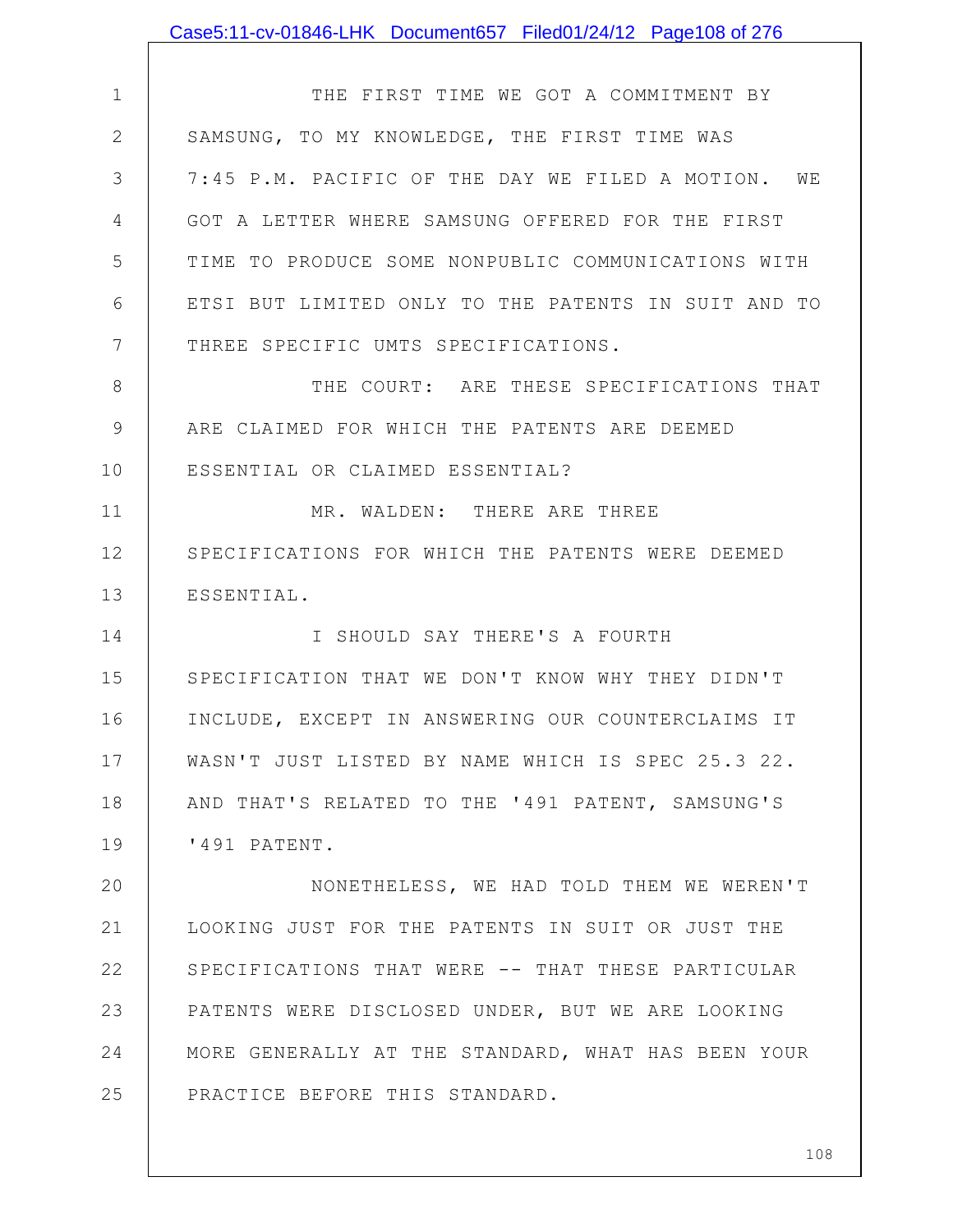|              | Case5:11-cv-01846-LHK Document657 Filed01/24/12 Page109 of 276 |
|--------------|----------------------------------------------------------------|
|              |                                                                |
| $\mathbf 1$  | THE COURT: IS IT FAIR TO CHARACTERIZE                          |
| $\mathbf{2}$ | YOUR REQUEST AS ASKING FOR EVERY SAMSUNG DOCUMENT              |
| 3            | RELATING TO ETSI AND 3GPP?                                     |
| 4            | MR. WALDEN: I THINK THAT'S --                                  |
| 5            | THE COURT: THAT'S KIND OF HOW I READ                           |
| 6            | THEM.                                                          |
| 7            | MR. WALDEN: IT'S FAIR THERE WERE, AS WE                        |
| 8            | LOOKED AT IT IN LOOKING AT THEIR OPPOSITION, IF                |
| 9            | GOES THAT BROAD.                                               |
| 10           | THE REQUESTS THEMSELVES ARE DEFINED TO BE                      |
| 11           | WIRELESS STANDARDS, SO WE ARE LOOKING AT ONLY THOSE            |
| 12           | IN ETSI AND 3GPP THAT ARE WIRELESS SO IS MORE                  |
| 13           | NARROW THAT WAY.                                               |
| 14           | THE COURT: SAMSUNG HAS BEEN INVOLVED IN                        |
| 15           | THOSE NEGOTIATIONS FOR YEARS, RIGHT? SO WE ARE                 |
| 16           | TALKING ABOUT SUBSTANTIAL VOLUME OF MATERIALS,                 |
| 17           | RIGHT?                                                         |
| 18           | MR. WALDEN: YEAH.                                              |
| 19           | I THINK ONE WAY PERHAPS TO LOOK AT IT,                         |
| 20           | IT'S NOT AS BROAD AS SAMSUNG IS SAYING.                        |
| 21           | IF YOU LOOK AT THEIR CHART ON PAGE 13                          |
| 22           | THEY HAVE A GRAPH OF ETSI, 3GPP AND SOME COMPONENTS            |
| 23           | OF BOTH OF THOSE.                                              |
| 24           | ESSENTIALLY, THEY ARE SAYING OUR MOTION                        |
| 25           | IS ASKING FOR EVERYTHING IN THE BLACK CIRCLE ETSI              |
|              |                                                                |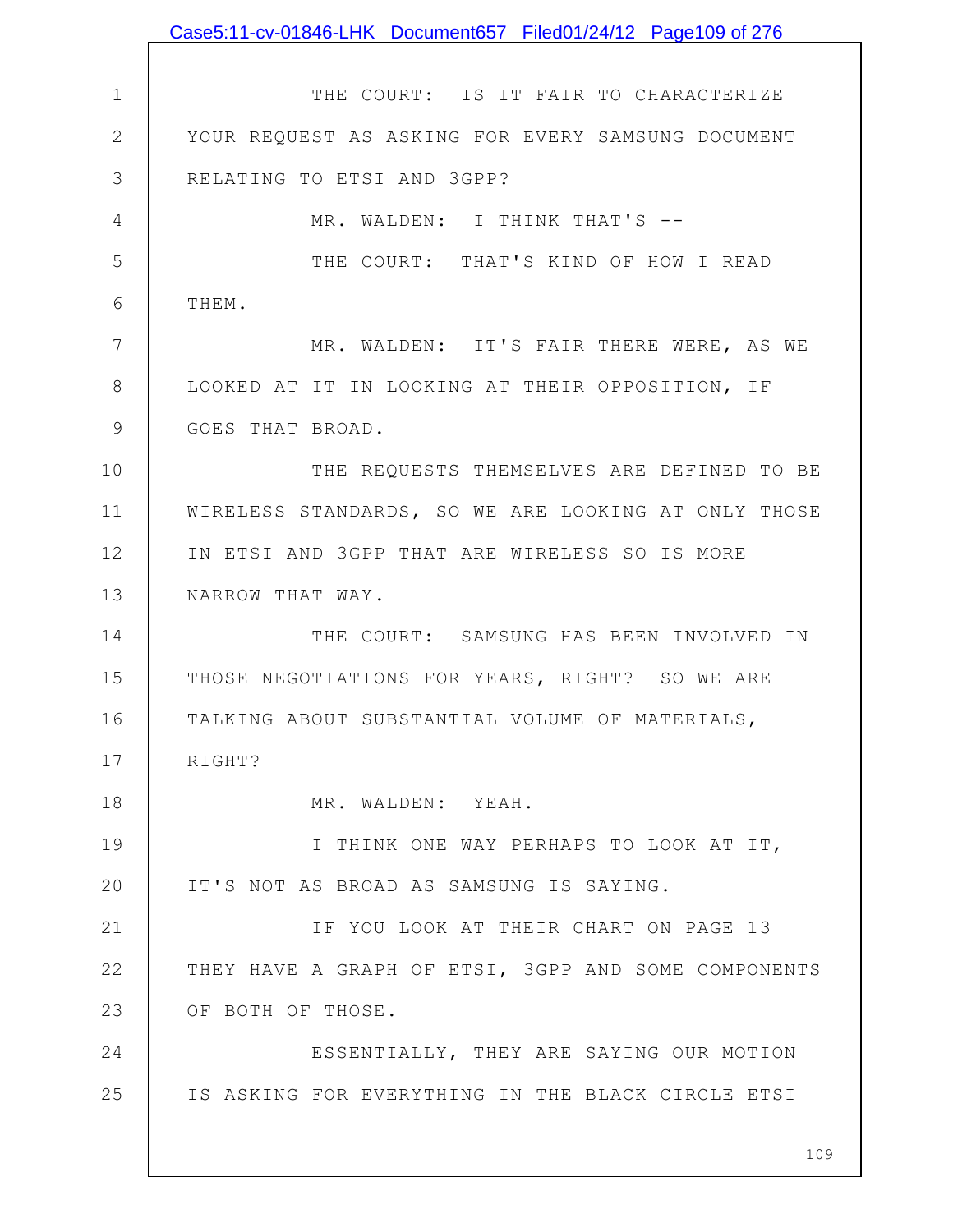|              | Case5:11-cv-01846-LHK Document657 Filed01/24/12 Page110 of 276 |
|--------------|----------------------------------------------------------------|
|              |                                                                |
| $\mathbf 1$  | AND 3GPP, BUT THAT'S NOT THE CASE BECAUSE WE ARE               |
| $\mathbf{2}$ | NOT LOOKING FOR NON WIRELESS STANDARDS, WE ARE NOT             |
| 3            | LOOKING AT SPACE SHIPS OR REFRIGERATORS.                       |
| 4            | THE COURT: SAMSUNG HAS A LOT OF STUFF, I                       |
| 5            | GET THAT.                                                      |
| 6            | MR. WALDEN: SO THAT GETS RID OF A LOT OF                       |
| 7            | SAMSUNG'S COMPLAINT.                                           |
| 8            | IF YOU LOOK WITHIN THE 3GPP BUBBLE, WE                         |
| 9            | CAN ACTUALLY AGREE NOT TO ASK FOR DOCUMENTS RELATED            |
| 10           | TO LTE AND THE LTE ADVANCED BUBBLE THERE,                      |
| 11           | ESSENTIALLY BECAUSE WHAT WE ARE LOOKING AT IS THE              |
| 12           | MTS STANDARD WHICH IS WCDMA/HSBA, AND ESSENTIALLY              |
| 13           | THE PREDECESSOR STANDARDS FOR THOSE WHICH WOULD BE             |
| 14           | THE EDGE, GSM AND GPRS.                                        |
| 15           | SO WE ARE NOT LOOKING AT THE ENTIRE VENN                       |
| 16           | DIAGRAM THERE, WE ARE LOOKING AT SPECIFIC PORTIONS             |
| 17           | WITHIN THAT.                                                   |
| 18           | IF YOU LOOK AT THIS AND SAY, WELL, REALLY                      |
| 19           | WHAT WE ARE ENTITLED TO IS 3 OUT OF 248                        |
| 20           | SPECIFICATIONS WHICH IS THE LOWER MOST BUBBLE ON               |
| 21           | THEIR DIAGRAM.                                                 |
| 22           | FOR ONE, THEY ARE LEAVING OUT A                                |
| 23           | SPECIFICATION THAT'S CLEARLY RELEVANT TO ONE OF                |
| 24           | THEIR PATENTS. BUT MORE IMPORTANTLY, WE DON'T SEE              |
| 25           | THAT IT SHOULD BE LIMITED THIS WAY BASED ON OUR                |
|              |                                                                |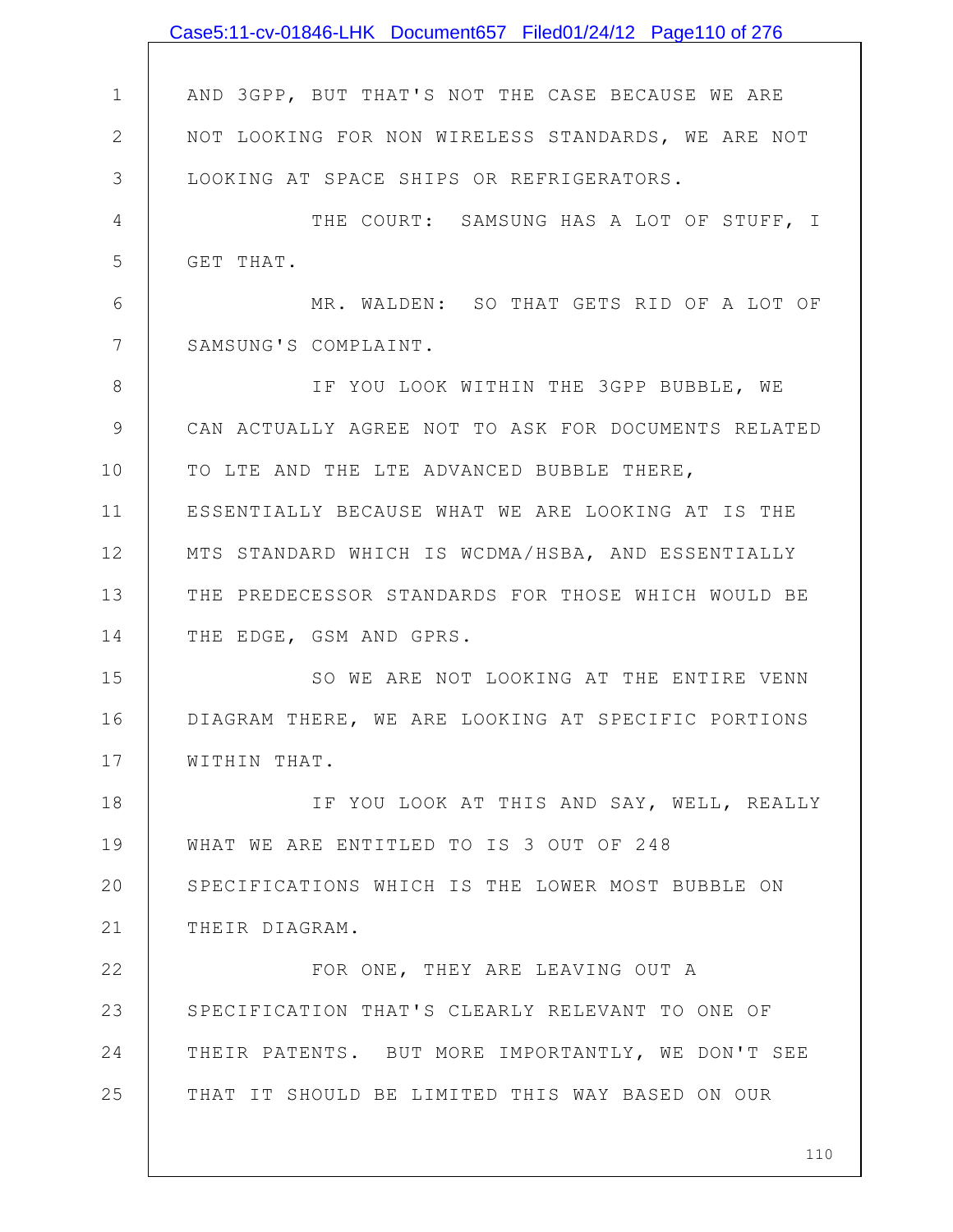## Case5:11-cv-01846-LHK Document657 Filed01/24/12 Page111 of 276

1 2 3 4 5 6 7 8 9 10 11 12 13 14 15 16 17 18 19 20 21 22 23 24 ANTI-TRUST AND OTHER COUNTERCLAIMS WHICH ARE ESSENTIALLY -- WHICH ARE ESSENTIALLY ALLEGING THAT SAMSUNG HAS A PRACTICE OF GETTING TECHNOLOGY INTO STANDARDS, AND SPECIFICALLY THE 3GPP STANDARDS HERE, THEN ONLY LATER DISCLOSING THE INTELLECTUAL PROPERTY FOR THOSE AFTER THOSE TECHNOLOGIES HAVE BEEN LOCKED IN. SO IN OUR VIEW IT SHOULDN'T BE LIMITED TO THE SPECIFIC SPECIFICATIONS THAT THESE PATENTS IN SUIT HAVE BEEN SUBMITTED IN, BUT MORE GENERALLY TOWARDS THE UMTS, EDGE, TSP AND GPRS.  $SO$   $--$ THE COURT: AND OF THE 248 SPECIFICATIONS THAT SAMSUNG DESCRIBES IN ITS PAPERS WHICH -- WHAT NUMBER OF THE SPECIFICATIONS WOULD FALL WITHIN THE SCOPE OF YOUR CLAIM, ALL OF THEM? MR. WALDEN: YES, YES. THE COURT: OKAY. SO 248 SPECIFICATIONS. AND AS I READ YOUR REQUEST, IF SOMEONE AT SAMSUNG WAS ASKING SOMEONE AT QUALCOMM TO GO TO LUNCH AFTER THE SSO MEETING ON ONE OF THOSE SPECIFICATIONS, THEY WOULD HAVE TO PRODUCE THAT, RIGHT? MR. WALDEN: THAT WOULD BE A

COMMUNICATION RESPECTING THOSE, ALTHOUGH I THINK IN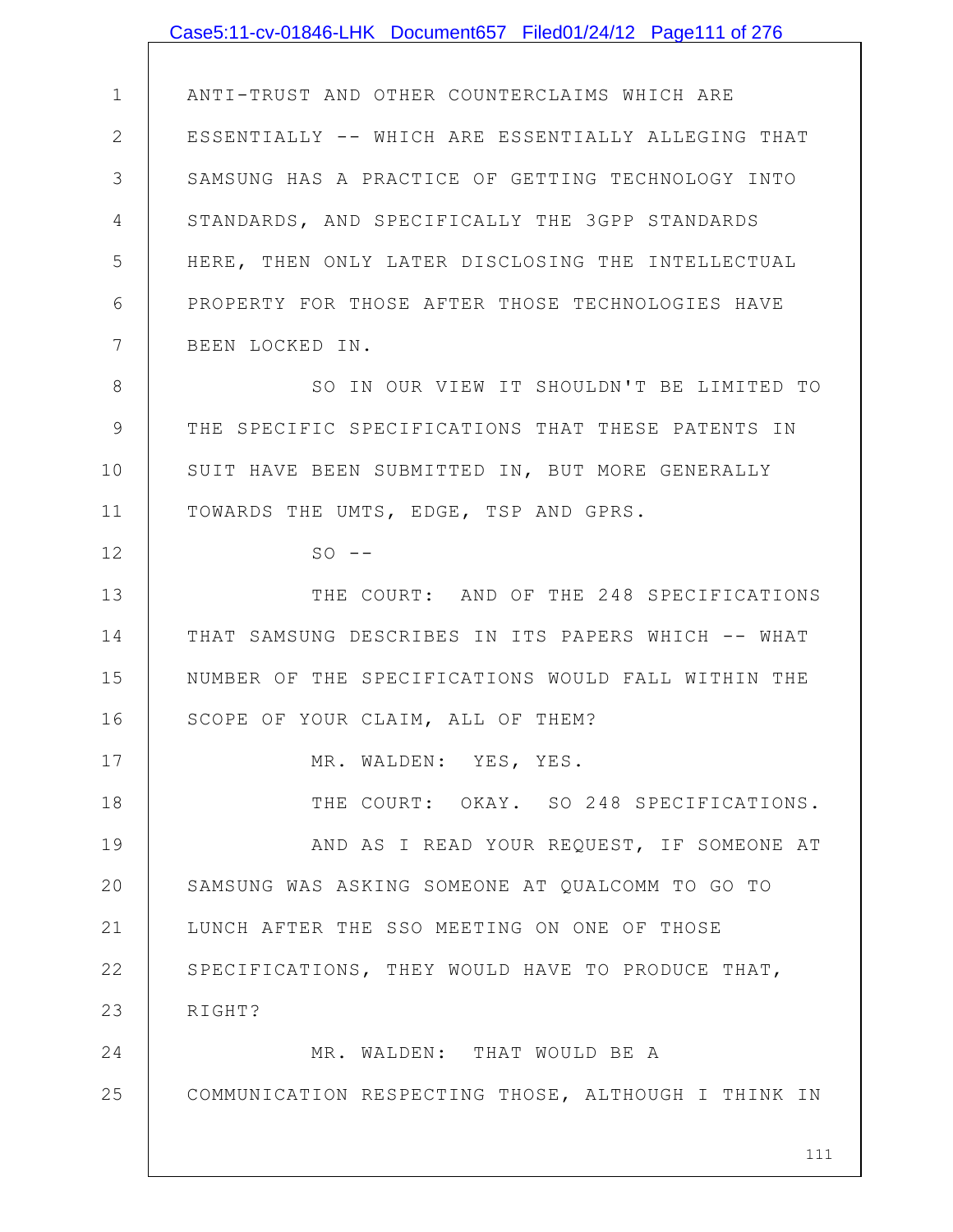|              | Case5:11-cv-01846-LHK Document657 Filed01/24/12 Page112 of 276 |
|--------------|----------------------------------------------------------------|
|              |                                                                |
| $\mathbf 1$  | GENERAL, YOU KNOW, WE HAVEN'T SEEN VERY MANY                   |
| $\mathbf{2}$ | PRODUCTION -- VERY MUCH PRODUCTION OF ANYTHING LIKE            |
| 3            | THAT, SO WE ARE NOT EVEN SURE IF THAT TYPE OF                  |
| 4            | COMMUNICATION IS INVOLVED.                                     |
| 5            | I WILL TELL YOU ONE OF THE THINGS THAT                         |
| 6            | CONCERNS US OF JUST SAYING OKAY, WE COULD LIMIT IT             |
| 7            | TO THE PARTICULAR SPECIFICATIONS THAT SAMSUNG HAS              |
| 8            | DECLARED ITS PATENTS ESSENTIAL TO. WHAT ABOUT                  |
| 9            | COMMUNICATIONS REGARDING DISCLOSURE REQUIREMENTS IN            |
| 10           | ETSI OR IN 3GPP OR SPECIFIC TO THE UMTS?                       |
| 11           | THAT'S NOT SPECIFIC TO A SPECIFICATION.                        |
| 12           | THAT'S MORE ABOUT HEY, WHAT ARE WE DOING HERE?                 |
| 13           | WHAT IS OUR GOAL WITH RESPECT TO GETTING IPR                   |
| 14           | ACCEPTED BY THE SPECIFICATION?                                 |
| 15           | SO IF WE WERE TO TRY TO LIMIT JUST TO THE                      |
| 16           | SPECS THAT ARE CRITICAL TO THESE PARTICULAR PATENTS            |
| 17           | IN SUIT, WE BELIEVE THAT'S GOING TO SEVERELY LIMIT             |
| 18           | OUR ABILITY TO CONDUCT THE DISCOVERY ON OUR                    |
| 19           | COUNTERCLAIMS. THAT'S MORE BROADLY DIRECTED                    |
| 20           | TOWARDS THEIR BEHAVIOR BEFORE THESE BODIES.                    |
| 21           | THE COURT: AND ON A RULE 11 BASIS YOU                          |
| 22           | ARE ALLEGING THAT SAMSUNG HAS VIOLATED THE                     |
| 23           | ANTI-TRUST LAWS WITH RESPECT TO ITS ROLE, ITS                  |
| 24           | PARTICIPATION IN THESE SSO'S GENERALLY WITHOUT                 |
| 25           | REGARD TO A PARTICULAR SPECIFICATION? IS THAT WHAT             |
|              |                                                                |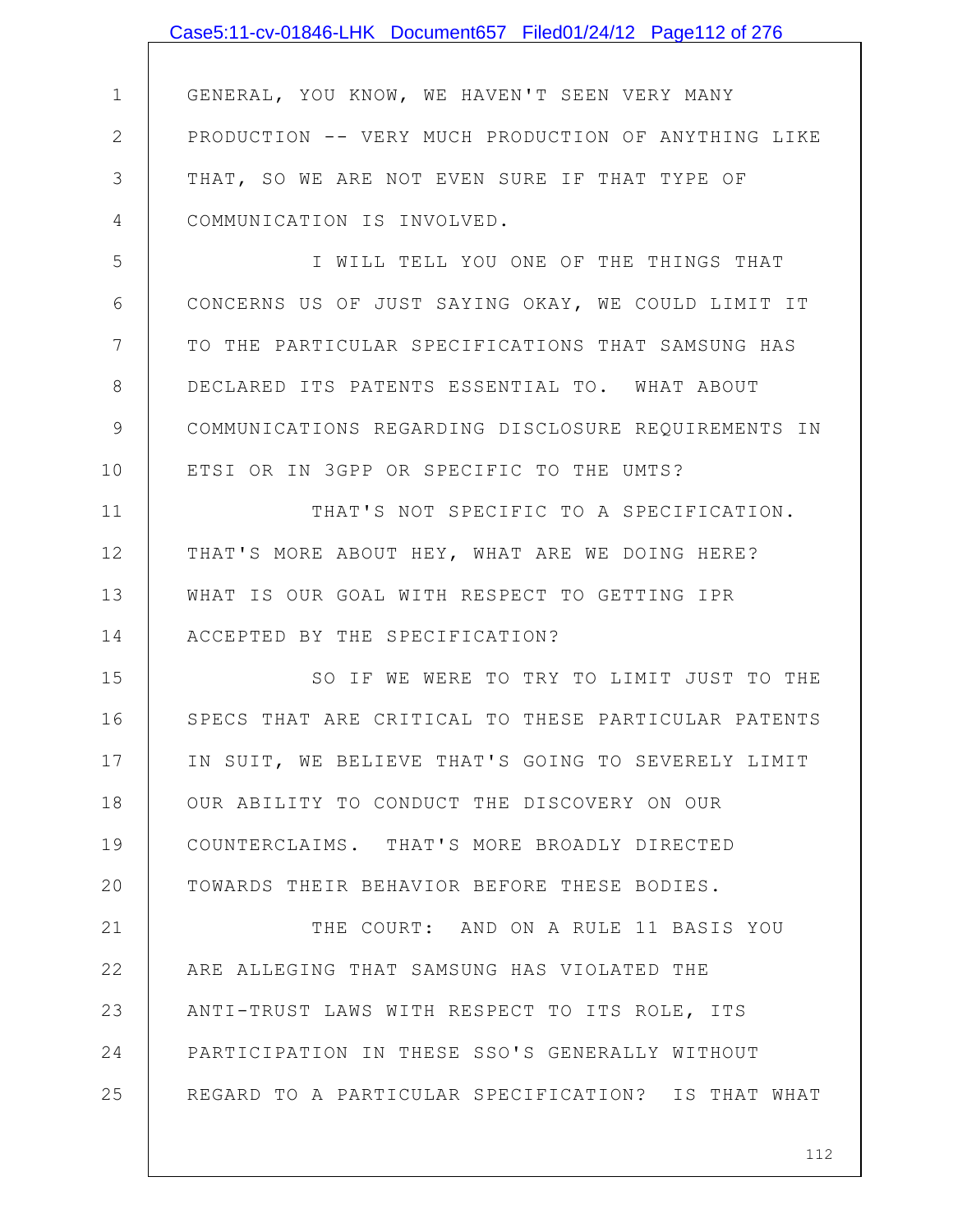|              | Case5:11-cv-01846-LHK Document657 Filed01/24/12 Page113 of 276 |
|--------------|----------------------------------------------------------------|
|              |                                                                |
| $\mathbf 1$  | YOUR CLAIM IS?                                                 |
| $\mathbf{2}$ | MR. WALDEN: I THINK OUR ANTI-TRUST                             |
| 3            | COUNTERCLAIMS WHICH WERE VERY SIMILARLY PUT                    |
| 4            | TOGETHER, WE MAKE THE ASSERTION THEY HAVE VIOLATED             |
| 5            | ANTI-TRUST GENERALLY IN FRONT OF THESE                         |
| 6            | ORGANIZATIONS. WE PROVIDED THE SPECIFIC EXAMPLES,              |
| 7            | CERTAIN SPECIFIC EXAMPLES TO SATISFY OUR                       |
| 8            | PARTICULARITY REQUIREMENTS.                                    |
| 9            | SO IN THE END, WHAT SAMSUNG IN ITS                             |
| 10           | OPPOSITION DID, IN ADDITION TO SAYING THAT OUR                 |
| 11           | REQUESTS WERE OVERBROAD, THEY AGREED TO PRODUCE                |
| 12           | MORE THAN THEY'VE EVER AGREED TO PRODUCE BEFORE.               |
| 13           | THEY NOW SAY THAT THEY WILL DISCLOSE                           |
| 14           | THEIR GENERAL -- THEY SAY THEY WILL DISCLOSE                   |
| 15           | DOCUMENTS SHOWING THEIR GENERAL POLICIES OF THEIR              |
| 16           | PRACTICES OF ETSI AND 3GPP. THEY SAY THEY WILL                 |
| 17           | PRODUCE DOCUMENTS SHOWING DOCUMENTS RELATED TO SSO             |
| 18           | ISSUES.                                                        |
| 19           | AGAIN, THESE ARE AGREEMENTS THAT WERE                          |
| 20           | MADE FOR THE FIRST TIME AFTER WE MOVED TO COMPEL IN            |
| 21           | THEIR OPPOSITION, AND ULTIMATELY, THEY SAY THAT                |
| 22           | THEY WILL DISCLOSE DOCUMENTS RELATED TO THE                    |
| 23           | DECISION TO DISCLOSE OR NOT DISCLOSE THE PATENTS IN            |
| 24           | SUIT TO ETSI.                                                  |
| 25           | NOW WHILE THIS COMES HALFWAY -- IT COMES                       |
|              |                                                                |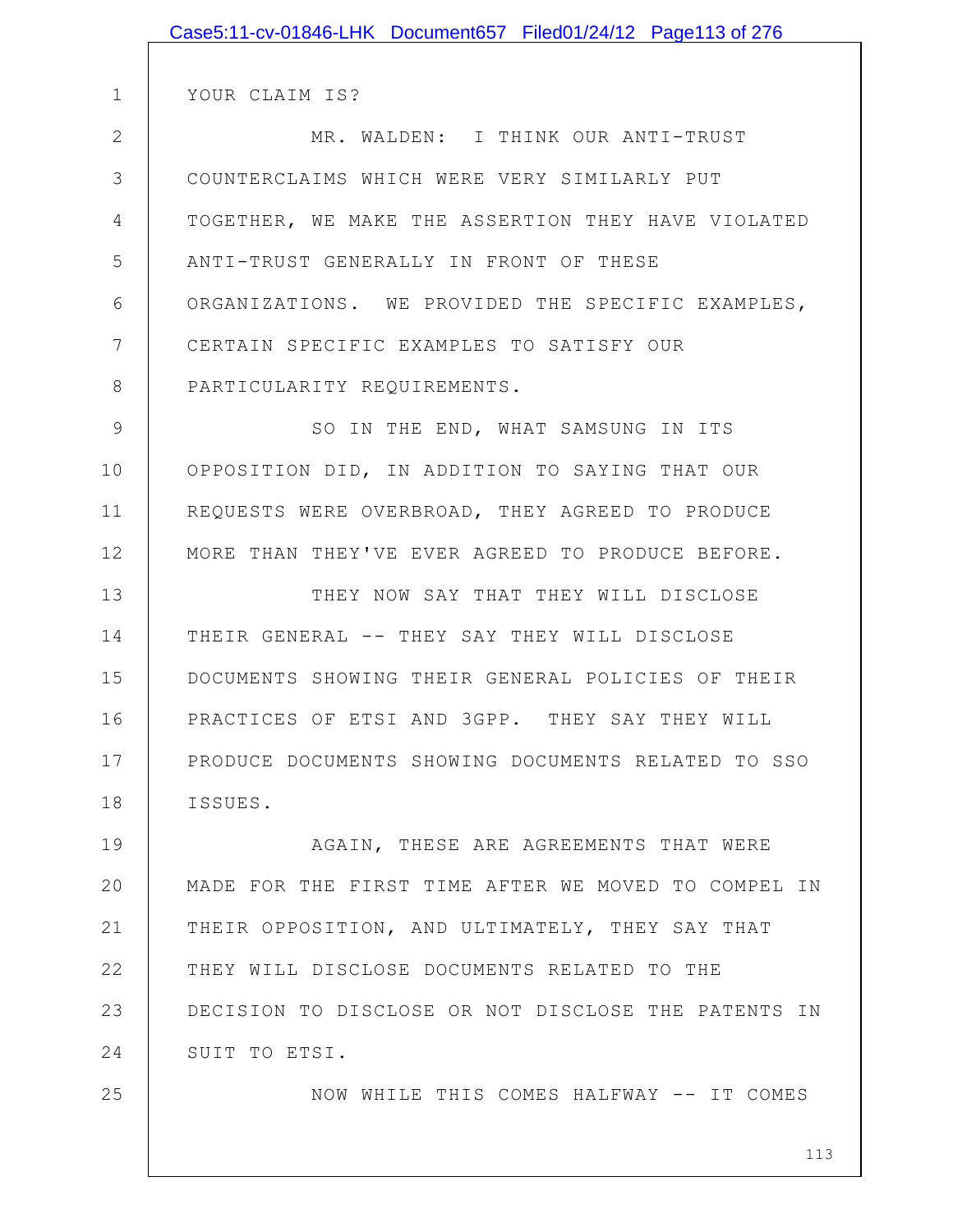|              | Case5:11-cv-01846-LHK Document657 Filed01/24/12 Page114 of 276 |
|--------------|----------------------------------------------------------------|
|              |                                                                |
| $\mathbf 1$  | A FAIRLY LONG WAY TOWARDS WHAT WE MOVED TO COMPEL,             |
| $\mathbf{2}$ | IT'S STILL NOT SUFFICIENT.                                     |
| 3            | FIRST, WHEN THEY SAY THEY WILL PRODUCE                         |
| 4            | DOCUMENTS SUFFICIENT, DOCUMENTS SHOWING ITS GENERAL            |
| 5            | PRACTICES AND POLICIES BEFORE ETSI, WE READ THAT               |
| 6            | MEANING SUFFICIENT TO SHOW.                                    |
| 7            | AND WHAT WE WANT IS REALLY THEIR                               |
| 8            | DOCUMENTS A THOROUGH PRODUCTION OF THEIR DOCUMENTS             |
| 9            | SHOWING THEIR UNDERSTANDING OF WHAT IT IS THEY ARE             |
| 10           | SUPPOSED TO BE DOING.                                          |
| 11           | THE COURT: SO ARE YOU SPECIFICALLY                             |
| 12           | INTERESTED IN THEIR UNDERSTANDING OF THE DISCLOSURE            |
| 13           | OBLIGATION? IS THAT WHAT YOU ARE SEEKING?                      |
| 14           | MR. WALDEN: STATEMENTS THAT WOULD                              |
| 15           | EVIDENCE THEIR UNDERSTANDING OF THEIR DISCLOSURE               |
| 16           | OBLIGATIONS. STATEMENTS THAT ARE INTERNAL OR                   |
| 17           | EXTERNAL OF WHAT THEY DESCRIBE, WHAT THEY BELIEVE              |
| 18           | OTHER COMPANY'S DISCLOSURE OBLIGATIONS WOULD BE,               |
| 19           | BUT CERTAINLY THAT WOULD BE INCLUDED, YES.                     |
| 20           | THE COURT: BUT IS IT LIMITED TO THAT?                          |
| 21           | I'M JUST TRYING TO UNDERSTAND WHAT                             |
| 22           | BOUNDARIES MIGHT BE IMPOSED TO MANAGE THE BURDEN               |
| 23           | AGAINST THE LEGITIMATE INTEREST YOU HAVE IN THESE              |
| 24           | DOCUMENTS.                                                     |
| 25           | MR. WALDEN: WE'VE ASKED FOR,                                   |
|              |                                                                |
|              | 114                                                            |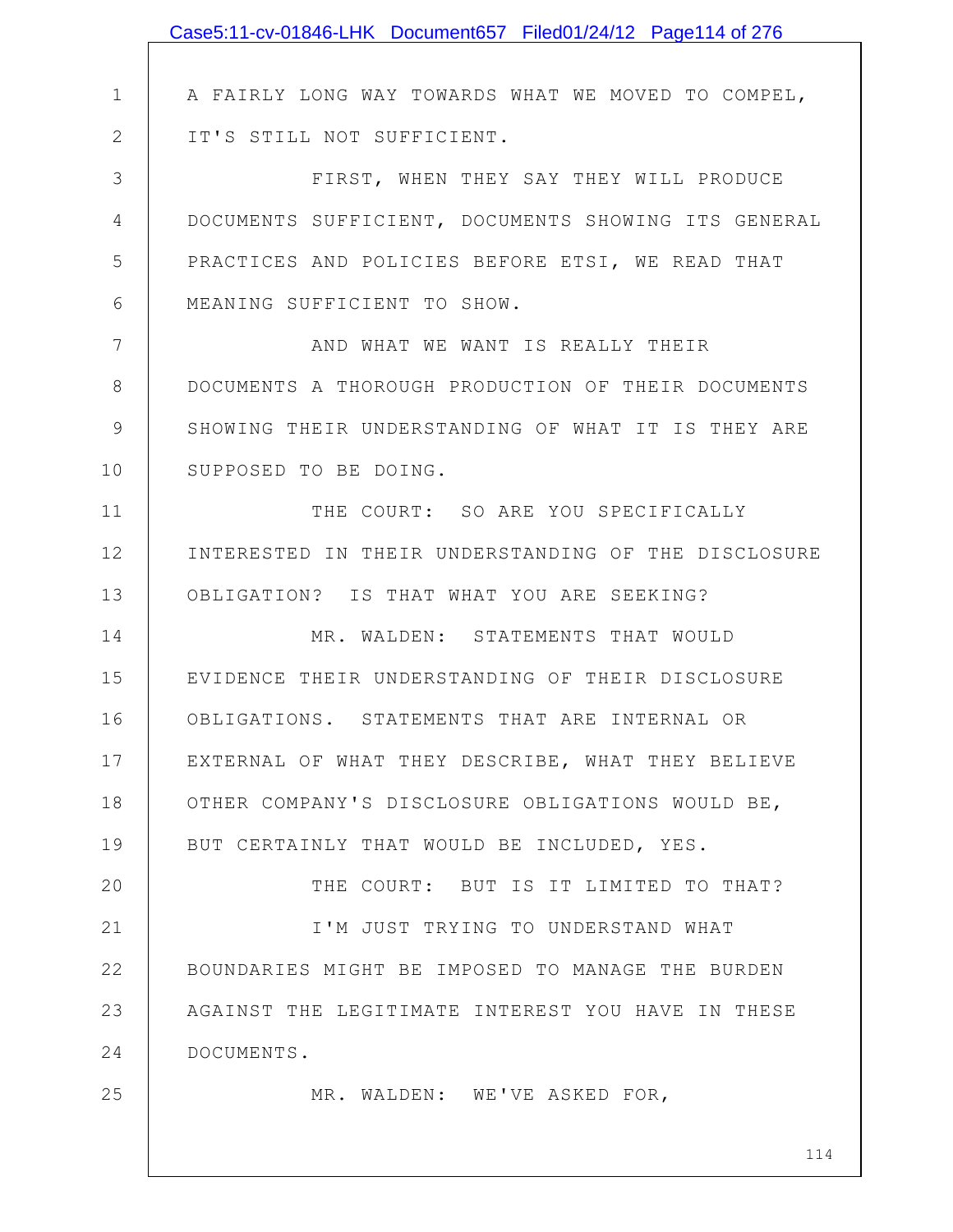|              | Case5:11-cv-01846-LHK Document657 Filed01/24/12 Page115 of 276 |
|--------------|----------------------------------------------------------------|
|              |                                                                |
| $\mathbf 1$  | SPECIFICALLY, POLICIES AND PROCEDURES GENERALLY,               |
| $\mathbf{2}$ | AND MORE SPECIFIC TO THE PATENTS IN SUIT. BUT THAT             |
| 3            | WOULD INCLUDE POSITIVE AND NEGATIVE AND NOT JUST               |
| 4            | SUFFICIENT TO SHOW.                                            |
| 5            | ULTIMATELY, THEY OFFERED COMMUNICATIONS                        |
| 6            | WITH ETSI BUT WE EXPLAINED WE BELIEVE THAT IT                  |
| 7            | SHOULD BE SPECIFIC MORE FOR THE UMTS, THE EDGE, THE            |
| 8            | TSM AND THE GPRS.                                              |
| 9            | AND AGAIN, WE DON'T BELIEVE IT SHOULD BE                       |
| 10           | LIMITED TO ANY PARTICULAR SPECIFICATIONS BUT                   |
| 11           | CERTAINLY NOT THE THREE THAT THEY SAY ARE                      |
| 12           | IDENTIFIED IN THE COMPLAINT.                                   |
| 13           | THERE'S AT LEAST FOUR IDENTIFIED IN THE                        |
| 14           | COMPLAINT AND WE BELIEVE WE ARE ENTITLED TO MORE               |
| 15           | GENERAL DISCOVERY ON THIS.                                     |
| 16           | THE COURT: ALL RIGHT.                                          |
| 17           | ANYTHING FURTHER?                                              |
| 18           | MR. WALDEN: I THINK JUST, WELL, I WILL                         |
| 19           | LEAVE IT AT THAT.                                              |
| 20           | THANK YOU.                                                     |
| 21           | THE COURT: THANK YOU, MR. WALDEN.                              |
| 22           | MS. KASSABIAN?                                                 |
| 23           | MS. KASSABIAN: YES, YOUR HONOR.                                |
| 24           | I WOULD LIKE TO HAND UP AN ANNOTATED                           |
| 25           | VERSION OF THE VENN DIAGRAM.                                   |
|              |                                                                |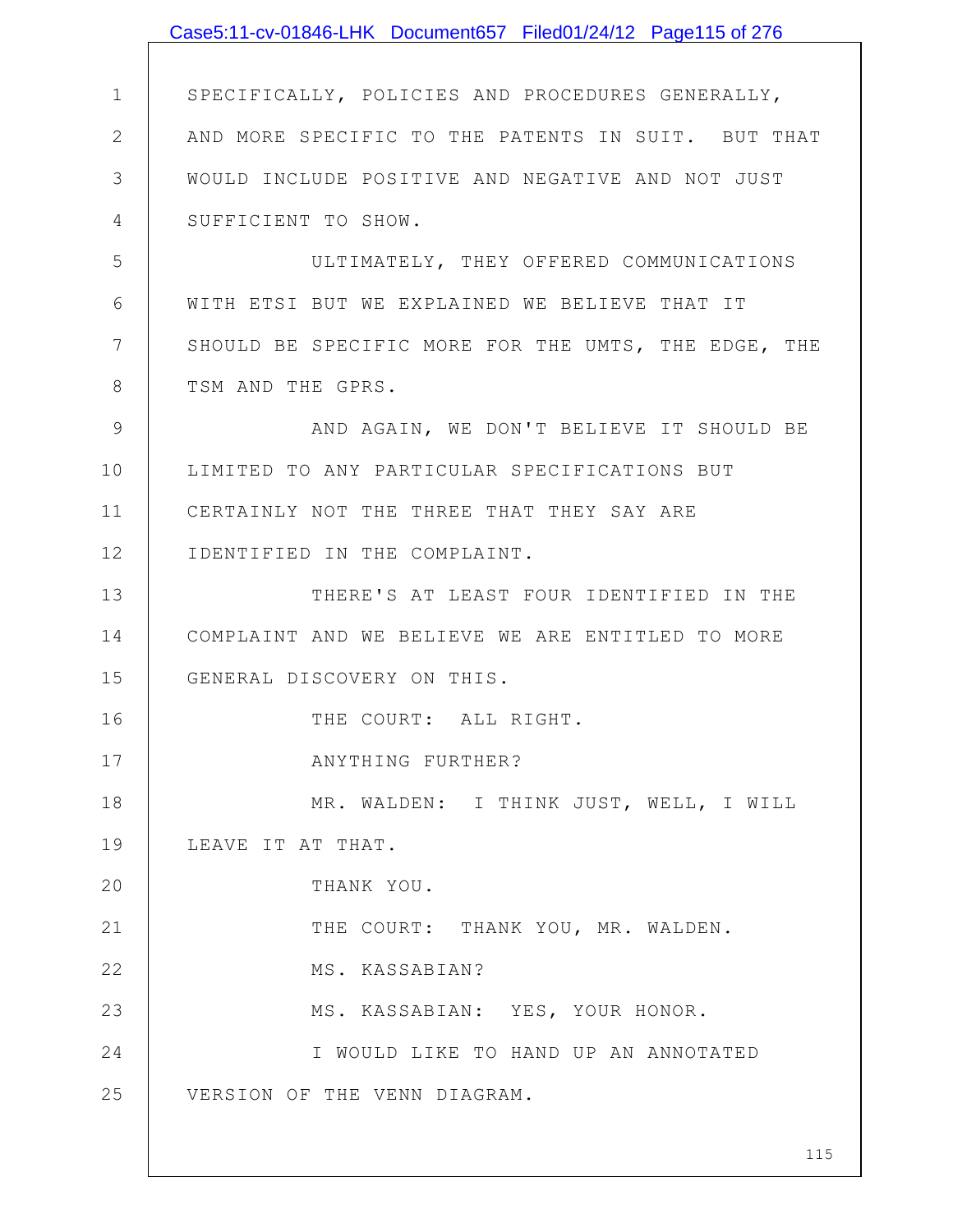|              | Case5:11-cv-01846-LHK Document657 Filed01/24/12 Page116 of 276 |
|--------------|----------------------------------------------------------------|
|              |                                                                |
| $\mathbf{1}$ | THE COURT: DO YOU HAVE A COPY FOR                              |
| $\mathbf{2}$ | COUNSEL?                                                       |
| 3            | MS. KASSABIAN: YES, I DO.                                      |
| 4            | IN THE RUSH TO GET THINGS FILED ON OUR                         |
| 5            | SHORTENED TIME, THIS ANNOTATED VERSION WASN'T QUITE            |
| 6            | READY SO I JUST THOUGHT IT MIGHT BE HELPFUL, SINCE             |
| 7            | WE ARE TOSSING AROUND A LOT OF ACRONYMS.                       |
| 8            | THE COURT: YOU ARE BRINGING BACK A LOT                         |
| $\mathsf 9$  | OF FOND MEMORIES FOR ME.                                       |
| 10           | I'M SORRY, GO AHEAD.                                           |
| 11           | MS. KASSABIAN: SO I GUESS I WILL START                         |
| 12           | WITH THE VENN DIAGRAM.                                         |
| 13           | WHAT MR. WALDEN, WHAT I HEAR HIM SAYING                        |
| 14           | IS THAT, YOU KNOW, IF YOU PUT YOUR FINGERS OVER THE            |
| 15           | TWO BLUE DOTS ON THE RIGHT, LTE ADVANCED AND LTE,              |
| 16           | THEY WANT EVERYTHING ELSE.                                     |
| 17           | AND AS YOU CAN SEE, THE WCDMA CALL OUT                         |
| 18           | OBVIOUSLY HAS MANY, MANY, MANY WORKING GROUPS AND              |
| 19           | SUBPARTS AND ORGANIZATIONS WITHIN IT AS OF COURSE              |
| 20           | WOULD EDGE AND GSM AND GPRS.                                   |
| 21           | SO, YOU KNOW, WE DID NOT OBVIOUSLY                             |
| 22           | INCLUDE THAT HERE BECAUSE OUR POINT WAS THAT                   |
| 23           | THIS --                                                        |
| 24           | THE COURT: THE PAGE IS ONLY SO BIG.                            |
| 25           | MS. KASSABIAN: THERE'S ONLY SO MUCH YOU                        |
|              |                                                                |
|              | 116                                                            |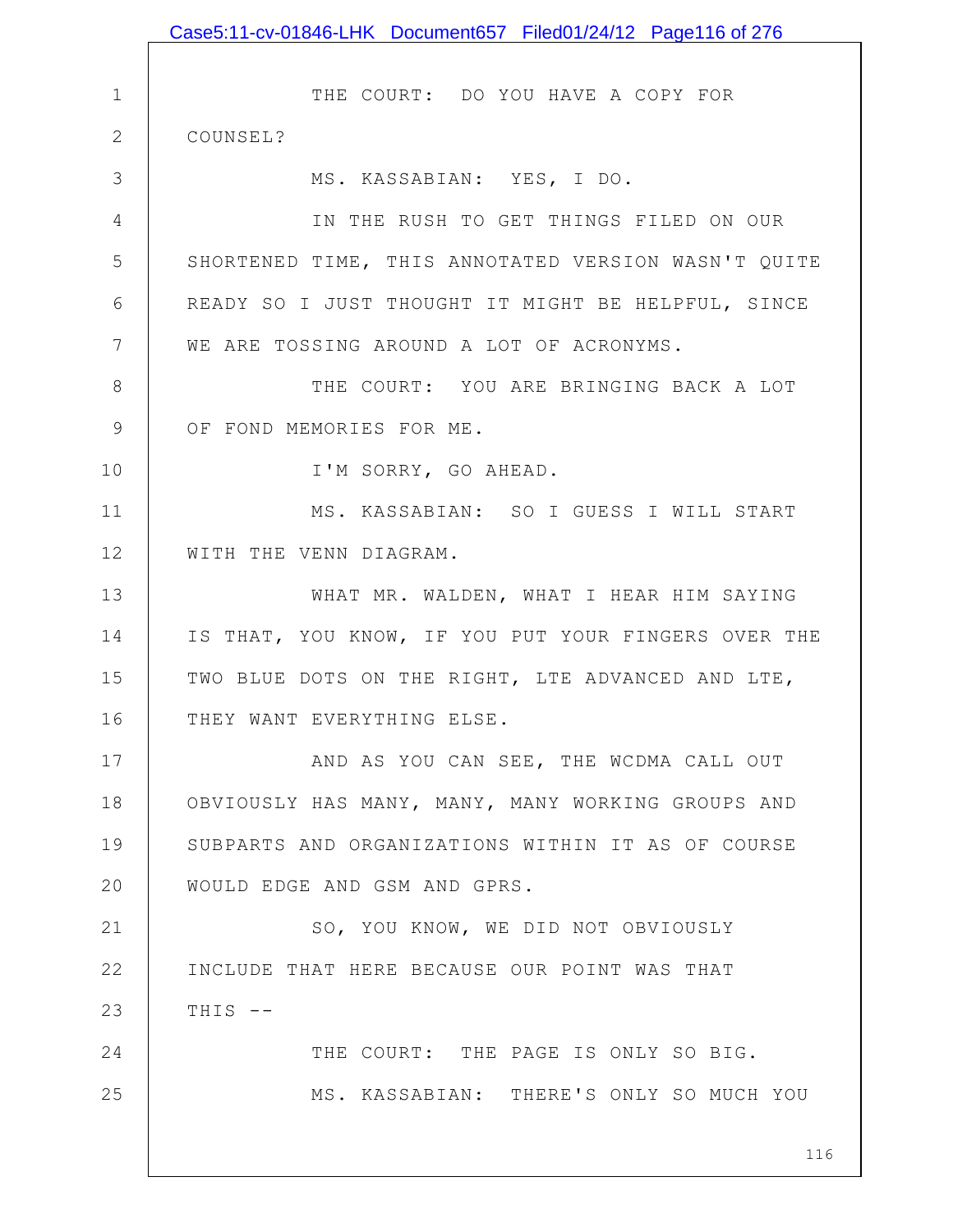|    | Case5:11-cv-01846-LHK Document657 Filed01/24/12 Page117 of 276 |
|----|----------------------------------------------------------------|
|    |                                                                |
| 1  | CAN FIT ON AN 8X11 PIECE OF PAPER, BUT CERTAINLY               |
| 2  | I'M SURE I COULD COME UP WITH ANOTHER FANCY CHART              |
| 3  | FOR YOU TO SHOW THAT THAT IS NOT THAT FAR DIFFERENT            |
| 4  | FROM ASKING FOR THE BIG BLACK CIRCLE WHICH IS WHAT             |
| 5  | THEY ARE DOING.                                                |
| 6  | AND I WOULD ALSO --                                            |
| 7  | THE COURT: WELL, CERTAINLY, I MEAN, WE                         |
| 8  | CAN DRAW THESE PICTURES HOWEVER WE WANT TO DRAW                |
| 9  | THEM, BUT THE FACT OF THE MATTER IS THEY ARE                   |
| 10 | DISCLAIMING ANY INTEREST IN DSL, BROADBAND, CLOUD              |
| 11 | COMPUTING AND THE LIKE, RIGHT?                                 |
| 12 | MS. KASSABIAN: SO IF THAT'S TRUE, AND                          |
| 13 | IT'S NOT WHAT THEIR PROPOSED ORDER SAYS, I                     |
| 14 | APPRECIATE THAT WHAT MR. WALDEN IS SAYING, MAYBE               |
| 15 | THAT'S THE CURRENT --                                          |
| 16 | COURT REPORTER: I'M SORRY, CAN YOU TRY                         |
| 17 | TO SLOW DOWN A LITTLE BIT.                                     |
| 18 | MS. KASSABIAN: WELL, I'M JUST WORRIED WE                       |
| 19 | ARE GOING TO BE HERE ALL NIGHT.                                |
| 20 | THE COURT: YOU ARE NOT THE ONLY ONE.                           |
| 21 | MS. KASSABIAN: THE PROPOSED ORDER ASKED                        |
| 22 | FOR ALL DOCUMENTS RELATED TO SAMSUNG'S                         |
| 23 | PARTICIPATION AND ETSI OR 3GPP.                                |
| 24 | SO I GUESS IF YOU THROW AWAY THE PROPOSED                      |
| 25 | ORDER AND LISTEN TO MR. WALDEN, THEN YES, WE CAN               |
|    |                                                                |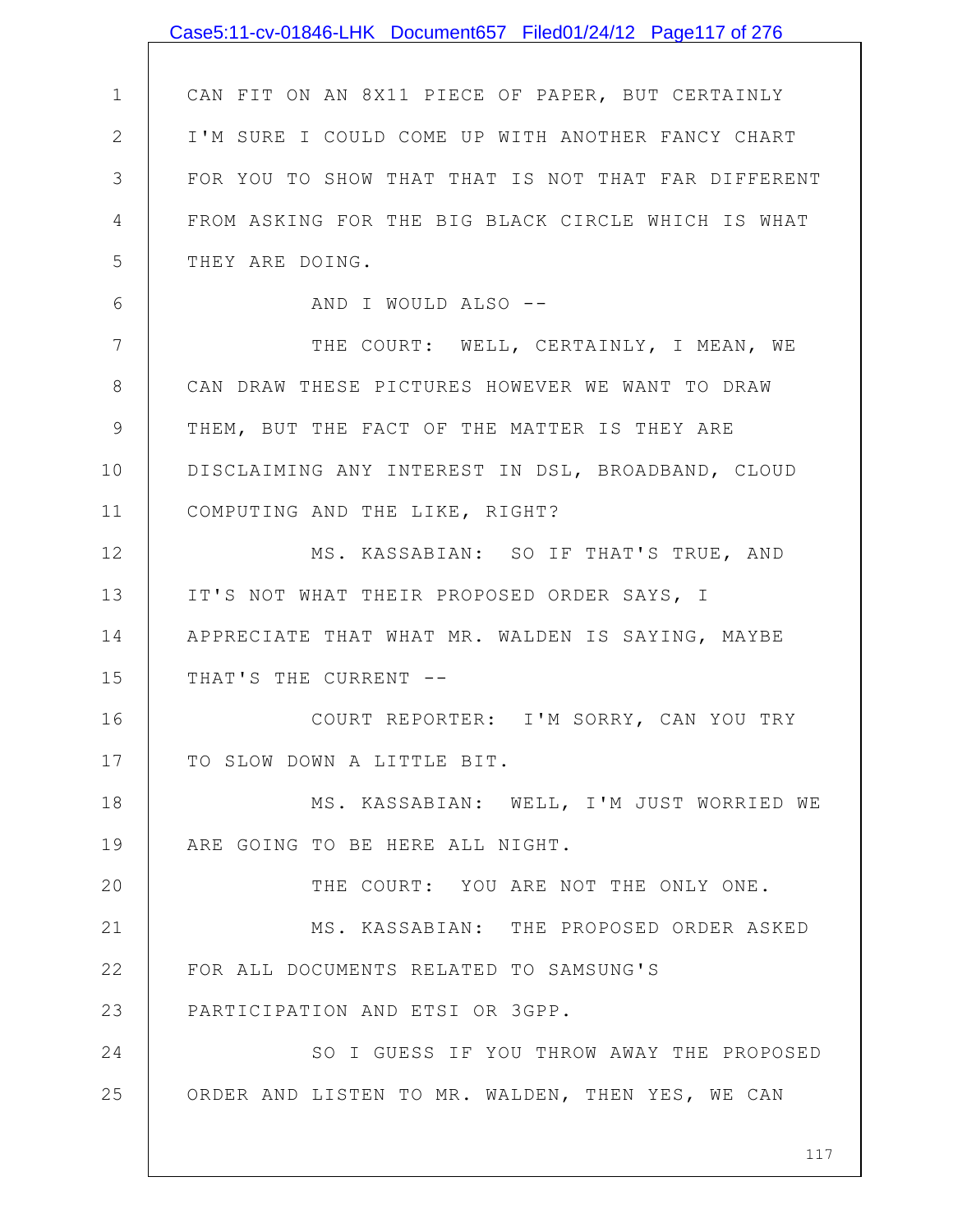|                | Case5:11-cv-01846-LHK Document657 Filed01/24/12 Page118 of 276 |
|----------------|----------------------------------------------------------------|
|                |                                                                |
| $\mathbf 1$    | GET RID OF OUR AERONAUTICS, BROADBAND, SATELLITE               |
| $\mathbf{2}$   | SYSTEMS, ET CETERA.                                            |
| 3              | AND IT SOUNDS LIKE THEY ARE SAYING WE                          |
| $\overline{4}$ | WANT ALL OF 3GPP, ALL DOCUMENTS BETWEEN SAMSUNG AND            |
| 5              | 3GPP, AND THAT WOULD MEAN 12 YEARS WORTH OF                    |
| 6              | DOCUMENTS.                                                     |
| 7              | THE COURT: THIS IS AN ANTI-TRUST CASE,                         |
| 8              | RIGHT?                                                         |
| $\mathcal{G}$  | I MEAN, IN MY EXPERIENCE IN ANTI-TRUST                         |
| 10             | LITIGATION, I SEEM TO RECALL THESE TYPES OF CLAIMS             |
| 11             | DO CALL FOR FAIRLY BROAD DISCOVERY GIVEN THE NATURE            |
| 12             | OF THE CLAIMS.                                                 |
| 13             | MS. KASSABIAN: WELL, IT'S FISHING.                             |
| 14             | AND SAMSUNG HAS IDENTIFIED -- SORRY, APPLE,                    |
| 15             | HAS OFFERED SOME CASE LAW SUPPORTING ITS CLAIM FOR             |
| 16             | STANDARDS DOCUMENTS.                                           |
| 17             | I PRESUME THAT THEY OFFERED YOU THE BEST                       |
| 18             | CASES THEY COULD FIND. AND THOSE CASES ARE NOT                 |
| 19             | GOOD FOR THEM.                                                 |
| 20             | THE LG CASE, WHICH IS ONE OF THE CASES                         |
| 21             | THEY FEATURE IN THIS ARGUMENT, IT ACTUALLY DECLINES            |
| 22             | TO GIVE ANY SSO DOCUMENTS EXCEPT FOR ONES RELATED              |
| 23             | TO THE SPECIFIC STANDARDS.                                     |
| 24             | AND THIS WAS A CASE ABOUT DIGITAL VIDEO                        |
| 25             | TRANSMISSION STANDARD FOR CABLE TELEVISION WHICH               |
|                |                                                                |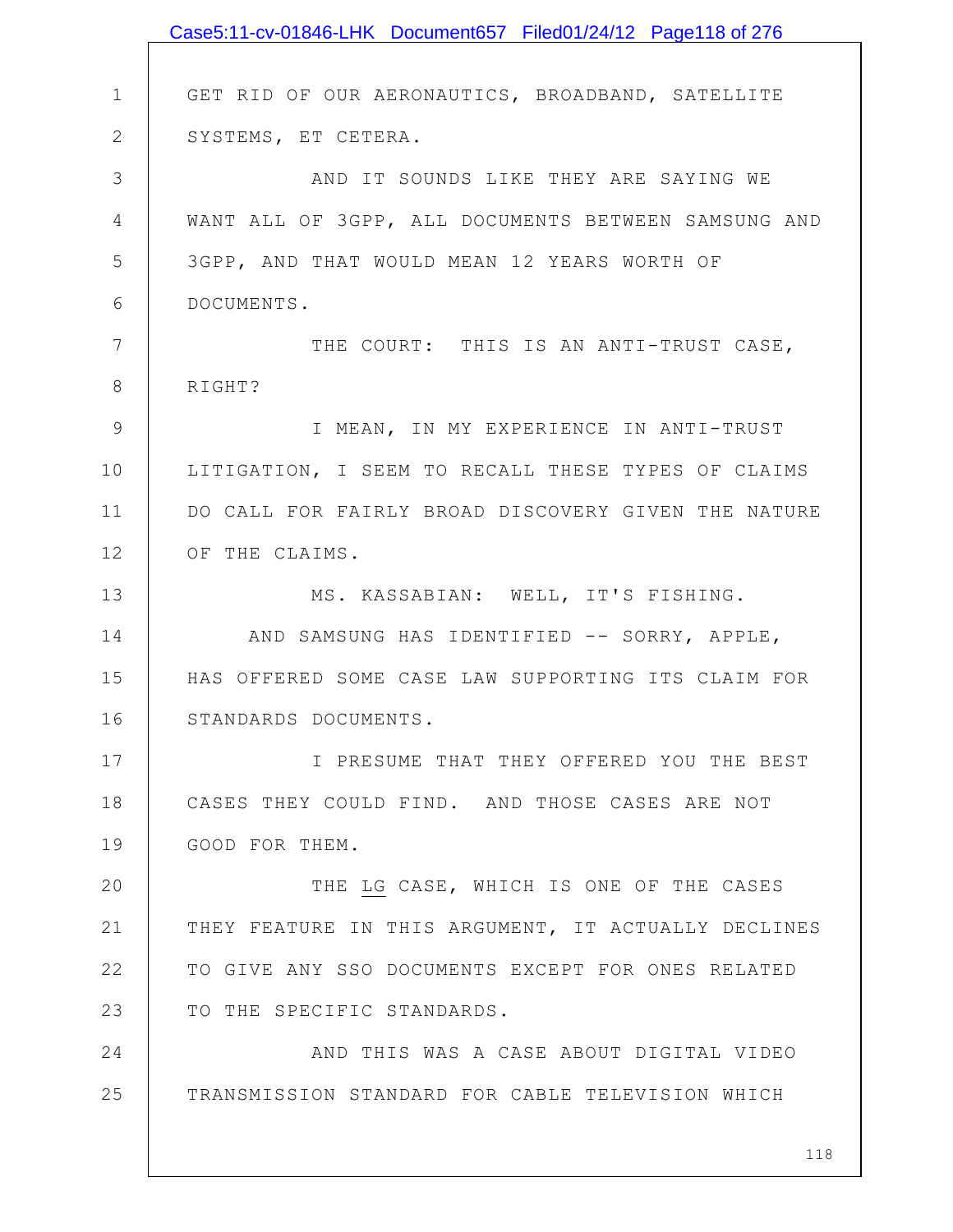|               | Case5:11-cv-01846-LHK Document657 Filed01/24/12 Page119 of 276 |
|---------------|----------------------------------------------------------------|
|               |                                                                |
| $\mathbf 1$   | HAS A FUN ACRONYM AND ALSO ITU-T RECOMMENDATION                |
| $\mathbf{2}$  | J.A3NXB. THOSE WERE THE TWO SPECIFIC STANDARDS AT              |
| 3             | ISSUE IN THIS CASE, AND THE MOVANT WAS SEEKING A               |
| 4             | MUCH BROADER CATEGORY OF SSO DOCUMENTS.                        |
| 5             | AND THE COURT SAID NO, LG HAS NOT                              |
| 6             | ESTABLISHED HOW THESE STANDARD SETTING ACTIVITIES              |
| 7             | RELATE TO THEIR CLAIMS BECAUSE THERE ARE NO OTHER              |
| $8\,$         | STANDARDS REFERENCED IN THEIR COMPLAINT.                       |
| $\mathcal{G}$ | WELL, IN THIS CASE APPLE HAS REFERENCED                        |
| 10            | STANDARDS IN ITS COMPLAINT, ITS REFERENCED THREE               |
| 11            | SPECIFICATIONS. THREE SPECIFIC ONES WHICH WE ARE               |
| 12            | FINE WITH GIVING DOCUMENTS ON THOSE THREE.                     |
| 13            | AND I SHOULD MENTION THE TOTAL NUMBER OF                       |
| 14            | SPECIFICATIONS WITHIN THE WORKING GROUPS AND THE               |
| 15            | LIGHT BLUE BUBBLE AT THE BOTTOM IS NOT 248, 248 IS             |
| 16            | THE NUMBER JUST WITHIN SERIES 25 WHICH IS THE                  |
| 17            | SERIES AT ISSUE HERE.                                          |
| 18            | THE TOTAL NUMBER OF SPECIFICATIONS FOR                         |
| 19            | ALL OF THESE, JUST THESE TWO WORKING GROUPS, IS                |
| 20            | 2600.                                                          |
| 21            | I DIDN'T INCLUDE THAT NUMBER BECAUSE, I                        |
| 22            | MEAN, THERE'S MUCH MORE WE COULD HAVE INCLUDED BUT             |
| 23            | I WANTED TO MAKE CLEAR IF YOUR HONOR WERE TO ORDER             |
| 24            | THIS, YOU KNOW, JUST LIMITING IT TO S25, THAT WOULD            |
| 25            | BE 200 DOCUMENTS REGARDING 248 SPECS. IF                       |
|               |                                                                |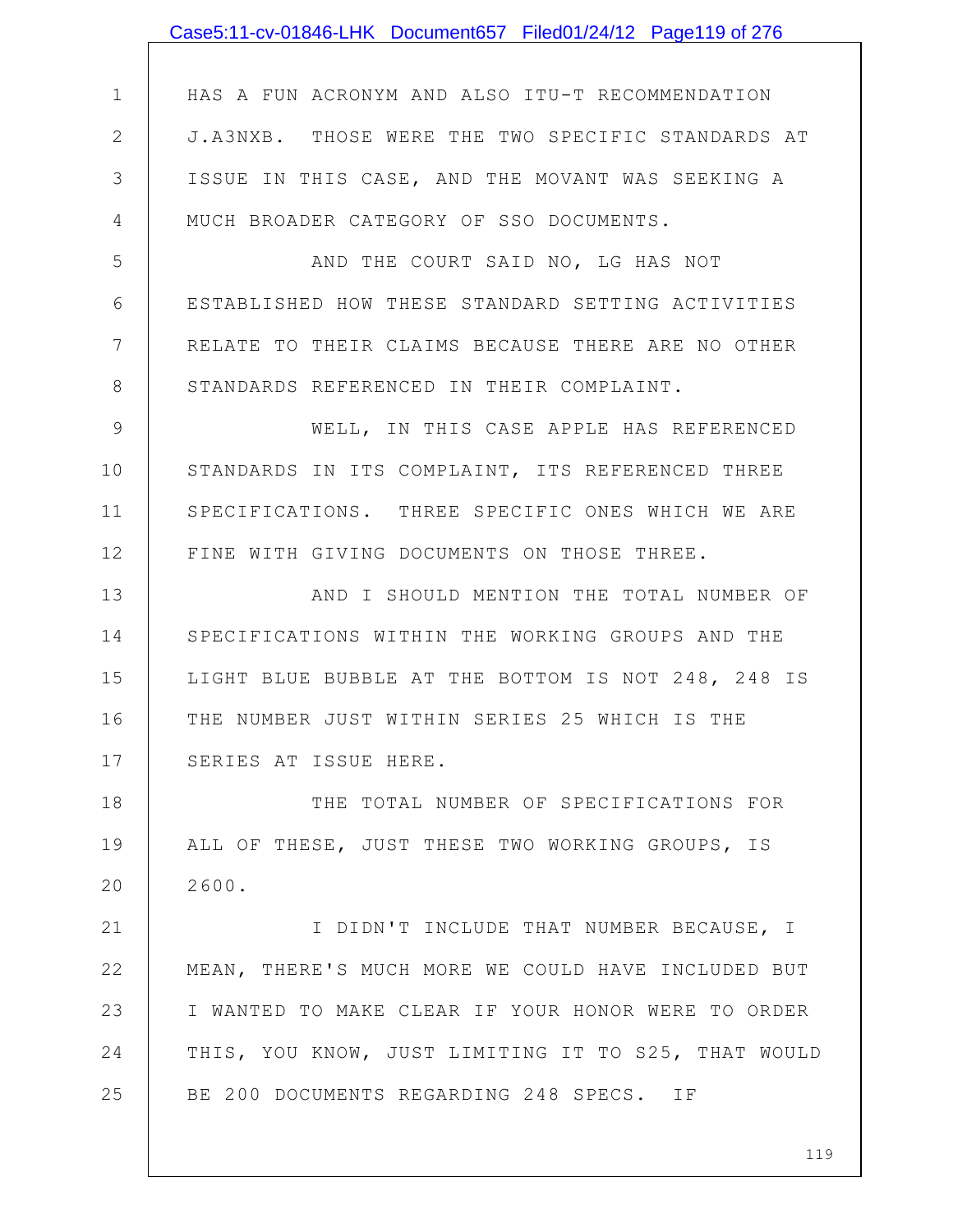|                | Case5:11-cv-01846-LHK Document657 Filed01/24/12 Page120 of 276 |
|----------------|----------------------------------------------------------------|
|                |                                                                |
| $\mathbf 1$    | YOUR HONOR ORDERED EVERYTHING REGARDING WORKING                |
| $\mathbf{2}$   | GROUP 1 AND 2, THAT'S 2600                                     |
| $\mathfrak{Z}$ | THE COURT: AND DID SAMSUNG PARTICIPATE                         |
| 4              | IN EACH OF THE SPECIFICATIONS HERE WITHIN WORKING              |
| 5              | GROUPS 1 AND 2?                                                |
| 6              | MS. KASSABIAN: SAMSUNG HAD -- THERE ARE                        |
| 7              | MANY PEOPLE THAT PARTICIPATE IN THE WORKING GROUPS.            |
| 8              | AND IN THIS LIMITED SPACE OF TIME WE HAD,                      |
| $\mathcal{G}$  | I COULDN'T GET A COMPLETE LISTING OF EVERYTHING,               |
| 10             | BUT I CAN GIVE YOU SOME GENERAL INFORMATION IN                 |
| 11             | TERMS OF ETSI, SSO TECHNOLOGY, SAMSUNG PARTICIPATES            |
| 12             | IN BROADBAND WIRELESS, BROADCAST AND --                        |
| 13             | THE COURT: SO THOSE ARE OFF THE TABLE,                         |
| 14             | SO LET'S TALK ABOUT IT.                                        |
| 15             | MS. KASSABIAN: THAT'S GOOD.                                    |
| 16             | ACCORDING TO MR. WALDEN THEY ARE ON THE                        |
| 17             | TABLE.                                                         |
| 18             | THE COURT: BUT HE JUST TOLD US THEY                            |
| 19             | WEREN'T, RIGHT?                                                |
| 20             | MS. KASSABIAN: WELL, HE SAID HE WANTS --                       |
| 21             | NO, I DON'T THINK SO.                                          |
| 22             | THE COURT: I THINK HE JUST SAID, DIDN'T                        |
| 23             | HE, THAT THINGS LIKE AERONAUTICAL AND BROADBAND                |
| 24             | WERE OFF THE TABLE?                                            |
| 25             | MS. KASSABIAN: WELL, I GUESS IT DEPENDS                        |
|                |                                                                |
|                | 120                                                            |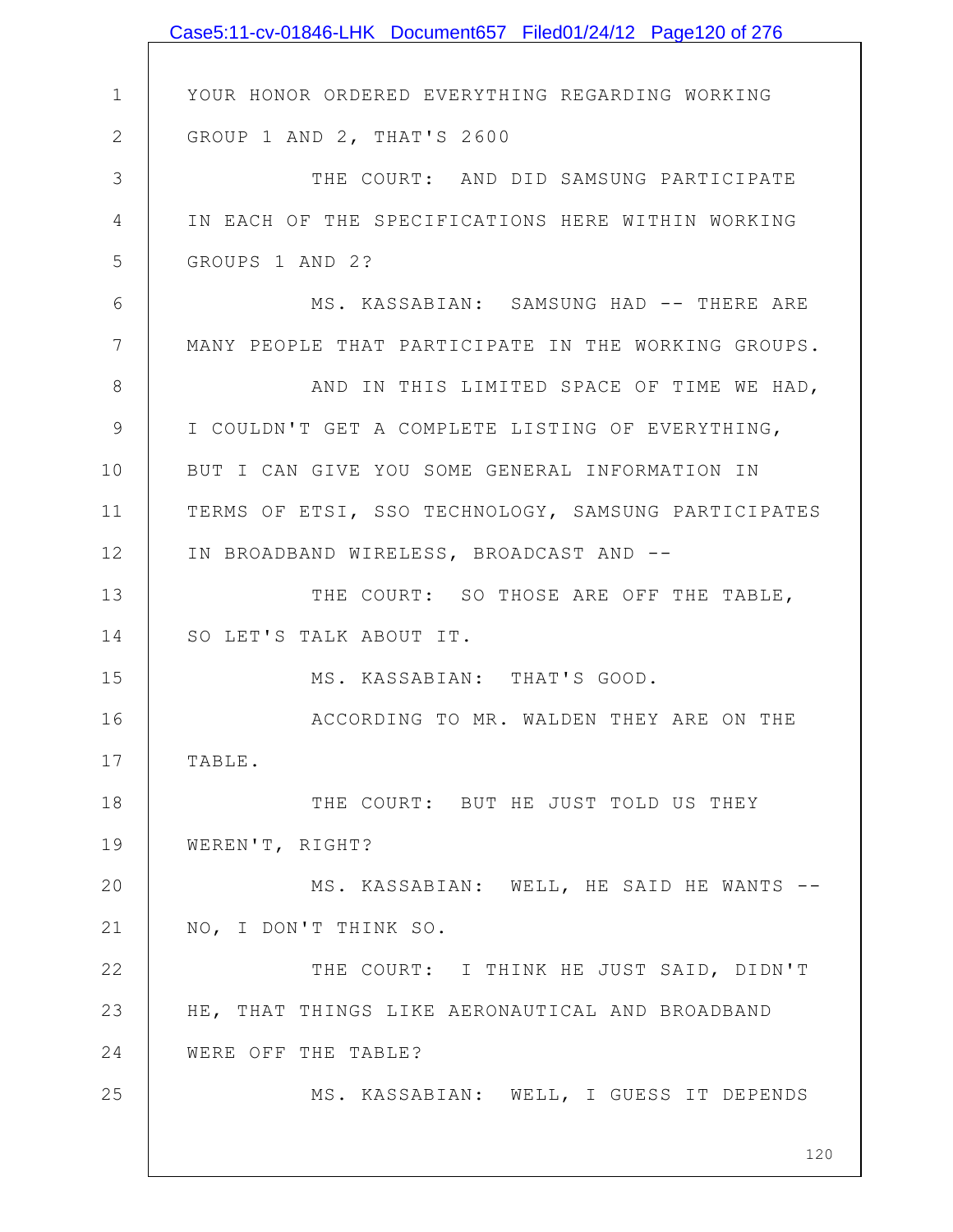|               | Case5:11-cv-01846-LHK Document657 Filed01/24/12 Page121 of 276 |
|---------------|----------------------------------------------------------------|
|               |                                                                |
| $\mathbf 1$   | ON WHAT'S WITHIN 3GPP AND WHAT'S WITHIN ETSI MORE              |
| $\mathbf{2}$  | GENERALLY.                                                     |
| 3             | SO IF WE NARROW IT DOWN TO JUST 3GPP,                          |
| 4             | LET'S TALK ABOUT THE SIX BUBBLES HERE. HE SAID,                |
| 5             | YOU KNOW, WE WANT GSM AND EDGE. AND MY                         |
| 6             | UNDERSTANDING OF THOSE IS THAT THEY ARE.                       |
| 7             | SO THE RELEVANT SYSTEM HERE IS WCDMA, AND                      |
| 8             | THAT IS ALL THE PATENTS IN SUIT RELATED TO THIS                |
| $\mathcal{G}$ | SPECIFIC TECHNOLOGY, IT'S A RADIO INTERFACE.                   |
| 10            | THESE OTHER BUBBLES ARE DIFFERENT. SOME                        |
| 11            | OF THEM ARE PREDECESSOR AND SOME OF THEM ARE FUTURE            |
| 12            | TECHNOLOGY.                                                    |
| 13            | THE COURT: RIGHT.                                              |
| 14            | DO YOU HAVE ANY INFORMATION ON SAMSUNG'S                       |
| 15            | PARTICIPATION IN THESE OTHER SPECIFICATION SERIES              |
| 16            | OR WORKING GROUPS? CAN I GET SOME SENSE OF --                  |
| 17            | MS. KASSABIAN: YES.                                            |
| 18            | MY GENERAL UNDERSTANDING IS THAT THEY DO                       |
| 19            | PARTICIPATE IN OTHER OF THE LTE, LTE ADVANCED                  |
| 20            | WCDMA, GSM. I CAN PROBABLY PROVIDE YOU WITH A                  |
| 21            | SUPPLEMENTATION ON THAT. I DON'T HAVE ALL THOSE                |
| 22            | LEVELS OF DETAILS HERE BECAUSE, AGAIN, THE MOTION              |
| 23            | ASKED FOR THE WHOLE ENCHILADA. SO IN OUR LIMITED               |
| 24            | SPACE WE KIND OF TALKED ABOUT THAT, BUT I AM FAIRLY            |
| 25            | CERTAIN THAT SAMSUNG'S INVOLVEMENT, GIVEN THE                  |
|               |                                                                |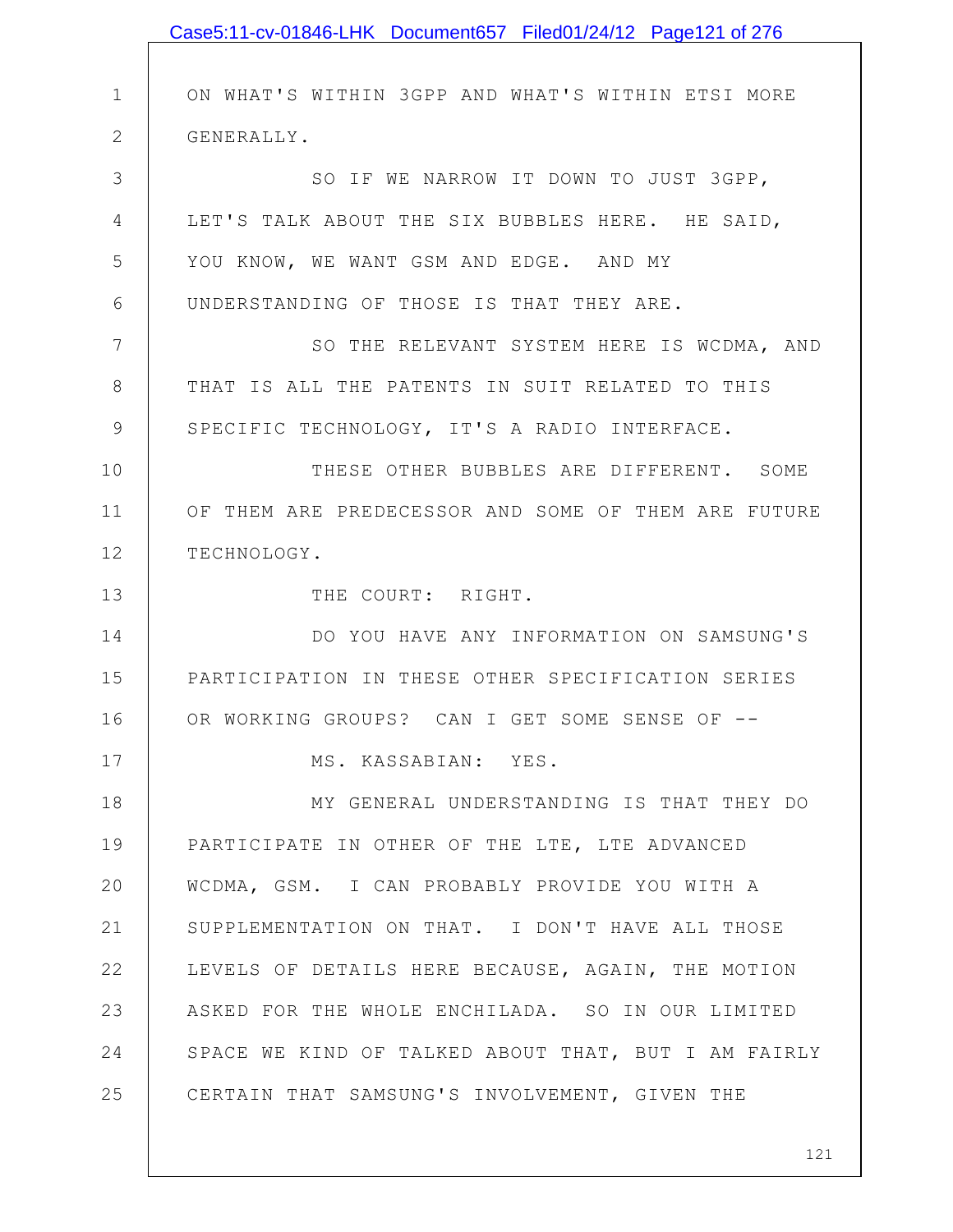|              | Case5:11-cv-01846-LHK Document657 Filed01/24/12 Page122 of 276 |
|--------------|----------------------------------------------------------------|
|              |                                                                |
| 1            | NUMBER OF ENGINEERS IT HAS, IS AT MANY LEVELS OF               |
| $\mathbf{2}$ | THIS.                                                          |
| 3            | I WOULD BE HAPPY TO OFFER SOME ADDITIONAL                      |
| 4            | BRIEFING ON THAT, BUT I THINK MR. WALDEN'S COMMENTS            |
| 5            | MADE ONE THING CLEAR, AND THAT IS MAYBE THE PARTIES            |
| 6            | HAVE MORE TO TALK ABOUT HERE.                                  |
| 7            | UNFORTUNATELY, DURING THE MEET AND CONFER                      |
| 8            | PROCESS WE TRIED TO GET APPLE TO NARROW THIS DOWN              |
| 9            | TO SOMETHING OTHER THAN THE BLACK BUBBLE AND IT                |
| 10           | DIDN'T HAPPEN.                                                 |
| 11           | THE REASON WHY FOR THE FIRST TIME SAMSUNG                      |
| 12           | AGREED TO THESE THREE SPECIFIC CATEGORIES IN THEIR             |
| 13           | MOTION WAS BECAUSE THAT'S THE FIRST WE HEARD OF IT.            |
| 14           | THAT WAS NOT AN OFFER THAT WAS MADE DURING MEET AND            |
| 15           | CONFER.                                                        |
| 16           | DURING THE MEET AND CONFER APPLE SAID,                         |
| 17           | YOU KNOW, WE'VE THOUGHT ABOUT IT, WE'VE TRIED AND              |
| 18           | WE DON'T THINK WE COULD NARROW IT DOWN FROM 3GPP.              |
| 19           | THE COURT: WELL, THE FIRST TIME YOU                            |
| 20           | HEARD ABOUT THESE THREE SPECIFICATIONS, I THOUGHT              |
| 21           | WAS IN THE COMPLAINT.                                          |
| 22           | MS. KASSABIAN: NO.                                             |
| 23           | REGARDING THE THREE CATEGORIES OF                              |
| 24           | DOCUMENTS, SORRY, I WAS REFERRING TO IN THEIR                  |
| 25           | MOTION. THEY CALL OUT THREE SPECIFIC CATEGORIES.               |
|              |                                                                |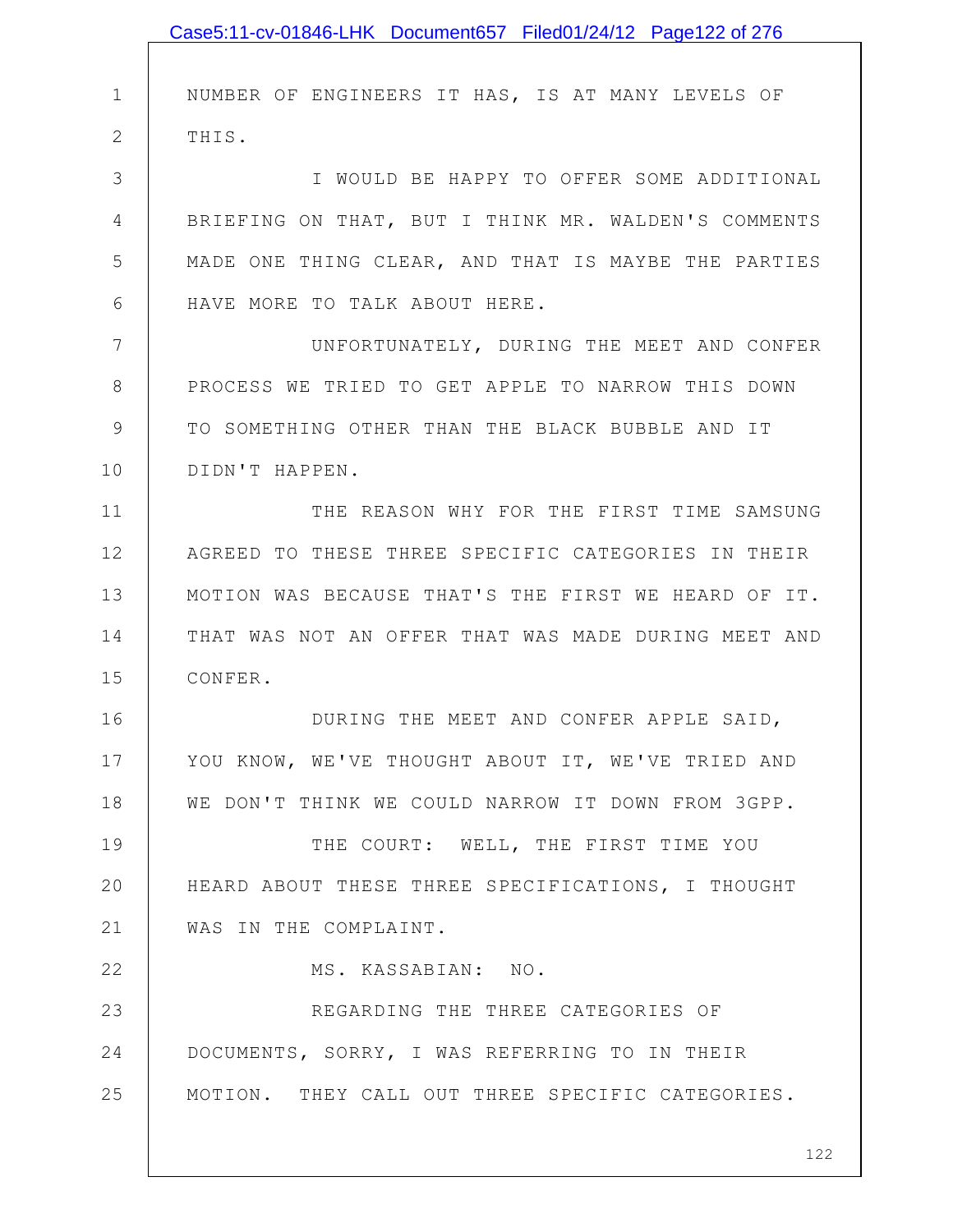1 2 3 4 5 6 7 THEY SAY DOCUMENTS SHOWING GENERAL POLICIES OR PRACTICES REGARDING DISCLOSURE OF ESSENTIAL IPR TO THESE STANDARD BODIES; DOCUMENTS SHOWING THE STRUCTURE OF THE DEPARTMENTS OR TEAMS AT SAMSUNG THAT WORK ON SSO ISSUES; AND DOCUMENTS RELATED TO SAMSUNG'S DECISION TO DISCLOSE OR NOT TO DISCLOSE THE PATENTS IN SUIT.

8 9 10 SO THIS WAS NEVER AN OFFER THAT WAS PUT TO US. IF IT WAS WE WOULD HAVE ACCEPTED IT. WE HAVE ACCEPTED IT NOW HAVING SEEN IT IN THE MOTION.

11 12 13 14 15 16 17 BUT BEFORE THE MOTION, DESPITE OUR BEST EFFORTS, WE COULD NOT MAKE GO HEADWAY. AND APPLE WOULD NOT AGREE WHEN WE MADE SUGGESTIONS, BUT WE WERE MET WITH, YOU KNOW, REFUSALS AND JUST, YOU KNOW, INSISTENCE AND BASICALLY APPLE WANTED TO MAINTAIN ITS POSITION THAT THEY WERE ENTITLED TO ALL DOCUMENTS REGARDING THESE ORGANIZATIONS.

18 19 20 IT SOUNDS LIKE MR. WALDEN IS MAKING SOME CONCESSIONS NOW. WE CERTAINLY CAN MAKE SOME AS WELL.

21 22 23 24 25 YOU KNOW, ONE THOUGHT I MIGHT HAVE HERE GIVEN THE MANY UNKNOWNS IN THESE LAYERS OF THIS ORGANIZATION IS MAYBE YOUR HONOR COULD ORDER THE PARTIES TO SPEND A WEEK REALLY HAMMERING OUT AN AGREEMENT, AND IF WE CAN'T --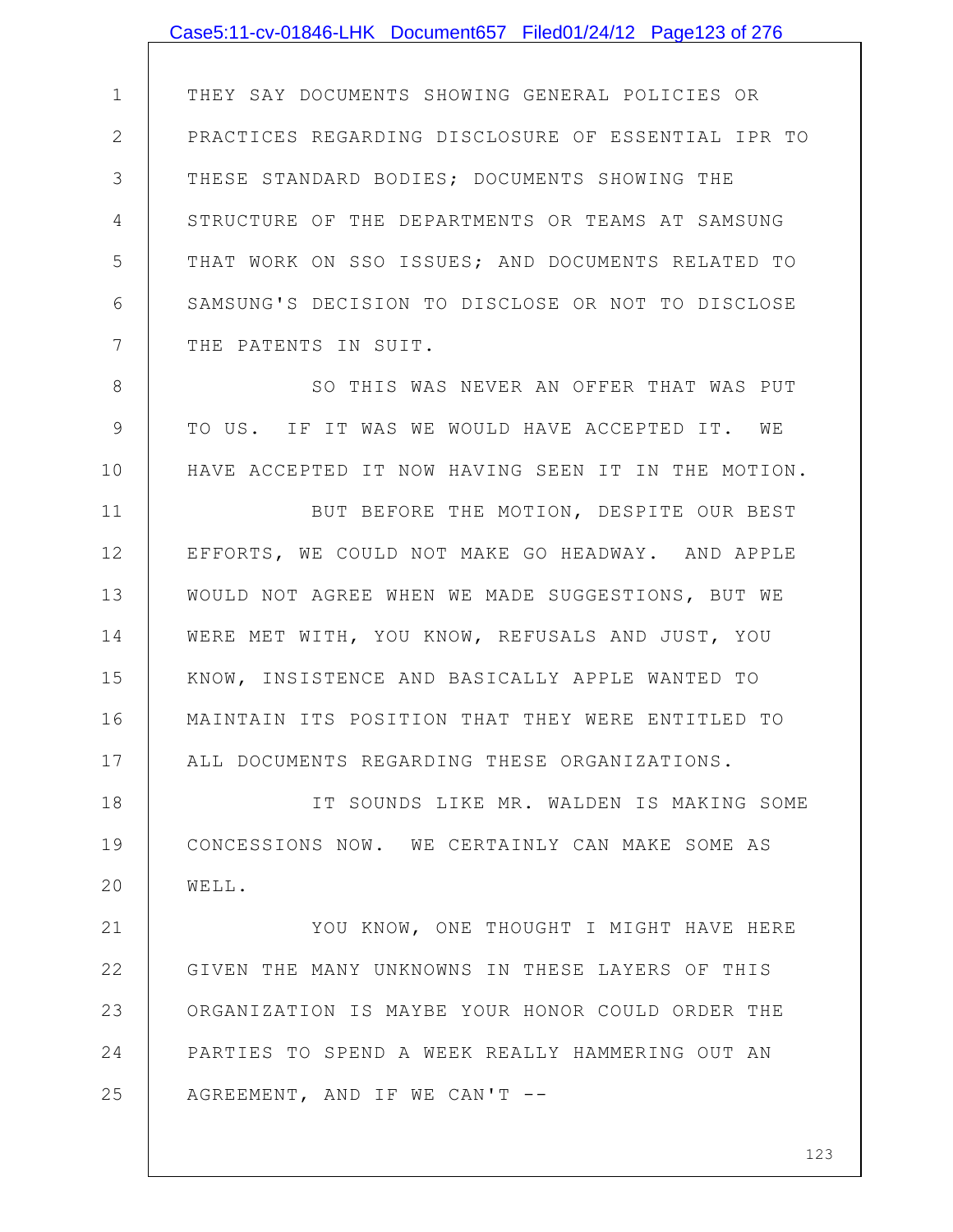|              | Case5:11-cv-01846-LHK Document657 Filed01/24/12 Page124 of 276 |
|--------------|----------------------------------------------------------------|
|              |                                                                |
| $\mathbf 1$  | THE COURT: I THOUGHT THAT'S WHAT OUR                           |
| $\mathbf{2}$ | LOCAL RULES REQUIRE BEFORE YOU MEET AND CONFER.                |
| 3            | MS. KASSABIAN: I AGREE. I COULD NOT                            |
| 4            | AGREE MORE.                                                    |
| 5            | AND WE TRIED, BUT APPLE NEVER CAME OFF                         |
| 6            | ITS POSITION THAT THEY WANTED THE WHOLE ENCHILADA.             |
| 7            | WE MADE OFFERS, MY JANUARY 10TH LETTER IS EXHIBIT 1            |
| 8            | TO THE CHAN DECLARATION IN OPPOSITION TO THIS                  |
| 9            | MOTION. IT'S A SIX OR SEVEN PAGE LETTER THAT I                 |
| 10           | WORKED INCREDIBLY HARD TO NEGOTIATE WITH MY CLIENT,            |
| 11           | WITH MY COLLEAGUES AND WITH APPLE, AND DESPITE THE             |
| 12           | MAJOR CONCESSIONS IN THAT LETTER AGREEING TO                   |
| 13           | PRODUCE VAST CATEGORIES OF DOCUMENTS INCLUDING                 |
| 14           | THESE, APPLE FILED THIS MOTION ANY WAY.                        |
| 15           | THE COURT: ALL RIGHT.                                          |
| 16           | THANK YOU VERY MUCH.                                           |
| 17           | ANY REBUTTAL, MR. WALDEN?                                      |
| 18           | MR. WALDEN: YES, BUT BRIEF.                                    |
| 19           | FIRST, I WILL JUST REMIND THE COURT THAT                       |
| 20           | THE LETTER MS. KASSABIAN MENTIONED SHE WORKED VERY             |
| 21           | HARD ON, AND I DON'T DOUBT THAT SHE WORKED VERY                |
| 22           | HARD ON IT, CAME AT 7:45 P.M. ON THE DAY WE FILED              |
| 23           | OUR MOTION WHEN THE PARTIES HAD AGREED THAT WE                 |
| 24           | WOULD BE FILING THE MOTIONS ON THAT DAY.                       |
| 25           | EVEN WHEN IT CAME THOUGH, IT WAS TOO                           |
|              | 124                                                            |
|              |                                                                |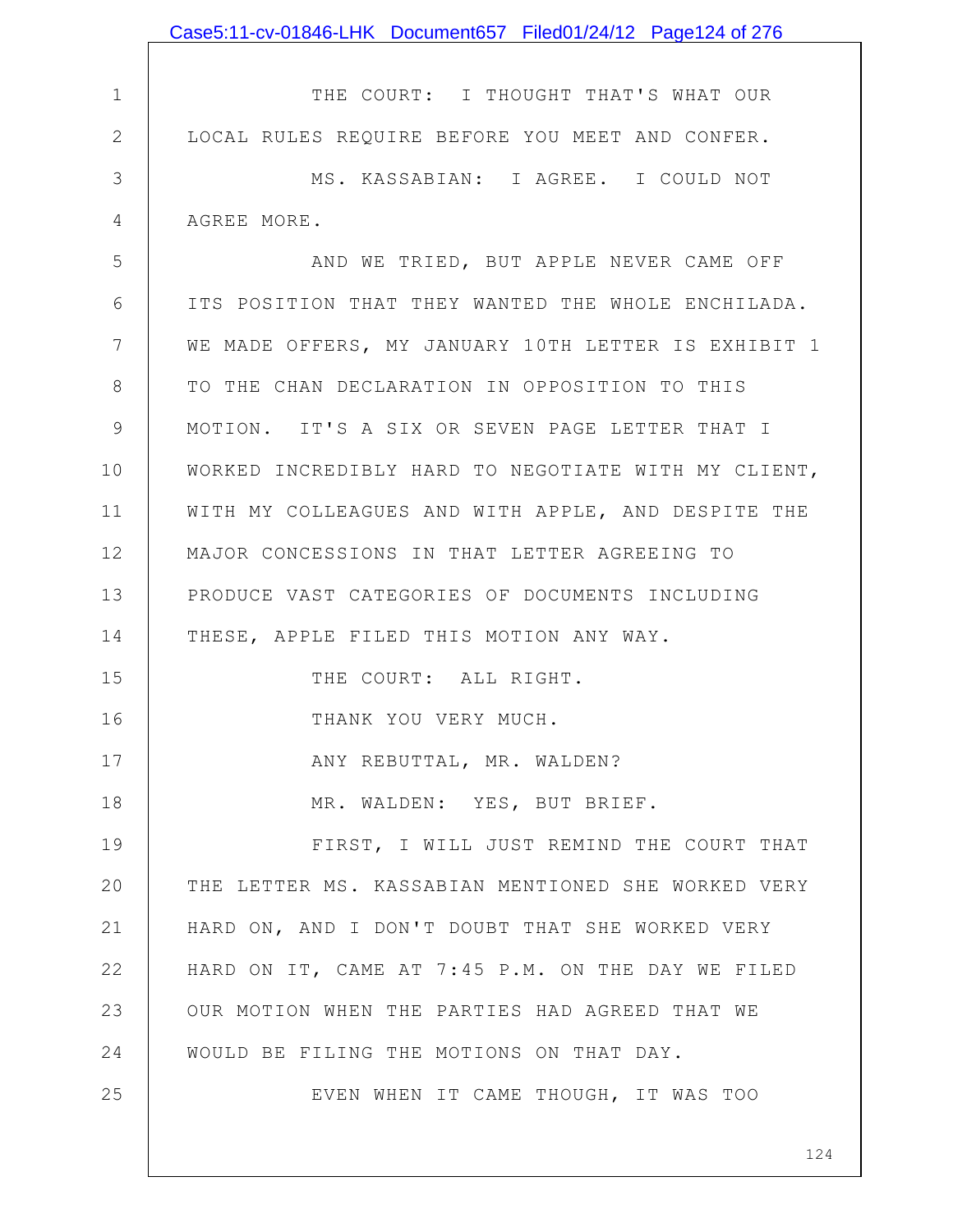|              | Case5:11-cv-01846-LHK Document657 Filed01/24/12 Page125 of 276 |
|--------------|----------------------------------------------------------------|
|              |                                                                |
| $\mathbf 1$  | LITTLE TOO LATE.                                               |
| $\mathbf{2}$ | THE CASE THAT MS. KASSABIAN CITES WHICH                        |
| 3            | IS CITED IN BOTH PARTY'S BRIEFS, LG ELECTRONICS V.             |
| 4            | MOTOROLA WHICH IS 2010, WEST LAW 3075755, DID IN               |
| 5            | FACT COMPEL PRODUCTION OF DOCUMENTS RELATED TO A               |
| 6            | STANDARD.                                                      |
| 7            | THEY SAY IT'S VERY SPECIFIC STANDARDS,                         |
| 8            | SCTE07 AND ITU-TJ.83, BUT IT WASN'T SAYING LIMIT IT            |
| 9            | TO PARTICULAR SPECIFICATIONS WITHIN THE STANDARD,              |
| 10           | BUT IT GAVE THEM -- IT GRANTED THE MOTION TO COMPEL            |
| 11           | ON THE STANDARD.                                               |
| 12           | AND WHAT THE COURT JUST SAID IS THAT NO,                       |
| 13           | I'M NOT GOING TO LET YOU HAVE EVERYTHING ABOUT                 |
| 14           | STANDARD SETTING ORGANIZATIONS FROM THAT PARTY.                |
| 15           | SO WHEN WE ARE LOOKING AT IN THE VENN                          |
| 16           | DIAGRAM, WE IN OUR COMPLAINT -- I'M SORRY, IN OUR              |
| 17           | ANSWER AND COUNTERCLAIMS, HAVE ASSERTED THEY HAVE              |
| 18           | VIOLATED THE ANTI-TRUST LAWS AND CALIFORNIA                    |
| 19           | BUSINESS LAWS AND OTHERS WITH RESPECT TO THE                   |
| 20           | STANDARD, THE UMTS STANDARD, NOT 3 OUT OF 248                  |
| 21           | SPECIFICATIONS, BUT THE STANDARD.                              |
| 22           | AND A LOT OF THAT IS DETAILED IN OUR                           |
| 23           | ANSWER AND COUNTERCLAIMS AND IT HAS A LOT TO DO                |
| 24           | WITH SAMSUNG'S BEHAVIOR ACROSS THE STANDARD AND                |
| 25           | WHETHER ITS BEHAVIOR IS CONSISTENT WITH INDUSTRY               |
|              |                                                                |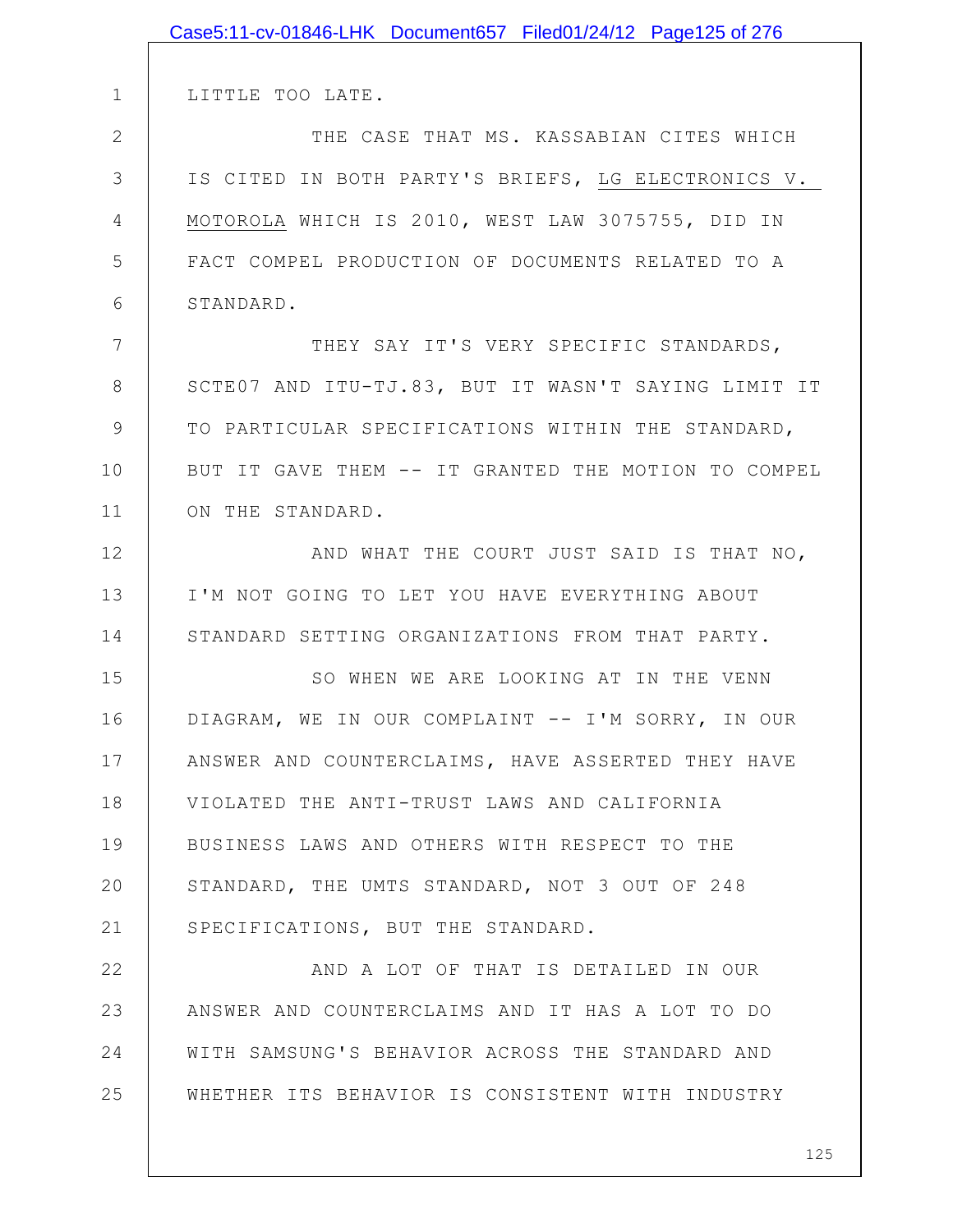|                | Case5:11-cv-01846-LHK Document657 Filed01/24/12 Page126 of 276 |
|----------------|----------------------------------------------------------------|
|                |                                                                |
| $\mathbf 1$    | PRACTICES.                                                     |
| $\mathbf{2}$   | AND AGAIN, SAMSUNG HAS TALKED ABOUT HOW                        |
| 3              | INDUSTRY PRACTICES HAVE BEEN AND WE THINK WE ARE               |
| $\overline{4}$ | ENTITLED TO DISCOVERY ON WHETHER THOSE INDUSTRY                |
| 5              | PRACTICES ARE REALLY BEING FOLLOWED BY SAMSUNG OR              |
| 6              | NOT.                                                           |
| 7              | THE COURT: DO YOU HAVE ANY IDEA, BECAUSE                       |
| 8              | I TAKE IT THIS IS ALL A MATTER OF PUBLIC RECORD,               |
| $\mathcal{G}$  | HOW MANY OF THESE SPECIFICATIONS THAT ULTIMATELY               |
| 10             | FALL IN THE SCOPE OF THE 3GPP RUBRIC, HOW MANY OF              |
| 11             | THOSE SAMSUNG HAS PARTICIPATED IN?                             |
| 12             | MR. WALDEN: I DON'T HAVE A SPECIFIC                            |
| 13             | NUMBER HERE. WE DID LOOK WHEN WE GOT THEIR                     |
| 14             | OPPOSITION AND THEIR STATEMENT THAT THERE WAS                  |
| 15             | HUNDREDS OF INDIVIDUALS INVOLVED AND WERE INVOLVED             |
| 16             | IN ALL OF THOSE.                                               |
| 17             | WHEN WE NARROWED IT DOWN TO UMTS AND THE                       |
| 18             | BACKWARDS COMPATIBLE STANDARDS, EDGE, GSM AND GPRS,            |
| 19             | IT DID SEEM LIKE IT WAS A MUCH SMALLER UNIVERSE,               |
| 20             | BUT I'M NOT REALLY ABLE TO GIVE YOU A PARTICULAR               |
| 21             | NUMBER.                                                        |
| 22             | AND WHEN WE GO TO THE MORE BACKWARDS                           |
| 23             | COMPATIBLE STANDARDS, THE EDGE, GSM, GPRS, IT DID              |
| 24             | SEEM THAT --                                                   |
| 25             | COURT REPORTER: I'M SORRY, YOU NEED TO                         |
|                |                                                                |
|                | 126                                                            |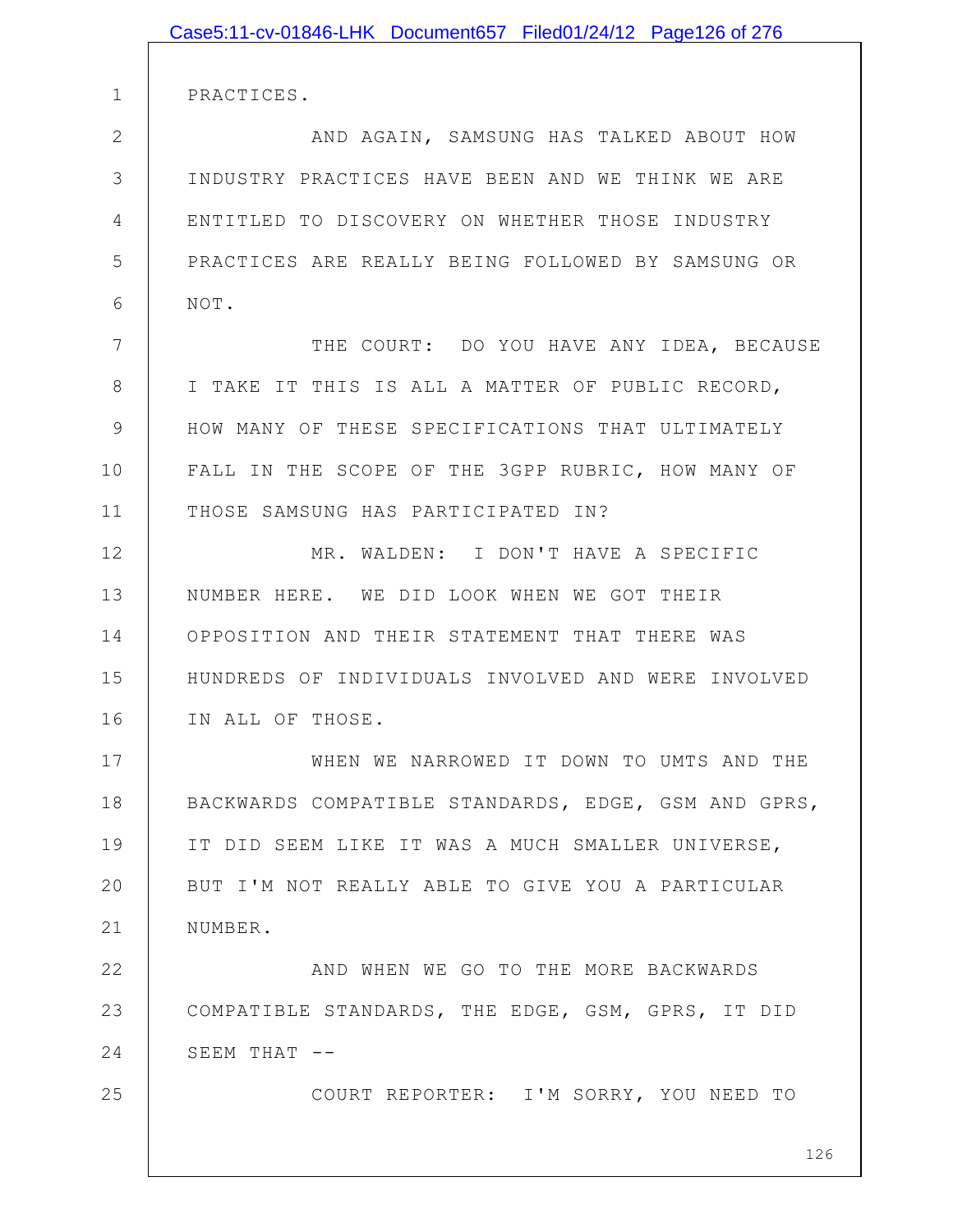|               | Case5:11-cv-01846-LHK Document657 Filed01/24/12 Page127 of 276 |
|---------------|----------------------------------------------------------------|
|               |                                                                |
| $\mathbf 1$   | SLOW DOWN. IT'S BEEN A LONG MORNING, AND THESE                 |
| $\mathbf{2}$  | ACRONYMS -- CAN YOU START THAT SENTENCE AGAIN,                 |
| 3             | PLEASE.                                                        |
| 4             | MR. WALDEN: I'M SORRY.                                         |
| 5             | WHEN WE GO TO THE BACKWARDS COMPATIBLE                         |
| 6             | STANDARDS, THE EDGE, GSM AND GPRS, IT DID APPEAR IN            |
| 7             | OUR VIEW THAT THEIR INVOLVEMENT WAS MUCH LIGHTER.              |
| 8             | SO UMTS, FAIRLY HEAVY INVOLVEMENT, BUT                         |
| $\mathcal{G}$ | AGAIN WE ARE STILL LIMITING IT TO UMTS.                        |
| 10            | THE COURT: ALL RIGHT.                                          |
| 11            | LET'S COVER TOPIC NUMBER THREE ON THIS                         |
| 12            | MOTION.                                                        |
| 13            | MR. WALDEN: OKAY.                                              |
| 14            | SO THIS IS A SOMEWHAT RELATED TOPIC IN                         |
| 15            | THAT WE ARE LOOKING -- WE HAVE MOVED TO COMPEL                 |
| 16            | LICENSES AND NEGOTIATIONS DOCUMENTS RELATING TO                |
| 17            | SAMSUNG'S PATENTS THAT HAVE BEEN DECLARED ESSENTIAL            |
| 18            | TO ETSI UNDER 3GPP.                                            |
| 19            | HERE AGAIN WE HAD, I THINK A LONG BUT                          |
| 20            | UNFORTUNATELY NOT VERY FRUITFUL, MEET AND CONFER               |
| 21            | PROCESS WHERE WE HAD PUT INTO RECIPROCITY AGREEMENT            |
| 22            | OR DRAFT RECIPROCITY AGREEMENT ESSENTIALLY WHAT WE             |
| 23            | MOVED TO COMPEL. THAT WE WANT LICENSES FOR ALL                 |
| 24            | PATENTS IN SUIT, BUT FOR THE STANDARDS ESSENTIAL               |
| 25            | PATENTS IN SUIT WE WANT NEGOTIATION DOCUMENTS AS               |
|               |                                                                |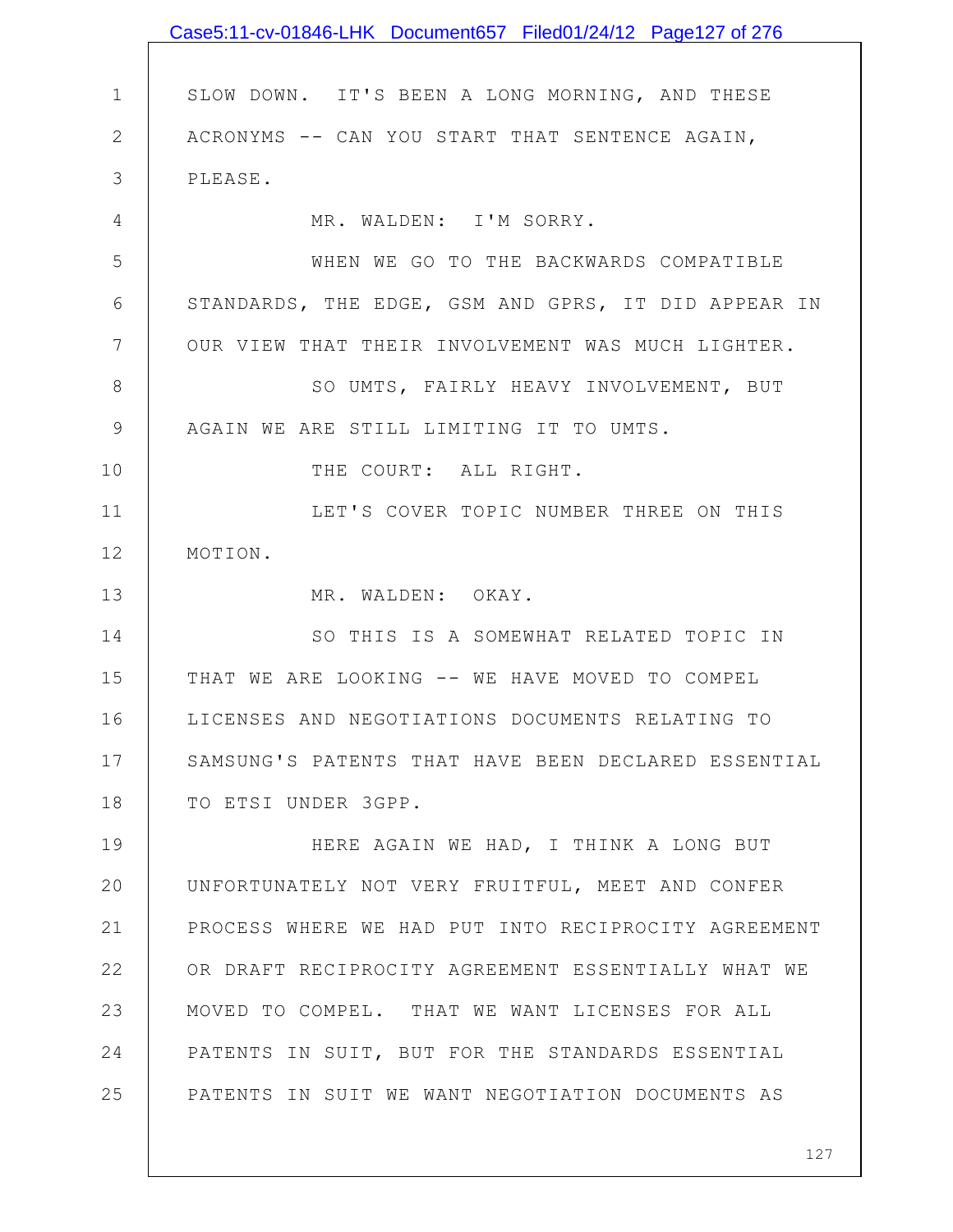| Case5:11-cv-01846-LHK Document657 Filed01/24/12 Page128 of 276 |
|----------------------------------------------------------------|
| WELL.                                                          |
| AND WE BELIEVE WE SHOULD GET NEGOTIATION                       |
| DOCUMENTS FOR OTHER SAMSUNG PATENTS THAT HAVE BEEN             |
| DECLARED ESSENTIAL TO ETSI UNDER 3GPP.                         |
| THE NEGOTIATIONS WERE UNFRUITFUL BECAUSE                       |
| ESSENTIALLY SAMSUNG TOOK EVERY PROPOSAL THAT WE                |
| MADE AND SAID, HERE'S WHAT WE WILL GIVE YOU, PUBLIC            |
| DISCLOSURES. I'M SORRY, THE LICENSES -- I GOT A                |
| LITTLE CONFUSED THERE, BUT THE LICENSES OWNED UNTIL            |
| AGAIN, 7:45, THE DAY THAT WE MOVED.                            |
| THEY DID MOVE SOMEWHAT FURTHER BY                              |
| AGREEING THAT THEY WOULD GIVE NEGOTIATION DOCUMENTS            |
| IF THOSE NEGOTIATION DOCUMENTS FOR THE PATENTS IN              |
| SUIT DISCUSSED ROYALTY INFORMATION.                            |
| WE EXPLAINED IN OUR BRIEF THAT THAT STILL                      |
| WAS NOT SUFFICIENT AND THAT WE WERE LOOKING FOR                |
| THOSE PATENTS THAT HAVE BEEN DECLARED STANDARDS                |
| ESSENTIAL, WE'RE LOOKING FOR NEGOTIATIONS BECAUSE              |
| WE WANT INFORMATION AS TO HOW SAMSUNG HAS                      |
| COMMUNICATED ITS FRAND OBLIGATIONS OR OTHER PARTIES            |
| FRAND OBLIGATIONS, OR AN ORDER TO DETERMINE WHETHER            |
| THOSE COMMUNICATIONS WOULD BE RELEVANT HERE, AND               |
| THEY VERY LIKELY WOULD BE IN ORDER TO ASSERT OR TO             |
| ASSESS WHAT A FRAND LICENSE WOULD MOUNT TO.                    |

2

3

4

5

6

7

8

9

10

11

12

13

14

15

16

17

18

19

20

21

22

23

24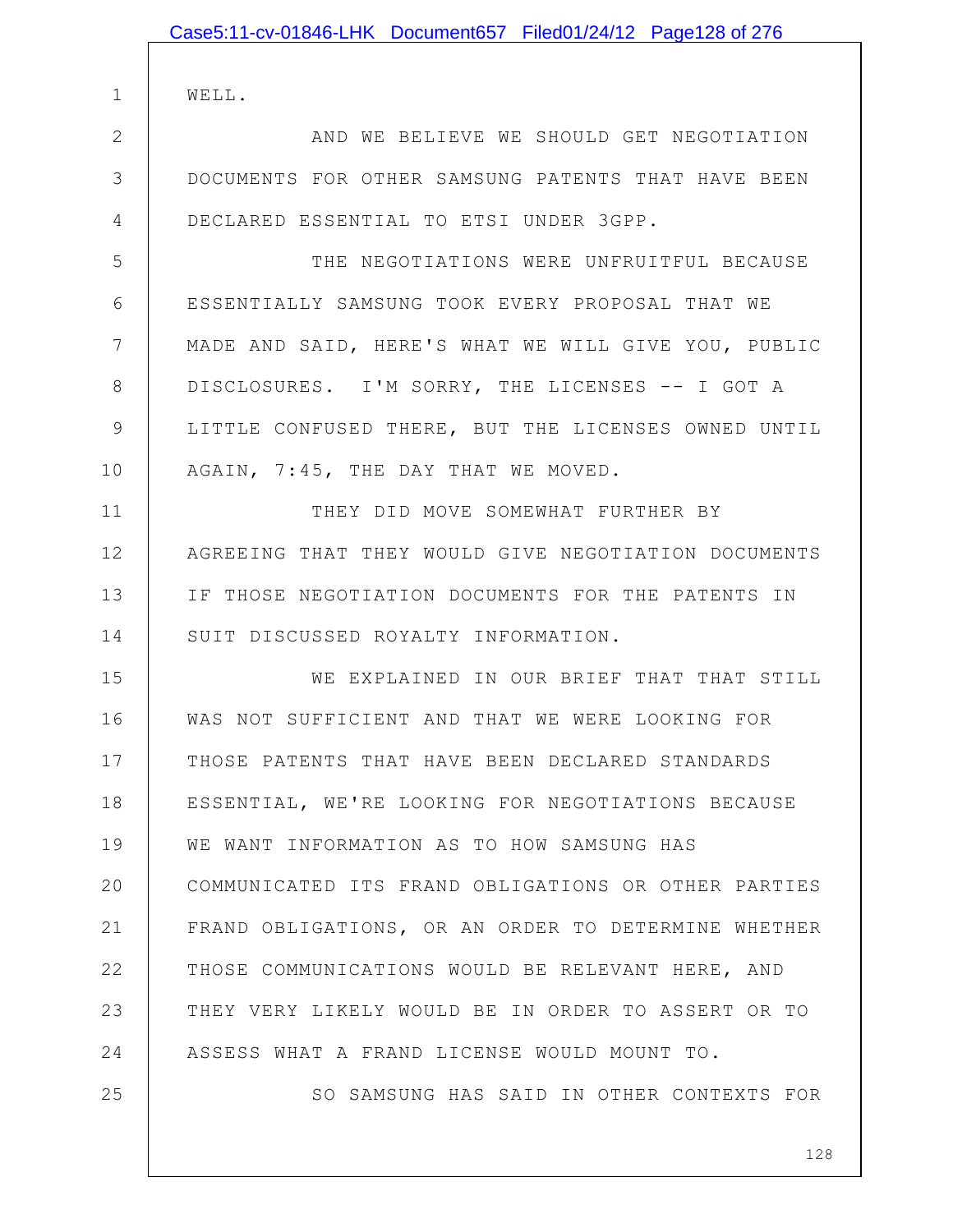## Case5:11-cv-01846-LHK Document657 Filed01/24/12 Page129 of 276

1 2 3 4 5 6 THESE PATENTS OR FOR OTHER PATENTS THAT HAVE BEEN DECLARED ESSENTIAL TO ETSI OR 3GPP, WE BELIEVE A FRAND OBLIGATION ENTAILS A, B, AND C, WE WOULD BE ENTITLED TO DISCOVERY OF THAT INFORMATION SO THAT OUR DAMAGES EXPERT COULD PUT TOGETHER A DAMAGES FORMULATION.

7 8 9 10 11 12 AGAIN, THEY HAVE COME FURTHER IN THEIR OPPOSITION BRIEF THAN THEY HAD EVEN ON THE DAY THAT WE MOVED TO COMPEL BECAUSE NOW THEY ARE SAYING THEY WILL PRODUCE ALL COMMUNICATIONS WITH THIRD PARTIES NEGOTIATIONS OF TERMS OF THE LICENSES TO THE PATENTS IN SUIT.

13 14 15 16 17 18 19 SO NOW THEY ARE NOT SAYING, I GUESS, LIMITED ONLY TO ROYALTY BUT THEY WILL GIVE US ALL NEGOTIATIONS, THEY ARE NOT SAYING WE HAD REALLY MOVED ON PATENTS THAT HAD BEEN DECLARED ESSENTIAL, BUT AGAIN, WE HAD MOVED ON NOT JUST THE PATENTS IN SUIT THAT HAD BEEN DECLARED ESSENTIAL BUT OTHER PATENTS AS WELL.

20 21 22 23 24 SO WE SEE THAT SAMSUNG IS KIND OF HALFWAY, THAT OUR MOTION -- UNFORTUNATELY, IT TAKES A MOTION BUT OUR MOTION HAS SHAKEN SOME FRUIT FROM THE TREE, BUT WE DON'T BELIEVE WE HAVE GOTTEN ALL OF IT.

25

THE COURT: WHY ISN'T THAT FRUIT A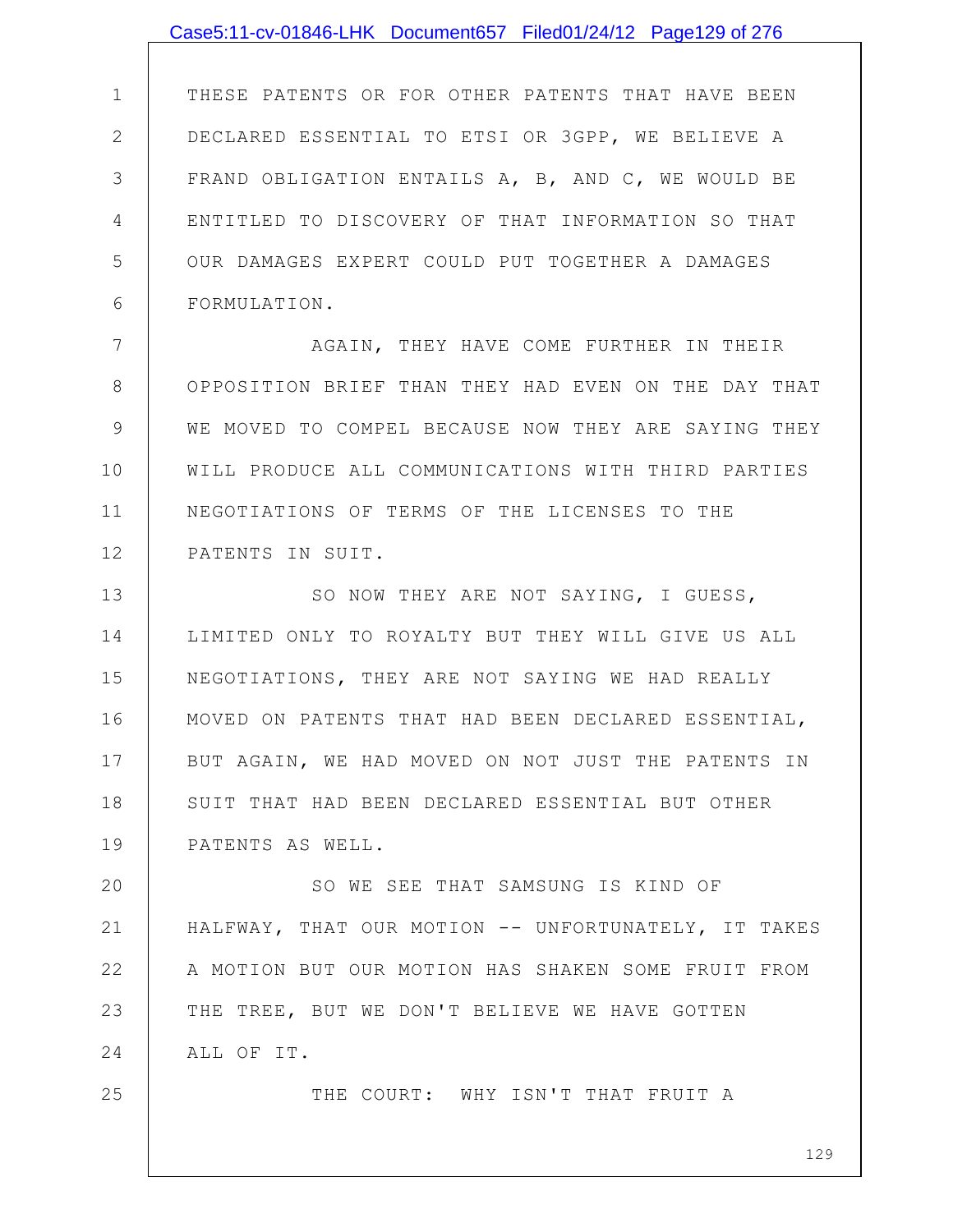|                | Case5:11-cv-01846-LHK Document657 Filed01/24/12 Page130 of 276 |
|----------------|----------------------------------------------------------------|
|                |                                                                |
| 1              | REASONABLE COMPROMISE HERE?                                    |
| $\overline{2}$ | I UNDERSTAND THE RATIONAL OR THE                               |
| 3              | RELEVANCE OF THESE ADDITIONAL PATENTS OR                       |
| 4              | DISCUSSIONS ON FRAND TERMS FOR ADDITIONAL PATENTS,             |
| 5              | I GET THAT.                                                    |
| 6              | BUT ALL OF THIS HAS TO BE A GIVE AND TAKE                      |
| 7              | OF A BALANCING ISSUE.                                          |
| 8              | ONE OF THE PATENTS THAT ARE ACTUALLY AT                        |
| 9              | ISSUE HERE, THE MOST PERTINENT, THE MOST                       |
| 10             | SIGNIFICANT, WHY ISN'T THAT AN APPROPRIATE LINE FOR            |
| 11             | ME TO DRAW?                                                    |
| 12             | MR. WALDEN: WELL, WE WOULD NOT DISAGREE                        |
| 13             | THAT THE PATENTS IN SUIT ARE PROBABLY THE MOST                 |
| 14             | PERTINENT BUT THAT DOESN'T MEAN THAT OTHER PATENTS             |
| 15             | AREN'T PERTINENT OR RELEVANT, AND THEREFORE WE ARE             |
| 16             | ENTITLED TO DISCOVERY ON THEM.                                 |
| 17             | THE COURT: YOU ARE NOT ENTITLED TO                             |
| 18             | RELEVANT DOCUMENTS. WE HAD THIS DISCUSSION OVER                |
| 19             | AND OVER AGAIN. RELEVANCE IS A FACTOR, BUT IT'S                |
| 20             | NOT THE ONLY FACTOR, RIGHT?                                    |
| 21             | SO I HAVE TO BALANCE, AND I HOPE YOU                           |
| 22             | WOULD ALL BALANCE IN NEGOTIATING THESE THINGS OUT,             |
| 23             | THE BURDEN OF COLLECTING ALL THESE THINGS.                     |
| 24             | BUT WHAT I'M STRUGGLING WITH IS IF THE                         |
| 25             | MOST RELEVANT DOCUMENTS ARE SOMETHING SAMSUNG IS               |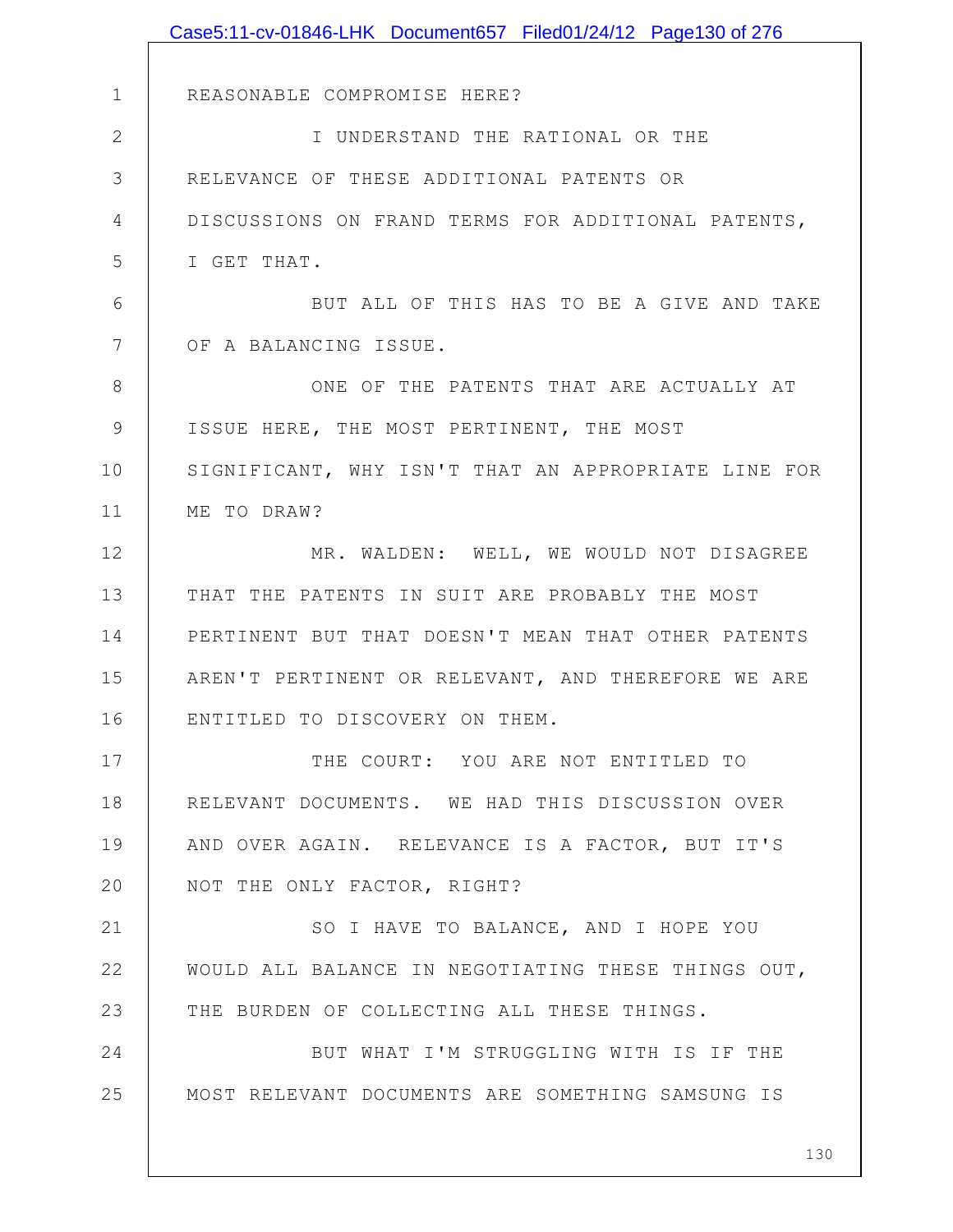|              | Case5:11-cv-01846-LHK Document657 Filed01/24/12 Page131 of 276 |
|--------------|----------------------------------------------------------------|
|              |                                                                |
| $\mathbf 1$  | WILLING TO PRODUCE, WHY IS THAT NOT AN APPROPRIATE             |
| $\mathbf{2}$ | COMPROMISE HERE THAT ADEQUATELY PROTECTS EACH OF               |
| 3            | YOUR INTERESTS?                                                |
| 4            | MR. WALDEN: WELL, UNFORTUNATELY BECAUSE                        |
| 5            | WE FEEL IF THAT WAS THE CUT THEN WE ARE GOING TO               |
| 6            | ONLY GET DOCUMENTS THAT SPECIFICALLY REFERENCE THE             |
| 7            | PATENTS IN SUIT.                                               |
| 8            | SO WHAT ABOUT LICENSES TO A PORTFOLIO?                         |
| 9            | WHAT ABOUT LICENSES THAT, YES, WOULD BE FOR ALL OF             |
| 10           | SAMSUNG'S ETSI PATENTS, BUT THAT DON'T NECESSARILY             |
| 11           | SPECIFICALLY CALL OUT OUR PATENTS IN SUIT BY                   |
| 12           | NUMBER.                                                        |
| 13           | SO WE BELIEVE THAT THEY ARE RELEVANT, NOT                      |
| 14           | JUST -- WELL, WE BELIEVE THAT THEY ARE RELEVANT                |
| 15           | BECAUSE STATEMENTS MADE ABOUT FRAND OBLIGATIONS OR             |
| 16           | WHAT IS AN APPROPRIATE LICENSE TO A DECLARED                   |
| 17           | ESSENTIAL PATENT ARE RELEVANT TO OUR CASE WHETHER              |
| 18           | OR NOT IT'S FOR THE PATENTS IN SUIT.                           |
| 19           | IF WE WERE TO LIMIT IT ONLY TO THE                             |
| 20           | PATENTS IN SUIT, THE CONCERN REALLY WOULD BE THAT              |
| 21           | WE ARE NOT GOING GET MANY DOCUMENTS THAT EITHER                |
| 22           | MORE GENERALLY DESCRIBE FRAND REQUIREMENTS OR ARE              |
| 23           | TO LICENSES THAT WOULD BE FOR A PORTFOLIO OF                   |
| 24           | PATENTS.                                                       |
| 25           | SO FOR THAT REASON WE BELIEVE THE BETTER                       |
|              | 131                                                            |
|              |                                                                |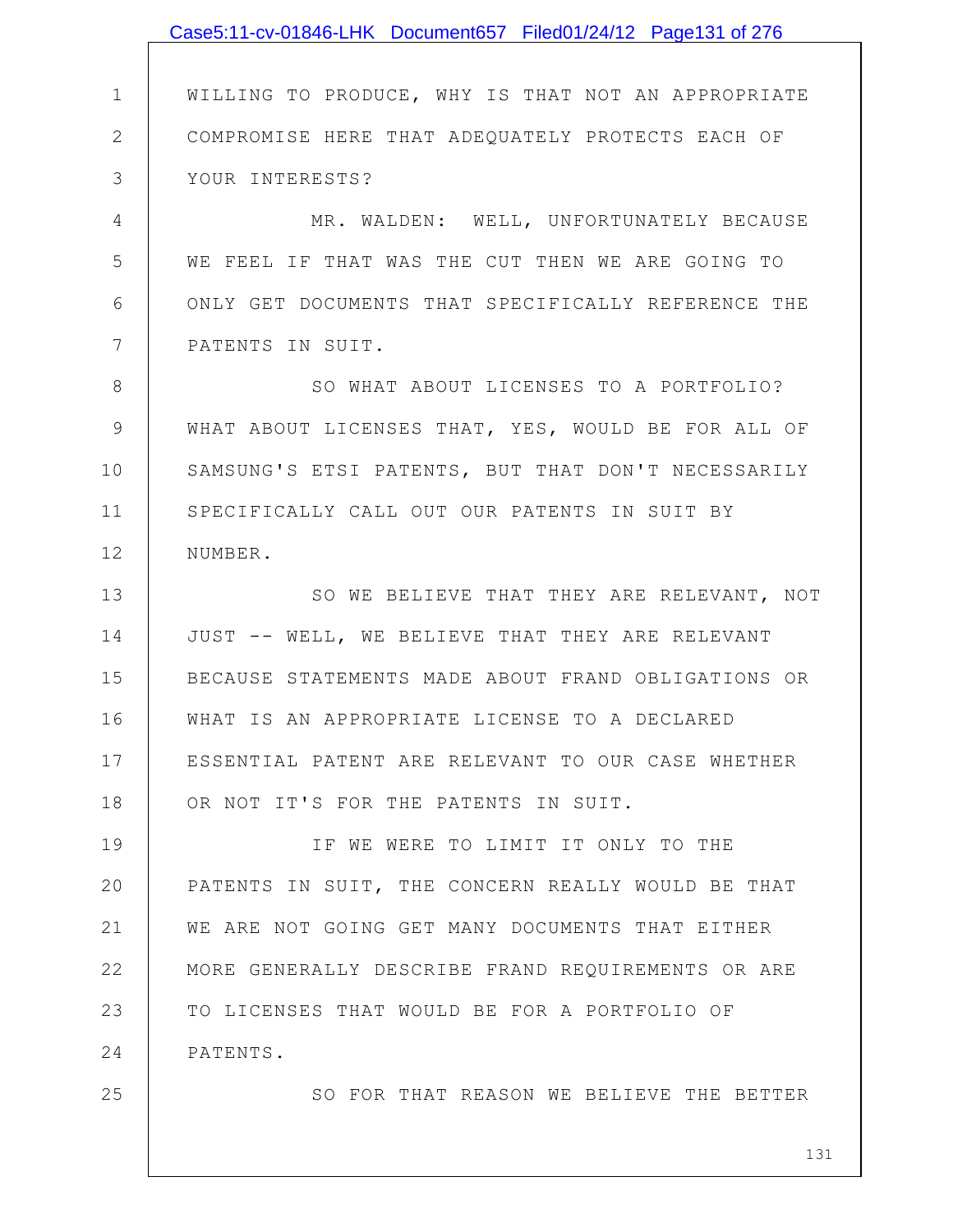|                | Case5:11-cv-01846-LHK Document657 Filed01/24/12 Page132 of 276 |
|----------------|----------------------------------------------------------------|
|                |                                                                |
| $\mathbf 1$    | LINE TO DRAW FOR RELEVANCE AND FOR WHAT WE BELIEVE             |
| $\mathbf{2}$   | TO BE, I GUESS THE RIGHT LINE, WOULD BE ETSI AND               |
| 3              | 3GPP PATENTS ONLY, NOT ALL --                                  |
| 4              | THE COURT: ALL ETSI PATENTS.                                   |
| 5              | MR. WALDEN: WE CAN LIMIT IT AGAIN TO THE                       |
| 6              | SAME WAY DESCRIBED EARLIER, THE UMTS AND THE                   |
| $7\phantom{.}$ | BACKWARDS COMPATIBLE, BUT WE COULD LEAVE OFF LTE               |
| $8\,$          | AND ADVANCED.                                                  |
| $\mathsf 9$    | THE COURT: AND BROADBAND.                                      |
| 10             | MR. WALDEN: YES, EVERYTHING ELSE LIKE                          |
| 11             | THAT.                                                          |
| 12             | THE COURT: MS. KASSABIAN, ARE YOU UP                           |
| 13             | AGAIN?                                                         |
| 14             | COURT REPORTER: CAN WE TAKE A QUICK                            |
| 15             | BREAK BEFORE WE CONTINUE?                                      |
| 16             | THE COURT: YES. WHY DON'T WE TAKE OUR                          |
| 17             | LUNCH BREAK NOW.                                               |
| 18             | SO WE WILL RESUME -- I WOULD LIKE TO KEEP                      |
| 19             | THIS THING MOVING, SO LET'S GET BACK HERE AT, SAY,             |
| 20             | 1:15.                                                          |
| 21             | THE CLERK: THE COURT IS IN RECESS.                             |
| 22             | (WHEREUPON A RECESS WAS TAKEN.)                                |
| 23             | THE COURT: ALL RIGHT.                                          |
| 24             | BEFORE WE BROKE, I BELIEVE WE WERE                             |
| 25             | ADDRESSING THE THIRD OF THE ISSUES RAISED IN                   |
|                | 132                                                            |
|                |                                                                |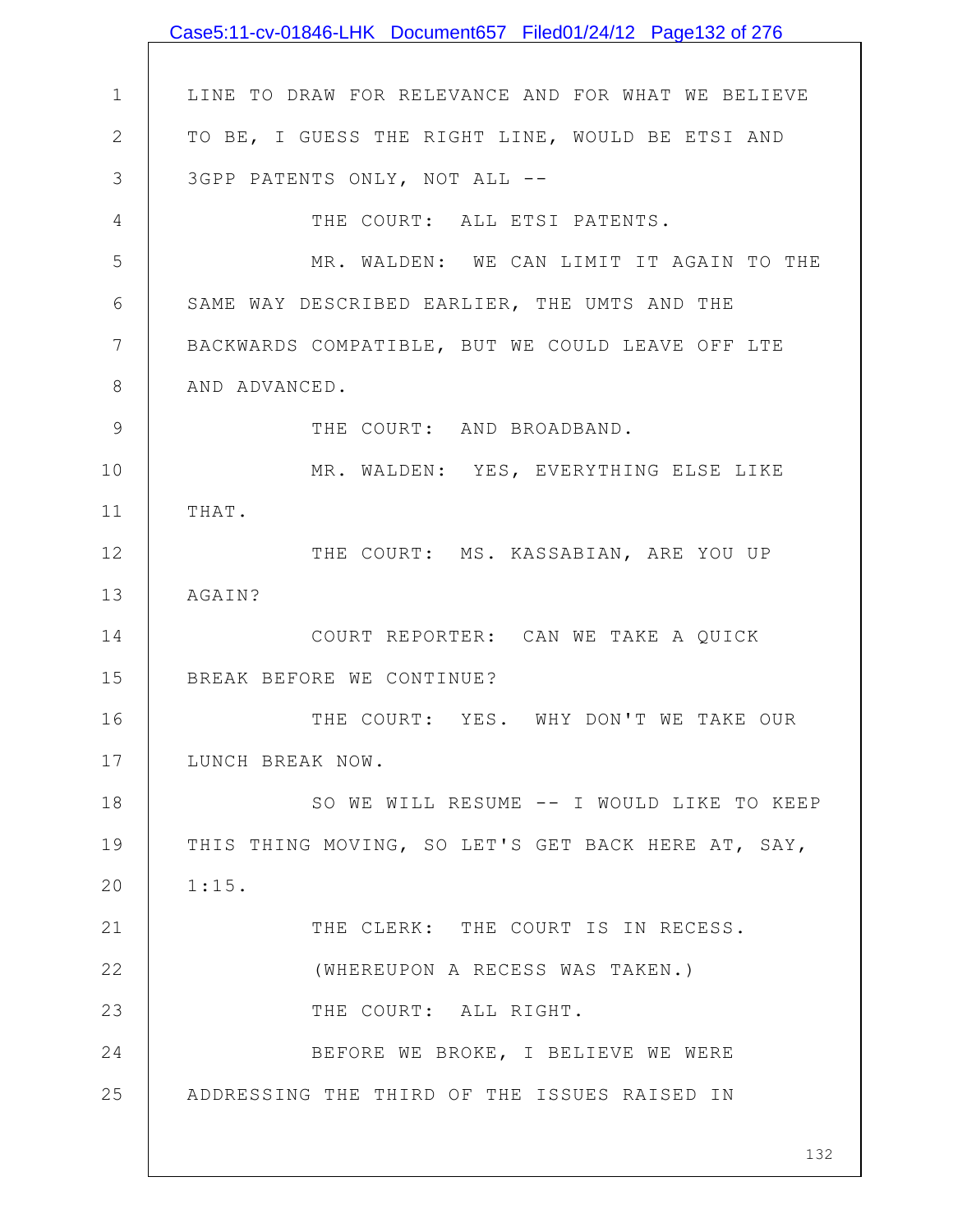|              | Case5:11-cv-01846-LHK Document657 Filed01/24/12 Page133 of 276 |
|--------------|----------------------------------------------------------------|
|              |                                                                |
| $\mathbf 1$  | APPLE'S MOTION TO COMPEL.                                      |
| $\mathbf{2}$ | MS. KASSABIAN: YES.                                            |
| 3            | THE COURT: SO LET'S RETURN TO THAT                             |
| 4            | TOPIC.                                                         |
| 5            | MS. KASSABIAN: YOUR HONOR, IF I MAY, I                         |
| 6            | WAS ABLE TO QUICKLY GET AN ANSWER TO YOUR HONOR'S              |
| 7            | QUESTION ON WHETHER SAMSUNG IS INVOLVED, WHAT ELSE             |
| $8\,$        | BESIDES THE SPECS AT ISSUE IS SAMSUNG INVOLVED IN,             |
| 9            | AND I WAS ABLE TO CONFIRM THAT FOR WCDMA ALONE                 |
| 10           | WHICH IS I GUESS THE THIRD MAJOR BUBBLE DOWN,                  |
| 11           | SAMSUNG HAS 514 DECLARED ESSENTIAL PATENTS AT THAT             |
| 12           | LEVEL WHICH WOULD MEAN THAT IF APPLE WERE PERMITTED            |
| 13           | TO HAVE ITS WAY AND ASK FOR ALL DOCUMENTS REGARDING            |
| 14           | THOSE TECHNOLOGIES AND SAMSUNG'S INTERACTIONS WITH             |
| 15           | SSO, THAT WOULD COVER 514 DECLARED INDIVIDUAL                  |
| 16           | PATENTS AND WOULD PRESUMABLY INCLUDE OTHER THINGS              |
| 17           | THAT WEREN'T DECLARED ESSENTIAL IF THE "ALL                    |
| 18           | DOCUMENTS" MONIKER WERE ADOPTED.                               |
| 19           | THE COURT: DO YOU HAVE ANY INFORMATION                         |
| 20           | REGARDING WHICH OF THE SPECIFIC WORKING GROUPS OR              |
| 21           | SPECIFICATIONS THOSE 514 PATENTS APPLY?                        |
| 22           | MS. KASSABIAN: THAT'S AT THE WCDMA                             |
| 23           | LEVEL.                                                         |
| 24           | SO WHAT I'M TOLD IS THAT SAMSUNG WORKS ON                      |
| 25           | ALL OF THESE NEXT LEVEL DOWN BUBBLES TSGCT, TSGSA,             |
|              |                                                                |
|              | 133                                                            |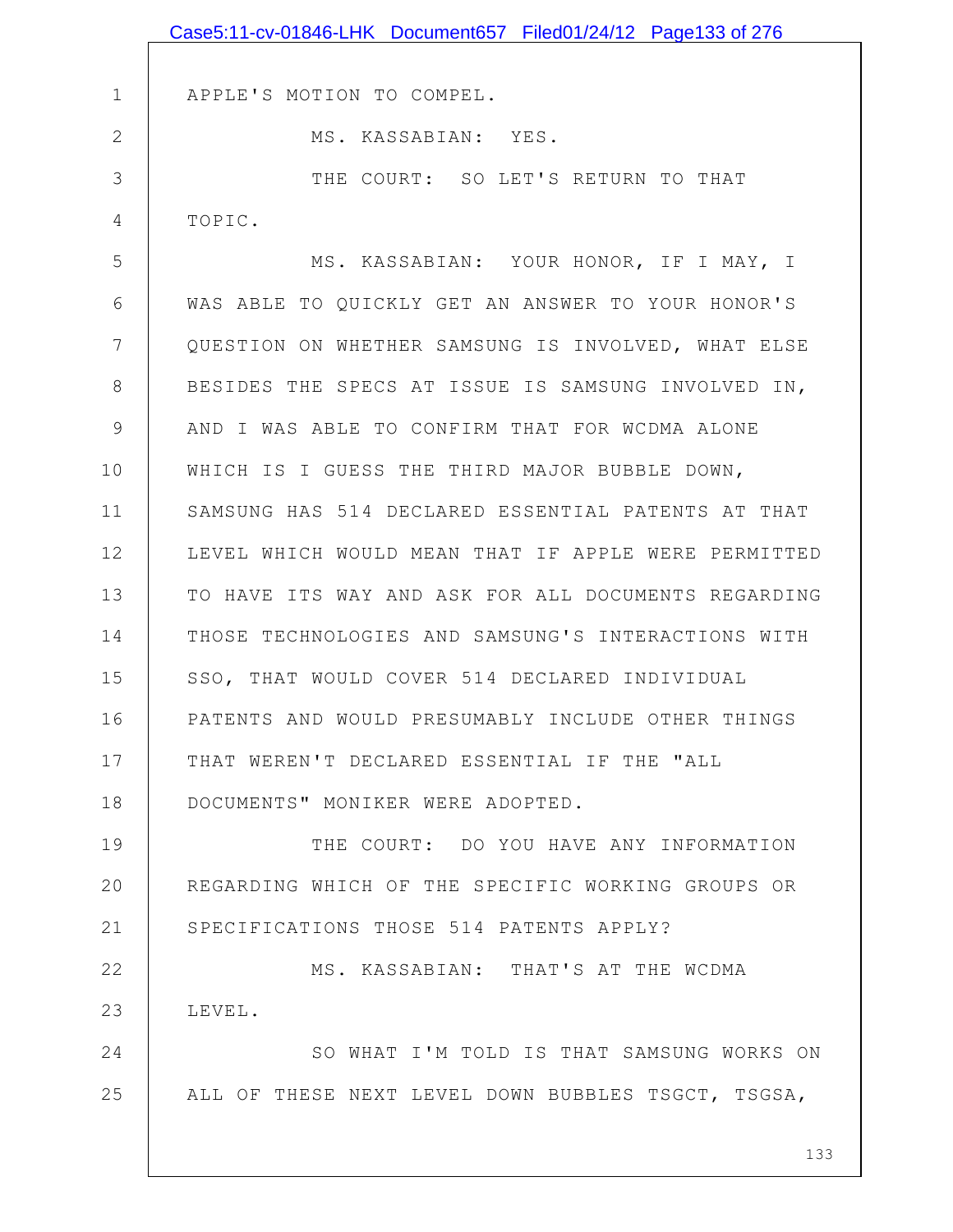|              | Case5:11-cv-01846-LHK Document657 Filed01/24/12 Page134 of 276 |
|--------------|----------------------------------------------------------------|
|              |                                                                |
| $\mathbf 1$  | TSGGERAN, AND TSG RAN. THESE, AS I UNDERSTAND IT,              |
| $\mathbf{2}$ | THESE ARE ALL COMPONENTS OF 3G.                                |
| 3            | SO IF YOU GO UP A BUBBLE AND YOU LOOK AT                       |
| 4            | GPRS, GSM EDGE, THOSE ARE 2G, OLD ANTIQUATED                   |
| 5            | TECHNOLOGIES THAT ARE NOT RELEVANT HERE. AND THEN              |
| 6            | LTE AND LTE ADVANCED ARE FUTURE TECHNOLOGIES.                  |
| 7            | AND THEN WCDMA IS 3G. THIS CASE IS ABOUT                       |
| 8            | 3G. BUT THERE ARE MANY DIFFERENT ASPECTS OF THE                |
| $\mathsf 9$  | CELLULAR TECHNOLOGY HERE, AND IT'S ONLY THE RADIO              |
| 10           | ACCESS NETWORK COMPONENT WHICH IS TSG RAN THAT IS              |
| 11           | AT ISSUE HERE.                                                 |
| 12           | $SO$ AS $--$                                                   |
| 13           | THE COURT: WELL, THAT'S WHAT'S AT ISSUE                        |
| 14           | IN THE PATENT CASE.                                            |
| 15           | THE CONCERN, RIGHT, OR THE CLAIM IS THAT                       |
| 16           | THERE ARE ANTI-COMPETITIVE BEHAVIORS WHICH TOUCH               |
| 17           | UPON ALL OF THESE DIFFERENT ORGANIZATIONS, THAT'S              |
| 18           | THE CLAIM.                                                     |
| 19           | MS. KASSABIAN: RIGHT.                                          |
| 20           | NUMBER ONE, YOU HAVE TO HAVE A BASIS FOR                       |
| 21           | THAT CLAIM.                                                    |
| 22           | THE COURT: THAT'S A RULE 11 ISSUE.                             |
| 23           | MS. KASSABIAN: BUT I THINK IT IMPLICATES                       |
| 24           | DISCOVERY IF YOU HOLD THEM TO THE CLAIMS THEY'VE               |
| 25           | ARTICULATED SO FAR.                                            |
|              |                                                                |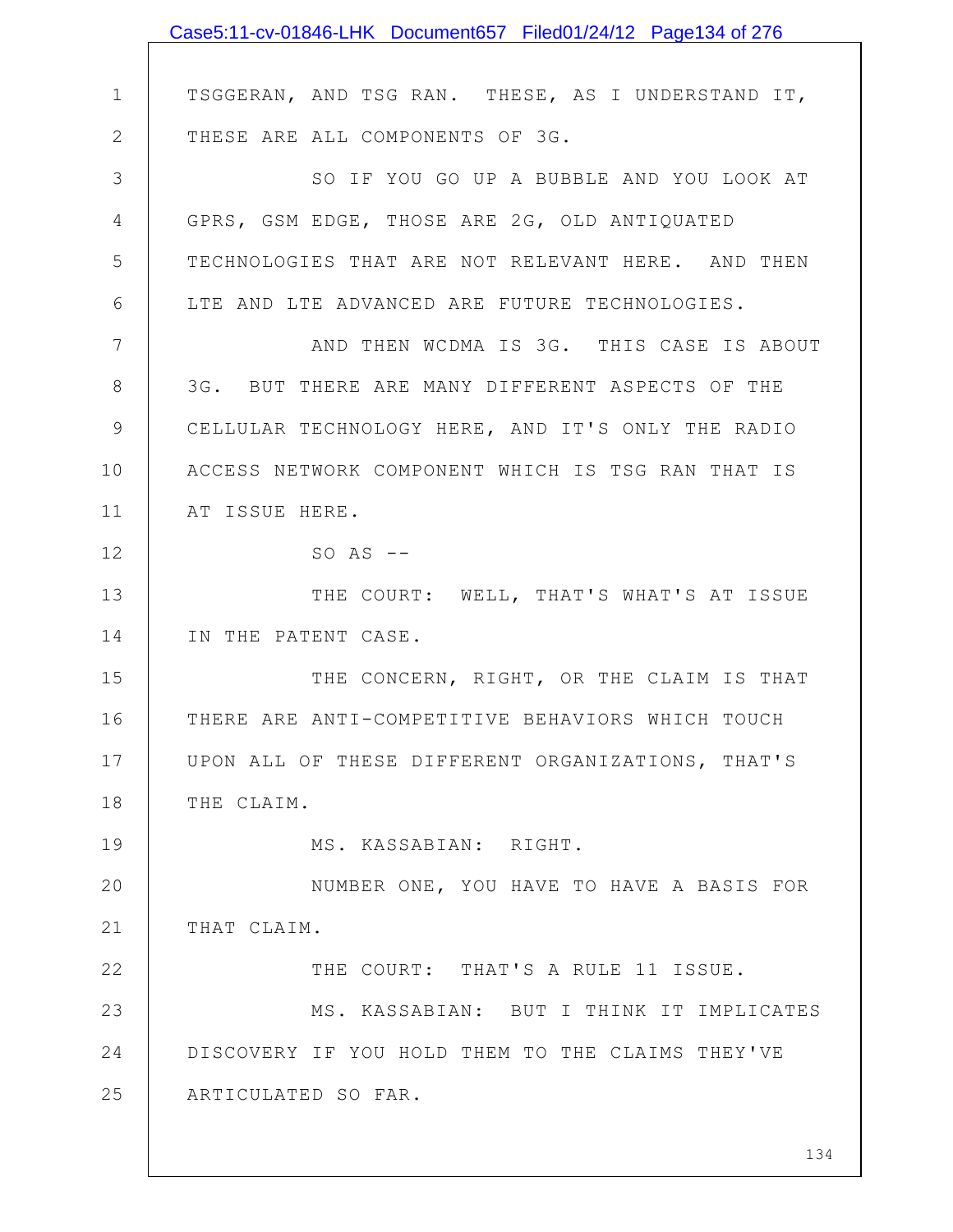## Case5:11-cv-01846-LHK Document657 Filed01/24/12 Page135 of 276

1 2 3 4 5 6 7 8 9 10 11 12 13 14 15 16 THEIR ARGUMENT THAT WELL, WE THINK THAT YOU, THAT THERE WAS SOME MISCONDUCT REGARDING THREE PARTICULAR SPECIFICATIONS WAY DOWN THE LINE OF RELEVANCE HERE IN THE VENN DIAGRAM, TO SAY THAT WE GET TO FIND OUT, TAKE DISCOVERY ON EVERY SINGLE INTERACTION SAMSUNG HAS EVER HAD WITH ETSI TO SEE IF THERE MIGHT BE ANY OTHER MISCONDUCT THAT WE ARE NOT AWARE OF, THAT'S JUST A CLASSIC FISHING EXPEDITION. SO I WANTED TO LET THE COURT KNOW THAT I WAS ABLE TO CONFIRM THAT EVEN AT THE WCDMA LEVEL WE ARE TALKING ABOUT MANY DIFFERENT ASPECTS OF THE CELLULAR TECHNOLOGY THAT HAS NOTHING TO DO WITH THE RADIO ACCESS NETWORK BUBBLE THAT IS AT ISSUE IN THIS CASE.

THE COURT: ALL RIGHT.

17 18 MS. KASSABIAN: SORRY FOR THAT DIGRESSION.

25

19 20 I THINK LICENSING IS RELATED AND CAN BE DISCUSSED MORE QUICKLY.

21 22 23 24 THE ONLY REAL PROBLEM I THINK THAT I HEARD MR. WALDEN SAY BEFORE WE BROKE FOR LUNCH IS THAT HE'S CONCERNED THAT PORTFOLIO LICENSES WOULD NOT BE PRODUCED.

I'M NOT SURE WHERE HE GOT THAT CONCERN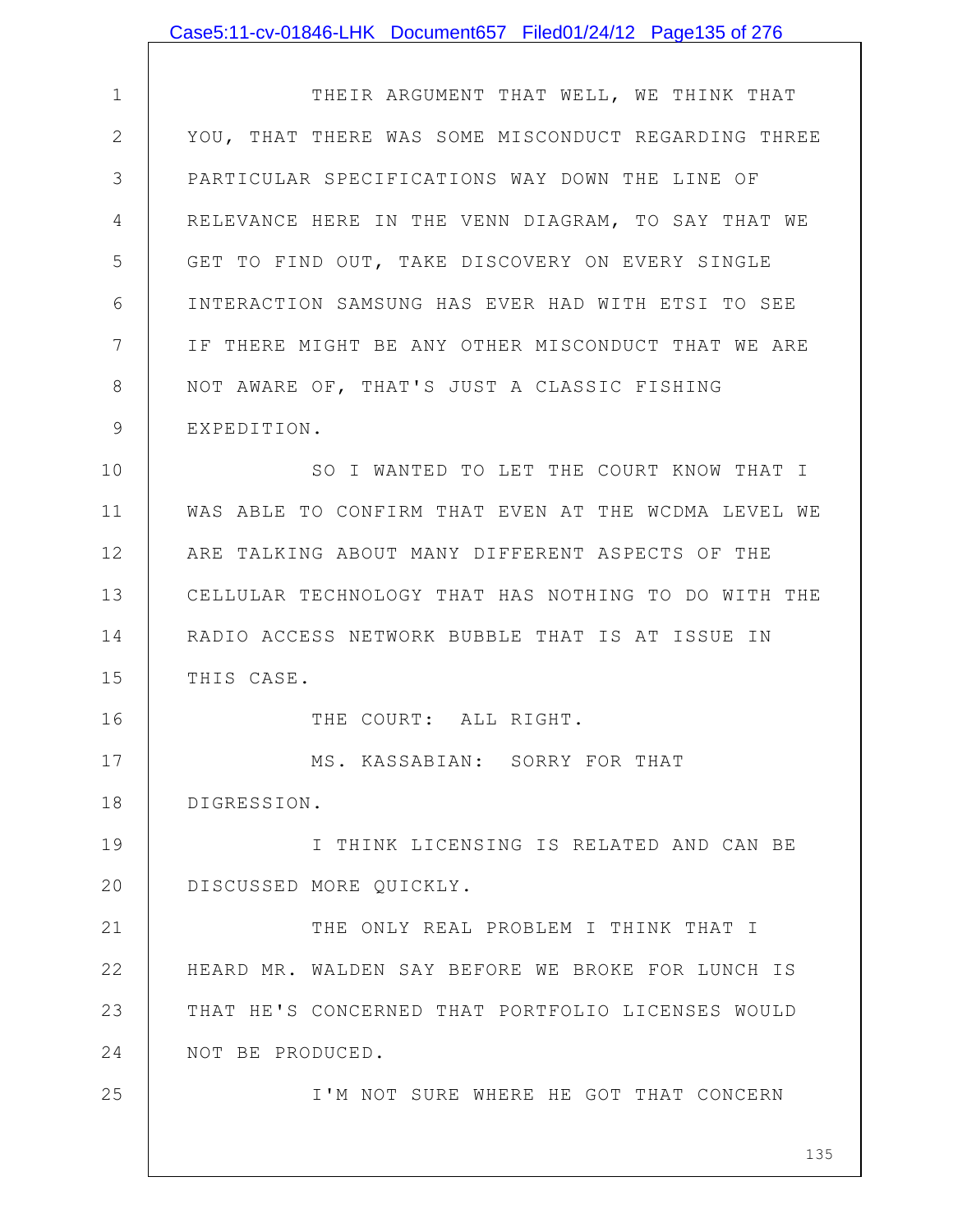|              | Case5:11-cv-01846-LHK Document657 Filed01/24/12 Page136 of 276 |
|--------------|----------------------------------------------------------------|
|              |                                                                |
| $\mathbf 1$  | BECAUSE CERTAINLY HE'S NEVER RAISED THAT WITH                  |
| $\mathbf{2}$ | SAMSUNG. IF HE HAD DURING THE MEET AND CONFER I                |
| 3            | CERTAINLY WOULD HAVE ASSURED HIM THAT WE WOULDN'T              |
| 4            | TAKE SUCH A STRICT AND ARTIFICIAL READING OF THEIR             |
| 5            | REQUEST.                                                       |
| 6            | THE COURT: SO ARE THEY GOING TO BE                             |
| 7            | PRODUCED?                                                      |
| 8            | MS. KASSABIAN: ABSOLUTELY.                                     |
| 9            | IF A PORTFOLIO LICENSE INCLUDES THAT                           |
| 10           | TECHNOLOGY, THOSE PATENTS, EVEN IF IT DOESN'T LIST             |
| 11           | THEM OUT BY NAME BUT REFER TO THEM AS A GROUP,                 |
| 12           | ABSOLUTELY THEY ARE INCLUDED.                                  |
| 13           | AND WE ARE TEEING SOME OF THOSE UP RIGHT                       |
| 14           | NOW FOR PRODUCTION PURSUANT TO OUR VOLUNTARY                   |
| 15           | AGREEMENT AS DESCRIBED IN, AT PAGE 16 OF OUR                   |
| 16           | OPPOSITION BRIEF TO PRODUCE THE LICENSES TO SAMSUNG            |
| 17           | PATENTS THAT ARE INCORPORATED IN THE UMTS                      |
| 18           | SPECIFICATIONS IDENTIFIED IN THEIR ANSWER. AND                 |
| 19           | THERE WERE THREE, AS WE PREVIOUSLY DISCUSSED.                  |
| 20           | SO IF THERE'S A PORTFOLIO LICENSE THAT                         |
| 21           | INCLUDES THAT AND A BUNCH OF OTHER THINGS, THAT'S              |
| 22           | GETTING PRODUCED.                                              |
| 23           | SO IF THAT'S THE ONLY CONCERN THEN I                           |
| 24           | DON'T THINK THERE'S REALLY A DISPUTE HERE, AND WHAT            |
| 25           | WE'VE AGREED TO PRODUCE SHOULD BE ENOUGH.                      |
|              |                                                                |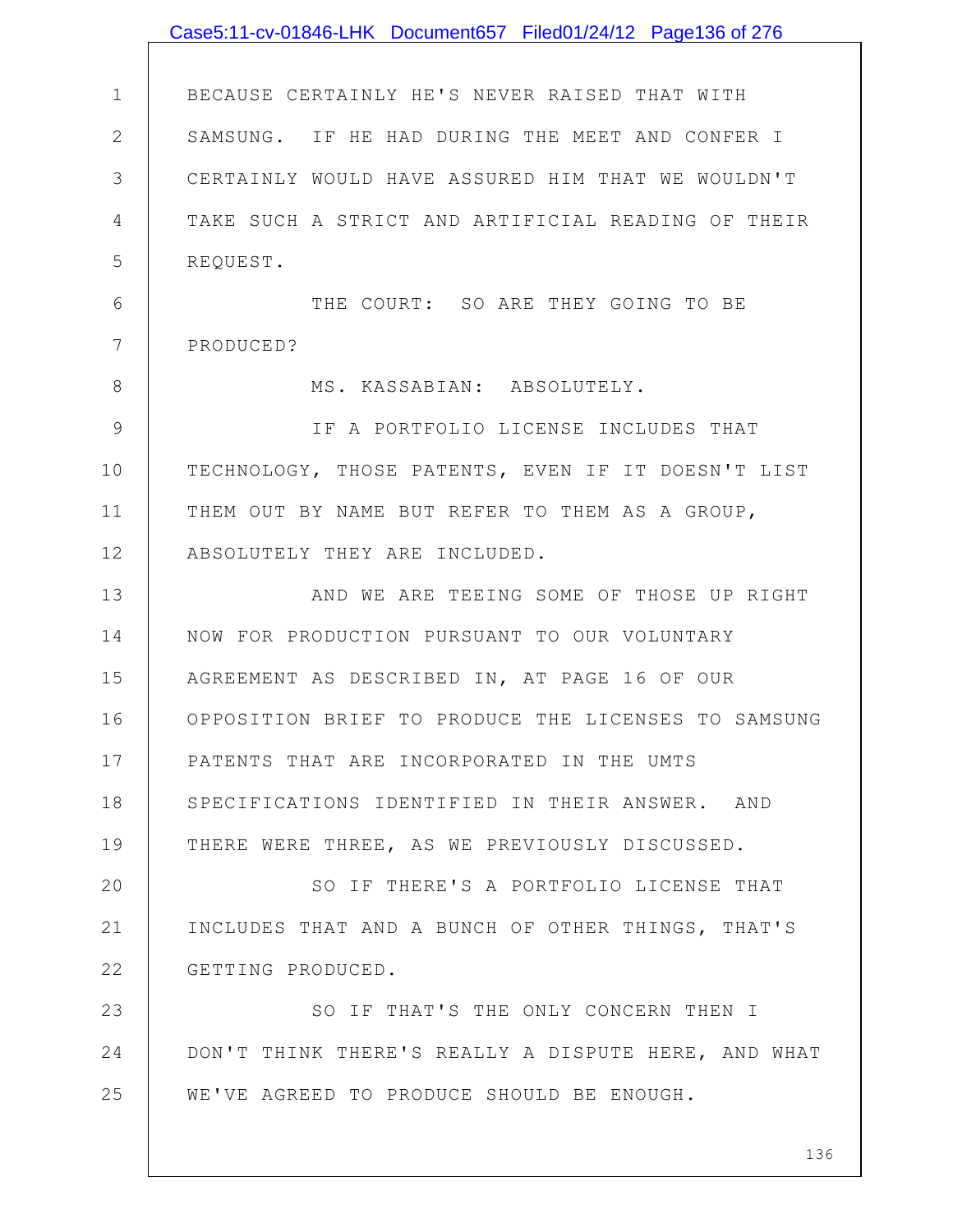|               | Case5:11-cv-01846-LHK Document657 Filed01/24/12 Page137 of 276 |
|---------------|----------------------------------------------------------------|
|               |                                                                |
| $\mathbf 1$   | ON THE BROADER ISSUE, IT'S UNCLEAR TO ME                       |
| $\mathbf{2}$  | WHETHER APPLE IS STILL PRESSING ITS BROADER DEMAND             |
| 3             | FOR LICENSES REGARDING ALL ETSI AND 3GPP PATENTS.              |
| 4             | BUT THERE ARE MORE THAN 3500 SUCH PATENTS.                     |
| 5             | SO AGAIN, WE WOULD ARGUE THAT'S                                |
| 6             | OVERBROAD.                                                     |
| 7             | THE COURT: HOW MANY LICENSES ARE THERE                         |
| $8\,$         | IMPLICATED BY THOSE PATENTS?                                   |
| $\mathcal{G}$ | MS. KASSABIAN: I'M STILL TRYING TO GET                         |
| 10            | THAT INFORMATION. YOU KNOW, WE'RE TALKING ABOUT A              |
| 11            | VERY BIG UNIVERSE OF PATENTS AND TECHNOLOGIES, SO              |
| 12            | I'M WORKING ON THE INFORMATION. IF I HAD IT, I                 |
| 13            | DEFINITELY WOULD HAVE PUT IT IN THE BRIEF.                     |
| 14            | BUT WE DO THINK IT IS A FACT THAT                              |
| 15            | SAMSUNG, LIKE MANY TECHNOLOGY COMPANIES, DOES OFTEN            |
| 16            | ENTER INTO PORTFOLIO LICENSES.                                 |
| 17            | AND SO THIS MAY BE, YOU KNOW, A NONISSUE                       |
| 18            | ULTIMATELY IF THE PORTFOLIO LICENSES ARE ENOUGH AND            |
| 19            | ARE THE ONLY LICENSES THAT INCLUDE OR IMPLICATE                |
| 20            | PATENTS COVERING THE THREE SPECIFICATIONS AT ISSUE             |
| 21            | HERE.                                                          |
| 22            | SO I MEAN, I THINK YOUR HONOR IS RIGHT,                        |
| 23            | THERE HAS TO BE A BALANCING HERE. I THINK OUR                  |
| 24            | OFFER FAIRLY BALANCES THE INTEREST HERE. APPLE CAN             |
| 25            | RECEIVE THOSE DOCUMENTS. IF THEY THINK THEY ARE                |
|               |                                                                |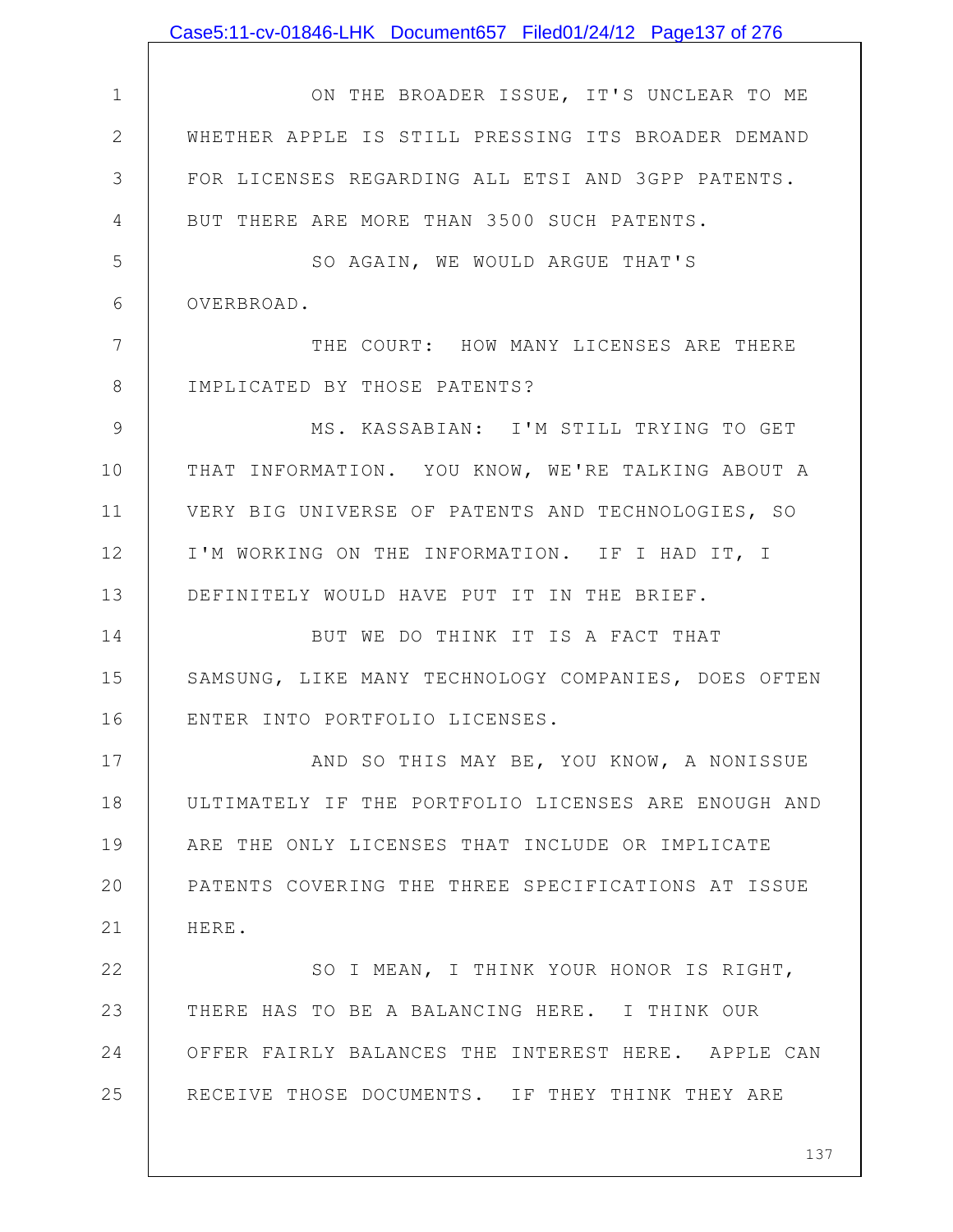|               | Case5:11-cv-01846-LHK Document657 Filed01/24/12 Page138 of 276 |
|---------------|----------------------------------------------------------------|
|               |                                                                |
| $\mathbf 1$   | INSUFFICIENT, THEY CAN ASK US FOR MORE. BUT I                  |
| $\mathbf{2}$  | THINK AT THIS POINT THAT'S ENOUGH.                             |
| 3             | THE COURT: DO YOU HAVE ANY OBJECTION TO                        |
| 4             | PRODUCING THE DOCUMENTS CONCERNING THE UNDERLYING              |
| 5             | NEGOTIATIONS AS TO THOSE LICENSES THAT YOU                     |
| 6             | DESCRIBED A MOMENT AGO?                                        |
| 7             | MS. KASSABIAN: NO. WE'VE AGREED TO                             |
| 8             | PRODUCE ALL COMMUNICATIONS WITH THIRD PARTIES                  |
| $\mathcal{G}$ | NEGOTIATING THE TERMS OF LICENSES THAT INCLUDE THE             |
| 10            | PATENTS IN SUIT.                                               |
| 11            | THE COURT: THAT ARE LIMITED TO THE                             |
| 12            | PATENTS IN SUIT.                                               |
| 13            | MS. KASSABIAN: YES.                                            |
| 14            | THE COURT: THAT'S WHAT YOU ARE TELLING                         |
| 15            | ME, RIGHT?                                                     |
| 16            | MS. KASSABIAN: YES, BUT A LOT OF THESE                         |
| 17            | ARE PORTFOLIO LICENSES.                                        |
| 18            | SO THE LICENSES MAY NOT SPECIFICALLY SAY                       |
| 19            | THIS PARTICULAR PATENT BUT REFERS TO A FAMILY OF               |
| 20            | PATENTS.                                                       |
| 21            | THE COURT: BUT THAT FAMILY HAS TO                              |
| 22            | INCLUDE ONE OF THE OTHER ASSERTED PATENTS.                     |
| 23            | MS. KASSABIAN: ABSOLUTELY. THAT'S                              |
| 24            | WHAT'S RELEVANT HERE, ABSOLUTELY.                              |
| 25            | AND OBVIOUSLY TO THE EXTENT THAT THEY ARE                      |
|               | 138                                                            |
|               |                                                                |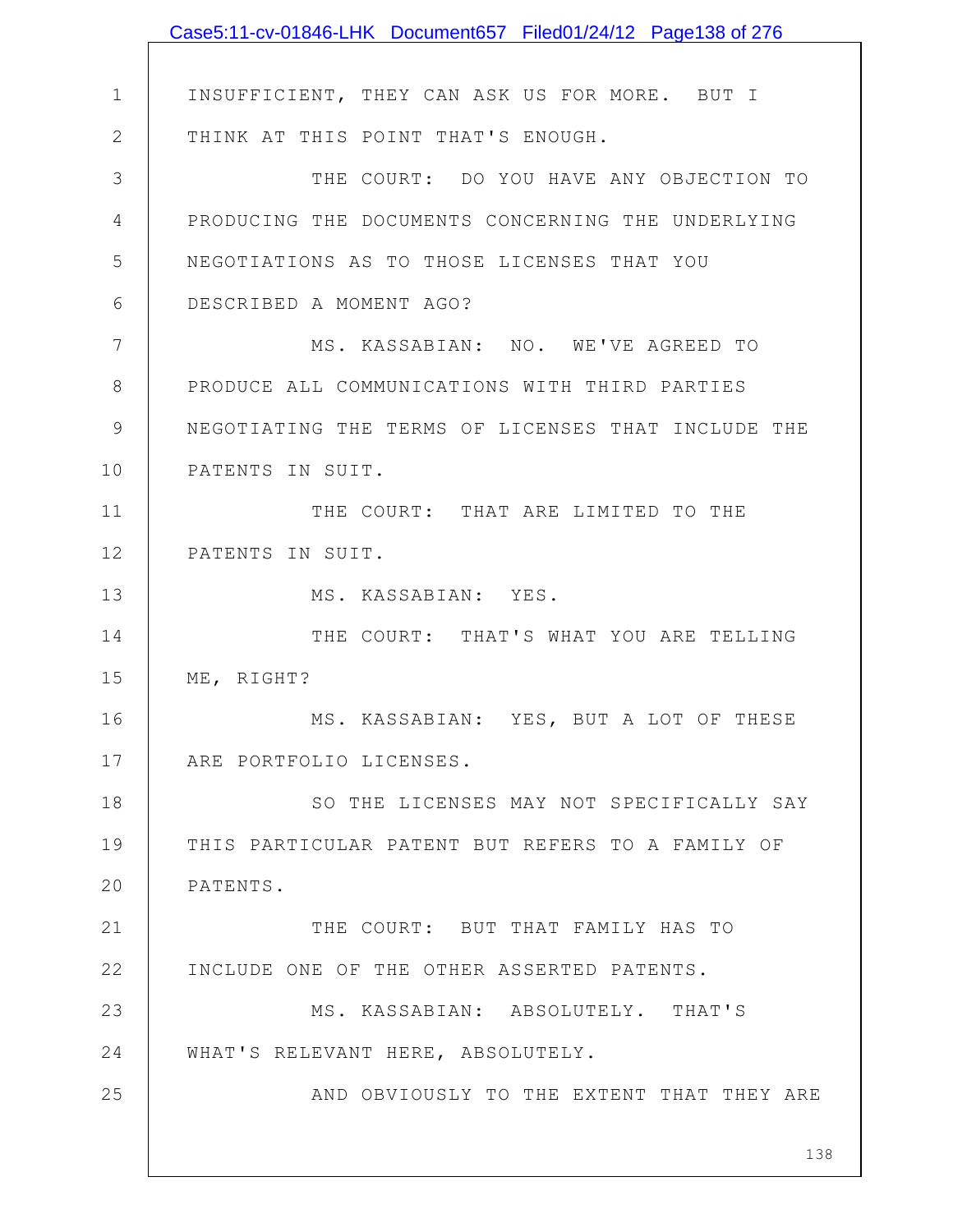|                | Case5:11-cv-01846-LHK Document657 Filed01/24/12 Page139 of 276 |
|----------------|----------------------------------------------------------------|
|                |                                                                |
| $\mathbf 1$    | PORTFOLIO LICENSES, THEY WOULD INCLUDE MANY OTHER              |
| $\mathbf{2}$   | PATENTS MAYBE NOT BY NAME BUT BY FAMILY AS WELL.               |
| 3              | SO I THINK THEY ARE GOING TO GET A LARGE                       |
| 4              | UNIVERSE OF INFORMATION. IF THEY AT THAT POINT                 |
| 5              | FEEL IT'S INSUFFICIENT, THEY CAN TALK TO US ABOUT              |
| 6              | IT. BUT I DON'T SEE A MORE RELEVANT SET THAT WOULD             |
| $7\phantom{.}$ | BE REASONABLE GIVEN THE BALANCING TEST THAT HAS TO             |
| $8\,$          | OCCUR.                                                         |
| 9              | THE COURT: DO THE PARTIES AGREE -- OR                          |
| 10             | LET ME ASK YOU. YOU ARE NOT THE PARTIES, YOU ARE               |
| 11             | YOU.                                                           |
| 12             | DO YOU AGREE THAT I CAN APPROPRIATELY                          |
| 13             | DRAW THE BOUNDARIES AROUND DISCOVERY ON THIS ISSUE             |
| 14             | BY LOOKING TO THE LG CASE? IS THAT AN APPROPRIATE              |
| 15             | PRECEDENT FOR ME TO APPLY IN ANSWERING THIS                    |
| 16             | QUESTION?                                                      |
| 17             | MS. KASSABIAN: WELL, I THINK THAT                              |
| 18             | THERE'S SOME ISSUE. GENERALLY, YES, BUT I THINK                |
| 19             | THERE'S AN ISSUE OF SEMANTICS.                                 |
| 20             | I'VE TRIED MY BEST TO FIGURE OUT WHAT THE                      |
| 21             | PROPER DEFINITION OF THE TERM "STANDARD" IS AND I              |
| 22             | THINK DIFFERENT PEOPLE HAVE DIFFERENT DEFINITIONS.             |
| 23             | I THINK THE ACTUAL -- THE COURT CALLS                          |
| 24             | THEM "STANDARDS" BUT THE COURT IDENTIFIES WHAT I               |
| 25             | BELIEVE ARE SOMETHING MAYBE NARROWER THAN A                    |
|                |                                                                |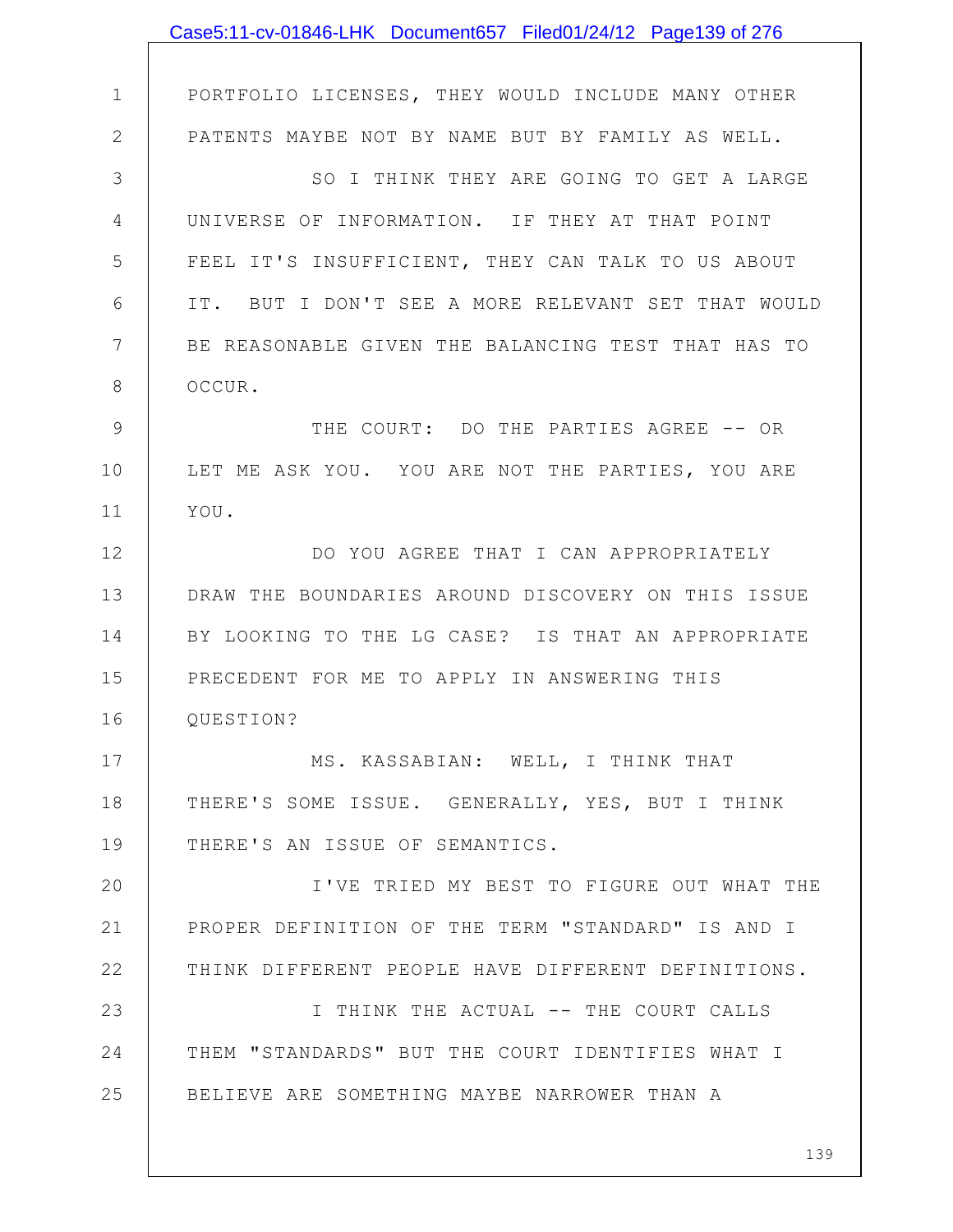|                | Case5:11-cv-01846-LHK Document657 Filed01/24/12 Page140 of 276 |
|----------------|----------------------------------------------------------------|
|                |                                                                |
| $\mathbf 1$    | STANDARD AND CALLS THEM STANDARDS.                             |
| $\mathbf 2$    | IT LOOKS TO BE LIKE IT'S A SERIES OR A                         |
| 3              | RELEASE OR A SPECIFICATION.                                    |
| $\overline{4}$ | THE COURT: OR A WORKING GROUP. THERE                           |
| 5              | ARE MANY DIFFERENT WAYS OF LOOKING AT THIS.                    |
| 6              | MS. KASSABIAN: ABSOLUTELY. WE COULD                            |
| 7              | LOOK AT IT AS A WORKING GROUP LEVEL. I THINK THAT              |
| 8              | WOULD MAKE SENSE.                                              |
| $\mathcal{G}$  | IT WOULD STILL BE OVER INCLUSIVE BECAUSE                       |
| 10             | IF YOU LOOKING AT VENN DIAGRAM, JUST AMONG WORKING             |
| 11             | GROUPS 1 AND 2 THERE ARE 245 SPECIFICATIONS THAT               |
| 12             | JUST HAVE NOTHING TO DO WITH THE CASE.                         |
| 13             | SO EVEN AT THAT LEVEL I THINK IT WOULD                         |
| 14             | PROBABLY INCLUDE TOO MUCH. BUT THAT IS FAR, FAR,               |
| 15             | FAR MORE REASONABLE THAN TALKING ABOUT, YOU KNOW,              |
| 16             | THE 3GPP LEVEL, THE WCDMA LEVEL, ET CETERA, WHICH I            |
| 17             | THINK WOULD INCLUDE THOUSANDS OF SPECIFICATIONS AND            |
| 18             | MANY, MANY MORE WORKING GROUPS AND DIFFERENT PIECES            |
| 19             | OF THE TECHNOLOGY LOGICAL PUZZLE THAN THE VERY                 |
| 20             | NARROW PIECE AT ISSUE IN THIS CASE REGARDING THE               |
| 21             | RADIO ACCESS NETWORK.                                          |
| 22             | THE COURT: SO IF WE COULD IMAGINE, FOR A                       |
| 23             | MINUTE, AN ALTERNATIVE UNIVERSE IN WHICH THE                   |
| 24             | COUNTER COMPLAINT IDENTIFIED ANTI-COMPETITIVE                  |
| 25             | BEHAVIOR WITH RESPECT TO ALL OF THE SPECIFICATIONS,            |
|                |                                                                |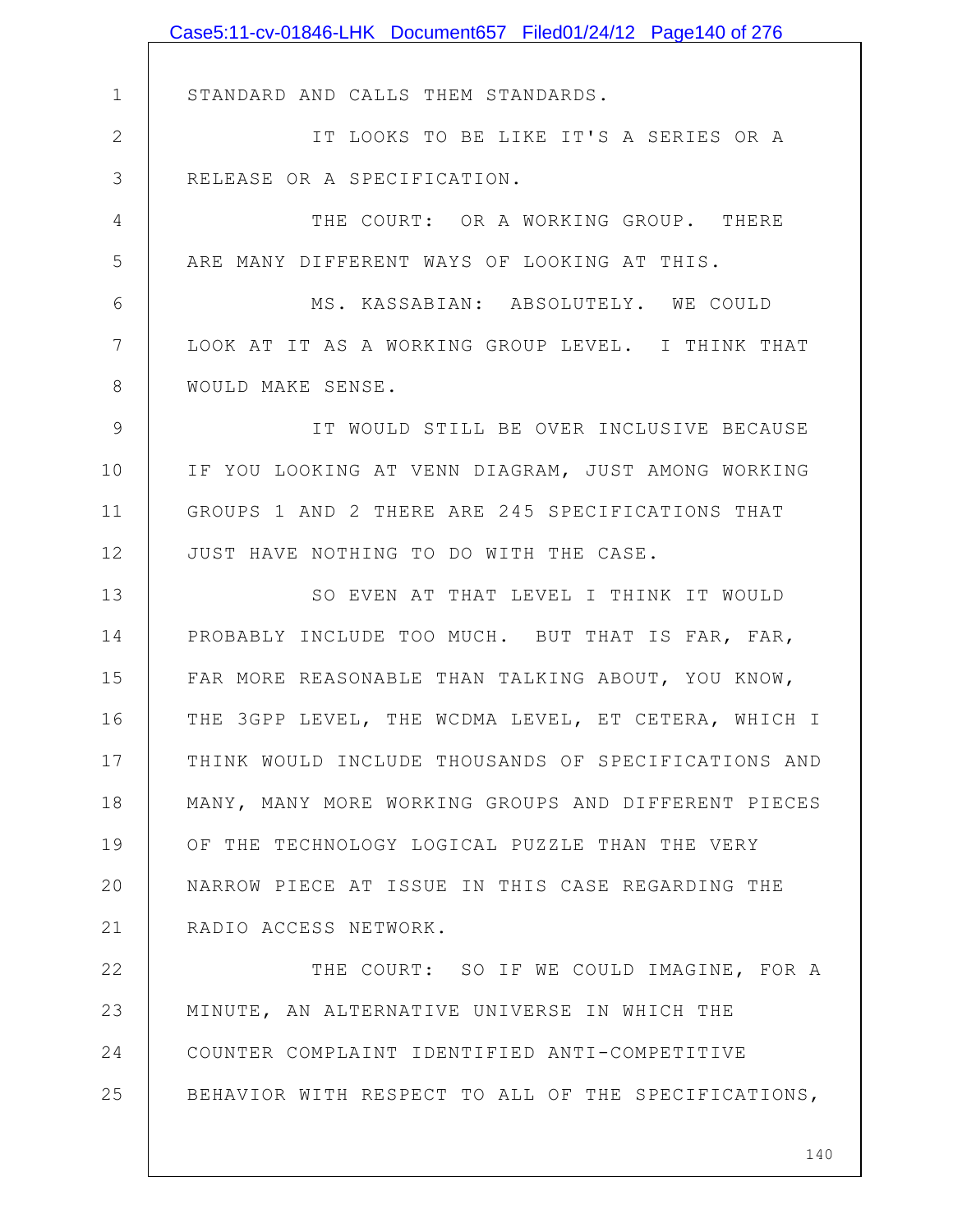|               | Case5:11-cv-01846-LHK Document657 Filed01/24/12 Page141 of 276 |
|---------------|----------------------------------------------------------------|
|               |                                                                |
| $\mathbf 1$   | WORKING GROUPS, WITHIN 3GPP, WOULD YOU AGREE UNDER             |
| $\mathbf{2}$  | THOSE CIRCUMSTANCES THAT THE DISCOVERY THEY ARE                |
| 3             | SEEKING IS APPROPRIATE?                                        |
| 4             | MS. KASSABIAN: IT WOULD DEPEND.                                |
| 5             | IF IT WAS A FRAUD CLAIM, OBVIOUSLY THEY                        |
| 6             | WOULD NEED TO SATISFY RULE 9 AT ALL OF THOSE                   |
| 7             | LEVELS. BUT I THINK GIVEN THE SIZE OF SAMSUNG AND              |
| $8\,$         | THE BREADTH OF THE TECHNOLOGIES THAT SAMSUNG IS                |
| $\mathcal{G}$ | INVOLVED IN, YOU KNOW, MAYBE YOU WOULD HAVE TO                 |
| 10            | NARROW IT IN SOME OTHER WAY.                                   |
| 11            | YOU COULD NARROW IT BY PRODUCTS OR BY                          |
| 12            | WITNESSES, THERE'S MANY DIFFERENT WAYS YOU COULD DO            |
| 13            | IT.                                                            |
| 14            | APPLE DIDN'T HELP US AT ALL HERE IN                            |
| 15            | PROPOSING ANY NARROWING. SO WHAT WE ARE PROPOSING              |
| 16            | IS THAT YOU GO DOWN TO THE SPECIFICATION LEVEL                 |
| 17            | THAT'S ACCUSED.                                                |
| 18            | IF YOUR HONOR WANTS TO BROADEN IT A BIT                        |
| 19            | AND LET THEM EXPLORE, YOU KNOW, WHETHER THERE MIGHT            |
| 20            | BE ANY RELEVANT EVIDENCE THAT'S COMPARABLE                     |
| 21            | REGARDING A DIFFERENT SPECIFICATION, IF THAT'S                 |
| 22            | WHERE YOU ARE HEADED YOUR HONOR, I WOULD SAY IT HAS            |
| 23            | TO BE AT THIS WORKING GROUP LEVEL. BECAUSE EVEN                |
| 24            | THAT IS, WE ARE TALKING ABOUT LIKE I SAID, 245                 |
| 25            | SPECIFICATIONS, AND I'M NOT EVEN SURE HOW MANY                 |
|               |                                                                |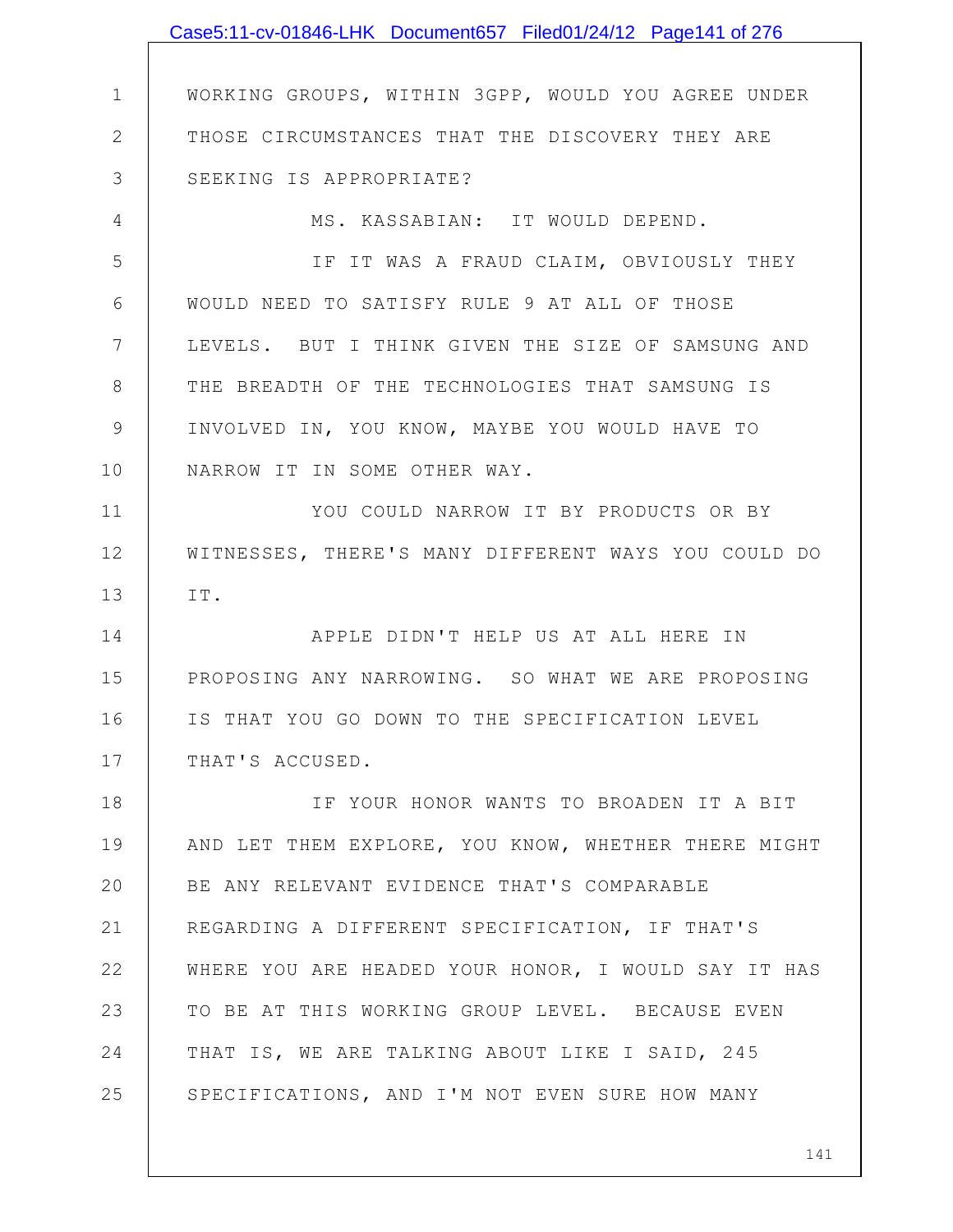|              | Case5:11-cv-01846-LHK Document657 Filed01/24/12 Page142 of 276 |
|--------------|----------------------------------------------------------------|
|              |                                                                |
| $\mathbf 1$  | PATENTS EVEN AT THAT LEVEL.                                    |
| $\mathbf{2}$ | SO IF THEY HAD PLEADED FRAUD OR -- SORRY,                      |
| 3            | FAILURE TO DISCLOSE INFORMATION REGARDING SAMSUNG'S            |
| 4            | INTERACTION WITH 3GPP UNDER THE TSG CT WORKING                 |
| 5            | GROUP FOR EXAMPLE, THEN YES I WOULD AGREE THEY                 |
| 6            | WOULD BE ENTITLED TO SOME DOCUMENTS IN THAT BUBBLE             |
| 7            | ALL. ALL OF THEM, I DON'T THINK SO. BUT SOME OF                |
| 8            | THEM, ABSOLUTELY, BUT THAT'S JUST NOT PLEADED HERE.            |
| 9            | SO THEY ARE SAYING WE THINK YOU DID                            |
| 10           | SOMETHING BAD IN THIS CORNER SO WE WANT THE ENTIRE             |
| 11           | BUILDING'S WORTH OF DOCUMENTS. AND THAT'S JUST,                |
| 12           | IT'S JUST A CLASSIC FISHING EXPEDITION.                        |
| 13           | WE MIGHT FIND SOMETHING ELSE WRONG THAT                        |
| 14           | YOU DID, ALLEGEDLY.                                            |
| 15           | AND I THINK YOU HAVE TO FOCUS ON THE                           |
| 16           | CLAIMS, AND IF THEY ARE NOT SATISFIED, THEN AGAIN,             |
| 17           | COME BACK TO US AND LET'S TALK ABOUT THAT.                     |
| 18           | IF YOU DON'T THINK YOU HAVE ENOUGH                             |
| 19           | DOCUMENTS AFTER WE'VE PRODUCED THE RELEVANT                    |
| 20           | MATERIALS RELATED TO THE ALLEGATIONS HERE, THE                 |
| 21           | ALLEGED IMPROPER FAILURE TO DISCLOSE REGARDING                 |
| 22           | THREE PARTICULAR SPECIFICATIONS, THEN WE WILL TALK.            |
| 23           | THE COURT: SO WHEN ARE YOU GOING TO                            |
| 24           | PRODUCE THE DOCUMENTS YOU SAID YOU WERE GOING TO               |
| 25           | PRODUCE?                                                       |
|              |                                                                |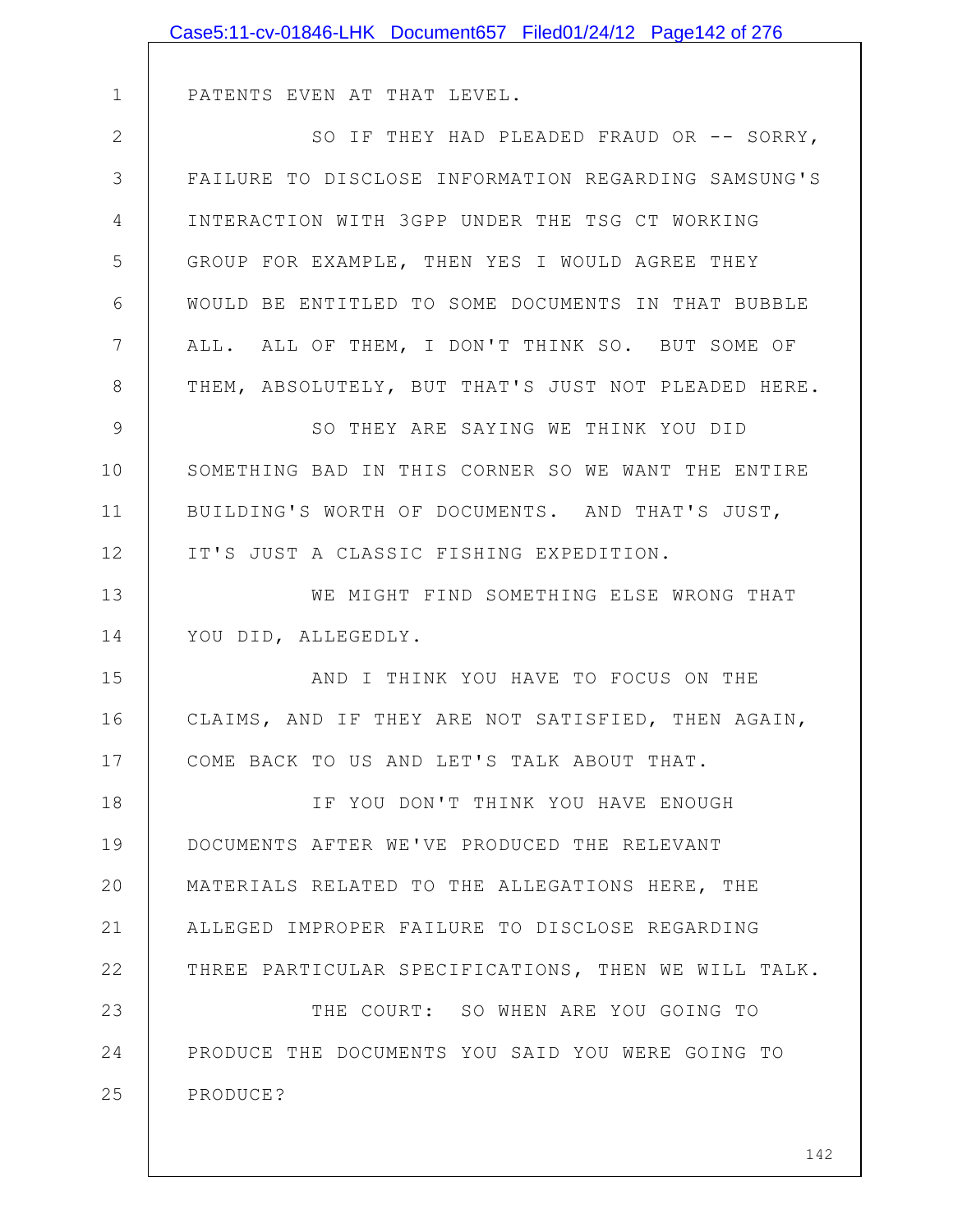|              | Case5:11-cv-01846-LHK Document657 Filed01/24/12 Page143 of 276 |
|--------------|----------------------------------------------------------------|
|              |                                                                |
| 1            | MS. KASSABIAN: SO MY JANUARY 10TH                              |
| $\mathbf{2}$ | LETTER, THE FAMOUS JANUARY 10TH LETTER, LAID OUT               |
| 3            | SPECIFIC PRODUCTION DATES.                                     |
| 4            | AND I REALLY WAS AS LEAN AS I COULD BE IN                      |
| 5            | PERSUADING OUR CLIENT TO EXPEDITE THESE AS MUCH AS             |
| 6            | I COULD.                                                       |
| 7            | CALL ME NAIVE, BUT I REALLY THOUGHT WE                         |
| 8            | MIGHT BE ABLE TO AVOID THIS MOTION. SO I ASKED FOR             |
| 9            | THE VERY EARLIEST DATE THAT THEY COULD REASONABLY              |
| 10           | AGREE AND THAT'S INCLUDED IN THE LETTER. THIS IS               |
| 11           | EXHIBIT 1 TO THE CHAN DECLARATION IN OPPOSITION TO             |
| 12           | THE MOTION TO COMPEL.                                          |
| 13           | AND FOR THE LICENSE DOCUMENTS, BASICALLY                       |
| 14           | EACH DOCUMENT HAS A DIFFERENT DATE BECAUSE OF THE              |
| 15           | AMOUNT OF BURDEN INVOLVED AND THE VOLUME OF                    |
| 16           | DOCUMENTS.                                                     |
| 17           | SO I BELIEVE FOR THE LICENSING DOCUMENT,                       |
| 18           | AND THE SSO DOCUMENTS WE SAID FEBRUARY 10TH. EACH              |
| 19           | SET OF DOCUMENTS HAS A DIFFERENT DATE. AND THEY                |
| 20           | ARE DIFFERENT FOR A REASON. THESE WERE THOUGHTFUL              |
| 21           | DATES.                                                         |
| 22           | YOU KNOW, I PRESSED PEOPLE, I BEGGED                           |
| 23           | PEOPLE. YOU KNOW, TRIPS ARE BEING TAKEN, DOCUMENTS             |
| 24           | ARE BEING GATHERED AS WE SPEAK, BUT THIS IS A VERY             |
| 25           | LARGE UNIVERSE OF MATERIALS. EVEN OUR COMPROMISE               |
|              |                                                                |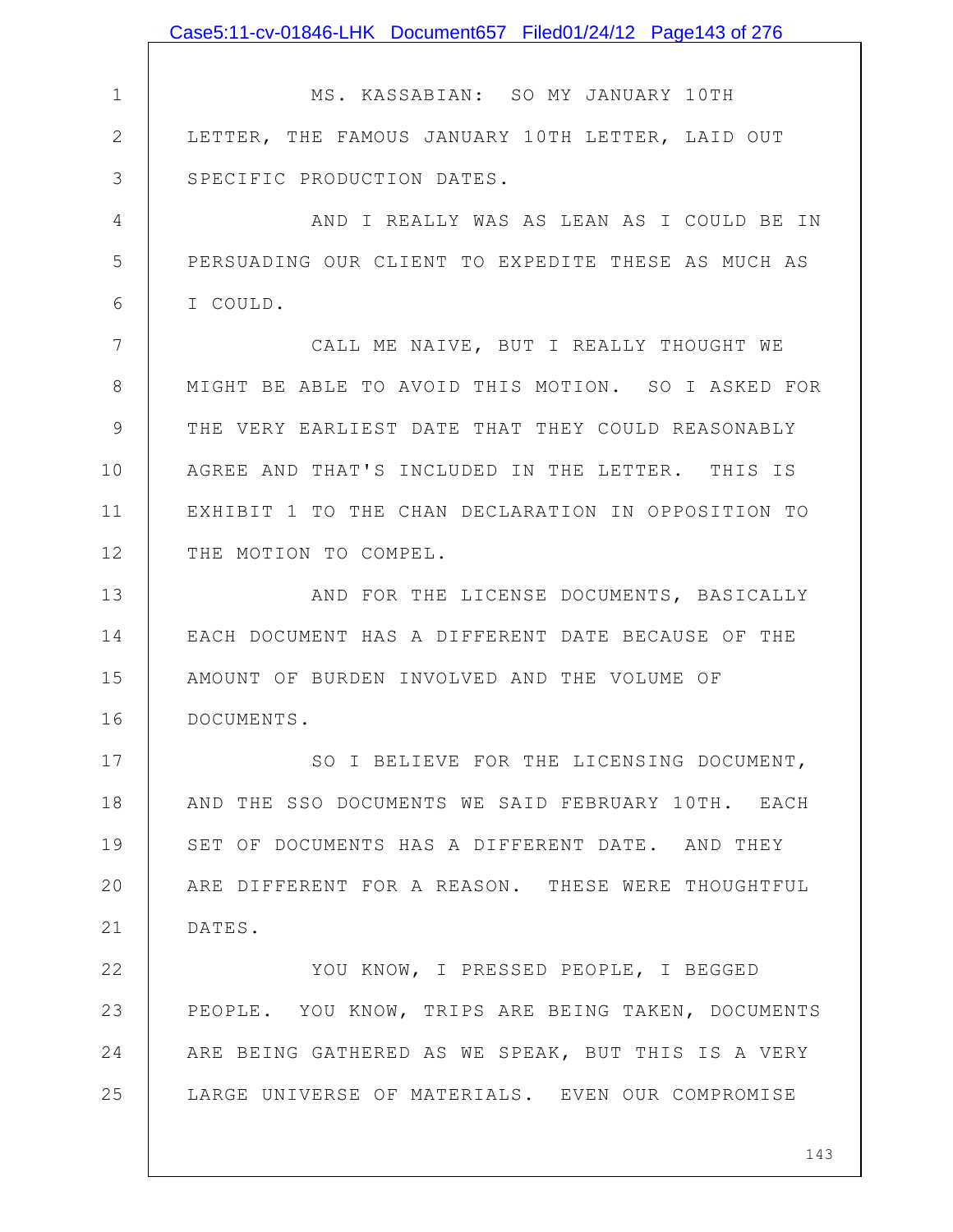|               | Case5:11-cv-01846-LHK Document657 Filed01/24/12 Page144 of 276 |
|---------------|----------------------------------------------------------------|
|               |                                                                |
| $\mathbf 1$   | IS STILL GOING TO RESULT IN A VERY LARGE                       |
| $\mathbf{2}$  | PRODUCTION.                                                    |
| 3             | SO FEBRUARY 10TH IS THE DATE FOR THOSE                         |
| 4             | DOCUMENTS. AND THAT, WE BELIEVE, IS PROBABLY ONE               |
| 5             | OF THE BIGGER CATEGORIES.                                      |
| 6             | SOME OF THE OTHER DATES WE OFFERED ARE IN                      |
| 7             | JANUARY, LATE JANUARY. AND IT STILL WASN'T ENOUGH,             |
| 8             | I GUESS, TO AVERT THE MOTION. BUT SOME OF THE                  |
| $\mathcal{G}$ | DOCUMENTS WE THINK WE CAN GATHER MORE QUICKLY. WE              |
| 10            | OFFERED AS EARLY AS JANUARY 27TH, JANUARY 31ST,                |
| 11            | SOME DATES IN EARLY FEBRUARY.                                  |
| 12            | BUT THE SSO AND LICENSING DOCUMENTS, I                         |
| 13            | THINK IT'S A BIG BODY OF WORK SO FEBRUARY 10TH WAS             |
| 14            | OUR BEST ESTIMATE.                                             |
| 15            | THE COURT: AND WHAT NUMBER OF WITNESSES                        |
| 16            | WHO HAVE BEEN NOTICED FOR DEPOSITION ARE IMPLICATED            |
| 17            | BY THESE CATEGORIES, THE SSO AND THE LICENSES?                 |
| 18            | MS. KASSABIAN: SO THE INVENTOR                                 |
| 19            | DEPOSITIONS ARE DONE. SO NONE OF THEM. AS FAR AS               |
| 20            | I KNOW, NONE OF THEM.                                          |
| 21            | AND BOTH PARTIES HAVE PRODUCED INVENTOR                        |
| 22            | DOCUMENTS AFTER THE INVENTOR DEPOSITIONS. I THINK              |
| 23            | EACH PARTY NEEDS TO BE THOUGHTFUL AND LOOK THROUGH             |
| 24            | THOSE DOCUMENTS AND DECIDE WHETHER ANY OF THEM ARE             |
| 25            | SO MATERIAL THAT THEY WANT TO ASK FOR MORE                     |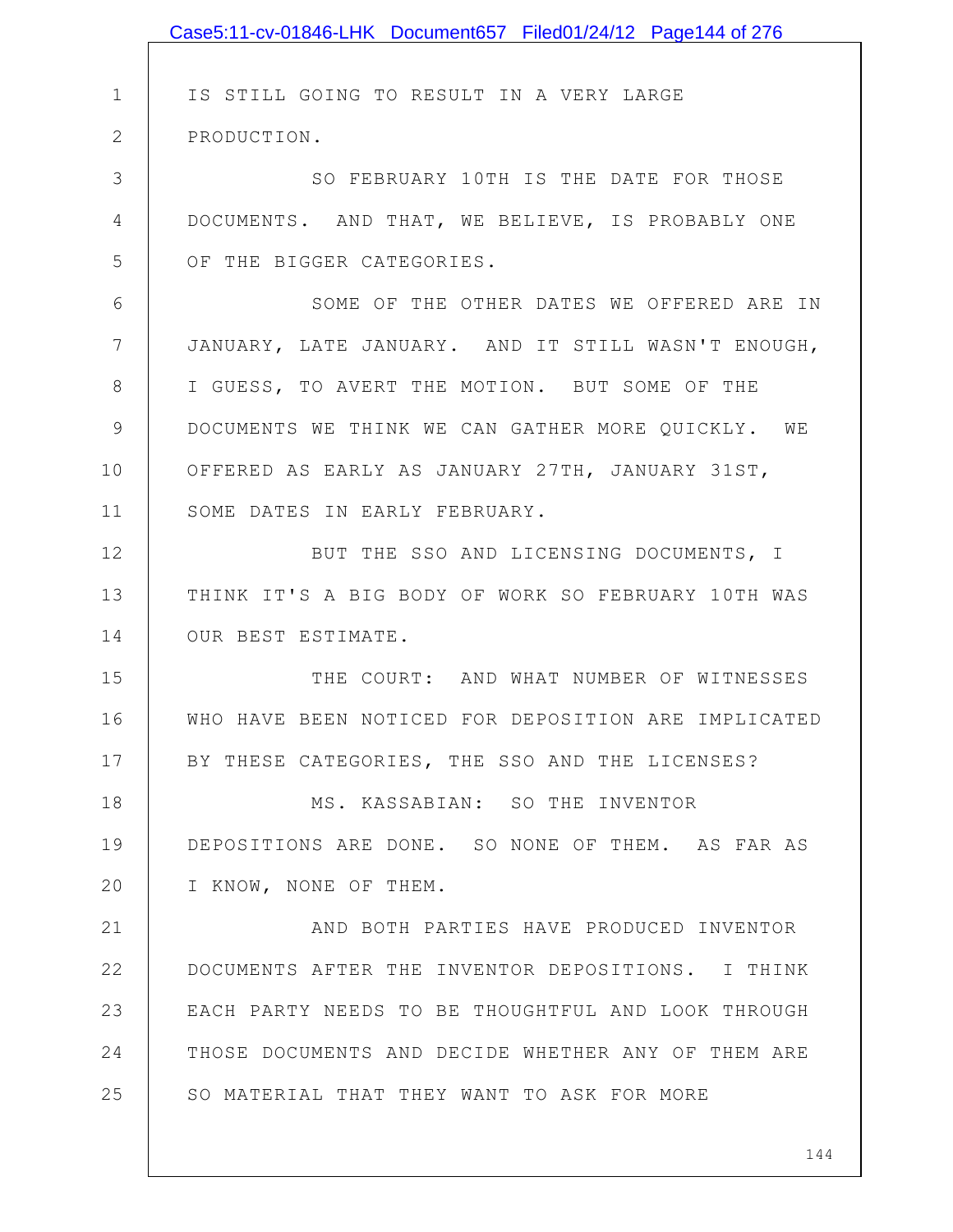|              | Case5:11-cv-01846-LHK Document657 Filed01/24/12 Page145 of 276 |
|--------------|----------------------------------------------------------------|
|              |                                                                |
| $\mathbf 1$  | DEPOSITION TIME WITH THAT PARTICULAR INVENTOR.                 |
| $\mathbf{2}$ | SO FAR I DON'T THINK THAT PROCESS HAS                          |
| 3            | HAPPENED. YOU KNOW, THEY CERTAINLY, I UNDERSTAND               |
| 4            | THEY RESERVE THEIR RIGHT TO DO THAT AND WE RESERVE             |
| 5            | OUR RIGHT TO DO THAT GIVEN THAT MANY INVENTOR                  |
| 6            | DOCUMENTS HAVE COME FROM APPLE AFTER THE                       |
| 7            | DEPOSITIONS.                                                   |
| 8            | BUT WE DID MAKE CLEAR IN OUR OFFER THAT,                       |
| 9            | AND I BELIEVE THIS IS IN THE JANUARY 10TH LETTER,              |
| 10           | THAT THE PRODUCTION WOULD BE COMING ON THESE DATES             |
| 11           | OR SOONER IF A DEPOSITION WAS IMPLICATED.                      |
| 12           | SO WE ARE NOT IN ANY WAY PLANNING TO BLOW                      |
| 13           | BY ANY DEPOSITIONS. WE ARE EITHER GOING TO GET THE             |
| 14           | DOCUMENTS THAT FALL UNDER THESE CATEGORIES RELATED             |
| 15           | TO A PARTICULAR WITNESS PRODUCED EARLY SO THAT THEY            |
| 16           | CAN BE REVIEWED FOR THAT DEPO, OR IF IT'S                      |
| 17           | PHYSICALLY IMPOSSIBLE THEN WE PROBABLY MOVE DEPO               |
| 18           | DATES AROUND BECAUSE THAT WOULD OBVIOUSLY, I THINK,            |
| 19           | BE THE MOST EFFICIENT WAY TO HANDLE IT.                        |
| 20           | THE COURT: ALL RIGHT.                                          |
| 21           | WITH THE MARCH 8TH DEADLINE YOU DON'T                          |
| 22           | HAVE A LOT OF TIME TO WORK WITH, RIGHT?                        |
| 23           | MS. KASSABIAN: NO.                                             |
| 24           | BUT HONESTLY, A MONTH IN THIS CASE,                            |
| 25           | THAT'S A FAIRLY LONG TIME. WE GET A LOT DONE IN                |
|              | 145                                                            |
|              |                                                                |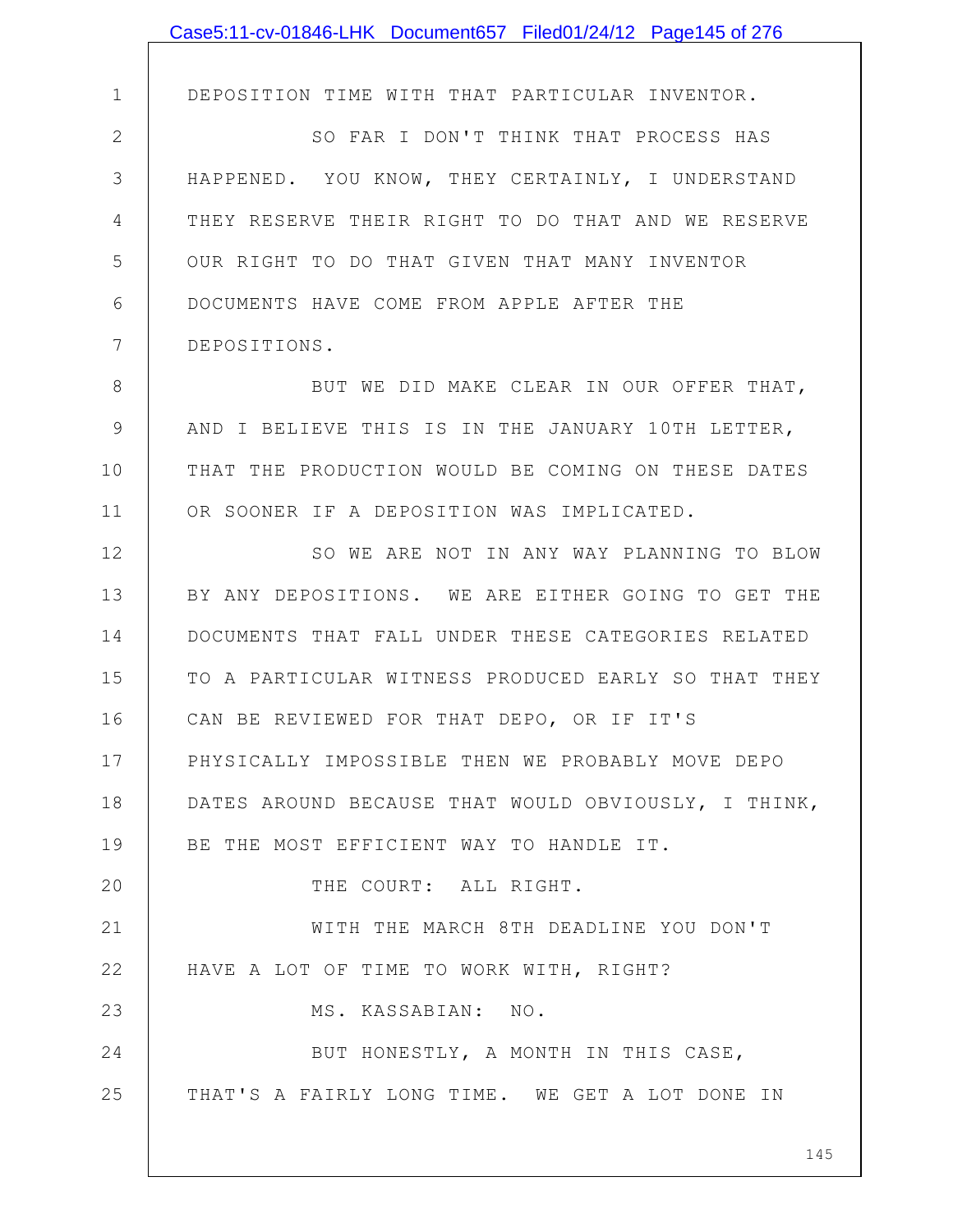|              | Case5:11-cv-01846-LHK Document657 Filed01/24/12 Page146 of 276 |
|--------------|----------------------------------------------------------------|
| $\mathbf 1$  | ONE DAY.                                                       |
| $\mathbf{2}$ | IT'S NOT A LOT OF TIME BUT, YOU KNOW,                          |
| 3            | LIKE I SAID, THE PARTIES HAVE SPENT WEEKS TRYING TO            |
|              |                                                                |
| 4            | NARROW THIS DOWN, AND WE WEREN'T SUCCESSFUL SO HERE            |
| 5            | WE ARE.                                                        |
| 6            | BUT I DO THINK EVEN WITH THAT DATE, AND                        |
| 7            | THEY'VE GOT A LARGE TEAM, THEY'VE GOT TWO                      |
| 8            | OUTSTANDING LAW FIRMS, I THINK HAVING THESE                    |
| 9            | DOCUMENTS A MONTH BEFORE THE CUTOFF GIVES THEM                 |
| 10           | PLENTY OF TIME TO TAKE DEPO'S.                                 |
| 11           | THEY'VE ALREADY NOTICED, I THINK, 40                           |
| 12           | DEPOSITIONS, RIGHT AROUND 40. AND WE JUST GOT A                |
| 13           | FEW MORE NOTICES A FEW DAYS AGO.                               |
| 14           | SO, YOU KNOW, AS FAR AS I KNOW THEIR DEPO                      |
| 15           | CALENDAR IS FULL. BUT CERTAINLY THEY HAVE THE                  |
| 16           | RIGHT TO WITHDRAW SOME NOTICES AND ISSUE OTHERS IF             |
| 17           | THEY RECEIVE THESE DOCUMENTS AND FEEL THAT THEY                |
| 18           | HAVE OTHER PEOPLE THEY WANT TO TALK.                           |
| 19           | THE COURT: ALL RIGHT.                                          |
| 20           | THANK YOU, MS. KASSABIAN.                                      |
| 21           | MR. WALDEN, ANY REBUTTAL?                                      |
| 22           | MR. WALDEN: YES, YOUR HONOR.                                   |
| 23           | AND AGAIN, I WILL TRY TO BE SHORT. JUST A                      |
| 24           | QUICK RESPONSE.                                                |
| 25           | THE INVENTORS ARE NOT THE ONLY RELEVANT                        |
|              |                                                                |
|              | 146                                                            |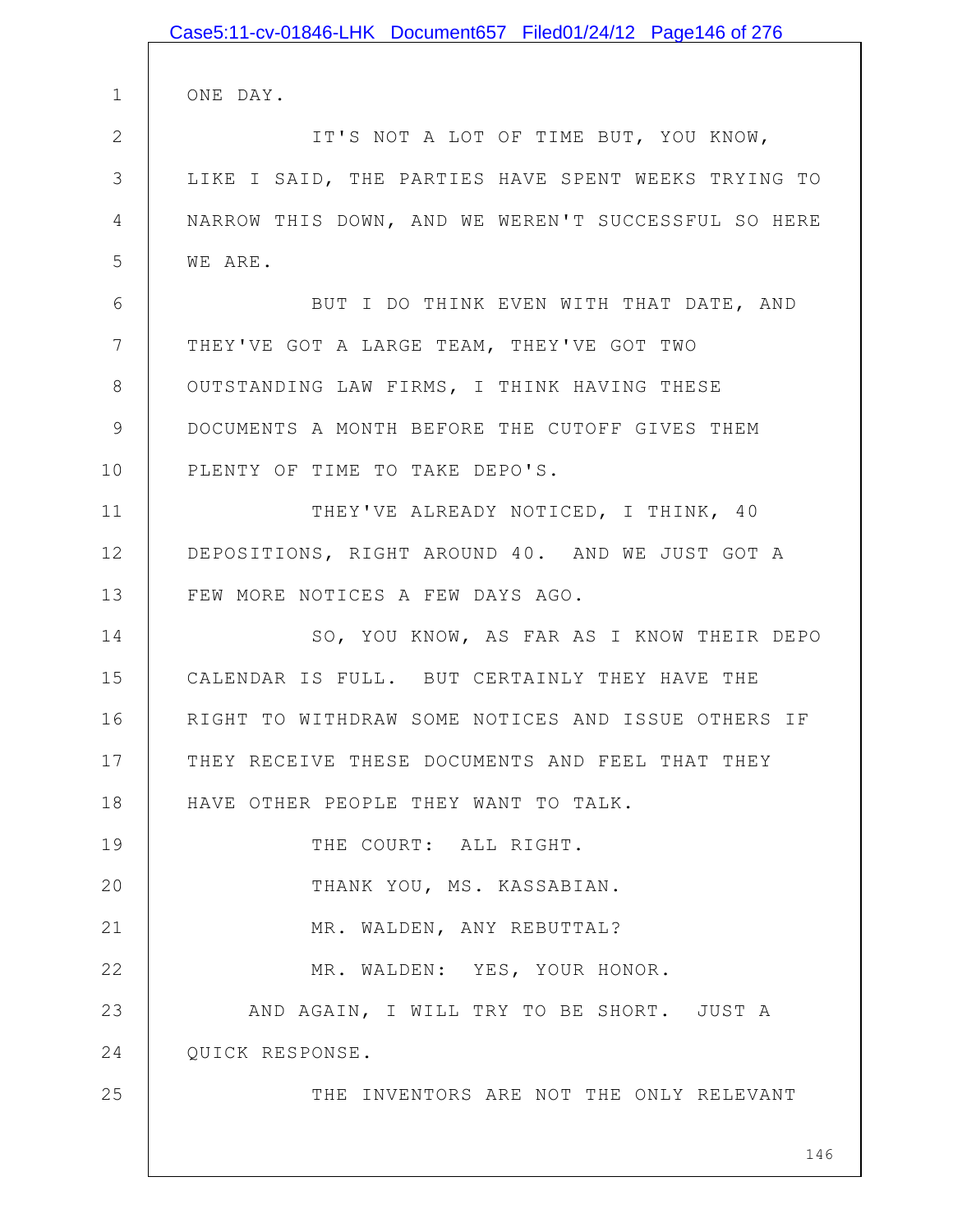|              | Case5:11-cv-01846-LHK Document657 Filed01/24/12 Page147 of 276 |
|--------------|----------------------------------------------------------------|
|              |                                                                |
| $\mathbf 1$  | WITNESSES FOR THE SSO DOCS WHO ARE THE LICENSING               |
| $\mathbf{2}$ | DOCS.                                                          |
| 3            | THE INVENTORS ARE INVOLVED IN STANDARD                         |
| 4            | SETTING ORGANIZATIONS, BUT AS WE PUT IN OUR BRIEF              |
| 5            | THERE ARE A LOT OF NON INVENTORS INVOLVED.                     |
| 6            | WE'VE NOTICED I BELIEVE FOUR OR FIVE THAT                      |
| 7            | HAVE COME TO LIGHT IN SOME OF THEIR MORE RECENT                |
| 8            | PRODUCTIONS AS NAMES THAT WE THOUGHT WERE MORE                 |
| 9            | RELEVANT.                                                      |
| 10           | BUT AGAIN, AS WE PUT IN OUR MOTION, PART                       |
| 11           | OF OUR PROBLEM IS THEY'VE BEEN SO DEFICIENT IN                 |
| 12           | THEIR SSO PRODUCTION, NON INVENTOR RELATED,                    |
| 13           | ESPECIALLY THAT WE'RE NOT EVEN QUITE SURE WHO TO               |
| 14           | DEPOSE.                                                        |
| 15           | THE LETTER, JUST TO CLARIFY,                                   |
| 16           | MS. KASSABIAN'S LETTER THEY SAID THEY WOULD PRODUCE            |
| 17           | THE SSO DOCUMENTS BY FEBRUARY 10TH BUT THE LICENSE             |
| 18           | DOCUMENTS BY JANUARY 31ST.                                     |
| 19           | AND AGAIN, WE HAD MOVED TO COMPEL THEM BY                      |
| 20           | JANUARY 23RD BECAUSE WE SERVED THESE REQUESTS A                |
| 21           | LONG TIME AGO. IT SHOULDN'T BE THAT THEY ARE                   |
| 22           | COLLECTING THEM AND GETTING THEM READY FOR                     |
| 23           | PRODUCTION, THEY SHOULD HAVE BEEN PRODUCED A WHILE             |
| 24           | BACK.                                                          |
| 25           | AND THEN FINALLY JUST TO ADDRESS THE ONE                       |
|              | 147                                                            |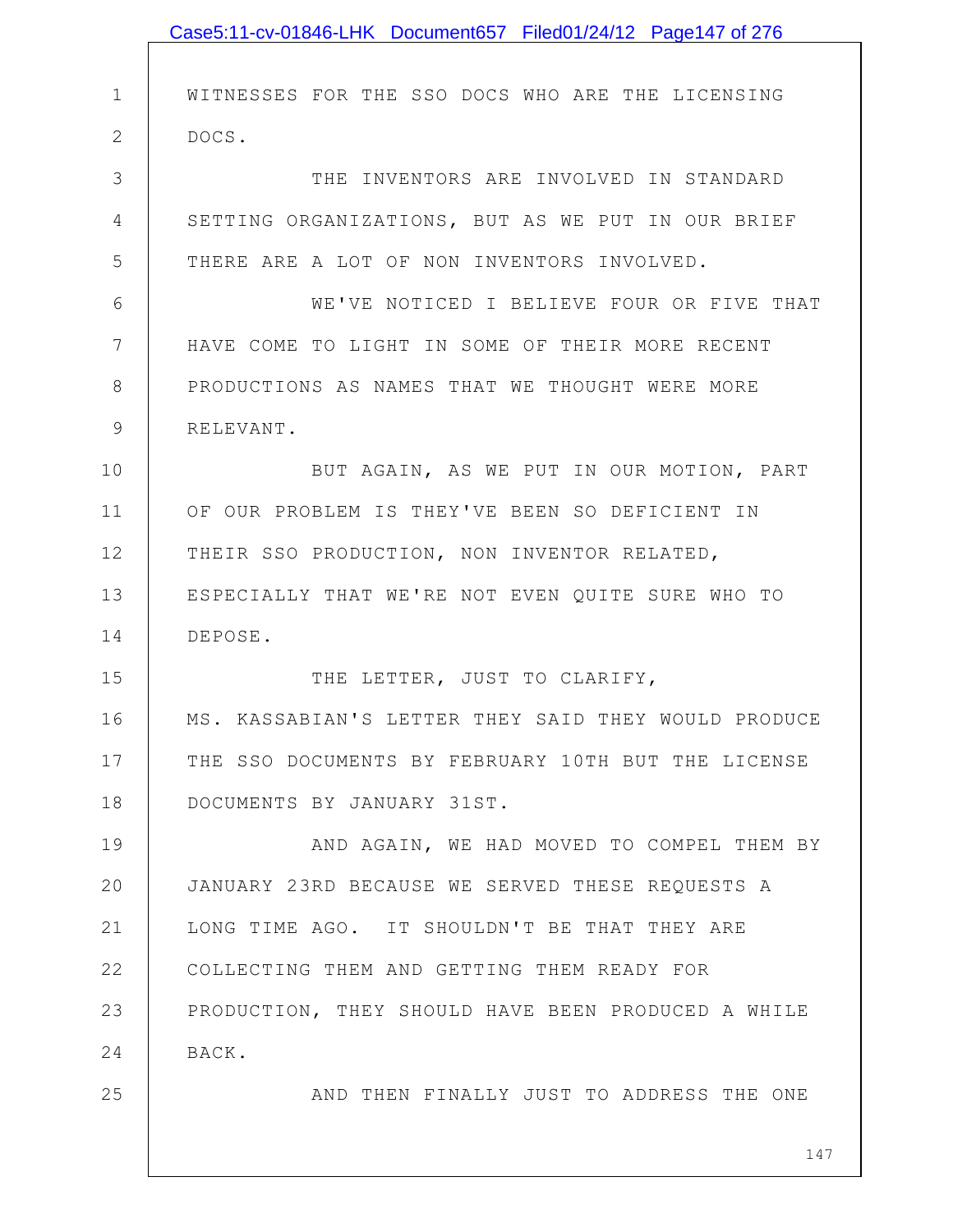|              | Case5:11-cv-01846-LHK Document657 Filed01/24/12 Page148 of 276 |
|--------------|----------------------------------------------------------------|
|              |                                                                |
| $\mathbf 1$  | POINT THAT MS. KASSABIAN MENTIONED BEFORE, I                   |
| $\mathbf{2}$ | BELIEVE IT WAS THE UMTS, SHE SAID SOMETHING ON THE             |
| 3            | ORDER, IT WAS 500 PLUS.                                        |
| 4            | THE COURT: IT WAS 514.                                         |
| 5            | MR. WALDEN: 514.                                               |
| 6            | MS. KASSABIAN MAY BE ABLE TO CLARIFY                           |
| 7            | THAT, BUT IN OUR REVIEW IT WAS NOT THAT GREAT OF AN            |
| 8            | AMOUNT IF YOU LOOK AT WHETHER THERE'S, SAY, FOREIGN            |
| 9            | COUNTERPARTS TO A U.S. PATENT OR SOMETHING LIKE                |
| 10           | THAT.                                                          |
| 11           | SO ALL OF THE SUDDEN YOU'VE GOT FOUR OR                        |
| 12           | FIVE -- LOOKS LIKE FOUR OR FIVE PATENTS BEING                  |
| 13           | DISCLOSED, BUT REALLY IT'S THE SAME PATENT BUT IN              |
| 14           | MULTIPLE JURISDICTIONS.                                        |
| 15           | SO AGAIN, I THINK YOU NARROW THAT DOWN.                        |
| 16           | WE HAVE BROAD, REAL SUBSTANTIVE ANTI-TRUST AND                 |
| 17           | OTHER TYPES OF COUNTERCLAIMS, WE BELIEVE WE ARE                |
| 18           | ENTITLED TO DISCOVERY FOR THAT REASON.                         |
| 19           | THE COURT: ALL RIGHT.                                          |
| 20           | THANK YOU VERY MUCH.                                           |
| 21           | LET'S TURN NEXT TO THE LAST OF THE APPLE                       |
| 22           | MOTIONS. APPLE'S MOTION TO COMPEL PRODUCTION,                  |
| 23           | WHICH IS DOCKET NUMBER 613.                                    |
| 24           | WHO'S UP, MR. JACOBS?                                          |
| 25           | MR. JACOBS: YES, SIR.                                          |
|              |                                                                |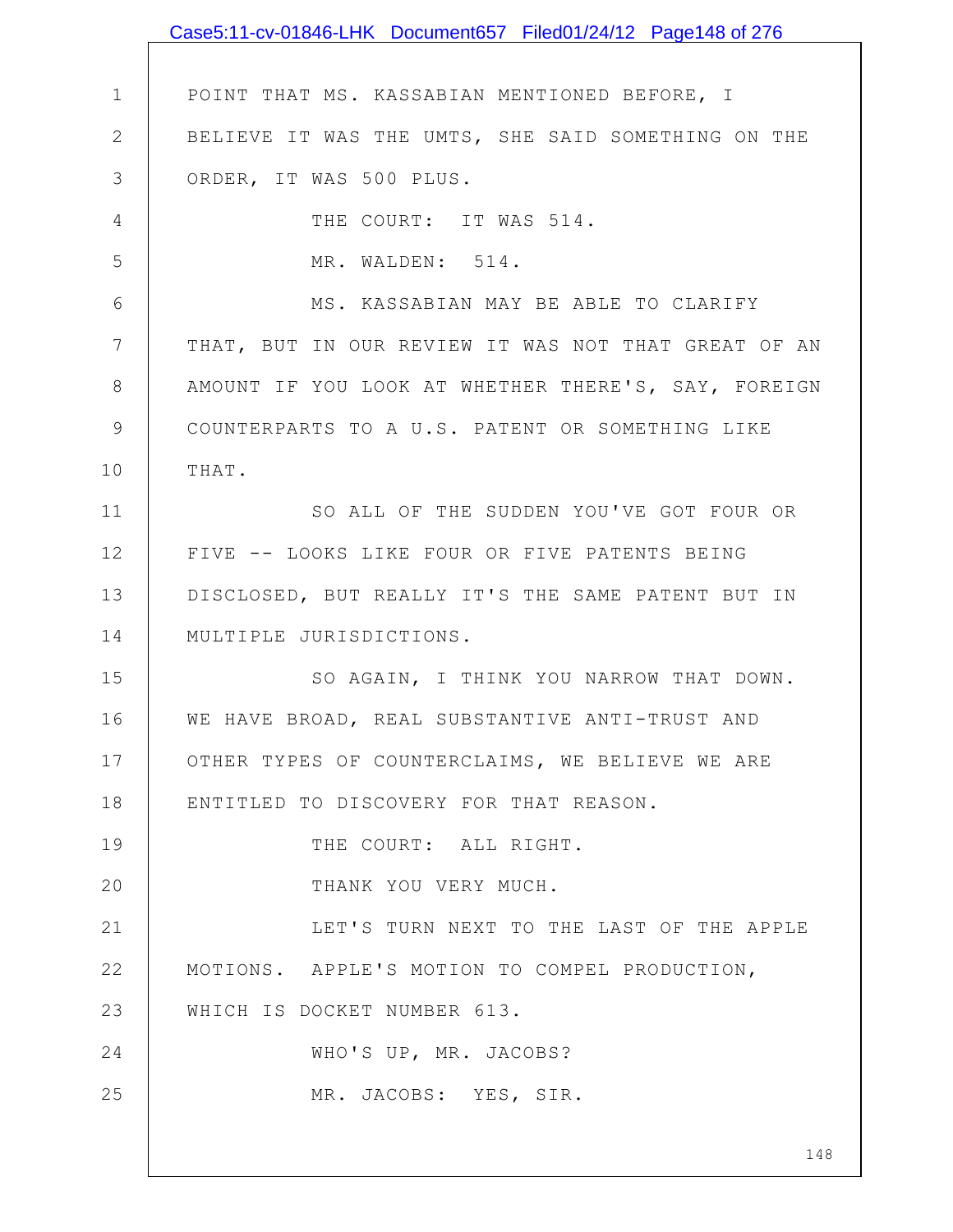|                | Case5:11-cv-01846-LHK Document657 Filed01/24/12 Page149 of 276 |
|----------------|----------------------------------------------------------------|
|                |                                                                |
| $\mathbf 1$    | THE COURT: OH, YOU'RE UP. OKAY.                                |
| $\mathbf{2}$   | MR. JACOBS: IT'S A LITTLE AMBIGUOUS.                           |
| 3              | WELL, WE ARE HERE ON THIS MOTION,                              |
| $\overline{4}$ | YOUR HONOR, OUT OF A VERY SERIOUS CONCERN THAT WAS             |
| 5              | REINFORCED BY SAMSUNG'S MOTION FOR AN EXTENSION OF             |
| 6              | TIME ON YOUR DECEMBER 22ND ORDER.                              |
| 7              | WHAT BECAME CLEAR IN SAMSUNG'S MOVING                          |
| 8              | PAPERS FOR THAT EXTENSION WAS THAT SAMSUNG HAS ONLY            |
| $\mathcal{G}$  | NOW GOTTEN UNDER WAY IN A SERIOUS WAY TO GATHER,               |
| 10             | COLLECT AND PRODUCE THE DOCUMENTS THAT ARE                     |
| 11             | APPROPRIATE FOR PRODUCTION IN THIS CASE, EVEN BY               |
| 12             | SAMSUNG'S OWN ACKNOWLEDGEMENT OR BY COURT ORDER.               |
| 13             | SO TO BE CLEAR, WHAT SAMSUNG WAS SEEKING                       |
| 14             | EXTENSION ON WAS NOT JUST DOCUMENTS WE HAD LONG                |
| 15             | REQUESTED OR THE COURT ORDERED IN ITS DECEMBER                 |
| 16             | ORDER, BUT RATHER AS THE DECEMBER ORDER WAS WORDED,            |
| 17             | DOCUMENTS THAT HAD BEEN ORDERED FOR PRODUCTION IN              |
| 18             | SEPTEMBER.                                                     |
| 19             | SO WHAT HAS BECOME APPARENT TO US WITH                         |
| 20             | ALL -- WITH VERY DEEP CONCERN FOR THE BURDEN WE ARE            |
| 21             | PLACING ON THE COURT, AND REALLY, WE TALK ABOUT                |
| 22             | THIS ALL THE TIME, HOW CAN WE TEE THIS UP MORE                 |
| 23             | EFFICIENTLY? IS THERE ANYTHING WE CAN DO?                      |
| 24             | WE HAVE REACHED THE CONCLUSION THAT WE                         |
| 25             | JUST HAVE TO GET TO THESE MOTIONS THROUGH THE MEET             |
|                |                                                                |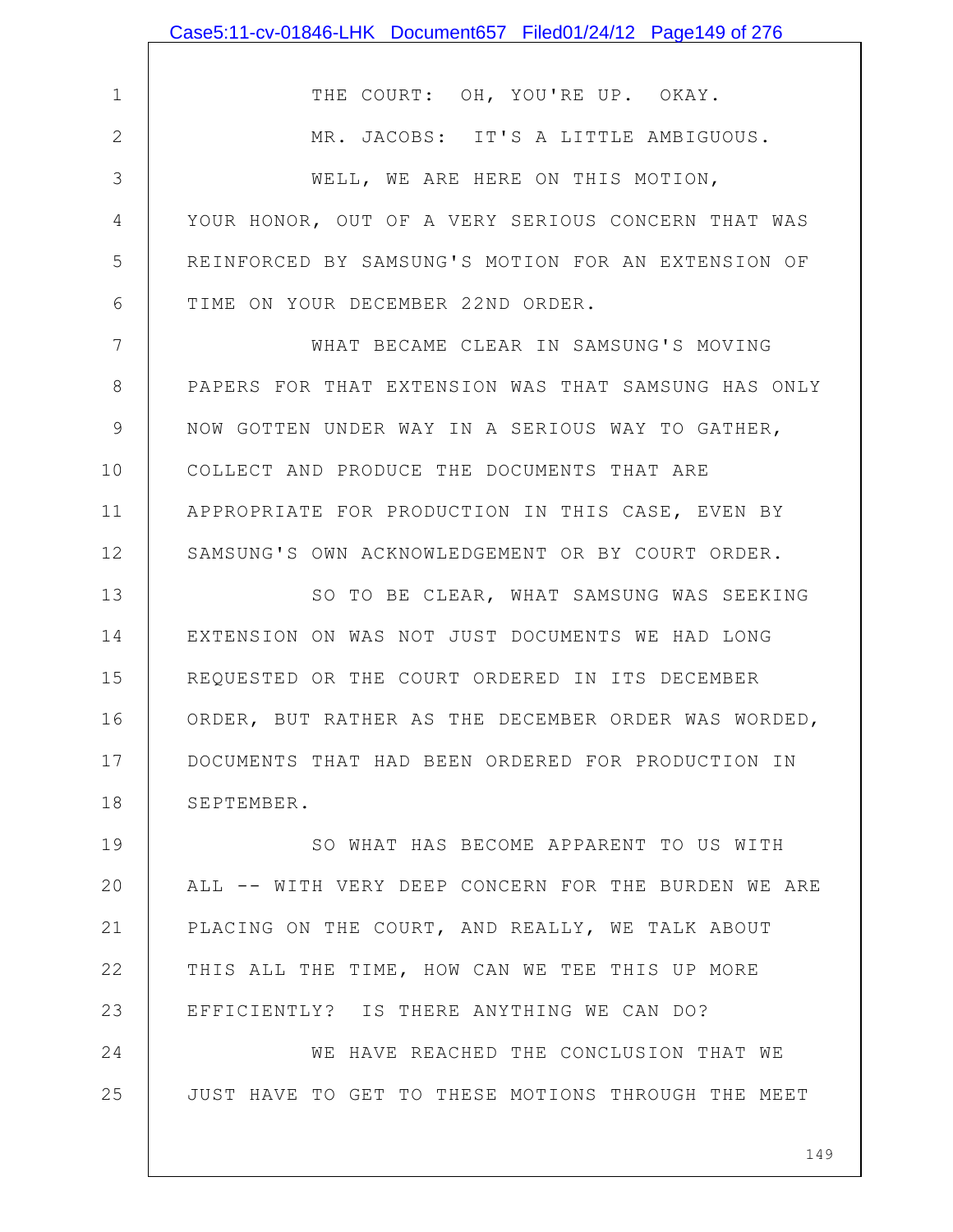|                | Case5:11-cv-01846-LHK Document657 Filed01/24/12 Page150 of 276 |
|----------------|----------------------------------------------------------------|
|                |                                                                |
| $\mathbf 1$    | AND CONFER PROCESS WHICH IS ITS OWN SET OF                     |
| $\mathbf{2}$   | WANDERING PATHS HERE AND THEN IN FRONT OF                      |
| 3              | YOUR HONOR AND GET ORDERS. AND I HOPE WE DON'T                 |
| 4              | NEED THIS, BUT ORDERS ON ORDERS BECAUSE THAT'S WHAT            |
| 5              | IT SEEMS WE NEED IN THIS CASE.                                 |
| 6              | SO SAMSUNG'S PROTESTATION IS LOOK, WE'VE                       |
| $7\phantom{.}$ | AGREED TO ALL THIS PRODUCTION. THAT AGREEMENT CAME             |
| $8\,$          | FOUR DAYS AFTER THE FIRST PROMISE OF A SUBSTANTIVE             |
| 9              | RESPONSE TO THE LEAD COUNSEL MEET AND CONFER WITH              |
| 10             | SEVERAL EXTENSIONS GRANTED.                                    |
| 11             | AND THE AGREEMENT, AS I WILL ILLUSTRATE                        |
| 12             | IN A MOMENT, IS INCOMPLETE.                                    |
| 13             | BUT WE HAVE ANOTHER REASON FOR WORRY                           |
| 14             | WHICH IS THAT THE DECEMBER ORDER ALSO HAD AN ORDER             |
| 15             | ABOUT PRODUCTION IN ADVANCE OF DEPOSITIONS.                    |
| 16             | THE DECEMBER ORDER SAID PRIORITIZE                             |
| 17             | DEPOSITIONS, RELATED PRODUCTION, AND SAID THREE                |
| 18             | DAYS IN ADVANCE.                                               |
| 19             | WE HAD EARLIER AGREED TO FIVE DAYS IN                          |
| 20             | ADVANCE. AND AT THE APPLE INVENTOR DEPOSITIONS WE              |
| 21             | AIMED FOR AND ALMOST ALWAYS HIT THAT DEADLINE.                 |
| 22             | WERE THERE A FEW DOCUMENTS THAT WE UNCOVERED DURING            |
| 23             | DEPOSITION PREPARATION AND MADE AVAILABLE? YES.                |
| 24             | BUT WHAT WE HAVE NOW IN OUR DEPOSITIONS FROM                   |
| 25             | SAMSUNG IS A QUITE SERIOUS PROBLEM WITH DOCUMENTS              |
|                |                                                                |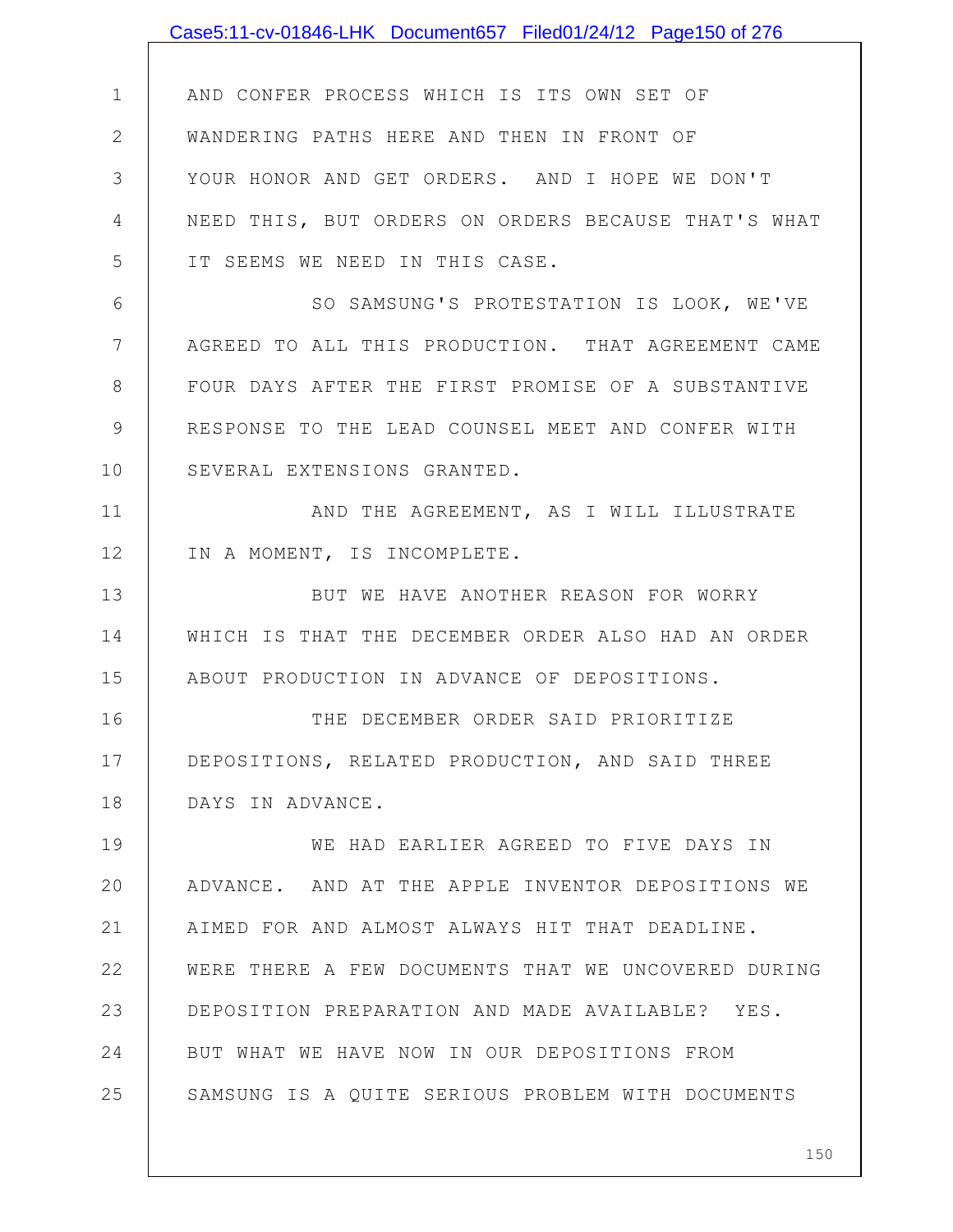|               | Case5:11-cv-01846-LHK Document657 Filed01/24/12 Page151 of 276 |
|---------------|----------------------------------------------------------------|
|               |                                                                |
| $\mathbf 1$   | BEING PRODUCED ON OR ABOUT THE DAY OF THE                      |
| $\mathbf{2}$  | DEPOSITION.                                                    |
| 3             | SO WE PREPARED A CHART FOR YOUR HONOR.                         |
| 4             | AND WE ARE NOT MOVING ON THIS ISSUE RIGHT NOW IN A             |
| 5             | SPECIFIC SENSE BUT THIS ILLUSTRATES THE PROBLEM WE             |
| 6             | ARE HAVING GETTING SAMSUNG, AND BY SAMSUNG I MEAN              |
| 7             | THE COMPANY, THE PEOPLE AT THE COMPANY, TO PAY                 |
| $8\,$         | ATTENTION TO THIS PROCESS.                                     |
| $\mathcal{G}$ | MS. MAROULIS: YOUR HONOR, THIS IS NOT                          |
| 10            | THE MOTION THAT'S BEEN NOTICED, SO WE OBJECT.                  |
| 11            | THE COURT: I NOTE THAT. AND I TAKE IT                          |
| 12            | THAT MR. JACOBS IS GOING TO TIE THIS TO THE MOTION             |
| 13            | THAT IS BEFORE ME PRETTY QUICKLY.                              |
| 14            | MS. KASSABIAN: BUT THIS IS WHAT THE                            |
| 15            | PARTIES ARE CURRENTLY MEETING AND CONFERRING ON.               |
| 16            | MR. JACOBS: THE TIE, AS I SAID                                 |
| 17            | YOUR HONOR, SAMSUNG HAS NOT GOTTEN TO IT ON                    |
| 18            | PRODUCTION. WE ARE GETTING DOCUMENTS AFTER                     |
| 19            | DEPOSITIONS HAVE STARTED. WE'RE GETTING DOCUMENTS              |
| 20            | SHORTLY BEFORE DEPOSITIONS HAVE STARTED. THOSE ARE             |
| 21            | DOCUMENTS IN KOREAN LANGUAGE. AND THE POINT IS                 |
| 22            | SAMSUNG HAS STILL NOT GOTTEN TO IT.                            |
| 23            | SO THAT'S WHY WE HAVE WHAT IS FAIRLY                           |
| 24            | BROAD IN TERMS OF THE NUMBER OF TOPICS IT COVERS, A            |
| 25            | FAIRLY BROAD MOTION BEFORE YOUR HONOR SEEKING AN               |
|               |                                                                |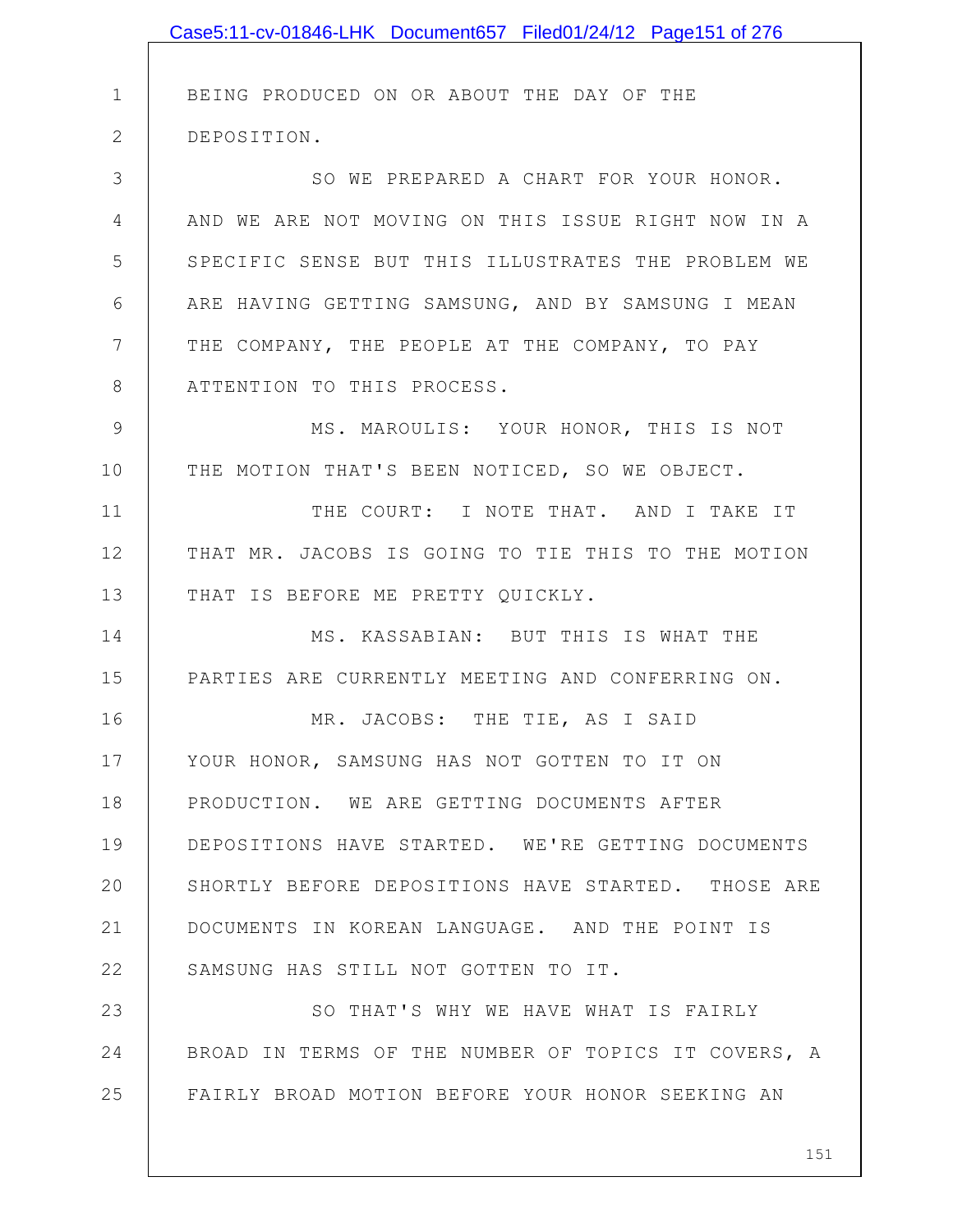|              | Case5:11-cv-01846-LHK Document657 Filed01/24/12 Page152 of 276 |
|--------------|----------------------------------------------------------------|
|              |                                                                |
| $\mathbf 1$  | ORDER TO PRODUCE AND TO PRODUCE ESSENTIALLY                    |
| $\mathbf{2}$ | IMMEDIATELY.                                                   |
| 3            | LET'S GET DOWN -- I THINK HAVING SAID                          |
| 4            | THAT BY WAY OF INTRODUCTION, I WANT TO BE AS                   |
| 5            | HELPFUL TO THE COURT IN ACTUALLY ISSUING AN ORDER              |
| 6            | AS WE CAN.                                                     |
| 7            | SO WHAT I DID THIS MORNING, AND IT'S A                         |
| 8            | LITTLE ROUGH AND IT MAY BE THAT WE'VE                          |
| $\mathsf 9$  | MISINTERPRETED WHAT SAMSUNG IS OFFERING, BUT WE                |
| 10           | MARKED UP OUR PROPOSED ORDER WITH WHAT WE                      |
| 11           | UNDERSTAND SAMSUNG'S COMMITMENTS TO BE.                        |
| 12           | THE PROPOSED ORDER ITSELF WAS DESIGNED TO                      |
| 13           | MAKE THIS PROCESS AS CLEAR AND CRISP AS POSSIBLE.              |
| 14           | AND WHAT YOU WILL SEE IS THAT IN SOME CASES WE                 |
| 15           | DON'T HAVE A DATE. IN SOME CASES WE HAVE A NO.                 |
| 16           | NO COULD BE MEAN TWO THINGS: IT COULD                          |
| 17           | MEAN REFUSAL, OR NO COULD MEAN SILENCE. THEN IN                |
| 18           | SOME CASES WE HAVE KIND OF A REWRITE.                          |
| 19           | AND SO AGAIN IF WE MARCH THROUGH THESE --                      |
| 20           | AGAIN, I WANT TO DO THIS AS EFFICIENTLY AND FOR THE            |
| 21           | COURT AS POSSIBLE. WHAT YOU WILL SEE IS WE DON'T               |
| 22           | HAVE AGREEMENT YET AND WE DON'T HAVE A DATE.                   |
| 23           | MS. KASSABIAN: MR. JACOBS, WHERE DID THE                       |
| 24           | LANGUAGE COME FROM?                                            |
| 25           | MR. JACOBS: I HAVE BEEN ASKED A QUESTION                       |
|              |                                                                |
|              | 152                                                            |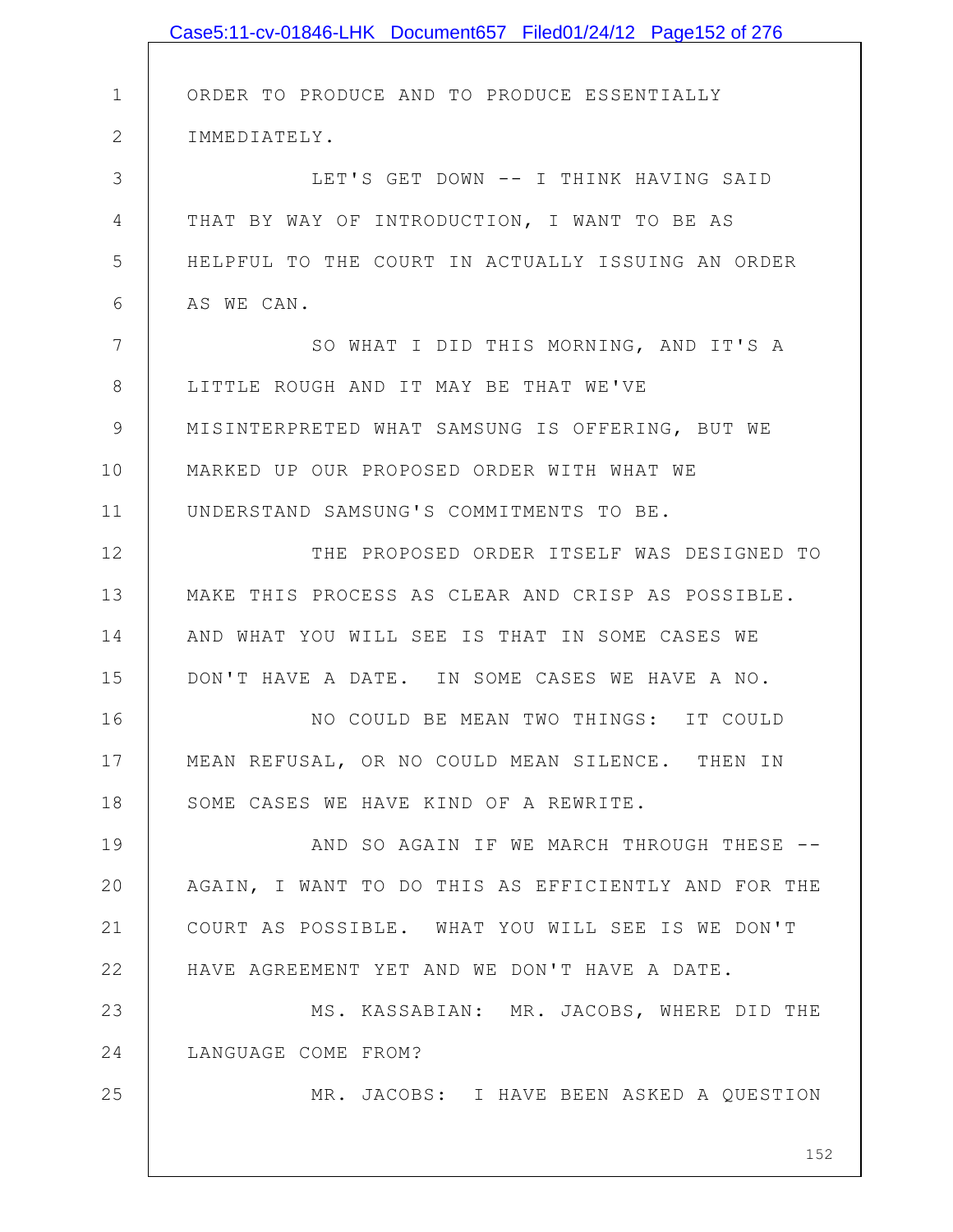|              | Case5:11-cv-01846-LHK Document657 Filed01/24/12 Page153 of 276 |
|--------------|----------------------------------------------------------------|
|              |                                                                |
| $\mathbf 1$  | BY COUNSEL.                                                    |
| $\mathbf{2}$ | THIS IS OUR INTERPRETATION OF WHAT WE                          |
| 3            | HAVE GOTTEN FROM SAMSUNG. AGAIN, IF WE                         |
| 4            | MISINTERPRET IT, I'M SURE THEY WILL POINT IT OUT TO            |
| 5            | US, BUT THIS IS OUR INTERPRETATION OF WHAT WE HAVE             |
| 6            | GOTTEN.                                                        |
| 7            | SO I THINK MAYBE A COUPLE ARE WORTH                            |
| 8            | FLAGGING FOR YOUR HONOR BECAUSE THEY REQUIRE MORE              |
| 9            | THAN JUST A KIND OF YES, THESE ARE RELEVANT, YES               |
| 10           | THEY SHOULD BE ORDERED TO BE PRODUCED.                         |
| 11           | ON THE ISSUE OF DESIGN AROUNDS, THIS IS                        |
| 12           | AN IMPORTANT ONE, IT COMES UP TO TWO WAYS.                     |
| 13           | ONE, IF THEY HAVE DESIGNED AROUND                              |
| 14           | ALREADY, WE WANT THE DOCUMENTATION ABOUT THAT                  |
| 15           | DESIGN AROUND.                                                 |
| 16           | TWO, IF THEY ARE GOING TO ARGUE THAT THEY                      |
| 17           | HAVE NON INFRINGING ALTERNATIVES, HYPOTHETICAL OR              |
| 18           | IN THE WORKS, WE WANT THE DOCUMENTS ABOUT THAT.                |
| 19           | WHAT THEY HAVE SIGNALLED TO US IS THIS IS                      |
| 20           | CLOAKED IN PRIVILEGE ON ALL COUNTS AND THAT THERE              |
| 21           | ISN'T ANYTHING TO PRODUCE. BUT THAT JUST CAN'T BE              |
| 22           | RIGHT.                                                         |
| 23           | IN THE FIRST CASE, WHEN AN ENGINEER                            |
| 24           | ACTUALLY IMPLEMENTS A DESIGN AROUND, THE                       |
| 25           | IMPLEMENTATION OF THAT DESIGN AROUND IS NOT A                  |
|              |                                                                |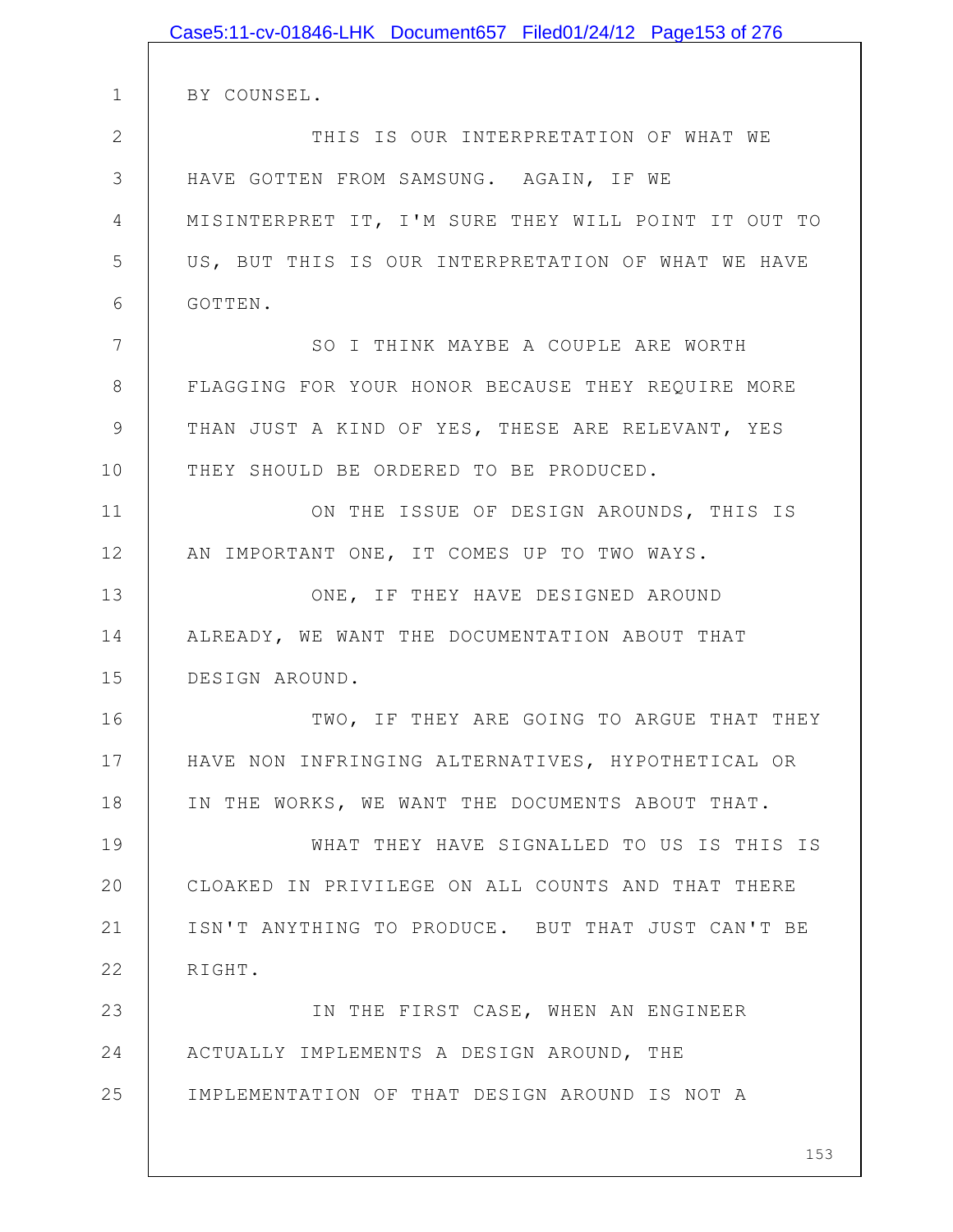|             | Case5:11-cv-01846-LHK Document657 Filed01/24/12 Page154 of 276 |
|-------------|----------------------------------------------------------------|
|             |                                                                |
| $\mathbf 1$ | PRIVILEGED EVENT.                                              |
| 2           | THE DIRECTION FROM A MANAGER TO AN                             |
| 3           | ENGINEER CREATES THE BLUE GLOW EFFECT, IS NOT A                |
| 4           | PRIVILEGED EVENT. IT MAY BE THERE WAS LEGAL ADVICE             |
| 5           | IN REACHING THE DECISION TO IMPLEMENT THE DESIGN               |
| 6           | AROUND, AND SOME DAY WE WILL GET TO PRIVILEGE LOGS,            |
| 7           | BUT THAT CAN'T BE RIGHT.                                       |
| 8           | AND THEN, OF COURSE, IF THEY'RE GOING TO                       |
| 9           | ARGUE NON INFRINGING ALTERNATIVES AND THAT THEY                |
| 10          | HAVE SOMETHING IN THE WORKS AND IT WOULD HAVE BEEN             |
| 11          | TRIVIAL TO DESIGN OF THE PATENTS, THAT SHOULD BE               |
| 12          | DOCUMENTED.                                                    |
| 13          | THE ISSUE OF FINANCIAL DOCUMENTS IS A                          |
| 14          | KNOTTY ONE. IT'S KNOTTY BECAUSE OUR BURDEN IN ONE              |
| 15          | SENSE IS FAIRLY EASY, AND IN ANOTHER SENSE IT'S                |
| 16          | FAIRLY CHALLENGING.                                            |
| 17          | WE ARE ENTITLED, FOR DESIGN PATENT                             |
| 18          | INFRINGEMENT, TO SAMSUNG'S PROFITS. BUT SAMSUNG IS             |
| 19          | A GLOBAL COMPANY WITH LOTS OF OPPORTUNITY TO MOVE              |
| 20          | REVENUES INTO A SUBSIDIARY IF IT'S TAX ADVANTAGED              |
| 21          | OR NOT OR ALLOCATE COSTS IN PARTICULAR WAYS.                   |
| 22          | AND WE HAVE TO REVERSE ENGINEER THAT FROM                      |
| 23          | THE UNDERLYING DOCUMENTATION AND WE HAVE TO CREATE             |
| 24          | A DAMAGES MODEL THAT CREATES AN APPROPRIATELY                  |
| 25          | ALLOCATED MODELLING OF SAMSUNG'S PROFITS.                      |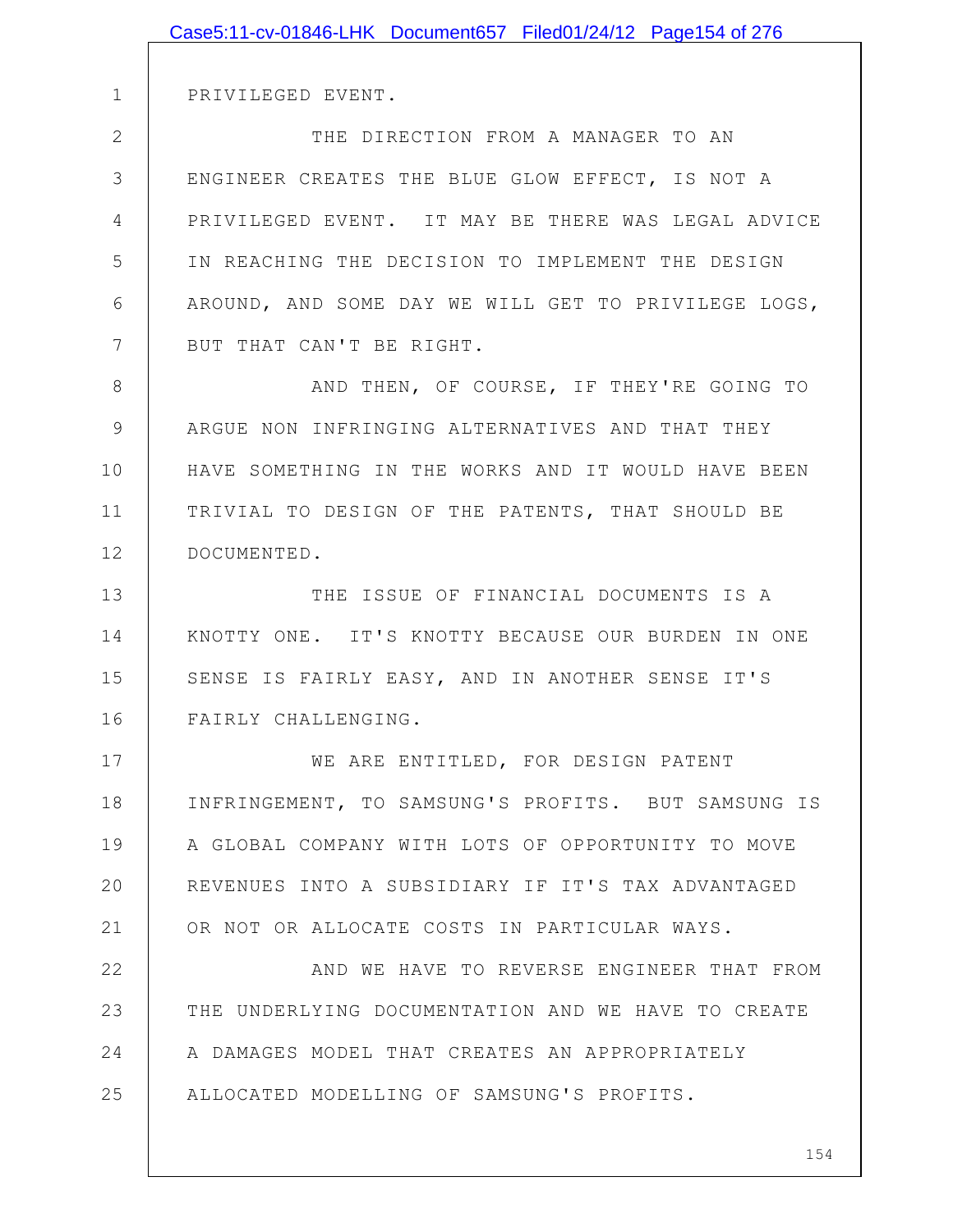|               | Case5:11-cv-01846-LHK Document657 Filed01/24/12 Page155 of 276 |
|---------------|----------------------------------------------------------------|
|               |                                                                |
| $\mathbf 1$   | IT'S NOT MERELY WHAT SAMSUNG REPORTS AS,                       |
| $\mathbf{2}$  | SAY, PROFITS FOR THE HANDSET DIVISION, BECAUSE SOME            |
| 3             | PRODUCTS INFRINGE THE DESIGN PATENTS, WE ALLEGE,               |
| 4             | AND SOME PRODUCTS DO NOT. SO WE NEED TO GET DOWN               |
| 5             | TO A FAIRLY GRANULAR LEVEL HERE.                               |
| 6             | NOW AGAIN, WE ARE NOT EXACTLY SURE WHAT                        |
| 7             | SAMSUNG HAS PROMISED TO DO BUT IT DOES HAVE TO BE              |
| 8             | QUITE COMPLETE, IT DOES HAVE TO BE GLOBAL AND IT               |
| $\mathcal{G}$ | DOES HAVE TO BE DOWN TO THE PRODUCT IN A                       |
| 10            | MONTH-BY-MONTH LEVEL.                                          |
| 11            | THE COURT: DOESN'T THE CHAN DECLARATION,                       |
| 12            | OR EXHIBIT 1 TO IT, LAY OUT THAT JANUARY 10TH                  |
| 13            | LETTER WHAT THEY'VE AGREED TO PRODUCE?                         |
| 14            | MR. JACOBS: YES.                                               |
| 15            | AND I THINK IT'S THE -- THE SHORT ANSWER                       |
| 16            | IS IT'S INCOMPLETE.                                            |
| 17            | SO I DON'T THINK WE ARE TRULY GETTING --                       |
| 18            | AMONG THE THINGS THAT WE'VE SPOTTED, WE NEED TO GET            |
| 19            | THIS FROM ALL THE ENTITIES THAT ARE INVOLVED IN THE            |
| 20            | SALES.                                                         |
| 21            | SO WE NEED IT AT THE SUBSIDIARY AND AT                         |
| 22            | THE PARENT LEVEL. WE NEED IT AT THE MONTH-BY-MONTH             |
| 23            | LEVEL BECAUSE PRODUCTS ARE BEING ROLLED IN AND OUT.            |
| 24            | WE NEED IT AT THE PRODUCT LEVEL BECAUSE IT'S A                 |
| 25            | PRODUCT-BY-PRODUCT ASSESSMENT. WE NEED THE BUILD               |
|               |                                                                |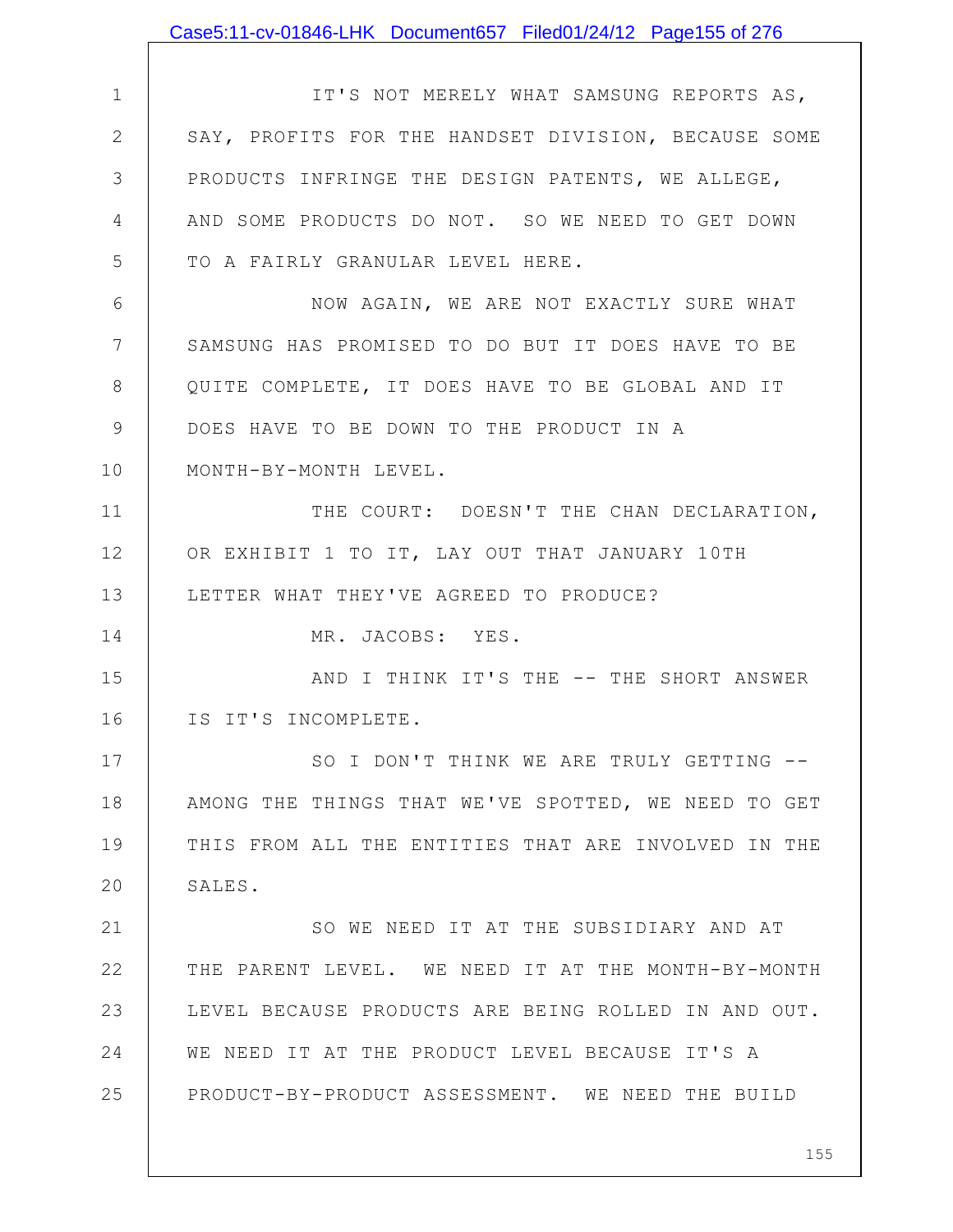|               | Case5:11-cv-01846-LHK Document657 Filed01/24/12 Page156 of 276 |
|---------------|----------------------------------------------------------------|
|               |                                                                |
| $\mathbf 1$   | OF MATERIALS, WE NEED THE GNA ALLOCATION. WE NEED              |
| $\mathbf{2}$  | A PRETTY COMPREHENSIVE VIEW OF THE INCOME AND COSTS            |
| 3             | STRUCTURE OF SAMSUNG'S MOBILE PHONE GROUP DOWN TO              |
| 4             | THOSE LEVELS OF GRANULARITY.                                   |
| 5             | THE COURT: YOU ARE ASKING FOR THE BILL                         |
| 6             | OF MATERIALS FOR EACH OF THE INDIVIDUAL UNITS THAT             |
| 7             | INFRINGE?                                                      |
| 8             | MR. JACOBS: OH, YES. AND WE HAVE GIVEN                         |
| $\mathcal{G}$ | THAT ON THE APPLE'S SIDE, YOUR HONOR.                          |
| 10            | THE COURT: HOW MANY BILLS OF MATERIAL                          |
| 11            | ARE THERE?                                                     |
| 12            | MR. JACOBS: WELL, THERE ARE A NUMBER OF                        |
| 13            | ACCUSED PRODUCTS. FOR THIS PURPOSE, I DON'T THINK              |
| 14            | IS THAT HUGE.                                                  |
| 15            | SO THAT'S AN AREA THAT'S PROBABLY WORTH A                      |
| 16            | LITTLE FURTHER EXPLORATION.                                    |
| 17            | THOSE ARE THE ONES I WANTED, THAT I                            |
| 18            | THOUGHT IMPORTANT TO HIGHLIGHT, YOUR HONOR.                    |
| 19            | WE'VE ACTUALLY, WE COVERED A LOT OF                            |
| 20            | TOPICS WITH THIS MOTION. WE THINK IT'S IMPORTANT               |
| 21            | THAT WE GET AN ORDER FROM YOUR HONOR ORDERING                  |
| 22            | SAMSUNG TO DO WHAT IN MANY CASES, NOW ON THE EVE OF            |
| 23            | THE LAST MINUTE IT SAID IT WAS WILLING TO DO,                  |
| 24            | BECAUSE ONLY WITH AN ORDER DO WE REALLY GET THEIR              |
| 25            | ATTENTION.                                                     |
|               |                                                                |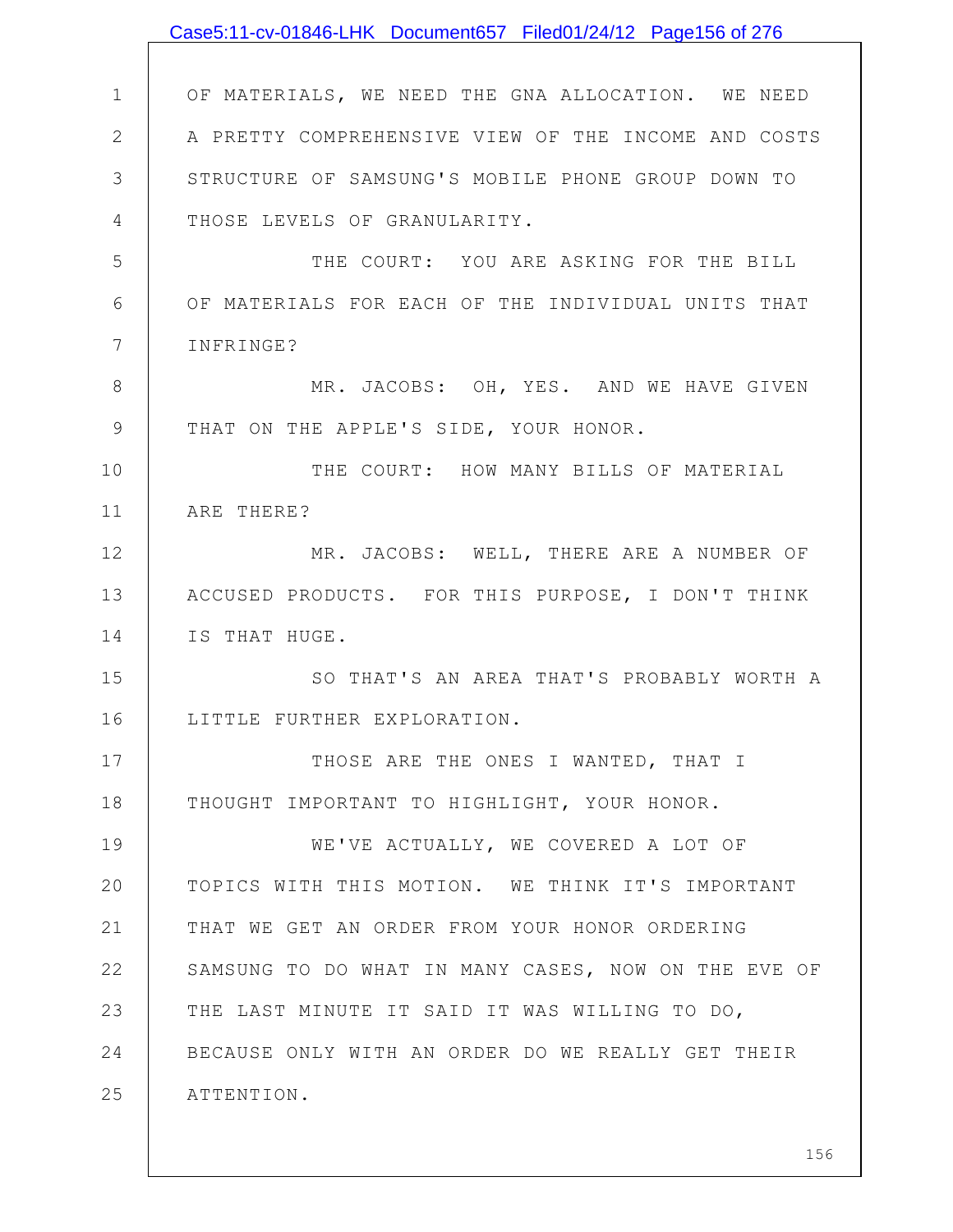|              | Case5:11-cv-01846-LHK Document657 Filed01/24/12 Page157 of 276 |
|--------------|----------------------------------------------------------------|
|              |                                                                |
| $\mathbf 1$  | THE COURT: MR. JACOBS, COULD YOU SHED                          |
| $\mathbf{2}$ | SOME FURTHER LIGHT ON WHAT, IN YOUR VIEW, HAS BEEN             |
| 3            | SAMSUNG'S NONCOMPLIANCE WITH MY DECEMBER 22ND AND              |
| 4            | SEPTEMBER 28TH ORDERS?                                         |
| 5            | I WOULD LIKE TO JUST BETTER UNDERSTAND                         |
| 6            | FROM APPLE'S PERSPECTIVE WHAT I ORDERED AND WHAT               |
| 7            | YOU BELIEVE SAMSUNG HAS FAILED TO DO.                          |
| 8            | MR. JACOBS: WE GOT DOCUMENTS LATE AFTER                        |
| 9            | THE DECEMBER 31ST DATE. WE HAVE NOT MOVED ON THAT.             |
| 10           | BUT WE ARE LOOKING AT IT TO SEE IN WHAT WAY IT WAS             |
| 11           | IMPACTFUL THAT WE GOT THEM LATE.                               |
| 12           | WE GOT DOCUMENTS PURSUANT TO THAT ORDER                        |
| 13           | THAT WE SHOULD HAVE GOTTEN IN ADVANCE OF THE                   |
| 14           | PRELIMINARY INJUNCTION.                                        |
| 15           | THAT'S POTENTIALLY HIGHLY PREJUDICIAL.                         |
| 16           | BUT AGAIN, WE DON'T WANT TO -- WE HAD A LOT TO DO.             |
| 17           | AND IF WE ARE GOING TO BRING A MOTION, IT'S GOING              |
| 18           | TO BE A VERY WELL PLACED MOTION WITH A LOT OF                  |
| 19           | THOUGHT GIVEN TO WHAT THE POSSIBLE RELIEF COULD BE.            |
| 20           | AND THEN AS I MENTIONED, BECAUSE OF IT'S                       |
| 21           | ALREADY WELL INTO THE DATES FOR WHICH ALL                      |
| 22           | PRODUCTION IS TO BE COMPLETE, THE FACT THAT SAMSUNG            |
| 23           | IS HAVING TROUBLE MEETING ITS PRE DEPOSITION                   |
| 24           | OBLIGATIONS, WHICH THEMSELVES ARE STATED IN THE                |
| 25           | ORDER -- I'M SORRY, I'M NOT BEING CLEAR. THERE'S               |
|              |                                                                |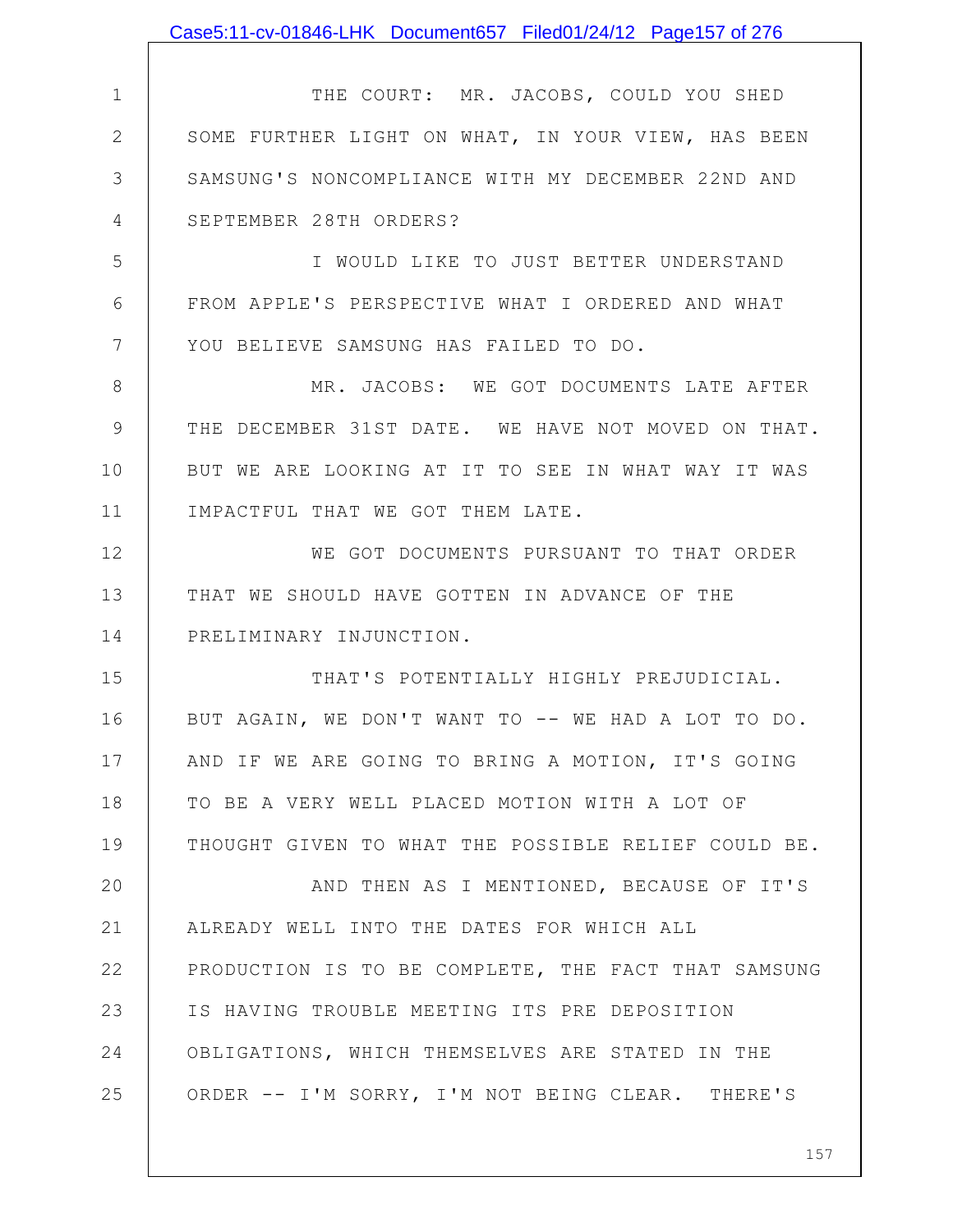|              | Case5:11-cv-01846-LHK Document657 Filed01/24/12 Page158 of 276 |
|--------------|----------------------------------------------------------------|
|              |                                                                |
| $\mathbf 1$  | THE THREE-DAY ORDER IN THE ORDER AND THEN THERE'S              |
| $\mathbf{2}$ | THE ORDER TO PRODUCE CATEGORIES OF DOCUMENTS.                  |
| 3            | WE WOULD HAVE THOUGHT THAT THE SECOND                          |
| 4            | ORDER WOULD HAVE SUBSUMED THE FIRST IN LARGE PART              |
| 5            | SO THAT WE WOULDN'T BE GETTING LARGE PRODUCTIONS               |
| 6            | RIGHT ON THE EVE OF A DEPOSITION. THAT WOULD                   |
| 7            | ENABLE US TO DO THE TRANSLATIONS WELL ENOUGH IN                |
| 8            | ADVANCE THAT WE CAN ACTUALLY PREPARE FOR THE                   |
| 9            | DEPOSITIONS.                                                   |
| 10           | BUT INSTEAD, AND YES THIS WILL PERHAPS BE                      |
| 11           | THE SUBJECT OF A SEPARATE MOTION, WE ARE GETTING               |
| 12           | THEM VERY CLOSE IN TIME TO THE DEPOSITIONS.                    |
| 13           | THE COURT: JUST SO THAT I'M CLEAR, YOU                         |
| 14           | WOULD AGREE THAT AT THIS POINT I DO NOT HAVE A                 |
| 15           | MOTION BEFORE WE WHICH SPECIFICALLY ADDRESSES                  |
| 16           | NONCOMPLIANCE WITH MY EARLIER ORDERS?                          |
| 17           | MR. JACOBS: THAT'S CORRECT.                                    |
| 18           | THE COURT: ALL RIGHT. THANK YOU.                               |
| 19           | LET'S HEAR FROM SAMSUNG.                                       |
| 20           | MS. KASSABIAN, ARE YOU UP?                                     |
| 21           | MS. KASSABIAN: I AM. AND I THANK                               |
| 22           | MR. JACOBS FOR HIS BREVITY. I WILL TRY TO BE AS                |
| 23           | BRIEF.                                                         |
| 24           | SO I GUESS THE FIRST THING I WILL QUICKLY                      |
| 25           | TALK ABOUT IS THIS RECURRING AND INCORRECT                     |
|              |                                                                |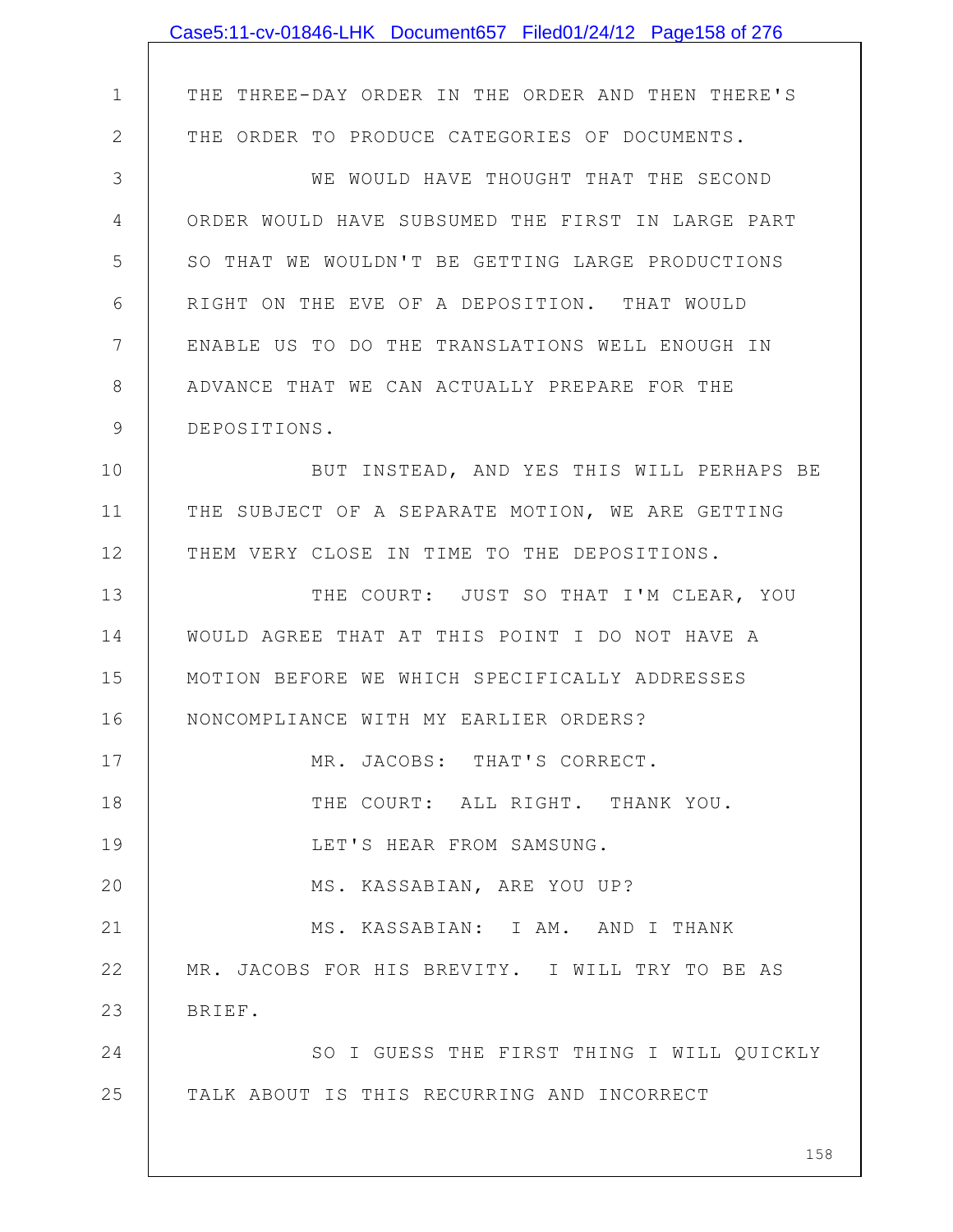|              | Case5:11-cv-01846-LHK Document657 Filed01/24/12 Page159 of 276 |
|--------------|----------------------------------------------------------------|
|              |                                                                |
| $\mathbf 1$  | ACCUSATION THAT THERE HAS BEEN A VIOLATION OF                  |
| $\mathbf{2}$ | YOUR HONOR'S PRIOR ORDERS.                                     |
| 3            | IT WAS MENTIONED IN THE BRIEF, IT WAS                          |
| 4            | MENTIONED JUST NOW BY MR. JACOBS SPECIFICALLY                  |
| 5            | REGARDING THE MERCY EXTENSION OF TIME THAT WE ASKED            |
| 6            | FOR OVER THE CHRISTMAS HOLIDAY.                                |
| 7            | I WANT TO BE CRYSTAL CLEAR ABOUT THAT.                         |
| 8            | THE ORDER SAID ANY DOCUMENTS THAT SHOULD HAVE BEEN             |
| 9            | PRODUCED PURSUANT TO THE SEPTEMBER 28TH ORDER MUST             |
| 10           | BE PRODUCED BY DECEMBER 31ST OR THERE MAY BE                   |
| 11           | SANCTIONS.                                                     |
| 12           | WE -- ALL OF THE DOCUMENTS THAT WERE                           |
| 13           | ORDERED PRODUCED BY SEPTEMBER 28TH HAD ALREADY BEEN            |
| 14           | PRODUCED PURSUANT TO THAT ORDER IN DECEMBER. THE               |
| 15           | POINT OF THAT REQUEST WAS TWO FOLD, THE EXTENSION              |
| 16           | REQUEST.                                                       |
| 17           | ONE, IT WAS BECAUSE AFTER THE PRODUCTION                       |
| 18           | HAD BEEN MADE PURSUANT TO THE SEPTEMBER 28TH ORDER,            |
| 19           | SAMSUNG DISCOVERED A FEW ADDITIONAL CUSTODIANS ON              |
| 20           | SURVEYS. AND SO DEPENDING ON HOW YOU READ THAT, IF             |
| 21           | YOU'RE BEING VERY CONSERVATIVE, ONE COULD ARGUE                |
| 22           | WELL, THOSE ARE SURVEY DOCUMENTS THAT FIT THE                  |
| 23           | DESCRIPTION OF THE ORDER SO YOU REALLY SHOULD GET              |
| 24           | THOSE OUT BY --                                                |
| 25           | THE COURT: THAT'S NOT REALLY A CLOSE                           |
|              |                                                                |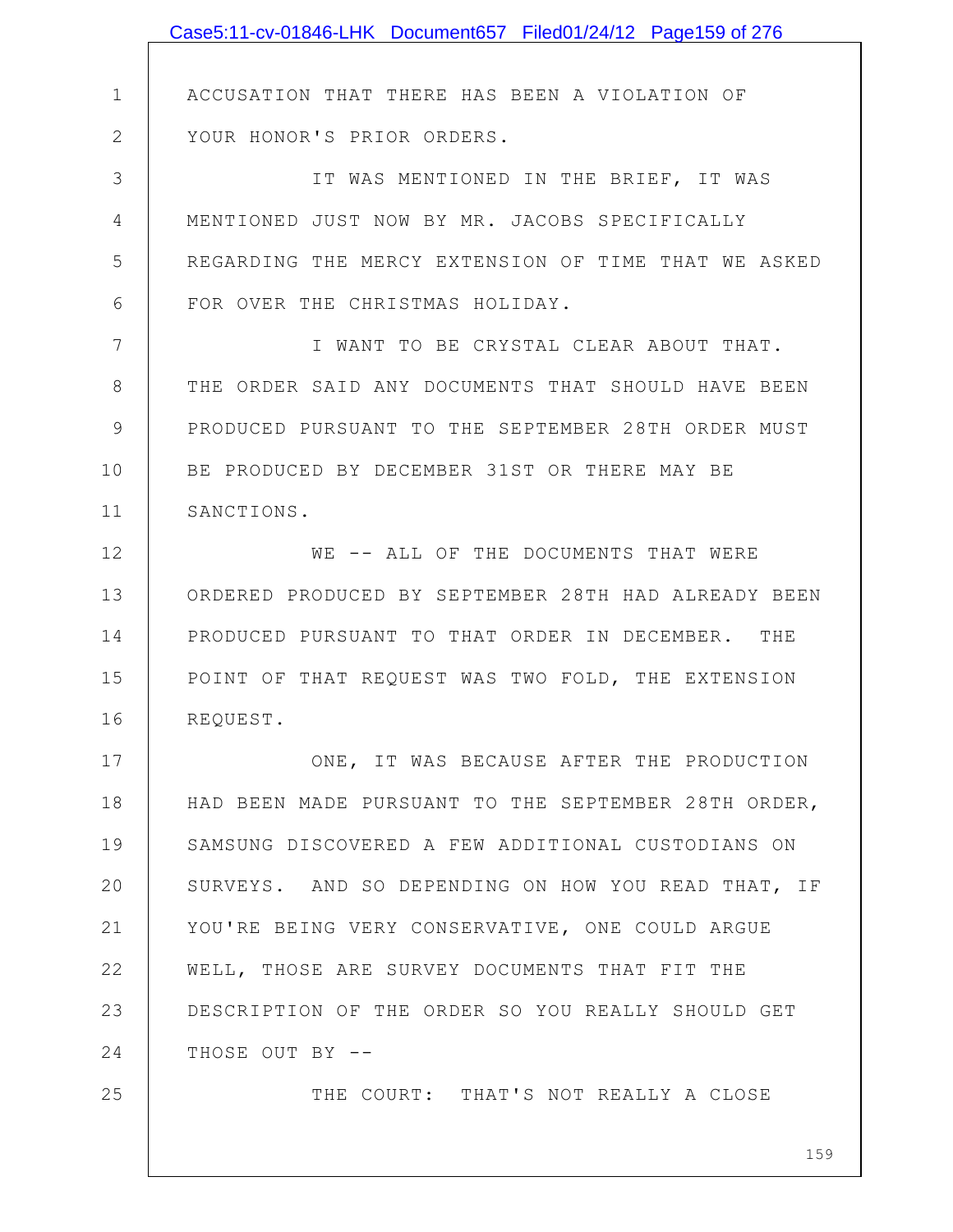|                | Case5:11-cv-01846-LHK Document657 Filed01/24/12 Page160 of 276 |
|----------------|----------------------------------------------------------------|
|                |                                                                |
| $\mathbf 1$    | CALL, IS IT? IT'S NOT BEING CONSERVATIVE, THE                  |
| $\overline{2}$ | SURVEY SHOULD HAVE BEEN PRODUCED MONTHS BEFORE.                |
| 3              | MS. KASSABIAN: RIGHT.                                          |
| 4              | BUT I'M SAYING THAT DESPITE OUR                                |
| 5              | INVESTIGATIONS WE FOUND NEW CUSTODIANS.                        |
| 6              | WE DIDN'T WITHHOLD ANYTHING, THERE WERE                        |
| 7              | JUST WITNESSES THAT CAME TO LIGHT MONTHS LATER. WE             |
| 8              | REALIZED THESE PEOPLE HAD TO DO SURVEYS, SO WE                 |
| 9              | GATHERED THEIR DOCUMENTS WHICH WERE MASSIVE AND WE             |
| 10             | BELIEVED THAT THAT WAS GOING TO MAYBE TRICKLE ON               |
| 11             | PAST DECEMBER 31ST.                                            |
| 12             | SO IT WASN'T THAT THEY WERE WITHHELD, IT                       |
| 13             | WASN'T THAT GOOD FAITH INVESTIGATION HADN'T                    |
| 14             | HAPPENED, IT WAS THAT WHEN WE DISCOVERED A COUPLE              |
| 15             | ADDITIONAL SURVEY CUSTODIANS, WE INTERPRETED YOUR              |
| 16             | ORDER TO SAY THOSE DOCUMENTS SHOULD BE OUT BY                  |
| 17             | DECEMBER 31ST.                                                 |
| 18             | IT TURNS OUT WE WERE ABLE TO DO THAT, YOU                      |
| 19             | KNOW, WITH SOME LATE NIGHTS WE WERE ABLE TO GET                |
| 20             | THOSE DOCUMENTS OUT BY THE DECEMBER 22ND ORDER                 |
| 21             | DEADLINE WHICH WAS NEW YEARS EVE. SO THOSE DID GET             |
| 22             | OUT, THERE WAS NO VIOLATION                                    |
| 23             | THE COURT: SO YOU ARE STANDING HERE                            |
| 24             | REPRESENTING TO ME THAT EVERY DOCUMENT SUBJECT TO              |
| 25             | MY SEPTEMBER 28TH AND DECEMBER 22ND ORDERS WAS                 |
|                |                                                                |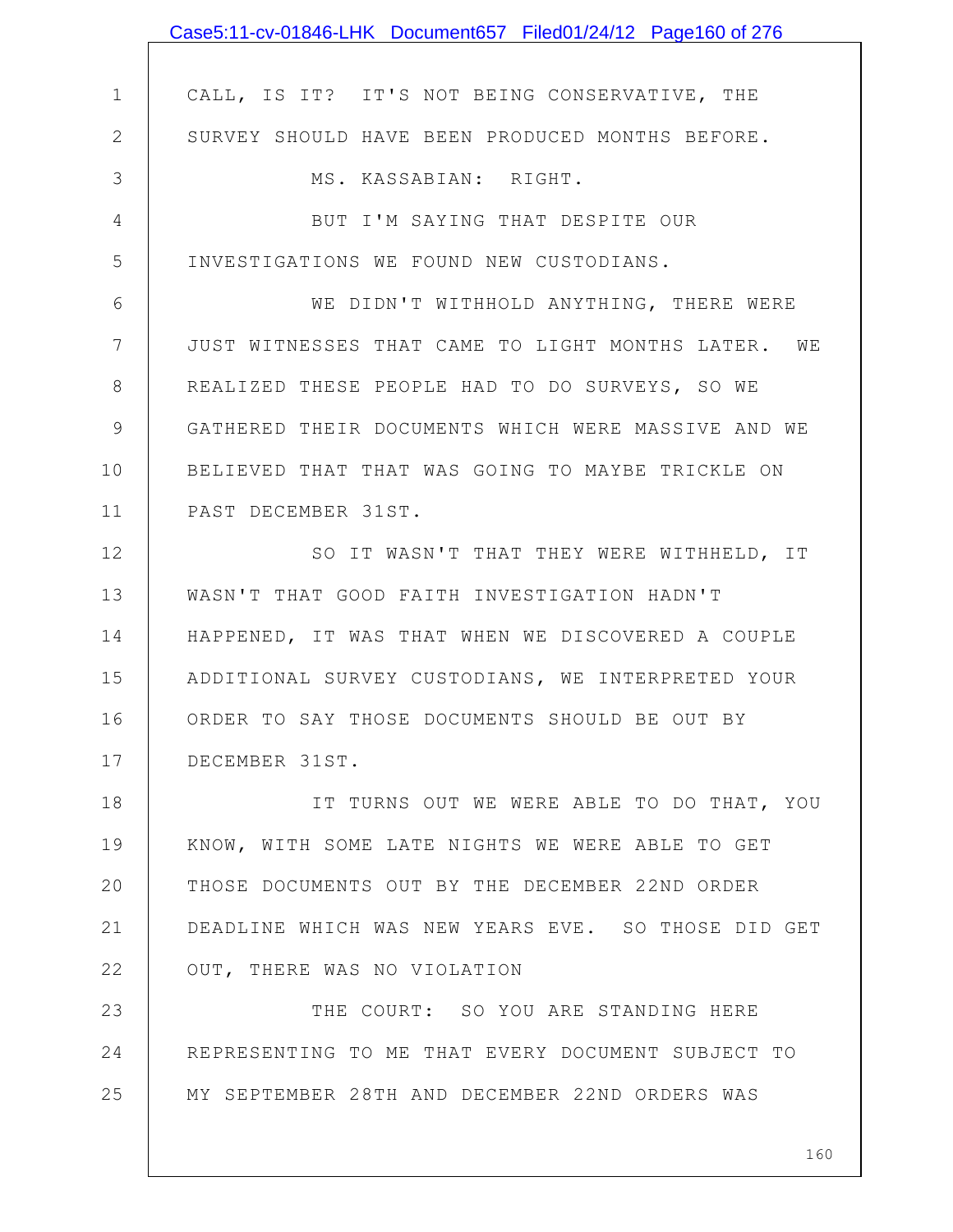|                | Case5:11-cv-01846-LHK Document657 Filed01/24/12 Page161 of 276 |
|----------------|----------------------------------------------------------------|
|                |                                                                |
| $\mathbf 1$    | PRODUCED ON OR BEFORE DECEMBER 31ST?                           |
| $\overline{2}$ | MS. KASSABIAN: JUST THE PART OF THE                            |
| 3              | ORDER -- WELL, THERE'S DIFFERENT PARTS OF                      |
| 4              | YOUR HONOR'S ORDER.                                            |
| 5              | THE COURT: WELL, THAT'S A PRETTY                               |
| 6              | YES-OR-NO QUESTION.                                            |
| 7              | MS. KASSABIAN: SOME OF THE DEADLINES IN                        |
| 8              | YOUR ORDER WERE JANUARY 15TH, SO THOSE DOCUMENTS               |
| 9              | WERE NOT PRODUCED BY DECEMBER 31ST, BUT THEY WERE              |
| 10             | PRODUCED BY JANUARY 15TH.                                      |
| 11             | AND I CAN SPECIFICALLY TELL YOU YOUR                           |
| 12             | DECEMBER 22ND ORDER HAS, I THINK, FOUR PARAGRAPHS.             |
| 13             | THE FIRST PARAGRAPH REQUIRE THAT DOCUMENTS BE                  |
| 14             | PRODUCED BY DECEMBER 31ST, THEY WERE. THAT WAS                 |
| 15             | SOURCE CODE AND RELATED TECHNICAL DOCUMENTS.                   |
| 16             | DESPITE APPLE'S CLAIMS OF URGENCY, THEY                        |
| 17             | DECLINED TO COME INSPECT THEM THAT DAY CLAIMING                |
| 18             | THEY DIDN'T REALIZE THOSE DOCUMENTS WERE COMING ON             |
| 19             | THAT DAY AND THEY WEREN'T PREPARED, WHICH WAS                  |
| 20             | SURPRISING TO US.                                              |
| 21             | THE SECOND PARAGRAPH SAYS DESIGN HISTORY                       |
| 22             | DOCUMENTS, CAD FILES, SKETCHBOOKS, MODELS AND                  |
| 23             | MOCKUPS.                                                       |
| 24             | ALL THREE OF THOSE CATEGORIES WERE                             |
| 25             | PRODUCED AND MADE AVAILABLE FOR INSPECTION ON                  |
|                | 161                                                            |
|                |                                                                |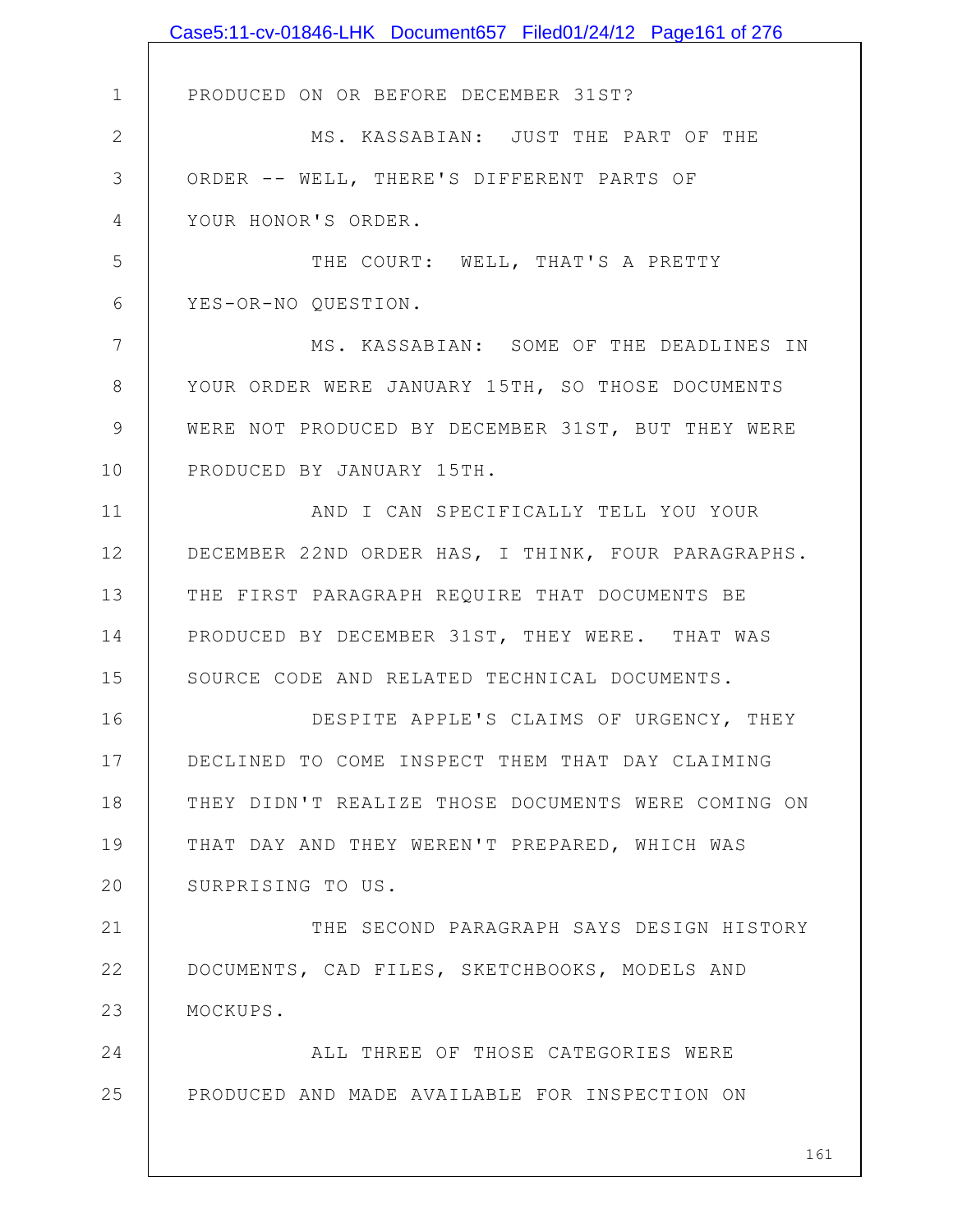|               | Case5:11-cv-01846-LHK Document657 Filed01/24/12 Page162 of 276 |
|---------------|----------------------------------------------------------------|
|               |                                                                |
| $\mathbf 1$   | DECEMBER 31ST. APPLE DECLINED TO COME LOOK AT THEM             |
| $\mathbf{2}$  | THAT DAY.                                                      |
| 3             | THE ONLY CATEGORY WHERE THERE WAS A                            |
| 4             | SPILLOVER ON NUMBER TWO, AND IT WAS WHY WE                     |
| 5             | REQUESTED RELIEF, WAS ON THE E-MAILS, DESIGN                   |
| 6             | HISTORY E-MAILS AMONG THE DOZENS OF SAMSUNG                    |
| 7             | EMPLOYEES THAT WERE INVOLVED. THAT PRODUCTION                  |
| 8             | STARTED BEFORE DECEMBER 31ST AND THE VERY LAST PAGE            |
| $\mathcal{G}$ | OF IT WAS OUT BY JANUARY 5TH.                                  |
| 10            | PARAGRAPH 3 ASKED FOR E-MAILS CONCERNING                       |
| 11            | SAMSUNG'S ANALYSIS OF APPLE PRODUCTS, AND THE                  |
| 12            | DEADLINE FOR THAT WAS 12/31. THAT DEADLINE WAS                 |
| 13            | MET.                                                           |
| 14            | THE LAST SENTENCE TALKS ABOUT OTHER TYPES                      |
| 15            | OF ADDITIONAL DOCUMENTS REGARDING PRODUCTS IN                  |
| 16            | PATENT CLAIMS NOT AT ISSUE IN THE PI PHASE, SETS A             |
| 17            | DEADLINE OF JANUARY 15TH, THAT DEADLINE WAS MET.               |
| 18            | PARAGRAPH 4, SURVEY AND MARKETING                              |
| 19            | DOCUMENTS. ALL OF THOSE DOCUMENTS WERE PRODUCED.               |
| 20            | AGAIN, THESE WERE NEW CUSTODIANS THAT WERE JUST                |
| 21            | RECENTLY FOUND, NOT SOMETHING WE KNEW ABOUT AT THE             |
| 22            | TIME OF THE PRODUCTION IN CONNECTION WITH THE                  |
| 23            | SEPTEMBER 28TH ORDER.                                          |
| 24            | THOSE DOCUMENTS WERE PRODUCED                                  |
| 25            | DECEMBER 31ST. I'M TOLD THERE WAS SOME SORT OF A               |
|               |                                                                |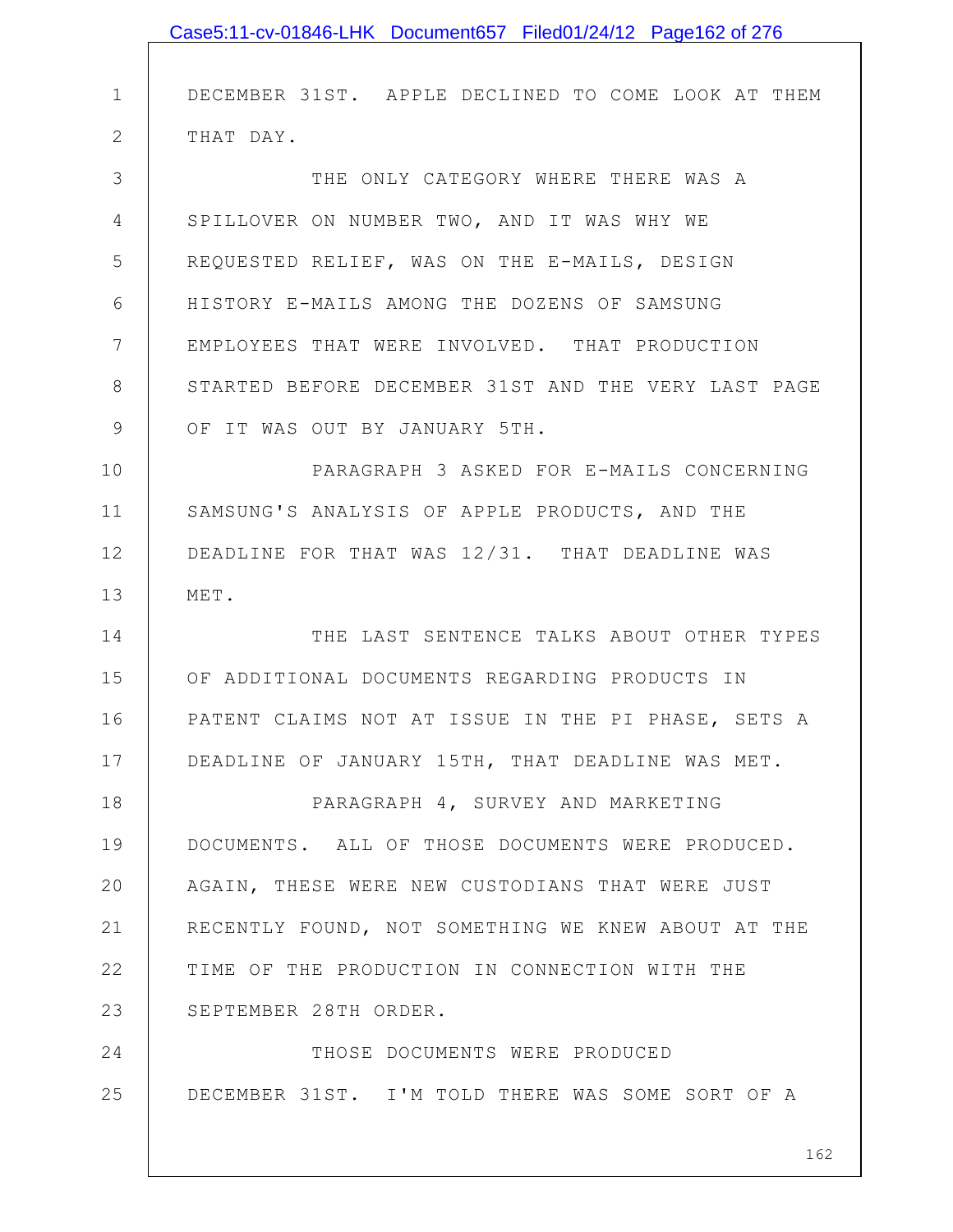|                | Case5:11-cv-01846-LHK Document657 Filed01/24/12 Page163 of 276 |
|----------------|----------------------------------------------------------------|
|                |                                                                |
| $\mathbf 1$    | FILE CORRUPTION ISSUE AND THE FILES WERE RE                    |
| $\overline{2}$ | UPLOADED FOR APPLE ON THE 1ST, BUT IN ANY EVENT                |
| 3              | THEY WENT OUT.                                                 |
| 4              | SO I JUST WANT TO BE CRYSTAL CLEAR ABOUT                       |
| 5              | THAT, THESE RECURRING ALLEGATIONS THAT THERE HAD               |
| 6              | BEEN VIOLATIONS OF COURT ORDERS ARE INCORRECT.                 |
| 7              | GOING BACK TO THE SUBSTANCE OF THE                             |
| 8              | MOTION, DESIGN AROUNDS, THERE'S REALLY NOTHING TO              |
| 9              | TALK ABOUT HERE.                                               |
| 10             | ON THE BLUE GLOW, WHICH IS THE ONLY ISSUE                      |
| 11             | THAT APPLE MET AND CONFERRED WITH US ABOUT, WE'VE              |
| 12             | AGREED TO PRODUCE DOCUMENTS. WE DIDN'T SAY                     |
| 13             | EVERYTHING WAS PRIVILEGED. WE SAID IN THE PRIOR                |
| 14             | LETTER THAT AT THIS POINT ALL THAT WE HAD FOUND                |
| 15             | WOULD BE PRIVILEGED, BUT CERTAINLY ANYTHING THAT'S             |
| 16             | NOT PRIVILEGED WE WILL PRODUCE.                                |
| 17             | WE HAVE AGREED TO THAT PRODUCTION.                             |
| 18             | THERE'S NOTHING TO ORDER, IT'S MOOT.                           |
| 19             | THE COURT: HAVE YOU PRODUCED THEM?                             |
| 20             | MS. KASSABIAN: I DON'T THINK SO, I THINK                       |
| 21             | WE OFFERED TO --                                               |
| 22             | THE COURT: WELL, THEN IT'S NOT MOOT.                           |
| 23             | MS. KASSABIAN: I THINK WE OFFERED TO                           |
| 24             | PRODUCE THEM WHICH IS JANUARY 27TH WHICH IS NEXT               |
| 25             | WEEK.                                                          |
|                |                                                                |
|                | 163                                                            |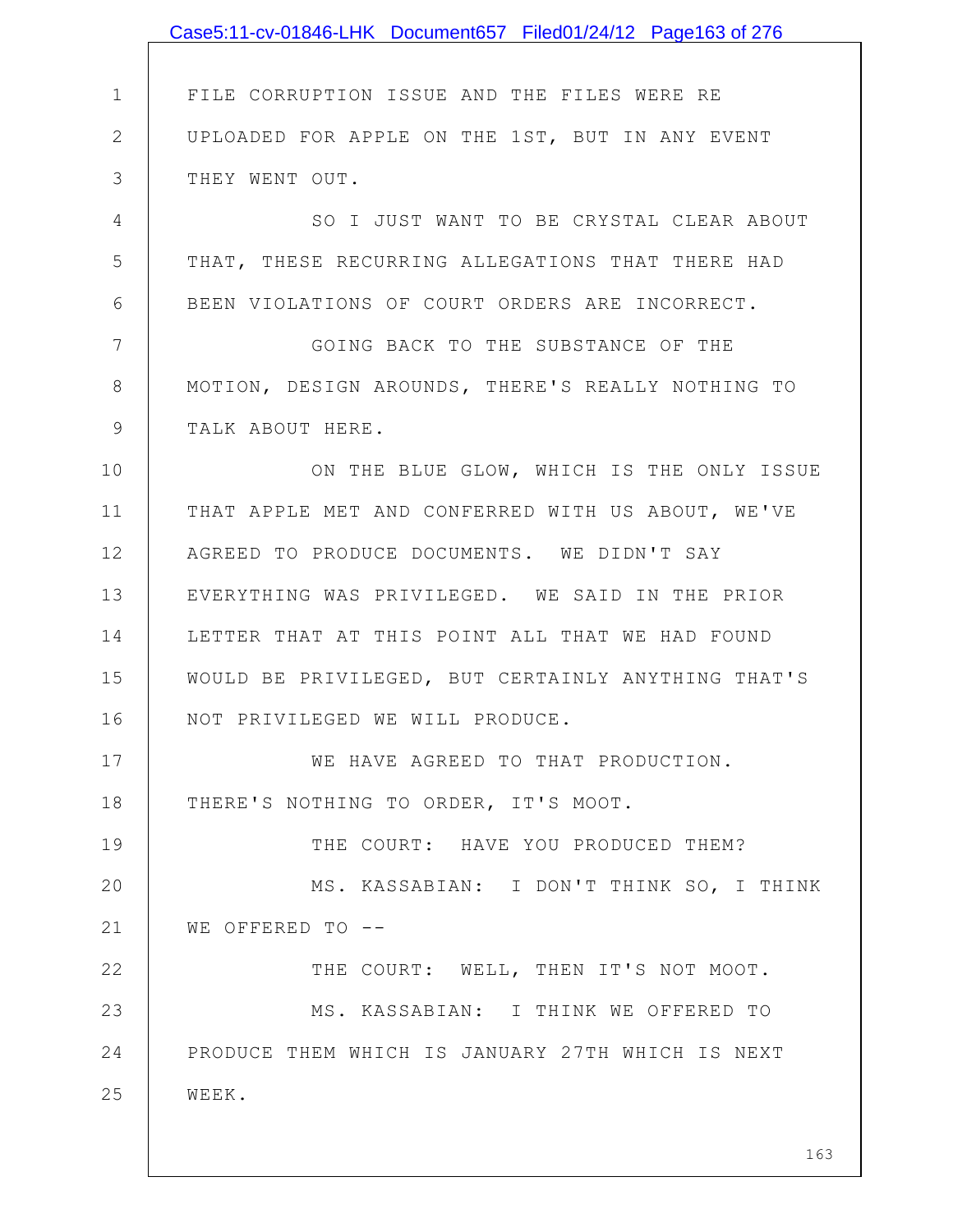|              | Case5:11-cv-01846-LHK Document657 Filed01/24/12 Page164 of 276 |
|--------------|----------------------------------------------------------------|
|              |                                                                |
| $\mathbf 1$  | SO BY AGREEMENT I BELIEVE IT'S MOOT                            |
| $\mathbf{2}$ | BECAUSE THERE'S NOT A DISPUTE ABOUT THAT, BUT                  |
| 3            | OBVIOUSLY IF YOUR HONOR WANTS TO ORDER THAT, IT'S              |
| 4            | OBVIOUSLY WITHIN YOUR DISCRETION.                              |
| 5            | ON THE OTHER DESIGN AROUNDS THERE'S NOT                        |
| 6            | BEEN A MEET AND CONFER ON THAT. WE GOT A LETTER                |
| 7            | TWO DAYS BEFORE THE LEAD COUNSEL MEET AND CONFER               |
| 8            | SAYING OH, WE WANT EVERYTHING ELSE REGARDING ALL               |
| 9            | OTHER DESIGN AROUNDS.                                          |
| 10           | IN THEORY, THERE REALLY ISN'T A DISPUTE                        |
| 11           | THERE EITHER BUT THERE'S BEEN NO DISCUSSION WHAT               |
| 12           | DESIGN AROUNDS THOSE MIGHT BE. ARE THERE ANY                   |
| 13           | DESIGN AROUNDS IN RELEASED PRODUCTS THAT WOULD BE              |
| 14           | SUBJECT TO PRODUCTION? THERE'S BEEN NO DISCUSSION              |
| 15           | ON THAT.                                                       |
| 16           | SO THAT'S SOMETHING WE'VE ASKED                                |
| 17           | YOUR HONOR TO TELL APPLE TO GO BACK TO THE DRAWING             |
| 18           | BOARD AND DO ITS HOMEWORK AND TALK TO US ABOUT IT              |
| 19           | BEFORE FILING A MOTION.                                        |
| 20           | THE COURT: WELL, YOU INDICATED THAT THE                        |
| 21           | ISSUE WAS RAISED TWO DAYS BEFORE THE LEAD COUNSEL              |
| 22           | MEET AND CONFER.                                               |
| 23           | MS. KASSABIAN: I BELIEVE THAT'S RIGHT.                         |
| 24           | THE COURT: AM I RIGHT ABOUT THAT?                              |
| 25           | MS. KASSABIAN: I BELIEVE THAT'S RIGHT.                         |
|              |                                                                |
|              | 164                                                            |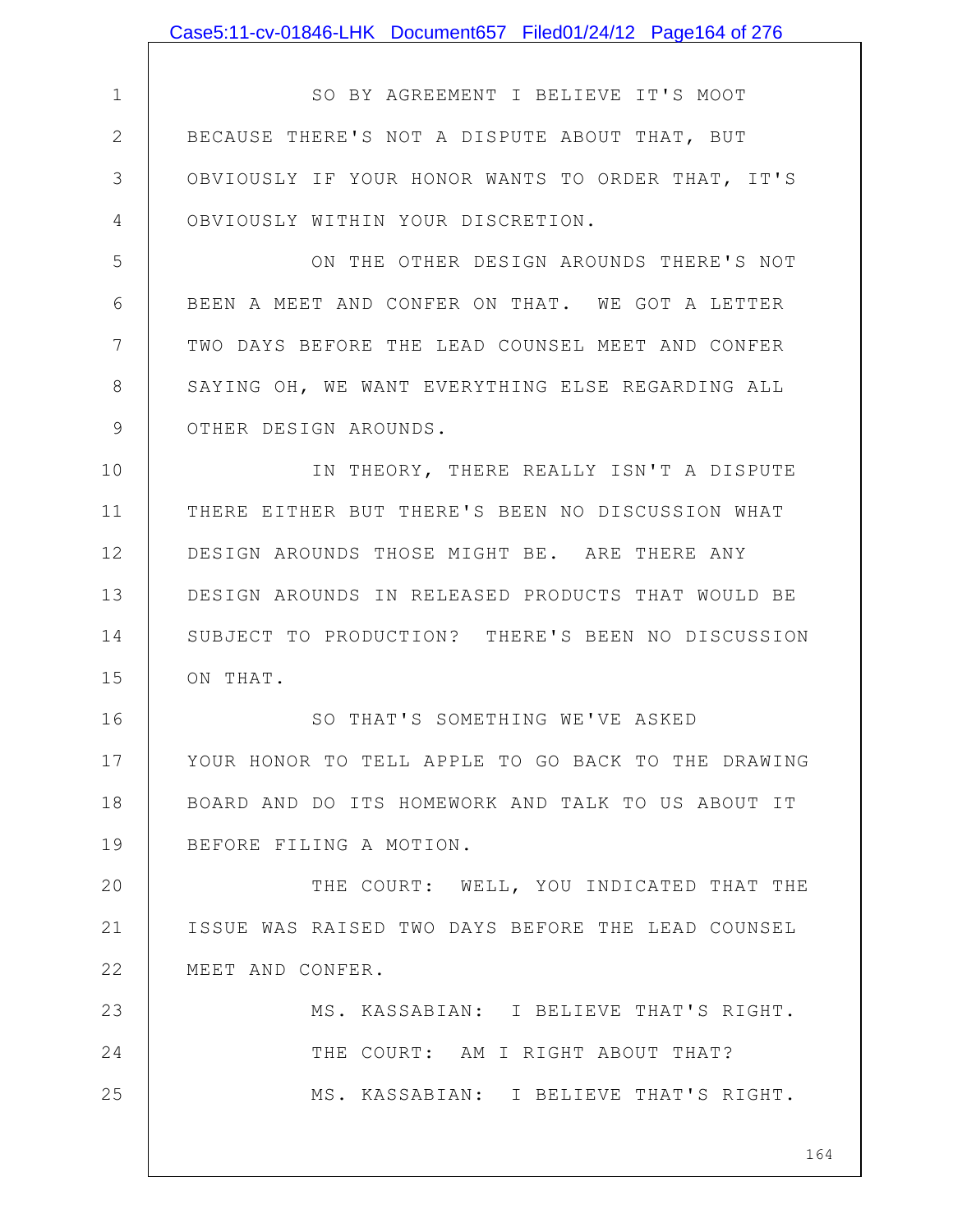|              | Case5:11-cv-01846-LHK Document657 Filed01/24/12 Page165 of 276 |
|--------------|----------------------------------------------------------------|
|              |                                                                |
| $\mathbf 1$  | THE COURT: SO IF IT WAS RAISED TWO DAYS                        |
| $\mathbf{2}$ | BEFORE WHY WASN'T IT DISCUSSED ON THE 5TH?                     |
| 3            | MS. KASSABIAN: I THINK IT WAS DISCUSSED,                       |
| 4            | BUT THE LEAD COUNSEL MEET AND CONFER IS NOT THE                |
| 5            | TIME HAVE YOUR FIRST CONVERSATION, THAT'S THE TIME             |
| 6            | TO HAVE YOUR LAST CONVERSATION. AND THAT'S                     |
| 7            | SOMETHING WE FEEL IS BEING ABUSED BY APPLE.                    |
| 8            | THERE ARE MANY PEOPLE ON OUR TEAM THAT                         |
| 9            | ARE MORE THAN COMPETENT, AND FRANKLY BETTER SUITED,            |
| 10           | TO HARSH OUT DISCOVERY ISSUES THAN MR. MCELHINNY               |
| 11           | AND CHARLIE VERHOEVEN. THEY ARE VERY BUSY MEN WITH             |
| 12           | A LOTS OF THINGS TO DO.                                        |
| 13           | AND SO IT'S BEEN AN AMBUSH --                                  |
| 14           | THE COURT: WELL, EXCEPT THAT A DISTRICT                        |
| 15           | JUDGE IN THIS COURT, IN THIS CASE, ORDERED THEM TO             |
| 16           | BE INVOLVED IN THIS PROCESS.                                   |
| 17           | MS. KASSABIAN: THAT'S ABSOLUTELY RIGHT,                        |
| 18           | BUT WE CAN --                                                  |
| 19           | THE COURT: I DON'T MEAN TO GO OUT ON A                         |
| 20           | TANGENT HERE, BUT THERE SEEMS TO BE A                          |
| 21           | MISUNDERSTANDING HERE ABOUT HOW THIS MEET AND                  |
| 22           | CONFER IS SUPPOSED TO WORK.                                    |
| 23           | I DON'T KNOW HOW MANY TIMES WE HAVE                            |
| 24           | TALKED ABOUT THIS NOW, BUT I TEND TO FOLLOW THE                |
| 25           | ORDERS OF THE PRESIDING JUDGE, HAS GOTTEN ME IN A              |
|              |                                                                |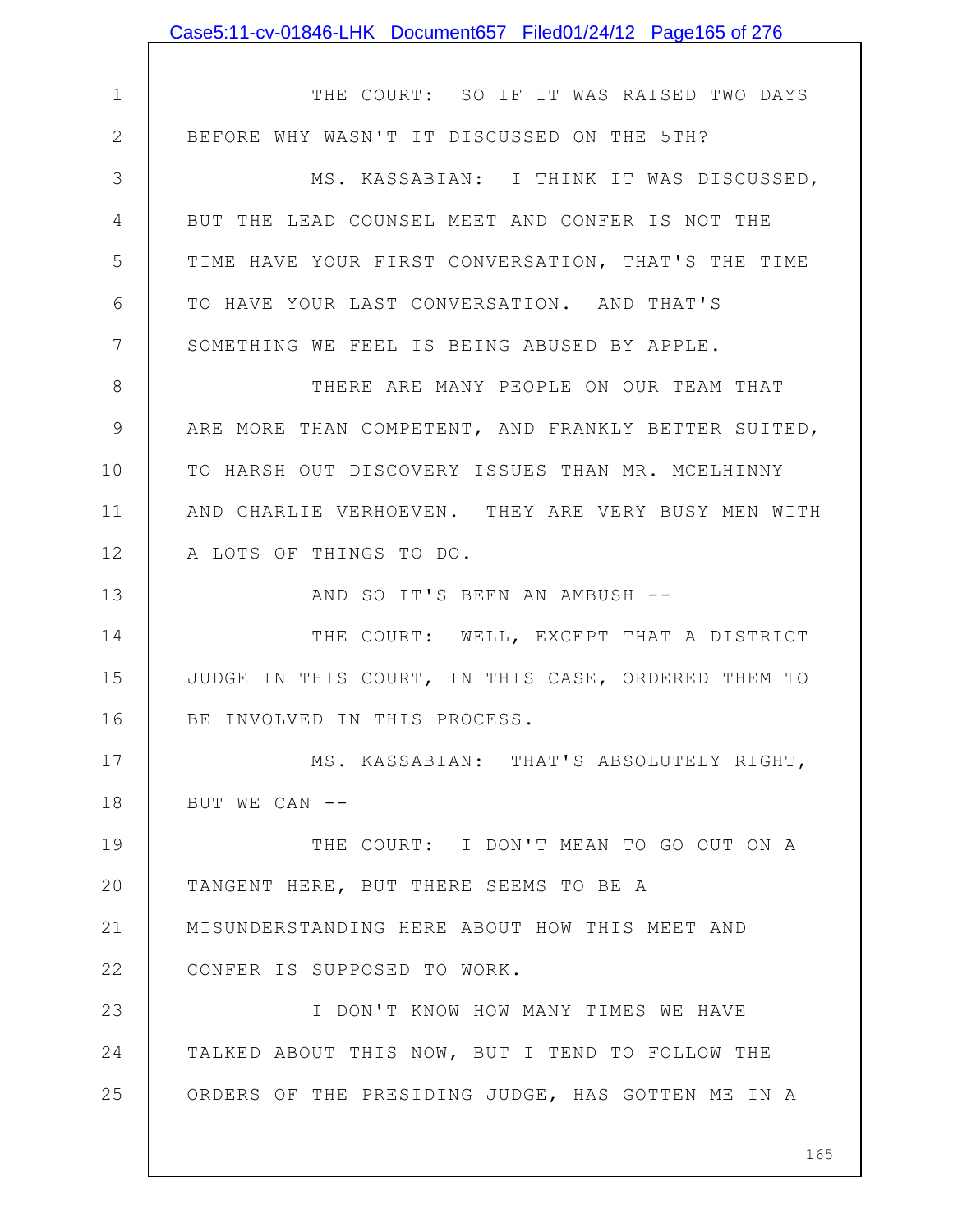|               | Case5:11-cv-01846-LHK Document657 Filed01/24/12 Page166 of 276 |
|---------------|----------------------------------------------------------------|
|               |                                                                |
| $\mathbf 1$   | GOOD PLACE SO FAR.                                             |
| $\mathbf{2}$  | I DON'T UNDERSTAND WHY IT'S SO HARD. I                         |
| 3             | UNDERSTAND THEY ARE BUSY MEN, I UNDERSTAND THEY                |
| 4             | HAVE OTHER CASES, I KNOW THIS WORLD. BUT YOU'VE                |
| 5             | GOT AN ARTICLE III JUDGE WHO SAID TO LEAD COUNSEL              |
| 6             | IN THIS CASE THAT THEY NEED TO DRIVE THIS PROCESS              |
| 7             | AND SERVE AS AN EFFECTIVE SCREEN BEFORE THESE                  |
| 8             | MOTIONS ARE BROUGHT BEFORE THE COURT.                          |
| $\mathcal{G}$ | MS. KASSABIAN: ABSOLUTELY.                                     |
| 10            | THE COURT: SO I DON'T TAKE WELL THE                            |
| 11            | SUGGESTION THAT BECAUSE THEY'RE BUSY, BECAUSE THEY             |
| 12            | CAN ONLY GET INVOLVED AT THE VERY TAIL END THE                 |
| 13            | PROCESS THAT SOMEHOW THEIR PARTICIPATION OUGHT TO              |
| 14            | BE EXCUSED IN ANY WAY.                                         |
| 15            | THAT'S NOT WHAT SHE TOLD ALL OF US TO DO.                      |
| 16            | MS. KASSABIAN: DEFINITELY NOT.                                 |
| 17            | I BELIEVE THE ORDER SAYS BEFORE YOU FILE                       |
| 18            | THE MOTION, LEAD COUNSEL MUST MEET AND CONFER IN               |
| 19            | PERSON.                                                        |
| 20            | THAT DOES NOT MEAN THAT YOU SEND YOUR                          |
| 21            | VERY FIRST LETTER TO LEAD COUNSEL. THEY ARE NOT AT             |
| 22            | THAT LEVEL OF THE PROCESS WHERE THEY CAN                       |
| 23            | EFFECTIVELY FIELD THESE HUNDREDS OF DISCOVERY                  |
| 24            | DISPUTES WE ARE DEALING WITH. SO ONE PERSON CAN.               |
| 25            | WE HAVE TEAMS OF PEOPLE ON BOTH SIDES WHO                      |
|               |                                                                |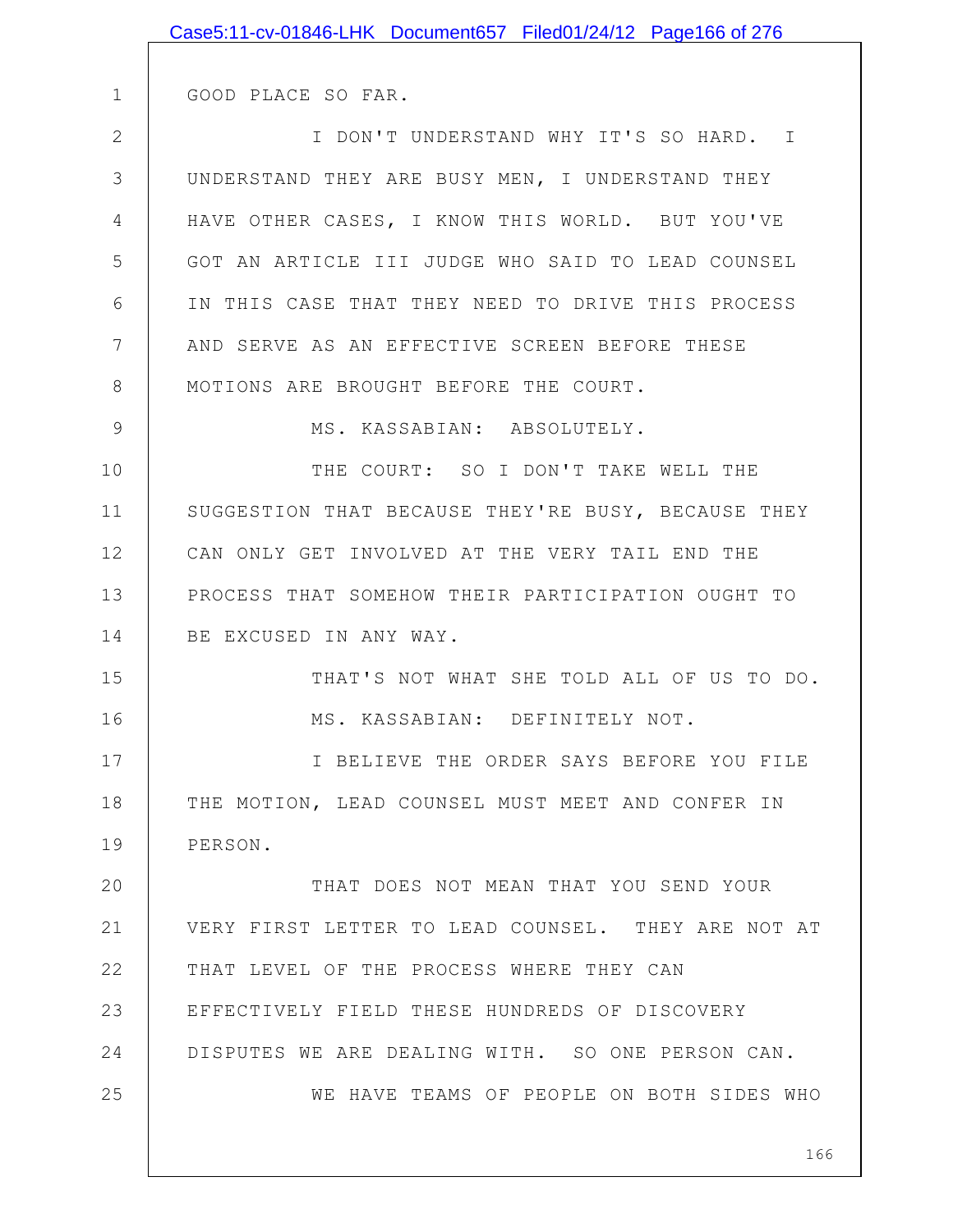|              | Case5:11-cv-01846-LHK Document657 Filed01/24/12 Page167 of 276 |
|--------------|----------------------------------------------------------------|
|              |                                                                |
| $\mathbf{1}$ | DEAL WITH THIS. SO IT'S AN AMBUSH TO SHOW UP AT                |
| $\mathbf{2}$ | LEAD COUNSEL MEET AND CONFER WHEN WE, THE LOWER                |
| 3            | LEVEL LAWYERS, HAVEN'T EVEN HAD A CHANCE TO DISCUSS            |
| 4            | IT.                                                            |
| 5            | THAT'S ALL I MEANT, YOUR HONOR. I'M NOT                        |
| 6            | SAYING THEY SHOULDN'T BE, INVOLVED THEY MUST BE                |
| 7            | INVOLVED. BUT IT'S NOT EFFICIENT AND IT SEEMS LIKE             |
| 8            | IT'S A CHECK THE BOX, OKAY, LEAD COUNSEL HAS MET               |
| $\mathsf 9$  | AND CONFERRED, WE GET TO BOTHER JUDGE GREWAL ABOUT             |
| 10           | THIS.                                                          |
| 11           | THAT'S NOT HOW IT SHOULD WORK. THERE                           |
| 12           | SHOULD BE A MEANINGFUL DISCUSSION AND IF WE ARE                |
| 13           | LEARNING ABOUT SOMETHING AT THE FIRST TIME LEAD                |
| 14           | COUNSEL MEET AND CONFER, WE HAVE NO TIME TO CONSULT            |
| 15           | WITH OUR CLIENT, NO TIME TO REACH AGREEMENT.                   |
| 16           | SO LET ME QUICKLY MOVE ON. FINANCIAL                           |
| 17           | DOCUMENTS.                                                     |
| 18           | MR. JACOBS MENTIONED THREE THINGS.                             |
| 19           | SUBSIDIARY AND PARENT, HE SAID, I'M FINE WITH                  |
| 20           | SAMSUNG'S PROPOSAL BUT IT'S MISSING THREE THINGS.              |
| 21           | HE SAID, WE WANT A BREAKDOWN BETWEEN SUBSIDIARIES              |
| 22           | AND PARENTS.                                                   |
| 23           | I'M NOT SURE WHAT HE'S TALKING ABOUT. I                        |
| 24           | DON'T THINK ANYONE HAS MADE THAT DISTINCTION. WE               |
| 25           | CERTAINLY HAVEN'T. I DON'T RECALL SEEING APPLE                 |
|              |                                                                |
|              | 167                                                            |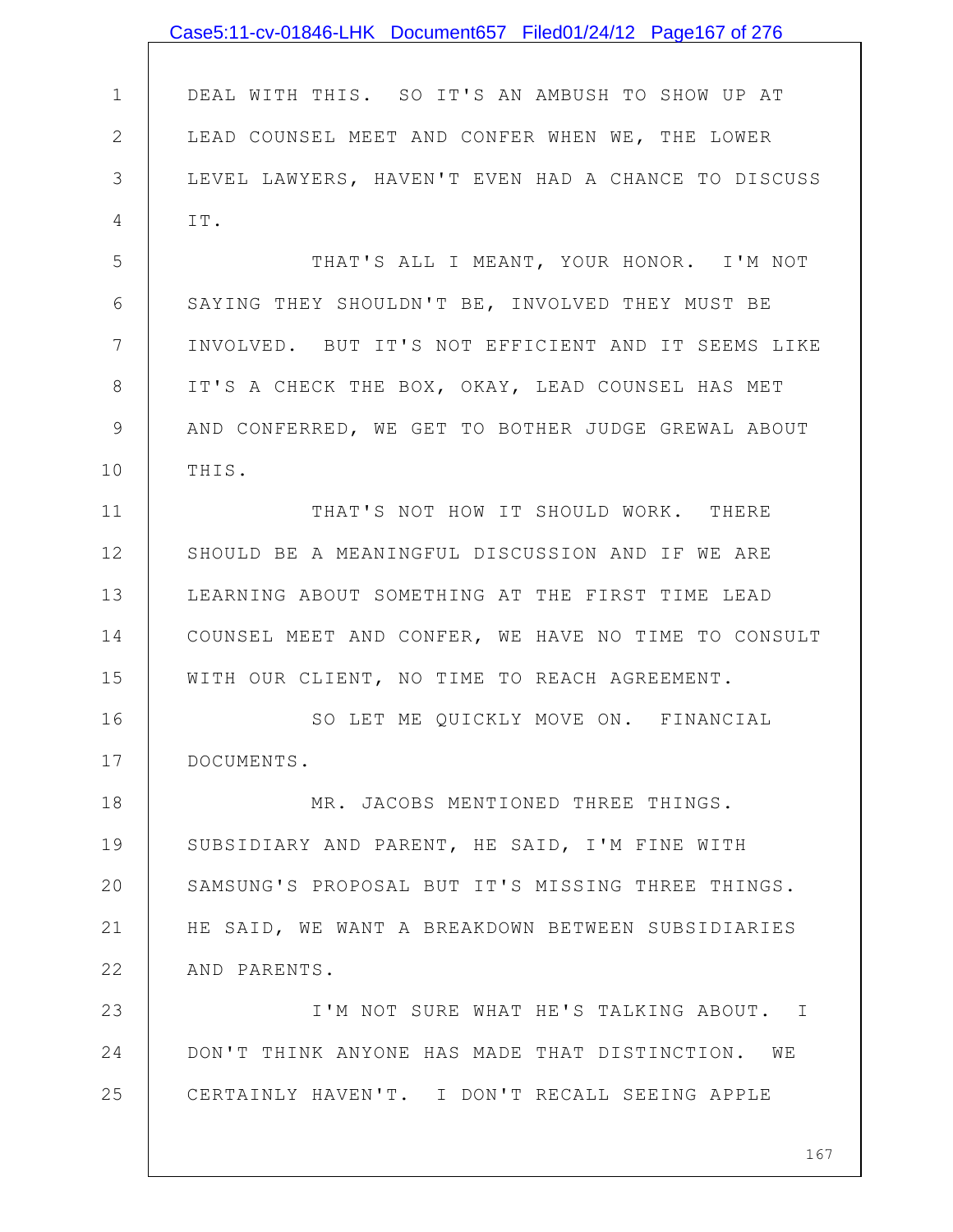|               | Case5:11-cv-01846-LHK Document657 Filed01/24/12 Page168 of 276 |
|---------------|----------------------------------------------------------------|
|               |                                                                |
| $\mathbf 1$   | MEET AND CONFER LETTERS TALKING ABOUT THAT.                    |
| $\mathbf{2}$  | BUT THERE CERTAINLY IS AN AGREEMENT AND                        |
| 3             | WE'VE MADE CLEAR OUR OFFER THAT FOR THE ACCUSED                |
| 4             | DEFENDANTS WHICH WOULD INCLUDE STA WHICH IS A                  |
| 5             | SUBSIDIARY OF SCC, THAT ALL THOSE FINANCIAL                    |
| 6             | DOCUMENTS ARE GOING TO BE PRODUCED AND HAVE BEEN               |
| 7             | AND WE HAVE AGREED TO PRODUCE THEM.                            |
| 8             | SO I DON'T UNDERSTAND THAT POINT BUT I                         |
| $\mathcal{G}$ | DON'T THINK THAT IT MATTERS BECAUSE THERE'S NOT                |
| 10            | BEEN A REFUSAL ON SAMSUNG'S PART TO PRODUCE                    |
| 11            | DOCUMENTS RELATING TO THE FINANCIAL CATEGORIES                 |
| 12            | INVOLVED FOR THE THREE NAMED DEFENDANTS.                       |
| 13            | HE ALSO SAID, WE WANT INFORMATION AT THE                       |
| 14            | PRODUCT LEVEL AND SAMSUNG HASN'T OFFERED THAT, AND             |
| 15            | THAT'S JUST COMPLETELY NOT TRUE.                               |
| 16            | IN OUR BRIEF IT LISTS OUT THE EXACT                            |
| 17            | CATEGORIES THAT HAVE BEEN AGREED TO AND IT INCLUDES            |
| 18            | AT THE PRODUCT LEVEL.                                          |
| 19            | SO I'M NOT SURE WHERE HE GOT THAT BUT                          |
| 20            | IT'S DEFINITELY NOT SOMETHING THAT WE REFUSED TO               |
| 21            | PRODUCE.                                                       |
| 22            | THE NEXT THING HE IDENTIFIED IS BILLS OF                       |
| 23            | MATERIALS. I AGREE WITH YOU THAT I THINK THAT'S                |
| 24            | OVERKILL BY A LARGE MARGIN WHEN THERE ARE SUMMARY              |
| 25            | FINANCIAL DOCUMENTS AT COMPANIES THIS LARGE. BUT               |
|               |                                                                |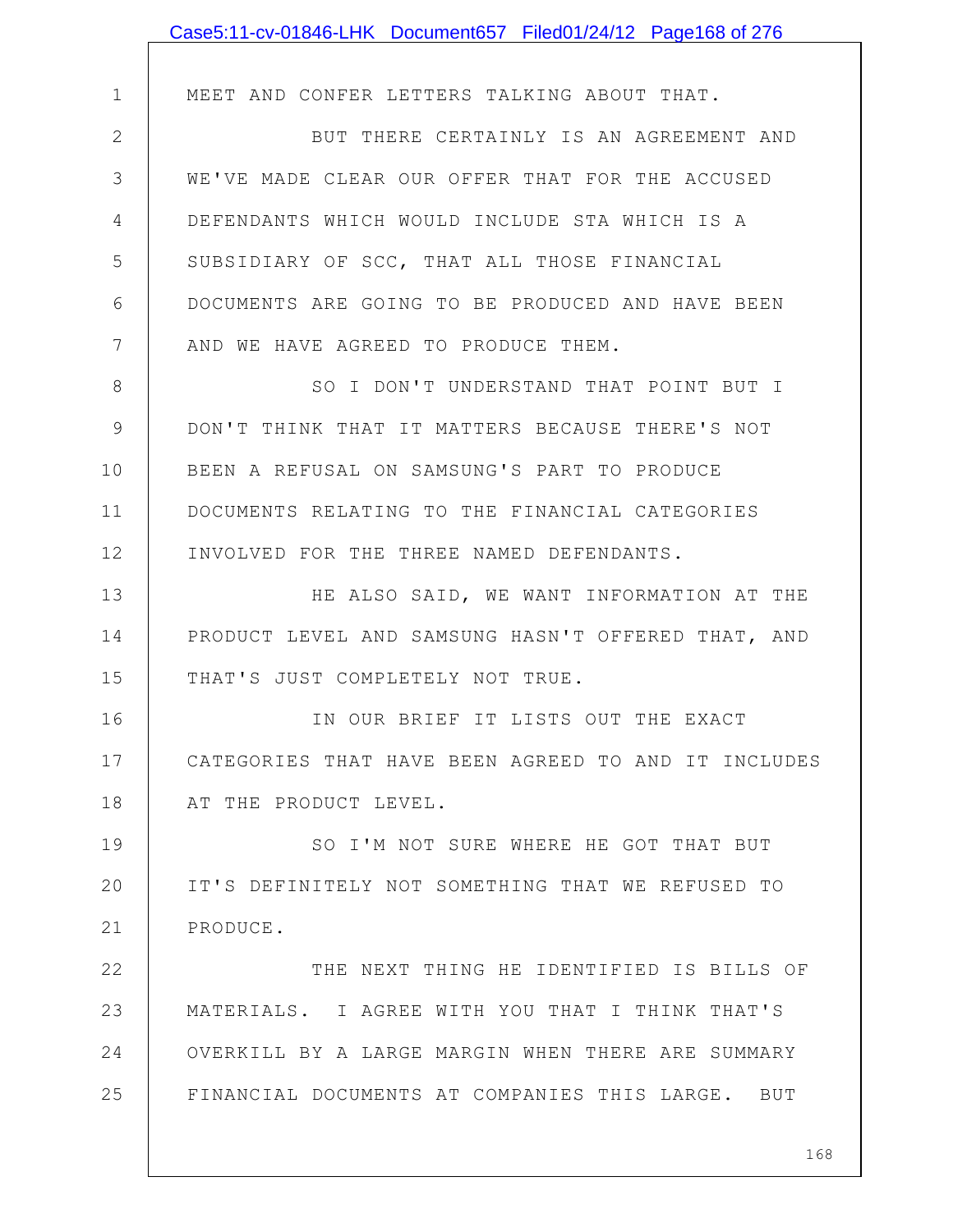|               | Case5:11-cv-01846-LHK Document657 Filed01/24/12 Page169 of 276 |
|---------------|----------------------------------------------------------------|
|               |                                                                |
| $\mathbf 1$   | TO TRY TO STAVE OFF A MOTION, WE AGREED TO DO IT,              |
| $\mathbf{2}$  | AND WE ARE GOING TO TRY TO GET TO THOSE AND LOOK               |
| 3             | FOR THEM.                                                      |
| 4             | SO THAT'S TOO -- HE'S INCORRECT THAT THAT                      |
| 5             | WAS MISSING FROM OUR OFFER. SO EVERYTHING HE'S                 |
| 6             | SAYING IS WRONG WITH OUR OFFER, I DON'T AGREE WITH.            |
| 7             | AND I THINK THE OFFER SPEAKS FOR ITSELF WHICH IS IN            |
| 8             | THE JANUARY 10TH LETTER AND ALSO LISTED AGAIN IN               |
| $\mathcal{G}$ | OUR OPPOSITION BRIEF.                                          |
| 10            | THE COURT: DOES YOUR OFFER INCLUDE SALES                       |
| 11            | DATA, REVENUE DATA OUTSIDE THE UNITED STATES?                  |
| 12            | MS. KASSABIAN: FOR THE PRODUCTS THAT ARE                       |
| 13            | SOLD OUTSIDE, YES, WE AGREED TO THAT AND STILL THIS            |
| 14            | MOTION WAS FILED.                                              |
| 15            | MOST OF THESE PRODUCTS AREN'T SOLD                             |
| 16            | ANYWHERE ELSE, BUT THINGS LIKE THE TAB ARE. SO                 |
| 17            | YES, IF IT'S SOLD -- AGAIN, I DON'T KNOW WHY WE ARE            |
| 18            | HERE ON THIS ISSUE.                                            |
| 19            | THE COURT: WELL, IF IT'S NOT SOLD                              |
| 20            | OUTSIDE THE U.S. THERE IS NO DATA.                             |
| 21            | MS. KASSABIAN: THAT'S RIGHT.                                   |
| 22            | SO WE CAN'T AGREE TO PRODUCE ANYTHING                          |
| 23            | THAT DOESN'T EXIST. BUT FOR THE PRODUCTS SOLD                  |
| 24            | ABROAD, WE AGREED TO PRODUCE WORLDWIDE DATA FOR                |
| 25            | THOSE PRODUCTS WHICH THE TAB IS AN EXAMPLE.                    |
|               |                                                                |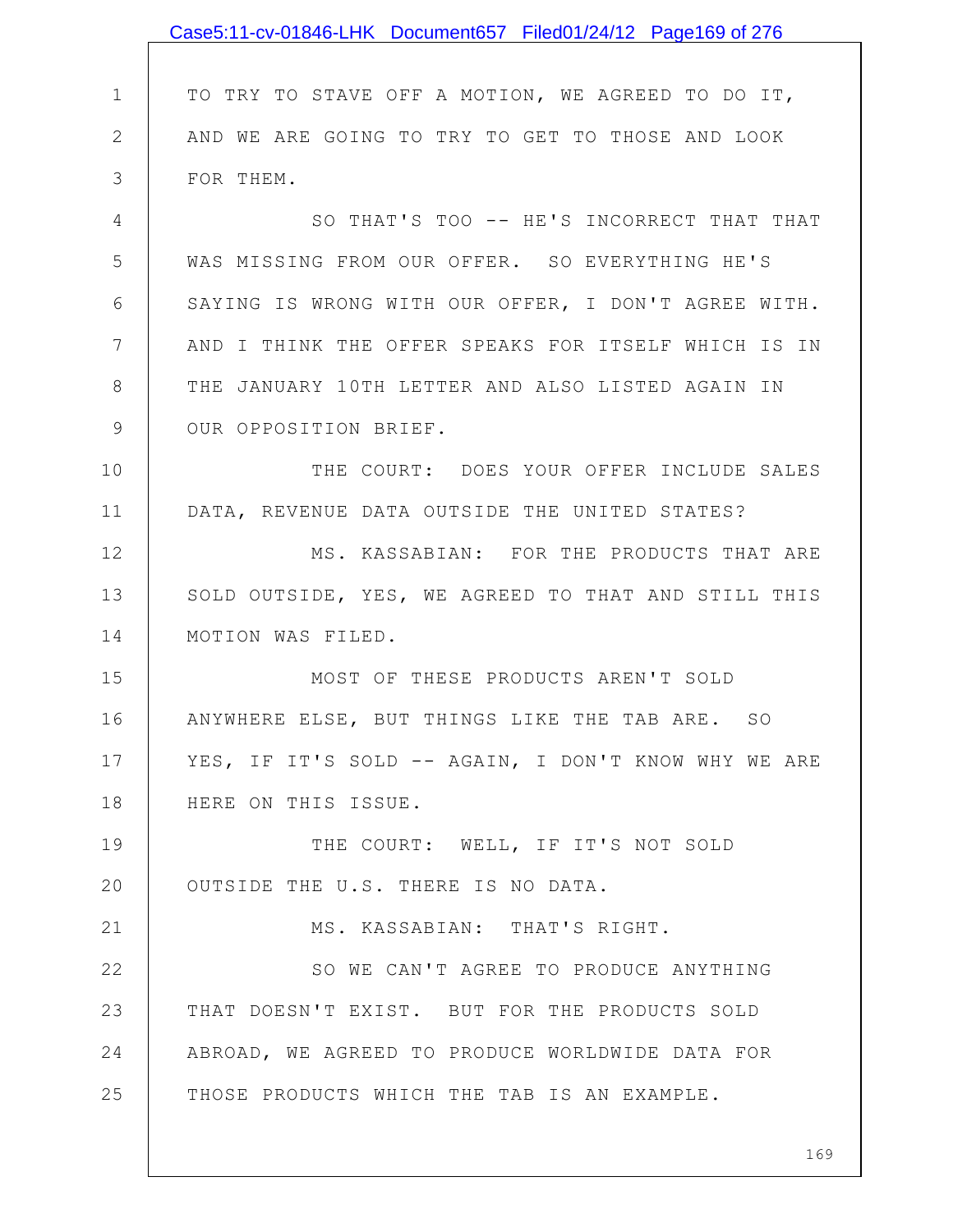1 2 3 4 5 6 7 8 9 10 11 12 13 14 15 16 17 18 19 20 21 22 23 24 25 170 AND IF I COULD JUST QUICKLY TOUCH ON THREE ISSUES THAT MR. JACOBS DIDN'T MENTION, I JUST WANT TO MAKE SURE THAT YOUR HONOR UNDERSTANDS THE BURDENS AND IRRELEVANCE. TECHNICAL DOCUMENTS. APPLE ASKED FOR, YOU KNOW, ALL DOCUMENTS REGARDING ALL VERSIONS OF THE OPERATING SYSTEMS, THE SOURCE CODE, THE TECHNOLOGIES AT ISSUE. NOT ONLY IS THAT WILDLY, WILDLY BURDENSOME BECAUSE OF THE AMOUNT, THE NUMBER OF VERSIONS AND UPDATES THAT HAPPENED, SOMETIMES IT'S SEVERAL TIMES A DAY FOR THESE PRODUCTS. IT'S JUST CRUSHING THE VOLUME THAT WE ARE TALKING ABOUT. SAMSUNG DOESN'T STORE IT ALL IN ONE TIDY PLACE WITH LITTLE LABELS AND STICKERS ON IT, SO YOU WOULD HAVE TO GATHER THIS FROM A NUMBER OF DIFFERENT SOURCES INCLUDING DIFFERENT ENGINEERS. BUT SETTING ASIDE THE BURDEN, IT'S COMPLETELY IRRELEVANT BECAUSE IN RESPONSE TO OUR FIFTH INTERROGATORY WHERE WE ASKED ABOUT IDENTIFYING -- ASKED APPLE TO IDENTIFY THE PRODUCTS THAT WE BELIEVE MAY BE INFRINGING, HERE'S WHAT THEY SAID: "APPLE BELIEVES THAT THE USE OR POSSIBLE USE OF ITS PATENTED INVENTIONS, TRADE DRESS AND Case5:11-cv-01846-LHK Document657 Filed01/24/12 Page170 of 276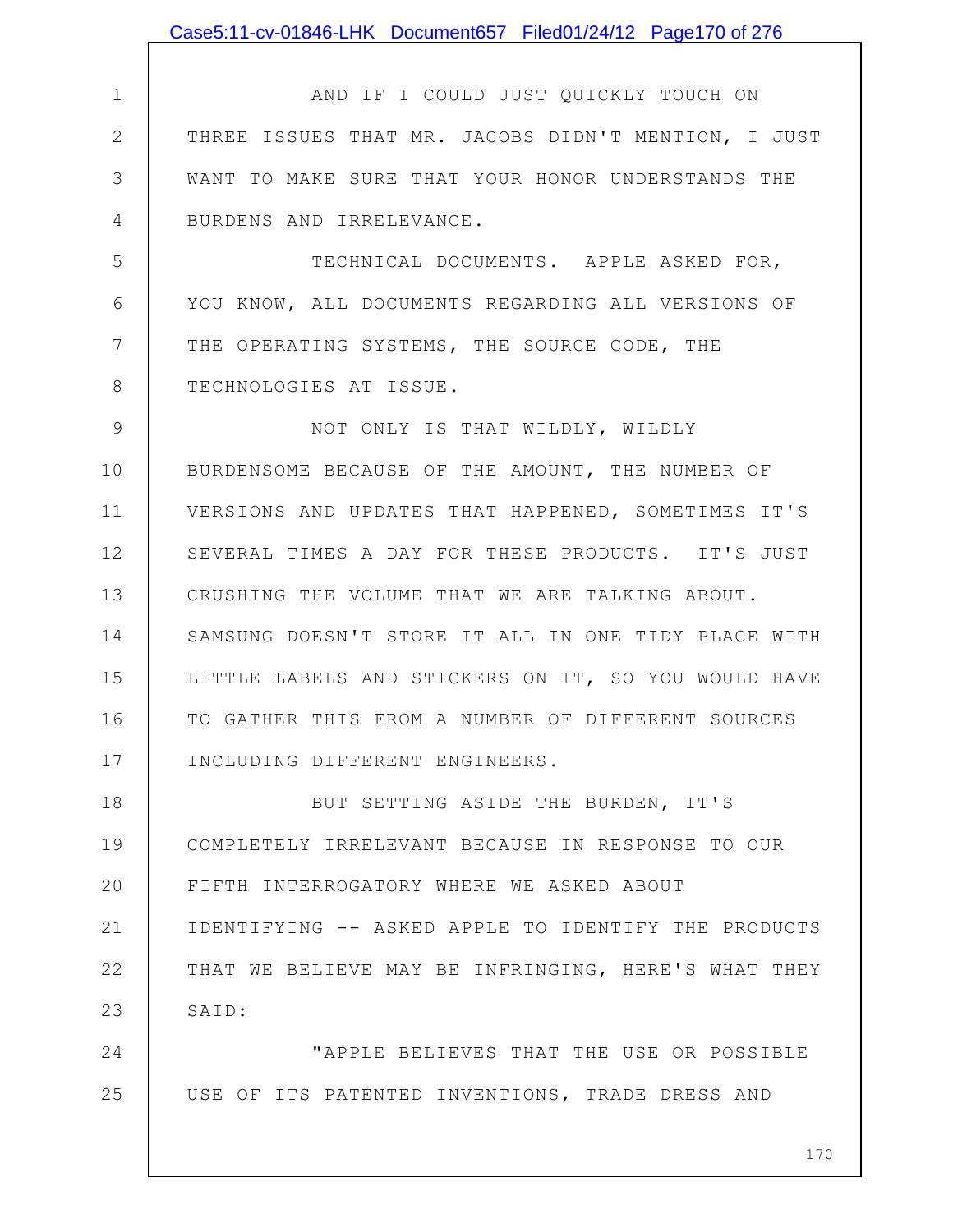|               | Case5:11-cv-01846-LHK Document657 Filed01/24/12 Page171 of 276 |
|---------------|----------------------------------------------------------------|
|               |                                                                |
| $\mathbf 1$   | TRADEMARKS OCCURRED FOR EACH PRODUCT LISTED ABOVE              |
| $\mathbf{2}$  | NO LATER THAN THE DATE OF EACH PRODUCT'S RELEASE IN            |
| 3             | THE UNITED STATES."                                            |
| 4             | THAT'S WHAT WE HAVE GIVEN THEM. THEY                           |
| 5             | HAVE COMPLETE, FULL BILLS FOR THE ENTIRE PRODUCTS              |
| 6             | OF EVERY SINGLE PRODUCT AT ISSUE AS OF THE RELEASE             |
| 7             | DATE.                                                          |
| 8             | THEY ARE SAYING YOUR PRODUCTS INFRINGE                         |
| $\mathcal{G}$ | FROM DAY ONE. THEY'VE GOT THAT SOURCE CODE. SO                 |
| 10            | ALL THESE SUBSEQUENT RELEASES AND UPDATES AND                  |
| 11            | MODIFICATIONS ARE COMPLETELY IRRELEVANT IN THEIR               |
| 12            | INFRINGEMENT CASE BECAUSE THEY ARE SAYING THE WHOLE            |
| 13            | SHOOTING MATCH INFRINGES, IT WAS INFRINGING FROM               |
| 14            | THE MOMENT OF RELEASE. AND THEY ALREADY HAVE THAT              |
| 15            | VERSION, THEY HAVE THAT CODE.                                  |
| 16            | SO FORCING US TO DO THE BUSY WORK OF                           |
| 17            | GATHERING EVERY LITTLE BUG THAT WAS FIXED OR EVERY             |
| 18            | LITTLE CHANGE OR UPDATE THAT WAS MADE IS POINTLESS,            |
| 19            | IT ADDS ZERO TO OUR CASE.                                      |
| 20            | THE COURT: IN YOUR MEET AND CONFER DID                         |
| 21            | SAMSUNG EVER OFFER TO STIPULATE THAT ITS                       |
| 22            | INFRINGEMENT OR NON INFRINGEMENT OF APPLE'S                    |
| 23            | ASSERTED PATENTS MUST STAND AND FALL AS OF THE DATE            |
| 24            | OF THE RELEASE?                                                |
| 25            | IN OTHER WORDS, COULD YOU TAKE THIS ISSUE                      |
|               |                                                                |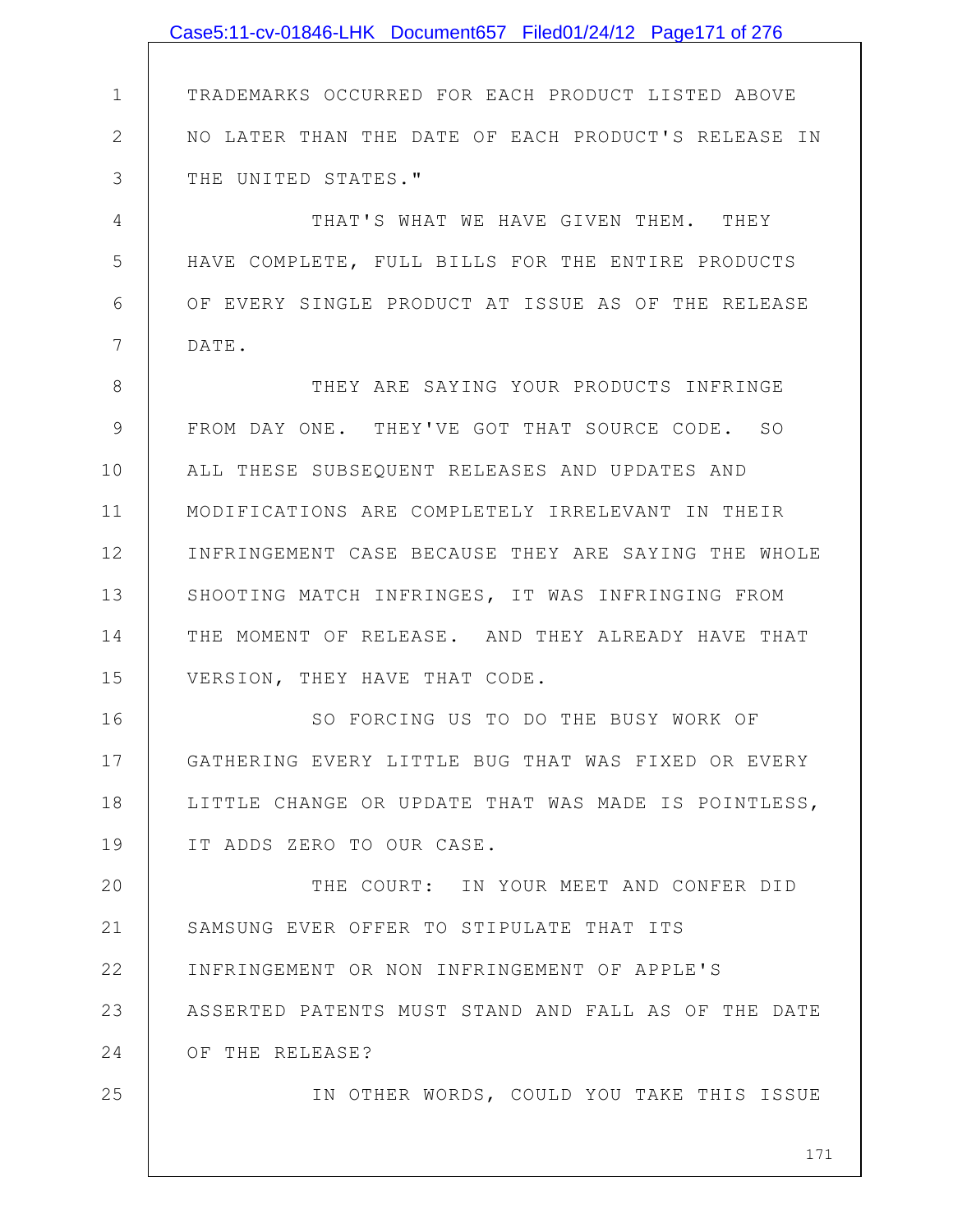|                | Case5:11-cv-01846-LHK Document657 Filed01/24/12 Page172 of 276 |
|----------------|----------------------------------------------------------------|
|                |                                                                |
| $\mathbf 1$    | OFF THE TABLE AND JUST SAY LOOK, MAYBE WE WILL WIN,            |
| $\mathbf{2}$   | MAYBE WE'LL LOSE, BUT WE WILL WIN OR LOSE BASED ON             |
| 3              | THE PRODUCT RELEASE DATE.                                      |
| 4              | MS. KASSABIAN: THAT'S ABOVE MY PAY                             |
| 5              | GRADE. THAT'S A TECHNICAL QUESTION I WOULDN'T FEEL             |
| 6              | COMFORTABLE ANSWERING. IT'S NOT SOMETHING --                   |
| $\overline{7}$ | THE COURT: IT'S NOT TECHNICAL. IT SEEMS                        |
| $8\,$          | TO ME IT'S A STRATEGY IN THE DECISION, DID                     |
| $\mathcal{G}$  | MR. VERHOEVEN DISCUSS THIS AT ALL?                             |
| 10             | MS. MAROULIS: YOUR HONOR, MAY I                                |
| 11             | INTERJECT?                                                     |
| 12             | FOR SOME OF THE PRODUCTS THAT WOULD NOT                        |
| 13             | BE POSSIBLE. FOR EXAMPLE, ON THE DESIGN SIDE THERE             |
| 14             | WERE SOME TABS THAT WERE NOT IN THE DESIGN LOGO.               |
| 15             | THE COURT: THERE MAY BE MATERIAL                               |
| 16             | DIFFERENCES FROM VERSION TO VERSION.                           |
| 17             | BUT IT SEEMS TO ME WHAT I'M HEARING FROM                       |
| 18             | MS. KASSABIAN IS A LOT OF THESE SUBSEQUENT RELEASES            |
| 19             | ARE NOT MATERIALLY DIFFERENT FROM EARLIER RELEASES             |
| 20             | AND YOU ARE SUFFERING FROM A BURDEN OF THIS. WELL              |
| 21             | WHY NOT JUST TAKE THAT ISSUE OFF THE TABLE?                    |
| 22             | MS. KASSABIAN: I'M NOT SAYING THEY ARE                         |
| 23             | NOT MATERIALLY DIFFERENT, I'M SAYING THEY ARE                  |
| 24             | IRRELEVANT TO THE CASE.                                        |
| 25             | THE COURT: WHAT'S THE DIFFERENCE BETWEEN                       |
|                | 172                                                            |
|                |                                                                |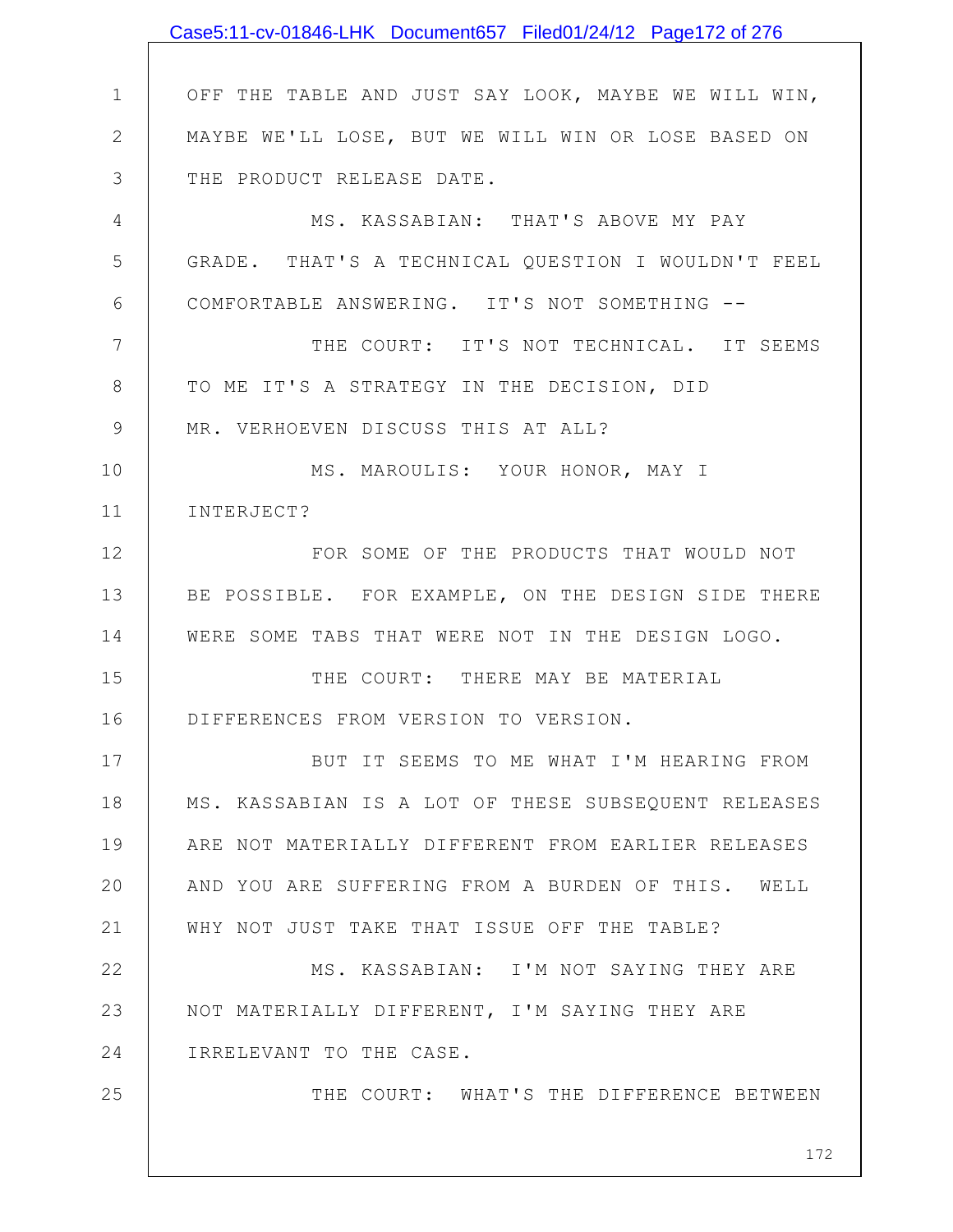|                | Case5:11-cv-01846-LHK Document657 Filed01/24/12 Page173 of 276 |
|----------------|----------------------------------------------------------------|
|                |                                                                |
| $\mathbf 1$    | MATERIALLY DIFFERENT AND THEN IRRELEVANT?                      |
| $\overline{2}$ | MS. KASSABIAN: WELL, IF APPLE WERE TO                          |
| 3              | COME TO US AND SAY, YOU KNOW WHAT, WE'VE LOOKED AT             |
| 4              | THE CODE YOU'VE PROVIDED AND WE DON'T THINK THE                |
| 5              | FIRST RELEASE INFRINGES, BUT WE KNOW YOU EVENTUALLY            |
| 6              | DID INFRINGE, SO GIVE US THE VERSION THAT STARTED              |
| $\overline{7}$ | INFRINGING, THAT MIGHT BE RELEVANT.                            |
| 8              | BUT I HAVE NOT HEARD APPLE SAY TO US, WE                       |
| 9              | DON'T THINK THE FIRST VERSION IS INFRINGING.                   |
| 10             | THE COURT: WELL THEY JUST TOLD YOU                             |
| 11             | PRECISELY THE OPPOSITE, RIGHT? THAT'S WHAT YOU                 |
| 12             | READ TO ME IN THE INTERROGATORY RESPONSE.                      |
| 13             | MS. KASSABIAN: YEAH, EXACTLY.                                  |
| 14             | THE COURT: SO WHY NOT SIMPLY SAY LOOK,                         |
| 15             | WE BELIEVE WE DON'T INFRINGE THESE PATENTS -- I                |
| 16             | ASSUME THAT'S YOUR POSITION IN THIS CASE. AND IN               |
| 17             | ORDER TO AVOID THE BURDEN OF HAVING TO PRODUCE ALL             |
| 18             | OF THIS CODE AND ALL OF THESE DOCUMENTS FOR EACH               |
| 19             | SUBSEQUENT RELEASE, WE WILL STIPULATE THAT OUR                 |
| 20             | INFRINGEMENT AS TO THOSE SUBSEQUENT RELEASES WILL              |
| 21             | STAND OR FALL BASED ON A JURY'S CONCLUSION OR THE              |
| 22             | COURT'S CONCLUSION ON THE ORIGINAL RELEASE.                    |
| 23             | WHY NOT THINK ABOUT SOMETHING LIKE THAT?                       |
| 24             | MS. KASSABIAN: YEAH, THAT'S SOMETHING                          |
| 25             | THAT'S VERY INTERESTING AND SOMETHING THAT SHOULD              |
|                |                                                                |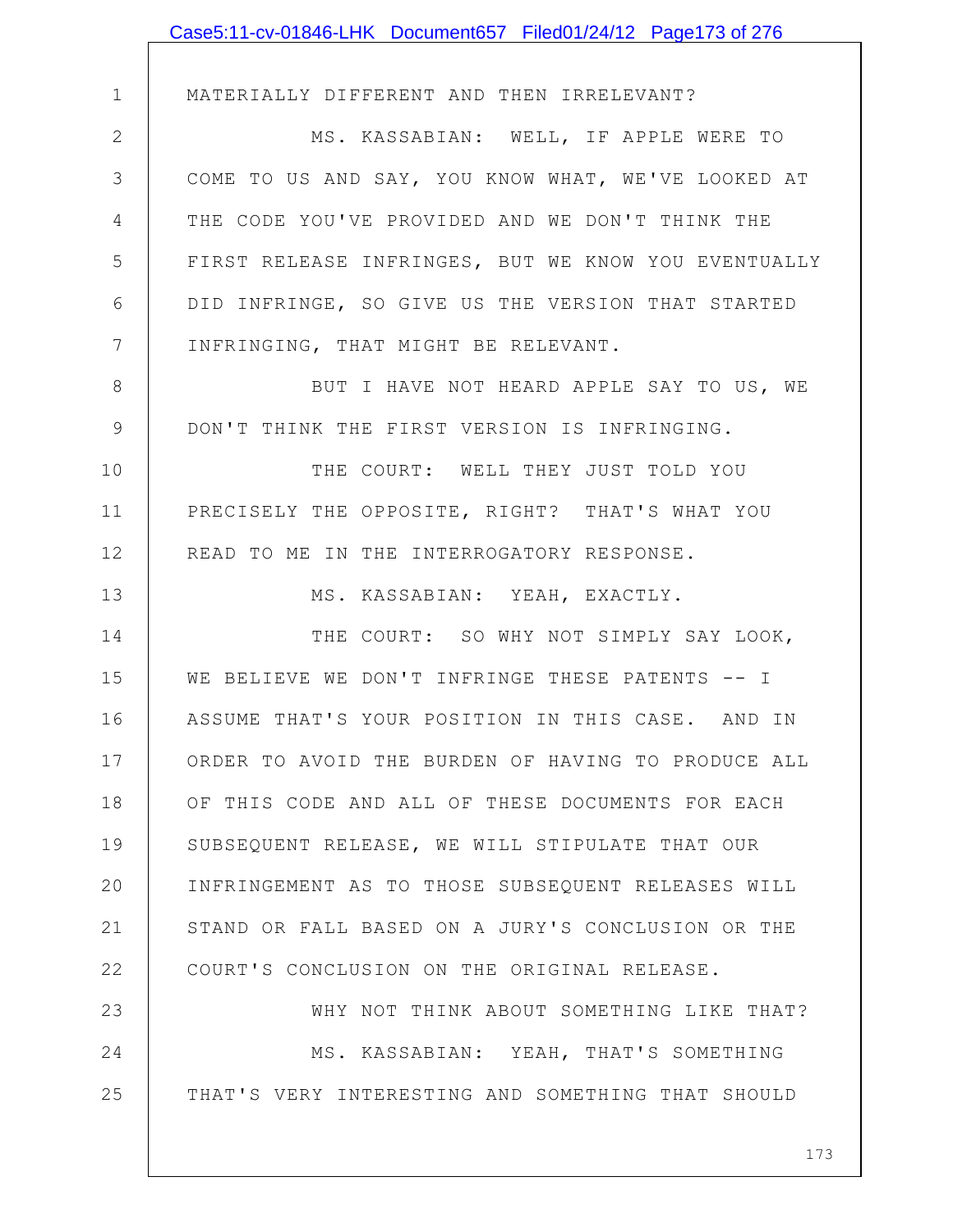BE THOUGHT ABOUT.

1

16

24

25

2 3 4 5 6 7 8 I WILL SAY JUST THINKING OFF THE TOP OF MY HEAD ON MY FEET HERE WITHOUT HAVING TIME TO ANALYZE A VERY IMPORTANT DECISION LIKE THAT, IT WOULD SEEM ON THE DAMAGES FRONT THERE PROBABLY WOULD BE SOME -- YOU KNOW, YOU WOULD HAVE TO ANALYZE THAT TO SEE IF AT SOME POINT THAT INFRINGEMENT, ALLEGED INFRINGEMENT, HAD STOPPED.

9 10 11 12 13 BUT I THINK YOUR HONOR IS MAKING A VERY GOOD POINT WHICH IS, THAT'S SOMETHING THE PARTIES SHOULD DISCUSS TO SEE IF THERE MIGHT BE SOME OTHER VERSION THAT COULD BE RELEVANT IN ADDITION TO THE FIRST VERSION OR NOT.

14 15 I DON'T THINK THAT DISCUSSION HAS TAKEN PLACE BUT I'M HAPPY TO ENGAGE IN THAT WITH COUNSEL.

17 18 19 20 21 BUT ON THE TECHNICAL DOCUMENTS, THAT WAS I THINK ANOTHER ONE OF THOSE CATEGORIES THAT WAS KIND OF SPRUNG ON US WITH THESE VERY, VERY BROAD SWEEPING, YOU KNOW, MULTI-RFP ARGUMENTS THROWN INTO THEIR BRIEF WITHOUT SUFFICIENT TIME FOR THE PARTIES TO HASH THAT OUT.

22 23 SO I WOULD BE HAPPY TO ENGAGE IN THAT DISCUSSION WITH THEM.

THE COURT: ALL RIGHT.

DO YOU HAVE ANY FURTHER POINTS YOU WISH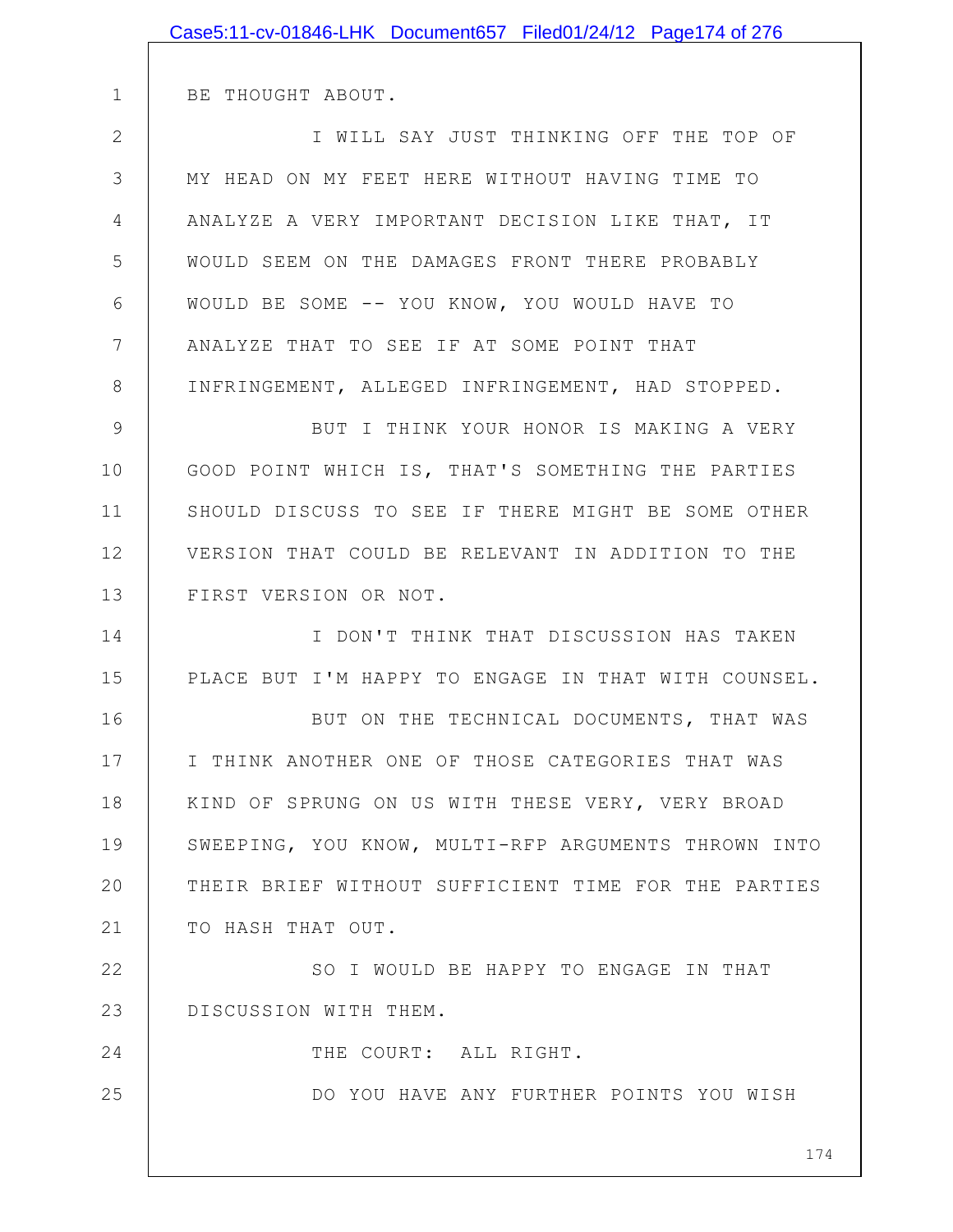| TO RAISE ON THIS ISSUE?                             |
|-----------------------------------------------------|
| MS. KASSABIAN: JUST ON DESIGN DOCUMENTS.            |
| I MEAN, THIS IS PROBABLY THE OBVIOUS ONE            |
| FROM THE BRIEFING, BUT WE STRONGLY URGE THE COURT   |
| TO DENY APPLE'S MOTION FOR EVERY SINGLE DESIGN      |
| DOCUMENT REGARDING EVERY SINGLE PHONE OR TABLET     |
| PRODUCT THAT SAMSUNG HAS EVER MADE GOING BACK, I    |
| BELIEVE 12 YEARS.                                   |
| AND I WON'T ADDRESS THAT FURTHER UNLESS             |
| YOUR HONOR IS SERIOUSLY CONSIDERING IT.             |
| MR. JACOBS DIDN'T RAISE IT AND I'M HOPING           |
| PERHAPS THEY ARE NOT PRESSING THAT ANYMORE, BUT     |
| OBVIOUSLY WE THINK THAT IS WILDLY OVERBROAD AND     |
| RESTS ON AN INFIRM RELEVANCE ARGUMENT AND WOULD     |
| EFFECTIVELY SHUT DOWN THE INDUSTRIAL DESIGN PORTION |
| OF SAMSUNG IF EVERYONE HAD TO PRODUCE EVERY         |
| DOCUMENT REGARDING EVERY PRODUCT THEY EVER WORKED   |
| ON, RELEASED OR UNRELEASED, AT ISSUE IN THIS CASE   |
| OR NOT AT ISSUE IN THIS CASE.                       |
| SO WE VERY, VERY STRONGLY OBJECT TO THAT            |
| PORTION OF THEIR MOTION AND URGE THE COURT TO DENY  |
| IT.                                                 |
| THE COURT: ALL RIGHT. THANK YOU.                    |
| MR. JACOBS, ARE YOU ASKING FOR EVERY                |
| SINGLE DOCUMENT THAT EVERY SINGLE PERSON AT SAMSUNG |
| 175                                                 |
|                                                     |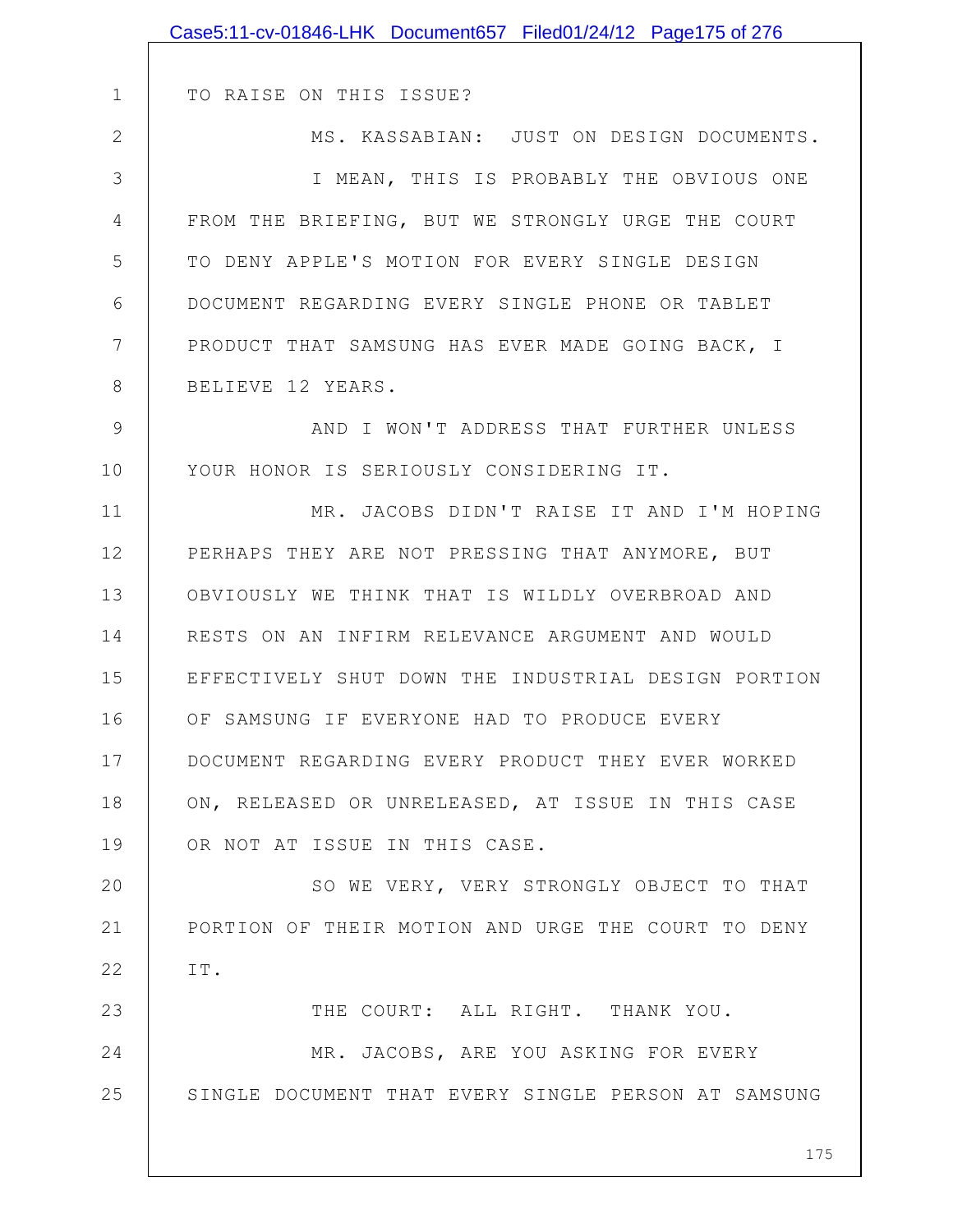|               | Case5:11-cv-01846-LHK Document657 Filed01/24/12 Page176 of 276 |
|---------------|----------------------------------------------------------------|
|               |                                                                |
| $\mathbf 1$   | HAS WORKED ON IN THE LAST 11 YEARS?                            |
| $\mathbf{2}$  | MR. JACOBS: NO.                                                |
| 3             | BUT THERE IS A MODIFICATION THAT I MEANT                       |
| 4             | TO CONVEY WHEN I WAS FIRST UP HERE AND I JUST LOST             |
| 5             | TRACK OF IT BECAUSE THERE WAS A POINT THAT SAMSUNG             |
| 6             | MADE IN ITS BRIEF THAT WE THOUGHT WAS WELL TAKEN               |
| 7             | WHICH IS THAT GOING BACK TO 2000 IS UNNECESSARY,               |
| $8\,$         | AND IN FACT GOING BACK TO NON -- SEEKING DOCUMENTS             |
| $\mathcal{G}$ | FROM NON TOUCHSCREEN PRODUCTS IS UNNECESSARY.                  |
| 10            | SO WHAT WE WOULD MODIFY OUR PROPOSED                           |
| 11            | ORDER TO READ FOR PRODUCTS RELEASED IN 2005 OR                 |
| 12            | AFTER THAT ARE TOUCHSCREEN PRODUCTS. AND THAT                  |
| 13            | WOULD SUBSTANTIALLY REDUCE THE SCOPE OF THE REQUEST            |
| 14            | TO REALLY -- THAT'S WHAT THE CASE IS ABOUT.                    |
| 15            | THE COURT: WHY DO YOU NEED EVERY                               |
| 16            | DOCUMENT OF EVERY PRODUCT SINCE '05.                           |
| 17            | MR. JACOBS: I THINK EVERY PRODUCT --                           |
| 18            | THIS WORD IS ONE OF THE BUGABOOS HERE, "PRODUCT."              |
| 19            | SAMSUNG HAS FAMILIES OF PRODUCTS. AND AS                       |
| 20            | YOU MAY RECALL OUR DISCUSSION LAST TIME, WE HAVE               |
| 21            | U.S. MODELS WE HAVE AUSTRALIAN MODELS, WE HAVE                 |
| 22            | GERMAN MODELS, AND WHEN SAMSUNG SAYS "PRODUCT" AND             |
| 23            | WE SAY "PRODUCT" WE MAY MEAN SOMETHING DIFFERENT.              |
| 24            | SO WHEN WE SAY "PRODUCT" WE MEAN THE                           |
| 25            | PRODUCT THAT SAMSUNG'S MOBILE PHONE GROUP HAS                  |
|               |                                                                |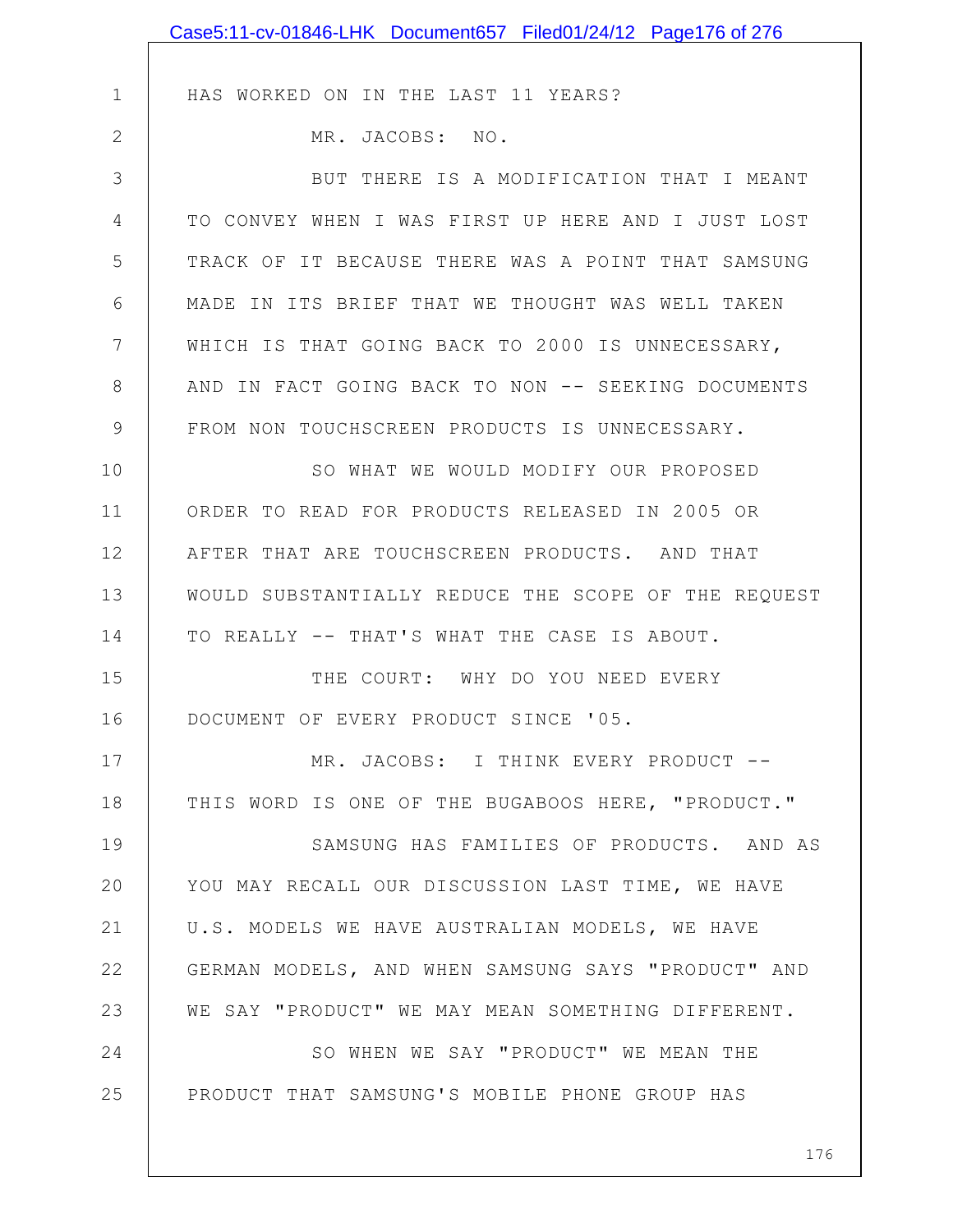RELEASED.

1

2 3 4 5 6 7 8 9 10 11 12 WE WANT TO SEE THE ONES -- THE DESIGN DOCUMENTS FOR THOSE THAT WE REGARD AS INFRINGING. AND BECAUSE THEY ARE CLAIMING THAT THIS IS ALL FUNCTIONALLY DRIVEN, THE DESIGN DOCUMENTATION FOR THOSE, EVEN THOUGH THAT WE CONTEND ARE NON INFRINGING, BECAUSE WE ARE ASKING WITNESSES IN DEPOSITIONS, DOES THIS PHONE WORK OKAY? AND THEY'RE SAYING YES, IN MANY CASES PROVING OUR POINT THAT THERE'S A DOCUMENTARY BASIS. AND WE HAVE A LOT OF WITNESSES COMING UP AND THAT'S WHAT WE WANT TO BE ABLE TO DO.

13 14 15 16 SO THAT'S THE -- IF SAMSUNG, HAVING PLACED FUNCTIONALITY IN DISPUTE FOR THE DESIGN PATENTS AND FOR TRADE DRESS, THAT IS DRIVING THAT REQUEST.

17 18 19 20 THE COURT: IT SURE STRIKES ME, THOUGH, THAT IN ANY DESIGN PATENT CASE FUNCTIONALITY IS IN DISPUTE, THAT'S A PRETTY COMMON ISSUE RAISED BY A DEFENDANT.

21 22 23 24 25 SO IN JUST ABOUT EVERY CASE OF THIS NATURE, IF I UNDERSTAND THE LOGIC OF YOUR ARGUMENT, THE COURT IS OBLIGATED TO ORDER THE PRODUCTION OF ALL DOCUMENTS FOR ALL PRODUCTS, INFRINGING OR NOT. IS THAT THE LOGICAL CONCLUSION I SHOULD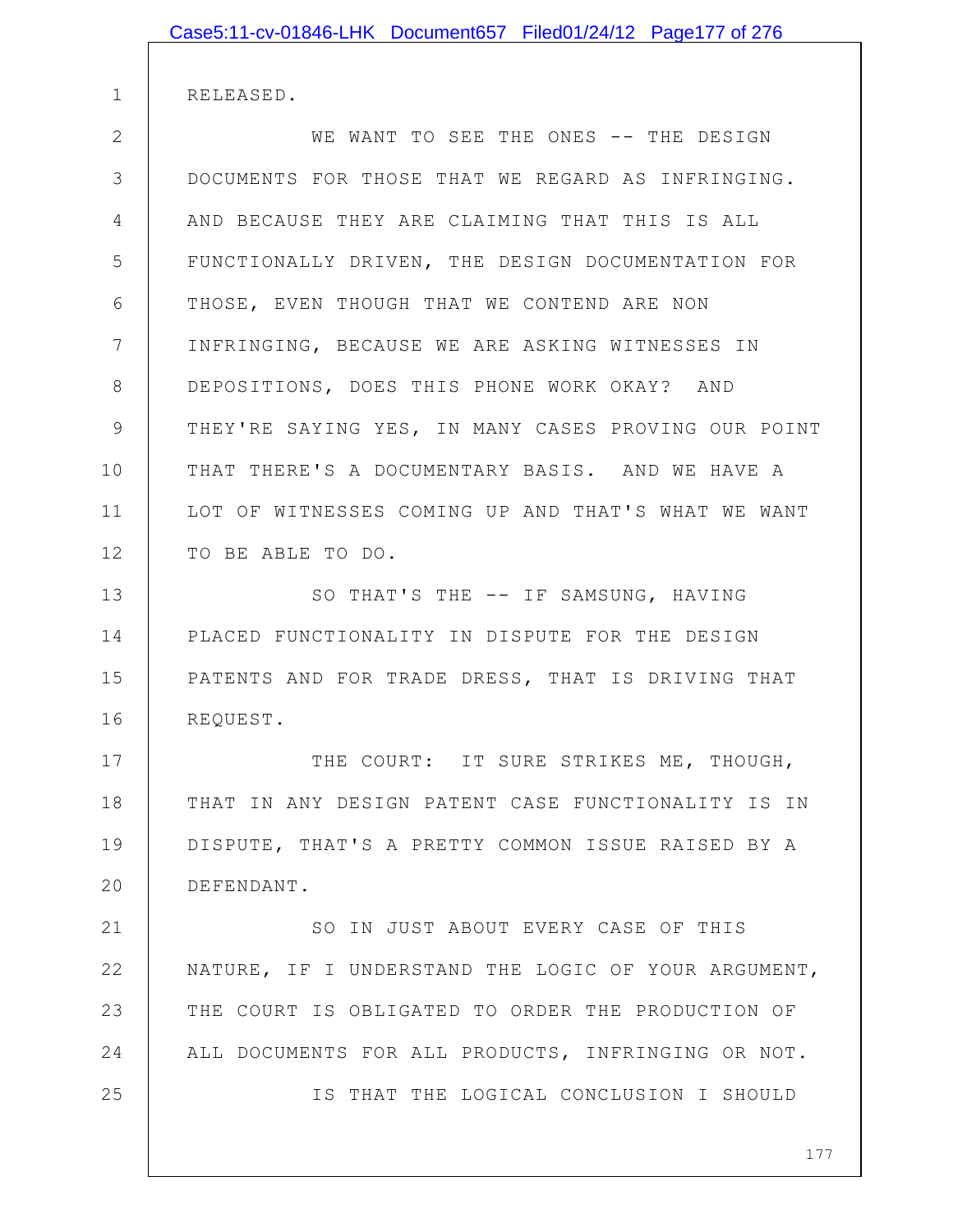|              | Case5:11-cv-01846-LHK Document657 Filed01/24/12 Page178 of 276 |
|--------------|----------------------------------------------------------------|
|              |                                                                |
| $\mathbf 1$  | REACH BASED ON WHAT YOU TOLD ME?                               |
| $\mathbf{2}$ | MR. JACOBS: SO I MODIFIED IT TO                                |
| 3            | TOUCHSCREEN PRODUCTS BECAUSE THAT'S A UNIFYING                 |
| 4            | CONCEPT HERE.                                                  |
| 5            | I HAVEN'T BEEN ABLE TO COME UP WITH                            |
| 6            | ANOTHER NARROWING CATEGORY, BUT YES, ONCE WE'RE IN             |
| 7            | THE TOUCHSCREEN WORLD WE ARE LOOKING AT SAMSUNG'S              |
| 8            | INFRINGING AND EVEN PRODUCTS THAT WE WOULD REGARD              |
| 9            | AS NON INFRINGING TO PROVE THAT THERE ARE A LOT OF             |
| 10           | ALTERNATIVES WITH THEM.                                        |
| 11           | AND OF COURSE SAMSUNG ITSELF HAS PRESSED                       |
| 12           | THIS FUNCTIONALITY POINT WITH VERY INTRUSIVE                   |
| 13           | DISCOVERY FROM APPLE.                                          |
| 14           | AT ONE POINT WE TRIED TO PERSUADE                              |
| 15           | EVERYBODY INVOLVED THAT THIS DOESN'T NEED TO GO                |
| 16           | QUITE SO DEEP, BUT SAMSUNG HAS GONE VERY DEEP INTO             |
| 17           | APPLE ON THIS ISSUE OF FUNCTIONALITY BECAUSE                   |
| 18           | APPARENTLY SAMSUNG THINKS THAT YOU CAN ARGUE THIS              |
| 19           | AT A VERY MICROSCOPIC LEVEL, VERY GRANULAR LEVEL.              |
| 20           | THE COURT: I WANT TO ASK YOU ABOUT THE                         |
| 21           | SAME TOPIC I DISCUSSED WITH MS. KASSABIAN WHICH IS,            |
| 22           | WAS ANY THOUGHT, AT ANY POINT IN THIS PROCESS,                 |
| 23           | GIVEN TO THE NOTION OF CERTAIN PRODUCTS SERVING AS             |
| 24           | PROXIES FOR QUESTION OF INFRINGEMENT OR OTHERWISE?             |
| 25           | IT SEEMS TO ME ONE COULD CONSIDER THIS                         |
|              |                                                                |
|              | 178                                                            |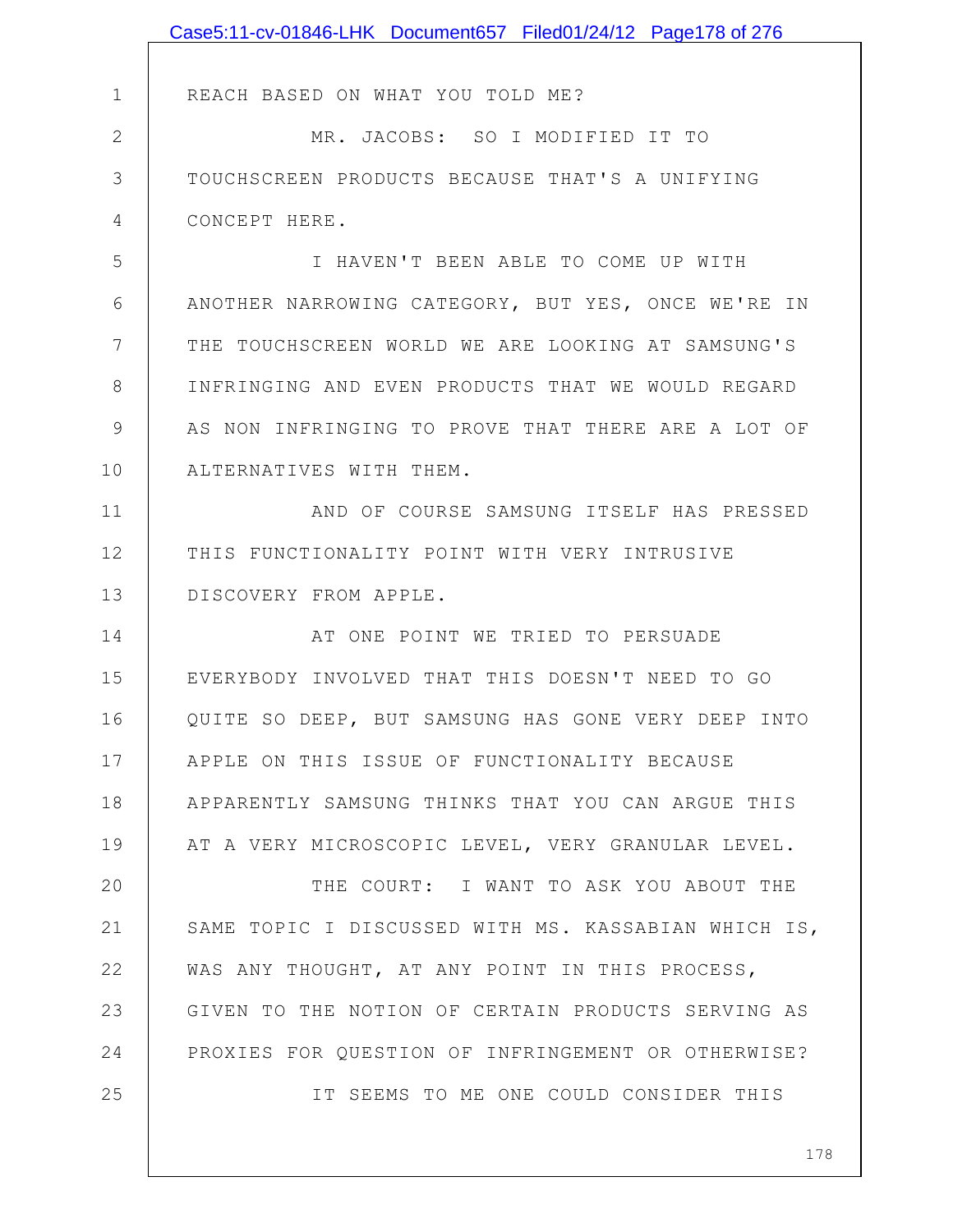|              | Case5:11-cv-01846-LHK Document657 Filed01/24/12 Page179 of 276 |
|--------------|----------------------------------------------------------------|
|              |                                                                |
| 1            | UNIVERSE OF ACCUSED PRODUCTS AND RELEASES AS                   |
| $\mathbf{2}$ | ESSENTIALLY A POPULATION FROM WHICH YOU COULD DRAW             |
| 3            | REPRESENTATIVE SAMPLES.                                        |
| 4            | SO WAS ANY THOUGHT AT ALL GIVEN TO                             |
| 5            | MITIGATING THE BURDEN HERE IN THAT WAY?                        |
| 6            | MR. JACOBS: I UNDERSTAND THAT A                                |
| 7            | STIPULATION -- SOMETHING ALONG THE LINES OF WHAT               |
| 8            | YOU ASKED MS. KASSABIAN ABOUT WHICH WAS MORE ALONG             |
| 9            | THE LINES OF STIPULATING TO AN ADDITION OF A                   |
| 10           | PRODUCT.                                                       |
| 11           | THE COURT: I THINK THAT'S ONE SPECIES OF                       |
| 12           | THE BROADER CLASS. BUT EITHER WAY, WAS ANY THOUGHT             |
| 13           | GIVEN TO THAT?                                                 |
| 14           | MR. JACOBS: YES.                                               |
| 15           | I'M TOLD -- MR. MCELHINNY IS HERE BECAUSE                      |
| 16           | HE WAS AT THAT MEET AND CONFER AND I WOULD LIKE HIM            |
| 17           | TO TALK A LITTLE BIT ABOUT THE MEET AND CONFER                 |
| 18           | PROCESS. BUT I'M TOLD AT THE JANUARY 5TH MEETING               |
| 19           | THERE WAS A STIPULATION ALONG THOSE LINES EXPLORED.            |
| 20           | AND IT WAS NOT --                                              |
| 21           | THE COURT: MR. MCELHINNY, CAN YOU SHED                         |
| 22           | HAD SOME LIGHT ON THAT FOR ME?                                 |
| 23           | MR. MCELHINNY: YES, YOUR HONOR.                                |
| 24           | I WOULD LIKE TO TALK ABOUT THE MEET AND                        |
| 25           | CONFER PROCESS, BUT ON THAT POINT SPECIFICALLY I               |
|              |                                                                |
|              | 179                                                            |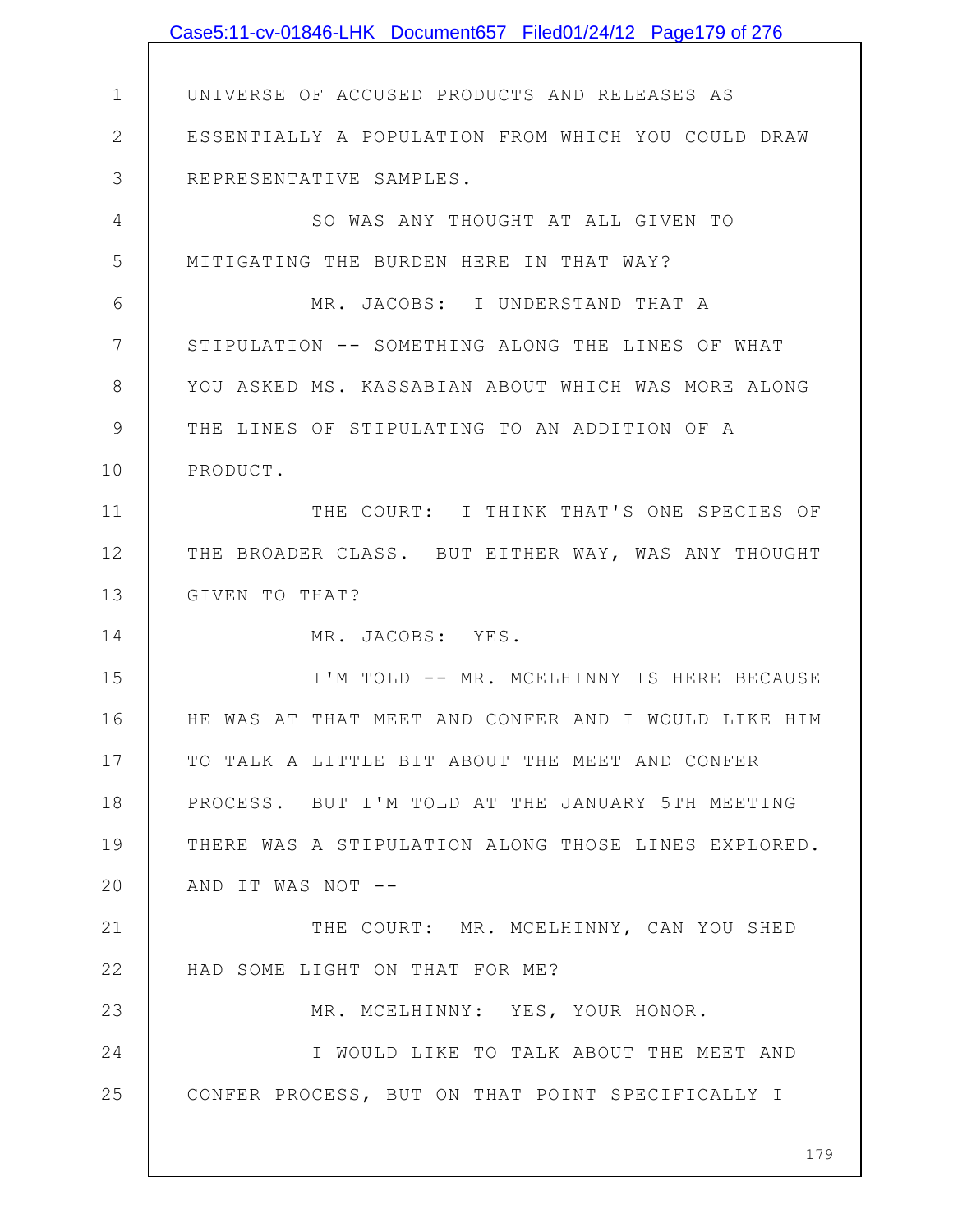|                | Case5:11-cv-01846-LHK Document657 Filed01/24/12 Page180 of 276 |
|----------------|----------------------------------------------------------------|
|                |                                                                |
| 1              | WILL SAY TWO THINGS.                                           |
| $\overline{2}$ | I'M NOT IN A POSITION TO SPEAK ABOUT THE                       |
| 3              | SAMSUNG'S STRATEGIES, BUT IN TERMS OF EXTERNAL                 |
| 4              | PEOPLE WHO ARE WATCHING THESE CASES, THEY HAVE                 |
| 5              | COMMENTED THAT ONE OF THE THINGS THAT SAMSUNG IS               |
| 6              | USING THIS LITIGATION FOR PROPERLY IS TO EXPLORE               |
| 7              | THE BOUNDARIES OF APPLE'S INTELLECTUAL PROPERTY.               |
| 8              | AND SO NOT JUST IN THIS COUNTRY, BUT IN                        |
| 9              | OTHER COUNTRIES AS THE LITIGATION GOES ON THEY ARE             |
| 10             | COMING OUT WITH NEW PRODUCTS THAT MOVE A LITTLE                |
| 11             | BIT.                                                           |
| 12             | THEY ARE NOT ANNOUNCING THEM AS CHANGED                        |
| 13             | BECAUSE THAT DOESN'T HELP THEIR SALES POSITION, BUT            |
| 14             | THEY ARE IN FACT MOVING, IN SOME WAYS TRYING TO                |
| 15             | MOVE A LITTLE BIT TO DETERMINE WHETHER OR NOT THEY             |
| 16             | WILL CROSS OVER THE LINE, WHETHER THEY CAN GET JUST            |
| 17             | OUTSIDE THE LINE OF WHAT THE COURTS WILL ENFORCE.              |
| 18             | SO I THINK, STRATEGICALLY, THE IDEA THAT                       |
| 19             | YOUR HONOR IS PROMOTING PROBABLY DOESN'T WORK WITH             |
| 20             | WHAT THEY ARE TRYING DO. I DON'T THINK THAT'S                  |
| 21             | THEIR INTEREST TO GET A BROAD RULING, THAT DOESN'T             |
| 22             | PARTICULARLY HELP THEM DECIDE WHERE THE LINE GOES.             |
| 23             | THE COURT: WELL, UNLESS IT'S A BROAD                           |
| 24             | RULING THAT'S IN THEIR FAVOR.                                  |
| 25             | MR. MCELHINNY: WELL, NOW ARE MAKING ME                         |
|                |                                                                |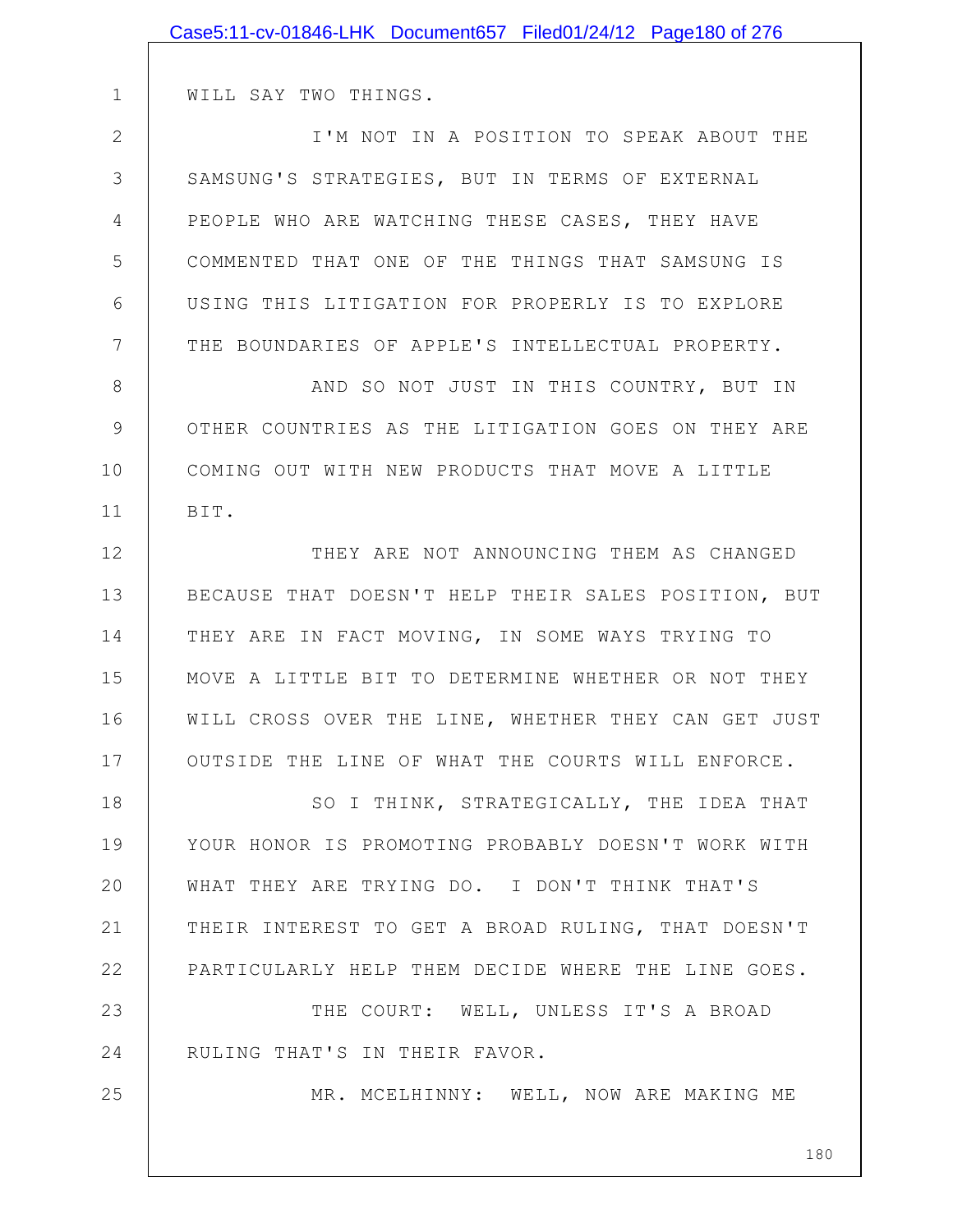|    | Case5:11-cv-01846-LHK Document657 Filed01/24/12 Page181 of 276 |
|----|----------------------------------------------------------------|
|    |                                                                |
| 1  | ARGUE THEIR POSITION.                                          |
| 2  | MS. MAROULIS: I MUST OBJECT TO THIS                            |
| 3  | ARGUMENT ABOUT THE MERITS OF THE CASE BECAUSE WE               |
| 4  | DON'T THINK IT'S APPROPRIATE HERE.                             |
| 5  | THE COURT: I WILL NOTE THE OBJECTION.<br>I                     |
| 6  | AM SUPPOSED TO GIVE SAMSUNG A FULL AND FAIR                    |
| 7  | OPPORTUNITY TO RESPOND.                                        |
| 8  | WHERE I'M GOING WITH THIS IS YOU ALL PUT                       |
| 9  | DISCOVERY BEFORE ME AND I'M JUST EXPLORING THE                 |
| 10 | NOTION THAT IN CASES OF THIS NATURE IT STRIKES ME              |
| 11 | AS REASONABLE TO AT LEAST CONSIDER WAYS IN WHICH               |
| 12 | YOU COULD USE CERTAIN PRODUCTS OR CERTAIN FEATURES             |
| 13 | WITHIN CERTAIN RELEASES OF PRODUCTS AS                         |
| 14 | REPRESENTATIVE OF THE BROADER CLASS.                           |
| 15 | IF YOU COULD AT LEAST NEGOTIATE AND<br>AND                     |
| 16 | EXPLORE THAT OPTION, WE MIGHT BE ABLE TO AVOID A               |
| 17 | LOT OF REDUNDANT AND UNNECESSARY DISCOVERY ON BOTH             |
| 18 | SIDES. SO I'M JUST CURIOUS IF THAT WAS AN ISSUE                |
| 19 | EXPLORED HERE?                                                 |
| 20 | MR. MCELHINNY: IT HAS BEEN.                                    |
| 21 | THE SPECIFIC ANSWER TO YOUR QUESTION IS                        |
| 22 | IT HAS BEEN EXPLORED. I THINK IT'S FAIR TO SAY IT              |
| 23 | IS BEING EXPLORED BUT ONLY IN THE LIMITED IDEA                 |
| 24 | WHETHER OR NOT PRODUCTS THAT HAVE BEEN RELEASED                |
| 25 | SINCE THE LITIGATION STARTED.                                  |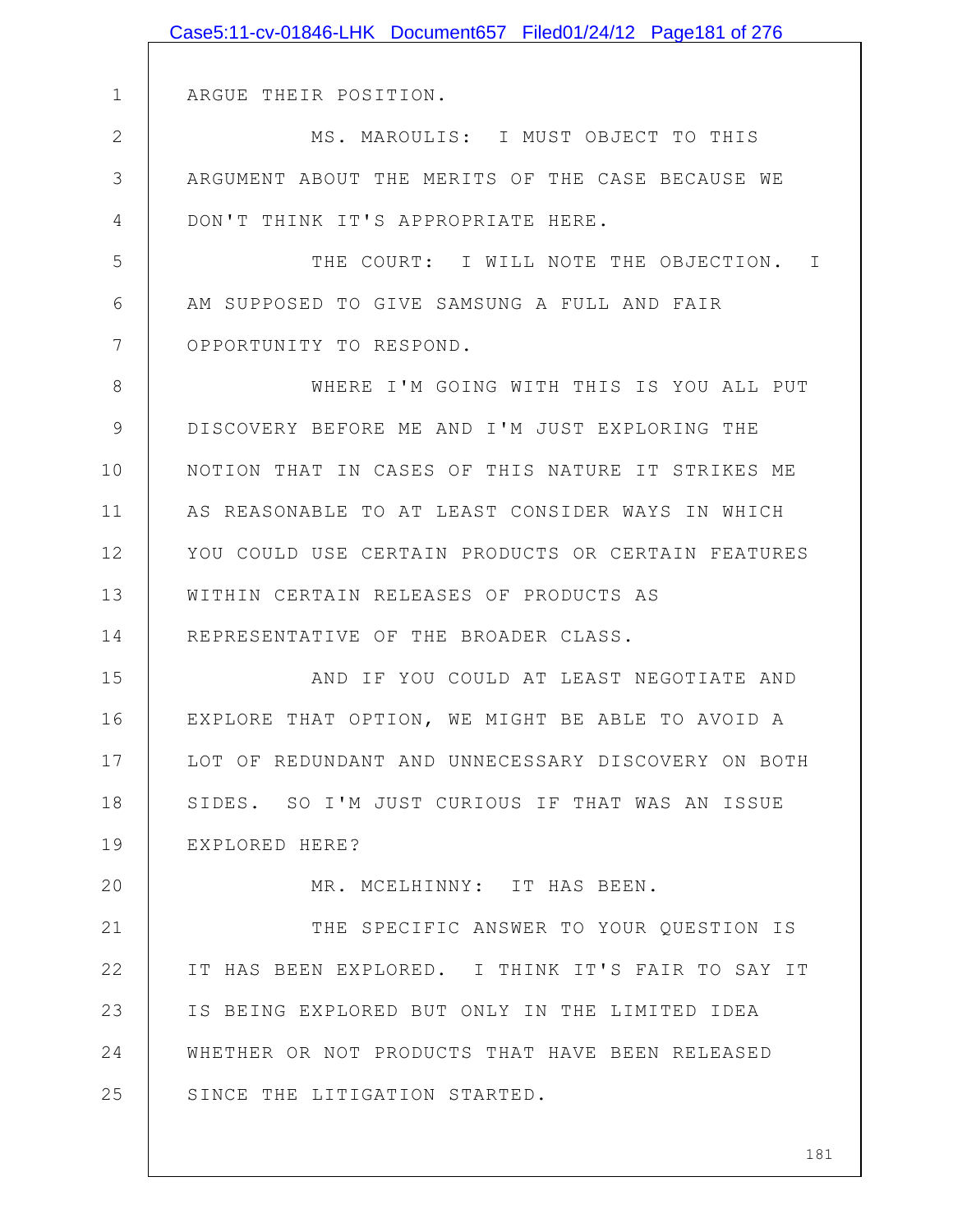|              | Case5:11-cv-01846-LHK Document657 Filed01/24/12 Page182 of 276 |
|--------------|----------------------------------------------------------------|
|              |                                                                |
| $\mathbf 1$  | JUDGMENTS AGAINST THE INITIAL PRODUCTS                         |
| $\mathbf{2}$ | WOULD BE GOOD AGAINST THOSE AS WELL.                           |
| 3            | THAT'S THE ONE AREA BECAUSE BOTH SIDES                         |
| 4            | HAVE AN INTEREST IN THAT, BUT AT LEAST WE CAN                  |
| 5            | $TALK$ --                                                      |
| 6            | THE COURT: AND OBVIOUSLY THEY ARE IN                           |
| 7            | LOCATIONS FOR INJUNCTIONS AND THE LIKE --                      |
| 8            | MR. MCELHINNY: TRUE.                                           |
| 9            | I WOULD ALSO SAY THAT STARTING -- I'M                          |
| 10           | LOSING TRACK OF THE DAYS. ON TUESDAY JUDGE KOH                 |
| 11           | STARTED A DIALOG WITH US I THINK ABOUT HOW WE                  |
| 12           | ACTUALLY PLAN TO TRY THIS CASE.                                |
| 13           | AND I THINK WHAT YOUR HONOR IS SUGGESTING                      |
| 14           | IS CERTAINLY GOING TO COME UP IN THE DIALOG ABOUT              |
| 15           | HOW TO MAKE THE CASE, TO PUT IT IN A POSITION SO               |
| 16           | THAT A JURY CAN UNDERSTAND AND DEAL WITH IT.                   |
| 17           | THE COURT: ALL RIGHT.                                          |
| 18           | MR. MCELHINNY: I WANTED TO ADDRESS THE                         |
| 19           | MEET AND CONFER ISSUES SO THAT YOUR HONOR                      |
| 20           | UNDERSTANDS THEM.                                              |
| 21           | FOR THE MEET AND CONFER THAT HAPPENED --                       |
| 22           | I NEED TO START WITH WHAT MR. JACOBS HAS TOLD YOU              |
| 23           | BECAUSE THIS IS OUR VIEW.                                      |
| 24           | OUR VIEW IS THAT MOST OF THE DISPUTES                          |
| 25           | THAT YOU ARE SEEING NOW INVOLVE DOCUMENT REQUESTS              |
|              |                                                                |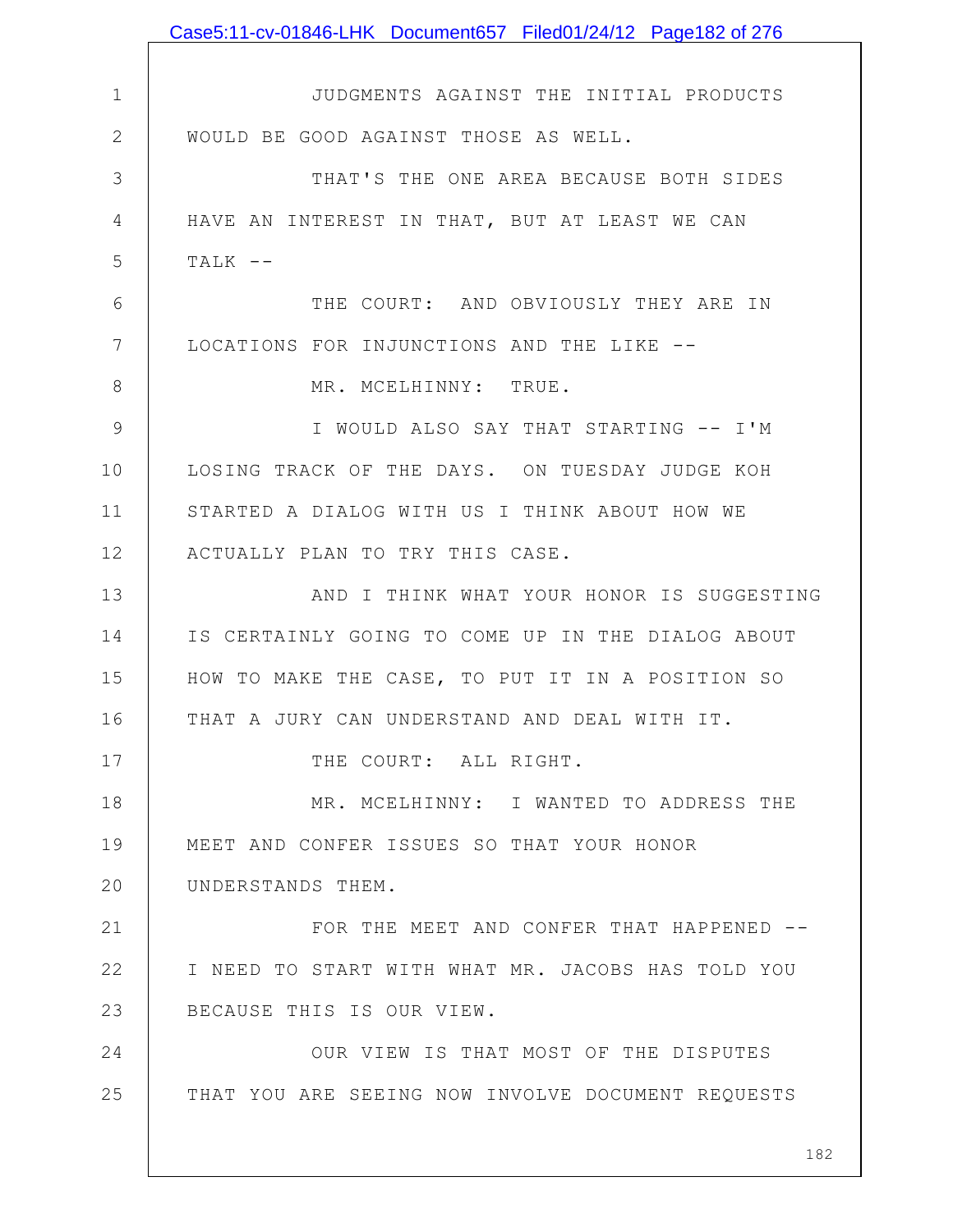|                | Case5:11-cv-01846-LHK Document657 Filed01/24/12 Page183 of 276 |
|----------------|----------------------------------------------------------------|
|                |                                                                |
| $\mathbf 1$    | THAT WERE SERVED AT THE VERY BEGINNING OF THE CASE,            |
| $\overline{2}$ | DOCUMENTS THAT SHOULD HAVE BEEN PRODUCED A LONG                |
| 3              | TIME -- AND WE ARE DEALING FROM A PERCEPTION THAT              |
| 4              | ORDERS FROM YOU ARE THE BEGINNING POINT IN THE                 |
| 5              | PRODUCTION PROCESS.                                            |
| 6              | FOR THE MEET AND CONFER THAT HAPPENED IN                       |
| $7\phantom{.}$ | THIS CASE -- UNFORTUNATELY, WHAT'S HAPPENING NOW IS            |
| 8              | THE MEET AND CONFER PROCESS IS BECOMING A MINI                 |
| 9              | LITIGATION PROCESS AS WELL.                                    |
| 10             | YOUR HONOR CAN -- IN A CASE WITH AN                            |
| 11             | EXPEDITED SCHEDULE YOU CAN SEE THE ADVANTAGES OF               |
| 12             | CONTROLLING ACCESS TO THE COURT.                               |
| 13             | FOR THE MEET AND CONFER PROCESS THAT                           |
| 14             | HAPPENED ON THESE MOTIONS, I PREPARED FOR FIVE                 |
| 15             | HOURS THE DAY BEFORE THE MEET AND CONFER PROCESS.              |
| 16             | AND LET ME BE CLEAR, I'M NOT AS BUSY AS I WOULD                |
| 17             | LIKE TO BE, I AM A BUSY PERSON. I DO NOT CONSIDER              |
| 18             | MY TIME THAT GOES INTO A MEET AND CONFER PROCESS               |
| 19             | MORE VALUABLE THAN THE COURTS TIME IN DEALING WITH             |
| 20             | MOTIONS. I DON'T HAVE THAT VIEW AND I DON'T THINK              |
| 21             | ANYTHING THAT WE SAY IS DIRECTED IN THAT VIEW.                 |
| 22             | I PREPARED FIVE HOURS FOR THE MEET AND                         |
| 23             | CONFER PROCESS. I WENT DOWN TO REDWOOD CITY TO                 |
| 24             | MEET WITH QUINN EMANUEL PEOPLE. I BROUGHT THREE                |
| 25             | LAWYERS WITH ME. THEY HAD SIX LAWYERS WITH THEM,               |
|                |                                                                |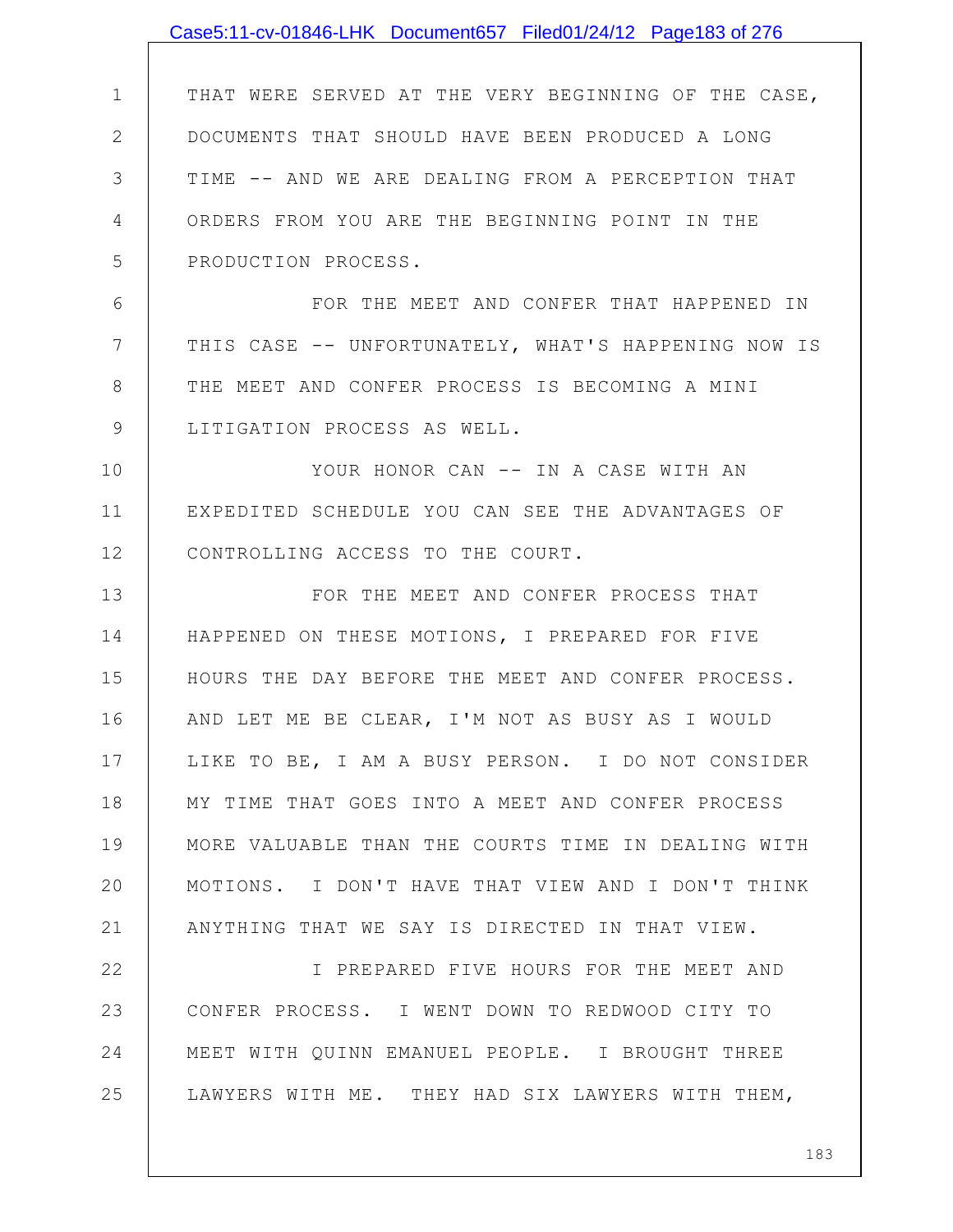|              | Case5:11-cv-01846-LHK Document657 Filed01/24/12 Page184 of 276 |
|--------------|----------------------------------------------------------------|
|              |                                                                |
| $\mathbf 1$  | AND WE TALKED FOR FOUR HOURS.                                  |
| $\mathbf{2}$ | AND TO THE EXTENT THAT PEOPLE WERE                             |
| 3            | WILLING TO EXCHANGE, WE EXCHANGED IDEAS.                       |
| 4            | IT'S INTERESTING, JUST TO GIVE YOU AN                          |
| 5            | EXAMPLE ON THE FINANCIAL INFORMATION, THERE HAD                |
| 6            | BEEN LETTERS EXCHANGED WHERE WE SAID WE NEED THIS              |
| 7            | BECAUSE WE ARE SEEKING SAMSUNG'S PROFITS.                      |
| 8            | AND WHEN WE GOT TO THE MEET AND CONFER                         |
| 9            | THE QUESTION WAS, WELL, HOW CAN YOU GET OUR                    |
| 10           | PROFITS? YOU GET A REASONABLE ROYALTY, YOU DON'T               |
| 11           | GET OUR PROFITS. AND I SAID, WELL, THERE'S A                   |
| 12           | STATUTE THAT SAYS.                                             |
| 13           | AND MS. KASSABIAN'S RESPONSE WAS, WELL,                        |
| 14           | WHY DIDN'T YOU TELL US ABOUT THAT SECTION IN THE               |
| 15           | MEET AND CONFER LETTERS?                                       |
| 16           | YOU KNOW, IT WAS SORT OF A STRANGE THING,                      |
| 17           | BUT WE TALKED FOR FOUR AND A HALF HOURS AND AT THE             |
| 18           | END OF IT WE JUST SAID, YOU KNOW, HERE'S THE ISSUE,            |
| 19           | WE HAVE TO FILE A MOTION. THE DOCUMENTS WERE DUE               |
| 20           | 40 DAYS AGO AND IF YOU ARE NOT GOING TO GET THEM WE            |
| 21           | WILL HAVE TO GO IN FRONT OF THE COURT WITH THAT                |
| 22           | ISSUE.                                                         |
| 23           | I ACTUALLY THINK THE MEET AND CONFER                           |
| 24           | PROCESS WORKED A LITTLE BIT BECAUSE WE DID GET SOME            |
| 25           | OFFERS AFTER. WE DID GET, YOU KNOW, MR. VERHOEVEN              |
|              |                                                                |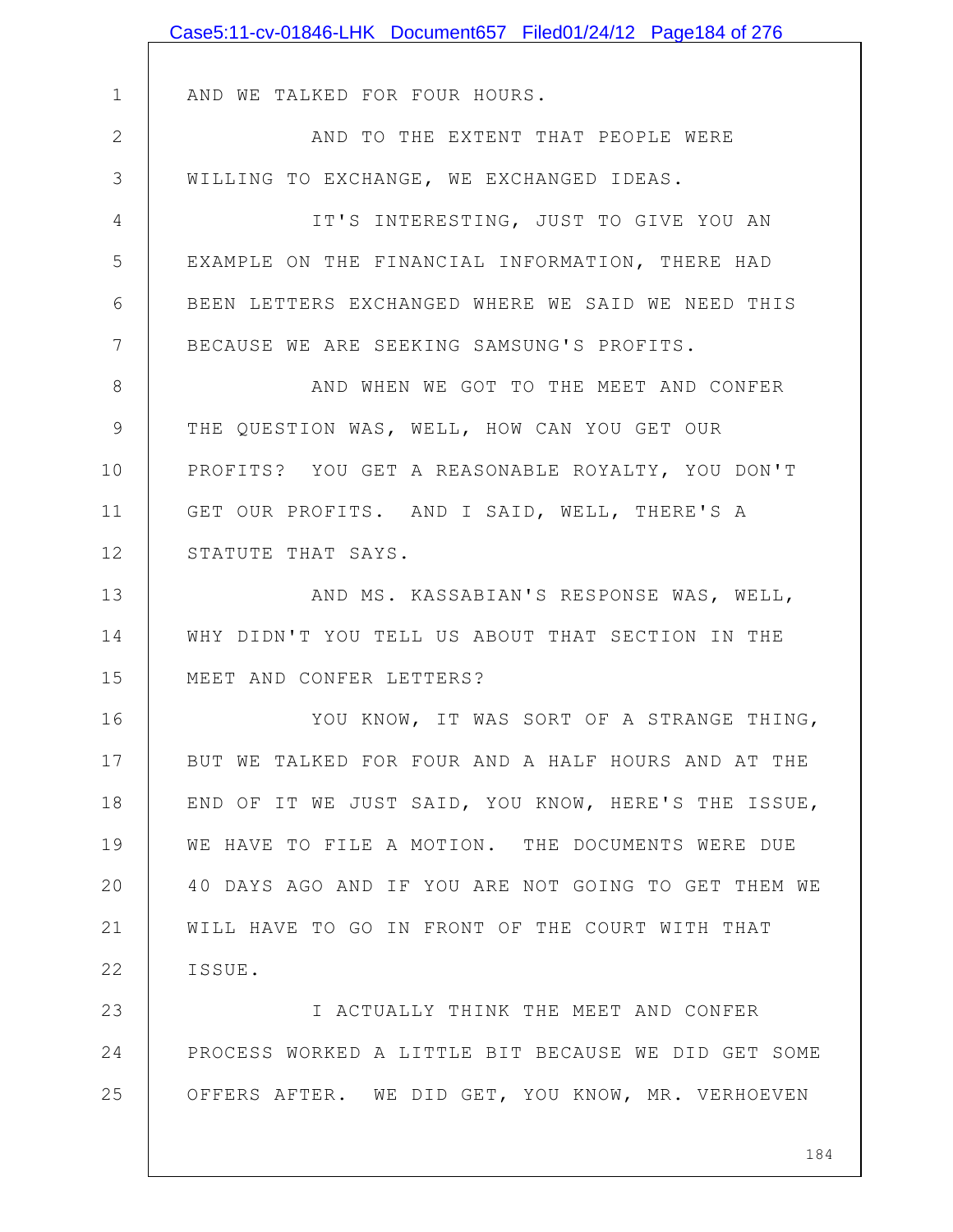|               | Case5:11-cv-01846-LHK Document657 Filed01/24/12 Page185 of 276 |
|---------------|----------------------------------------------------------------|
|               |                                                                |
| $\mathbf 1$   | AND I DISCUSSED SOME ISSUES AND YOU COULD SEE THERE            |
| $\mathbf{2}$  | WERE SOME ISSUES THAT NEEDED TO BE EXPLORED FURTHER            |
| 3             | ON EITHER SIDE AND THAT WERE.                                  |
| 4             | THE THING WE HAVE SEEN SINCE THEN, WE                          |
| 5             | JUST HAD ANOTHER MEET AND CONFER BUT WE ARE NOW                |
| 6             | GETTING TO A PROCESS WHERE -- WE ARE NOT ALLOWED TO            |
| 7             | MEET AND CONFER WITH MR. VERHOEVEN UNTIL THE OTHER             |
| 8             | LAWYERS AGREE THAT THE LETTER-WRITING PROCESS HAS              |
| $\mathcal{G}$ | GONE FAR ENOUGH THAT AND HE'S NOT PREPARED IF WE               |
| 10            | ONLY HAVE 48 HOURS NOTICE BEFORE WE GET THERE.                 |
| 11            | AND THE IDEA THAT FURTHER MEET AND CONFER                      |
| 12            | IS GOING TO MOVE THIS, I JUST HAVE TO TELL YOU,                |
| 13            | PARTICIPATING IN IT, I'M NOT GOING TO FILE A MOTION            |
| 14            | IN FRONT OF YOU UNLESS I THINK WE NEED AN ORDER TO             |
| 15            | GET THE DOCUMENTS.                                             |
| 16            | AND IF THERE'S A WAY TO RESOLVE IT BEFORE                      |
| 17            | THAT, THAT IS WHAT WE'RE LOOKING TO DO BECAUSE WE              |
| 18            | ARE TRYING GET TO OUR DEADLINE.                                |
| 19            | AND I JUST WANTED TO GIVE YOU ASSURANCE                        |
| 20            | PERSONALLY AND TELL YOU THAT'S HOW YOU GOT THE                 |
| 21            | MOTIONS THAT YOU HAVE TODAY.                                   |
| 22            | THE COURT: ALL RIGHT.                                          |
| 23            | MS. KASSABIAN, MS. MAROULIS, WHO WANTS TO                      |
| 24            | RESPOND?                                                       |
| 25            | MS. KASSABIAN: I WILL JUST ADDRESS THE                         |
|               | 185                                                            |
|               |                                                                |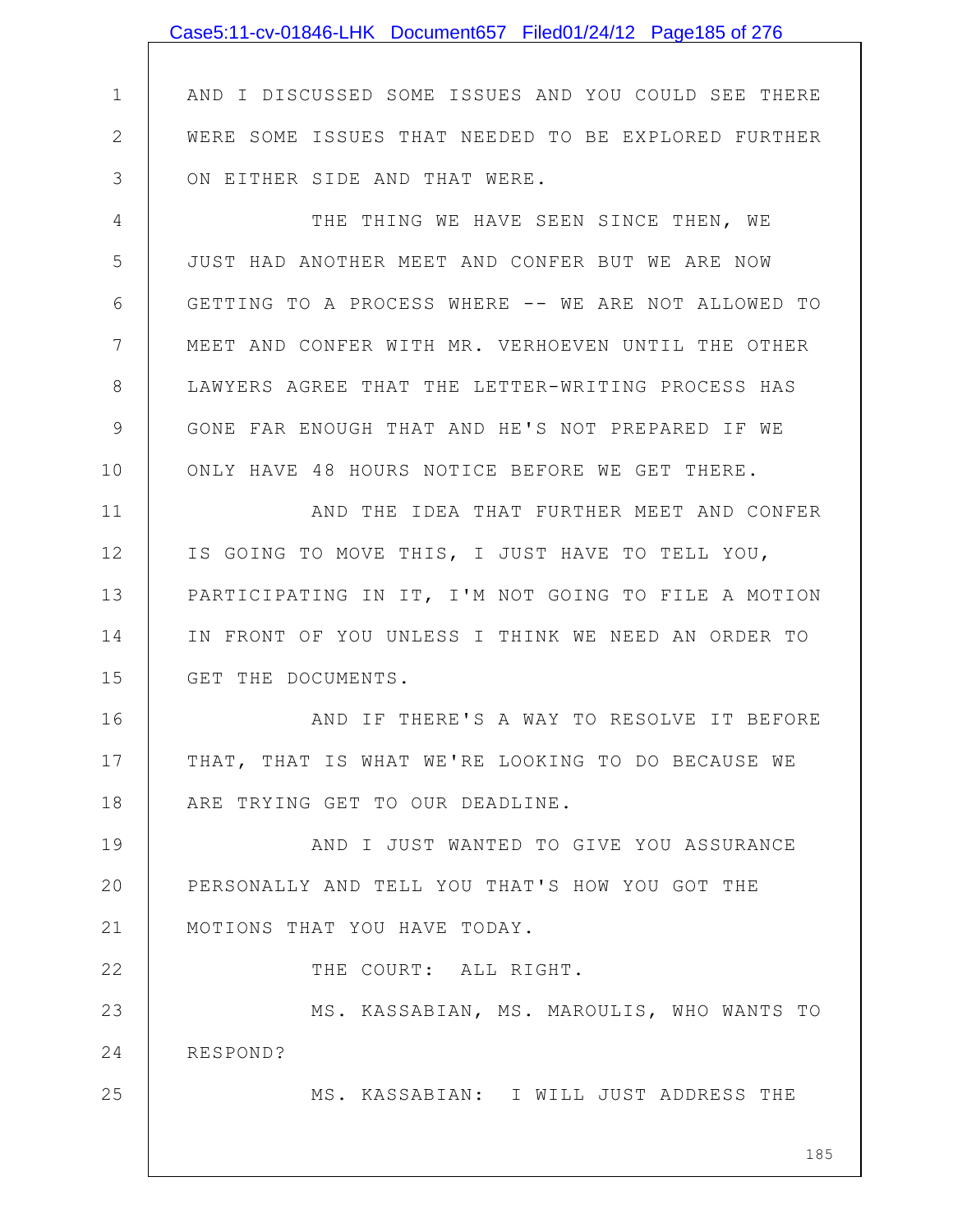|                 | Case5:11-cv-01846-LHK Document657 Filed01/24/12 Page186 of 276 |
|-----------------|----------------------------------------------------------------|
|                 |                                                                |
| $\mathbf 1$     | MOTION SPECIFIC ISSUES QUICKLY, YOUR HONOR.                    |
| $\mathbf{2}$    | SO THE FIRST ISSUE WAS MR. JACOBS OFFERED                      |
| 3               | A COMPROMISE OF NON TOUCHSCREEN PRODUCTS RELEASED              |
| 4               | SINCE 2005. THAT WOULD STILL BE OVER 1,000                     |
| 5               | PRODUCTS.                                                      |
| 6               | AND I'M BALL PARKING THAT BASED ON THE                         |
| $7\phantom{.0}$ | FACT THEY BELIEVE IT'S 2 OR 3,000 PRODUCTS GOING               |
| 8               | BACK 12 YEARS. AND I BELIEVE THAT THE NUMBER OF                |
| 9               | MODELS THAT ARE RELEASED HAS GENERALLY BEEN                    |
| 10              | INCREASING OVER TIME.                                          |
| 11              | THERE ARE 26 PRODUCTS AT ISSUE IN THIS                         |
| 12              | CASE AND WE HAVE PRODUCED 600,000 PAGES OF                     |
| 13              | DOCUMENTS AND COUNTING FOR 26 PRODUCTS AT ISSUE.               |
| 14              | SO ONE CAN ONLY IMAGINE WHAT DISCOVERY                         |
| 15              | WOULD LOOK LIKE REGARDING 975 PRODUCTS. IT WOULD               |
| 16              | BE ABSURD.                                                     |
| 17              | BUT SETTING ASIDE THE BURDEN, I HAVE TO                        |
| 18              | TALK ABOUT THIS RELEVANCE ARGUMENT, IT'S JUST                  |
| 19              | WRONG.                                                         |
| 20              | AT PAGES 12 AND 13 OF APPLE'S MOVING                           |
| 21              | PAPERS THEY SAY, SAMSUNG HAS ARGUED THAT THE                   |
| 22              | DESIGNS THAT APPLE HAS ACCUSED OF INFRINGEMENT ARE             |
| 23              | DICTATED BY FUNCTION.                                          |
| 24              | THAT PART IS TRUE. IT'S AFTER THE DASH                         |
| 25              | WHERE IT FALLS APART:                                          |
|                 |                                                                |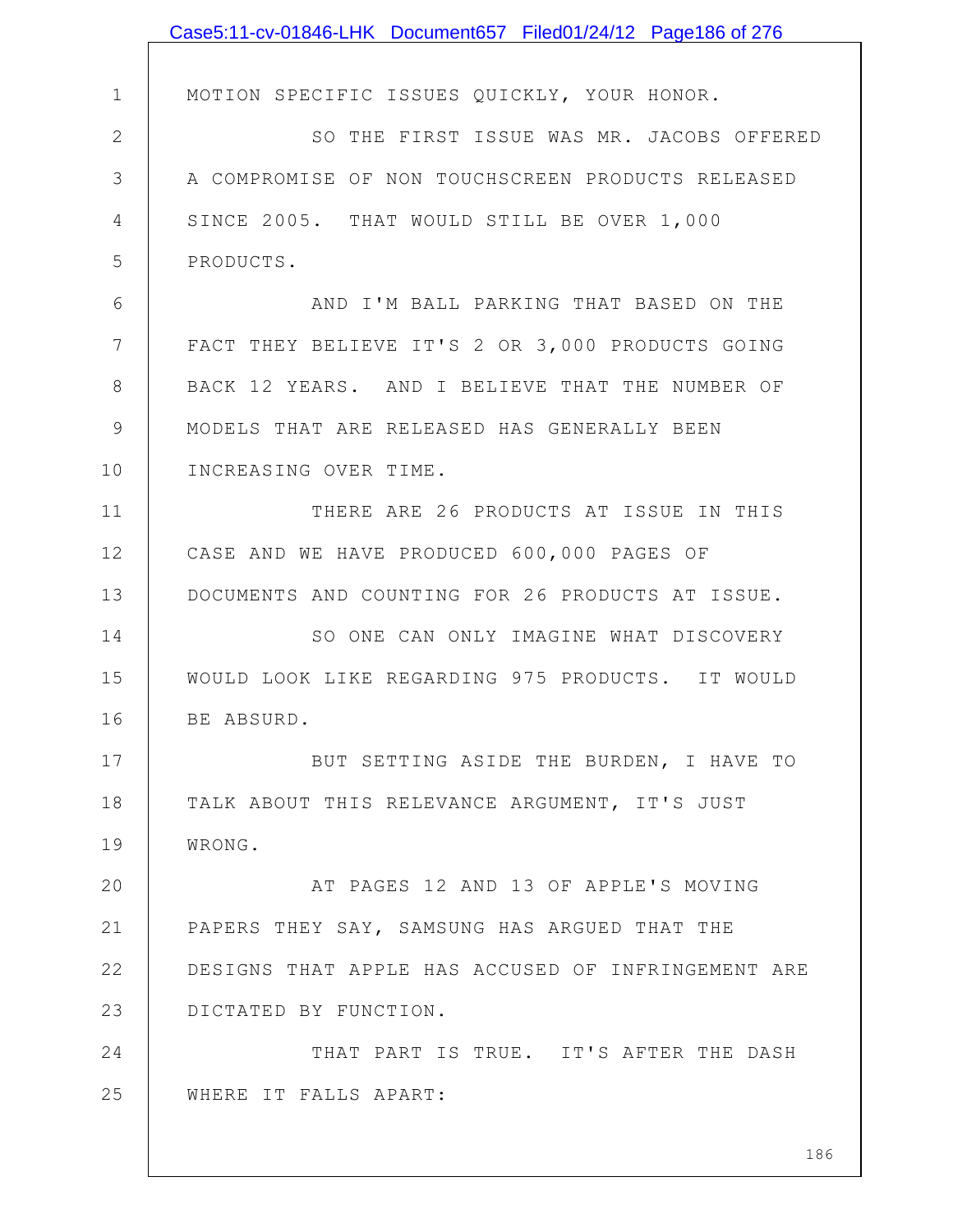|                | Case5:11-cv-01846-LHK Document657 Filed01/24/12 Page187 of 276 |
|----------------|----------------------------------------------------------------|
|                |                                                                |
| $\mathbf 1$    | WHICH MEANS THAT THE SAME FUNCTION CANNOT                      |
| $\overline{2}$ | BE PERFORMED THROUGH ANY OTHER DESIGN.                         |
| 3              | THAT'S JUST AN INCORRECT STATEMENT OF THE                      |
| 4              | LAW. FOR A DESIGN PATENT TO BE INVALID IT HAS TO               |
| 5              | IMPACT THE USEFULNESS.                                         |
| 6              | THE REVERSE IS NOT TRUE. IT DOES NOT                           |
| 7              | MEAN THAT THAT FUNCTION CAN ONLY BE ACCOMPLISHED BY            |
| 8              | ONE SINGLE DESIGN AND THAT THEREFORE THEY'RE                   |
| 9              | ENTITLED TO SEE ALL OF OUR OTHER DESIGNS TO SEE IF             |
| 10             | THEY SERVE THAT SAME FUNCTION.                                 |
| 11             | THERE'S NO CITE AT END OF THAT SENTENCE                        |
| 12             | BECAUSE IT'S JUST NOT THE LAW.                                 |
| 13             | YOU KNOW, AS LONG AS THE PATENTED DESIGN                       |
| 14             | IS PRIMARILY FUNCTIONAL RATHER THAN ORNAMENTAL,                |
| 15             | THEN THE PATENT IS INVALID.                                    |
| 16             | IT IS NOT THE SAME THING TO SAY -- IT'S                        |
| 17             | SIMPLY AN INCORRECT STATEMENT OF LAW TO SAY THAT IF            |
| 18             | A DIFFERENT DESIGN CAN ACCOMPLISH THAT SAME                    |
| 19             | FUNCTION, THAT THAT HAS SOME LEGAL IMPACT. IT                  |
| 20             | DOESN'T. IT'S COMPLETELY IRRELEVANT. THERE'S NO                |
| 21             | CITATION TO IT BECAUSE THAT'S NOT THE STANDARD FOR             |
| 22             | DESIGN PATENT INFRINGEMENT.                                    |
| 23             | THE NEXT THING THAT WAS MENTIONED WAS                          |
| 24             | THAT THEY ARE NOT ASKING FOR UNRELEASED PRODUCTS,              |
| 25             | AND THAT'S INCORRECT.                                          |
|                |                                                                |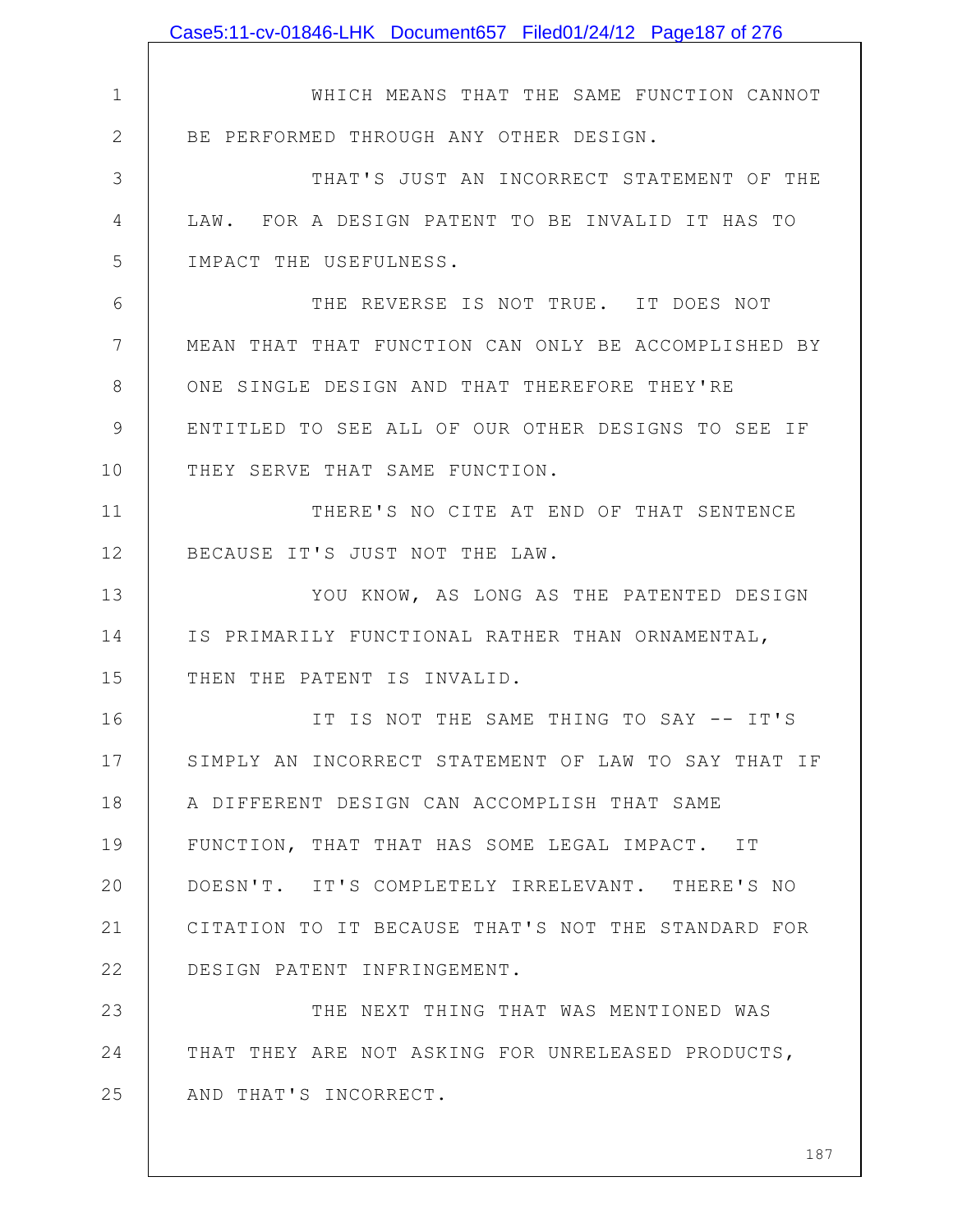|               | Case5:11-cv-01846-LHK Document657 Filed01/24/12 Page188 of 276 |
|---------------|----------------------------------------------------------------|
|               |                                                                |
| $\mathbf 1$   | THEY ARE ASKING FOR RELEASED OR                                |
| $\mathbf{2}$  | UNRELEASED PRODUCTS. THEY ARE ALSO ASKING FOR                  |
| 3             | EVERY ALTERNATIVE DESIGN EVER CONSIDERED BUT NOT               |
| 4             | IMPLEMENTED.                                                   |
| 5             | SO WE ARE NOT JUST TALKING ABOUT 975 MORE                      |
| 6             | PRODUCTS, WE ARE THEN ALSO TALKING ABOUT UNRELEASED            |
| 7             | PRODUCTS THAT FROM 2005 TO NOW AND ALTERNATIVE                 |
| 8             | DESIGNS THAT WERE CONSIDERED, IT WOULD ABSOLUTELY,             |
| $\mathcal{G}$ | YOU KNOW, BRING THIS CASE TO A SCREECHING HALT IF              |
| 10            | WE HAD TO PRODUCE DOCUMENTS ON THAT MAGNITUDE.                 |
| 11            | THE COURT: REALLY? SO IF I ISSUED AN                           |
| 12            | ORDER THAT THEY REQUEST, YOU ARE TELLING ME THIS               |
| 13            | CASE WILL COME TO A GRINDING HALT?                             |
| 14            | MS. KASSABIAN: I'M SAYING THE DESIGN                           |
| 15            | DEPARTMENT AT SAMSUNG, I DON'T KNOW WHAT WOULD                 |
| 16            | HAPPEN.                                                        |
| 17            | IT WOULD BE CATASTROPHIC TO SAY, HEY,                          |
| 18            | MCDONALD'S, I WANT EVERY DOCUMENT IN YOUR COMPANY              |
| 19            | REGARDING HAMBURGERS. THAT'S WHAT WE ARE TALKING               |
| 20            | ABOUT.                                                         |
| 21            | SO SAYING TO SAMSUNG'S MOBILE DIVISION,                        |
| 22            | WE WANT EVERY DOCUMENT REGARDING EVERY PRODUCT                 |
| 23            | YOU'VE EVER RELEASED IN THE LAST SEVEN YEARS, EVEN             |
| 24            | THOUGH WE HAVE NO RELEVANCE ARGUMENT FOR THAT, I               |
| 25            | THINK DOES NOT MEET THE PROPORTIONALITY                        |
|               |                                                                |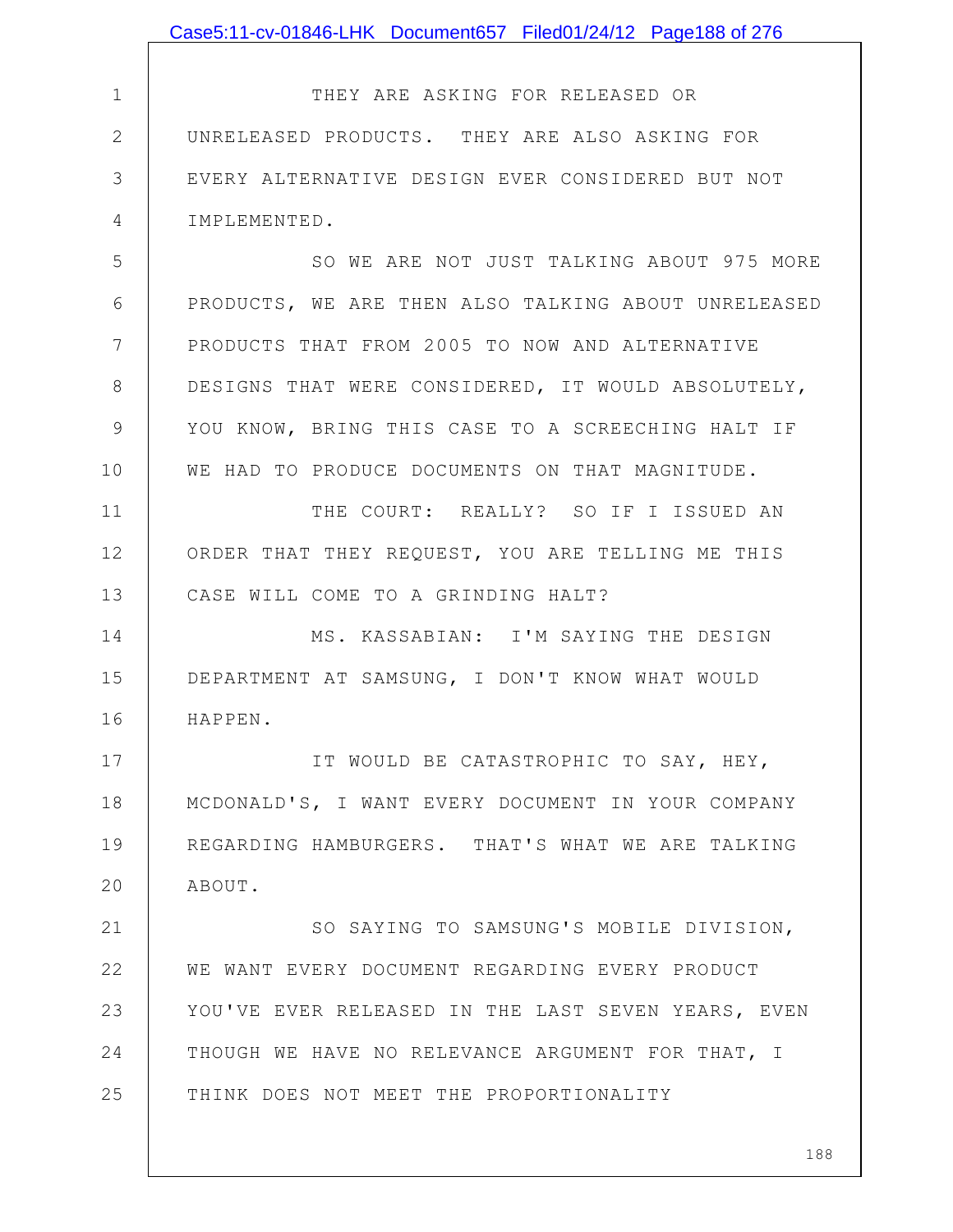|               | Case5:11-cv-01846-LHK Document657 Filed01/24/12 Page189 of 276 |
|---------------|----------------------------------------------------------------|
|               |                                                                |
| $\mathbf 1$   | REQUIREMENT, YOUR HONOR.                                       |
| $\mathbf{2}$  | AND I BELIEVE WE HAVE SUBMITTED A                              |
| 3             | DECLARATION FROM MR. KAHNG ABOUT BURDEN.                       |
| 4             | THE COURT: ALL RIGHT. THANK YOU.                               |
| 5             | MS. KASSABIAN: UNLESS YOU HAVE ANY OTHER                       |
| 6             | QUESTIONS.                                                     |
| 7             | THE COURT: THANK YOU.                                          |
| $8\,$         | MR. JACOBS: JUST ONE TECHNICAL                                 |
| $\mathcal{G}$ | CORRECTION.                                                    |
| 10            | WHAT I SAID WAS WE DON'T NEED DOCUMENTS,                       |
| 11            | WE CAN EXCLUDE NON TOUCHSCREEN PRODUCTS.                       |
| 12            | WHAT WE ARE SEEKING IS THE DOCUMENTATION                       |
| 13            | ALONG THE LINES OF WHAT WAS ARTICULATED FOR                    |
| 14            | PRODUCTS THAT WERE RELEASED POST-2005 THAT ARE                 |
| 15            | TOUCHSCREEN PRODUCTS AND THE ALTERNATIVE DESIGNS               |
| 16            | THAT WERE CONSIDERED FOR THEM.                                 |
| 17            | AND ON THIS COUNTING ISSUE, I THINK WE                         |
| 18            | ARE BACK TO THE DEFINITION OF PRODUCT BECAUSE THE              |
| 19            | PRODUCTS COME IN FAMILIES AND THAT'S A COMMON                  |
| 20            | SOURCE AND THEN OFFSPRING FOR DIFFERENT COUNTRIES.             |
| 21            | THE COURT: DO YOU NEED THE SOURCE OR THE                       |
| 22            | DOCUMENTATION FOR EACH OF THOSE OFFSPRING?                     |
| 23            | MR. JACOBS: I HAVEN'T FIGURED OUT A WAY                        |
| 24            | TO SLICE IT MORE NARROWLY, YOUR HONOR.                         |
| 25            | IF SAMSUNG -- WE ARE RIGHT ON THE LAW.                         |
|               |                                                                |
|               | 189                                                            |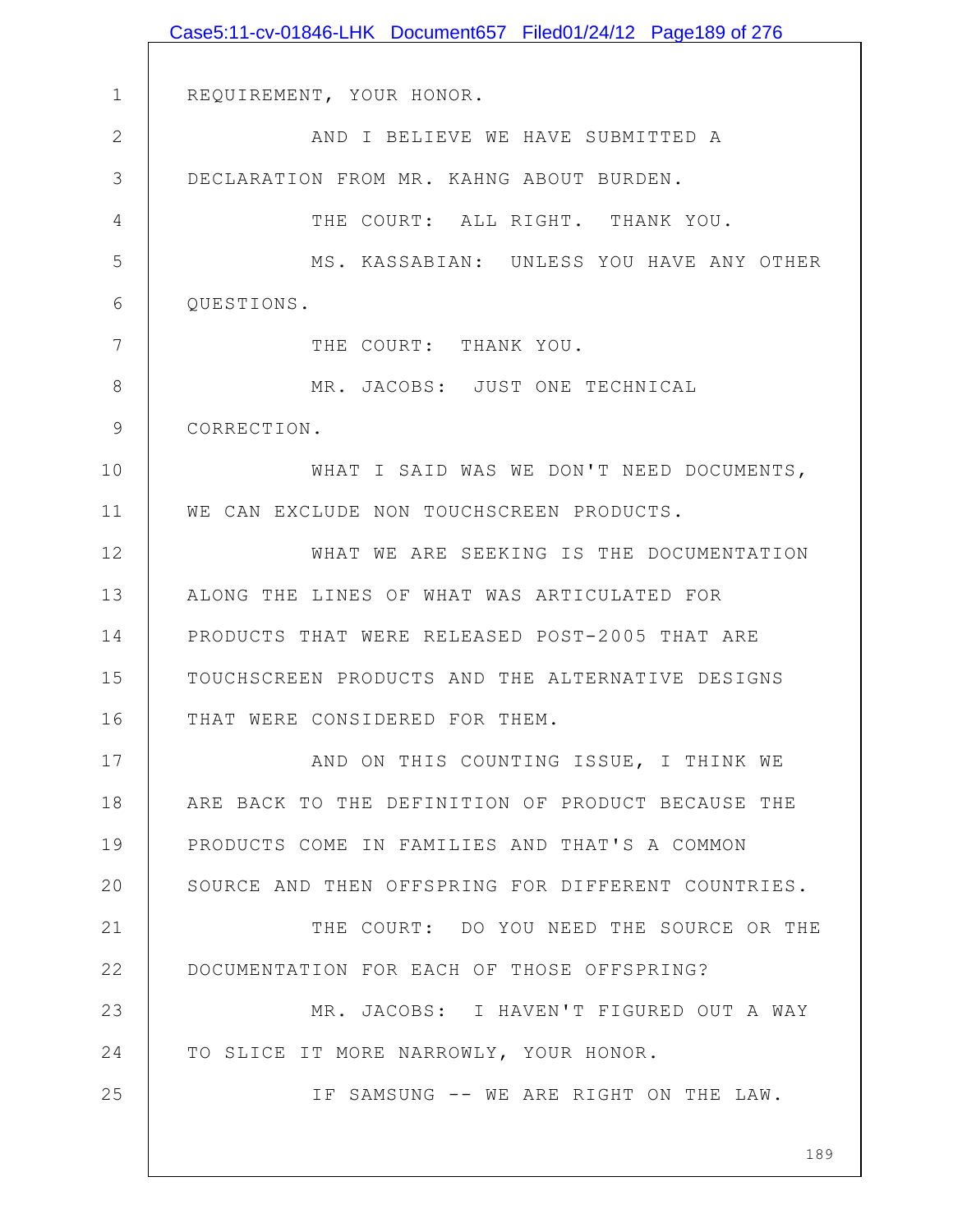|                | Case5:11-cv-01846-LHK Document657 Filed01/24/12 Page190 of 276 |
|----------------|----------------------------------------------------------------|
|                |                                                                |
| $\mathbf 1$    | JUDGE KOH'S ORDER DEALS WITH THIS QUESTION OF THE              |
| $\overline{2}$ | STANDARD. BUT SAMSUNG IS GOING TO ARGUE THAT THESE             |
| 3              | FEATURES DON'T WORK AS WELL OR THEY ARE GOING TO               |
| 4              | NOT BE AS FUNCTIONAL IN SOME ALTERNATIVE DESIGN                |
| 5              | CONCEPT, AND WE NEED TO BE ABLE TO PROVE THAT                  |
| 6              | THAT'S JUST WRONG.                                             |
| 7              | MS. KASSABIAN: YOUR HONOR, THAT'S JUST                         |
| 8              | ABSOLUTELY -- I STILL HAVEN'T HEARD AN ARGUMENT FOR            |
| 9              | RELEVANCE.                                                     |
| 10             | IF APPLE WANTS TO GO OUT AND PURCHASE                          |
| 11             | SOME PUBLICLY AVAILABLE PHONES MADE BY SAMSUNG OR              |
| 12             | MADE BY SOMEBODY ELSE AND MAKE WHATEVER ARGUMENT               |
| 13             | THEY ARE REFERRING TO NOW, THEY ARE FREE TO DO                 |
| 14             | THAT.                                                          |
| 15             | BUT THAT IS NOT THE SAME THING AS ASKING                       |
| 16             | THIS COMPANY SAMSUNG TO PRODUCE MILLIONS AND                   |
| 17             | MILLIONS AND MILLIONS OF PAGES OF DOCUMENTS FOR                |
| 18             | SEVEN YEARS WORTH OF DESIGN WORK WHEN THERE'S                  |
| 19             | ABSOLUTELY NO RELEVANCE. THERE'S ZERO RELEVANCE TO             |
| 20             | HOW AN UNACCUSED PRODUCT WAS DESIGNED IN THIS CASE.            |
| 21             | IT DOES NOT MATTER WHETHER SOME OTHER                          |
| 22             | PRODUCT MIGHT, A DESIGN FEATURE OF THAT PRODUCT                |
| 23             | MIGHT BE FUNCTIONAL, THAT HAS NO BEARING ON WHETHER            |
| 24             | APPLE'S DESIGN PATENTS ARE VALID.                              |
| 25             | THE COURT: ALL RIGHT. THANK YOU.                               |
|                |                                                                |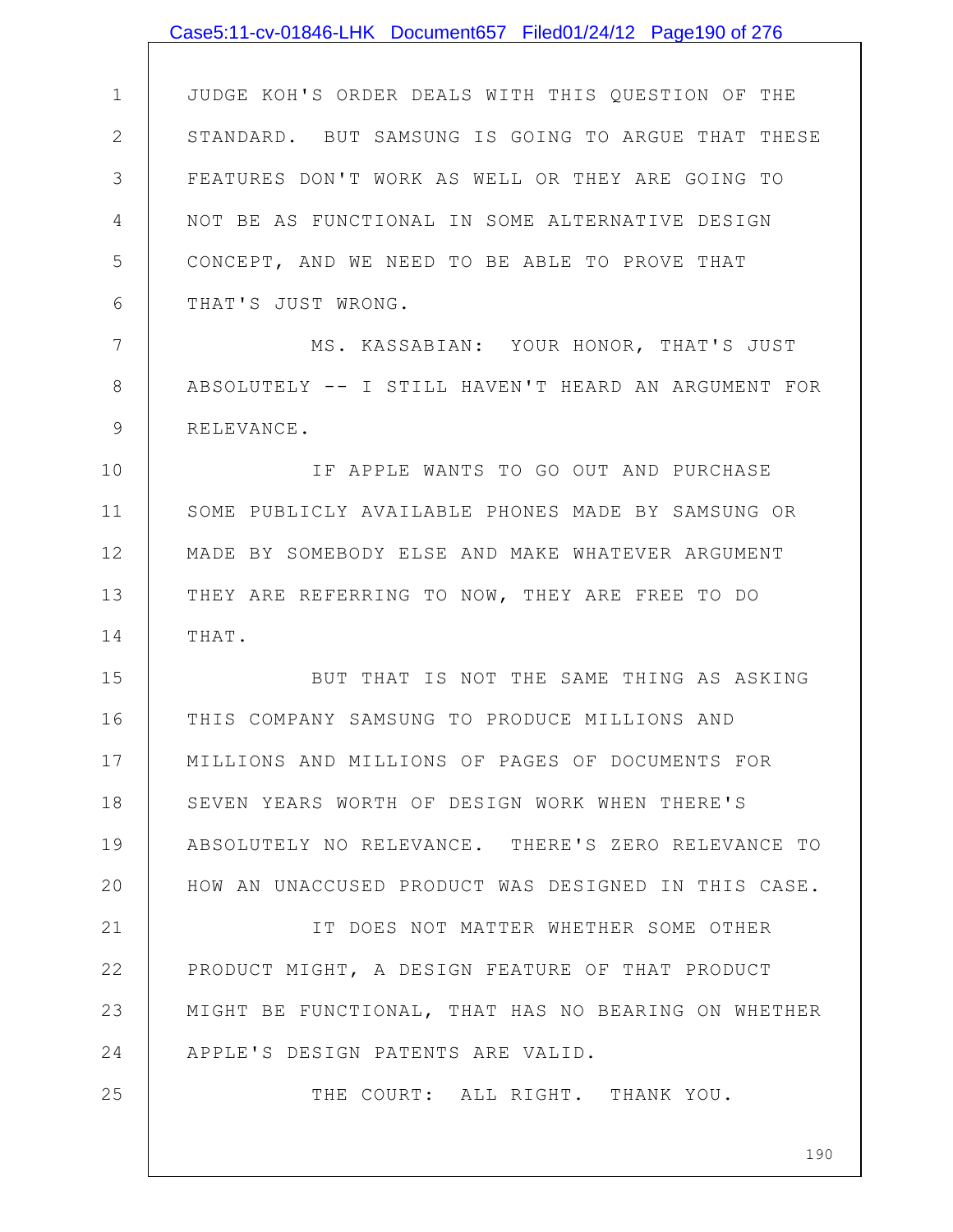|               | Case5:11-cv-01846-LHK Document657 Filed01/24/12 Page191 of 276 |
|---------------|----------------------------------------------------------------|
|               |                                                                |
| $\mathbf 1$   | LET'S TURN TO SAMSUNG'S MOTIONS.                               |
| $\mathbf{2}$  | I THINK IT'S FAIR TO SAY THAT SAMSUNG'S                        |
| 3             | MOTION FOR THE PROTECTIVE ORDER HAS BEEN ADEQUATELY            |
| 4             | EVALUATED IN THE CONTEXT OF APPLE'S RECIPROCAL                 |
| 5             | MOTION.                                                        |
| 6             | SO MS. MAROULIS, I WOULD LIKE TO START                         |
| 7             | WITH YOUR MOTION TO COMPEL DOCUMENTS, WHICH IS 603.            |
| $8\,$         | MS. MAROULIS: YES, YOUR HONOR.                                 |
| $\mathcal{G}$ | OUR OMNIBUS MOTION TO COMPEL CONCERNS                          |
| 10            | BASICALLY --                                                   |
| 11            | THE COURT: THAT'S A GREAT TERM, BY THE                         |
| 12            | WAY.                                                           |
| 13            | MS. MAROULIS: SEVEN CATEGORIES OF                              |
| 14            | DOCUMENTS AND TWO TYPES OF DEPOSITION TESTIMONY.               |
| 15            | I BELIEVE WE COVERED ONE OF THE                                |
| 16            | DEPOSITION SUBPARTS BEFORE, SO WE'LL JUST FOCUS ON             |
| 17            | THE DOCUMENTS AND FACT WITNESSES.                              |
| 18            | SO BROADLY SPEAKING, WE SEEK SOURCE CODE                       |
| 19            | AND TECHNICAL DOCUMENTS, PRIOR ART DOCUMENTS,                  |
| 20            | DOCUMENTS RESPONSIVE TO SEARCH SAMSUNG, AND RELATED            |
| 21            | TERMS LIKE ALIASES FOR THE TERM "SAMSUNG" USED                 |
| 22            | WITHIN APPLE, DESIGN HISTORY DOCUMENTS, ADDITIONAL             |
| 23            | INVENTOR DESIGN DOCUMENTS, SURVEY DOCUMENTS AND                |
| 24            | FINANCIAL DOCUMENTS.                                           |
| 25            | AND IN SOME WAYS, YOUR HONOR, THIS MOTION                      |
|               | 191                                                            |
|               |                                                                |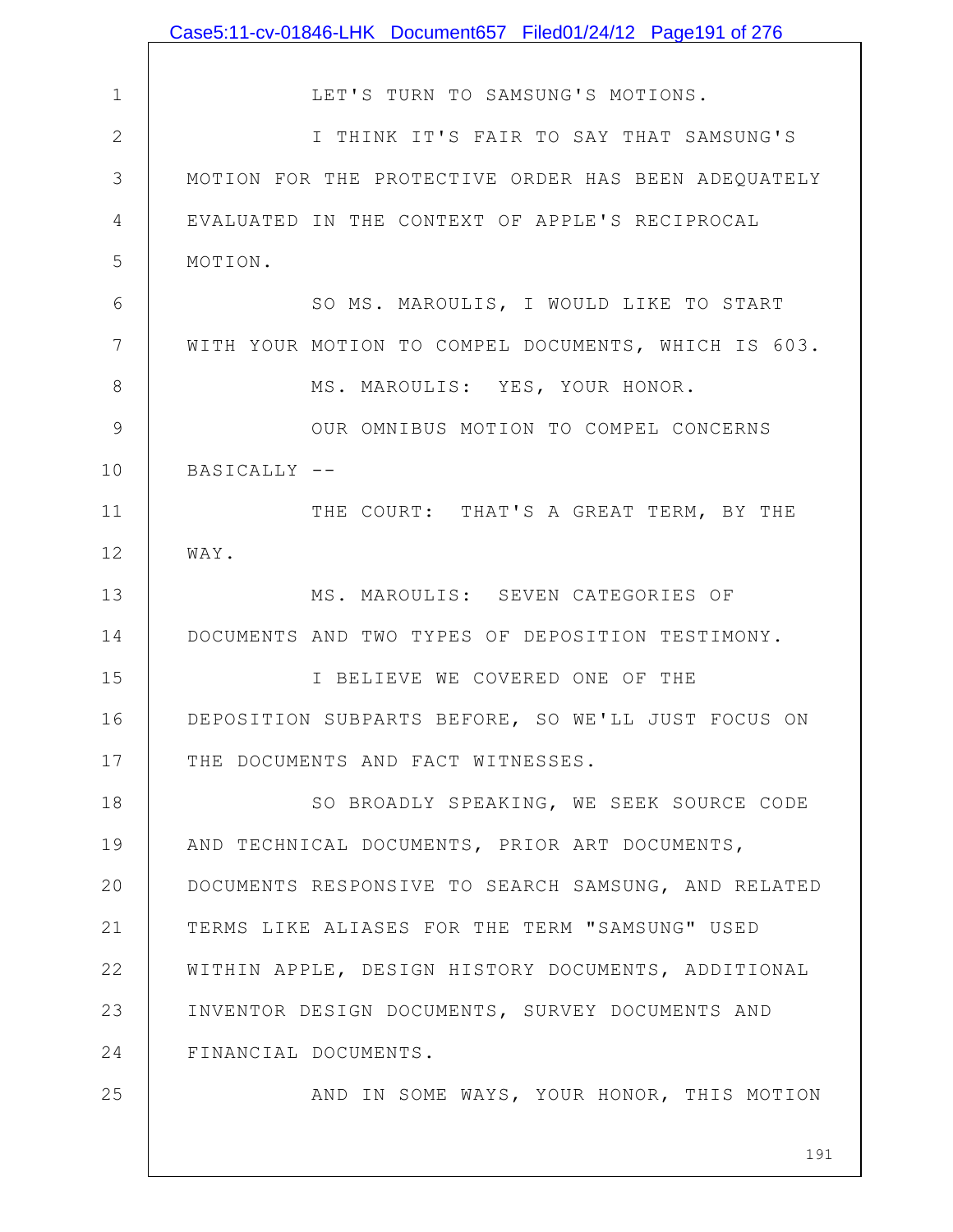|              | Case5:11-cv-01846-LHK Document657 Filed01/24/12 Page192 of 276 |
|--------------|----------------------------------------------------------------|
|              |                                                                |
| $\mathbf{1}$ | IS AN OUTLINE OF THE FAILED DISCUSSIONS BETWEEN THE            |
| $\mathbf{2}$ | PARTIES IN THE NOVEMBER/DECEMBER TIME FRAME                    |
| 3            | REGARDING WHAT WE REFER TO AS RECIPROCITY RULES.               |
| 4            | THIS IS A TWO WAY CASE. BOTH SIDES ARE                         |
| 5            | ALLEGING INTELLECTUAL PROPERTY AGAINST EACH OTHER.             |
| 6            | THEY ARE ACCUSING EACH OTHER OF INFRINGEMENT, SO               |
| 7            | THERE'S SOME CATEGORIES OF DOCUMENTS THAT BOTH NEED            |
| 8            | TO PRODUCE.                                                    |
| 9            | FOR EXAMPLE, SURVEYS, FINANCIAL                                |
| 10           | INFORMATION, PRIOR ART AND TECHNICAL DOCUMENTS                 |
| 11           | CERTAINLY FALL WITHIN THAT.                                    |
| 12           | SO WHAT HAPPENED IS THAT WE KEPT                               |
| 13           | NEGOTIATING WITH APPLE IN GOOD FAITH, AND WE                   |
| 14           | ATTACHED TO SOME OF OUR MOTION PAPERS THE CHARTS               |
| 15           | THAT WE HAVE BEEN GOING BACK AND FORTH ON IN THE               |
| 16           | MEET AND CONFER PROCESS. AND THEN APPLE DROPPED                |
| 17           | THE NEGOTIATIONS AND FILED A MOTION THAT RESULTED              |
| 18           | IN YOUR HONOR'S DECEMBER 22ND ORDER.                           |
| 19           | WE AT SAMSUNG HAVE TAKEN THE MEET AND                          |
| 20           | CONFER PROCESS VERY SERIOUSLY, KEPT GOING, TRIED TO            |
| 21           | CONVINCE APPLE TO PRODUCE THE DOCUMENTS WE NEED                |
| 22           | THAT WERE SUBJECT TO THIS RECIPROCITY NEGOTIATION,             |
| 23           | BUT THAT HAS NOT MATERIALIZED.                                 |
| 24           | AND WHILE I DON'T DOUBT THAT                                   |
| 25           | MR. MCELHINNY SPENT FIVE HOURS PREPARING FOR THE               |
|              | 192                                                            |
|              |                                                                |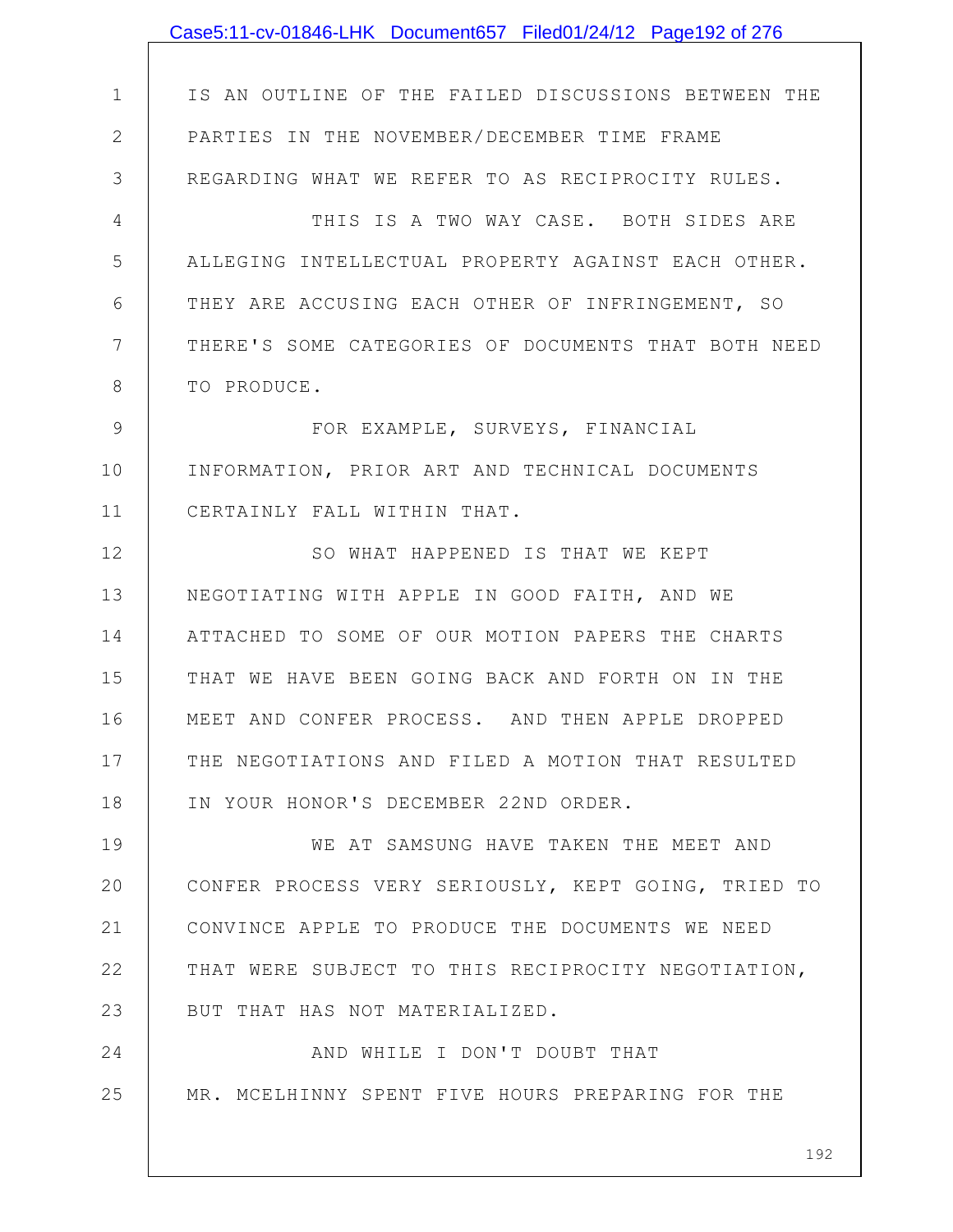|              | Case5:11-cv-01846-LHK Document657 Filed01/24/12 Page193 of 276 |
|--------------|----------------------------------------------------------------|
|              |                                                                |
| $\mathbf 1$  | MEET AND CONFER, THE ULTIMATE MEET AND CONFERS WERE            |
| $\mathbf{2}$ | NOT FRUITFUL.                                                  |
| 3            | AND SO WHAT WE WANT TO IS TO AVOID THE                         |
| 4            | UNFORTUNATE DOUBLE STANDARD THAT APPLE IS URGING ON            |
| 5            | THIS COURT WHEREBY SAMSUNG IS FORCED TO PRODUCE                |
| 6            | VERY BROAD CATEGORIES OF DOCUMENTS IMMEDIATELY AND             |
| 7            | APPLE CAN PICK AND CHOOSE WHAT IT WANTS TO PRODUCE             |
| 8            | AND DO IT ON A FAIRLY LEISURELY SCHEDULE WHEN AND              |
| 9            | IF IT WANTS IT.                                                |
| 10           | AND THERE ARE MANY EXAMPLES BUT I WILL                         |
| 11           | JUST CITE ONE TO YOUR HONOR. AS RECENTLY AS LAST               |
| 12           | WEEK WE LEARNED THAT THERE'S A THOUSAND PROTOTYPE              |
| 13           | MODELS OF THE DESIGN PATENTS AT ISSUE THAT APPLE               |
| 14           | FINALLY MADE AVAILABLE TO US.                                  |
| 15           | THESE ARE THE VERY SAME PROTOTYPES THAT                        |
| 16           | SHOULD HAVE BEEN PRODUCED BEFORE THE MOTION FOR                |
| 17           | PRELIMINARY INJUNCTION, BECAUSE FOR EXAMPLE SAMSUNG            |
| 18           | OFFERED ITS PROTOTYPES AND MOCKUPS FOR INSPECTION              |
| 19           | BEFORE THE HEARING ON THE PRODUCTS AT ISSUE.                   |
| 20           | NOW WE LEARN IN THE MIDDLE OF JANUARY                          |
| 21           | ABOUT THESE THOUSAND PRODUCTS. I HAVE A TEAM OF                |
| 22           | PEOPLE TRYING TO INSPECT THAT. AND THIS IS JUST                |
| 23           | ONE OF MANY EXAMPLES OF THINGS THAT HAVE NOT BEEN              |
| 24           | PRODUCED BEFORE AND THINGS THAT NEED TO BE                     |
| 25           | PRODUCED.                                                      |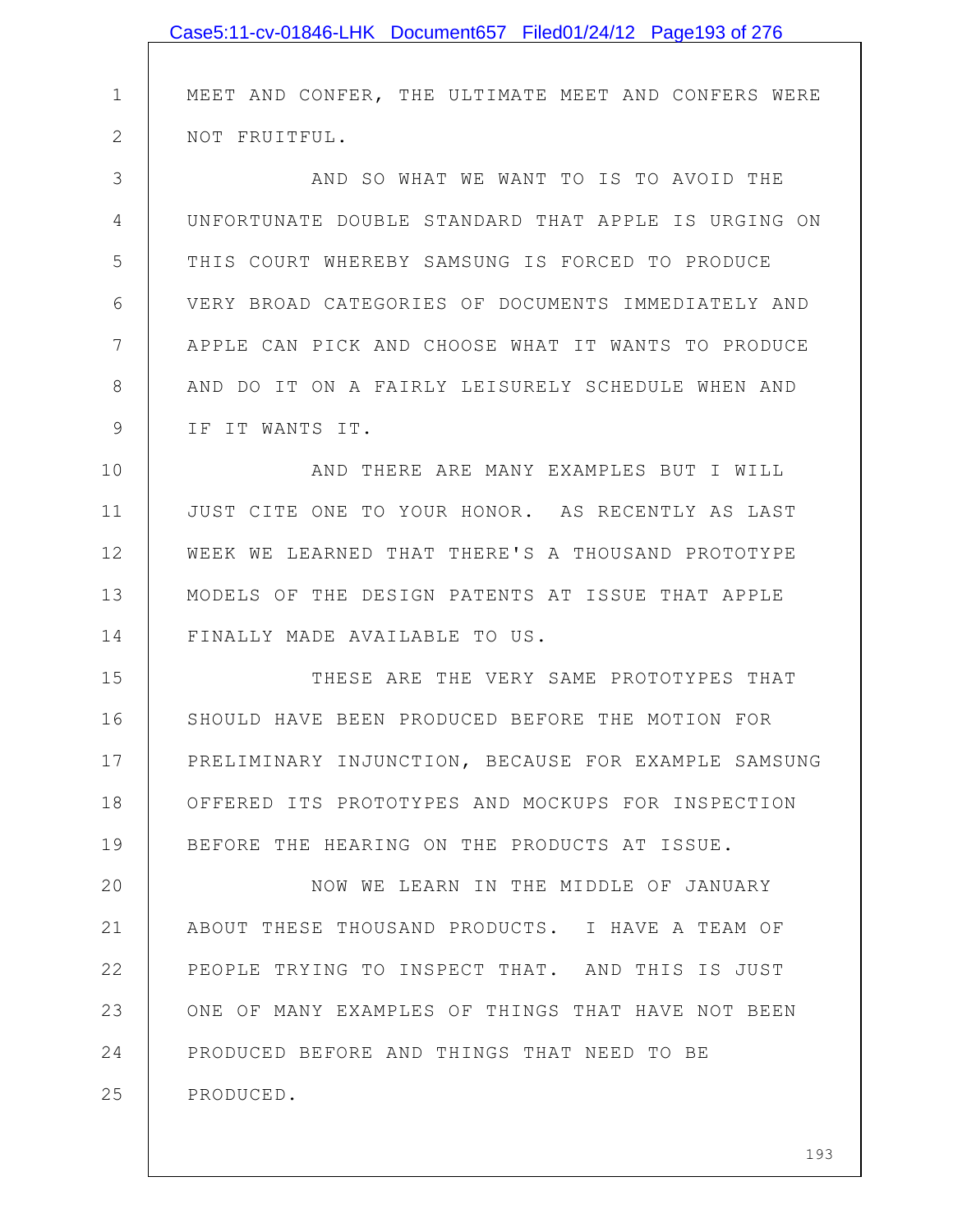|              | Case5:11-cv-01846-LHK Document657 Filed01/24/12 Page194 of 276 |
|--------------|----------------------------------------------------------------|
|              |                                                                |
| $\mathbf 1$  | SO GOING THROUGH THE VARIOUS ITEMS THAT                        |
| $\mathbf{2}$ | WE BRIEFED IN OUR MOTION, AND IF YOUR HONOR WANTS I            |
| 3            | IS SKIP SOME AND FOCUS MORE ON OTHERS.                         |
| 4            | WITH RESPECT TO SOURCE CODE, SOME SOURCE                       |
| 5            | CODE HAS BEEN OFFERED FOR INSPECTION BUT IT'S NOT              |
| 6            | COMPLETE, IT'S NOT THE TYPE WE WANT.                           |
| 7            | AND THE EXAMPLES WERE FROM THE MOTION,                         |
| 8            | ARE FOR EXAMPLE THE SOURCE CODE RELATING TO THE                |
| 9            | BASEBAND PROCESSORS.                                           |
| 10           | AND WHAT'S HAPPENING THERE IS THAT APPLE                       |
| 11           | HAS A VARIETY OF EXCUSES.                                      |
| 12           | ONE IS THAT IT'S THIRD PARTIES THAT                            |
| 13           | PROVIDE THE SOURCE CODE AND NOT APPLE SO THEY DON'T            |
| 14           | HAVE IT. THEN IT TURNS OUT THAT THEY DO HAVE IT                |
| 15           | BUT THEY HAVEN'T SECURED THE PERMISSION IN TIME,               |
| 16           | FOR EXAMPLE, INTEL.                                            |
| 17           | AND ALL THIS TIME WE ARE WITHOUT AN                            |
| 18           | INCREDIBLY IMPORTANT TOOL FOR PROVING OUR                      |
| 19           | INFRINGEMENT ALLEGATIONS. IN FACT, SOMETHING THAT              |
| 20           | THEY SHOULD HAVE PRODUCED BACK IN SEPTEMBER WHEN               |
| 21           | THE INFRINGEMENT CONTENTIONS WERE DUE.                         |
| 22           | THE COURT: SO PERHAPS YOU MIGHT EXPLAIN                        |
| 23           | TO ME INTEL'S OBJECTION.                                       |
| 24           | SO YOU HAVE ASKED FOR SOURCE CODE                              |
| 25           | RELATING TO CERTAIN BASEBAND PROCESSORS. IT'S                  |
|              |                                                                |
|              | 194                                                            |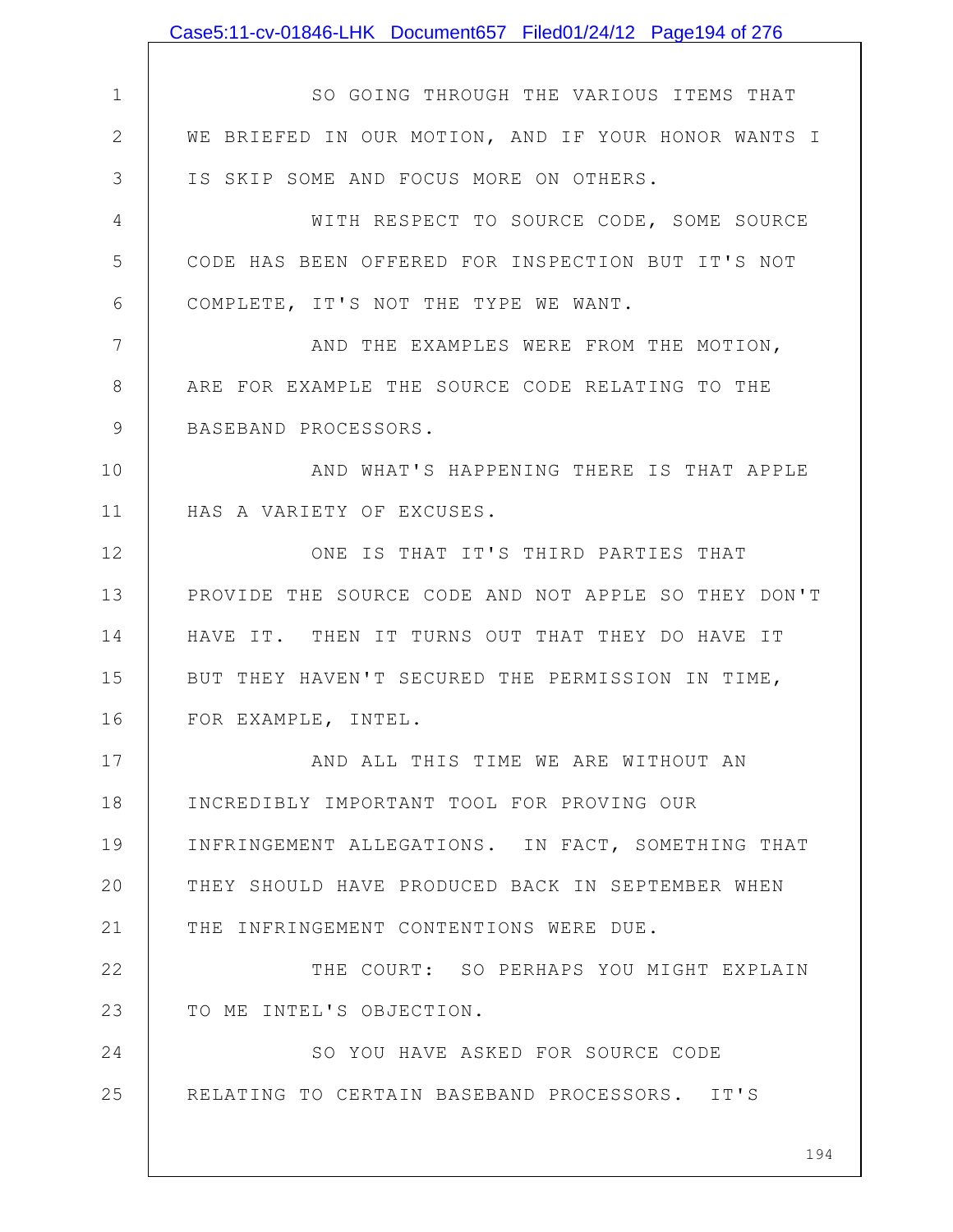|                 | Case5:11-cv-01846-LHK Document657 Filed01/24/12 Page195 of 276 |
|-----------------|----------------------------------------------------------------|
|                 |                                                                |
| $\mathbf{1}$    | UNDISPUTED AT LEAST A PORTION OF THAT CODE IS                  |
| $\mathbf{2}$    | SUPPLIED TO APPLE BY INTEL; HAVE I GOT IT RIGHT SO             |
| 3               | FAR?                                                           |
| $\overline{4}$  | MS. MAROULIS: YES, YOUR HONOR. WE ASKED                        |
| 5               | INTEL AND APPLE.                                               |
| 6               | WE ASKED INTEL BECAUSE WE WANT TO SEE                          |
| $7\phantom{.0}$ | WHAT THEY SUPPLY AND WE ASKED APPLE BECAUSE WE WANT            |
| 8               | TO SEE IF THERE'S ANY IMPLEMENTATION THAT'S                    |
| $\mathsf 9$     | DIFFERENT.                                                     |
| 10              | FOR EXAMPLE, YOUR HONOR KEEPS ASKING HOW                       |
| 11              | COME YOU DON'T STIPULATE TO THINGS, HOW COME YOU               |
| 12              | DON'T SIMPLIFY THIS CASE? WE TRIED.                            |
| 13              | WE PROPOUNDED A SERIES THAT SAID, PLEASE                       |
| 14              | ADMIT THIS PRODUCT IS IN COMPLIANCE, AND THEN WE               |
| 15              | INCLUDED THE SPEC NUMBER, 25 DOT WHATEVER.                     |
| 16              | AND THE RESPONSE WAS THOSE WITHOUT                             |
| 17              | KNOWLEDGE WHETHER THEIR PHONES ARE COMPLIANT. I                |
| 18              | MEAN, THAT MIGHT BE SUBJECT TO A SEPARATE MOTION               |
| 19              | ENTIRELY, BUT THAT'S THEIR RESPONSE.                           |
| 20              | CONFRONTED WITH THAT RESPONSE, WE NEED TO                      |
| 21              | SEE HOW THE SOURCE CODE IS LISTED. ARE THEY                    |
| 22              | CHANGING IT? WHAT ARE THEY DOING TO IT? ARE THEY               |
| 23              | TAKING IT WHOLESALE? WE UNDERSTAND WE WILL                     |
| 24              | EVENTUALLY GET THIS FROM INTEL, BUT WE ALSO NEED TO            |
| 25              | GET IT FROM APPLE.                                             |
|                 |                                                                |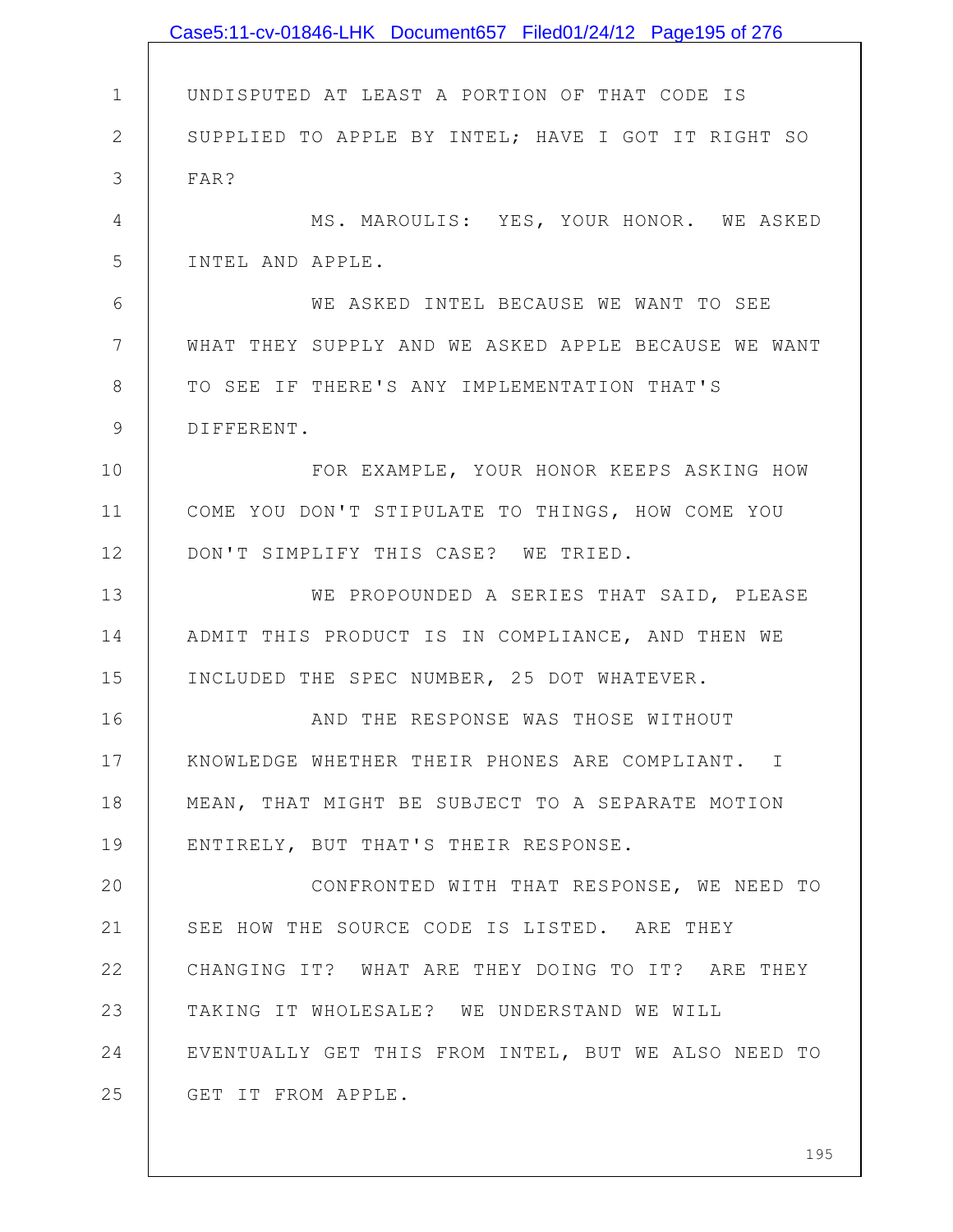|                 | Case5:11-cv-01846-LHK Document657 Filed01/24/12 Page196 of 276 |
|-----------------|----------------------------------------------------------------|
|                 |                                                                |
| $\mathbf 1$     | THE COURT: AND WHAT IS APPLE'S OBJECTION                       |
| $\overline{2}$  | BEEN SO FAR TO YOUR REQUEST?                                   |
| 3               | MS. MAROULIS: MY UNDERSTANDING IS IT'S A                       |
| 4               | VARIETY OF OBJECTIONS.                                         |
| 5               | ONE IS THAT THIS IS INTEL'S CODE SO INTEL                      |
| 6               | SHOULD BE PRODUCING IT. THE OTHER ONE IS THAT THEY             |
| $7\phantom{.0}$ | MAY PRODUCE IT LATER ON.                                       |
| 8               | BUT WE HAVE NOT GOTTEN A SATISFACTORY                          |
| $\mathcal{G}$   | EXPLANATION OF WHY THIS EXTREMELY CRUCIAL PIECE HAS            |
| 10              | NOT BEEN PRODUCED.                                             |
| 11              | THE COURT: THERE'S NO DISPUTE THAT THE                         |
| 12              | CODE IS RELEVANT, RIGHT?                                       |
| 13              | MS. MAROULIS: THERE SHOULDN'T BE. I DO                         |
| 14              | NOT BELIEVE APPLE DISPUTES THAT.                               |
| 15              | THE COURT: OKAY. ALL RIGHT.                                    |
| 16              | MS. MAROULIS: I DO NOT HAVE INSIGHT AS                         |
| 17              | TO WHAT ARE THE GROUNDS FOR INTEL'S OBJECTION TO               |
| 18              | APPLE.                                                         |
| 19              | THE COURT: AND I APPRECIATE THAT.                              |
| 20              | I'M SIMPLY TRYING TO UNDERSTAND WHAT YOU                       |
| 21              | HAVE BEEN TOLD DURING THE MEET AND CONFER PROCESS              |
| 22              | ABOUT THAT. AND IT SOUNDS TO ME LIKE YOU ARE                   |
| 23              | SAYING YOU HAVE NOT BEEN PRESENTED WITH ANY                    |
| 24              | RELEVANCE OBJECTION TO THAT.                                   |
| 25              | MS. MAROULIS: EXACTLY, YOUR HONOR.                             |
|                 |                                                                |
|                 | 196                                                            |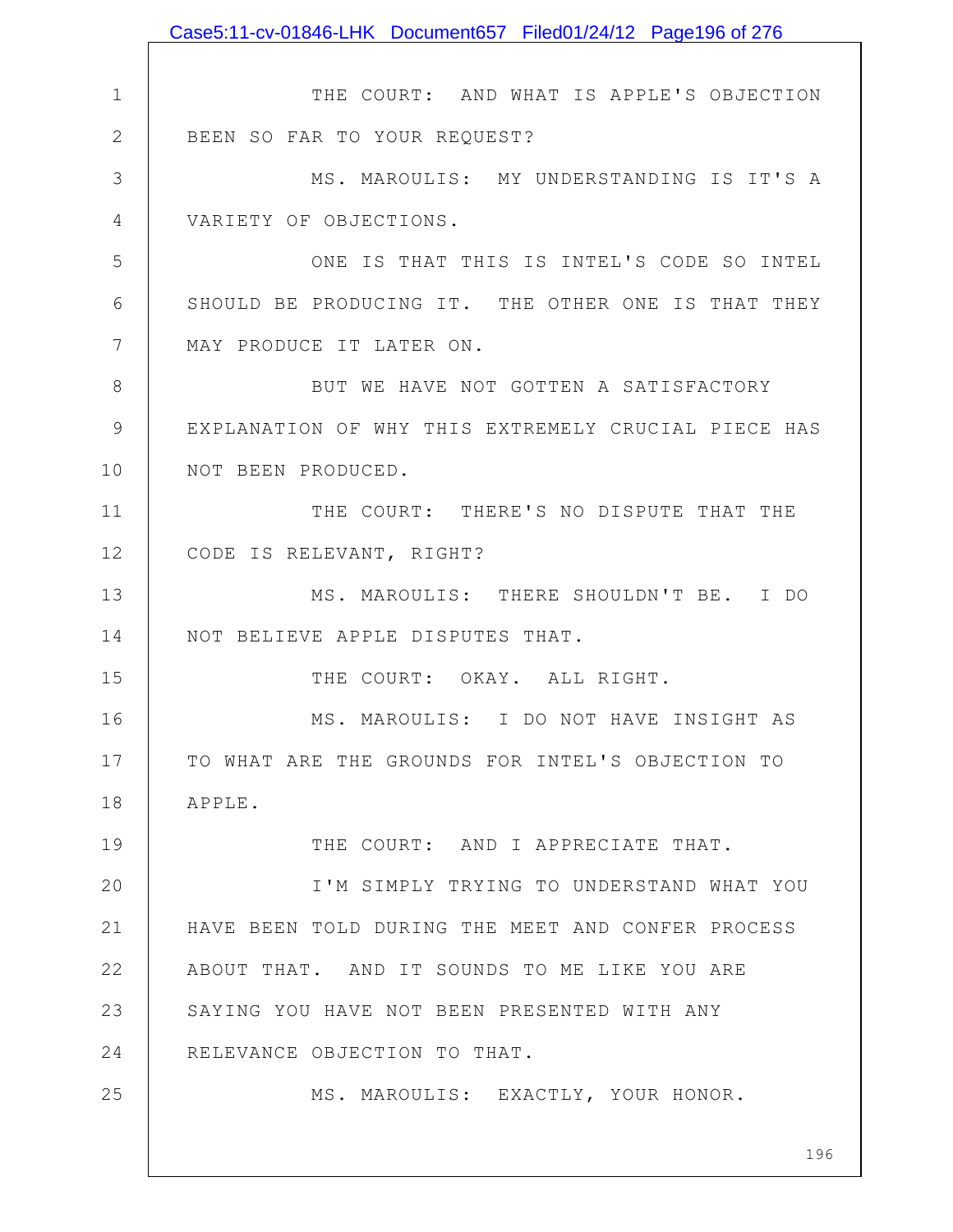|              | Case5:11-cv-01846-LHK Document657 Filed01/24/12 Page197 of 276 |
|--------------|----------------------------------------------------------------|
|              |                                                                |
| $\mathbf 1$  | AND AGAIN, IF APPLE IS WISHING TO                              |
| $\mathbf{2}$ | STIPULATE OR TO ANSWER SOME OF THOSE THINGS, SOME              |
| 3            | OF THE PRODUCTION BURDENS COULD BE ALLEVIATED, BUT             |
| 4            | WE ARE FACED WITH THAT NOT HAPPENING.                          |
| 5            | THE NEXT CATEGORY, BROAD CATEGORY OF                           |
| 6            | DOCUMENTS WE WANT, IS PRIOR ART. GETTING PRIOR ART             |
| 7            | OUT OF APPLE HAS BEEN AN ODYSSEY.                              |
| 8            | WE KNOW THAT APPLE IS INVOLVED IN A                            |
| 9            | VARIETY OF INTELLECTUAL PROPERTY LITIGATION, AND WE            |
| 10           | KNOW THAT THROUGH THESE LITIGATIONS AND PUBLIC                 |
| 11           | INFORMATION THAT THEY ARE NOTICED OF A LOT OF PRIOR            |
| 12           | ART FOR THE SAME PATENTS OR THE RELATED PATENTS.               |
| 13           | GETTING IT OUT OF THEM HAS BEEN ALMOST                         |
| 14           | IMPOSSIBLE. SO AGAIN, BY WAY OF EXAMPLE, WE ARE                |
| 15           | DESCRIBING THE NEXT PRODUCT, THE PRODUCT THAT WE               |
| 16           | HAVE BEEN TRYING TO GET INFORMATION FROM THEM, BUT             |
| 17           | THAT'S NOT THE ONLY ONE. IT TOOK US A MOTION                   |
| 18           | BEFORE YOUR HONOR LAST TIME TO GET MOTOROLA                    |
| 19           | LITIGATION MATERIALS.                                          |
| 20           | WE HAVE NOW GOTTEN THEM, FOR THE MOST                          |
| 21           | PART. AND OF COURSE MAC OS IS A WHOLE SEPARATE                 |
| 22           | MOTION BEFORE US AND WE WILL RETURN TO THAT.                   |
| 23           | BUT THE BROAD LEVEL WE ARE SEEKING IS                          |
| 24           | THAT APPLE PRODUCE ANY PRIOR ART IN ITS POSSESSION             |
| 25           | RELEVANT TO THE 12 ASSERTED PATENTS.                           |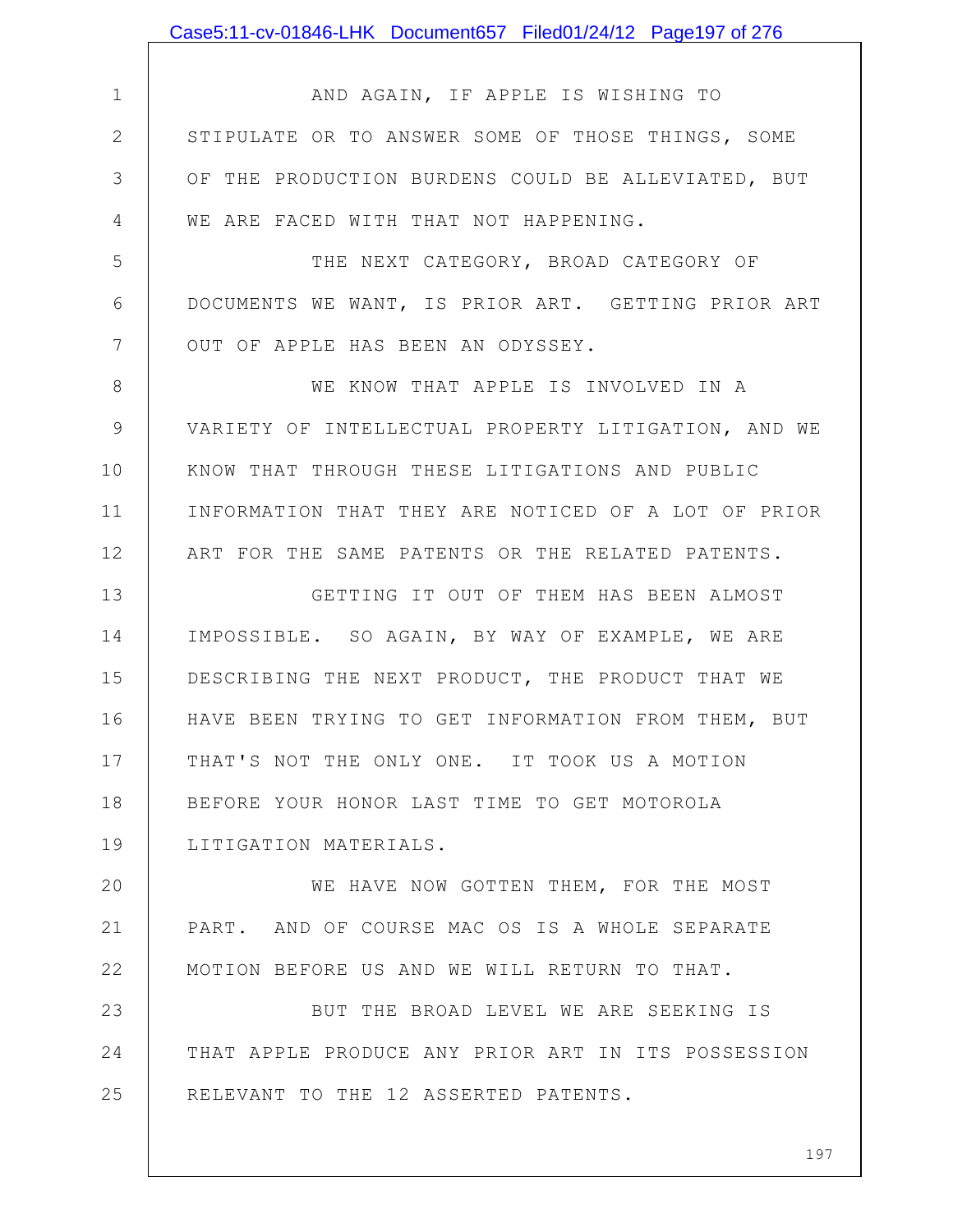|               | Case5:11-cv-01846-LHK Document657 Filed01/24/12 Page198 of 276 |
|---------------|----------------------------------------------------------------|
|               |                                                                |
| $\mathbf 1$   | THERE'S SOME PRIOR ART THAT APPLE HAS.                         |
| $\mathbf{2}$  | WE CANNOT BE FORCED TO GUESS FROM EITHER PUBLIC                |
| 3             | FILING OR IN CASES OF DESIGN PATENTS WE FOUND PRIOR            |
| 4             | ART IN READING THE DESIGN BOOKS THAT ARE PUBLICLY              |
| 5             | PUBLISHED.                                                     |
| 6             | THEY ARE IN LITIGATION, THEY ARE NOTICED                       |
| 7             | THAT THEY HAVE TO PRODUCE PRIOR ART AND THEY HAVE              |
| 8             | TO DO THAT.                                                    |
| $\mathcal{G}$ | THE COURT: IF I COULD ASK ABOUT THAT.                          |
| 10            | I APPRECIATE YOU DON'T HAVE PERFECT                            |
| 11            | INSIGHT INTO THE PRIOR ART AND OTHER ISSUES IN                 |
| 12            | DISPUTES IN OTHER CASES, BUT AS YOU POINTED OUT YOU            |
| 13            | ARE AT LEAST ABLE TO GLEAN FROM CERTAIN INSTANCES              |
| 14            | WHAT PRIOR ART.                                                |
| 15            | HAVE YOU IDENTIFIED, OTHER THAN THE NEXT                       |
| 16            | STEP OS, HAVE YOU IDENTIFIED ANY SPECIFIC PRIOR ART            |
| 17            | THAT YOU WOULD LIKE PRODUCED THAT THEY REFUSED TO              |
| 18            | PRODUCE?                                                       |
| 19            | MS. MAROULIS: RIGHT NOW WE IDENTIFIED                          |
| 20            | NEXT BEFORE WE IDENTIFIED THE MOTOROLA PRIOR ART,              |
| 21            | BUT WE DON'T KNOW WHAT WE DON'T KNOW, RIGHT?                   |
| 22            | THERE'S SOME PRIOR ART THAT THEY ARE                           |
| 23            | SITTING ON POTENTIALLY THAT THEY HAVE NOT PRODUCED             |
| 24            | AND THEY WILL NOT TELL US IF THEY PRODUCED IT AT               |
| 25            | ALL.                                                           |
|               |                                                                |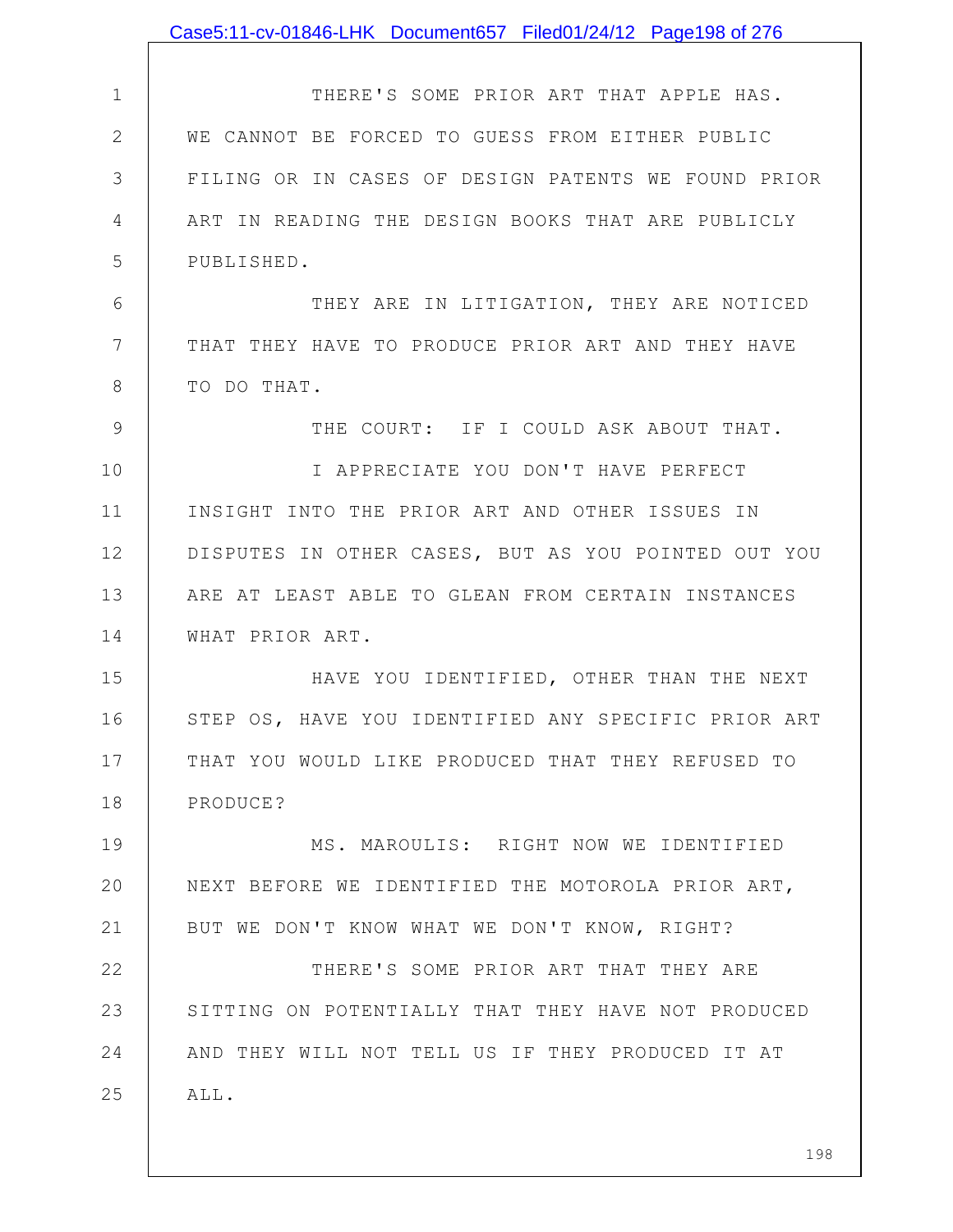|              | Case5:11-cv-01846-LHK Document657 Filed01/24/12 Page199 of 276 |
|--------------|----------------------------------------------------------------|
|              |                                                                |
| $\mathbf 1$  | THE COURT: BUT FOR EXAMPLE, YOU HAVEN'T                        |
| $\mathbf{2}$ | REVIEWED OR ANALYZED OTHER CASES IN WHICH THIS                 |
| 3            | PRIOR ART HAS BEEN AT ISSUE AND IDENTIFIED ANY                 |
| 4            | OTHER SPECIFIC REFERENCES --                                   |
| 5            | MS. MAROULIS: YOUR HONOR --                                    |
| 6            | THE COURT: -- TO FOCUS THEIR EFFORT.                           |
| 7            | MS. MAROULIS: I UNDERSTAND THERE WAS A                         |
| 8            | LETTER FROM MS. CHAN SENT TO APPLE, AND I'M TRYING             |
| 9            | TO FIND THE EXHIBIT NUMBER FOR YOU SO I CAN SHOW               |
| 10           | YOU THE LETTER.                                                |
| 11           | THE NEXT CATEGORY IS THE CATEGORY THAT                         |
| 12           | RELATES TO SEARCHES RESPONSIVE TO THE TERM SAMSUNG             |
| 13           | OR SOME VARIATION THEREOF. FOR EXAMPLE, ALIASES                |
| 14           | FROM THE INTERNAL SLANG OR CODE WORDS THAT ARE USED            |
| 15           | WITHIN APPLE. AND RELATED TO THAT WE HAVE ASKED                |
| 16           | THEM TO RUN ANDROID OR DROID WHICH IS AN                       |
| 17           | ABBREVIATION OF THAT. AND WE RECEIVED A VARIETY OF             |
| 18           | RESPONSES TO THAT.                                             |
| 19           | AGAIN, ONE WAS THAT IT'S BURDENSOME.                           |
| 20           | ANOTHER ONE WAS THAT THERE'S NO NEED FOR THEM TO               |
| 21           | RUN "SAMSUNG" EVEN THOUGH THEY FORCED US TO RUN                |
| 22           | "APPLE" BECAUSE THEY SAY, YOU COPIED OUR PRODUCTS              |
| 23           | AND WE HAVEN'T COPIED YOURS.                                   |
| 24           | WELL, THAT'S NOT REALLY A SERIOUS                              |
| 25           | CONVERSATION BECAUSE WE ALLEGE THAT THEY INFRINGED             |
|              |                                                                |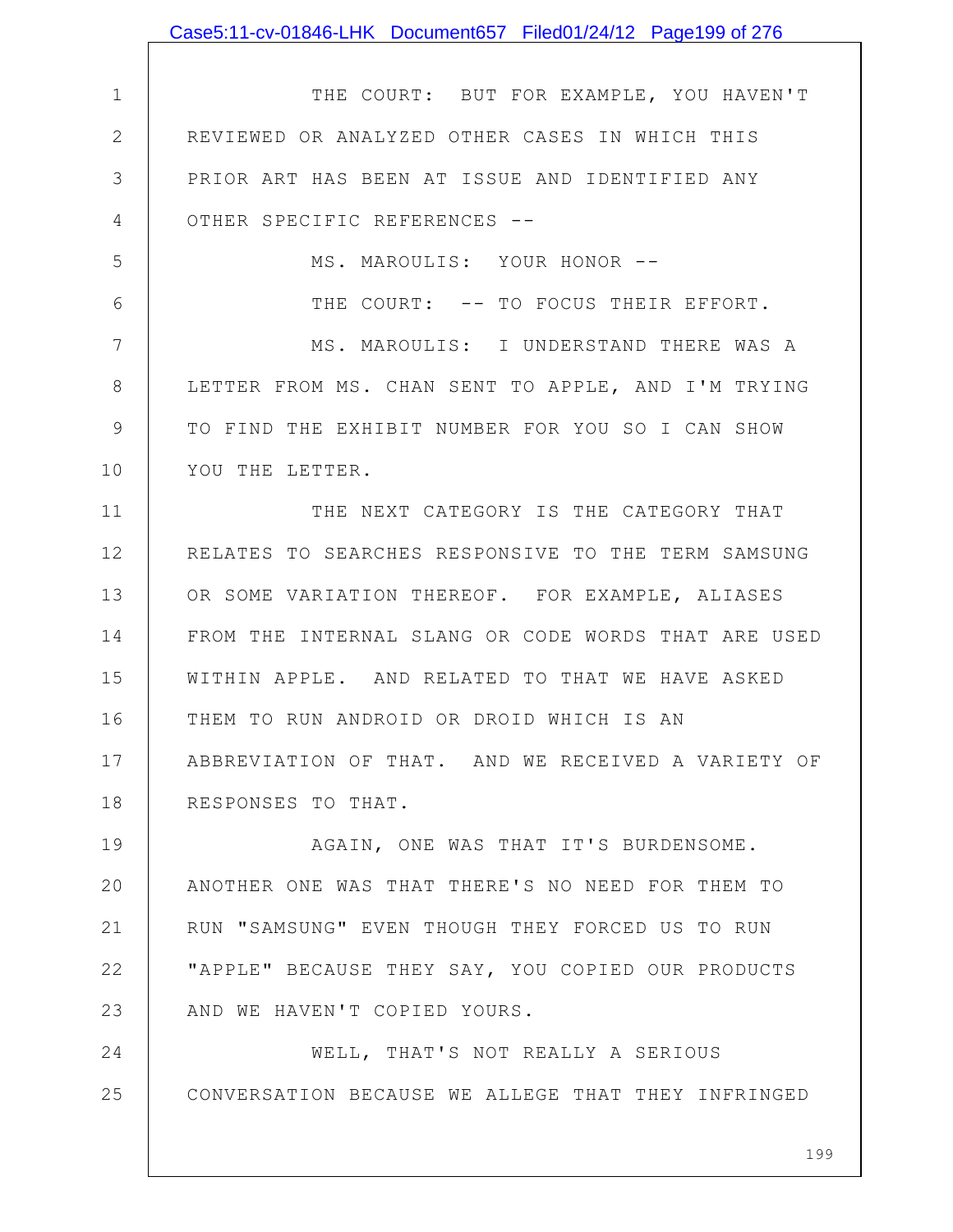|              | Case5:11-cv-01846-LHK Document657 Filed01/24/12 Page200 of 276 |
|--------------|----------------------------------------------------------------|
|              |                                                                |
| 1            | 12 OF OUR PATENTS THAT THEY COPIED OUR TECHNOLOGY.             |
| $\mathbf{2}$ | AND I KNOW MR. MCELHINNY LIKES TO SPEAK BEFORE                 |
| 3            | YOUR HONOR AND OTHER TRIBUNALS ABOUT THE COPYING,              |
| 4            | BUT THERE'S COPYING ON APPLE'S SIDE, IT'S COPYING              |
| 5            | OF THE TECHNOLOGY, THAT'S THE PATENT INFRINGEMENT              |
| 6            | SAMSUNG IS ALLEGING.                                           |
| 7            | THE TERM "SAMSUNG" CAN BE RELEVANT TO A                        |
| 8            | WHOLE VARIETY OF POINTS FROM LACK OF                           |
| 9            | DISTINCTIVENESS IN THE TRADEMARK AREA TO                       |
| 10           | COMPETITIVE ANALYSIS TO COPYING BY APPLE OF SAMSUNG            |
| 11           | FEATURES AND OTHERS.                                           |
| 12           | THEY CANNOT SERIOUSLY DISPUTE THAT'S NOT                       |
| 13           | RELEVANT. SO FOR THAT REASON, THE REASONS OF                   |
| 14           | CLARITY, THEY SHOULD EXECUTE THOSE SEARCHES.                   |
| 15           | IT IS MY UNDERSTANDING THAT THEY AGREED                        |
| 16           | TO SEARCH SOME OF THE FILES FOR THE TERM "SAMSUNG"             |
| 17           | BUT NOT ALL OF THEM, AND THEY HAVE NOT AGREED TO               |
| 18           | SEARCH ANDROID AND DROID.                                      |
| 19           | THE COURT: SO AS I UNDERSTAND IT IN A                          |
| 20           | LETTER DATED JANUARY 5 THEY IDENTIFIED AT LEAST                |
| 21           | SOME TERMS THAT THEY WOULD BE WILLING TO SEARCH FOR            |
| 22           | IN ORDER TO MEET YOUR LEGITIMATE NEEDS.                        |
| 23           | WHAT'S WRONG WITH THEIR PROPOSAL?                              |
| 24           | MS. MAROULIS: YOUR HONOR, MY                                   |
| 25           | UNDERSTANDING IS IT'S NOT AS TO ALL THE CUSTODIANS             |
|              |                                                                |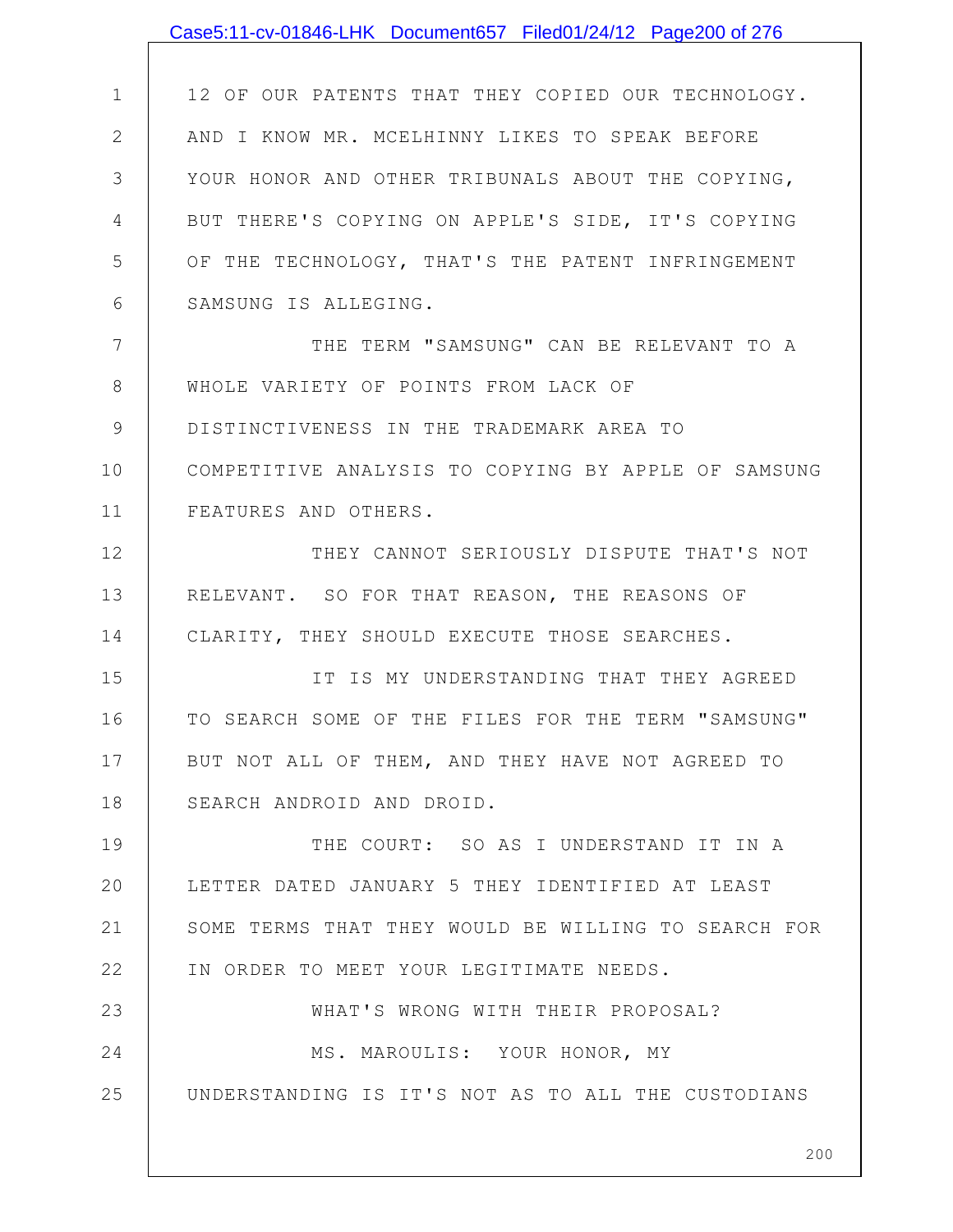|                | Case5:11-cv-01846-LHK Document657 Filed01/24/12 Page201 of 276 |
|----------------|----------------------------------------------------------------|
|                |                                                                |
| $\mathbf 1$    | AND IT'S NOT ALL OF OUR TERMS. ONE MOMENT.                     |
| $\mathbf{2}$   | AND YOUR HONOR, WHILE WE ARE LOOKING UP                        |
| 3              | YOUR OTHER QUESTION, I WANTED TO DIRECT YOU TO                 |
| 4              | DECLARATION EXHIBIT E WHICH LISTS THE SPECIFIC                 |
| 5              | SOURCE CODE THAT WE WANTED AND I THINK YOU WERE                |
| 6              | ASKING --                                                      |
| $\overline{7}$ | THE COURT: I WAS CURIOUS ABOUT THE                             |
| 8              | JANUARY 5TH PROPOSAL.                                          |
| 9              | MS. MAROULIS: YEAH.                                            |
| 10             | SO THE LETTER THAT THEY ARE DIRECTING US                       |
| 11             | TO SAYS THAT THEY WILL AGREE TO RUN "SAMSUNG" AS TO            |
| 12             | INVENTOR DOCUMENTS BUT NOT OTHERS AND THAT THEY ARE            |
| 13             | REFUSING TO RUN ANDROID AND DROID.                             |
| 14             | AND WE BELIEVE --                                              |
| 15             | THE COURT: IS YOUR BIGGER BEEF WITH THE                        |
| 16             | SUFFICIENCY OF THE SEARCH TERMS OR WITH THE                    |
| 17             | UNIVERSE OF CUSTODIANS SUBJECT TO THE SEARCH?                  |
| 18             | MS. MAROULIS: IT'S BOTH.                                       |
| 19             | THE COURT: I GET THAT.                                         |
| 20             | YOU WANT EVERYTHING IN A DAY, BOTH SIDES                       |
| 21             | DO, BUT WHAT'S MORE IMPORTANT TO YOU? TELL ME WHAT             |
| 22             | YOU REALLY NEED.                                               |
| 23             | MS. KASSABIAN: IF I COULD JUST SPEAK TO                        |
| 24             | THIS BRIEFLY BECAUSE I WAS INVOLVED IN THE MEET AND            |
| 25             | CONFER ON THIS ISSUE.                                          |
|                |                                                                |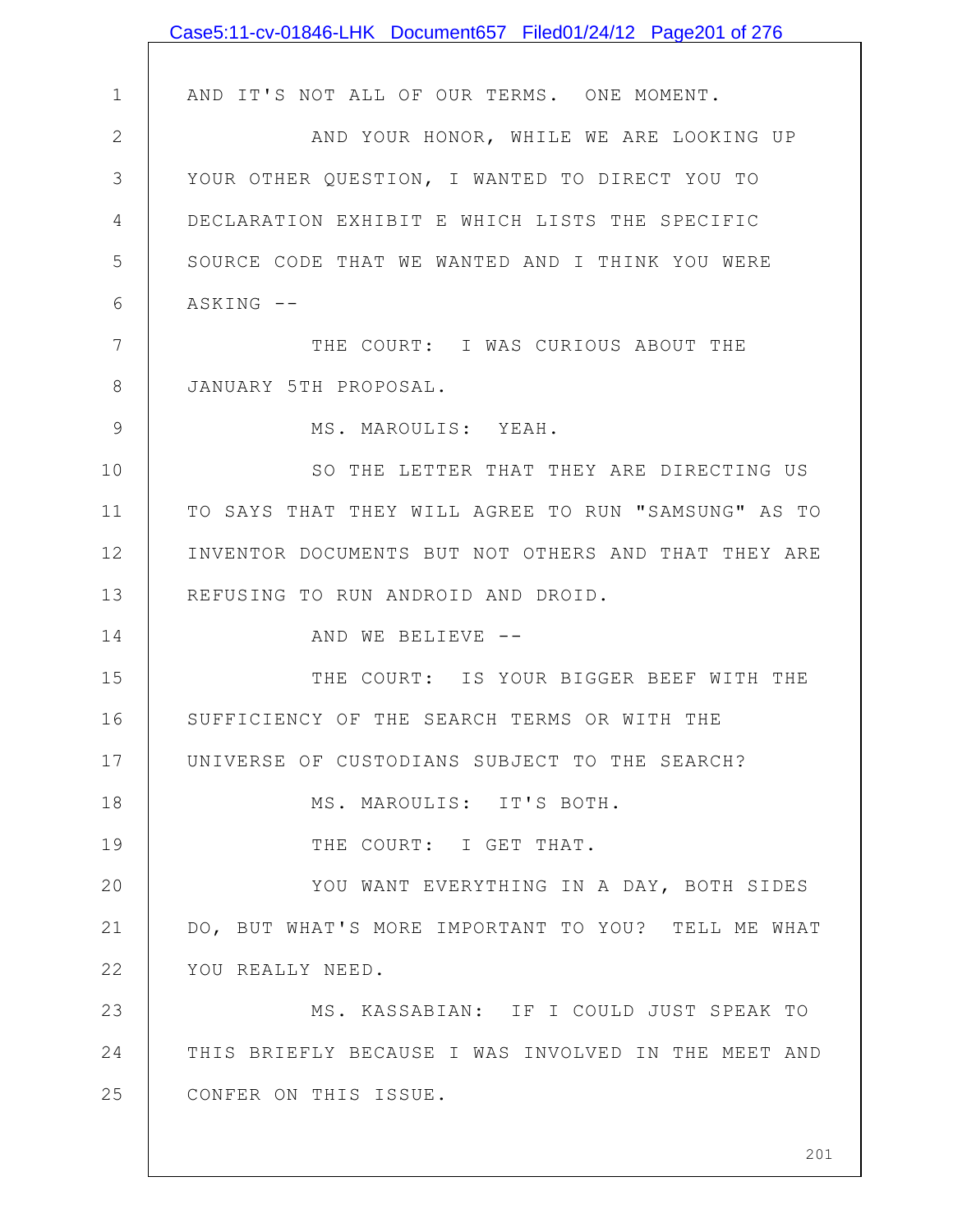|              | Case5:11-cv-01846-LHK Document657 Filed01/24/12 Page202 of 276 |
|--------------|----------------------------------------------------------------|
|              |                                                                |
| $\mathbf 1$  | APPLE AGREED TO DO THIS. APPLE DEMANDED                        |
| $\mathbf{2}$ | THAT SAMSUNG SEARCH FOR THE WORD "APPLE" AND ALL OF            |
| 3            | THE DOCUMENTS OF EVERYONE WHO DESIGNED, DEVELOPED              |
| 4            | OR MARKETED ANY OF THE PRODUCTS AT ISSUE.                      |
| 5            | SO DESIGNERS AND -- DESIGNERS TEND TO BE                       |
| 6            | THE INVENTORS, IF YOU WILL, AT LEAST ON APPLE'S                |
| 7            | SIDE. DEVELOPERS TEND TO BE ENGINEERS, AND                     |
| 8            | MARKETERS ARE MARKETERS.                                       |
| 9            | WE AGREED TO DO THAT IN EXCHANGE FOR THEM                      |
| 10           | TO DO SAMSUNG. THEY ARE NOW RENEGING. THEY ARE                 |
| 11           | SAYING, WE HAVE DONE THAT. THEY ARE NOW SAYING WE              |
| 12           | WILL SEARCH FOR THE WORD SAMSUNG BUT NO ALIASES,               |
| 13           | EVEN THOUGH A LOT OF PEOPLE CALL SAMSUNG SS AND                |
| 14           | OTHER ALIASES.                                                 |
| 15           | THE COURT: DID YOU INCLUDE ANY ALIASES                         |
| 16           | FOR APPLE IN YOUR SEARCH?                                      |
| 17           | MS. KASSABIAN: ABSOLUTELY.                                     |
| 18           | THE COURT: GIVE ME AN EXAMPLE OF ONE.                          |
| 19           | MS. KASSABIAN: A COMPANY. A4.                                  |
| 20           | THERE WAS AN "A" WITH A CHINESE CHARACTER                      |
| 21           | WHICH IS SOMETIMES USED IN SAMSUNG BECAUSE THE                 |
| 22           | PRONUNCIATION OF A CHINESE CHARACTER SOUNDS LIKE 4             |
| 23           | AND A4 WAS SOMETIMES USED.                                     |
| 24           | WE DID USE ALIASES, SO THIS IS REALLY                          |
| 25           | FRUSTRATING BECAUSE WE SPENT WEEKS NEGOTIATING THIS            |
|              |                                                                |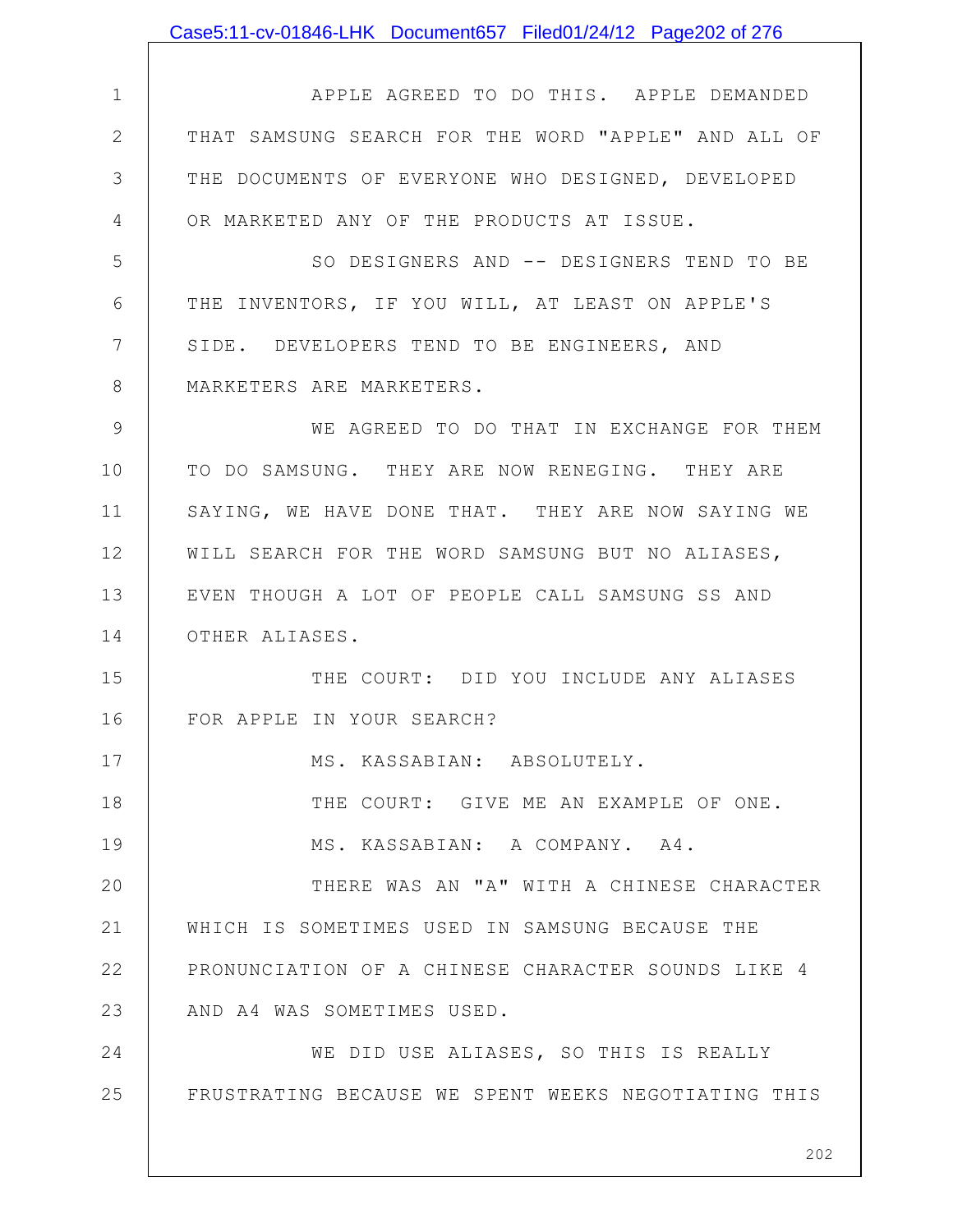## Case5:11-cv-01846-LHK Document657 Filed01/24/12 Page203 of 276

1 2 3 4 5 6 IN NOVEMBER. WE REACHED AN AGREEMENT. WE HAVE LETTERS CONFIRMING THE AGREEMENT, INCLUDING LETTERS FROM APPLE. AND THEN THEY APPARENTLY CHANGED THEIR MIND AND ARE ONLY SEARCHING IN THEIR INVENTORS, NOT IN THE ENGINEERS' DOCUMENTS, NOT IN THE MARKETERS, AND NO ALIASES.

AND THEN, YOU KNOW, RELATED TO THAT IS THE ANDROID/DROID TERM WHICH THEY ARE REFUSING TO SEARCH IN ANY CUSTODIAN FILES.

7

8

9

10 11 WE DID THIS. THIS WAS AN AGREEMENT AND THEY ARE NOW BACKING OUT, AS I UNDERSTAND IT.

12 13 14 15 16 17 MS. MAROULIS: BUT YOUR HONOR, TO ANSWER YOUR ORIGINAL QUESTION, WHICH IS, WHAT'S MORE IMPORTANT TO US IN THE BROADER SEARCH OF SAMSUNG VERSUS ANDROID, I GUESS WE WOULD LIKE THE BROADER SEARCH OF SAMSUNG BECAUSE THAT MIGHT BE A LITTLE BIT MORE VALUABLE TO US, ULTIMATELY.

18 19 20 BUT THERE'S NO REASON WHY THEY SHOULD REFUSE. AND AS MS. KASSABIAN DESCRIBED, THERE WAS AN AGREEMENT.

21 22 23 24 25 AND AS I BEGAN THIS MOTION BY EXPLAINING THESE NEGOTIATIONS AND HOW WE, IN GOOD FAITH, WENT FORWARD WITH A LOT OF PRODUCTION AND AGREEMENTS AND OFFERS TO THE COURT, AND THAT HAS NOT BEEN RECIPROCATED.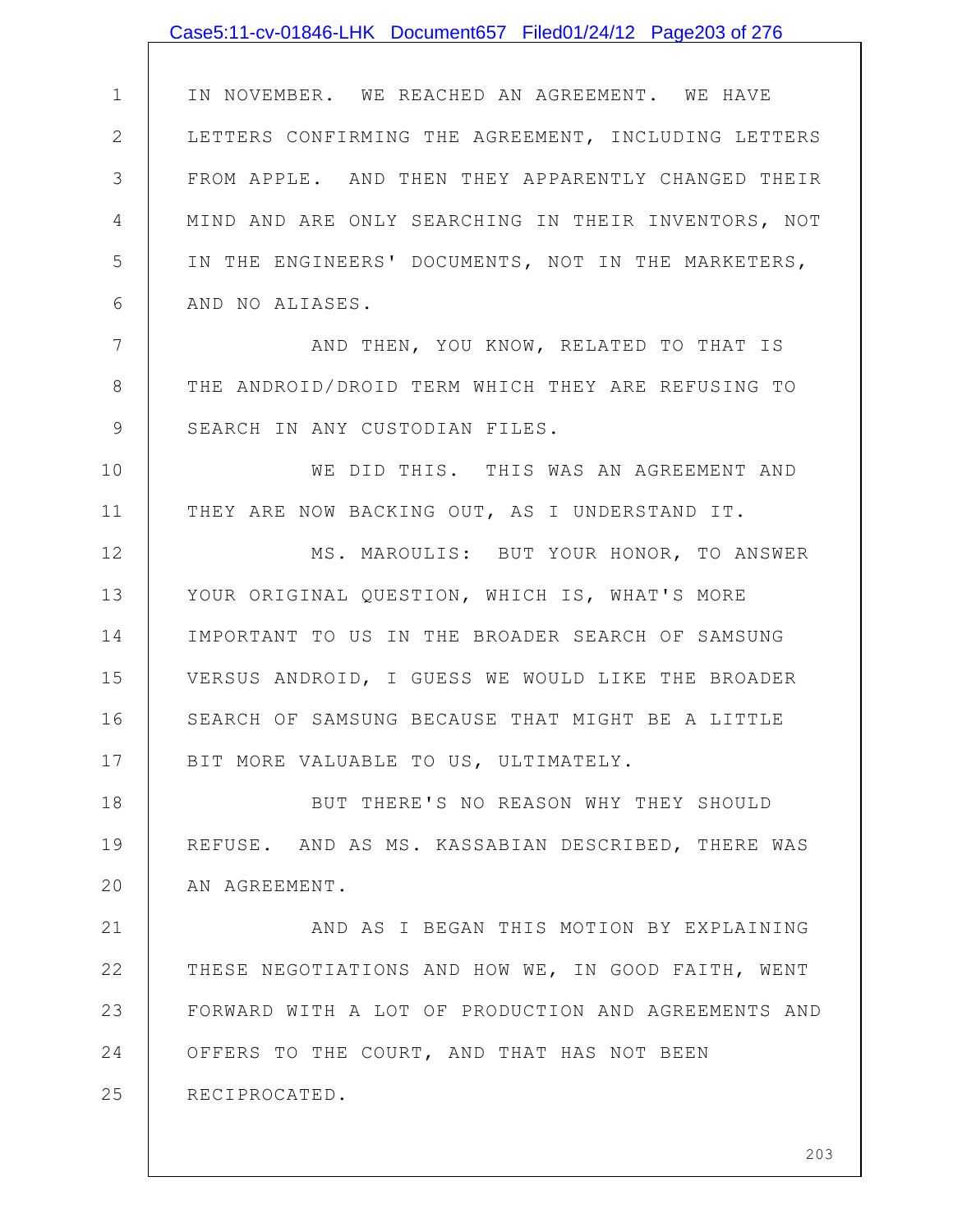|              | Case5:11-cv-01846-LHK Document657 Filed01/24/12 Page204 of 276 |
|--------------|----------------------------------------------------------------|
|              |                                                                |
| $\mathbf 1$  | THE COURT: JUST SO I UNDERSTAND YOUR                           |
| $\mathbf{2}$ | POINT, I'M SORRY TO INTERRUPT YOU, MS. MAROULIS,               |
| 3            | AND ALSO MS. KASSABIAN'S POINT.                                |
| 4            | YOU BOTH ARE TELLING ME IF I CRANK                             |
| 5            | THROUGH THE MEET AND CONFER LETTERS WHICH ARE                  |
| 6            | ATTACHED AS EXHIBITS AND EVALUATE THE EXCHANGE OF              |
| 7            | PROPOSALS IN THOSE LETTERS, I WILL FIND A HARD                 |
| 8            | EVIDENCE, IRREFUTABLE EVIDENCE OF AGREEMENT,                   |
| 9            | COMMITMENT ON BOTH SIDES TO THIS PROCESS AS YOU                |
| 10           | DESCRIBED.                                                     |
| 11           | MS. MAROULIS: YOUR HONOR, I THINK WE                           |
| 12           | WILL DO BETTER THAN THAT. I WILL ASK MY COLLEAGUES             |
| 13           | TO GIVE YOU SPECIFIC NUMBERS BECAUSE I DON'T THINK             |
| 14           | IT'S FAIR FOR THE COURT TO HAVE TO LOOK FOR THAT.              |
| 15           | THE COURT: BUT I WILL FIND IT IS WHAT                          |
| 16           | YOU ARE SAYING?                                                |
| 17           | MS. KASSABIAN: YES.                                            |
| 18           | MS. MAROULIS: YES.                                             |
| 19           | ALL RIGHT.                                                     |
| 20           | SO THE RELATED CATEGORY OF THINGS THAT                         |
| 21           | WERE ASKING FOR IS THE SEARCH TERMS THAT GOVERN THE            |
| 22           | DESIGN DOCUMENTS.                                              |
| 23           | AND THOSE SEARCH TERMS ARE ESSENTIALLY                         |
| 24           | LAID OUT BOTH IN OUR BRIEF, BUT IF HONOR WANTS THE             |
| 25           | ORIGINAL CORRESPONDENCE, IT'S THE LETTER FROM                  |
|              |                                                                |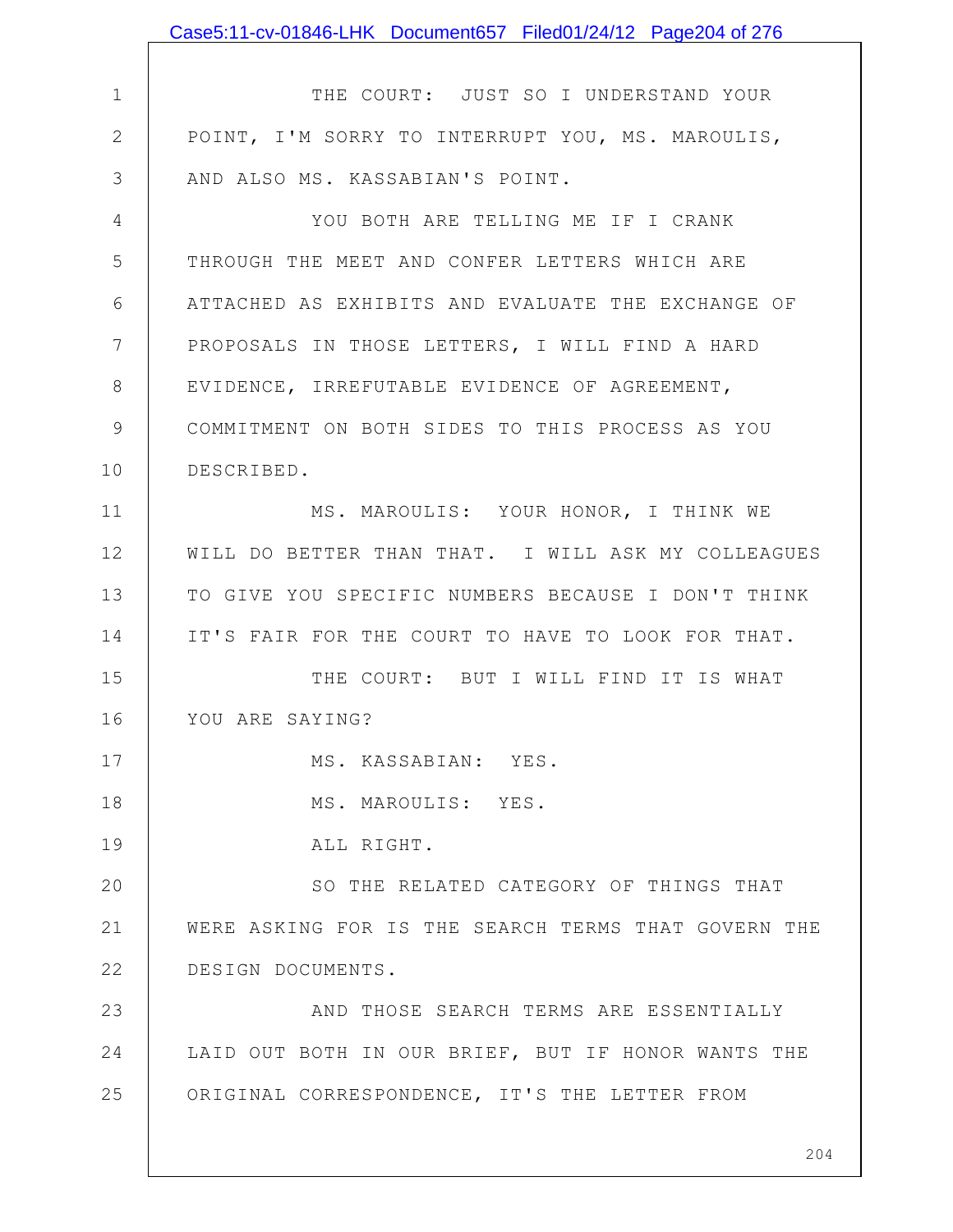|              | Case5:11-cv-01846-LHK Document657 Filed01/24/12 Page205 of 276 |
|--------------|----------------------------------------------------------------|
|              |                                                                |
| $\mathbf 1$  | MS. HUTNYAN ADDRESSED TO MS. MIA MAZZA OF APPLE,               |
| $\mathbf{2}$ | MORRISON & FOERSTER'S EXHIBIT Z TO THE HUTNYAN                 |
| 3            | DECLARATION IN SUPPORT OF OUR MOTION TO COMPEL.                |
| 4            | THOSE SEARCH TERMS WERE CAREFULLY                              |
| 5            | SELECTED BY US TO ADDRESS SPECIFIC DESIGN ISSUES               |
| 6            | AND APPLE AGREED TO SEARCH SOME OF THEM BUT NOT                |
| 7            | OTHERS. AND THEY HAVE NOT AGREED, FOR EXAMPLE, TO              |
| $8\,$        | SUCH BASIC SEARCH OF TABLET, EVEN THOUGH THE TABLET            |
| 9            | IS -- THEY HAVE THE TABLET THAT THEY ARE CLAIMING              |
| 10           | TO BE AN EMBODIMENT IN THIS CASE AND THEY ARE                  |
| 11           | ACCUSING OUR TABLET. SO IT'S A VERY PERTINENT                  |
| 12           | SEARCH.                                                        |
| 13           | BUT EXHIBIT Z ITEMIZES ALL THE SEARCHES                        |
| 14           | AND ALSO WHAT IT DOES IS IT PUTS A CHART TOGETHER              |
| 15           | OF WHAT WE ARE ASKING VERSUS WHAT APPLE IS WILLING             |
| 16           | OR NOT WILLING TO DO.                                          |
| 17           | SO YOUR HONOR CAN EVALUATE THAT WAY AS                         |
| 18           | WELL.                                                          |
| 19           | SO I'M GOING TO HAND UP A COPY TO                              |
| 20           | YOUR HONOR IN A MINUTE. BUT TO ANSWER YOUR                     |
| 21           | PREVIOUS QUESTION, WHICH IS, WHERE'S THE AGREEMENT             |
| 22           | REGARDING SEARCHING EACH OTHER'S FILES REGARDING               |
| 23           | THE COMPANY TERMS? IT'S A LETTER DATED DECEMBER 5,             |
| 24           | 2011 AND IT'S FROM MS. MAZZA TO MS. KASSABIAN.                 |
| 25           | I DON'T THINK YOUR HONOR WANTS US TO READ                      |
|              |                                                                |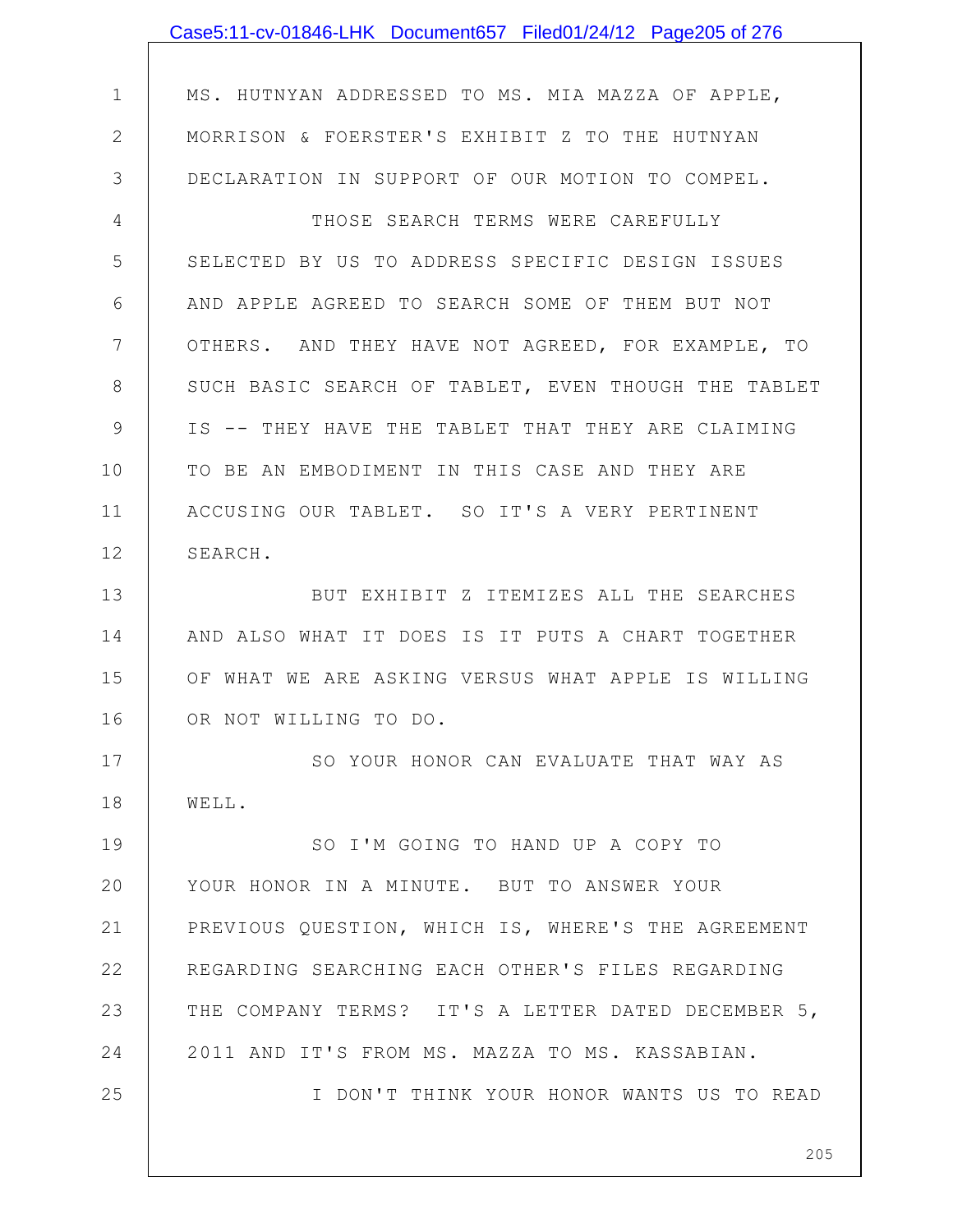|               | Case5:11-cv-01846-LHK Document657 Filed01/24/12 Page206 of 276 |
|---------------|----------------------------------------------------------------|
|               |                                                                |
| $\mathbf 1$   | IT IN THE RECORD, BUT IF YOU WANT THEN I WILL.                 |
| $\mathbf{2}$  | THE COURT: IF I HAVE THE LETTER, THAT'S                        |
| 3             | FINE.                                                          |
| 4             | MS. MAROULIS: VERY WELL.                                       |
| 5             | ALL RIGHT. SO MOVING ON, THE CATEGORIES                        |
| 6             | THAT WE DO WANT TO COVER AS WELL ARE DESIGN                    |
| 7             | DOCUMENTS AND FINANCIALS.                                      |
| 8             | WITH THE DESIGN DOCUMENTS WE HAVE SEEN A                       |
| $\mathcal{G}$ | VERY DISTURBING PATTERN, WHICH IS WE HAD TO DEPOSE             |
| 10            | BY SCHEDULE ALL OF THEIR DESIGN INVENTORS AND THEIR            |
| 11            | KEY DESIGNERS IN OCTOBER OF THIS YEAR.                         |
| 12            | WE ARE GOING TO TALK ABOUT REVISITING ONE                      |
| 13            | OF THOSE DEPOSITIONS, BUT GENERALLY WE ARE GOING TO            |
| 14            | HAVE A HARD TIME REOPENING THEM. WE MIGHT NEED TO              |
| 15            | TRY WITH RESPECT TO SOME OF THEM, BUT OUR TIME ON              |
| 16            | THOSE IN SOME WAYS HAVE PASSED.                                |
| 17            | EVER SINCE THEN WE FOUND AN INCREDIBLE                         |
| 18            | AMOUNT OF DESIGN EVIDENCE THAT SHOULD HAVE BEEN                |
| 19            | PRODUCED A LONG TIME AGO.                                      |
| 20            | YOUR HONOR IS VERY FAMILIAR WITH THE '035                      |
| 21            | MOCKUP SITUATION WITH THE CAD FILES AND THE                    |
| 22            | INVENTOR BOOKS THAT WE DISCUSSED BEFORE.                       |
| 23            | IT JUST RECENTLY CAME TO OUR ATTENTION                         |
| 24            | THAT THERE WAS A WHOLE TROVE OF MODELS THAT THEY               |
| 25            | HAD PRODUCED TO US FOR INSPECTION THIS WEEK. BUT               |
|               |                                                                |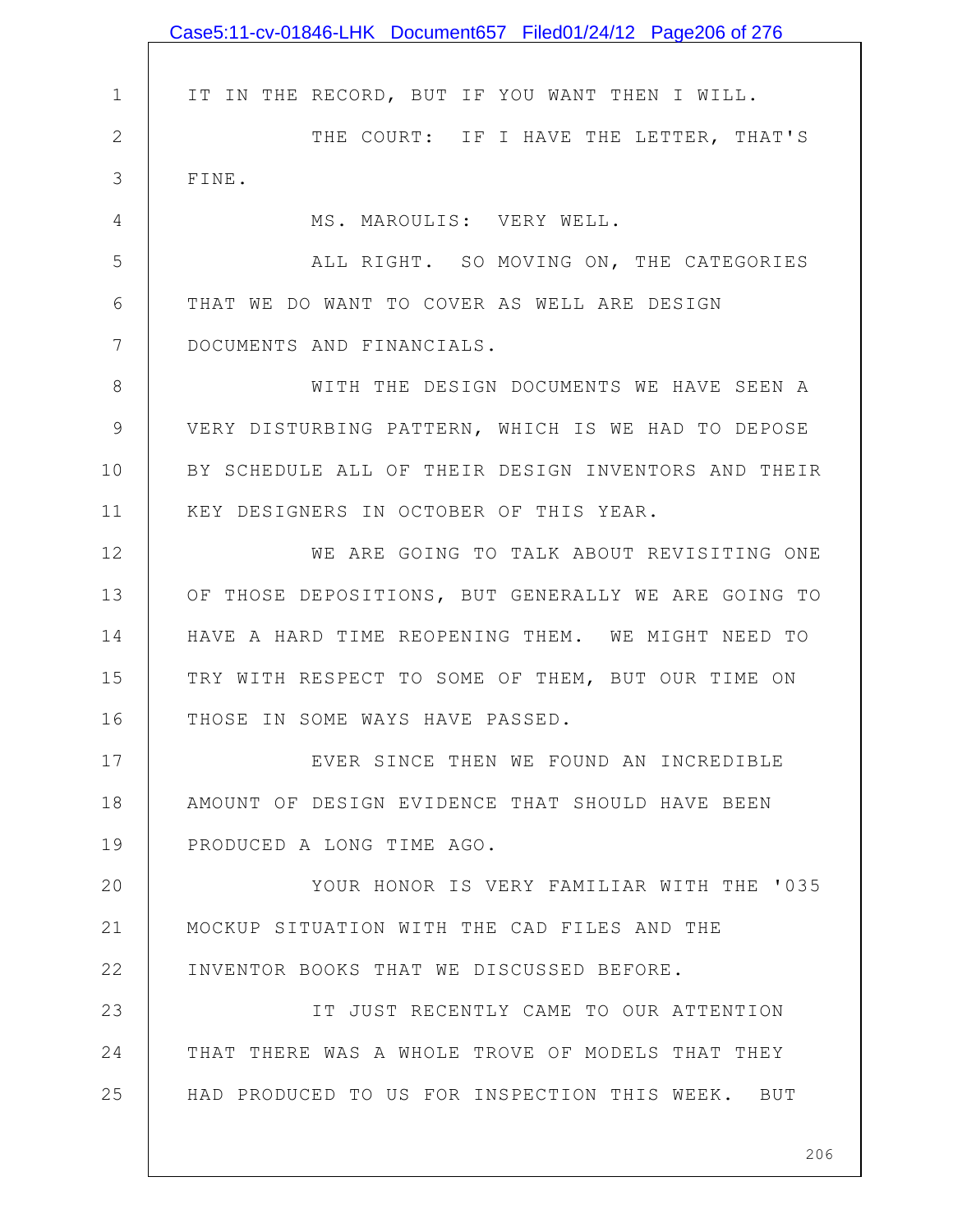|                | Case5:11-cv-01846-LHK Document657 Filed01/24/12 Page207 of 276 |
|----------------|----------------------------------------------------------------|
|                |                                                                |
| $\mathbf 1$    | THERE ARE STILL ADDITIONAL DOCUMENTS THAT WE NOW               |
| $\mathbf{2}$   | KNOW THEY HAVE WHICH THEY ARE NOT PRODUCING.                   |
| 3              | JUST TO GIVE YOU A FEW EXAMPLES, THERE'S                       |
| $\overline{4}$ | SOMETHING CALLED MCO.                                          |
| 5              | THE COURT: THESE ARE MECHANICAL                                |
| 6              | OUTLINES?                                                      |
| 7              | MS. MAROULIS: I'VE BEEN TRYING TO FIND                         |
| 8              | OUT WHAT "C" STANDS FOR, BUT I HAVEN'T BEEN ABLE               |
| 9              | TO. BUT IT'S A MECHANICAL OUTLINE OF THE PRODUCT               |
| 10             | AND IT'S MORE DETAILED THAN A CAD FILE, BUT IT IS              |
| 11             | THE ACTUAL PROTOTYPE.                                          |
| 12             | AND IT SHOWS A VARIETY OF THE FEATURES OF                      |
| 13             | THE PRODUCT, FOR EXAMPLE FUNCTIONALITY IN THIS                 |
| 14             | CASE. THE MCO SHOWS THE THICKNESS OF THE WALLS,                |
| 15             | AND THERE ARE INVENTOR DOCUMENTS AND E-MAILS THAT              |
| 16             | DISCUSS THICKNESS OF THE WALLS AND VARIOUS                     |
| 17             | MEASUREMENTS AND THAT IS RELEVANT AS WELL TO OUR               |
| 18             | CASE.                                                          |
| 19             | SO APPLE'S POSITION IS THAT THEY SHOULD                        |
| 20             | NOT HAVE TO PRODUCE ANY NONWORKING PROTOTYPES OR               |
| 21             | ANY PARTS OF THE PROTOTYPES. AND WE DISAGREE WITH              |
| 22             | THAT.                                                          |
| 23             | FIRST OF ALL, WE DON'T KNOW WHAT ELSE                          |
| 24             | THEY ARE HIDING OUT THERE BECAUSE THE DESIGN                   |
| 25             | DOCUMENTS AND THINGS HAVE BEEN DRIBBLING OUT ARE               |
|                |                                                                |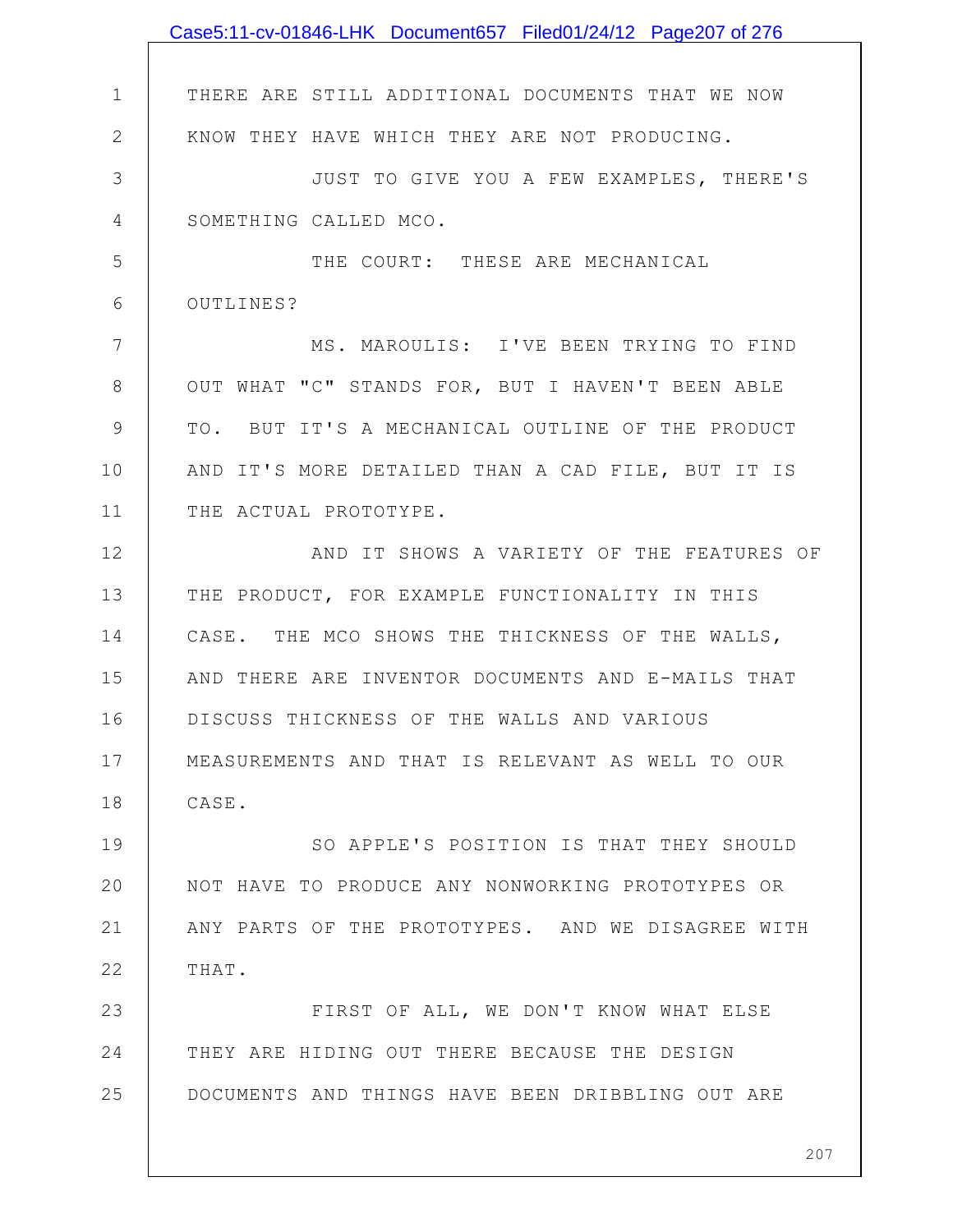|              | Case5:11-cv-01846-LHK Document657 Filed01/24/12 Page208 of 276 |
|--------------|----------------------------------------------------------------|
|              |                                                                |
| $\mathbf 1$  | VERY, VERY SLOWLY.                                             |
| $\mathbf{2}$ | BUT SECONDLY, FOR THE DESIGN PATENTS THEY                      |
| 3            | DON'T NEED TO BE FUNCTIONAL. THEY ARE CLAIMING FOR             |
| 4            | SOME OF THEM THE OUTSIDE HARDWARE, THEY ARE                    |
| 5            | BASICALLY CLAIMING THE SHELL, THE FLAT SURFACE.                |
| 6            | AND SO WHETHER THE PROTOTYPE IS                                |
| 7            | FUNCTIONAL OR NOT DOES NOT AFFECT ITS RELEVANCE OR             |
| 8            | RESPONSIVENESS IN THIS CASE.                                   |
| 9            | SO IN OUR MOTION WE ARE SEEKING COMPLETE                       |
| 10           | PRODUCTION OF INVENTOR NOTEBOOKS, CAD FILES, MCO'S             |
| 11           | AND PROTOTYPES. AND THE INVENTOR NOTEBOOKS, AGAIN,             |
| 12           | I APOLOGIZE FOR BRINGING IT UP YET AGAIN FOR THE               |
| 13           | THIRD OR FOURTH TIME, BUT THIS IS AN IMPORTANT                 |
| 14           | ISSUE FOR US AND IT HAS NOT BEEN ADDRESSED AND                 |
| 15           | THAT'S SUBJECT TO OUR --                                       |
| 16           | THE COURT: ARE THERE PARTICULAR CAD                            |
| 17           | FILES OR SKETCHBOOKS THAT HAVE NOT BEEN PRODUCED?              |
| 18           | MS. MAROULIS: YOUR HONOR, THE                                  |
| 19           | SKETCHBOOKS, APPARENTLY THEY ARE DRAWING A LINE AT             |
| 20           | 2003. AND WE DON'T BELIEVE IT'S THE CORRECT LINE               |
| 21           | BECAUSE THEY RECENTLY FINALLY GAVE US THE                      |
| 22           | CONCEPTION REDUCTION TO PRACTICE DATE FOR THE                  |
| 23           | TABLET AND IT'S SEPTEMBER 2003. SO WE BELIEVE IT               |
| 24           | SHOULD BE BELOW OR BEFORE THAT, AND 2003 IS AN                 |
| 25           | ARBITRARY CUTOFF. AND THEY SHOULD SEARCH FOR                   |
|              |                                                                |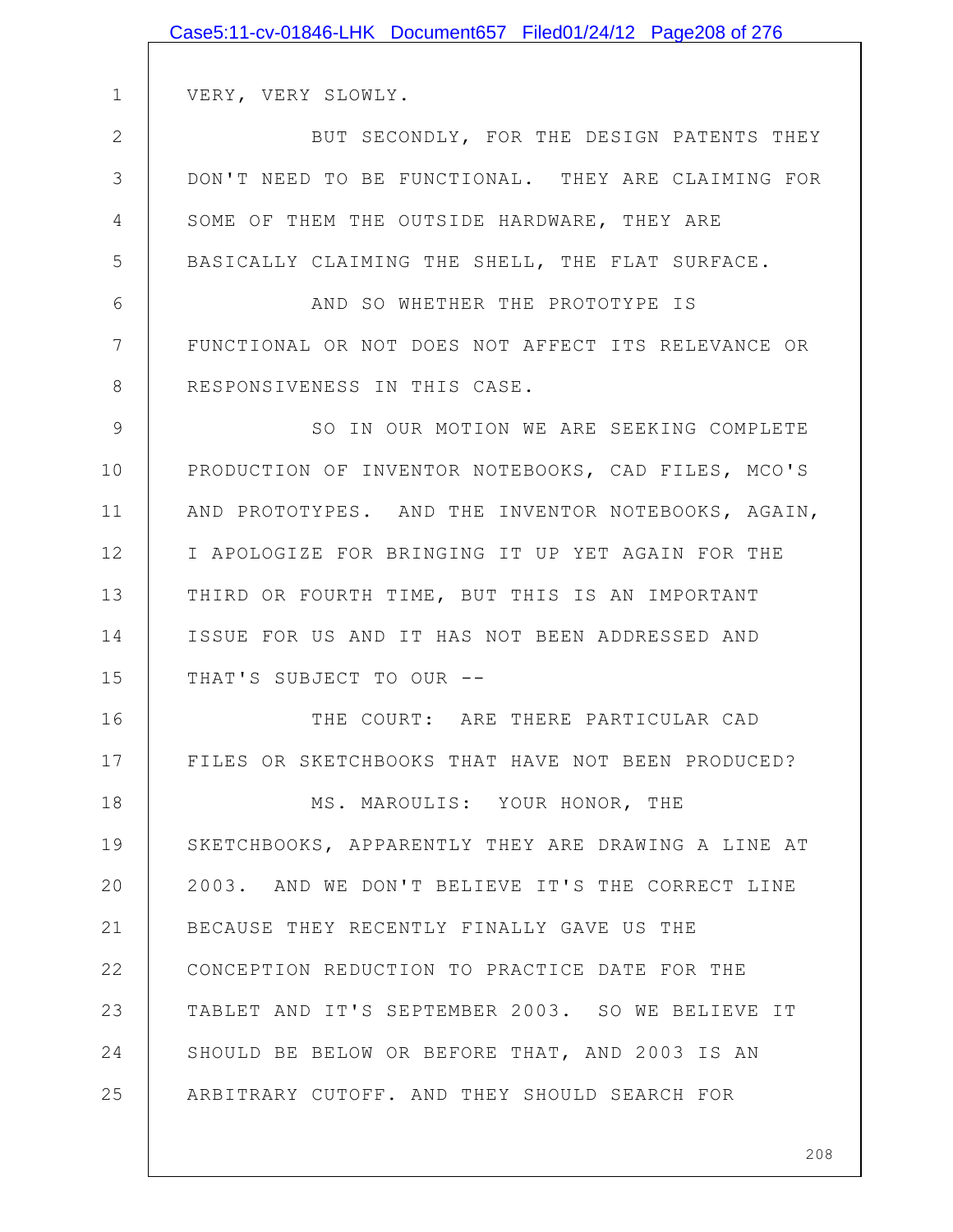|               | Case5:11-cv-01846-LHK Document657 Filed01/24/12 Page209 of 276 |
|---------------|----------------------------------------------------------------|
|               |                                                                |
| $\mathbf{1}$  | RELEVANCE NOT AN ARBITRARY CUTOFF IN TERMS OF THE              |
| $\mathbf{2}$  | TIME.                                                          |
| 3             | ALSO IN TERMS OF THE INVENTOR NOTEBOOKS,                       |
| 4             | IT'S NOT SOMETHING THE OTHER SIDE ADDRESSED IN THE             |
| 5             | PAPERS BUT WE RAISED IN OUR PAPERS THE NOTEBOOKS               |
| 6             | WERE REDACTED VERY HEAVILY BY COUNSEL.                         |
| 7             | AND APPARENTLY WHAT ONE UNDERSTOOD TO                          |
| 8             | COME OUT OF THIS PROCESS WAS THE INVENTORS                     |
| $\mathcal{G}$ | THEMSELVES WERE NOT INVOLVED, OR THE COUNSEL MADE,             |
| 10            | BASICALLY FROM OUR PERSPECTIVE, MADE ARBITRARY                 |
| 11            | DECISIONS TO WHAT IS RELEVANT AND WHAT IS NOT,                 |
| 12            | BECAUSE SOME OF THE SKETCHBOOKS IF YOUR HONOR HAS              |
| 13            | SEEN THEM, ARE VERY DIFFICULT TO DECIPHER AS TO                |
| 14            | WHAT DATE THEY ARE AND WHAT ACTUAL PRODUCT IT IS.              |
| 15            | AND IT WOULD BE DIFFICULT TO DETERMINE WITHOUT                 |
| 16            | SIGNIFICANT CONSULTATION.                                      |
| 17            | IT'S MY UNDERSTANDING THAT IN THE MEET                         |
| 18            | AND CONFER COUNSEL FOR APPLE BASICALLY REVEALED FOR            |
| 19            | THE FIRST TIME THAT THEY WERE THE ONES WHO WERE                |
| 20            | DOING THE REDACTIONS.                                          |
| 21            | WITH RESPECT TO THE SURVEY DOCUMENTS,                          |
| 22            | AGAIN, THEY HAVE NOT PRODUCED MOST OF THE SURVEY               |
| 23            | DOCUMENTS. WE HAVE SOME SURVEYS BUT VERY FEW OF                |
| 24            | THEM, AND THEY HAVE OFFERED BUT HAVE NOT REPUTED ON            |
| 25            | THIS YET, TO PRODUCE ONLY --                                   |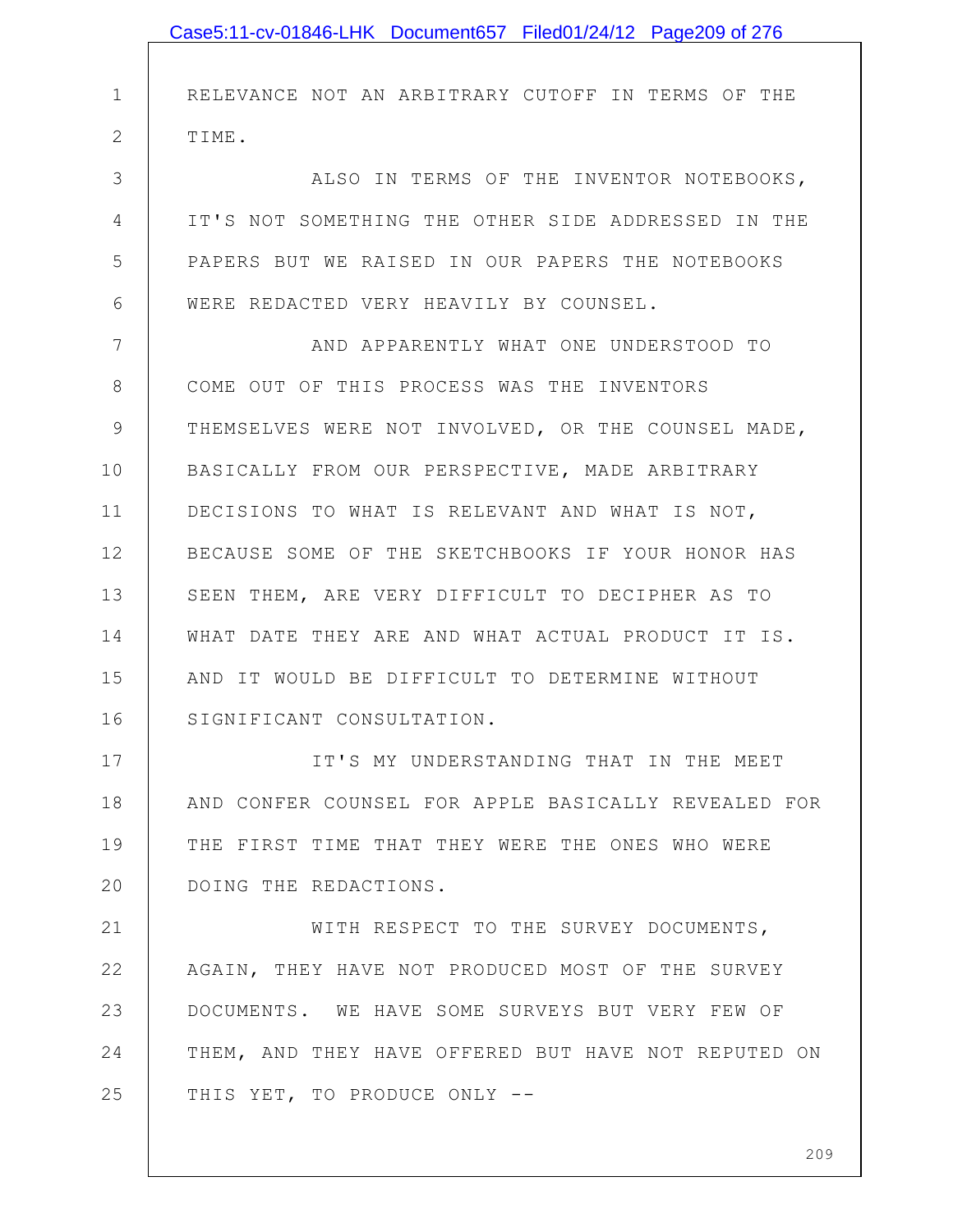|               | Case5:11-cv-01846-LHK Document657 Filed01/24/12 Page210 of 276 |
|---------------|----------------------------------------------------------------|
|               |                                                                |
| $\mathbf 1$   | THE COURT: COUNSEL, I'M SORRY -- I DON'T                       |
| $\mathbf{2}$  | MEAN TO INTERRUPT BUT I WILL BECAUSE I WANT TO MAKE            |
| 3             | SURE I UNDERSTAND YOUR PREVIOUS POINT COMPLETELY.              |
| 4             | ON THE MECHANICAL OUTLINES, MY EXPOSURE                        |
| 5             | TO MECHANICAL DESIGN IS PRETTY LIMITED BUT I HAD               |
| 6             | ALWAYS UNDERSTOOD THESE THINGS TO BASICALLY REVEAL             |
| 7             | HOW THE INTERNAL OPERATIONS OF COMPONENTS ARE LAID             |
| 8             | OUT, THAT THEY WEREN'T TERRIBLY RELEVANT OR                    |
| $\mathcal{G}$ | ILLUMINATING AS TO EXTERIOR DESIGN.                            |
| 10            | AM I MISUNDERSTANDING AS TO WHAT THESE                         |
| 11            | THINGS ARE?                                                    |
| 12            | MS. MAROULIS: YOUR HONOR, I AM NEW TO                          |
| 13            | THIS AS WELL, BUT THE MECHANICAL OUTLINES WE HAVE              |
| 14            | SEEN BASICALLY SHOW KIND OF SLICED PRODUCTS. AND               |
| 15            | IT'S TAKEN APART, SO YOU SEE THE CROSS SECTION OF              |
| 16            | WHAT'S INSIDE AND WHAT'S OUTSIDE AND HOW THE INSIDE            |
| 17            | AND OUTSIDE FUNCTION.                                          |
| 18            | WHEN WE MAKE SOME OF OUR FUNCTIONALITY                         |
| 19            | ARGUMENTS, FOR EXAMPLE, WE SAY THAT THE SCREEN IS              |
| 20            | BLOCKED TO PRIVATE COMPONENTS, OR THE SCREEN IS                |
| 21            | LOCATED IN SUCH A WAY TO EFFECTIVELY MAXIMIZE THE              |
| 22            | SCREEN.                                                        |
| 23            | SO THESE DOCUMENTS -- THESE ARGUMENTS ARE                      |
| 24            | VERY MUCH INTERWOVEN FOR US WITH HOW THIS MCO DOES             |
| 25            | -- I THINK THERE'S A SAMPLE MCO IN ONE OF THE                  |
|               |                                                                |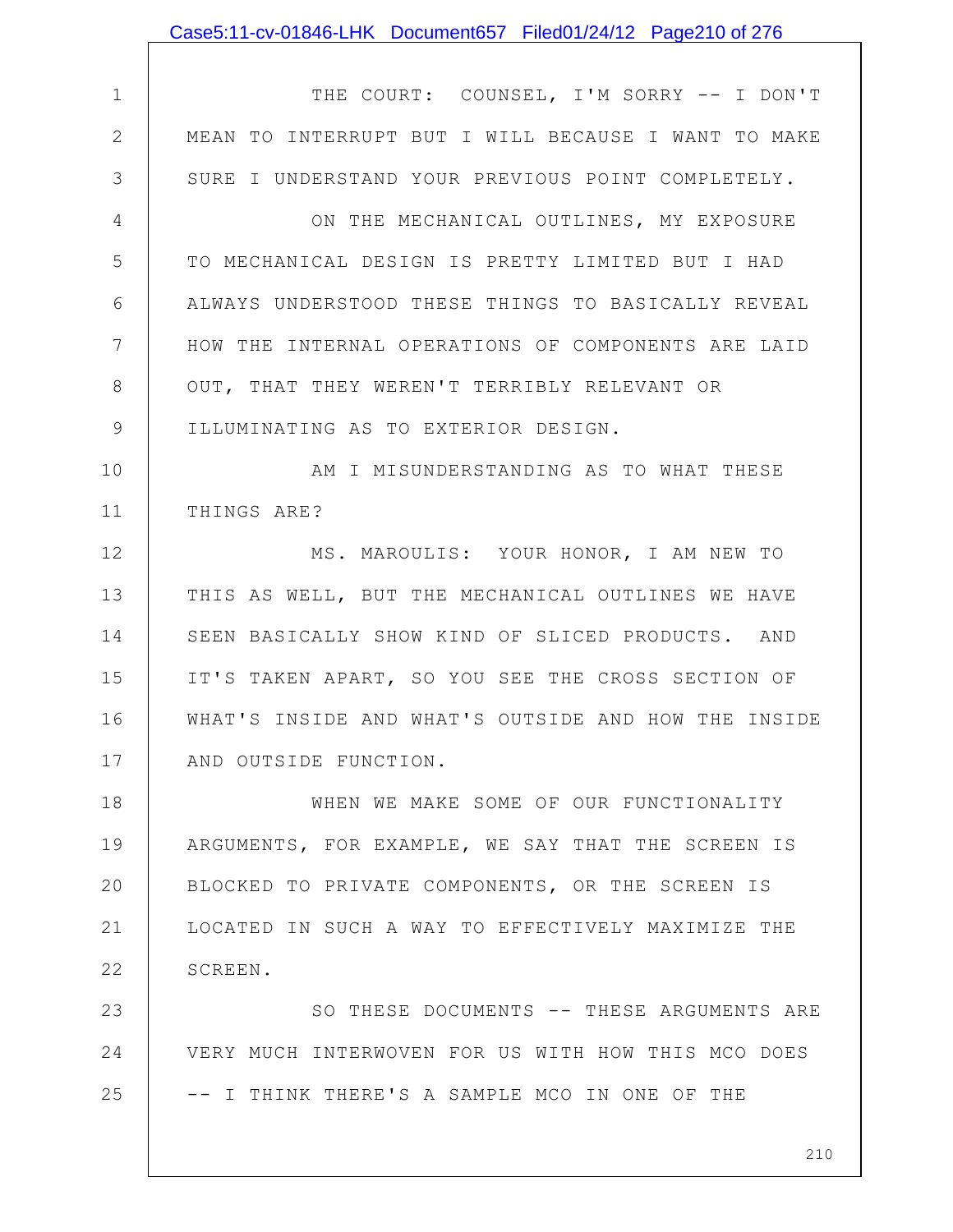|                | Case5:11-cv-01846-LHK Document657 Filed01/24/12 Page211 of 276 |
|----------------|----------------------------------------------------------------|
|                |                                                                |
| $\mathbf 1$    | PARTIES' PAPERS, SO THERE'S ACTUALLY A DRAWING OF              |
| $\mathbf{2}$   | THAT.                                                          |
| 3              | THE COURT: YOU ARE TURNING TO THE SURVEY                       |
| $\overline{4}$ | DOCUMENT?                                                      |
| 5              | MS. MAROULIS: YES, YOUR HONOR, I'M                             |
| 6              | MINDFUL OF THE LATE HOUR, SO I'M TRYING TO BE                  |
| 7              | CONCISE.                                                       |
| $\,8\,$        | SO WITH RESPECT TO SURVEYS IT'S OUR                            |
| $\mathcal{G}$  | UNDERSTANDING THAT THEY ARE OFFERING TO PRODUCE NOW            |
| 10             | WHICH THEY HAVEN'T YET DONE, FINAL SURVEYS THAT                |
| 11             | APPLE HAVE RUN AND SURVEYS THAT THEY RECEIVE OR BUY            |
| 12             | IN THE ORDINARY COURSE OF BUSINESS.                            |
| 13             | THAT IS FAR FROM THE VERY BROAD SURVEY                         |
| 14             | REQUESTS AND REQUIREMENTS THAT WERE IMPOSED TO                 |
| 15             | SAMSUNG BOTH BY APPLE AND BY THIS COURT.                       |
| 16             | WE BELIEVE THAT ALL SURVEYS SHOULD BE                          |
| 17             | PRODUCED TO US WHETHER THEY ARE GENERATED BY APPLE             |
| 18             | OR ARE IN APPLE'S POSSESSION BUT GENERATED BY                  |
| 19             | SOMEBODY ELSE.                                                 |
| 20             | THE COURT: SO -- I'M SORRY, SO WHAT                            |
| 21             | EXACTLY BEYOND WHAT THEY COMMITTED TO PRODUCING DO             |
| 22             | YOU REQUIRE?                                                   |
| 23             | MS. MAROULIS: WE REQUIRE ALL SURVEYS IN                        |
| 24             | THEIR POSSESSION.                                              |
| 25             | SO IF THEY RECEIVE A SURVEY FROM ANOTHER                       |
|                |                                                                |
|                | 211                                                            |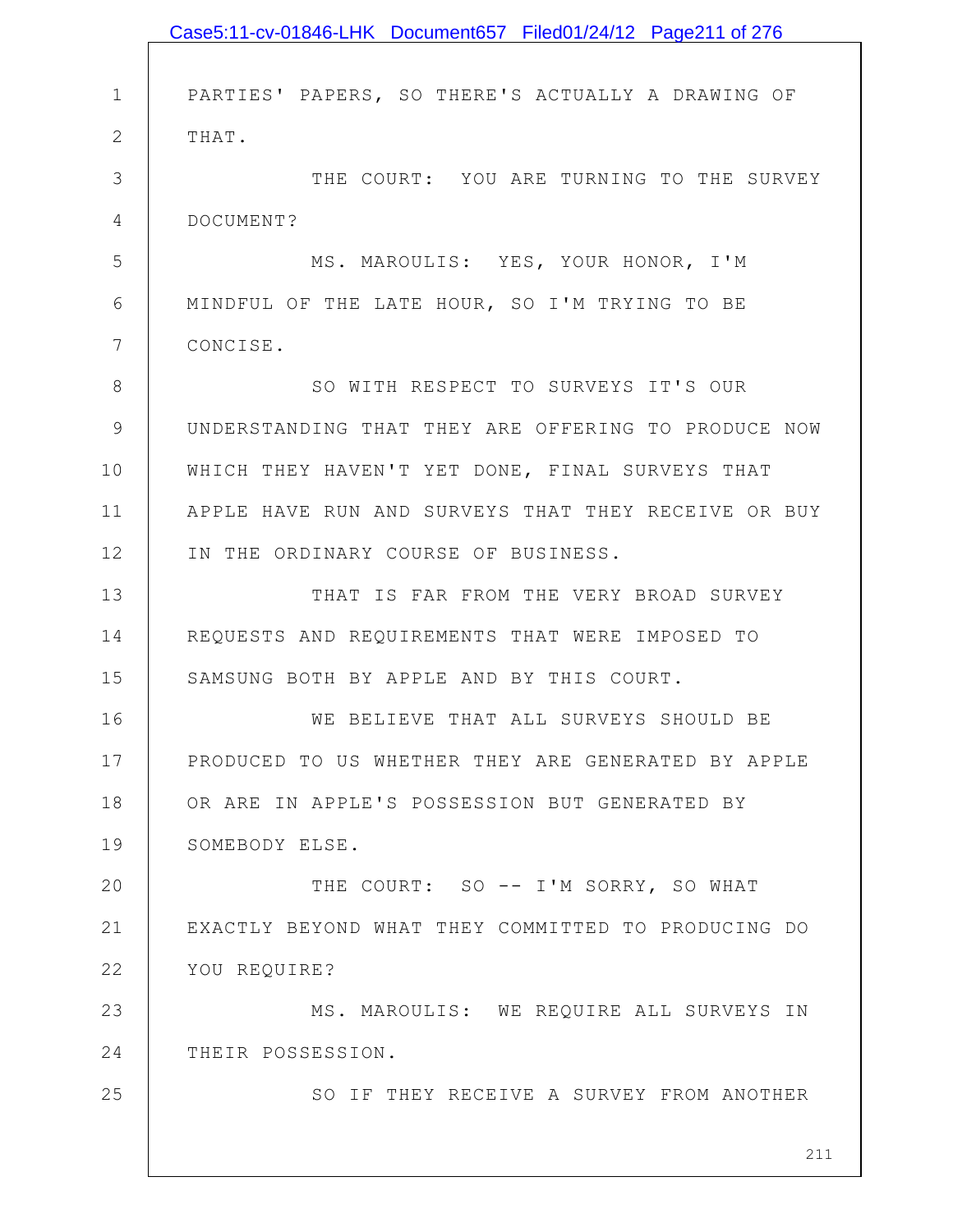|             | Case5:11-cv-01846-LHK Document657 Filed01/24/12 Page212 of 276 |
|-------------|----------------------------------------------------------------|
|             |                                                                |
| $\mathbf 1$ | COMPANY, IF THEY ACCESS IT THROUGH COMPETITIVE                 |
| $\mathbf 2$ | INTELLIGENCE, WHATEVER THEY HAVE, I WANT ALL THEIR             |
| 3           | SURVEYS. EVEN IF THOUGH THEY OFFERED TO PRODUCE                |
| 4           | SOME OF THE SURVEYS, THEY HAVEN'T DONE SO YET.                 |
| 5           | AND AS WE DISCUSSED EARLIER, YOUR HONOR                        |
| 6           | WAS ASKING CLEAR QUESTIONS. AND JUST TO BE CLEAR,              |
| 7           | THEY HAVE NOT PRODUCED IT. THIS IS STILL AN OFFER,             |
| 8           | AND THEY GAVE THEMSELVES A FAIRLY LUXURIOUS                    |
| 9           | SCHEDULE. I THINK THE OFFER WAS MADE A FEW DAYS                |
| 10          | AGO AND THEY HAVE UNTIL EARLY FEBRUARY TO DO THAT.             |
| 11          | WITH RESPECT TO FINANCIAL DOCUMENTS, WE                        |
| 12          | ARE STILL LOOKING FOR, DESPITE SOME OFFERS IN THE              |
| 13          | IN BETWEEN, FOR PROJECTIONS, BUSINESS PLANS AND                |
| 14          | KIND OF A MORE BIG PICTURE FINANCIAL DOCUMENTS.                |
| 15          | I UNDERSTAND WE ARE GOING TO BE GETTING                        |
| 16          | SALES DATA BROKEN OUT BY PRODUCTS. IF THAT'S                   |
| 17          | INCORRECT, WE CERTAINLY NEED THAT, BUT IT'S MY                 |
| 18          | UNDERSTANDING THEY WON'T BE GETTING US THE SALES               |
| 19          | DATA. BUT WE HAVE NO INFORMATION OR COMMITMENT TO              |
| 20          | PRODUCE ON EITHER PROFIT MARGINS, COST ALLOCATION              |
| 21          | AND PROJECTIONS AND BUSINESS PLANS.                            |
| 22          | THE COURT: SO WHEN YOU RAISED THAT ISSUE                       |
| 23          | IN THE MEET AND CONFER WHAT DID THEY TELL YOU?                 |
| 24          | MS. MAROULIS: THEY TOLD US THEY WOULD                          |
| 25          | PROVIDE SALES DATA AND BILLS AND MATERIALS.                    |
|             |                                                                |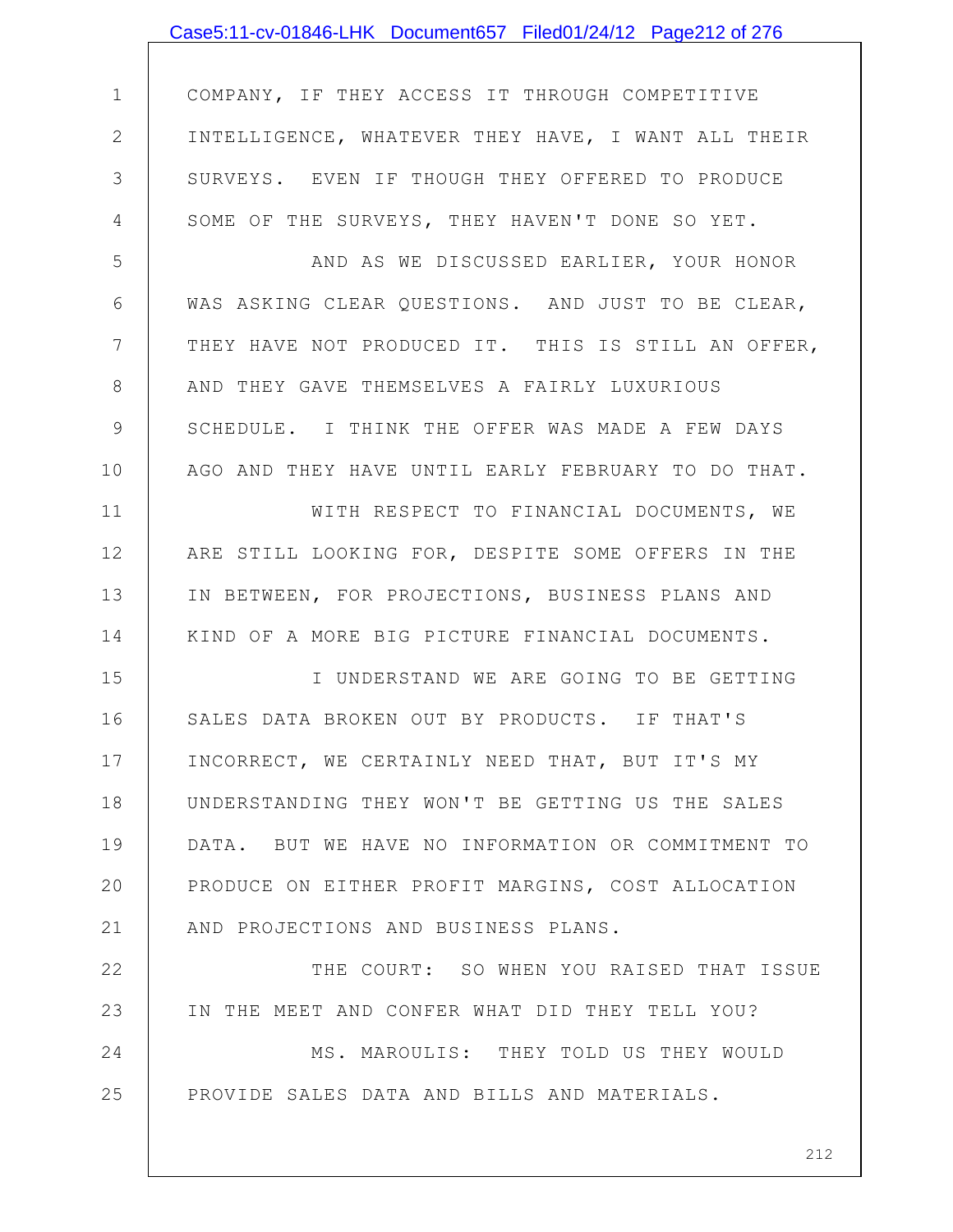1 2 3 4 5 6 7 8 9 10 11 12 13 14 15 16 17 18 19 20 21 22 23 24 25 THE COURT: DID THEY EXPLAIN WHY BUSINESS PLANS, FOR EXAMPLE, WOULD NOT BE PRODUCED OR PROJECTIONS? MS. MAROULIS: THEY DIDN'T BELIEVE THAT WAS CALLED FOR. WE DISAGREE. RFP 55, I BELIEVE THAT VERY SQUARELY ADDRESSES THAT. THE COURT: ALL RIGHT. MS. MAROULIS: BUT FINANCIAL DOCUMENTS IS CERTAINLY ANOTHER AREA WHERE IT SHOULD BE FAIRLY RECIPROCAL. WE WILL SKIP THE 30(B)(6) ARGUMENTS BECAUSE WE TALKED LONG ABOUT THEM EXTENSIVELY. IN ADDITION, WE ASKED FOR ADDITIONAL TIME OF DEPOSITION WITH DESIGN WITNESSES, BUT MORE SPECIFICALLY MR. JONATHAN IVE. WE DEPOSED MR. IVE ON DECEMBER 1ST. IT WAS A LITTLE BIT LATER THAN MOST OF THE INVENTORS FOR REASONS OF HIS PERSONAL SCHEDULE COMMITMENTS. WE WERE NOT ABLE TO EXHAUST A NUMBER OF THINGS WITH MR. IVE, NOT THE LEAST OF WHICH WAS INFORMATION WE RECEIVED IN JANUARY INCLUDING VARIOUS PROTOTYPES. THE COURT: HOW MANY HOURS DID YOU SPEND WITH HIM? Case5:11-cv-01846-LHK Document657 Filed01/24/12 Page213 of 276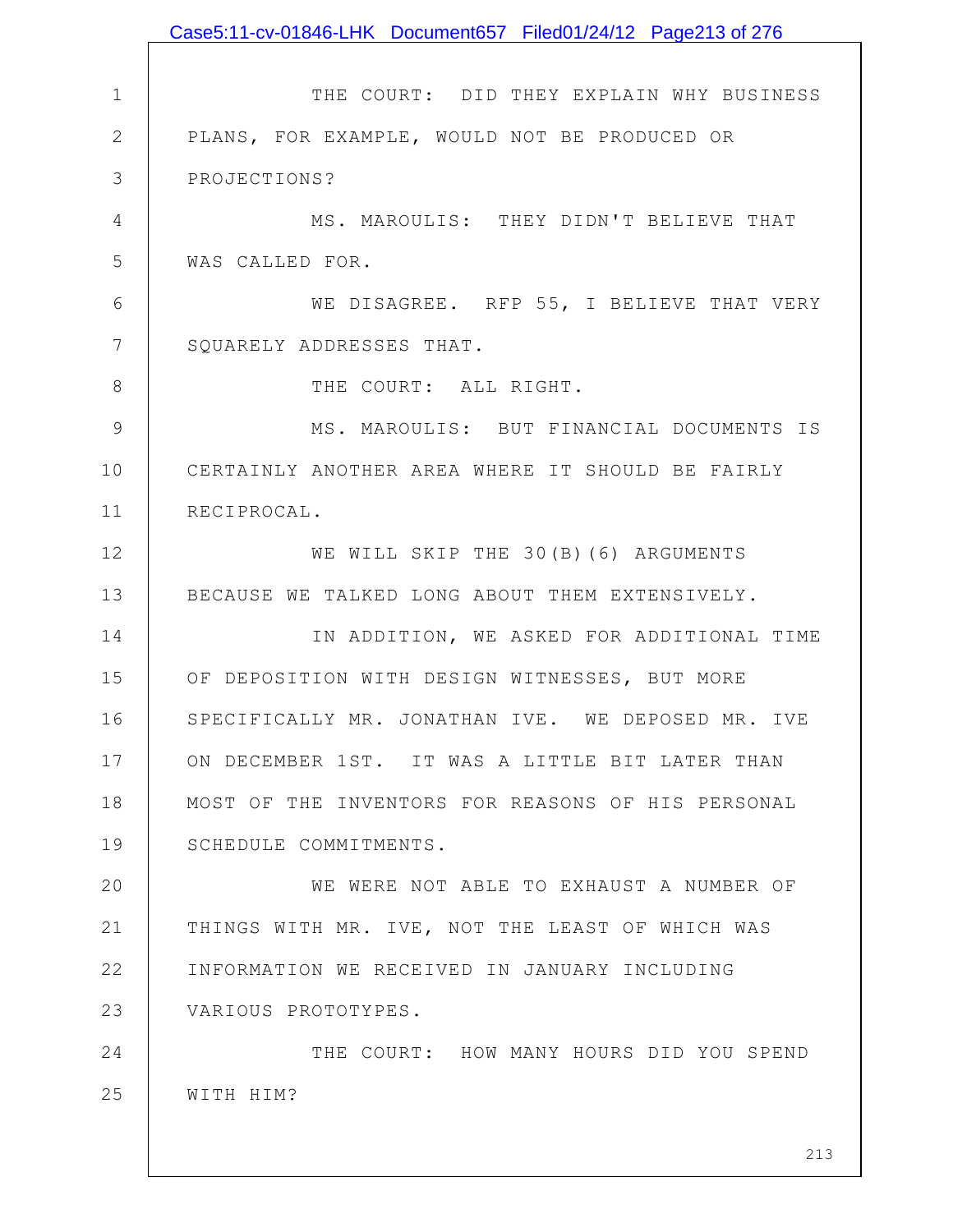|              | Case5:11-cv-01846-LHK Document657 Filed01/24/12 Page214 of 276 |
|--------------|----------------------------------------------------------------|
|              |                                                                |
| $\mathbf 1$  | MS. MAROULIS: SEVEN HOURS.                                     |
| $\mathbf{2}$ | THE COURT: SO THE BASIS FOR YOUR REQUEST                       |
| 3            | FOR MORE TIME ISN'T THAT YOU HAVEN'T YET EXHAUSTED             |
| 4            | THE DEFAULT UNDER THE RULES BUT RATHER THAT                    |
| 5            | ADDITIONAL DOCUMENTS AND OTHER INFORMATION HAS BEEN            |
| 6            | PRODUCED AFTERWARDS.                                           |
| 7            | MS. MAROULIS: THERE'S BEEN A LOT OF                            |
| 8            | INFORMATION PRODUCED SINCE THEN AND WE NEED TIME               |
| 9            | WITH HIM.                                                      |
| 10           | AND THE REASON IT IS HIM AND NOT OTHERS                        |
| 11           | IS THAT WHEN WE ARE DEPOSING VARIOUS DESIGN                    |
| 12           | INVENTORS, MANY OF THEM PLED IGNORANCE TO THINGS               |
| 13           | THAT WE THINK THEY SHOULD HAVE KNOWN.                          |
| 14           | THE COURT: DID ANY OF THEM POINT TO                            |
| 15           | SPECIFICALLY MR. IVE.                                          |
| 16           | MS. MAROULIS: YES, YOUR HONOR.                                 |
| 17           | I DON'T HAVE TRANSCRIPTS, BUT IF                               |
| 18           | YOUR HONOR WOULD NEED IT -- IT'S NOT SURPRISING                |
| 19           | BECAUSE HE'S THE HEAD OF DESIGN.                               |
| 20           | SO APPLE ARGUES THAT HE'S SUBJECT TO                           |
| 21           | WHAT'S CALLED THE APEX RULES. WE BELIEVE THAT THIS             |
| 22           | IS NOT AN APEX DEPONENT EVEN THOUGH HE HAS A HIGH              |
| 23           | RANK WITHIN APPLE. HE HAS UNIQUE KNOWLEDGE, AND SO             |
| 24           | FOR THAT REASON, EVEN THOUGH HE'S A VERY HIGHLY                |
| 25           | RANKED INDIVIDUAL, THAT DOESN'T ABSOLVE HIM FROM               |
|              |                                                                |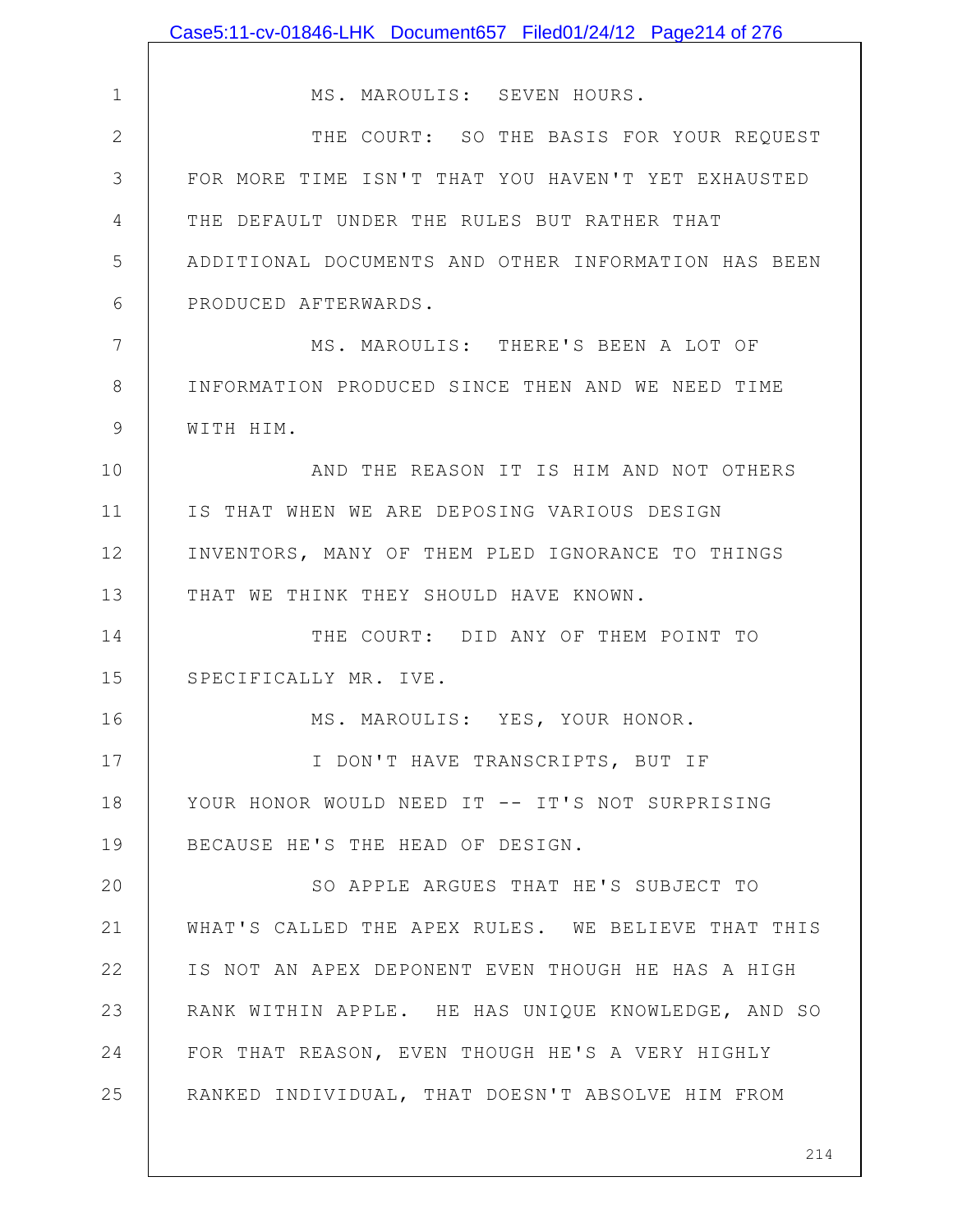|              | Case5:11-cv-01846-LHK Document657 Filed01/24/12 Page215 of 276 |
|--------------|----------------------------------------------------------------|
|              |                                                                |
| $\mathbf 1$  | SITTING FOR DEPOSITION.                                        |
| $\mathbf{2}$ | AND FINALLY, WE ALREADY COVERED THE TOPIC                      |
| 3            | OF THE SOURCE CODE, BUT IF YOUR HONOR WOULD INDULGE            |
| 4            | ME A LITTLE BIT MORE.                                          |
| 5            | IN THE LETTER FROM MS. HUTNYAN WHICH IS                        |
| 6            | EXHIBIT E TO HER DECLARATION, WE EXHAUSTED THE LIST            |
| 7            | SPECIFIC SOURCE CODE THAT WE WANT ORDERED.                     |
| 8            | I ALREADY DISCUSSED THE BASEBAND PROCESS,                      |
| 9            | BUT TO THE EXTENT YOUR HONOR TAILORS THE ORDER,                |
| 10           | CALLS OUT SPECIFICALLY WHICH SOURCE CODES THAT                 |
| 11           | NEEDS TO BE, THAT LETTER CONTAINS AN EXHAUSTIVE                |
| 12           | LIST OF THE SOURCE CODE.                                       |
| 13           | THE COURT: ALL RIGHT.                                          |
| 14           | THANK YOU VERY MUCH, MS. MAROULIS.                             |
| 15           | I NEED TO GIVE MY COURT REPORTER A BREAK,                      |
| 16           | SO LET'S TAKE TEN MINUTES.                                     |
| 17           | WE WILL RESUME IN TEN MINUTES.                                 |
| 18           | (WHEREUPON A RECESS WAS TAKEN.)                                |
| 19           | THE COURT: PLEASE BE SEATED.                                   |
| 20           | MS. MAROULIS: YOUR HONOR, I NEGLECTED TO                       |
| 21           | MAKE A COUPLE OF POINTS THAT I CAN EITHER MAKE NOW             |
| 22           | OR DURING REBUTTAL, WHICH I THINK IS UP TO THE                 |
| 23           | COURT.                                                         |
| 24           | THE COURT: WELL, I BELIEVE WE HAVEN'T                          |
| 25           | TECHNICALLY PASSED THE GAVEL OR BATON OR WHATEVER              |
|              |                                                                |
|              | 215                                                            |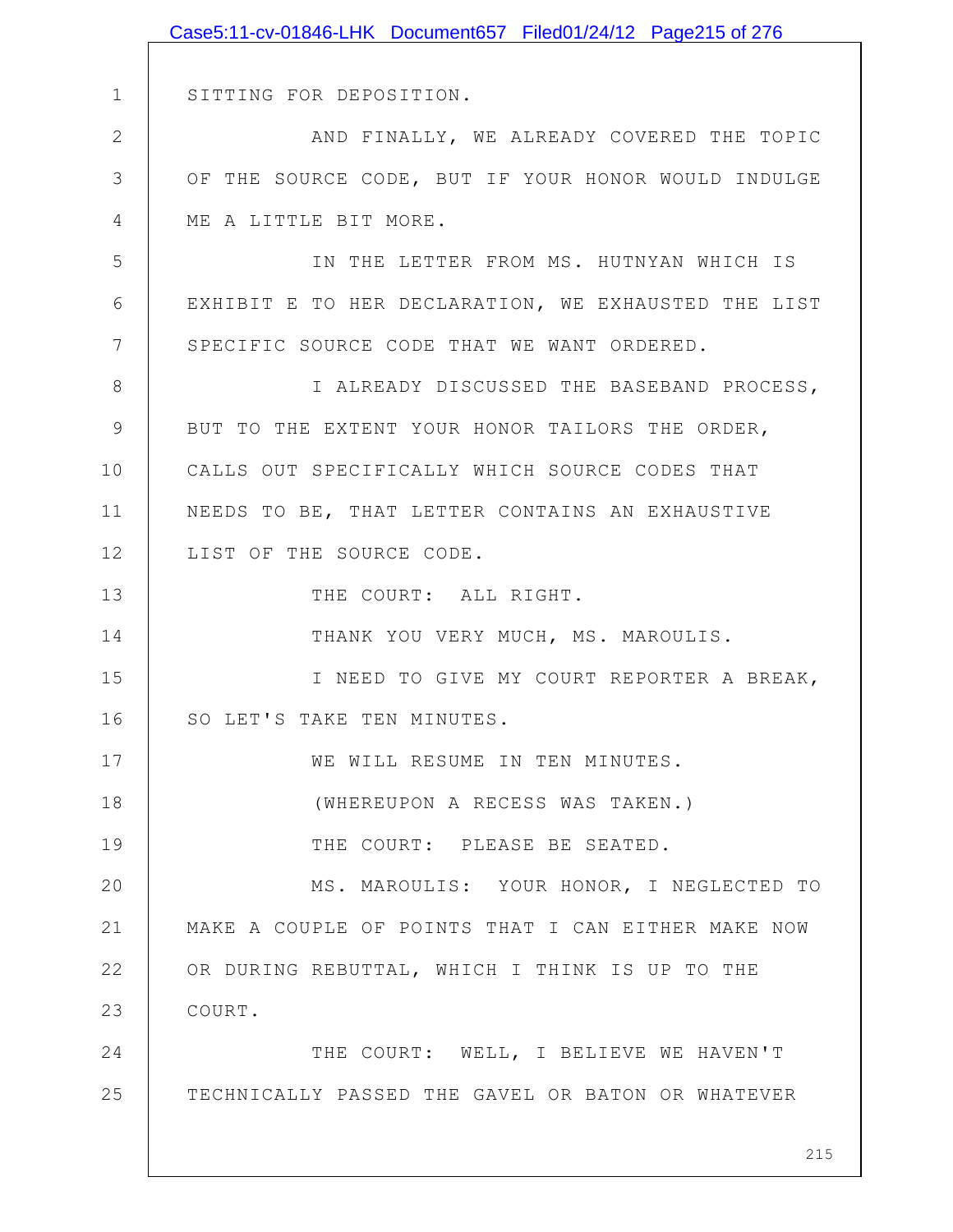|             | Case5:11-cv-01846-LHK Document657 Filed01/24/12 Page216 of 276 |
|-------------|----------------------------------------------------------------|
|             |                                                                |
| $\mathbf 1$ | THE METAPHOR IS.                                               |
| 2           | MS. MAROULIS: THANK YOU, YOUR HONOR.                           |
| 3           | ONE OF THE ITEMS WE WERE DISCUSSING                            |
| 4           | BEFORE THE BREAK WAS SURVEYS, AND YOU ASKED WHAT               |
| 5           | SPECIFICALLY APPLE OFFERED VERSUS WHAT WE STILL                |
| 6           | WANT.                                                          |
| 7           | AND I CHARACTERIZE PARTLY WHAT THEY                            |
| 8           | OFFERED BUT THERE WAS ANOTHER LIMITATION THAT THEY             |
| 9           | PLACED ON THEIR OFFERING WHICH IS I BELIEVE THAT               |
| 10          | THEY SAID THEY WILL SEARCH FOR SURVEYS REGARDING               |
| 11          | THEIR OWN PRODUCTS, APPLE IPHONES, IPADS AND SUCH.             |
| 12          | WE WOULD LIKE THEM TO SEARCH FOR ALL                           |
| 13          | SURVEYS REFERENCING SAMSUNG OR SAMSUNG PRODUCTS                |
| 14          | BECAUSE THAT IS WHAT WAS RECIPROCAL OF US AS WELL.             |
| 15          | AND WE HAD TO CONDUCT A NUMBER OF SEARCHES AND                 |
| 16          | PRODUCE ALL THESE DOCUMENTS.                                   |
| 17          | THE SECOND POINT IS, THIS IS WITH RESPECT                      |
| 18          | TO THE SURVEYS, SO THE SECOND POINT IS THAT WITH               |
| 19          | RESPECT TO FINANCIALS, WE BELIEVE THAT THEIR OFFER             |
| 20          | IS TO PRODUCE REVENUES FOR PRODUCT.                            |
| 21          | AND WE WANT TO MAKE SURE IT'S ACTUALLY                         |
| 22          | PER MODEL, MEANING WE ARE NOT GETTING AN ABROGATE              |
| 23          | IPAD OR IPHONE BUCKET, BUT IT'S SEGREGATED BY                  |
| 24          | IPHONE 4 OR 3, HOWEVER THE ACCUSED PRODUCTS ARE.               |
| 25          | THE COURT: HAVE THEY EXPLAINED TO YOU                          |
|             |                                                                |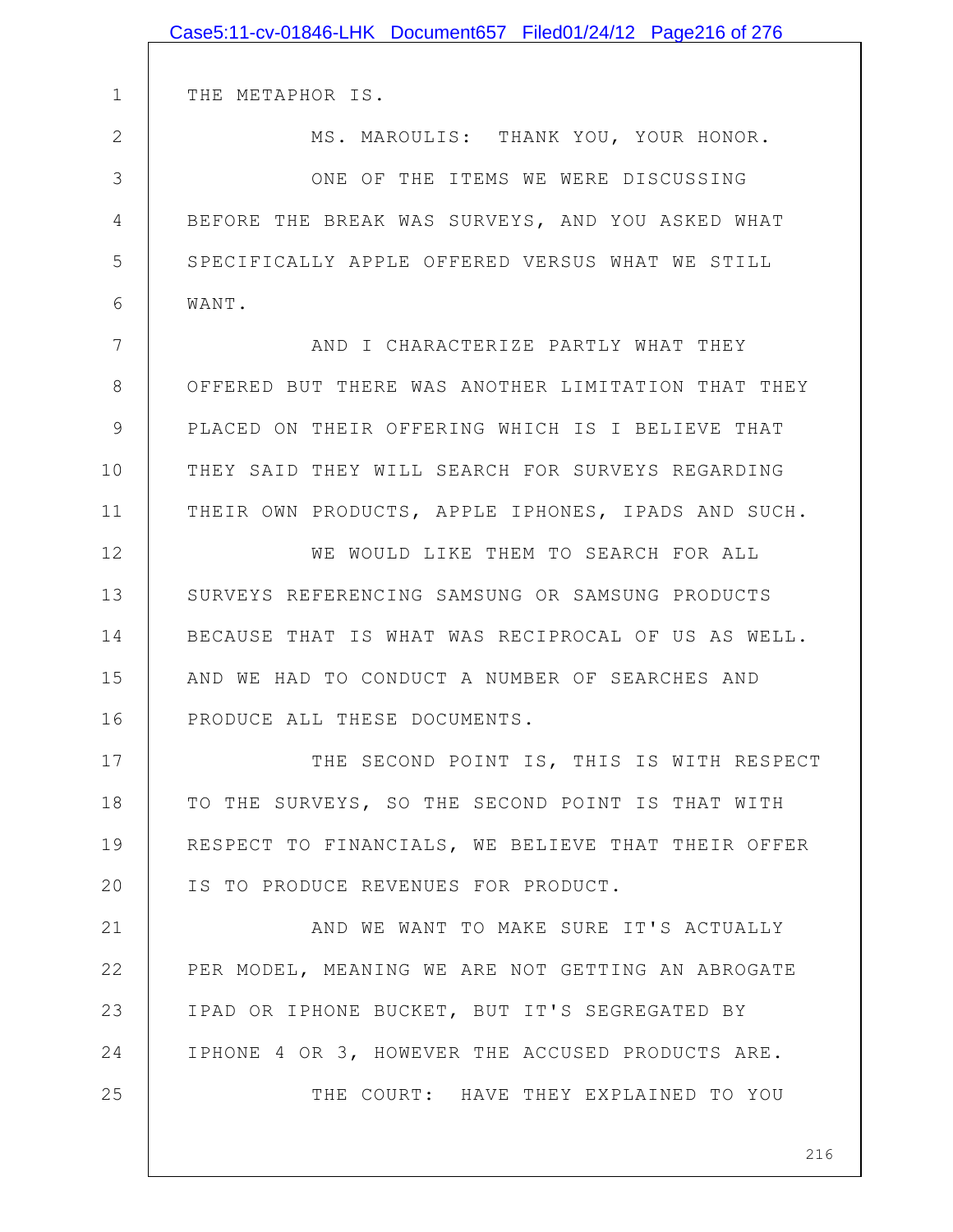|                | Case5:11-cv-01846-LHK Document657 Filed01/24/12 Page217 of 276 |
|----------------|----------------------------------------------------------------|
|                |                                                                |
| $\mathbf 1$    | WHETHER THEY EVEN TRACKED THAT LEVEL OF                        |
| $\mathbf{2}$   | GRANULARITY?                                                   |
| 3              | MS. MAROULIS: WE DON'T KNOW YET BECAUSE                        |
| $\overline{4}$ | WE HAVEN'T DEPOSED THEIR FINANCIAL WITNESSES.                  |
| 5              | THE COURT: IN THE MEET AND CONFER                              |
| 6              | PROCESS, WHEN YOU EXPLAINED TO THEM, WE NEED TO                |
| 7              | HAVE A PRODUCT LEVEL. I'M SORRY, IT'S A PRODUCT OR             |
| 8              | RELEASE LEVEL, WHAT DID THEY TELL YOU?                         |
| 9              | MS. MAROULIS: I DON'T KNOW ABOUT THE                           |
| 10             | DETAILS FOR THAT ONE BUT THE CORRESPONDENCE SAYS               |
| 11             | THAT IT WOULD BE BY PRODUCT.                                   |
| 12             | SO PERHAPS MR. JACOBS WOULD ELUCIDATE ON                       |
| 13             | THAT. IF IT'S BY MODEL, THEN WE DON'T HAVE A                   |
| 14             | DISPUTE TO THAT.                                               |
| 15             | AND FINALLY, YOUR HONOR, WE ASKED AT THE                       |
| 16             | BREAK WHERE WE CAN FIND THE AGREEMENT AS TO                    |
| 17             | RECIPROCAL SEARCHING OF THE TERMS "SAMSUNG" AND                |
| 18             | SUCH. AND IT IS EXHIBIT V TO THE HUTNYAN                       |
| 19             | DECLARATION, AND I WILL READ THIS INTO THE RECORD.             |
| 20             | THIS IS WHAT APPLE'S COUNSEL STATED:                           |
| 21             | "AS DISCUSSED DURING THE CALL AND IN                           |
| 22             | RECENT CORRESPONDENCE, APPLE IS RECIPROCATING.                 |
| 23             | APPLE AGREES TO SEARCH FOR SAMSUNG OR ANY SAMSUNG              |
| 24             | PRODUCT AT ISSUE IN THIS CASE OR ANY ALIAS                     |
| 25             | THEREFORE. AND WITH RESPECT TO DOCUMENTS IN THE                |
|                |                                                                |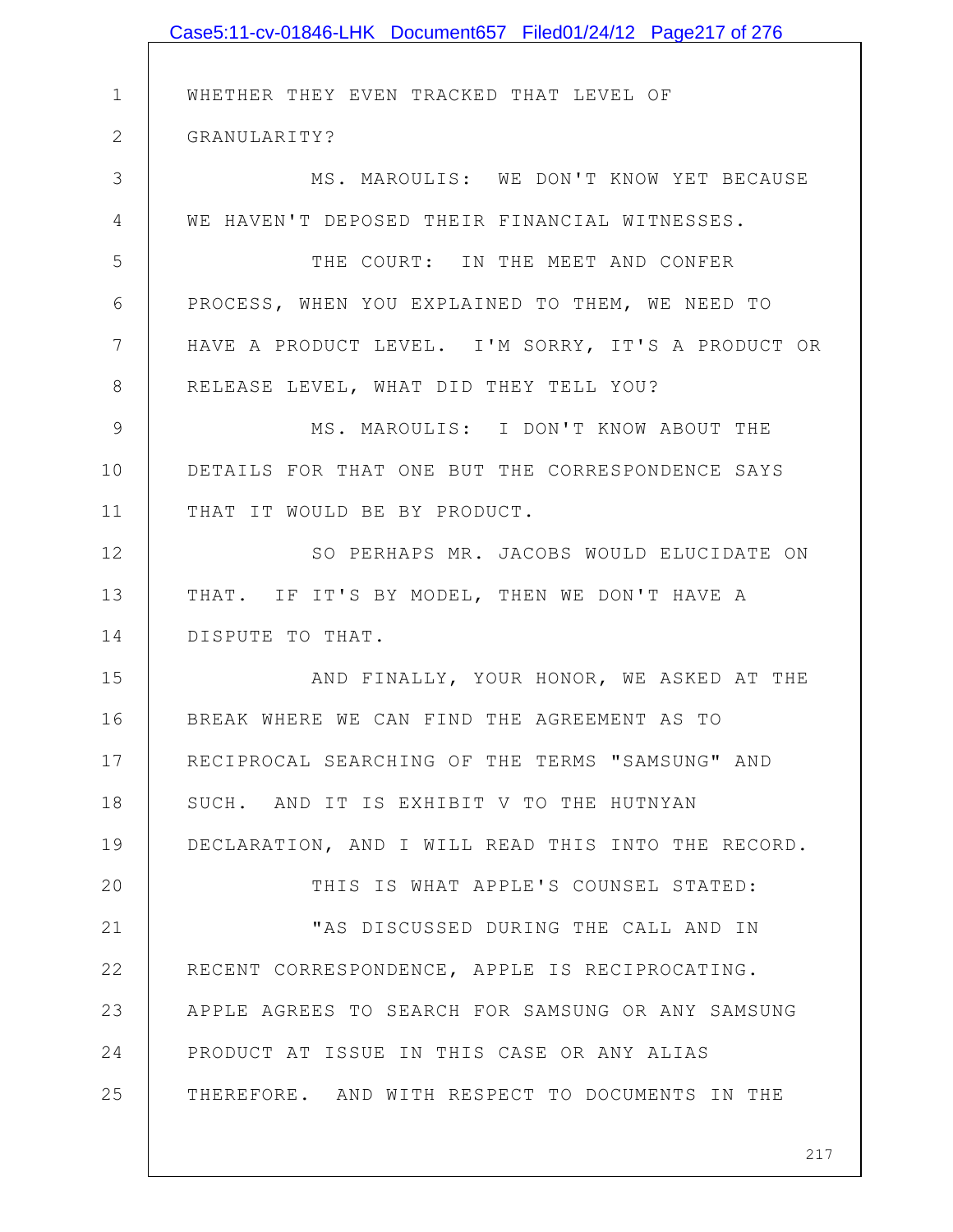|              | Case5:11-cv-01846-LHK Document657 Filed01/24/12 Page218 of 276 |
|--------------|----------------------------------------------------------------|
|              |                                                                |
| $\mathbf 1$  | FILES OF ITS DESIGNERS AND ENGINEERS WHO WORKED ON             |
| $\mathbf{2}$ | THE RELEVANT PRODUCTS, EMPLOYEES RESPONSIBLE FOR               |
| 3            | MARKETING THESE PRODUCTS AND EMPLOYEES RESPONSIBLE             |
| 4            | FOR DEVELOPING THE FEATURES AT ISSUE."                         |
| 5            | SO THEY WENT BACK ON THAT WORD AND NOW                         |
| 6            | ARE SEARCHING MUCH MORE NARROWER.                              |
| 7            | THE COURT: IS IT FAIR TO SAY,                                  |
| $8\,$        | MS. MAROULIS, THAT YOUR REQUEST OF THIS COURT IS               |
| 9            | COEXTENSIVE IN THE SCOPE OF WHAT'S IDENTIFIED IN               |
| 10           | THAT LETTER?                                                   |
| 11           | IN OTHER WORDS, YOU ARE NOT LOOKING FOR                        |
| 12           | SOMETHING MORE THAN THAT COMMITMENT, YOU'RE SIMPLY             |
| 13           | LOOKING FOR THE COMMITMENT ALONE?                              |
| 14           | MS. MAROULIS: WE ARE LOOKING FOR THE                           |
| 15           | SAME COMMITMENT WE WERE HELD TO.                               |
| 16           | THE COURT: WHICH IS WHAT THAT LETTER                           |
| 17           | SAYS?                                                          |
| 18           | IN OTHER WORDS, I JUST WANT TO UNDERSTAND                      |
| 19           | YOUR REQUEST. IS YOUR REQUEST WHAT THEY AGREED TO              |
| 20           | DO?                                                            |
| 21           | MS. MAROULIS: YES, YOUR HONOR.                                 |
| 22           | WITH RESPECT TO THE TERM "SAMSUNG, " YES.                      |
| 23           | WE ARE ALSO SEEKING "ANDROID" AND "DROID" WHICH IS             |
| 24           | A RELATED ISSUE AND WE SHOULD NOT HAVE TO CHOOSE               |
| 25           | BETWEEN THE TWO.                                               |
|              |                                                                |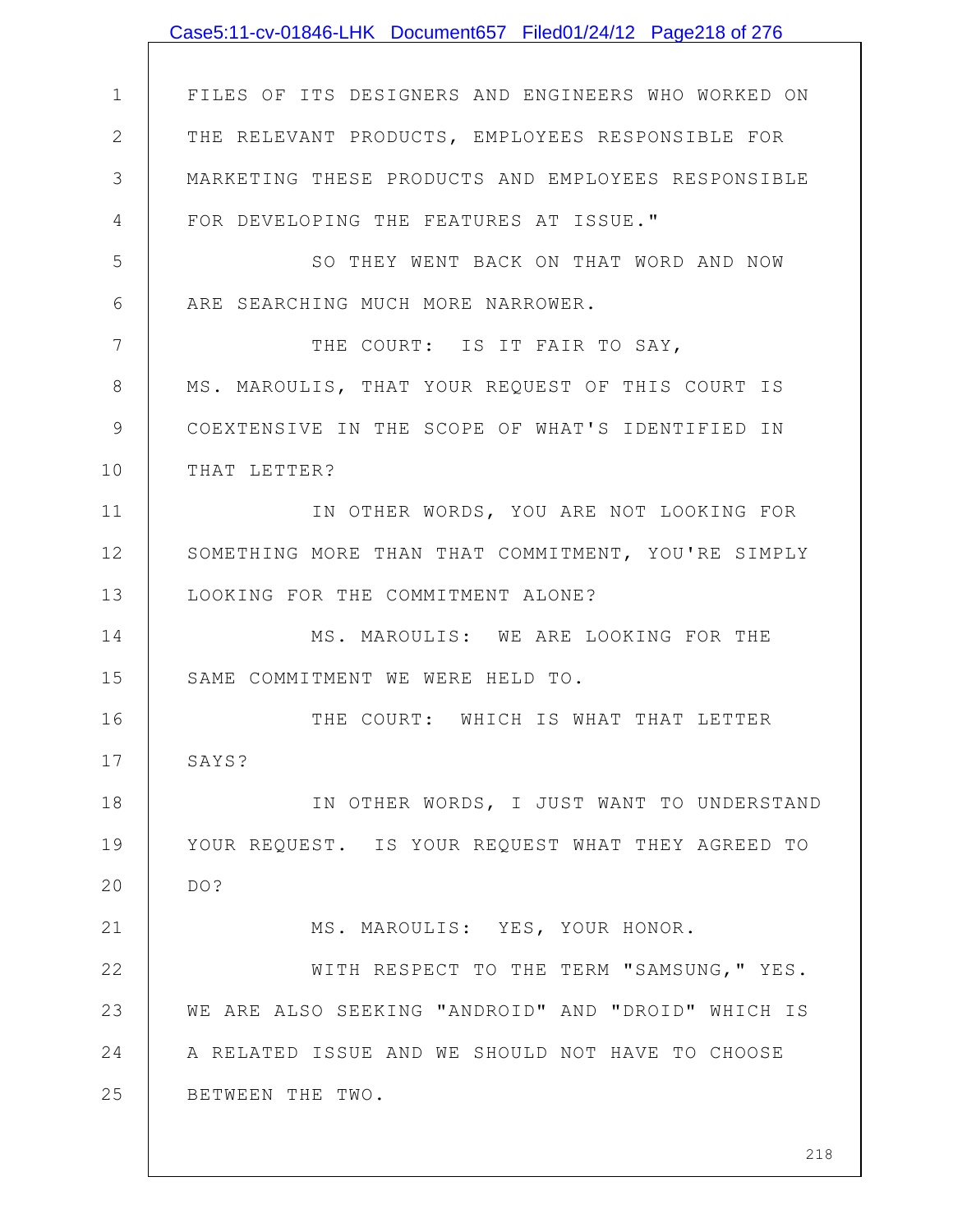|                 | Case5:11-cv-01846-LHK Document657 Filed01/24/12 Page219 of 276 |
|-----------------|----------------------------------------------------------------|
|                 |                                                                |
| $\mathbf 1$     | THE COURT: ALL RIGHT.                                          |
| $\mathbf{2}$    | MS. MAROULIS: THANK YOU, YOUR HONOR.                           |
| 3               | THE COURT: THANK YOU.                                          |
| 4               | MR. JACOBS?                                                    |
| 5               | MR. JACOBS: YES.                                               |
| 6               | I THINK TO START WITH THE SOURCE CODE                          |
| $7\phantom{.0}$ | ISSUE, YOUR HONOR, MR. SELWYN WILL START.                      |
| $8\,$           | THE COURT: ALL RIGHT.                                          |
| 9               | MR. SELWYN.                                                    |
| 10              | MR. SELWYN: GOOD AFTERNOON, YOUR HONOR.                        |
| 11              | THE COURT: GOOD AFTERNOON.                                     |
| 12              | MR. SELWYN: LET ME TRY TO GIVE YOU THE                         |
| 13              | FACTS AS BEST I CAN ON THE SOURCE CODE ISSUE.                  |
| 14              | ON DECEMBER 6TH WHICH WAS TWO BUSINESS DAYS                    |
| 15              | AFTER SAMSUNG'S LETTER REQUEST, APPLE TOLD SAMSUNG             |
| 16              | THAT IT WAS PREPARED TO PRODUCE APPLE SOURCE CODE              |
| 17              | FOR ALL THE ACCUSED FUNCTIONALITY FOR ALL THE NON              |
| 18              | WIRELESS PATENTS IN THE CASE.                                  |
| 19              | YOU RECALL THAT THERE WAS A BUCKET OF                          |
| 20              | PATENTS THAT'S THE DECLARED ESSENTIAL, THEN THERE'S            |
| 21              | A BUCKET OF PATENTS THAT'S THE NON DECLARED                    |
| 22              | ESSENTIAL OR THE IMPLEMENTATION PATENTS.                       |
| 23              | WE TOLD SAMSUNG ON DECEMBER 6TH THAT WE                        |
| 24              | WERE PREPARED, THEY COULD COME AND SEE ALL THE                 |
| 25              | APPLE HOMEGROWN SOURCE CODE FOR THOSE FIVE PATENTS.            |
|                 |                                                                |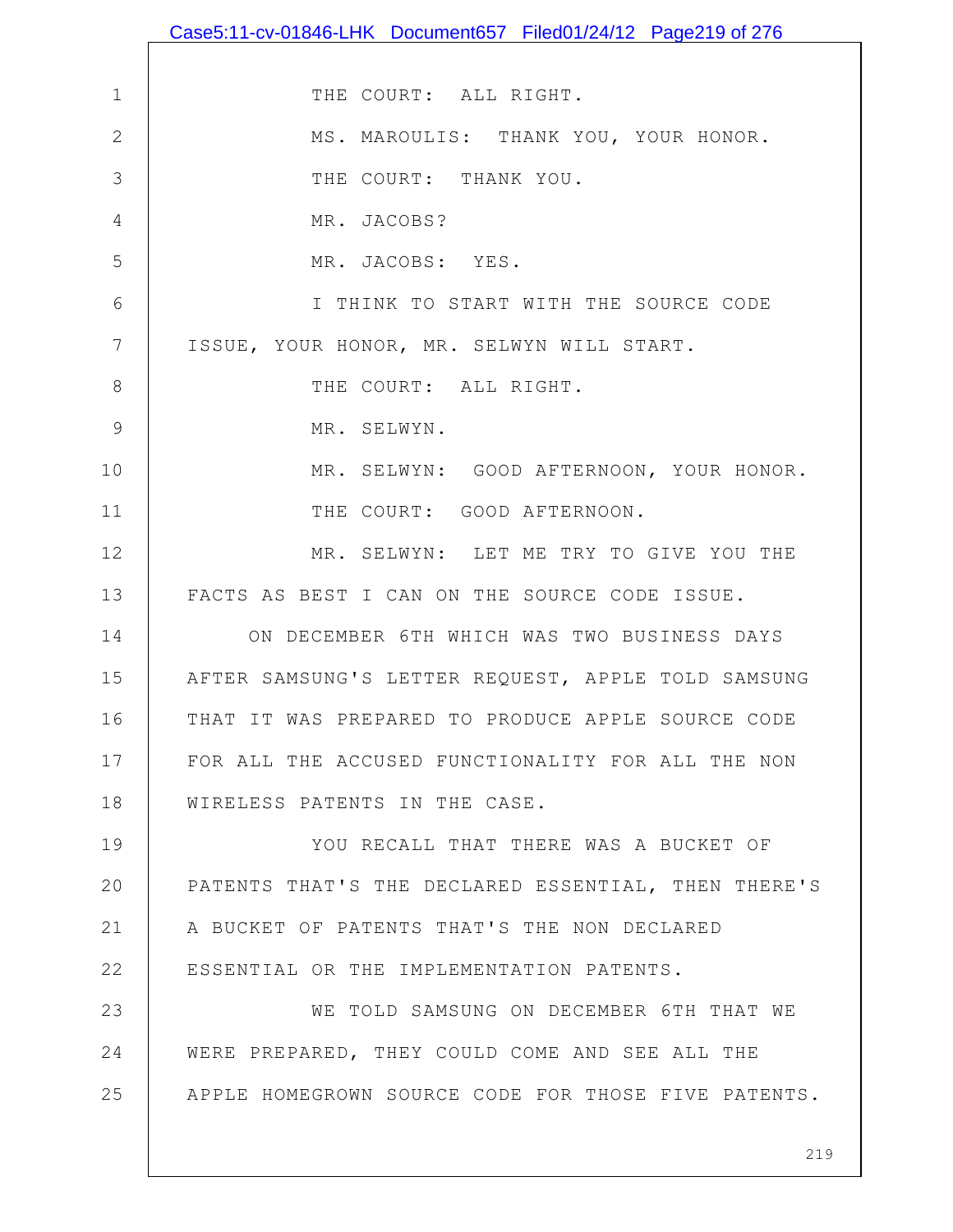|              | Case5:11-cv-01846-LHK Document657 Filed01/24/12 Page220 of 276 |
|--------------|----------------------------------------------------------------|
|              |                                                                |
| $\mathbf 1$  | AND TO BE TRANSPARENT, APPLE SPECIFIED THE                     |
| $\mathbf{2}$ | CATEGORIES OF SOURCE CODE THAT IT WAS MAKING                   |
| 3            | AVAILABLE, THAT'S EXHIBIT A TO MR. MASELLI'S                   |
| 4            | DECLARATION.                                                   |
| 5            | THOSE CATEGORIES RELATE TO THE FEATURES                        |
| 6            | THAT ARE ACCUSED OF INFRINGING 50 SAMSUNG PATENTS,             |
| 7            | THINGS LIKE THE IPOD AND MUSIC APP SOURCE CODE THAT            |
| 8            | RELATES TO PLAYING MUSIC, THE CLOCK APP SOURCE CODE            |
| 9            | THAT RELATES TO THE WORLD CLOCK AND TIME                       |
| 10           | INFORMATION.                                                   |
| 11           | AND TO BE CLEAR, WE'RE NOT TALKING ABOUT                       |
| 12           | A TINY AMOUNT OF SOURCE CODE HERE. WHAT APPLE MADE             |
| 13           | AVAILABLE TO SAMSUNG ON DECEMBER 6TH AND WHAT HAS              |
| 14           | REMAINED AVAILABLE TO SAMSUNG SINCE DECEMBER 6TH IS            |
| 15           | A STAGGERING AMOUNT OF CODE, IT'S MORE THAN 75,000             |
| 16           | FILES, IT'S MORE THAN TWO GIGABYTES. IF YOU WERE               |
| 17           | TO ACTUALLY PRINT ALL OF THIS CODE IT WOULD BE                 |
| 18           | SOMEWHERE BETWEEN 350 TO 500,000 PAGES.                        |
| 19           | THE FIRST TIME THAT SAMSUNG'S EXPERT                           |
| 20           | LOOKED AT THIS CODE WAS JANUARY 6TH, THE DAY AFTER             |
| 21           | THE MEET AND CONFER THAT PRECEDED THIS MOTION. SO              |
| 22           | ONE MONTH AFTER IT WAS OFFERED.                                |
| 23           | SAMSUNG'S EXPERT HAS NOT LOOKED AT THAT                        |
| 24           | CODE ONCE SINCE. SO TO DATE, SAMSUNG'S EXPERT HAS              |
| 25           | LOOKED AT THE 5,000 FILES ONCE FOR THE GRAND TOTAL             |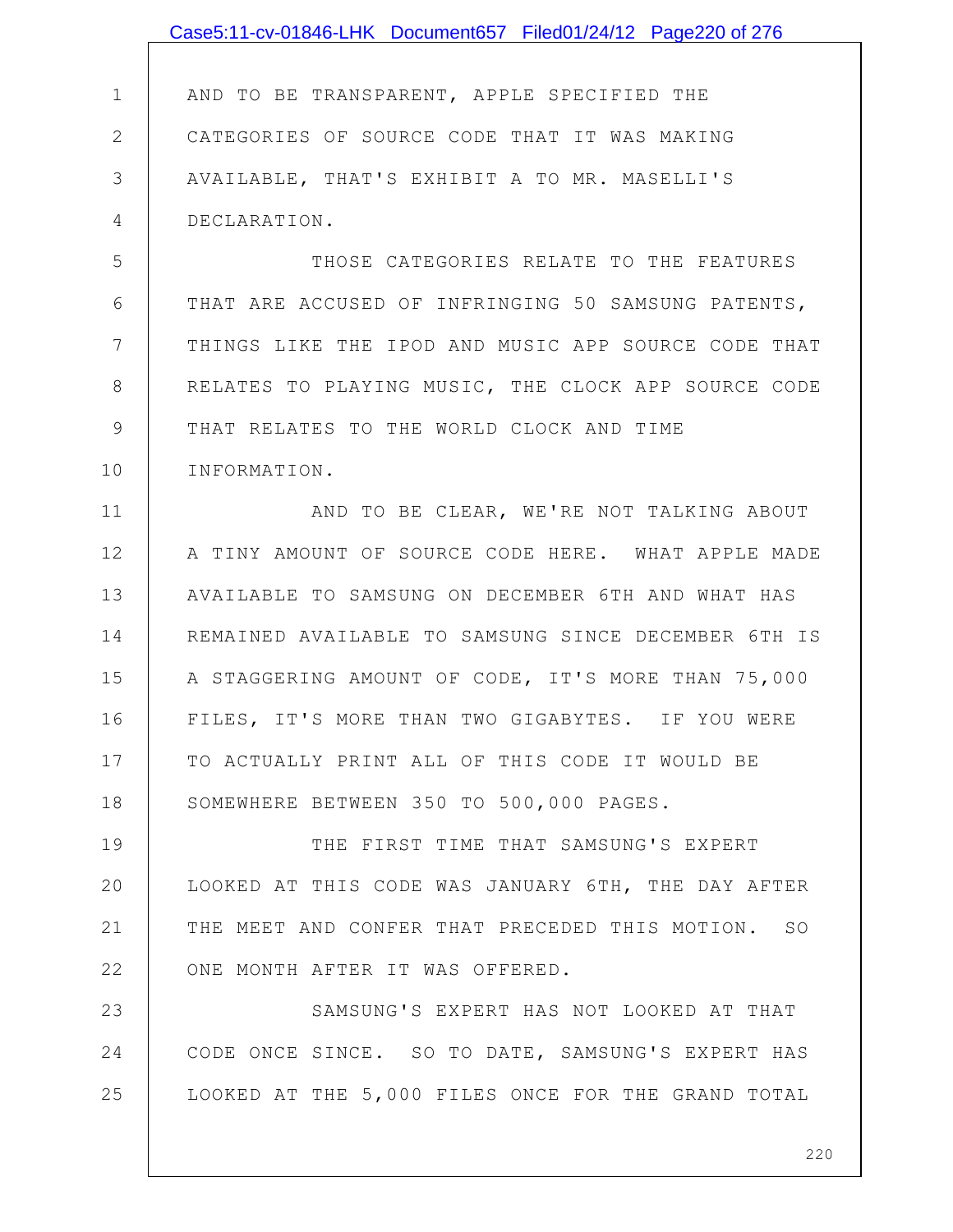|                | Case5:11-cv-01846-LHK Document657 Filed01/24/12 Page221 of 276 |
|----------------|----------------------------------------------------------------|
|                |                                                                |
| 1              | OF 90 MINUTES.                                                 |
| $\overline{2}$ | AND TO DATE SAMSUNG HAS NOT, IN ANY                            |
| 3              | BRIEF, IN ANY CORRESPONDENCE ANYWHERE TO OUR                   |
| 4              | KNOWLEDGE, IDENTIFIED ANY SHORTCOMING, ANY OMISSION            |
| 5              | IN THE CODE THAT APPLE MADE AVAILABLE FOR THE                  |
| 6              | ACCUSED FUNCTIONALITY OF THE BUCKET OF PATENTS THAT            |
| 7              | RELATES TO THE NON WIRELESS FEATURES.                          |
| 8              | SO THAT'S ONE BUCKET.                                          |
| 9              | TURNING TO THE BASEBAND CODE AT ISSUE,                         |
| 10             | WE'VE NEVER HAD ANY OBJECTION TO PRODUCING THE                 |
| 11             | INTEL BASEBAND CODE RELEVANT TO THE ACCUSED                    |
| 12             | FUNCTIONALITY.                                                 |
| 13             | WE SAY THAT EXPLICITLY IN OUR PATENT                           |
| 14             | LOCAL RULE 34(A) DISCLOSURE. BUT THIS IS NOT APPLE             |
| 15             | SOURCE CODE, IT'S INTEL SOURCE CODE. AFTER INTEL               |
| 16             | PROVIDES APPLE THE SOURCE CODE, APPLE DOESN'T MAKE             |
| 17             | ANY CHANGES TO IT. INTEL SOURCE CODE.                          |
| 18             | APPLE SOUGHT INTEL'S CONSENT TO PRODUCE                        |
| 19             | THE RELEVANT SOURCE CODE. AND IN RESPONSE, INTEL               |
| 20             | INDICATED THAT IT WOULD NOT CONSENT TO APPLE'S                 |
| 21             | PRODUCTION OF THE INTEL SOURCE CODE IN APPLE'S                 |
| 22             | POSSESSION.                                                    |
| 23             | BUT WHAT INTEL DID INDICATE WAS THAT                           |
| 24             | SAMSUNG HAD SUBPOENAED THE SAME CODE FROM INTEL AND            |
| 25             | IN FACT HAD SUBPOENAED MUCH MORE CODE THAN APPLE               |
|                |                                                                |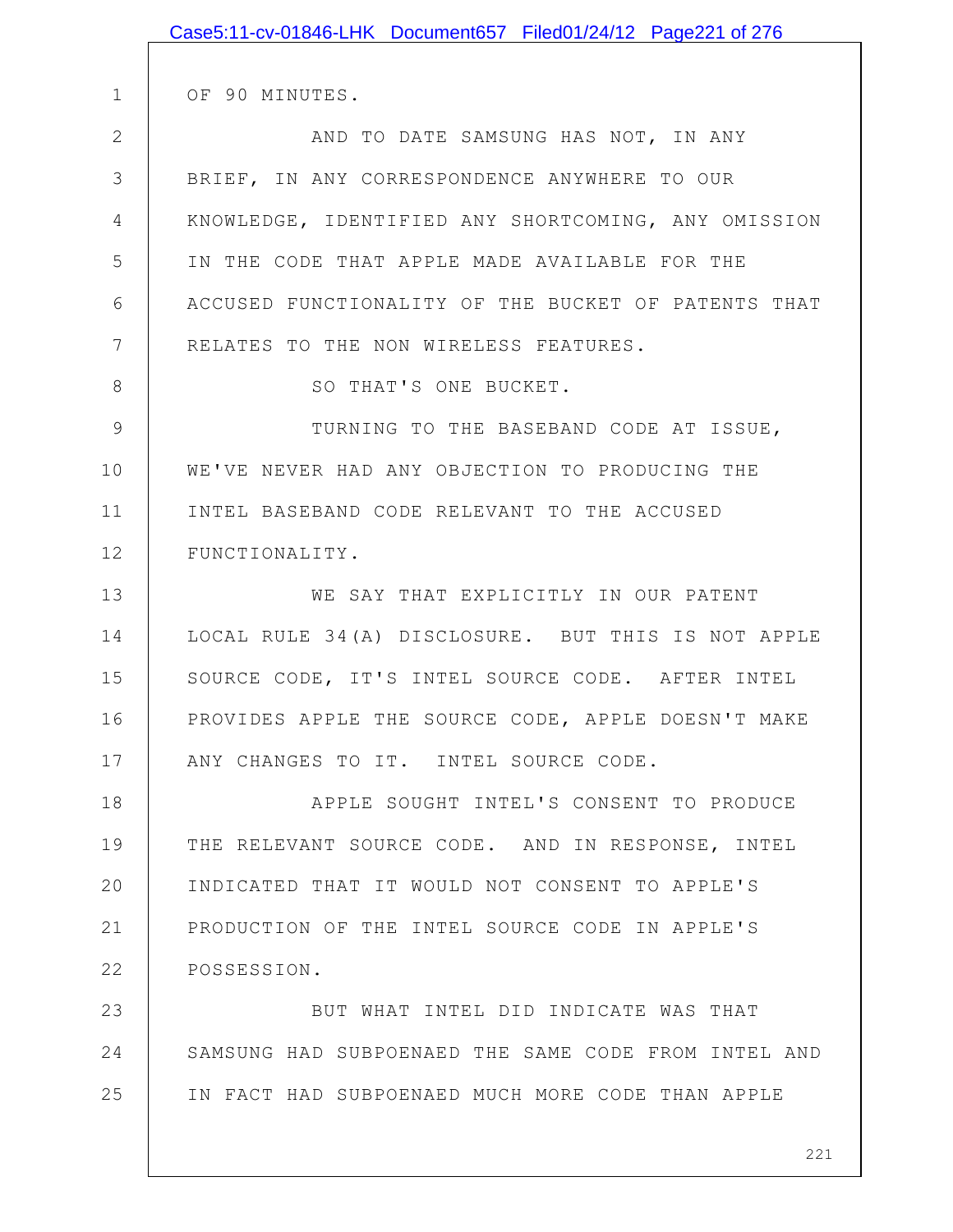|                | Case5:11-cv-01846-LHK Document657 Filed01/24/12 Page222 of 276 |
|----------------|----------------------------------------------------------------|
|                |                                                                |
| $\mathbf 1$    | POSSESSES. BECAUSE APPLE DOES NOT POSSESS THE SO               |
| $\mathbf{2}$   | CALLED HDL CODE, THE HARDWARE DESCRIPTION LANGUAGE             |
| 3              | CODE, WHICH IS PROBABLY MORE RELEVANT THAN THE CODE            |
| 4              | THAT APPLE ACTUALLY HAS.                                       |
| 5              | THE COURT: I MAY BE RUNNING A LITTLE FAR                       |
| 6              | AFIELD HERE, BUT I TAKE IT THAT CODE IS DELIVERED              |
| $7\phantom{.}$ | TO APPLE BUT NOT IN SOURCE FORM; IS THAT FAIR?                 |
| $8\,$          | IT'S IN OBJECT FORM?                                           |
| $\mathcal{G}$  | MR. SELWYN: RIGHT. IT'S BAKED IN SO                            |
| 10             | APPLE DOESN'T HAVE THAT.                                       |
| 11             | SO INTEL INDICATED THAT IT WAS                                 |
| 12             | NEGOTIATING WITH SAMSUNG OVER THE SUBPOENA. IT                 |
| 13             | INDICATED IT WANTED TO PRODUCE THIS VERY SENSITIVE             |
| 14             | INFORMATION IN A CONSOLIDATED FASHION AFTER ITS                |
| 15             | PROTECTIVE ORDER CONCERNS WERE SATISFIED.                      |
| 16             | THAT SEEMED TO US TO BE AN ORDERLY,                            |
| 17             | SENSIBLE WAY TO PROCEED.                                       |
| 18             | THE COURT: WHEN DID THAT DIALOG WITH                           |
| 19             | INTEL TAKE PLACE?                                              |
| 20             | MR. SELWYN: IT BEGAN IN DECEMBER.                              |
| 21             | AND INTEL'S OUTSIDE COUNSEL                                    |
| 22             | MR. CHRIS KELLY IS ACTUALLY SITTING HERE IN THE                |
| 23             | FIRST ROW.                                                     |
| 24             | THE COURT: I SAW MR. KELLY.                                    |
| 25             | MR. SELWYN: AND MR. KELLY IS PREPARED TO                       |
|                | 222                                                            |
|                |                                                                |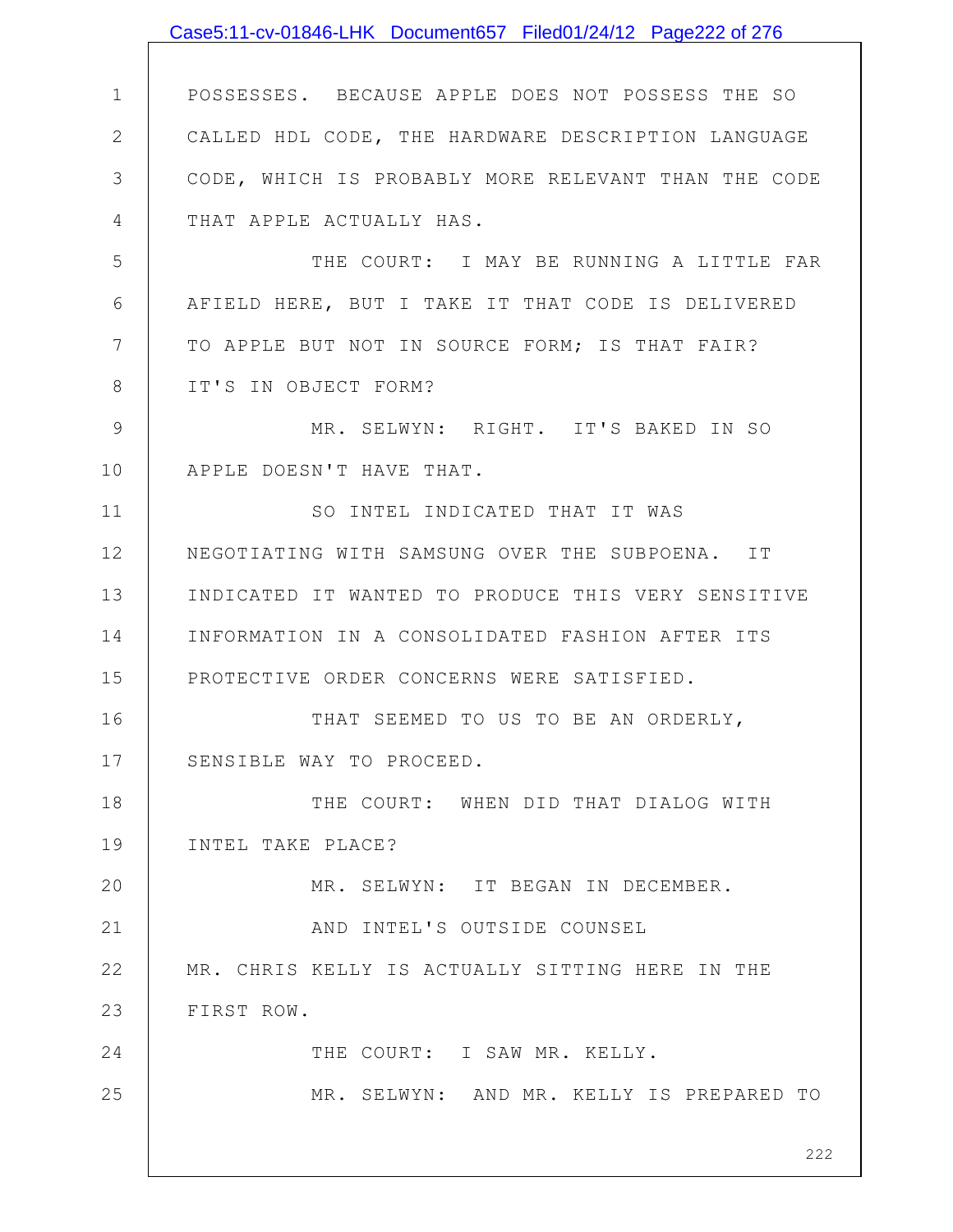|              | Case5:11-cv-01846-LHK Document657 Filed01/24/12 Page223 of 276 |
|--------------|----------------------------------------------------------------|
|              |                                                                |
| $\mathbf 1$  | ANSWER ANY QUESTIONS THAT YOUR HONOR MIGHT HAVE                |
| $\mathbf{2}$ | REGARDING INTEL'S POSITION ON THIS.                            |
| 3            | BUT AGAIN, WE HAVE NO OBJECTION TO                             |
| 4            | PRODUCING THE RELEVANT SOURCE CODE. AT THE SAME                |
| 5            | TIME WE ARE SENSITIVE TO THE CONCERNS THAT IT IS               |
| 6            | INTEL'S SOURCE CODE. WE ARE SENSITIVE TO THE                   |
| 7            | CONCERNS AND NEED TO PRODUCE IT IN AN EFFICIENT                |
| 8            | MANNER.                                                        |
| 9            | AND THE FACT IS THAT OUR SOURCE CODE IS                        |
| 10           | JUST A SUBSET OF THE SOURCE CODE THAT SAMSUNG                  |
| 11           | WANTS.                                                         |
| 12           | THE COURT: SO JUST SO I UNDERSTAND                             |
| 13           | APPLE'S POSITION, MR. SELWYN, IF THE COURT WERE TO             |
| 14           | ORDER APPLE TO PRODUCE THE INTEL SUPPLIED CODE,                |
| 15           | APPLE WOULD HAVE NO OBJECTION?                                 |
| 16           | MR. SELWYN: WELL, YOUR HONOR, WE WOULD                         |
| 17           | FOLLOW ANY ORDER THE COURT WOULD ISSUE.                        |
| 18           | THE COURT: WOULD YOU AGREE ALSO THAT MY                        |
| 19           | ORDER WOULD RELIEVE APPLE OF ANY OTHER CONTRACTURAL            |
| 20           | RESTRICTIONS THAT MIGHT OTHERWISE APPLY TO ITS                 |
| 21           | PRODUCTION?                                                    |
| 22           | MR. SELWYN: MY UNDERSTANDING IS THAT                           |
| 23           | APPLE WOULD BE REQUIRED TO FOLLOW ANY ORDER THAT               |
| 24           | YOUR HONOR ISSUES.                                             |
| 25           | I WILL SAY ON THE QUESTION THAT YOU POSED                      |
|              | 223                                                            |
|              |                                                                |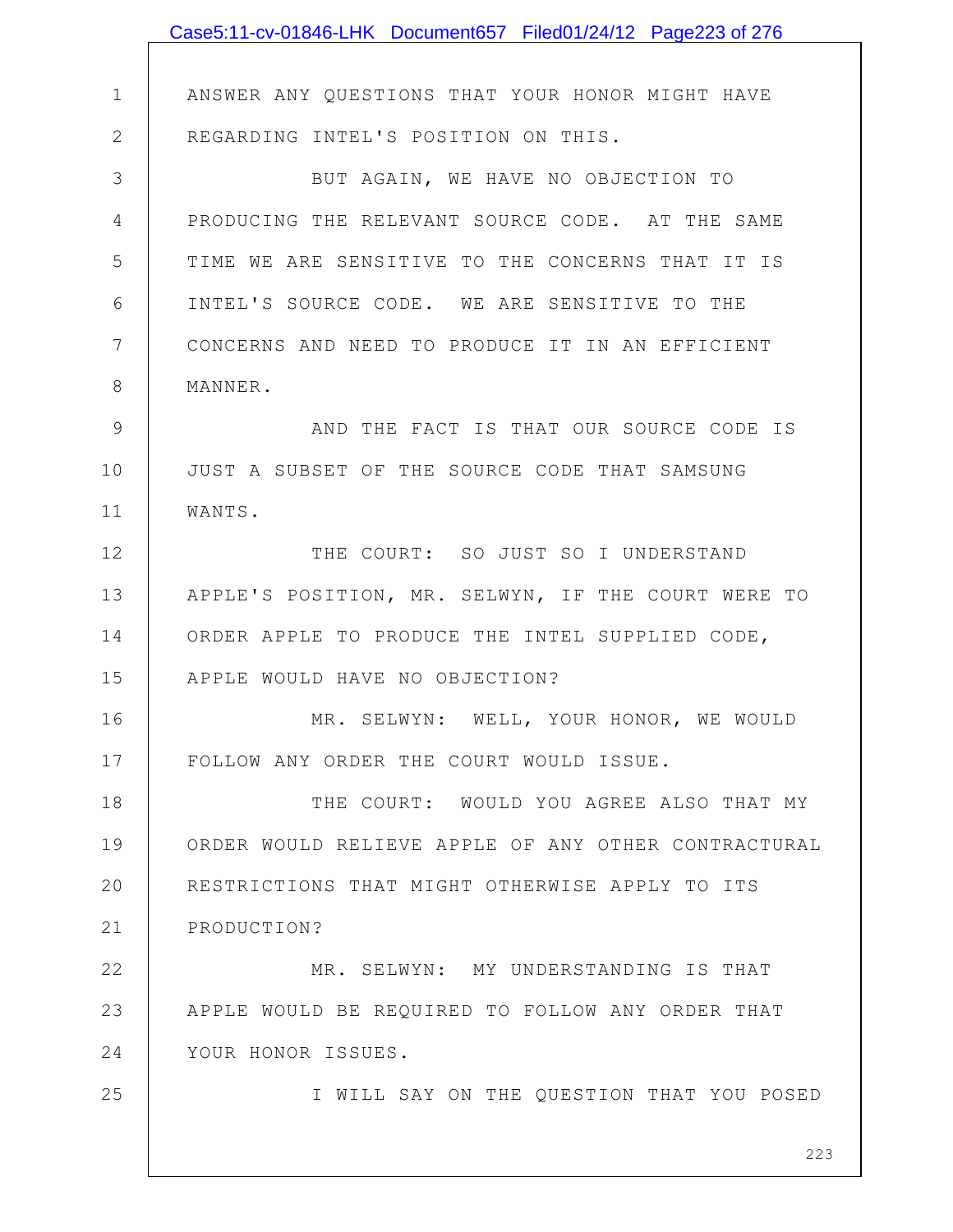|    | Case5:11-cv-01846-LHK Document657 Filed01/24/12 Page224 of 276 |
|----|----------------------------------------------------------------|
|    |                                                                |
| 1  | TO SAMSUNG WHETHER ALL THAT SOURCE CODE IS                     |
| 2  | RELEVANT, I DON'T THINK IT IS.                                 |
| 3  | YOU WILL RECALL THE PRESENTATION SAYING                        |
| 4  | THERE WERE THREE SPECIFICATIONS WITHIN THE STANDARD            |
| 5  | THAT THE PATENTS RELATE TO. THE SOURCE CODE THAT               |
| 6  | WE ARE TALKING ABOUT RELATES TO THE FUNCTIONALITY              |
| 7  | ON THE BASEBAND CHIP MUCH MORE BROADLY THAN THAT.              |
| 8  | SO I WOULDN'T AGREE THAT ALL OF THAT SOURCE CODE IS            |
| 9  | RELEVANT.                                                      |
| 10 | I DON'T DISAGREE, HOWEVER, THAT SOME OF                        |
| 11 | THE SOURCE CODE THAT IS IN APPLE'S POSSESSION, SOME            |
| 12 | OF THE INTEL SOURCE CODE IS RELEVANT. IT'S LIKELY              |
| 13 | A SMALL SUBSET OF THE TOTAL AMOUNT OF RELEVANT                 |
| 14 | SOURCE CODE BECAUSE APPLE DOESN'T POSSESS THE HDL              |
| 15 | CODE.                                                          |
| 16 | THE LAST POINT I WOULD MAKE, AND THIS IS                       |
| 17 | REALLY TO ADDRESS ONE OF THE SCHEMATIC POINTS                  |
| 18 | SAMSUNG TRIES TO MAKE IN ITS PAPERS WITHOUT THE                |
| 19 | OVERALL PRODUCTION ON THE DEFENSIVE SIDE, APPLE HAS            |
| 20 | TO DATE PRODUCED IN THE U.S. CASES -- AND NOW THIS             |
| 21 | WOULD BE THE DOCUMENTS THAT ARE SUBJECT TO CROSS               |
| 22 | USE, WHETHER THEY ARE PRODUCED. IN THIS CASE, THE              |
| 23 | ITC CASE, SUBJECT TO CROSS USE.                                |
| 24 | THE STATS NOW ARE THAT APPLE HAS PRODUCED                      |
| 25 | ON THE DEFENSIVE SIDE ALONE ABOUT 17 MILLION PAGES.            |
|    |                                                                |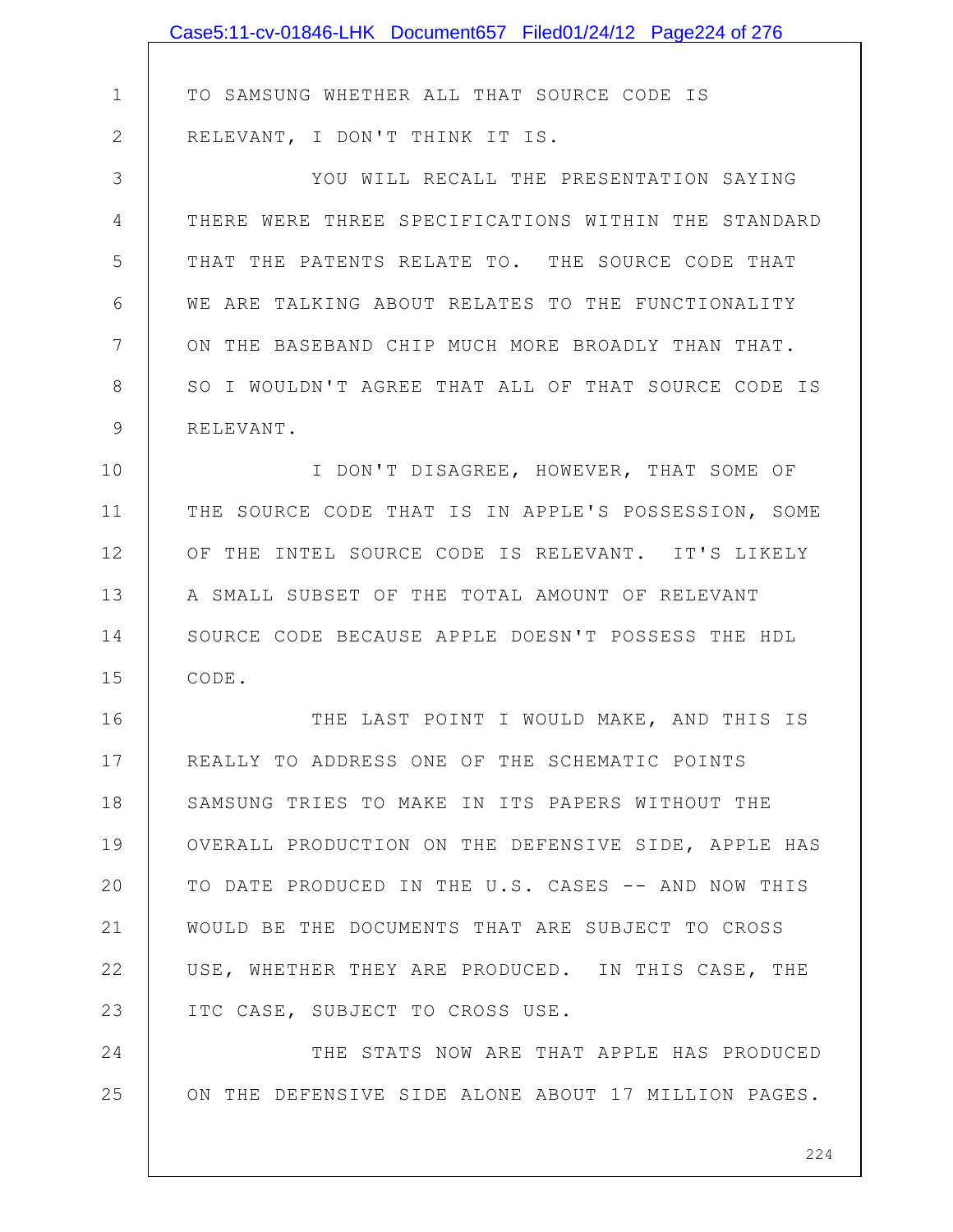|              | Case5:11-cv-01846-LHK Document657 Filed01/24/12 Page225 of 276 |
|--------------|----------------------------------------------------------------|
|              |                                                                |
| $\mathbf 1$  | WE ESTIMATE THAT 13.9 MILLION PAGES OF THAT ARE                |
| $\mathbf{2}$ | TECHNICAL DOCUMENTS. AND THESE ARE FROM DOZENS OF              |
| 3            | CUSTODIANS.                                                    |
| 4            | SO IT HAS BEEN A VERY SIGNIFICANT                              |
| 5            | PRODUCTION. WE BELIEVE THE SOURCE CODE THAT HAS                |
| 6            | BEEN MADE AVAILABLE WITH RESPECT TO THE                        |
| 7            | IMPLEMENTATION PATENTS IS COMPREHENSIVE.                       |
| 8            | WE HAVEN'T HEARD ANY SPECIFIC COMPLAINT                        |
| 9            | ABOUT THAT AND THAT'S NOT A SURPRISE BECAUSE IT'S              |
| 10           | ONLY BEEN LOOKED AT FOR 90 MINUTES.                            |
| 11           | WHAT WE ENDEAVOR TO DO IS MAKE A                               |
| 12           | COMPREHENSIVE PRODUCTION OF THAT SOURCE CODE TIMELY            |
| 13           | TO SAMSUNG.                                                    |
| 14           | THE COURT: THANK YOU.                                          |
| 15           | MR. JACOBS: TO FINISH WITH THAT LAST                           |
| 16           | POINT, YOUR HONOR, ONE OF THE THINGS WE CHECKED AT             |
| 17           | THE BREAK WAS THE STATUS OF THE PILE OF PAPER THAT             |
| 18           | SAMSUNG'S COUNSEL SHOWED YOU AND IMPLIED THAT APPLE            |
| 19           | WAS INCLUDING THAT IN ITS COUNTER PRODUCTION.                  |
| 20           | THAT PILE OF PAPER WAS IMMEDIATELY CLAWED                      |
| 21           | BACK WHEN IT WAS SENT TO SAMSUNG BECAUSE WE                    |
| 22           | REALIZED IT HAD BEEN PRODUCED IN A FORMAT THAT MADE            |
| 23           | IT TAKE A LOT OF PAGES AND WASN'T REASONABLE, AND              |
| 24           | IT'S NOT INCLUDED IN ANY OF OUR COUNTS.                        |
| 25           | SO ONE OF THE CHALLENGES WE HAVE IN                            |
|              |                                                                |
|              | 225                                                            |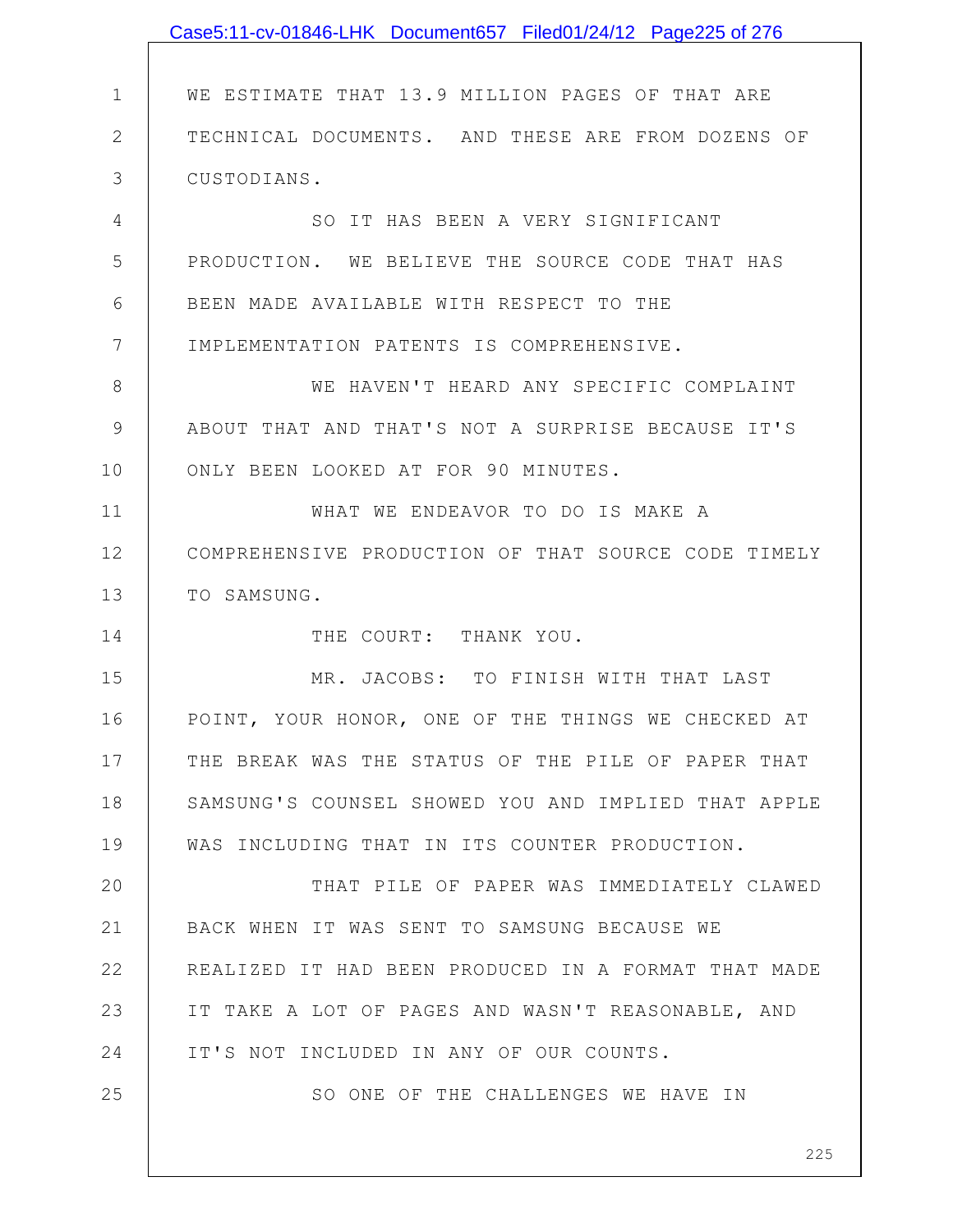|                 | Case5:11-cv-01846-LHK Document657 Filed01/24/12 Page226 of 276 |
|-----------------|----------------------------------------------------------------|
|                 |                                                                |
| $\mathbf 1$     | TRYING TO KEEP OURSELVES ON THE ISSUE HERE IS THAT             |
| $\mathbf{2}$    | THERE ARE ALLEGATIONS RAISED FROM TIME TO TIME                 |
| 3               | ABOUT APPLE'S CONDUCT AND SAMSUNG'S PRESENTATION ON            |
| 4               | THIS MOTION, FOR EXAMPLE WE HEARD A LOT OF, FOR THE            |
| 5               | FIRST TIME THIS, FOR THE FIRST TIME THAT.                      |
| 6               | SO WITH RESPECT TO MODELS, FOR EXAMPLE,                        |
| $7\phantom{.0}$ | THE COURT WAS TOLD FOR THE FIRST TIME WE FOUND OUT             |
| 8               | APPLE HAS A THOUSAND MODELS. MR. STRINGER'S                    |
| $\mathcal{G}$   | DEPOSITION WAS TAKEN IN THE SUMMER. HE DISCUSSED               |
| 10              | THE PROCESS OF CREATING CAD AND BUILDING MODELS                |
| 11              | FROM CAD.                                                      |
| 12              | IN CONNECTION WITH THE '035 ISSUE,                             |
| 13              | SAMSUNG SAW THE CATALOG OF MODELS THAT WE PRODUCED             |
| 14              | TO EXPLAIN TO THEM HOW WE FOUND THAT PARTICULAR                |
| 15              | MODEL.                                                         |
| 16              | AND THERE WAS A LOT OF DISCUSSION ABOUT                        |
| 17              | THE MODELS THAT EXIST IN THE MODEL SHOP. AND NOW               |
| 18              | WE'VE PRODUCED, THE DETAILS WERE GIVEN TO YOU IN               |
| 19              | OUR PAPERS COVERED UP UNDER CLOAKS AND TAKEN TO A              |
| 20              | HOTEL ROOM, A THOUSAND MODELS.                                 |
| 21              | AND WE HEARD -- FOR THE FIRST TIME WE                          |
| 22              | HEARD ABOUT A THOUSAND MODELS. SO IT'S NOT A                   |
| 23              | RELIABLE ASSERTION.                                            |
| 24              | SO WHEN SAMSUNG ASSERTS TO YOU THEY NEED                       |
| 25              | MORE TIME WITH JOHN IVE OF INDUSTRIAL DESIGN, WHO              |
|                 |                                                                |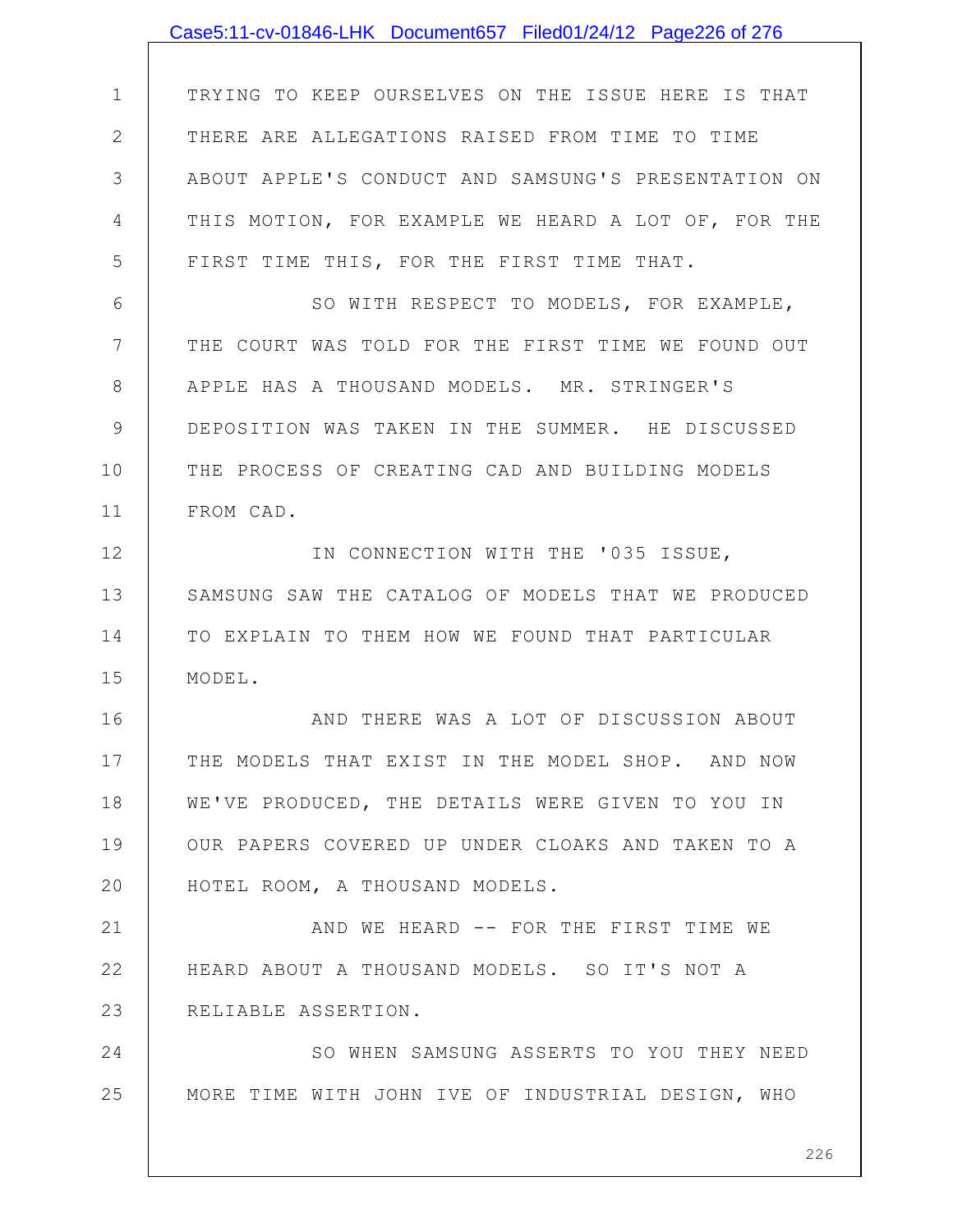|              | Case5:11-cv-01846-LHK Document657 Filed01/24/12 Page227 of 276 |
|--------------|----------------------------------------------------------------|
|              |                                                                |
| $\mathbf 1$  | IS ONE OF A HANDFUL OF THE MOST IMPORTANT PEOPLE IN            |
| $\mathbf{2}$ | THE COMPANY IN THE WAKE OF THE CEO'S DEATH, AND                |
| 3            | SAY, THAT'S NOT AN APEX DEFINITION, WE NEED MORE               |
| 4            | TIME FOR AN UNSPECIFIED REASON.                                |
| 5            | WE WOULD ASK THE COURT TO BE VERY                              |
| 6            | DEMANDING, EXACTLY WHAT IS IT THAT YOU NEED TO                 |
| 7            | SPEND MORE TIME WITH MR. IVE ON? WHAT IS THE                   |
| 8            | DOCUMENT YOU INTEND TO ASK HIM ABOUT? WILL IT TAKE             |
| 9            | MORE THAN HALF AN HOUR TO ASK HIM ABOUT THAT                   |
| 10           | DOCUMENT? COULD YOU BUILD IT INTO THE ITC                      |
| 11           | DEPOSITION THAT WE PROPOSED FOR FEBRUARY 8TH OF                |
| 12           | MR. IVE?                                                       |
| 13           | BUT TO GIVE SAMSUNG, OH, WE FOUND MORE                         |
| 14           | DOCUMENTS --                                                   |
| 15           | THE COURT: IF I MIGHT STOP YOU THERE, I                        |
| 16           | APOLOGIZE.                                                     |
| 17           | SO MR. IVE IS GOING TO BE DEPOSED BY                           |
| 18           | SAMSUNG IN THE ITC PROCEEDING?                                 |
| 19           | MR. JACOBS: EXACTLY.                                           |
| 20           | THE COURT: AND ARE THE DEPOSITION                              |
| 21           | TRANSCRIPTS IN THOSE CASES ALSO PART OF THE USER               |
| 22           | AGREEMENT WE WERE TALKING ABOUT THIS MORNING?                  |
| 23           | MS. MAROULIS: NO, YOUR HONOR, THEY ARE                         |
| 24           | NOT.                                                           |
| 25           | MR. JACOBS: YOU SEE WHERE I'M GOING.                           |
|              |                                                                |
|              | 227                                                            |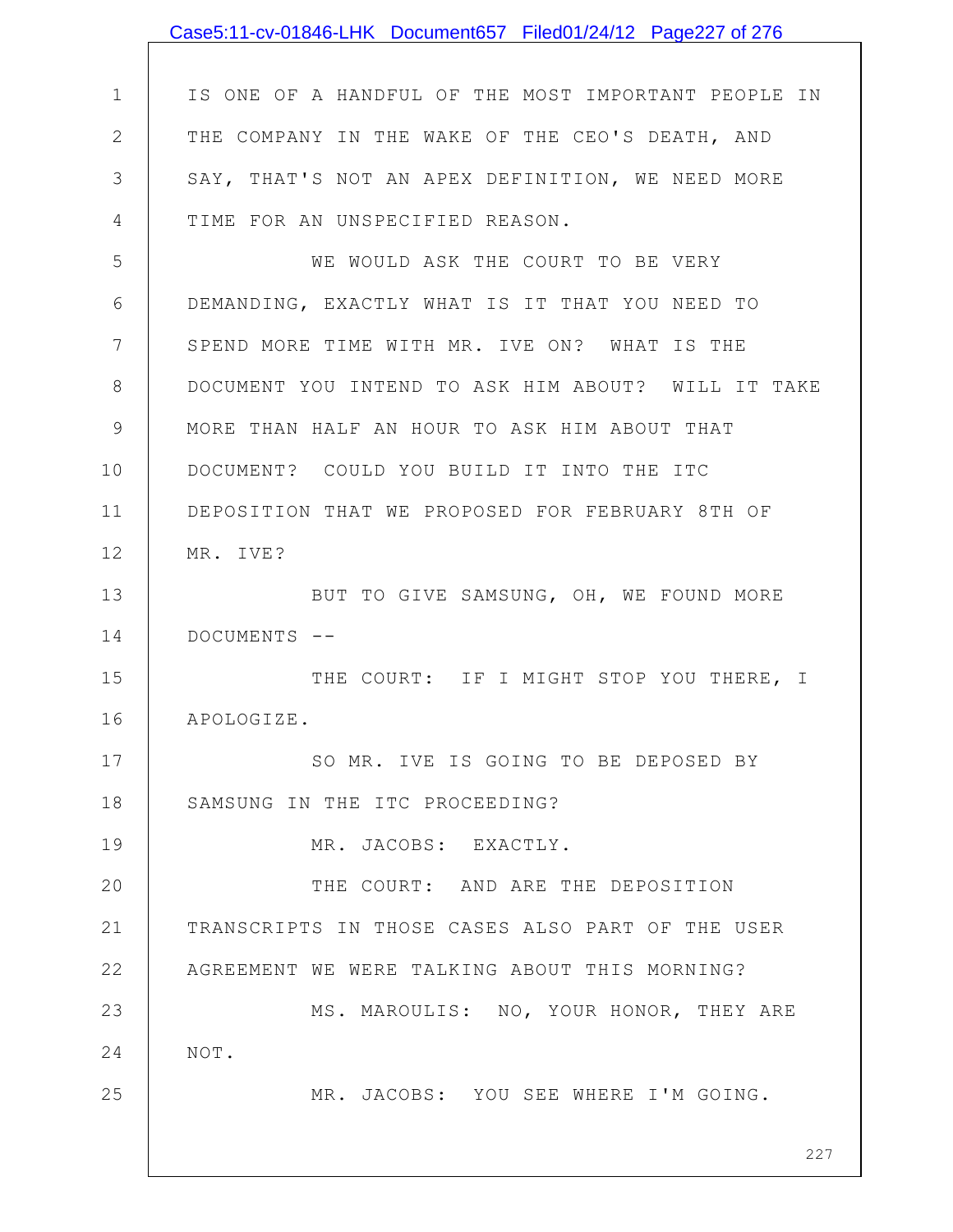|              | Case5:11-cv-01846-LHK Document657 Filed01/24/12 Page228 of 276 |
|--------------|----------------------------------------------------------------|
|              |                                                                |
| $\mathbf 1$  | THE COURT: I THINK I DO.                                       |
| $\mathbf{2}$ | WOULD APPLE HAVE ANY OBJECTION TO                              |
| 3            | STIPULATING THAT THE IVE DEPOSITION IN THE ITC                 |
| 4            | ACTION COULD BE USED IN THIS CASE FOR ALL INTENTS              |
| 5            | AND PURPOSES?                                                  |
| 6            | IN OTHER WORDS, COULD WE CREATE A SPECIAL                      |
| 7            | RULE FOR MR. IVE TO MINIMIZE AND MITIGATE THE                  |
| 8            | BURDEN ON HIM WITH YET ANOTHER DEPOSITION?                     |
| 9            | MR. JACOBS: LET ME CHECK AT THE NEXT                           |
| 10           | BREAK AND REPORT BACK IN, IF I MIGHT, YOUR HONOR.              |
| 11           | I THINK SOMETHING LIKE THAT MIGHT WORK.                        |
| 12           | MY POINT IS IF THEY'VE GOT A SPECIFIC                          |
| 13           | DOCUMENT THEY NEED TO ASK MR. IVE ABOUT THEN THEY              |
| 14           | SHOULD HAVE BROUGHT IT TO YOU. THEY SHOULD HAVE                |
| 15           | SAID, WE WANT TO ASK ABOUT THIS LATE-PRODUCED                  |
| 16           | DOCUMENT AND WE WILL TACK IT ON TO THE END OF THE              |
| 17           | ITC DEPOSITION THAT WE HAVE BEEN OFFERED FOR                   |
| 18           | FEBRUARY 8TH.                                                  |
| 19           | SO THAT'S THE KIND OF RIGOR WE THINK                           |
| 20           | SHOULD BE IMPOSED ON SAMSUNG PARTLY BECAUSE THE                |
| 21           | KINDS OF CLAIMS THEY MAKE UPON INSPECTION TURN OUT             |
| 22           | NOT TO BE VALID.                                               |
| 23           | SO LET'S MARCH THROUGH THIS MOTION TO                          |
| 24           | COMPEL. I THINK A LOT OF THIS IS MOOT, HAS BEEN                |
| 25           | ADDRESSED.                                                     |
|              | 228                                                            |
|              |                                                                |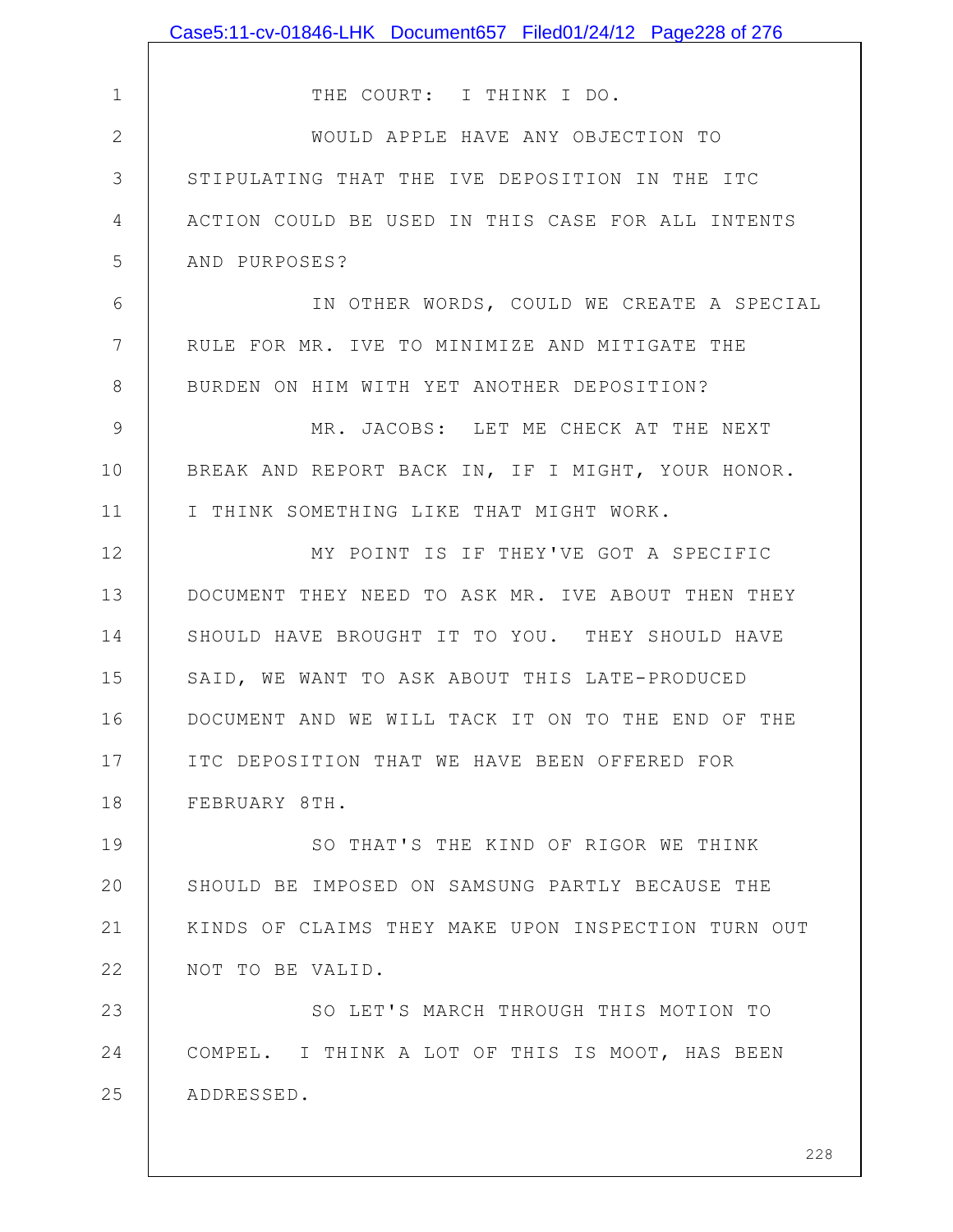|              | Case5:11-cv-01846-LHK Document657 Filed01/24/12 Page229 of 276 |
|--------------|----------------------------------------------------------------|
|              |                                                                |
| $\mathbf 1$  | I WOULD LIKE TO START WITH SOME OF THE                         |
| $\mathbf{2}$ | INDUSTRIAL DESIGN ISSUES.                                      |
| 3            | SO THIS 2002 VERSUS 2003 ISSUE, SAMSUNG                        |
| 4            | DOESN'T CHALLENGE THIS, WE LAID OUT IN OUR PAPERS              |
| 5            | HOW WE TOLD SAMSUNG EXACTLY WHAT WE WERE GOING TO              |
| 6            | DO WHEN WE LAUNCHED ON THIS EFFORT                             |
| 7            | AND IT'S A COMPLICATED PROCESS TO GATHER                       |
| 8            | AND SCAN AND PRODUCE THE SKETCHBOOKS, SO WE TRY TO             |
| 9            | DO IT SYSTEMATICALLY AND WE HAD IT DONE BY THE                 |
| 10           | DEADLINE.                                                      |
| 11           | WE TOLD SAMSUNG TWICE, ONCE ORALLY AND                         |
| 12           | ONCE IN WRITING, THAT WE WERE STARTING WITH 2003               |
| 13           | AND WE DREW NO OBJECTION. AND WE ARE DONE. WE                  |
| 14           | THINK WE SHOULD BE DONE. THE FACT THAT WE HAVE A               |
| 15           | CONCEPTION DATE OF 2003, WHY DOES THAT MAKE 2002               |
| 16           | RELEVANT?                                                      |
| 17           | THERE'S NOTHING -- AGAIN, NOTHING                              |
| 18           | SPECIFIC THEY POINTED TO. AND THAT GOES FOR A LOT              |
| 19           | OF THE CATEGORIES IN SAMSUNG'S MOTION. THE MCO'S,              |
| 20           | IT'S THIS VAGUE ALLEGATION THAT THE MCO'S MIGHT                |
| 21           | HAVE SOMETHING THAT'S RESPONSIVE TO THIS THEORY                |
| 22           | THAT IT'S FUNCTIONALITY DRIVEN, BUT NO SPECIFIC                |
| 23           | SHOWING.                                                       |
| 24           | AND YOUR QUESTIONS WERE VERY WELL TAKEN,                       |
| 25           | THAT THE MCO'S DEAL WITH THE INTERNAL DESIGN OF THE            |
|              | 229                                                            |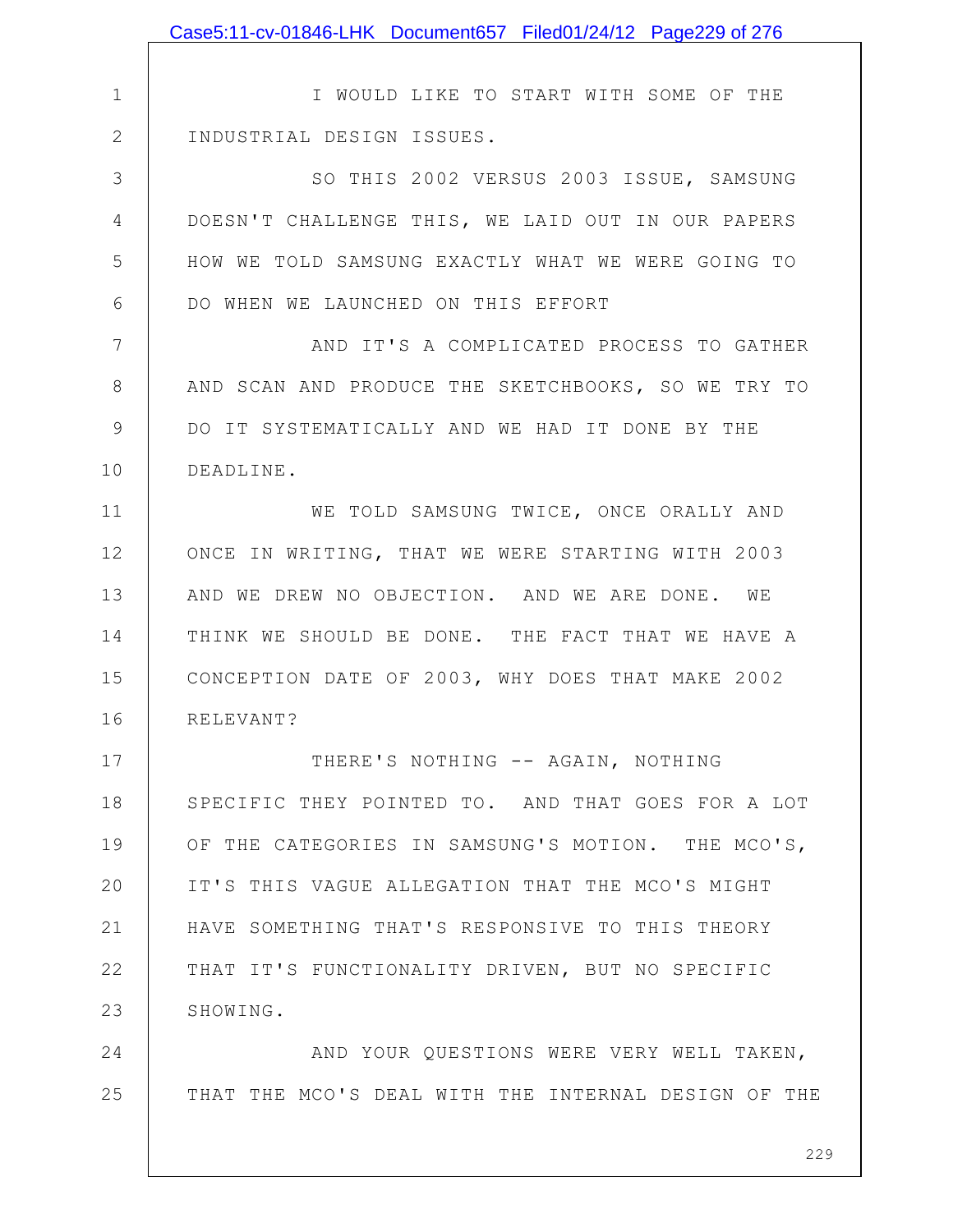|              | Case5:11-cv-01846-LHK Document657 Filed01/24/12 Page230 of 276 |
|--------------|----------------------------------------------------------------|
|              |                                                                |
| $\mathbf{1}$ | PHONES. THE INDUSTRIAL DESIGN WE ARE TALKING                   |
| $\mathbf{2}$ | ABOUT, THE LEVEL WE ARE TALKING ABOUT IS THINGS                |
| 3            | LIKE THE BEZEL, THE FRONT SHAPE, YOU KNOW THIS FROM            |
| 4            | THE ORDER.                                                     |
| 5            | SO HOW CAN THE MCO'S BE THAT RELEVANT AS                       |
| 6            | WHEN MEASURED AGAINST THE BURDEN THAT WE SHOULD                |
| 7            | HAVE TO GO PRODUCE ALL OF THOSE?                               |
| 8            | AND I HAVE TO NOTE FROM THE VERY                               |
| 9            | BEGINNING THEY'VE HAD A COMPLETE CAD PRODUCTION.               |
| 10           | NOW THEY'VE GOT ALL THE SKETCHBOOKS AND THE OTHER              |
| 11           | DOCUMENTS FROM THE INDUSTRIAL DESIGNERS. THEY HAD              |
| 12           | A VERY THOROUGH UNDERSTANDING OF HOW APPLE CAME TO             |
| 13           | DESIGN THE PRODUCTS THAT ARE AT ISSUE IN THIS CASE.            |
| 14           | ON NEXT 2 OS, WE HAVE GIVEN THEM                               |
| 15           | EVERYTHING WE CAN REASONABLY DO THAT'S RELEVANT                |
| 16           | TO -- NEXT AS PRIOR ART.                                       |
| 17           | THERE IS A VAGUE REQUEST FOR ALL                               |
| 18           | DOCUMENTS AND SOURCE CODE RELATING. WE HAVE GIVEN              |
| 19           | THEM WHAT WE CAN KIND FROM NEXT THAT IS RESPONSIVE             |
| 20           | TO THEIR REQUEST. THEY HAVE IT.                                |
| 21           | WE DON'T KNOW OF ANYTHING ELSE IN THE                          |
| 22           | PRIOR ART CATEGORY THAT WE HAVE NOT PRODUCED TO                |
| 23           | THEM. THEY HAVE NOT POINTED TO IT. WE HAVE NOT                 |
| 24           | INTENTIONALLY WITHHELD ANY PRIOR ART. WE HAVE                  |
| 25           | PRODUCED DOCUMENTS FROM OTHER LITIGATION.                      |
|              |                                                                |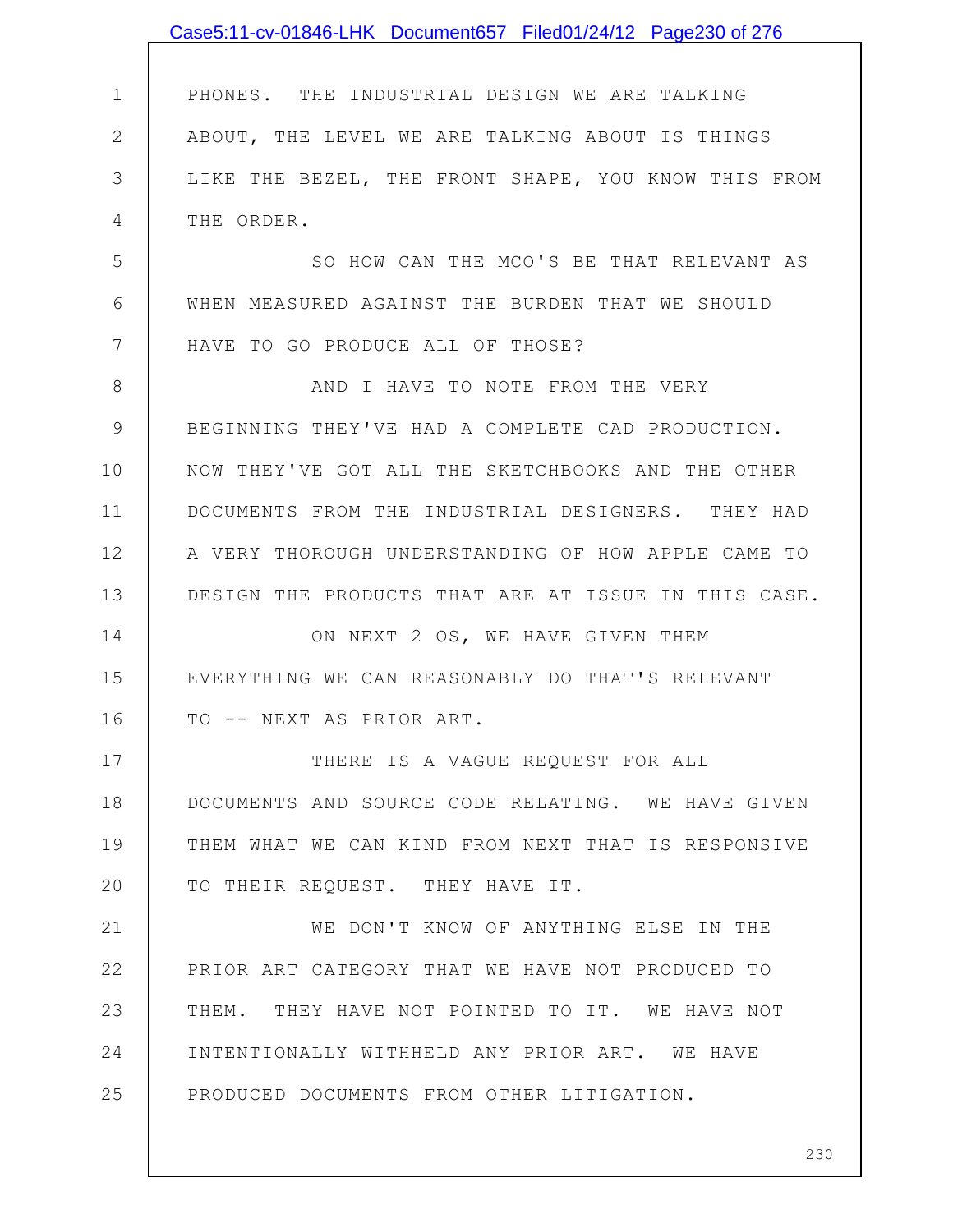|                | Case5:11-cv-01846-LHK Document657 Filed01/24/12 Page231 of 276 |
|----------------|----------------------------------------------------------------|
|                |                                                                |
| $\mathbf 1$    | SO IN THE ABSENCE OF SOME GREATER                              |
| $\overline{2}$ | SPECIFICITY, WE THINK THAT ONE IS DISTRESSED.                  |
| 3              | SIMILARLY, THAT IS SIMILARLY THE CASE                          |
| 4              | WITH TIGER. I'M NOT SURE WHERE THEY ARE ON TIGER               |
| 5              | NOW. WE PRODUCED TIGER, MAC OS 10.4 TO THEM WITH               |
| 6              | THE SCREEN SHOTS SHOWING THE DOC ICONS. I THINK                |
| 7              | THAT ONE IS DEALT WITH, BUT AGAIN THEY ARE ASKING              |
| 8              | FOR ALL DOCUMENTS RELATING TO IT. I DON'T KNOW                 |
| 9              | WHAT THEY REALLY NEED TO ADDRESS TIGER AS PRIOR                |
| 10             | ART.                                                           |
| 11             | ON SURVEY DOCUMENTS, I DON'T THINK THERE                       |
| 12             | ARE ANY SAMSUNG SURVEYS BY APPLE, BUT WE ARE HAPPY             |
| 13             | TO LOOK FOR SAMSUNG. I DON'T THINK THAT WAS A                  |
| 14             | FOCUS OF THEIR MOTION OR SOMETHING THEY HAD RAISED             |
| 15             | EARLIER AS A SPECIFIC TARGET. WHAT HE SAID IS, WE              |
| 16             | WILL PRODUCE SURVEY REPORTS, QUESTIONNAIRES AND RAW            |
| 17             | SURVEY DATA FOR CUSTOMER SURVEY DATA CONDUCTED BY              |
| 18             | APPLE RELATING TO THE IPHONE, IPOD TOUCH AND THE               |
| 19             | IPAD.                                                          |
| 20             | NOW I WASN'T -- MS. MAROULIS WAS NOT                           |
| 21             | CLEAR ON THIS POINT. SHE SAID "ALL SURVEYS." I                 |
| 22             | PRESUME THAT WHAT WAS MEANT WAS ALL SURVEYS, AT                |
| 23             | LEAST RELATED TO THESE PRODUCT CATEGORIES, LIMITED             |
| 24             | BY THESE PRODUCT CATEGORIES RATHER THAN THE                    |
| 25             | MACINTOSH, TELEVISION --                                       |
|                |                                                                |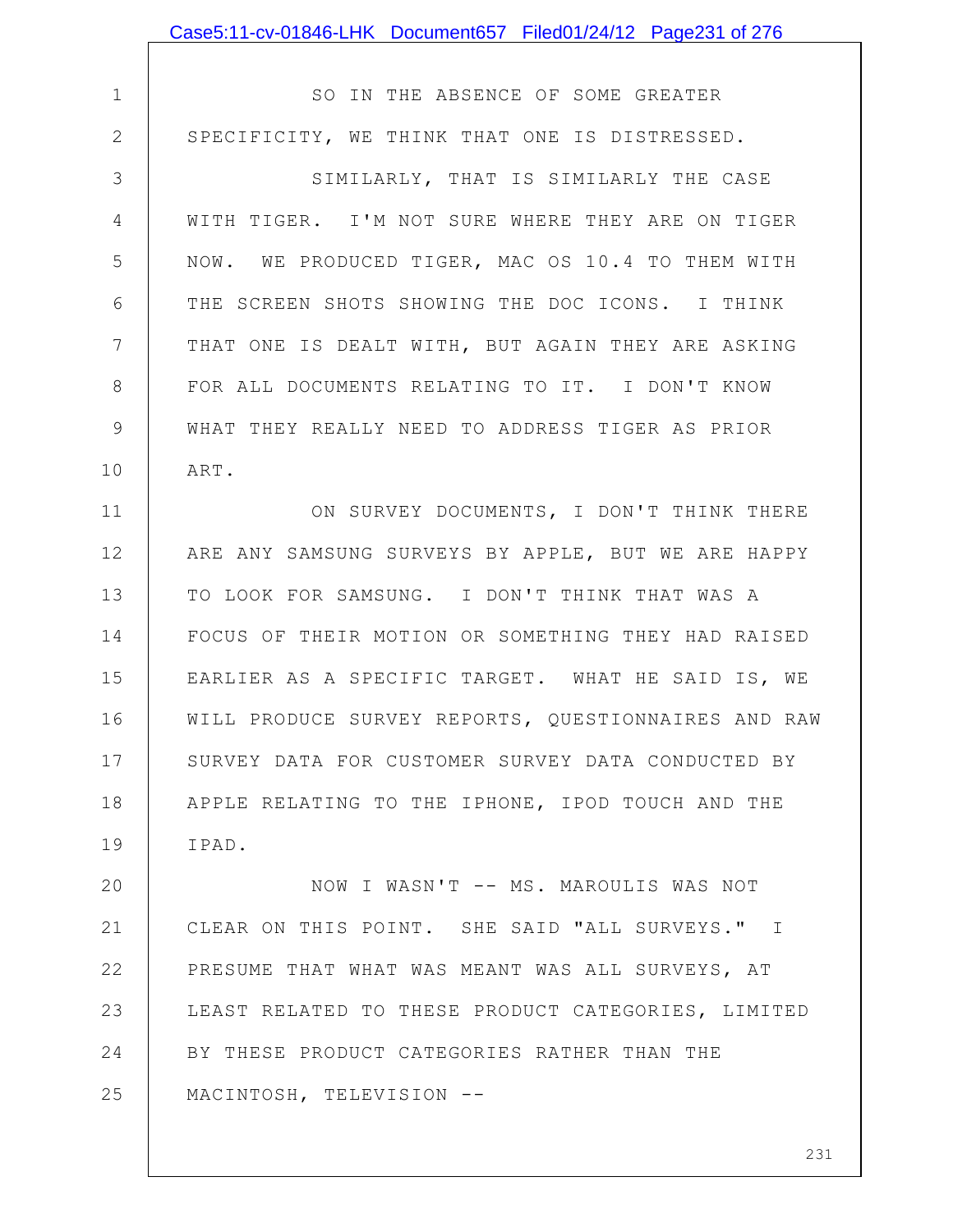|               | Case5:11-cv-01846-LHK Document657 Filed01/24/12 Page232 of 276 |
|---------------|----------------------------------------------------------------|
|               |                                                                |
| $\mathbf 1$   | THE COURT: MAC, TV, WHATEVER.                                  |
| $\mathbf{2}$  | MR. JACOBS: EXACTLY.                                           |
| 3             | AND THAT'S SIMILARLY THE CASE FOR MARKET                       |
| 4             | RESEARCH REPORTS. SO FOR MARKET RESEARCH REPORTS               |
| 5             | THAT IS -- WE HAVE NO PROBLEM PRODUCING THAT AND               |
| 6             | WILL GET IT OUT FORTHWITH.                                     |
| 7             | SAMSUNG. SO LOOK, I DON'T THINK THEY                           |
| 8             | BRIEFED THAT THERE WAS AN AGREEMENT ON THIS AND I              |
| $\mathcal{G}$ | HAVEN'T GONE BACK TO LOOK AT THE WHOLE CHAIN OF                |
| 10            | CORRESPONDENCE. YOU HAVE NOW HEARD THERE WAS THIS              |
| 11            | EFFORT AT KIND OF A RECIPROCAL BASIS FOR PRODUCTION            |
| 12            | THAT WAS UNDERTAKEN.                                           |
| 13            | WE LAID OUT IN DETAIL WHAT THE PROBLEM                         |
| 14            | WAS WITH SAMSUNG AND DROID AS A SEARCH TERM. PART              |
| 15            | OF THE PROBLEM WITH "SAMSUNG" IS IT'S A BIG                    |
| 16            | SUPPLIER TO APPLE. SO WHEN APPLE REFERS TO                     |
| 17            | SAMSUNG, IT MAY VERY WELL BE REFERRING IN THESE                |
| 18            | DOCUMENTS TO SAMSUNG AS A COMPONENT SUPPLIER AND               |
| 19            | THAT'S GOING TO PRODUCE A LOT OF DOCUMENTS.                    |
| 20            | THERE'S BEEN A LOT OF BACK AND FORTH ON                        |
| 21            | THIS. FROM OUR VANTAGE POINT THERE HASN'T BEEN                 |
| 22            | REAL ENGAGEMENT. WHEN WE GO BACK TO SAMSUNG AND                |
| 23            | DETAIL -- ACTUALLY, I NEED TO DO THIS. I NEED TO               |
| 24            | GO BACK FOR A SECOND.                                          |
| 25            | WE ARE ABLE TO DO SOMETHING SAMSUNG CAN'T                      |
|               |                                                                |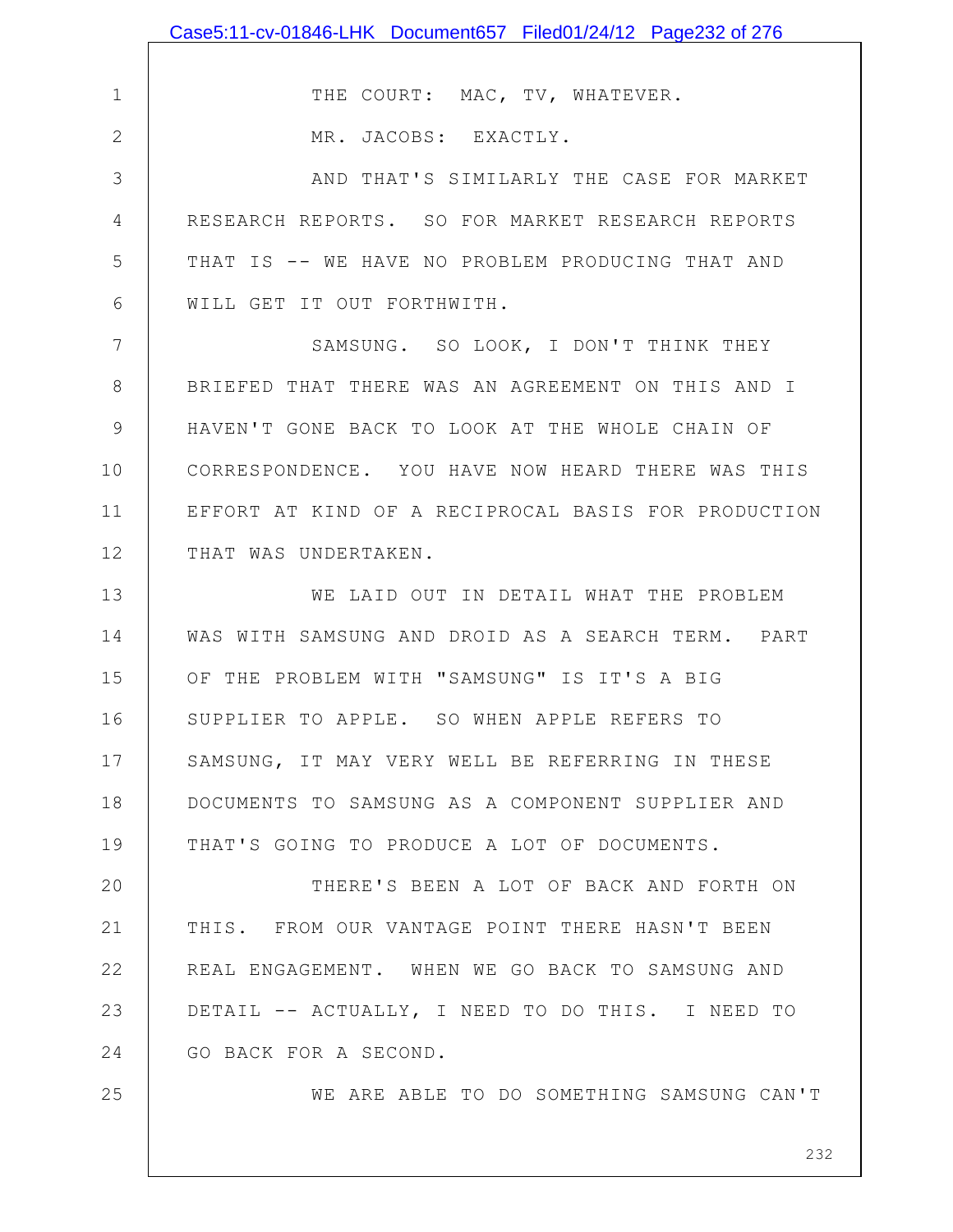|              | Case5:11-cv-01846-LHK Document657 Filed01/24/12 Page233 of 276 |
|--------------|----------------------------------------------------------------|
|              |                                                                |
| $\mathbf 1$  | DO. WE HAVE THE DOCUMENTS IN A COMPUTERIZED                    |
| $\mathbf{2}$ | DATABASE. SO WHEN SAMSUNG PROPOSES SEARCH TERMS TO             |
| 3            | US, WE CAN RETURN THOSE SEARCH TERMS AGAINST THE               |
| 4            | DATABASE, REPORT HOW MANY HITS THERE WILL BE AND               |
| 5            | THEN ASSESS THE BURDEN BECAUSE BOTH SIDES ARE DOING            |
| 6            | ATTORNEY REVIEW BEFORE PRODUCTION.                             |
| 7            | WE ARE SCANNING FOR PRIVILEGE, WE ARE                          |
| 8            | SCANNING FOR UNANNOUNCED PRODUCTS. IN THAT AREA                |
| 9            | THERE'S A CERTAIN SYMMETRY BETWEEN THE PARTIES,                |
| 10           | BOTH SIDES ARE DOING ATTORNEY REVIEW BEFORE                    |
| 11           | PRODUCTION.                                                    |
| 12           | THE PROBLEM IS THAT SAMSUNG DIDN'T DO                          |
| 13           | THAT ON THE INTAKE. THEY HAD THEIR ENGINEERS                   |
| 14           | PULLING DOCUMENTS ONE BY ONE AND FORWARDING THEM TO            |
| 15           | THE COLLECTION CENTRAL POINT.                                  |
| 16           | SO WE CAN REPORT BACK TO THEM, THAT'S A                        |
| 17           | VERY IMPORTANT ADVANTAGE THAT WE HAVE. WE CAN                  |
| 18           | REPORT BACK. THIS WILL HAVE 5,000 HITS. WHAT WE                |
| 19           | HAVEN'T FOUND ON THE SAMSUNG SIDE IS A REAL                    |
| 20           | WILLINGNESS TO ENGAGE WHEN WE DO THAT.                         |
| 21           | SAY, WELL, WHAT IF YOU TRY IT THIS WAY?                        |
| 22           | WHAT IT IF YOU RUN THIS LIMITER? BECAUSE WE CAN DO             |
| 23           | THAT AND WE CAN DO IT FAIRLY READILY. SO WE CAN                |
| 24           | FIGURE OUT HOW TO ITERATE TO GET DOWN TO A                     |
| 25           | REASONABLE LEVEL OF PRODUCTION AND THAT'S WHAT WE              |
|              |                                                                |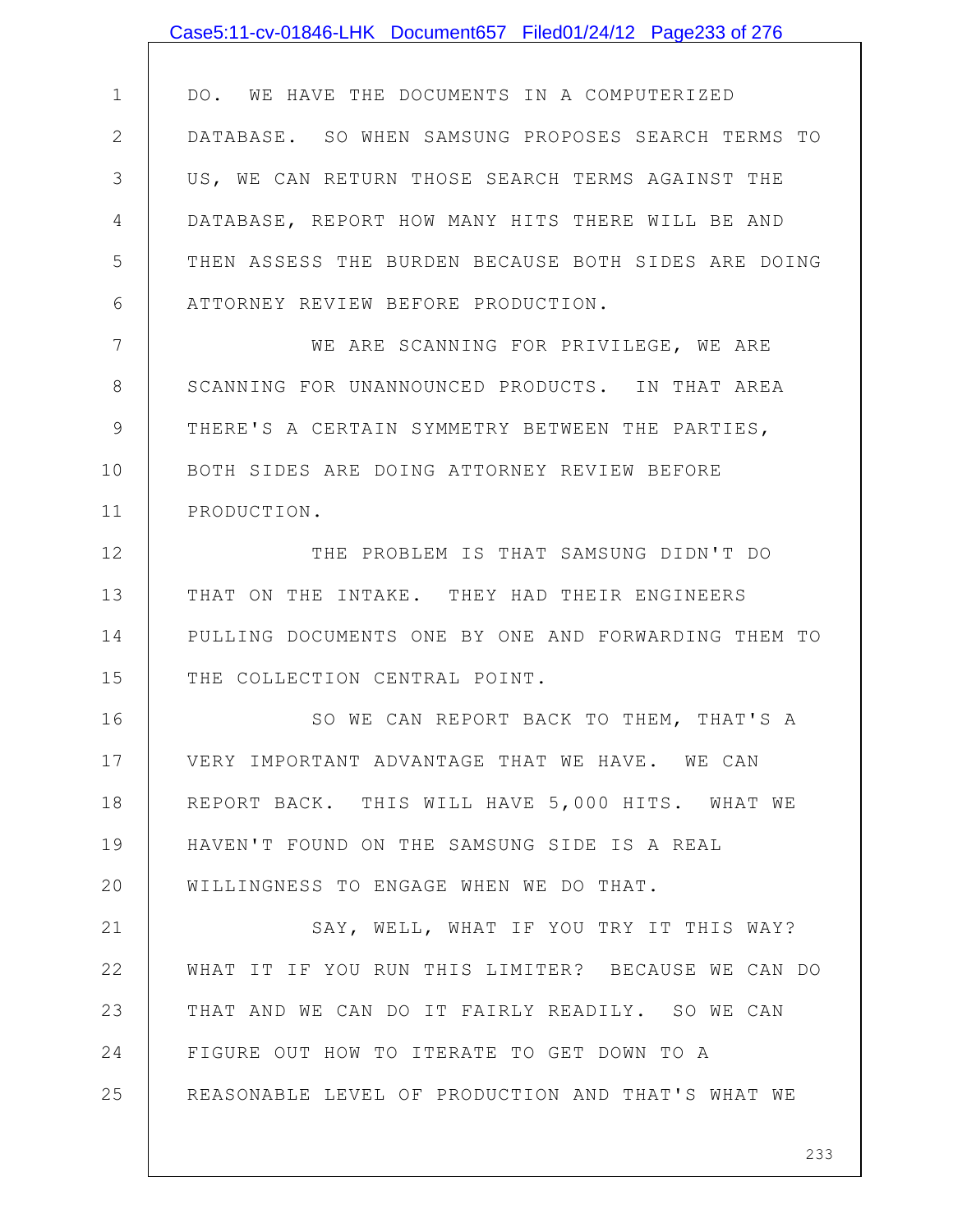|              | Case5:11-cv-01846-LHK Document657 Filed01/24/12 Page234 of 276 |
|--------------|----------------------------------------------------------------|
|              |                                                                |
| $\mathbf 1$  | PROPOSED TO DO FOR THAT PART OF SAMSUNG THAT WE                |
| $\mathbf{2}$ | STILL RESIST.                                                  |
| 3            | SO WE HAVE AGREED TWICE. IN THE                                |
| 4            | JANUARY 5TH AND THE JANUARY 7TH LETTERS, WE AGREED             |
| 5            | TO PRODUCE FOR SAMSUNG FOR SOME CATEGORIES OF                  |
| 6            | CUSTODIANS THAT WE THOUGHT OKAY, THAT'S GOING TO BE            |
| 7            | A MANAGEABLE NUMBER, AND THEN AFTER THAT WE SAID WE            |
| 8            | REALLY NEED TO FIGURE OUT HOW TO LIMIT IT FURTHER.             |
| 9            | AND DROID AND ANDROID JUST PRODUCED --                         |
| 10           | DROID IS MOTOROLA, SO I DON'T KNOW WHERE DROID                 |
| 11           | COMES FROM. ANDROID PRODUCED LOTS AND LOTS OF HITS             |
| 12           | BECAUSE WE GOT ENGADGET AND ALL THESE OTHER                    |
| 13           | JOURNALS COMING INTO THE COMPANY. THAT WAS                     |
| 14           | ILLUSTRATED IN MR. BARTLETT'S DECLARATION. TRYING              |
| 15           | TO EXPLAIN IN DETAIL WHY SOME OF THE SEARCH TERMS              |
| 16           | DON'T WORK.                                                    |
| 17           | SO WE'VE COVERED A LOT OF THE TOPICS.                          |
| 18           | ON FINANCIAL DOCUMENTS THE GENERAL                             |
| 19           | PRINCIPLE IS WE HAVE A SYSTEM OF RECORD. WE CAN                |
| 20           | QUERY THE SYSTEM OF RECORD AND IT CAN PRODUCE                  |
| 21           | REPORTS TO A PRETTY FINE LEVEL OF GRANULARITY. IF              |
| 22           | THERE'S MORE GRANULARITY SAMSUNG NEEDS, WE WILL DO             |
| 23           | IT. WE WILL QUERY THE SYSTEM OF RECORD AND WE WILL             |
| 24           | PROVIDE IT. IF IT CAN PROVIDE IT ON A MODEL BASIS,             |
| 25           | I JUST DON'T HAPPEN TO KNOW OFFHAND AS OPPOSED                 |
|              |                                                                |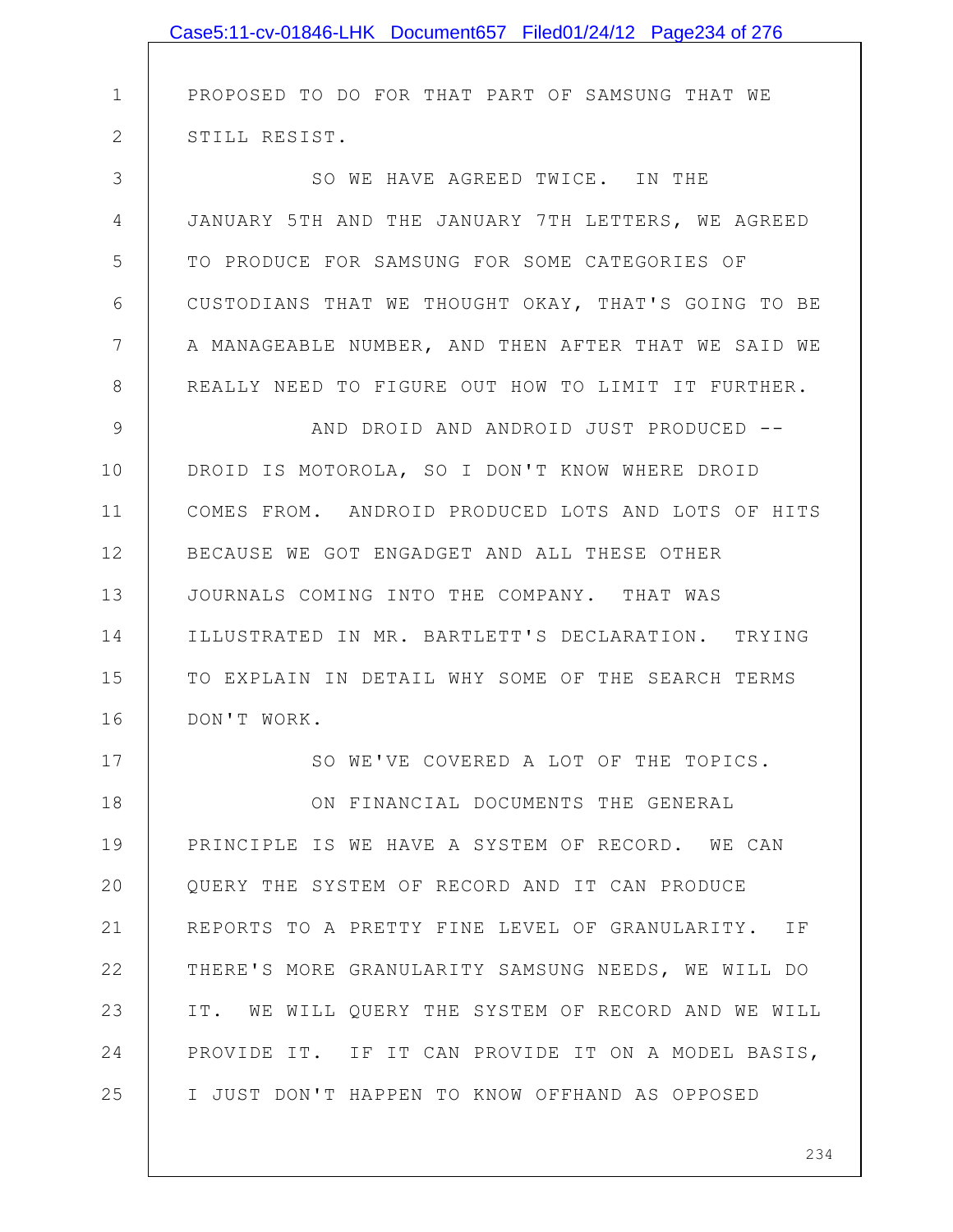|               | Case5:11-cv-01846-LHK Document657 Filed01/24/12 Page235 of 276 |
|---------------|----------------------------------------------------------------|
|               |                                                                |
| $\mathbf 1$   | $TO$ --                                                        |
| $\mathbf{2}$  | THE COURT: YOU DON'T HAVE AN OBJECTION.                        |
| 3             | MR. JACOBS: I DON'T HAVE ANY OBJECTION,                        |
| 4             | EXACTLY.                                                       |
| 5             | WE ARE IN A MODE WHERE WE CAN DO WHATEVER                      |
| 6             | NEEDS TO BE DONE.                                              |
| 7             | ON ALL MARKETING DOCUMENTS, WASN'T A                           |
| 8             | FOCUS OF SAMSUNG'S ARGUMENT BEFORE YOU -- WE HAVE              |
| $\mathcal{G}$ | EITHER DONE OR WILL DO THE CATEGORIES THAT SAMSUNG             |
| 10            | HAS IDENTIFIED. ONCE AGAIN, THE PROBLEM IS WHEN                |
| 11            | SAMSUNG SAYS "ALL DOCUMENTS RELATING TO."                      |
| 12            | SO WE HAVE PRODUCED LITERALLY ONE VERSION                      |
| 13            | OF EVERY PRINTOUT THAT'S EVER BEEN RUN. WE HAVE                |
| 14            | PRODUCED LITERALLY A COPY OF EVERY TELEVISION ADD              |
| 15            | THAT'S BEEN RUN FOR THESE PRODUCTS, A COPY OF EVERY            |
| 16            | OUTDOOR ADVERTISEMENT. WE WILL DO THE ADVERTISING              |
| 17            | CAMPAIGN BINDERS, WE WILL DO THE MEDIA PLANS. WE               |
| 18            | WILL DO CLICK COUNTS FOR THE SEARCH ENGINE. WE                 |
| 19            | WILL DO BULLET REPORTS AND WE HAVE ALREADY                     |
| 20            | DISCUSSED THE MARKET RESEARCH DATA.                            |
| 21            | THE COURT: WHEN WILL THAT PRODUCTION BE                        |
| 22            | COMPLETED?                                                     |
| 23            | MR. JACOBS: WHAT IS OUR LATEST ESTIMATE?                       |
| 24            | MR. BARTLETT: YOUR HONOR, I THINK ALL OF                       |
| 25            | THOSE DOCUMENT CATEGORIES SHOULD BE DONE BY                    |
|               |                                                                |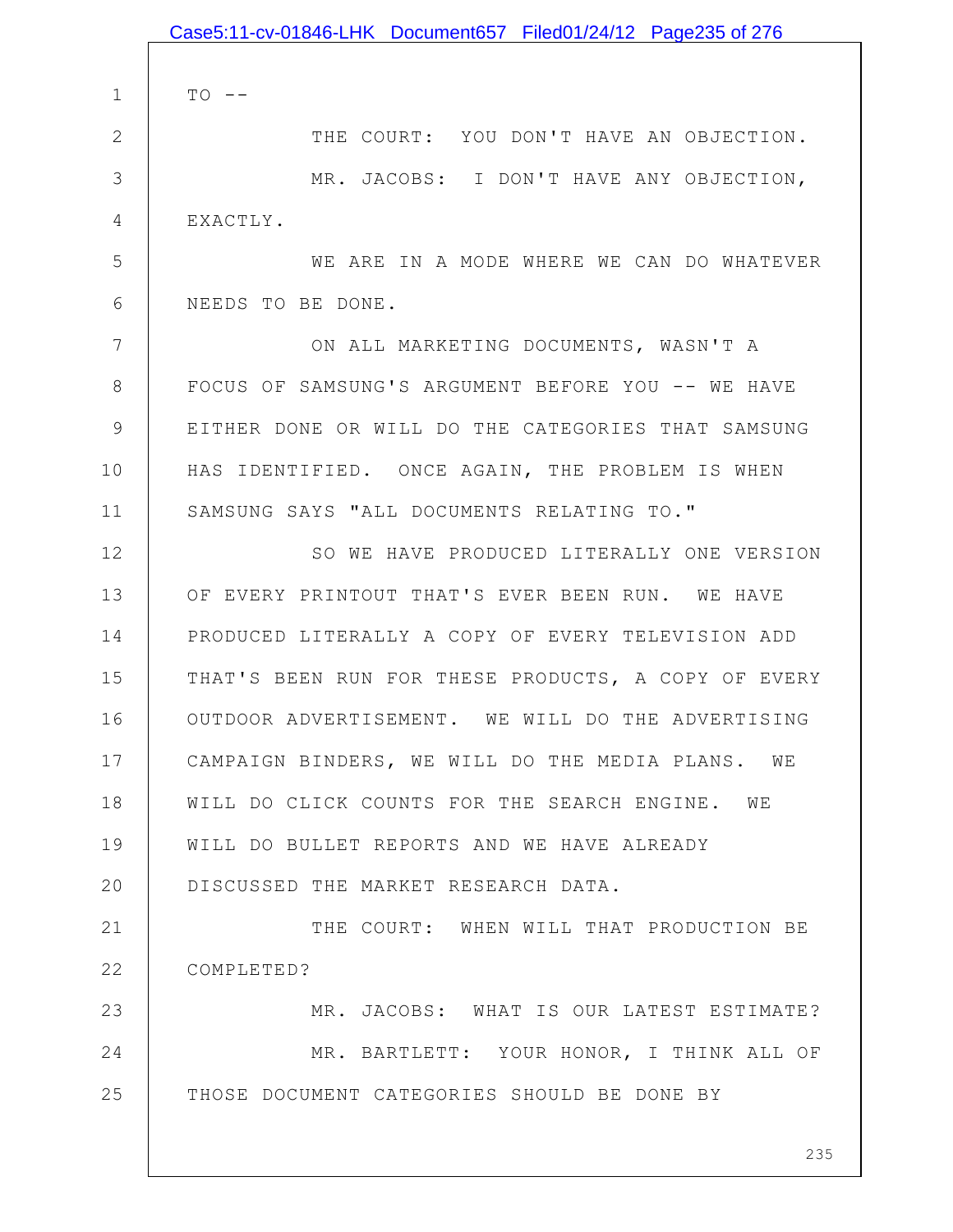|                | Case5:11-cv-01846-LHK Document657 Filed01/24/12 Page236 of 276 |
|----------------|----------------------------------------------------------------|
|                |                                                                |
| $\mathbf 1$    | JANUARY 31ST.                                                  |
| $\overline{2}$ | MR. BARTLETT: SORRY, THAT WAS                                  |
| 3              | JASON BARTLETT SPEAKING FOR APPLE.                             |
| 4              | THE COURT: THANK YOU, MR. BARTLETT.                            |
| 5              | ANYTHING FURTHER, MR. JACOBS?                                  |
| 6              | MR. JACOBS: I THINK -- YOUR HONOR, I                           |
| 7              | THINK I COVERED THE IMPORTANT POINTS. I NEED TO                |
| 8              | RETURN TO THE JOHN IVE ISSUE BECAUSE THE MAN IS                |
| 9              | CRITICAL TO THE COMPANY AS IT MOVES ON TO THE NEXT             |
| 10             | PAGE OF ITS LEADERSHIP AND ANY BURDEN THAT WOULD BE            |
| 11             | IMPOSED ON HIM WITHOUT A REALLY, REALLY GOOD                   |
| 12             | SHOWING WOULD BE UNDUE.                                        |
| 13             | THE COURT: ALL RIGHT. THANK YOU.                               |
| 14             | MS. MAROULIS, REBUTTAL?                                        |
| 15             | MS. MAROULIS: YES, YOUR HONOR.                                 |
| 16             | I WILL TRY TO ADDRESS EACH ISSUE RAISED                        |
| 17             | BRIEFLY AND WE CAN THEN MOVE ON.                               |
| 18             | SO WITH RESPECT TO SOURCE CODE I                               |
| 19             | UNDERSTOOD APPLE'S COUNSEL TO CONCEDE THAT THEY                |
| 20             | HAVE NOT PRODUCED ANY SOURCE CODE WITH RESPECT TO              |
| 21             | THE STANDARDS PATENTS.                                         |
| 22             | WE HAVE TWO BUCKETS OF PATENTS, THE                            |
| 23             | FEATURE PATENTS AND THE STANDARDS PATENTS. AND                 |
| 24             | IT'S MY UNDERSTANDING FROM BOTH OUR DISCUSSIONS AND            |
| 25             | FROM THEIR ARGUMENT TODAY THAT THEY ARE NOT                    |
|                |                                                                |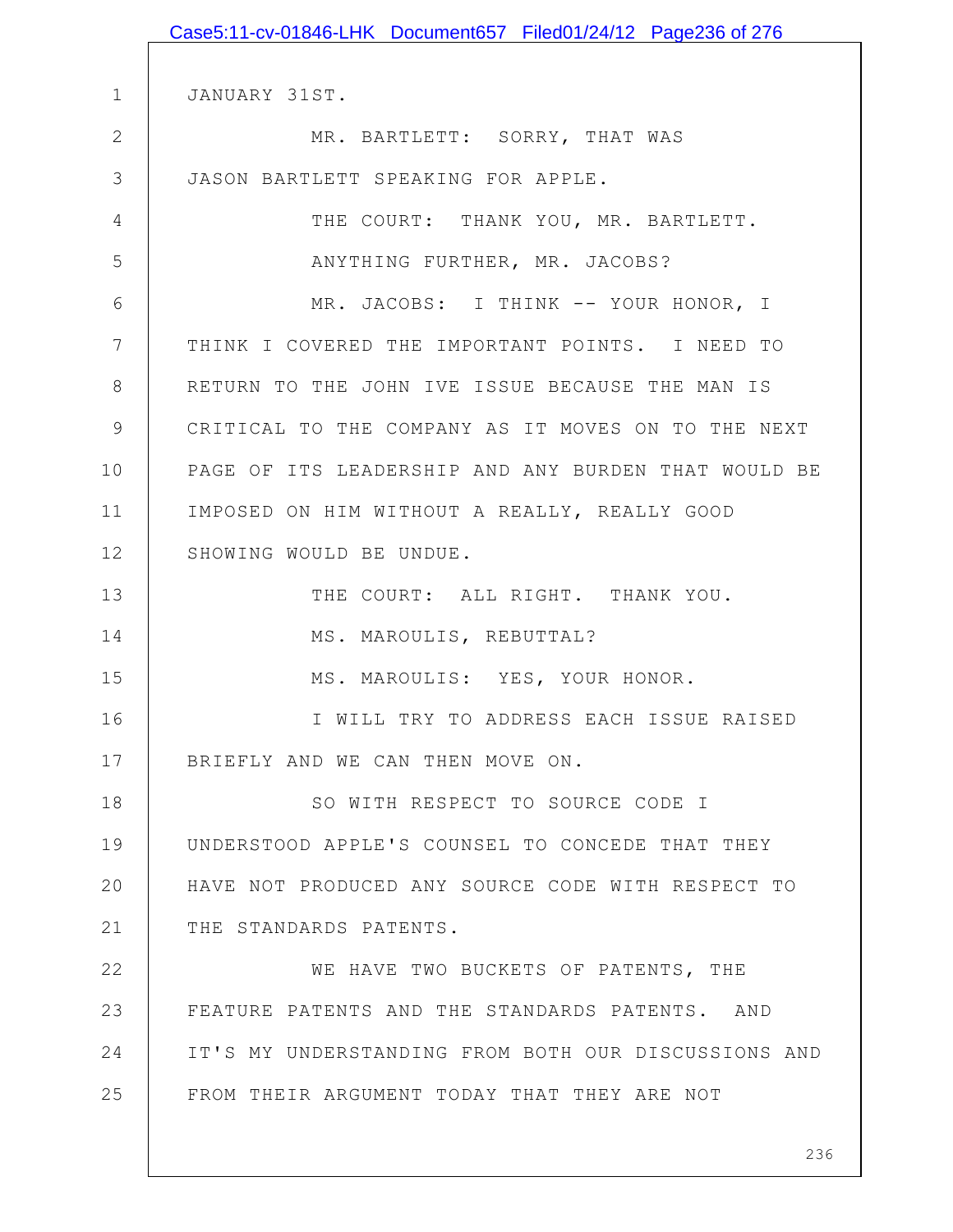|               | Case5:11-cv-01846-LHK Document657 Filed01/24/12 Page237 of 276 |
|---------------|----------------------------------------------------------------|
|               |                                                                |
| $\mathbf 1$   | PRODUCING IT EVEN THOUGH THEY HAVE IT.                         |
| $\mathbf{2}$  | THAT IS NOT APPROPRIATE. IF THEY HAVE                          |
| 3             | SOURCE CODE THEY NEED TO SECURE APPROPRIATE                    |
| 4             | PERMISSION AND THEY NEED TO PRODUCE IT.                        |
| 5             | AND TO THE EXTENT THE SOURCE CODE DIFFERS                      |
| 6             | FROM WHATEVER SOURCE CODE THEY RECEIVED FROM INTEL             |
| 7             | OR QUALCOMM OR OTHER SUPPLIERS, THEY NEED TO SHARE             |
| 8             | WITH US THE SOURCE CODE THAT IMPLEMENTS APPLE'S                |
| $\mathcal{G}$ | PRODUCTS.                                                      |
| 10            | WITH RESPECT TO PRIOR ART, I ONLY                              |
| 11            | IDENTIFY THE TWO. THE PROBLEM WE HAVE WHICH IS WE              |
| 12            | KEEP FINDING OUT APPLE HAS THIS OTHER PRIOR ART AND            |
| 13            | THEN WE ASKED THEM FOR THE DOCUMENTS AT THAT POINT.            |
| 14            | SO TO AVOID THAT WE WOULD LIKE THEM TO SAY IF THEY             |
| 15            | HAVE EXHAUSTED THEIR PRIOR ART AND THEY HAVE                   |
| 16            | PRODUCED THE PRIOR ART WE WILL ASK THEM TO CERTIFY             |
| 17            | IN WRITING THAT THEY HAVE DONE SO.                             |
| 18            | MOVING ON TO OTHER TOPICS. WE                                  |
| 19            | DISCUSSED -- MR. JACOBS DISCUSSED AT GREAT LENGTH              |
| 20            | THE SKETCHBOOK ISSUE. YOUR HONOR'S ORDER OF                    |
| 21            | DECEMBER 22ND WAS NOT TIME LIMITED. THERE IS NO                |
| 22            | TIME CUTOFF BY WHICH THEY CAN REFUSE TO SEARCH FOR             |
| 23            | BOOKS.                                                         |
| 24            | WE REITERATE OUR REQUEST THAT PRE 2003                         |
| 25            | BOOKS BE PRODUCED TO US IF THEY HAVE RELEVANT                  |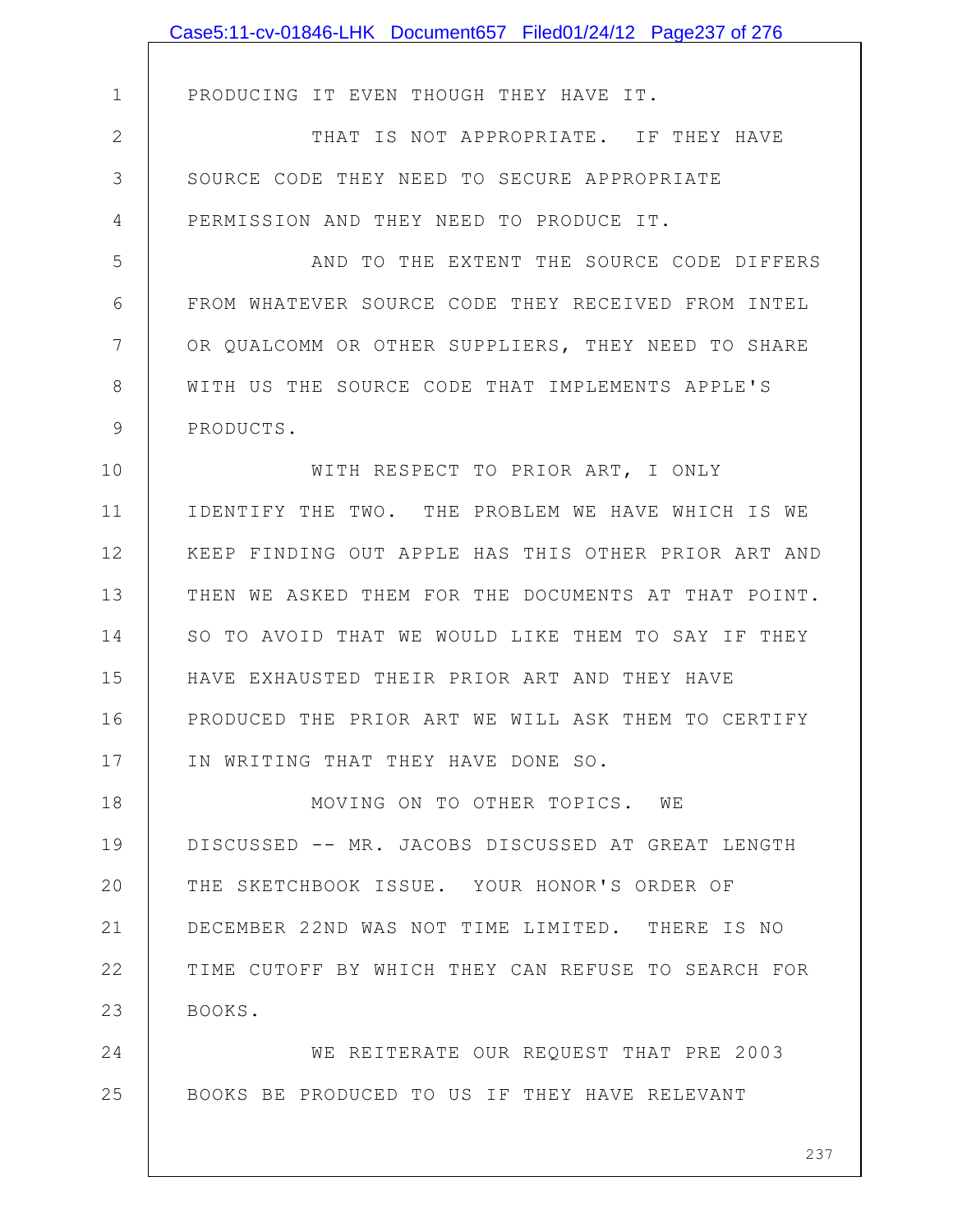|                | Case5:11-cv-01846-LHK Document657 Filed01/24/12 Page238 of 276 |
|----------------|----------------------------------------------------------------|
|                |                                                                |
| $\mathbf 1$    | INFORMATION. IF THEY HAVE RELEVANT INFORMATION ON              |
| $\mathbf{2}$   | SKETCHES, WE NEED THEM AND WE'RE ENTITLED TO THEM.             |
| 3              | THE COURT: YOUR POSITION IS THEY HAVE                          |
| 4              | BEEN ORDERED TO PRODUCE THOSE BOOKS.                           |
| 5              | MS. MAROULIS: THEY HAVE BEEN ORDERED TO                        |
| 6              | PRODUCE THOSE BOOKS SEVERAL TIMES, HENCE OUR MOTION            |
| $7\phantom{.}$ | TO ENFORCE THE ORDERS.                                         |
| $8\,$          | WITH RESPECT TO SPECIFIC DESIGN ITEMS                          |
| 9              | CALLED TIGER, IT'S A PARTICULAR TYPE OF PRIOR ART              |
| 10             | WITH RESPECT TO ONE OF THEIR ICON DESIGN PATENTS.              |
| 11             | THEY OFFERED TO PRODUCE THE PRIOR ART                          |
| 12             | ITSELF BUT WE ASKED FOR ADDITIONAL DOCUMENTS THAT              |
| 13             | PLACE IT IN THE CONTEXT AND SHOW WHEN IT WAS                   |
| 14             | AVAILABLE AND WHEN IT WAS PREPARED. WE ARE                     |
| 15             | ENTITLED TO THIS, THIS IS A VERY SPECIFIC AREA AND             |
| 16             | IT'S NOT THAT BURDENSOME FOR THEM TO DO.                       |
| 17             | THE COURT: WOULD YOU AGREE THAT ONLY THE                       |
| 18             | DOC ICON PORTION OF TIGER IS RELEVANT TO THIS                  |
| 19             | LITIGATION?                                                    |
| 20             | MS. MAROULIS: THAT IS THE MOST RELEVANT                        |
| 21             | BUT WE MIGHT FIND OUT THINGS ABOUT WHEN IT WAS                 |
| 22             | OFFERED, HOW IT WAS OFFERED, WHAT APPLE KNEW ABOUT             |
| 23             | IT AND WHETHER APPLE HAD OBLIGATIONS TO THE PATENT             |
| 24             | OFFICE TO -- WELL, TECHNICALLY SPEAKING, THAT IS AN            |
| 25             | APPROPRIATE COMPARISON.                                        |
|                |                                                                |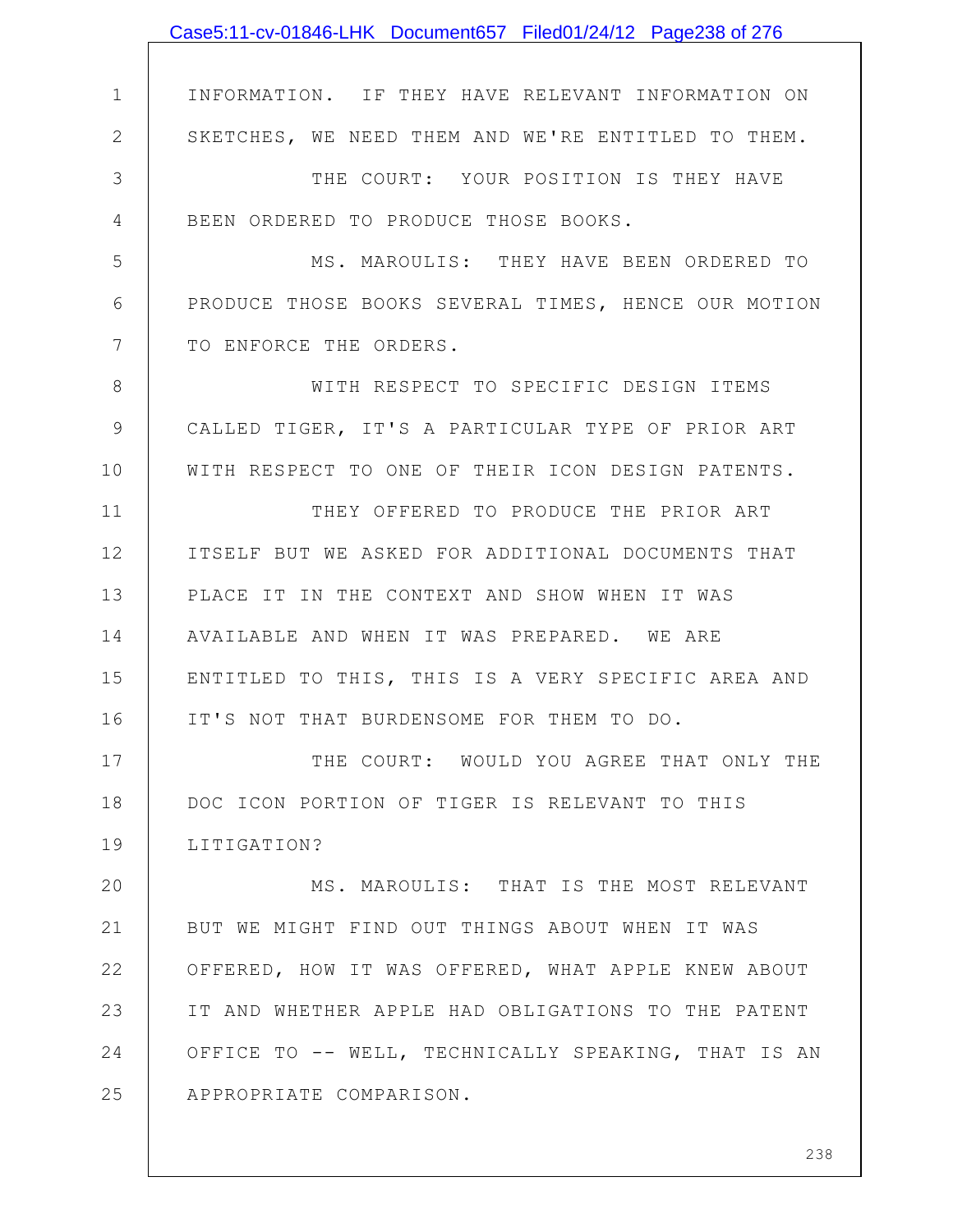|                | Case5:11-cv-01846-LHK Document657 Filed01/24/12 Page239 of 276 |
|----------------|----------------------------------------------------------------|
|                |                                                                |
| $\mathbf 1$    | THE COURT: ALL RIGHT.                                          |
| $\mathbf{2}$   | SO JUST SO I UNDERSTAND YOUR POSITION,                         |
| 3              | ARE THERE OTHER PORTIONS OF TIGER OTHER THAN THE               |
| $\overline{4}$ | PORTIONS WHICH RELATE TO THE DOC ICON WHICH ARE                |
| 5              | RELEVANT TO AN ISSUE IN THIS CASE?                             |
| 6              | MS. MAROULIS: TO THE EXTENT THERE ARE                          |
| $7\phantom{.}$ | ANY OTHER ICON INFORMATION, NO, IT'S RELEVANT TO               |
| 8              | ICON.                                                          |
| 9              | SO TO RECAP, WITH RESPECT TO THE DESIGN                        |
| 10             | DOCUMENTS, APPLE STOOD HERE BEFORE YOU AND                     |
| 11             | EXPLAINED TO YOU HOW EASY IT IS FOR THEM TO SEARCH             |
| 12             | FOR DOCUMENTS.                                                 |
| 13             | WE HEARD IT FOR THE FIRST TIME TODAY.                          |
| 14             | AND IF IT'S SO EASY TO GET DOCUMENTS TO US THEN WHY            |
| 15             | IS IT THAT WE ARE WAITING FOR MONTHS FOR THE SIMPLE            |
| 16             | CATEGORIES OF DOCUMENTS THAT THEY SHOULD HAVE                  |
| 17             | PRODUCED LONG AGO?                                             |
| 18             | SO THAT'S A THEME THAT RUNS THROUGH ALL                        |
| 19             | OF OUR REQUESTS WHICH IS, IF YOU HAVE THEM, PRODUCE            |
| 20             | THEM. DON'T MAKE US WAIT, DON'T MAKE US PLEA,                  |
| 21             | DON'T MAKE US FILE EXCESSIVE MOTIONS TO COMPEL.                |
| 22             | IT'S NOT APPROPRIATE LITIGATION CONDUCT.                       |
| 23             | SO TO RECAP WITH THE SKETCHBOOKS, WE                           |
| 24             | BELIEVE THE ORDER TO COMPEL THEM WAS NOT TIME                  |
| 25             | LIMITED. AND THE SKETCHBOOKS, TO THE EXTENT WHICH              |
|                |                                                                |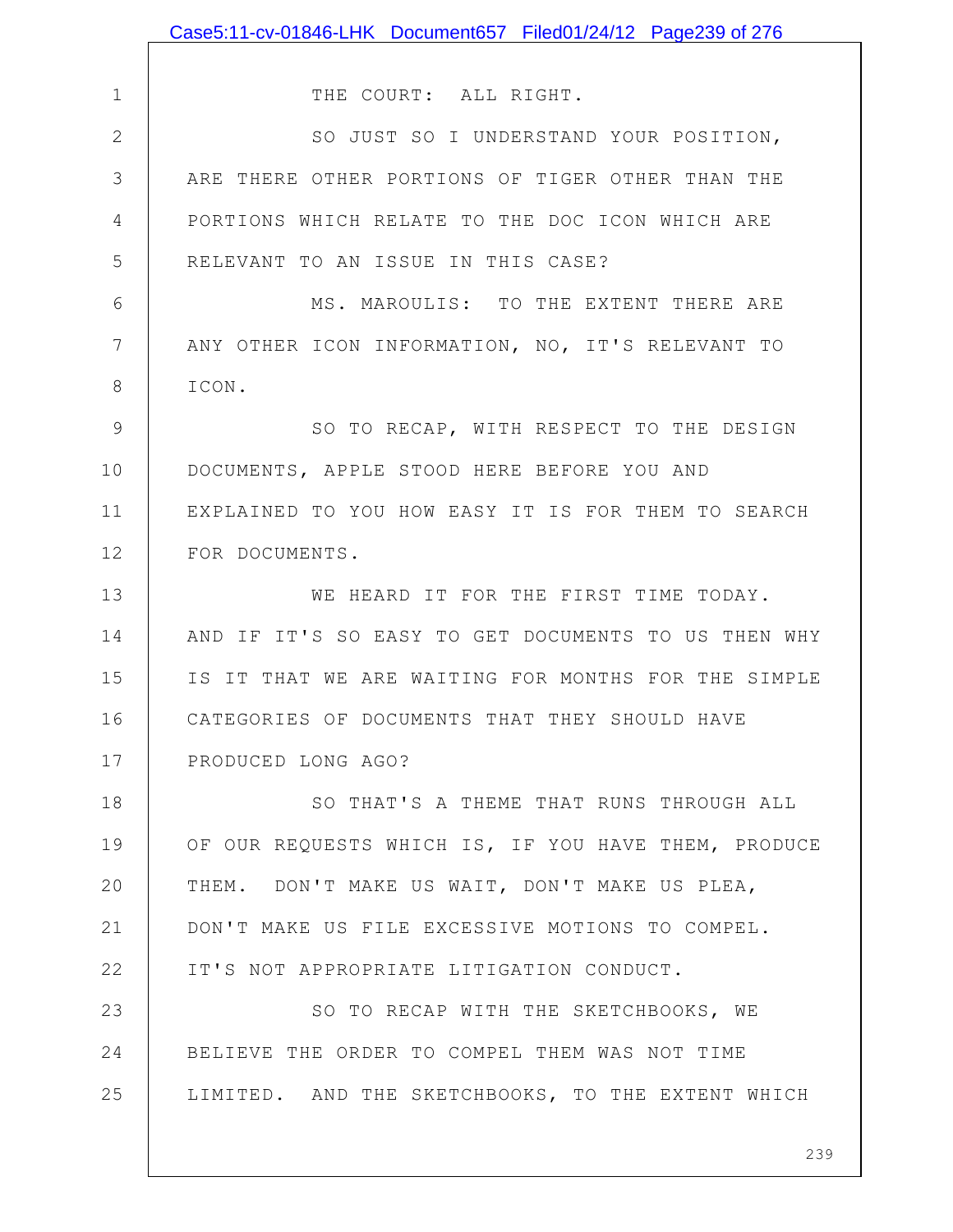|              | Case5:11-cv-01846-LHK Document657 Filed01/24/12 Page240 of 276 |
|--------------|----------------------------------------------------------------|
|              |                                                                |
| $\mathbf 1$  | THEY ARE REDACTED BY THE ATTORNEYS, MAY BE MISSING             |
| $\mathbf{2}$ | RELEVANT INFORMATION BECAUSE THEY ARE DIFFICULT TO             |
| 3            | READ AND ONLY A PROFESSIONAL WHO IS USED TO DEALING            |
| 4            | WITH SKETCHBOOKS CAN FULLY APPRECIATE WHETHER A                |
| 5            | PARTICULAR SKETCH RELATES TO A PARTICULAR MODEL                |
| 6            | THAT IS AT ISSUE IN THIS CASE.                                 |
| 7            | WITH RESPECT TO SURVEYS, AGAIN, I                              |
| 8            | UNDERSTOOD MR. JACOBS TO SAY THAT THEY WILL PRODUCE            |
| 9            | SURVEYS TO THE EXTENT THEY RELATE TO APPLE-OWNED               |
| 10           | PRODUCTS. THEY ARE NOT OFFERING TO PRODUCE ANY                 |
| 11           | SURVEYS OR ANY SURVEY DOCUMENTS WHICH CAN INCLUDE              |
| 12           | E-MAIL AND OTHER DOCUMENTS THAT HAVE HITS FOR                  |
| 13           | SAMSUNG OR SAMSUNG PRODUCTS.                                   |
| 14           | AGAIN, THIS HAS TO BE RECIPROCAL. WE                           |
| 15           | WERE SUBJECTED TO --                                           |
| 16           | THE COURT: SO YOUR REQUEST WAS DIRECTED,                       |
| 17           | I THOUGHT, TO SURVEYS? WHAT DOCUMENTS BEYOND                   |
| 18           | SURVEYS? WHEN YOU SAY E-MAIL, WHAT SPECIFICALLY                |
| 19           | ARE YOU REFERRING TO?                                          |
| 20           | MS. MAROULIS: SURE.                                            |
| 21           | E-MAIL DISCUSSING SURVEY RESULTS AMONG                         |
| 22           | THE MARKETING DEPARTMENT.                                      |
| 23           | SO WHEN WE SAY "SURVEYS" IT'S A BIT OF A                       |
| 24           | SHORTHAND, WE REALLY MEAN DOCUMENTS.                           |
| 25           | THE COURT: ALL DOCUMENTS REGARDING ANY                         |
|              |                                                                |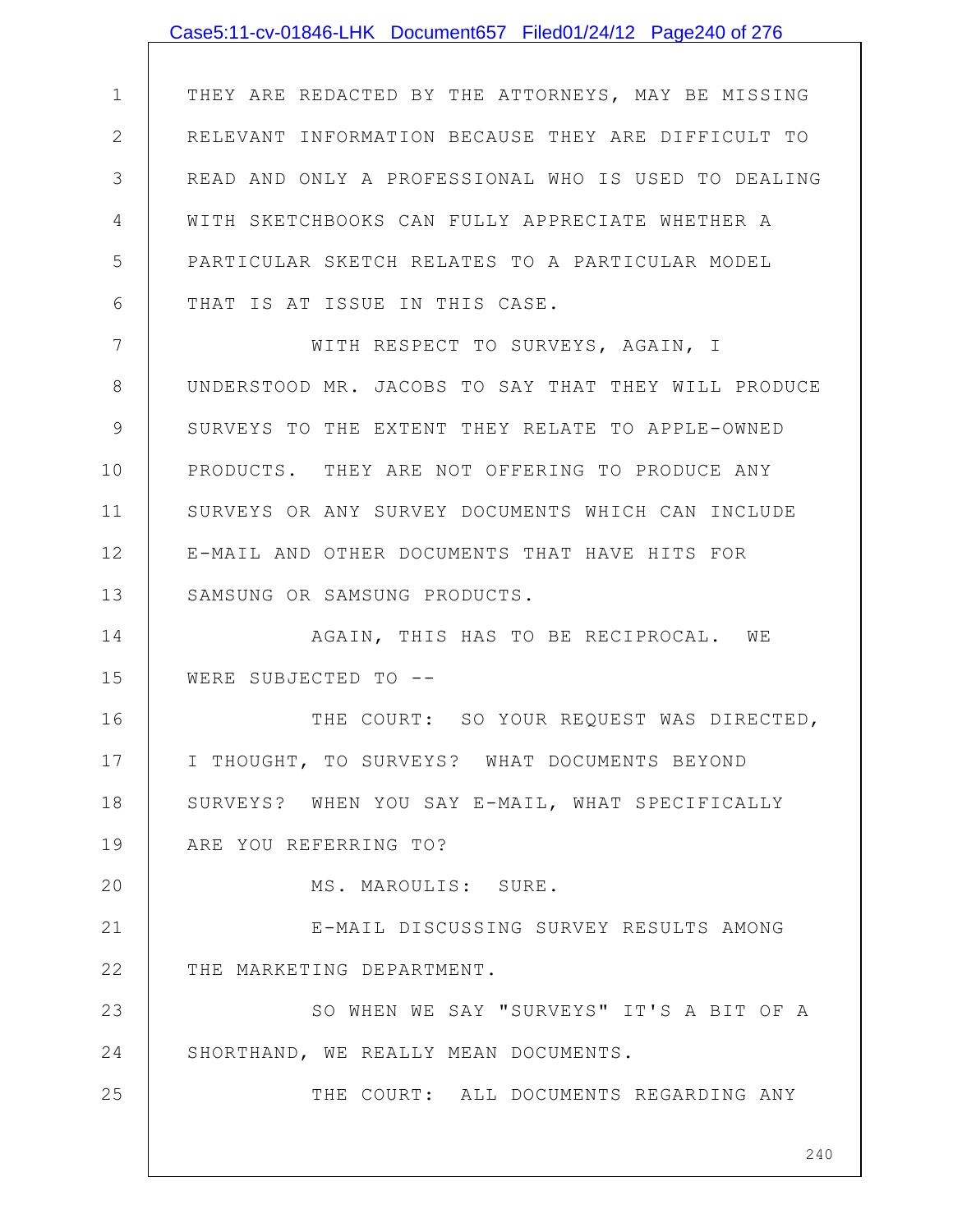|             | Case5:11-cv-01846-LHK Document657 Filed01/24/12 Page241 of 276 |
|-------------|----------------------------------------------------------------|
|             |                                                                |
| $\mathbf 1$ | SURVEY RELATING TO OR CONCERNING.                              |
| 2           | MS. MAROULIS: WELL, CORRESPONDENCE AMONG                       |
| 3           | THE PEOPLE WITHIN THE MARKETING DEPARTMENT OR THE              |
| 4           | CONSUMER RESEARCH DEPARTMENT WOULD BE HIGHLY                   |
| 5           | RELEVANT BECAUSE THAT'S WHERE THEY WOULD INTERPRET             |
| 6           | AND PERHAPS COMMENT ON SOME OF THESE SURVEYS.                  |
| 7           | WITH RESPECT TO SAMSUNG HITS, APPLE'S                          |
| 8           | COUNSEL EXPLAINED THAT BECAUSE OF THE CUSTOMER                 |
| 9           | SUPPLIER RELATIONSHIP THERE WOULD BE A LOT OF FALSE            |
| 10          | HITS MEANING HITS THAT'S NOT RELEVANT TO THIS CASE.            |
| 11          | WE OBVIOUSLY FACE THE SAME PROBLEM BECAUSE THE                 |
| 12          | RELATIONSHIP WAS TWO-WAY.                                      |
| 13          | IN ADDITION TO THAT WE FACED ISSUES OF                         |
| 14          | GETTING HITS ON APPLE THAT WERE COMPLETELY                     |
| 15          | IRRELEVANT BECAUSE SOME OF THE MACHINES SEARCHED               |
| 16          | WERE MACINTOSHES, AND GENERALLY THERE WAS A LOT OF             |
| 17          | FALSE POSITIVES. BUT THIS IS PART OF THE AGREEMENT             |
| 18          | THAT WE THOUGHT WE MADE WITH THEM AND WE URGE THE              |
| 19          | COURTS TO HELP US ENFORCE IT.                                  |
| 20          | SO MS. KASSABIAN JUST POINTED ME TO THE                        |
| 21          | PORTION OF THE SEPTEMBER 28TH ORDER RELATING TO THE            |
| 22          | SURVEY DOCUMENTS, IT'S PARAGRAPH 3 IF HONOR WANTS              |
| 23          | TO REFER BACK TO THAT.                                         |
| 24          | THE COURT: ALL RIGHT.                                          |
| 25          | ANYTHING FURTHER ON THIS ONE?                                  |
|             |                                                                |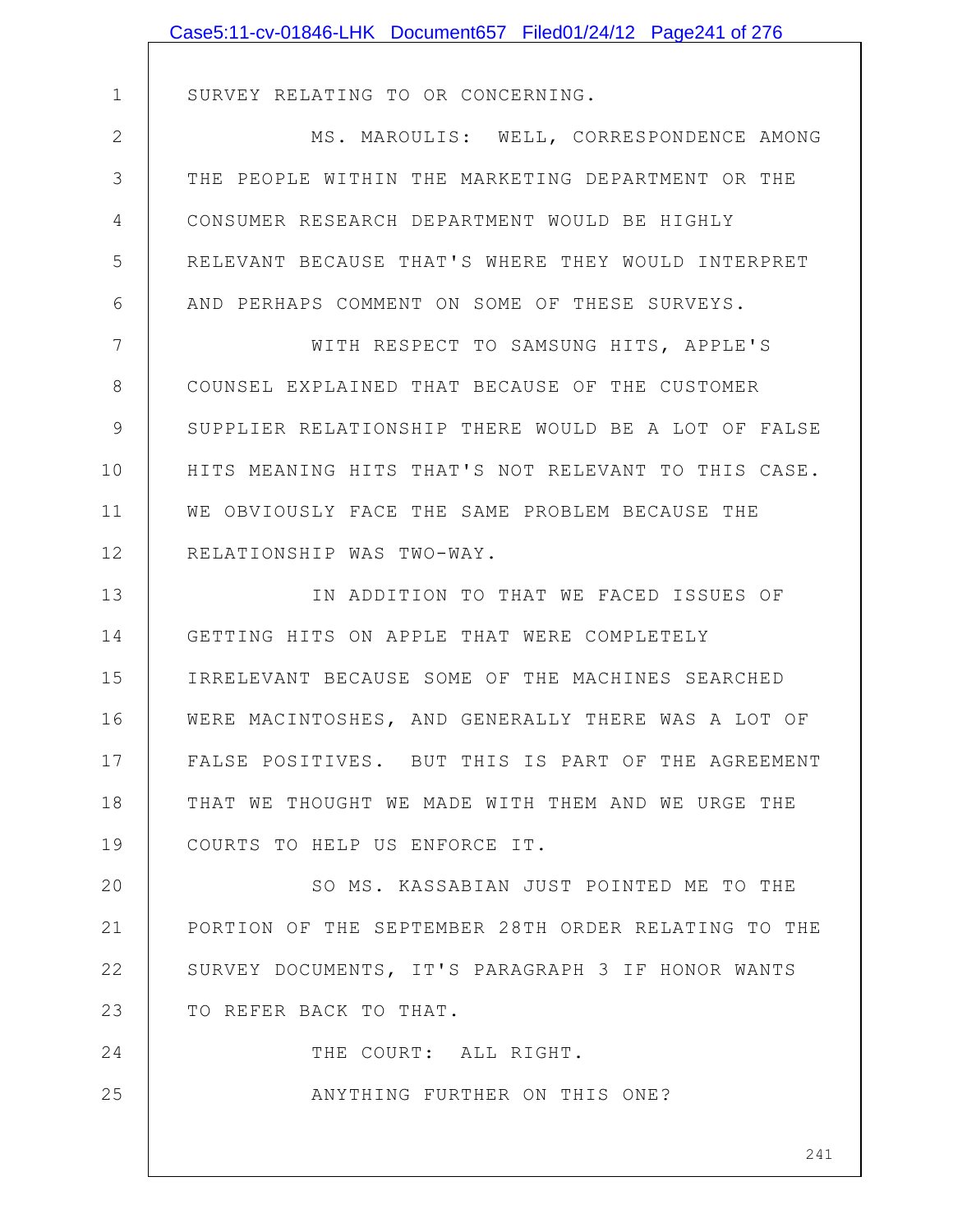|                | Case5:11-cv-01846-LHK Document657 Filed01/24/12 Page242 of 276 |
|----------------|----------------------------------------------------------------|
|                |                                                                |
| $\mathbf 1$    | MS. MAROULIS: WITH RESPECT TO                                  |
| $\overline{2}$ | FINANCIALS, I UNDERSTOOD APPLE'S COUNSEL TO SAY                |
| 3              | THAT IF THEY HAVE A SYSTEM OF RECORD, IT'S                     |
| 4              | APPARENTLY A DATABASE WE CAN RUN A VARIETY OF                  |
| 5              | QUERIES.                                                       |
| 6              | I UNDERSTAND THE COMMITMENT THAT WE WILL                       |
| $7\phantom{.}$ | OBTAIN FROM THEM MODEL-BY-MODEL SALES DATA BY                  |
| $8\,$          | QUARTER AND GRANULARITY. IT'S GOOD TO HEAR BUT WE              |
| 9              | DON'T HAVE THAT AND WE NEED THAT BECAUSE THE                   |
| 10             | REPORTS ARE COMING UP QUITE SOON.                              |
| 11             | WHAT I DIDN'T HEAR HIM ADDRESS WAS                             |
| 12             | BUSINESS PLANS, PROJECTIONS AND KIND OF A BIG                  |
| 13             | PICTURE FINANCIALS. AND THIS IS PART OF OUR FEES               |
| 14             | WE MOVED ON THEM AND WE BELIEVE IT SHOULD BE                   |
| 15             | GRANTED AND I DIDN'T HEAR ANY ARGUMENTS TO THE                 |
| 16             | CONTRARY.                                                      |
| 17             | IN CONCLUSION, YOUR HONOR, AND MY TEAM                         |
| 18             | WILL LET ME KNOW IF I MISSED ANYTHING, WE ARE                  |
| 19             | SEEKING A RELIEF THAT IS MUCH NARROWER IN SCOPE                |
| 20             | THAT WHAT APPLE HAS BEEN SEEKING IN THIS CASE.                 |
| 21             | WE BELIEVE THAT WE HAVE TAKEN A POSITION                       |
| 22             | WHERE WE FOCUS ON THE SPECIFIC THINGS THAT MATTER              |
| 23             | AND WANT APPLE TO PRODUCE THEM. AND IT'S BEEN A                |
| 24             | REAL BATTLE GETTING THIS OUT OF THEM.                          |
| 25             | AND THIS MOTION TO COMPEL IS A RESULT OF                       |
|                |                                                                |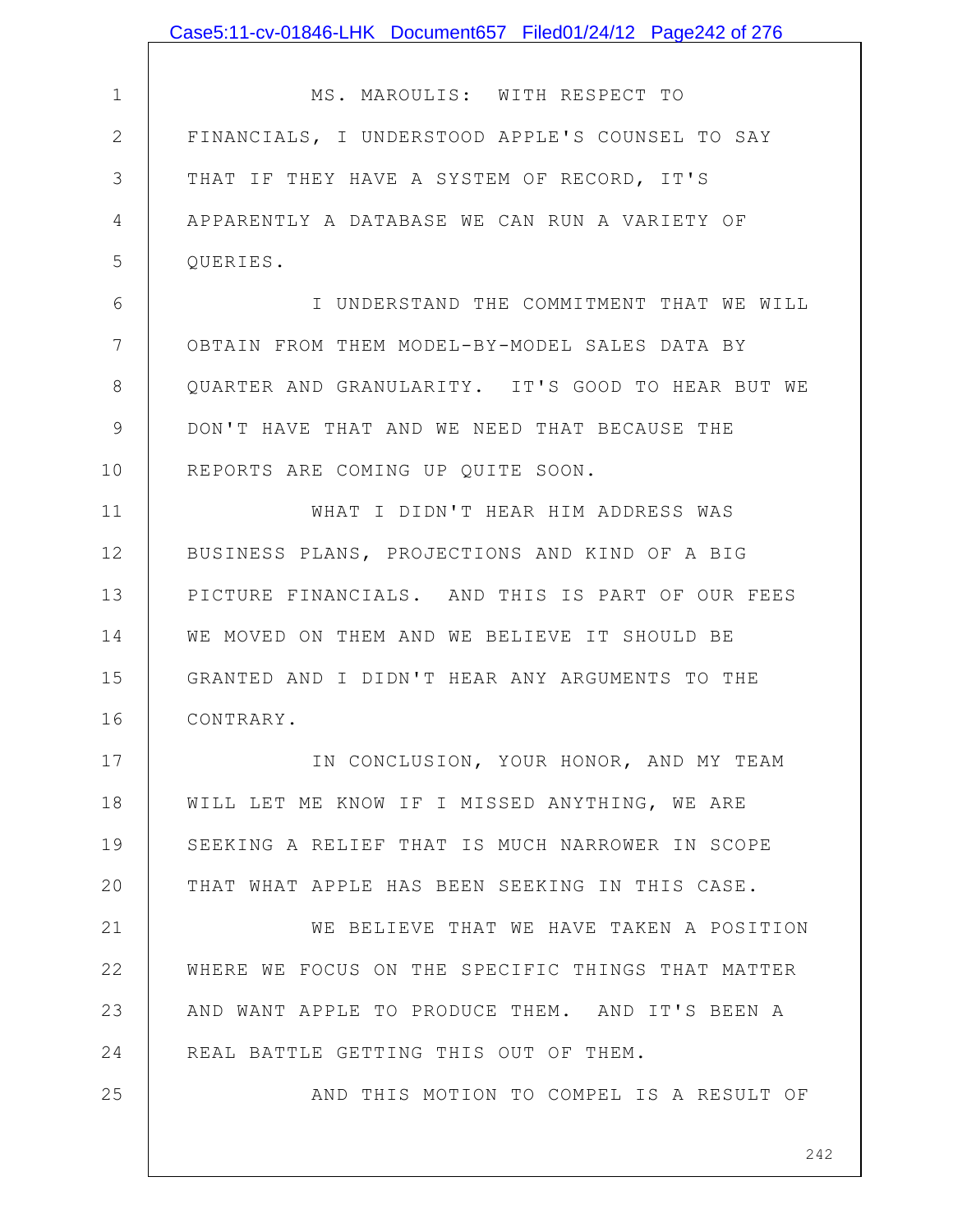|               | Case5:11-cv-01846-LHK Document657 Filed01/24/12 Page243 of 276 |
|---------------|----------------------------------------------------------------|
|               |                                                                |
| $\mathbf 1$   | OUR MONTHS OF NEGOTIATIONS, DISCUSSIONS AND                    |
| $\mathbf{2}$  | ATTEMPTS TO AVOID THIS MOTION AND TO OBTAIN THESE              |
| 3             | RESULTS WITHOUT RESULTING TO A COURT PROCESS.                  |
| 4             | BUT NOW WE ARE HERE AND WE ARE SEEKING                         |
| 5             | FROM YOUR HONOR THE RELIEF ON THE RFP'S AND THE                |
| 6             | SPECIFIC RECIPROCITY AS TO BROAD CATEGORIES OF                 |
| 7             | DOCUMENTS THAT AFFECT BOTH PARTIES EQUALLY.                    |
| $8\,$         | THE COURT: ALL RIGHT.                                          |
| $\mathcal{G}$ | LET'S TURN TO DOCKET NUMBER 605 WHICH                          |
| 10            | $IS$ --                                                        |
| 11            | MR. KELLY: YOUR HONOR, MAY I BE HEARD                          |
| 12            | BRIEFLY ON INTEL?                                              |
| 13            | THE COURT: YOU MAY, MR. KELLY. PLEASE                          |
| 14            | STEP FORWARD.                                                  |
| 15            | MR. KELLY: AND I WILL BE BRIEF.                                |
| 16            | SO THE COURT RAISED, IN PASSING, THE                           |
| 17            | QUESTION OF AN ORDER COMPELLING APPLE TO PRODUCE               |
| 18            | INTEL CODE.                                                    |
| 19            | AND THERE'S TWO TYPES OF CODE WE ARE                           |
| 20            | TALKING ABOUT. ONE IS HDL WHICH IS THE CODE USED               |
| 21            | TO GENERATE THE SILICON. AND THE OTHER TYPE OF                 |
| 22            | CODE, IT'S A DSP CODE THAT ENGINEERS REFER TO IT AS            |
| 23            | FIRMWARE.                                                      |
| 24            | APPLE DOES NOT HAVE THE HDL WHICH IS THE                       |
| 25            | MOST RELEVANT TO THE MAJORITY OF THE ASSERTIONS                |
|               | 243                                                            |
|               |                                                                |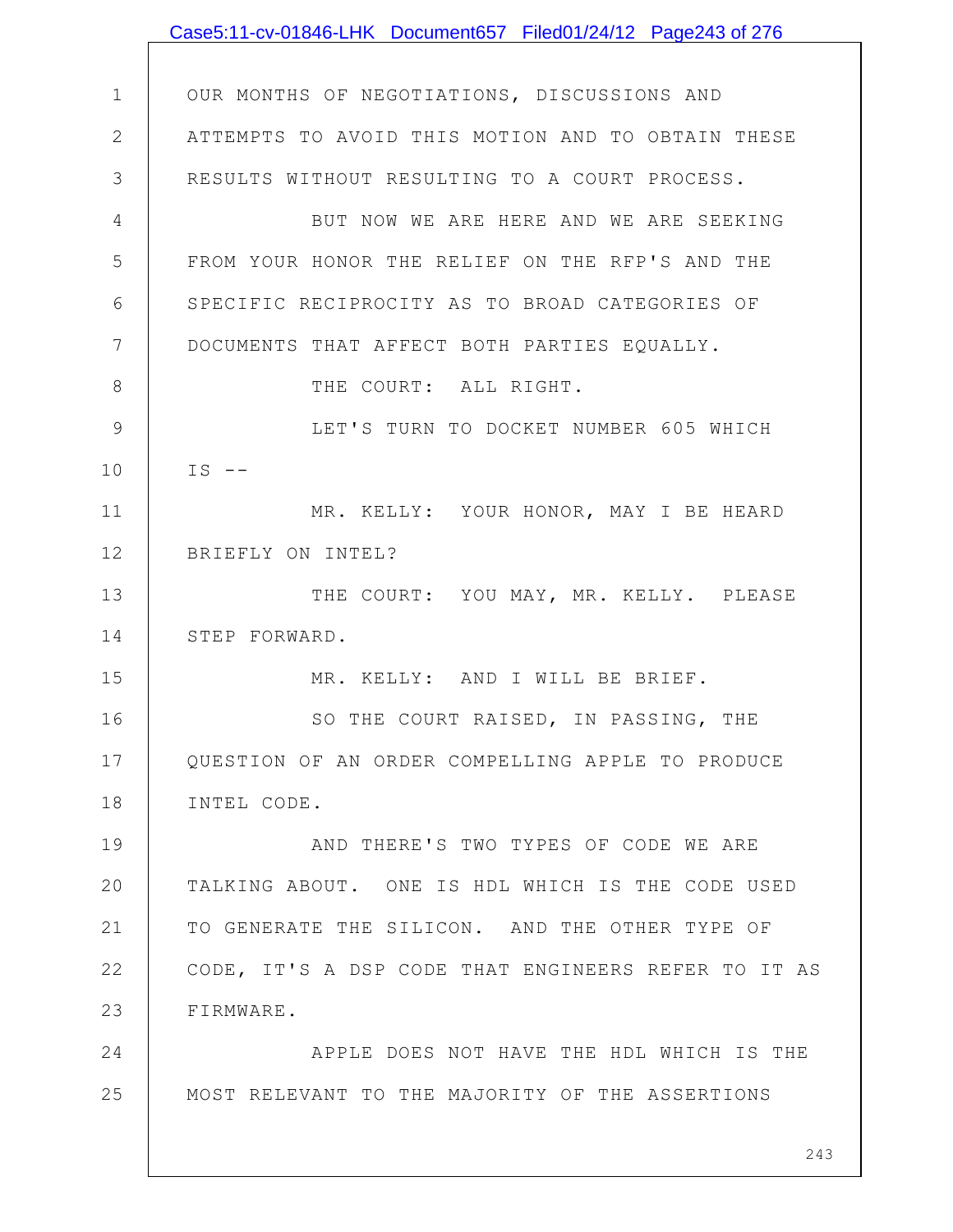|    | Case5:11-cv-01846-LHK Document657 Filed01/24/12 Page244 of 276 |
|----|----------------------------------------------------------------|
|    |                                                                |
| 1  | MADE BY SAMSUNG HERE.                                          |
| 2  | I GUESS THERE MAY BE SOME FIRMWARE THAT                        |
| 3  | APPLE HAS, BUT WE WOULD ASK THE COURT TO ALLOW                 |
| 4  | INTEL RATHER THAN APPLE TO PRODUCE THE CODE.                   |
| 5  | SAMSUNG HAS SUBPOENAED INTEL FOR THIS CODE. INTEL              |
| 6  | HAS GATHERED A BUNCH OF IT AND WE ARE GATHERING THE            |
| 7  | REST AND WILL SOON HAVE THE REST OF IT.                        |
| 8  | OBVIOUSLY WE'RE THE PARTY FOR WHOM THESE                       |
| 9  | ARE THE CROWN JEWELS, THESE ARE THE MOST IMPORTANT             |
| 10 | DOCUMENTS FOR US, SO WE WOULD PREFER TO BE THE ONES            |
| 11 | WHO ARE CARRYING OUT THE PROCESS OF SUPERVISING THE            |
| 12 | ACCESS TO THE CODE AND SO FORTH UNDER THE STANDARD             |
| 13 | PRIVILEGES FOR CODE REVIEW.                                    |
| 14 | SO THAT'S AN INTEREST IN WHICH WE HAVE A                       |
| 15 | MUCH DEEPER AND MORE SIGNIFICANT INTEREST THAN                 |
| 16 | APPLE DOES.                                                    |
| 17 | THE COURT: WELL, YOUR REQUEST RAISES AN                        |
| 18 | INTERESTING ISSUE OF MY AUTHORITY OR JURISDICTION              |
| 19 | TO ORDER PRODUCTION ON A THIRD PARTY.                          |
| 20 | I DON'T HAVE A SUBPOENA BEFORE ME OR                           |
| 21 | MOTION TO COMPEL ON THE SUBPOENA, SO I'M CURIOUS               |
| 22 | EXACTLY HOW TO DO THAT WITHOUT RUNNING AFOUL.                  |
| 23 | THE WITNESS: YOU HAD RAISED IT SO I                            |
| 24 | WANTED TO AT LEAST FLAG THAT ISSUE FOR THE COURT.              |
| 25 | THE COURT: ALL RIGHT. THANK YOU.                               |
|    |                                                                |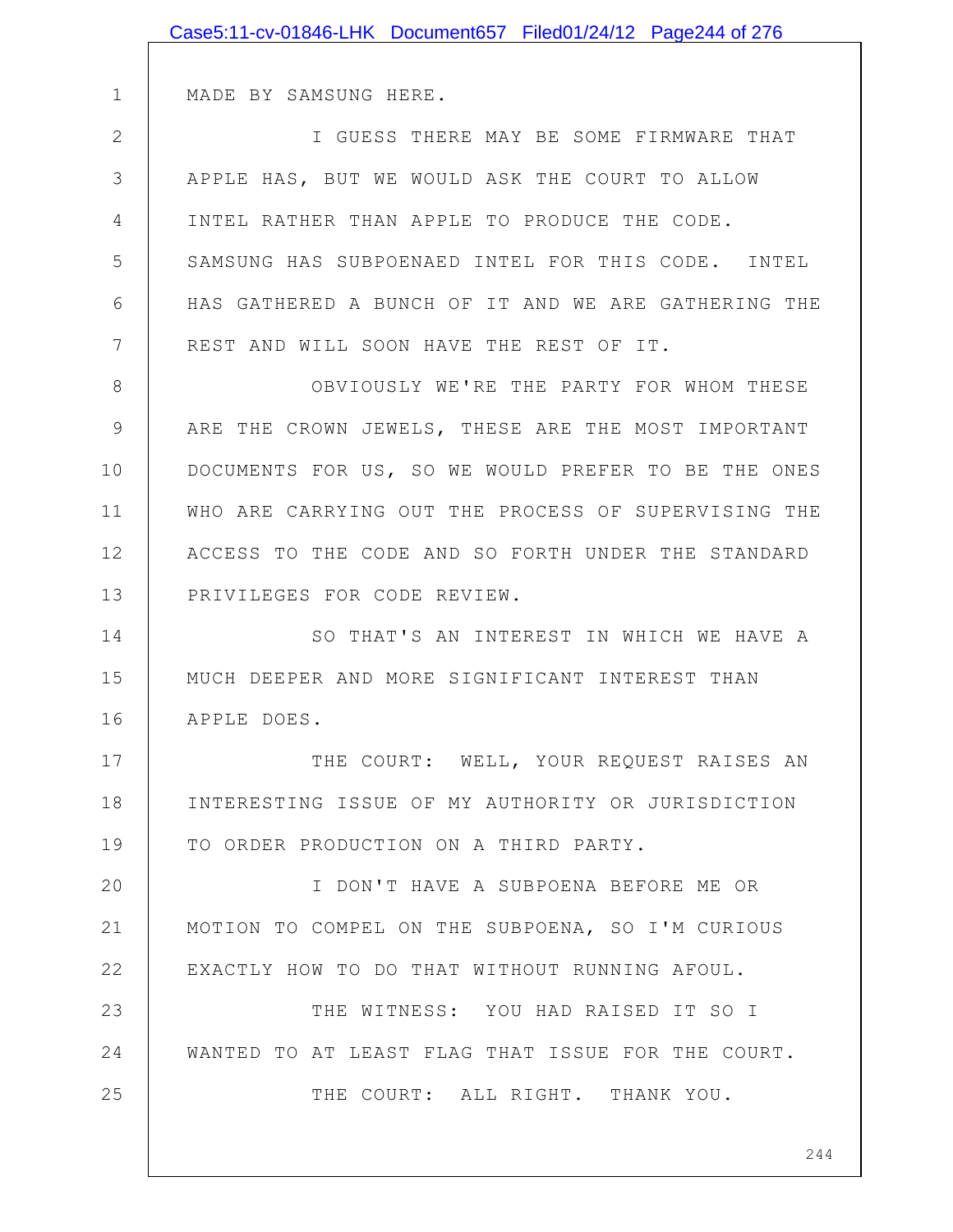1 2 3 4 5 6 7 8 9 10 11 12 13 14 15 16 17 18 19 20 21 22 23 24 25 LET'S TURN TO DOCKET 605 WHICH IS SAMSUNG'S MOTION TO ENFORCE THE ORDER. MS. MAROULIS: YES, YOUR HONOR. I UNDERSTAND THAT YOU WOULD LIKE ME TO KEEP IT SHORT, BUT THE MOTION TO ENFORCE IS AGAIN AS A RESULT OF A FACT THAT WE SOUGHT AND OBTAINED RELIEF ON A NUMBER OF ISSUES RELATED TO DESIGN DOCUMENTS IN THIS CASE. AND WE ARE VERY FRUSTRATED THAT WE HAVE TO BE HERE YET AGAIN TO REVISIT THE VERY SAME ISSUES THAT WE'VE DISCUSSED BEFORE AD NAUSEAM. THERE'S SPECIFICALLY FOUR CATEGORIES OF DOCUMENTS. ONE IS THE DESIGNER OR INVENTOR SKETCHBOOKS, AND IT'S LARGELY THE TWO ISSUES I FLAGGED BEFORE WHICH IS THE DATE CUTOFF AND THE REDACTION FOR RELEVANCE THAT IS CONDUCTED BY ATTORNEYS WITHOUT INPUT OF THE PERSONNEL WHO COULD ACTUALLY TELL WHAT'S WHAT. THE SECOND ISSUE IS MCO'S WHICH IS THE MECHANICAL OUTLINES, CADS, PROTOTYPES AND MODELS. WHEN THIS MOTION WAS BEING FILED, WE STILL DID NOT HAVE ACCESS TO THE MODELS THAT WE ARE NOW INSPECTING. SO SOME OF IT IS ADDRESSED WITH RESPECT TO THE INSPECTION GOING ON NOW WITH THE THOUSANDS OF MODELS WE HAVE SEEN. HOWEVER, WE Case5:11-cv-01846-LHK Document657 Filed01/24/12 Page245 of 276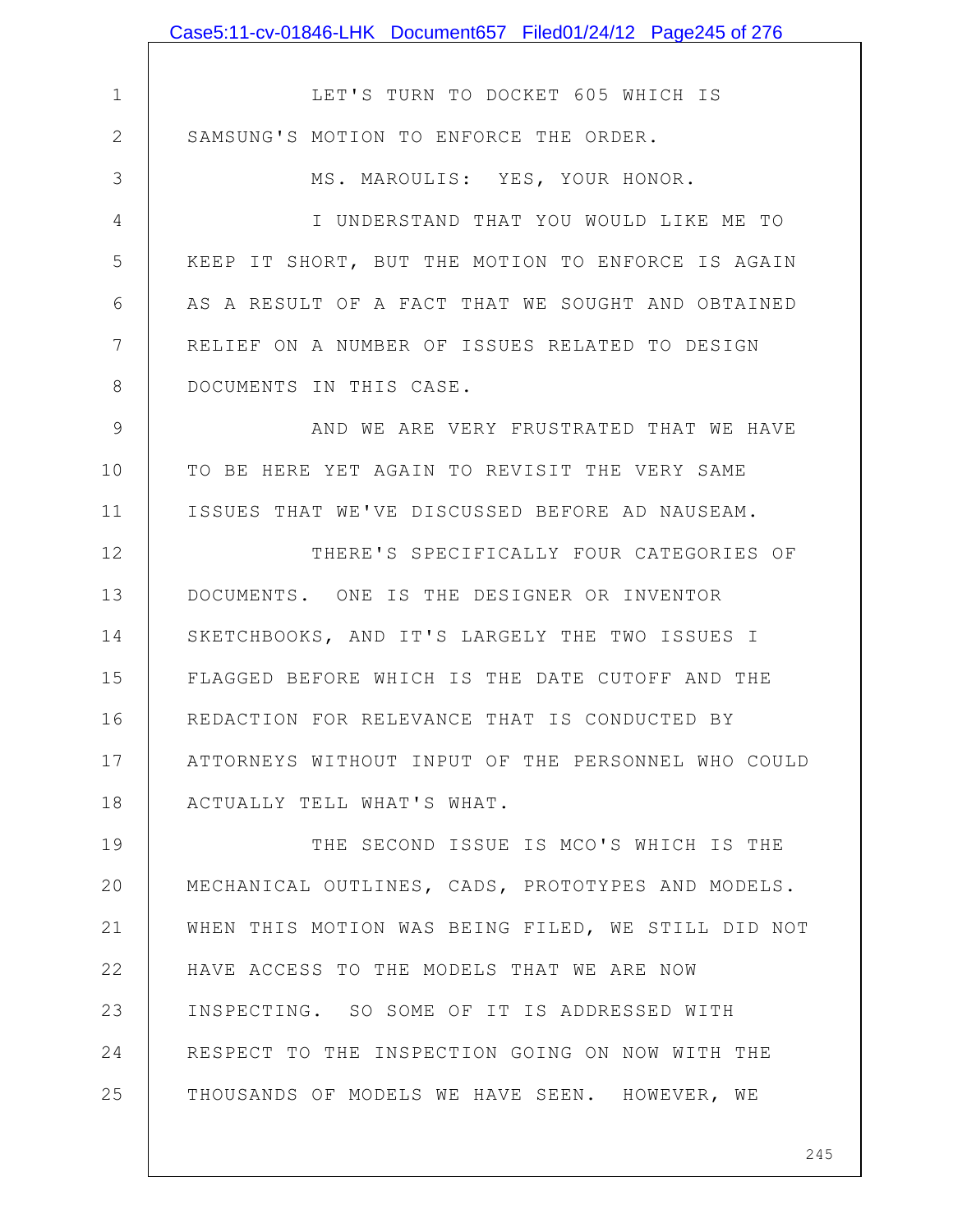|              | Case5:11-cv-01846-LHK Document657 Filed01/24/12 Page246 of 276 |
|--------------|----------------------------------------------------------------|
|              |                                                                |
| $\mathbf 1$  | STILL DO NOT HAVE THE CONFIRMED CAD FILES FOR THE              |
| $\mathbf{2}$ | '035 MOCKUP WHICH IS SOMETHING WE EXTENSIVELY                  |
| 3            | DISCUSSED BEFORE.                                              |
| 4            | AND OUR UNDERSTANDING IS THAT APPLE IS                         |
| 5            | REFUSING TO PRODUCE NONFUNCTION PROTOTYPES AND/OR              |
| 6            | PARTS AND PORTIONS OF THE PROTOTYPES.                          |
| 7            | SO THIS MOTION IS SEEKING TO ENFORCE THE                       |
| 8            | COURT'S ORDER RELATING TO SKETCHBOOKS, PROTOTYPES              |
| 9            | CAD DRAWINGS AND SUCH.                                         |
| 10           | AND THE TWO OTHER ISSUES ARE FAIRLY                            |
| 11           | DISCREET, BUT AGAIN WE NEED TO BE HERE BECAUSE WE              |
| 12           | THOUGHT THE COURT ORDERED THEM VERY EXPLICITLY AND             |
| 13           | WE DON'T UNDERSTAND WHY IT'S STILL NOT HAPPENING.              |
| 14           | ONE OF THEM IS DE DESIGNATION OF THE '035                      |
| 15           | TABLET PHOTOS. TO REMIND YOUR HONOR, THIS WAS THE              |
| 16           | MOCKUP THAT WAS PHOTOGRAPHED AND SUBMITTED TO THE              |
| 17           | PATENT OFFICE AS PART OF THE PROSECUTION OF THE                |
| 18           | TABLET PATENT. AND THROUGH EXTENSIVE MOTION WE                 |
| 19           | OBTAINED ACCESS TO THIS MOCKUP AND WE HAVE BEEN                |
| 20           | SEEKING TO USE THE PHOTOGRAPHS THAT WE TOOK THAT               |
| 21           | ARE FAR MORE DETAILED THAN WHICH WERE SUBMITTED TO             |
| 22           | THE PATENT OFFICE.                                             |
| 23           | AND BASICALLY THEY DE DESIGNATED SOME OF                       |
| 24           | THEM BUT NOT OTHERS. AND THE ONES THAT THEY DID                |
| 25           | NOT DESIGNATE THEY STRIPPED OUT OUR RULERS SHOWING             |
|              |                                                                |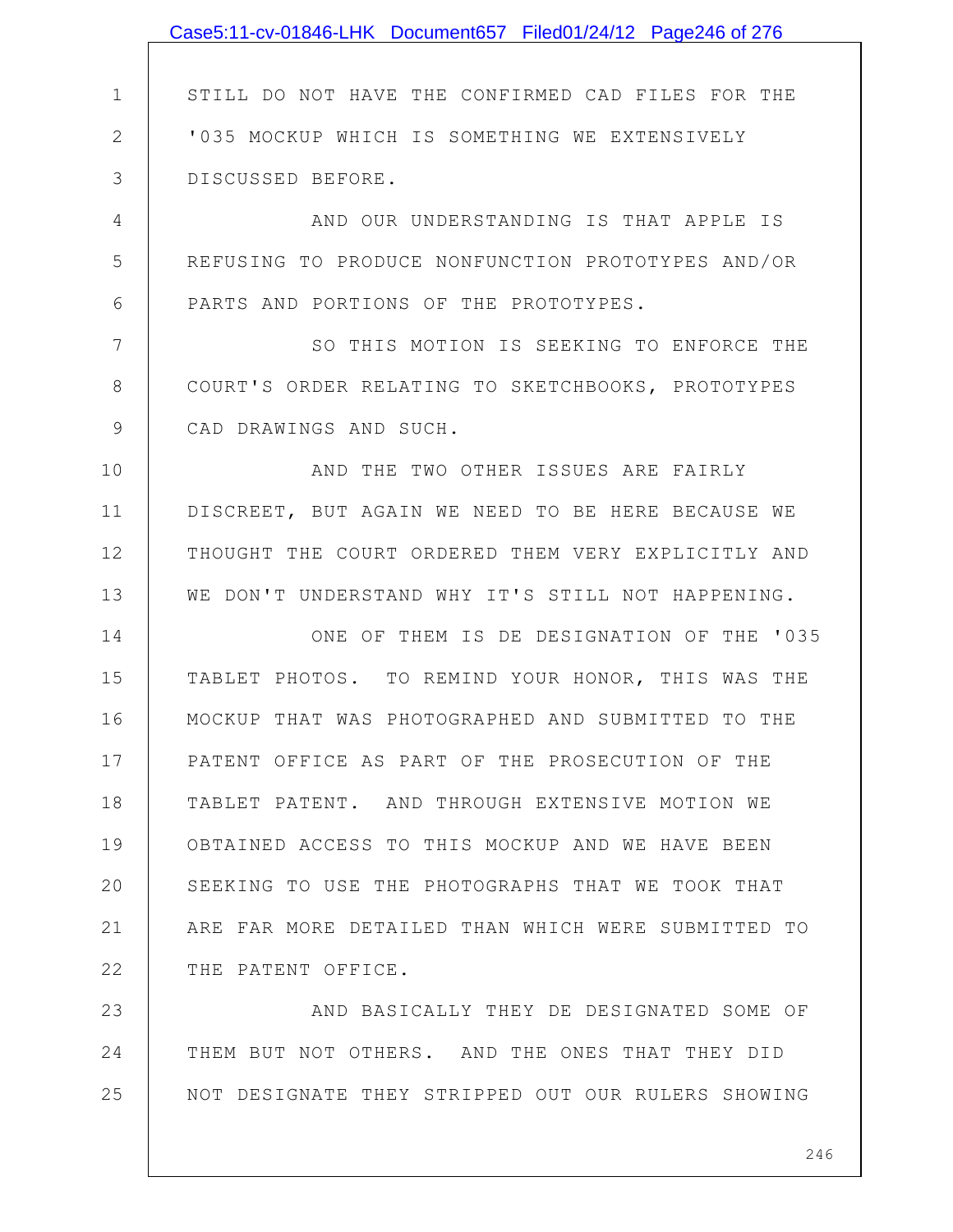|                | Case5:11-cv-01846-LHK Document657 Filed01/24/12 Page247 of 276 |
|----------------|----------------------------------------------------------------|
|                |                                                                |
| $\mathbf 1$    | SCALE AND THEY ARE NOT ALLOWING US TO USE SOME VERY            |
| $\mathbf{2}$   | DETAILED PICTURES THAT IS EXACTLY WHAT WE NEED TO              |
| 3              | SHOW OUR EXPERT AND OTHERWISE USE IN LITIGATION.               |
| $\overline{4}$ | AND WE THOUGHT YOUR HONOR'S ORDER WAS                          |
| 5              | VERY SPECIFIC WHICH IS THEY HAD TO DE DESIGNATE                |
| 6              | ANYTHING THAT IS NOT CONFIDENTIAL. AND WE STILL                |
| 7              | DON'T UNDERSTAND HOW POSSIBLY THEY CAN CLAIM                   |
| $8\,$          | CONFIDENTIALITY OVER A MOCKUP THAT WAS                         |
| $\mathcal{G}$  | PHOTOGRAPHED, SUBMITTED TO THE PUBLIC U.S.                     |
| 10             | GOVERNMENT AND GETTING A PATENT BASED ON THAT, BUT             |
| 11             | THAT'S ANOTHER PORTION OF THE MOTION.                          |
| 12             | THE COURT: WELL, BUT IF IT TURNS OUT THE                       |
| 13             | SCALE INFORMATION WAS NOT DISCLOSED TO THE PUBLIC,             |
| 14             | ARGUABLY ISN'T THAT A DETAIL WHICH REMAINS                     |
| 15             | PROPRIETARY TO APPLE? SO WOULDN'T THAT BE                      |
| 16             | APPROPRIATELY REDACTED OR MAINTAINED AS                        |
| 17             | CONFIDENTIAL?                                                  |
| 18             | MS. MAROULIS: YOUR HONOR, IN THE FILE                          |
| 19             | HISTORY ITSELF WAS A PHOTOGRAPH OF A MAN THAT WE               |
| 20             | ACTUALLY DEPOSED WHILE HOLDING THIS.                           |
| 21             | SO WHILE HIS EXACT MEASUREMENTS DON'T                          |
| 22             | APPEAR IN THE FILE, IT'S A HUMAN FIGURE HOLDING THE            |
| 23             | TAB AND THE SCALE IS REVEALED. IT'S NOT REVEALED               |
| 24             | AS TO THE INCH AND THE CENTIMETER, BUT IT'S                    |
| 25             | CERTAINLY REVEALED IN PROPORTION.                              |
|                |                                                                |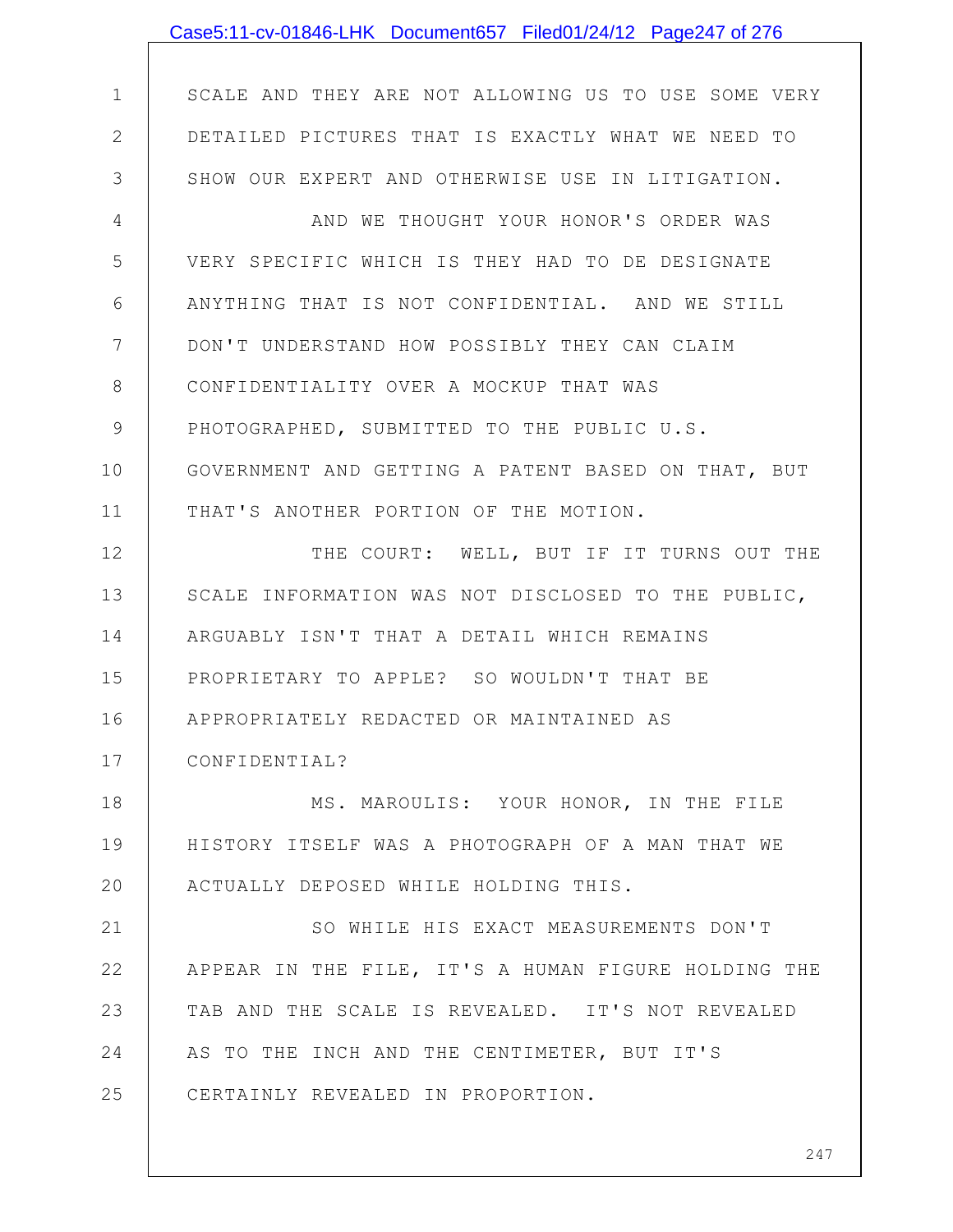| 1            | FOR EXAMPLE, IT'S SOMETHING THAT A GROWN            |
|--------------|-----------------------------------------------------|
| $\mathbf{2}$ | MAN IS HOLDING LIKE THIS AS OPPOSED TO A SIZE WHERE |
| 3            | IT'S BIGGER THAN THE COURTROOM OR TINY. SO WE       |
| 4            | DON'T BELIEVE IT'S AN APPROPRIATE CONCERN.          |
| 5            | AND THEN FINALLY WITH RESPECT TO THE                |
| 6            | PHOTOGRAPHS THAT WERE SHOWN TO THE PTO, WE HAVE     |
| 7            | RECENTLY DEPOSED THE PERSON WHO HAD SOME RELATION   |
| 8            | TO THE PROSECUTION FILES AND APPARENTLY ANOTHER     |
| 9            | SEVERAL CD'S THAT ARE RELEVANT TO THE FILE HISTORY, |
| 10           | AND ALL WITH RESPECT TO THIS PORTION OF THE MOTION  |
| 11           | IS TO PUT THE FINAL END ON THIS CHAPTER THAT        |
| 12           | THEY'VE SEARCHED, THEY'VE COMPLIED AND THEY LOOKED  |
| 13           | FOR THESE BETTER PHOTOS OF THIS MOCKUP SUBMITTED TO |
| 14           | THE PATENT OFFICE.                                  |
| 15           | THE COURT: SO ARE YOU SPECIFICALLY                  |
| 16           | ASKING FOR AN ORDER COMPELLING APPLE TO SEARCH      |
| 17           | TRACY DURKIN'S FILES.                               |
| 18           | MS. MAROULIS: WE WANT IT BROADER THAN               |
| 19           | THAT. WE WANT THEM TO SEARCH ALL FILES BECAUSE WE   |
| 20           | NOW HAVE ANOTHER CD SURFACING UP.                   |
| 21           | WE HAVE A VERY LIMITED TIME UNTIL                   |
| 22           | DISCOVERY CLOSES IN THIS CASE, YOUR HONOR, WE ONLY  |
| 23           | HAVE UNTIL MARCH 8TH AND WE JUST NEED TO END THIS   |
| 24           | CHAPTER SOMEHOW.                                    |
| 25           | AND THE REASON WE BROUGHT THIS MOTION TO            |
|              |                                                     |

Case5:11-cv-01846-LHK Document657 Filed01/24/12 Page248 of 276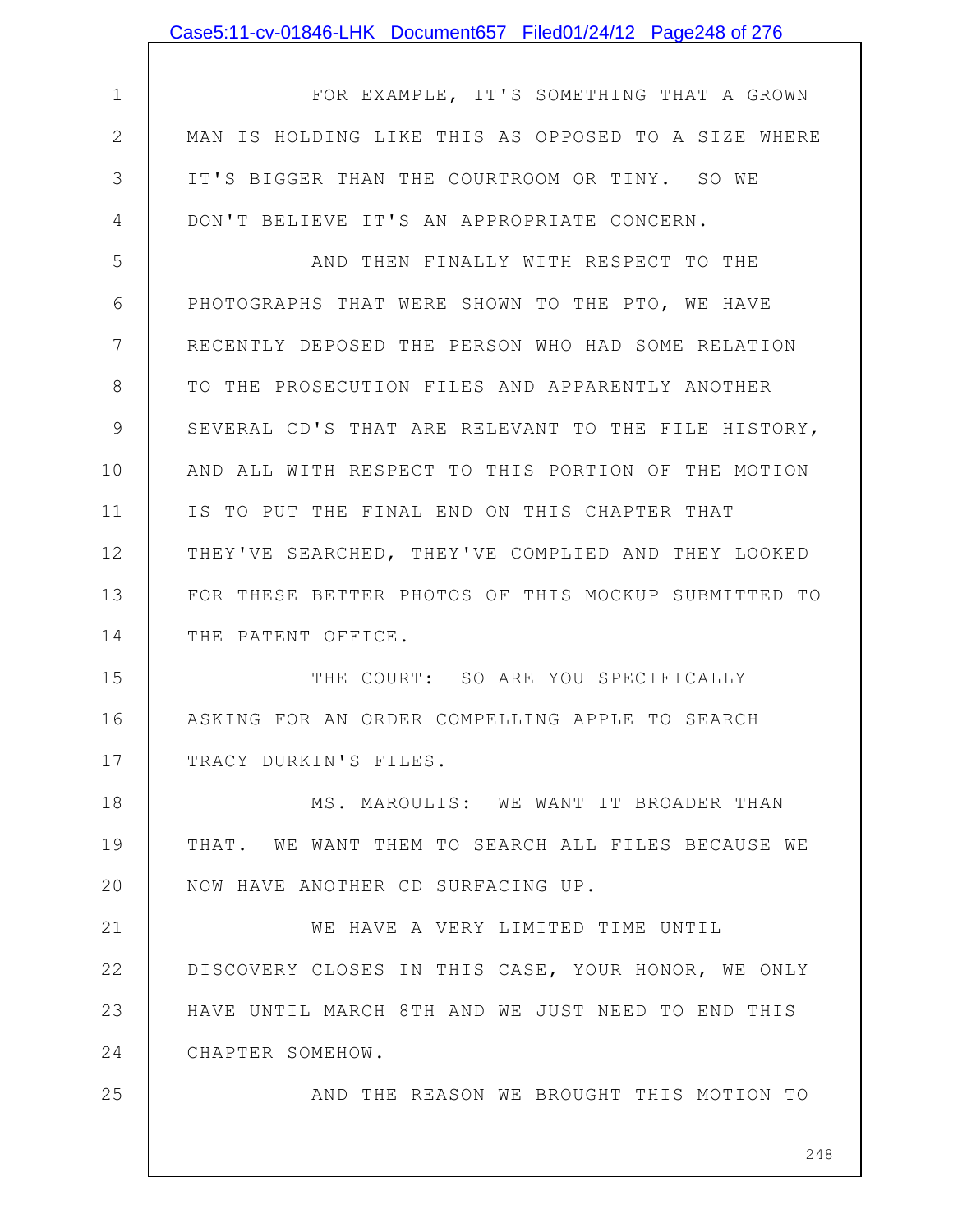|               | Case5:11-cv-01846-LHK Document657 Filed01/24/12 Page249 of 276 |
|---------------|----------------------------------------------------------------|
|               |                                                                |
| $\mathbf 1$   | ENFORCE IS THAT THE NORMAL PROCESSES OF GETTING                |
| $\mathbf{2}$  | DISCOVERY OUT OF AN ADVERSARY DID NOT WORK. AND                |
| 3             | WHAT SEEMS TO HAVE BEEN WORKING IS REPEATED COURT              |
| 4             | ORDERS, AND WE RECEIVED A LOT MORE DESIGN                      |
| 5             | DOCUMENTATION.                                                 |
| 6             | AND THE THOUSAND MODELS, I CANNOT OVER                         |
| 7             | EMPHASIZE HOW IMPORTANT THIS IS GIVEN THAT THEY                |
| 8             | PROBABLY SHOULD HAVE BEEN PRODUCED BEFORE THE                  |
| $\mathcal{G}$ | PRELIMINARY INJUNCTION HEARING AND WE HAVE NEVER               |
| 10            | SEEN THEM UNTIL JUST NOW.                                      |
| 11            | THERE WAS ONE OTHER THING THAT JUST CAME                       |
| 12            | UP. I JUST REMEMBERED ONE POINT I WANTED TO MAKE               |
| 13            | WITH RESPECT TO SKETCHBOOKS WHICH IS THEY DID NOT              |
| 14            | GIVE US THE CONCEPTION REDACTION TO PRACTICE DATE              |
| 15            | UNTIL LATE FALL UNTIL ALMOST END OF DECEMBER.                  |
| 16            | SO TO THE EXTENT YOU ARE WONDERING WHY                         |
| 17            | SOME OF THE ISSUES ARE COMING UP NOW AS TO THE                 |
| 18            | CUTOFF, THAT IS PART OF REASON.                                |
| 19            | THE COURT: ALL RIGHT. THANK YOU.                               |
| 20            | MR. JACOBS?                                                    |
| 21            | MR. JACOBS: WE JUST HAVE TO GET REALLY                         |
| 22            | DOWN INTO THE FACTS, YOUR HONOR.                               |
| 23            | THE COURT: AS OPPOSED TO WHAT WE HAVE                          |
| 24            | BEEN DOING FOR THE LAST SIX HOURS?                             |
| 25            | MR. JACOBS: MS. MAROULIS PERSONALLY                            |
|               | 249                                                            |
|               |                                                                |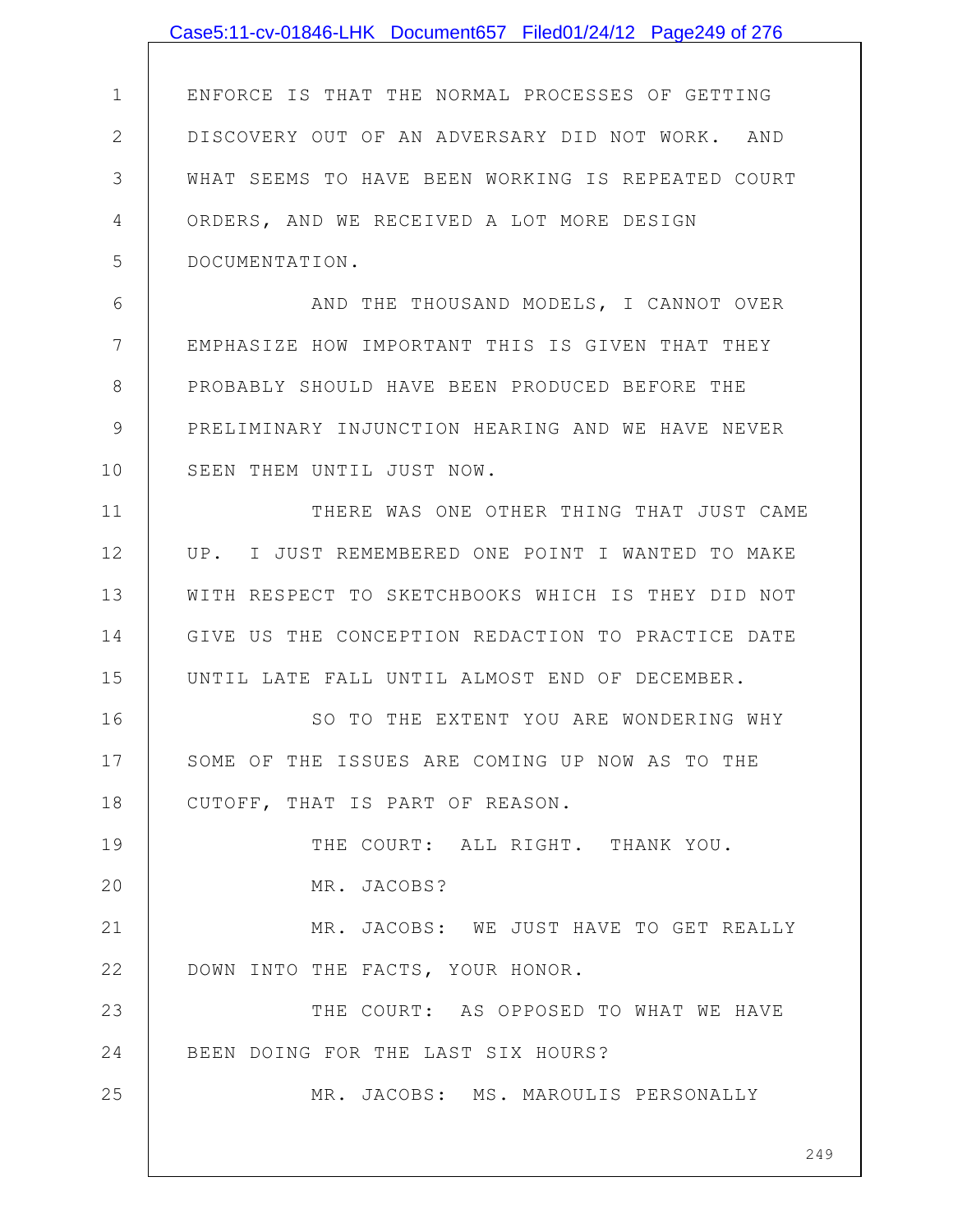|               | Case5:11-cv-01846-LHK Document657 Filed01/24/12 Page250 of 276 |
|---------------|----------------------------------------------------------------|
|               |                                                                |
| $\mathbf 1$   | NEGOTIATED THE SCOPE OF OUR PRELIMINARY INJUNCTION             |
| $\mathbf{2}$  | DISCOVERY.                                                     |
| 3             | I SAT ACROSS FROM THE TABLE FROM HER AND                       |
| 4             | NEGOTIATED THAT WITH HER. SO, PROBABLY SHOULD HAVE             |
| 5             | PRODUCED DURING THE PRELIMINARY INJUNCTION. WE                 |
| 6             | REACHED AN AGREEMENT ON THE SCOPE OF APPLE'S                   |
| 7             | PRODUCTION. IT WAS THE CAD FILES AND THEN THERE                |
| 8             | WAS THE CONFUSION AROUND SKETCHBOOKS, NOTEBOOKS,               |
| $\mathcal{G}$ | AND ALL THAT AND THAT LEAD TO MOTION PRACTICE AND              |
| 10            | THE LIKE.                                                      |
| 11            | BUT IN TERMS OF WHAT WAS DUE TO BE                             |
| 12            | PRODUCED DURING THE PRELIMINARY INJUNCTION, THAT               |
| 13            | WAS SPECIFICALLY NEGOTIATED INSOFAR AS APPLE'S                 |
| 14            | INDUSTRIAL DESIGN PRODUCTION WAS CONCERNED.                    |
| 15            | MAYBE MOVING IN REVERSE ORDER JUST                             |
| 16            | BECAUSE OF RECENCY, THIS '035 ISSUE, THIS IS NOW               |
| 17            | GOTTEN TRULY QUITE BAZAAR.                                     |
| 18            | MS. DURKIN SAID SHE HAS NO REASON TO                           |
| 19            | THINK THAT THERE ARE IMAGES ON THAT CD AND SHE                 |
| 20            | ASKED. SO NOW --                                               |
| 21            | THE COURT: SHE SAID THIS IN THE                                |
| 22            | DEPOSITION.                                                    |
| 23            | MR. JACOBS: EXACTLY.                                           |
| 24            | AND NOW ON THE BASIS THAT SHE HAD A CD,                        |
| 25            | SAMSUNG MOVES TO ENFORCE COMPLIANCE WITH AN ORDER              |
|               | 250                                                            |
|               |                                                                |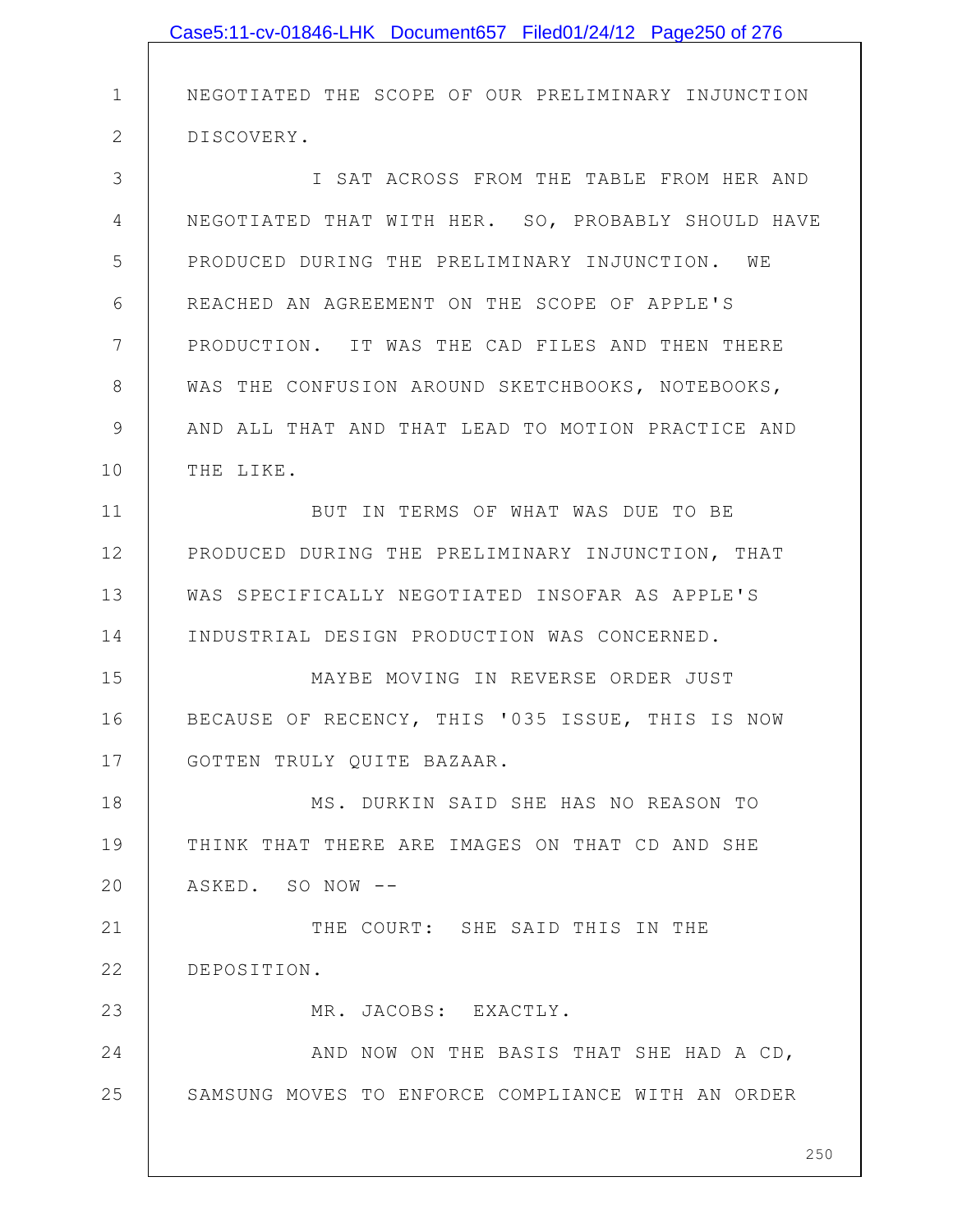|    | Case5:11-cv-01846-LHK Document657 Filed01/24/12 Page251 of 276 |
|----|----------------------------------------------------------------|
|    |                                                                |
| 1  | THAT WE SEARCH IN MORE UNSTATED PLACES FOR THESE               |
| 2  | PHOTOGRAPHS.                                                   |
| 3  | THEY HAVE THE MODEL, THEY CAN TAKE ALL                         |
| 4  | THE PHOTOGRAPHS OF THE MODEL THEY WANT, SUBJECT TO             |
| 5  | OUR CONFIDENTIAL ISSUE WHICH REMAINS OBVIOUSLY A               |
| 6  | POINT OF CONTENTION.                                           |
| 7  | BUT THIS IS JUST NOW -- AGAIN, TO WHAT                         |
| 8  | PURPOSE, WHY MORE PHOTOGRAPHS? WHAT IS MISSING                 |
| 9  | ABOUT THE 035 MODEL? WHAT PROOF DOES IT GO TO?                 |
| 10 | RECALL THE EXAMINER SAYS IN THE PROSECUTION OF THE             |
| 11 | '035 OF THE '889, THESE PHOTOGRAPHS ARE NOT PART OF            |
| 12 | THE SPECIFICATION. SO EXACTLY WHERE THIS IS GOING              |
| 13 | REMAINS QUITE MYSTERIOUS.                                      |
| 14 | ON THE CONFIDENTIALITY, WELL OF COURSE                         |
| 15 | YOU ARE EXACTLY RIGHT. THE RULERS PROVIDE EXACT                |
| 16 | SIZE INFORMATION. AGAIN, TO WHAT PURPOSE? WHY DO               |
| 17 | THEY NEED TO HAVE A PUBLIC DOCUMENT WITH EXACT SIZE            |
| 18 | INFORMATION WHEN APPLE REGARDS THAT AS CONFIDENTIAL            |
| 19 | INFORMATION? WHAT IS THE SIGNIFICANCE OF THAT HOW              |
| 20 | IT WILL AID THE PROGRESS OF THE CASE? WHAT IS THE              |
| 21 | RELEVANT TO? THAT IT BE DE DESIGNATED BECAUSE IT               |
| 22 | HAS A RULER NEXT TO IT.                                        |
| 23 | WE ADEQUATELY DISCUSSED THE MCO'S. WE                          |
| 24 | TALKED ABOUT THE MODELS, THE MODELS THEY'VE GOT ON             |
| 25 | SKETCHBOOKS. THE ORDER WAS ALL RELEVANT                        |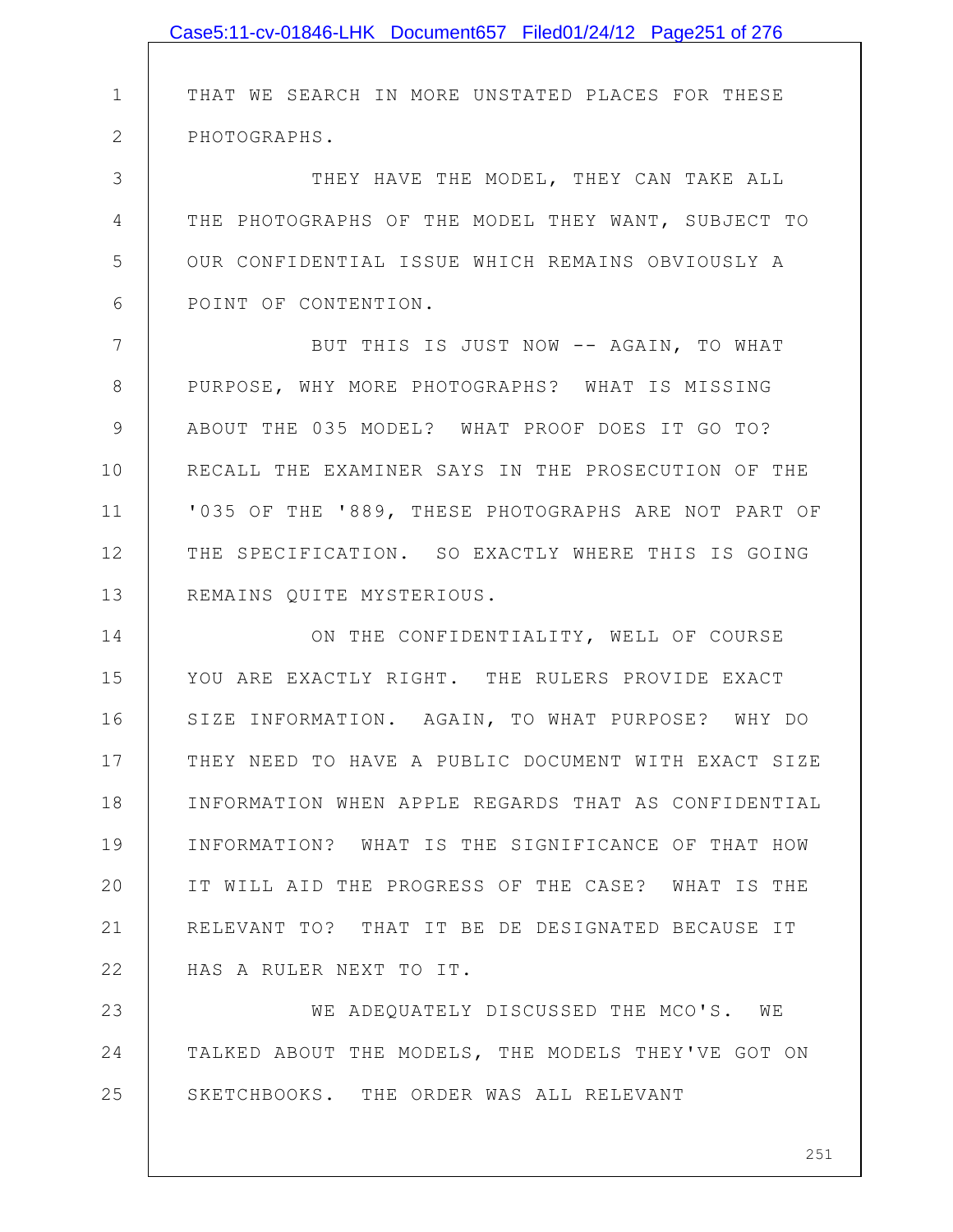|               | Case5:11-cv-01846-LHK Document657 Filed01/24/12 Page252 of 276 |
|---------------|----------------------------------------------------------------|
|               |                                                                |
| $\mathbf 1$   | SKETCHBOOKS. WE BELIEVE WE HAVE PRODUCED ALL                   |
| $\mathbf{2}$  | RELEVANT SKETCHBOOKS.                                          |
| 3             | SAMSUNG HAS TWO ISSUES. 2002, NOT 2003.                        |
| 4             | BASED ON OUR DISCUSSIONS WITH INDUSTRIAL DESIGN                |
| 5             | PERSONNEL WE BELIEVE THAT 2003 REPRESENTS A                    |
| 6             | RELEVANT DELIMITER. WE MADE A RELEVANCE CUT, WE                |
| 7             | MADE IT AT 2003 BASED ON THE DISCUSSIONS AND THE               |
| $8\,$         | BEST INFORMATION WE HAD AVAILABLE TO US.                       |
| $\mathcal{G}$ | THERE'S BEEN NO INDICATION OTHER THAN                          |
| 10            | THEY THINK IT'S RELEVANT THAT WE IN ANY WAY                    |
| 11            | BREACHED AN ORDER OF ALL THINGS. THE LAST THING WE             |
| 12            | WOULD WANT TO DO IN THIS MATTER.                               |
| 13            | ON ATTORNEY REVIEW, THIS IS NOW TURNING                        |
| 14            | AN ISSUE ON ITS HEAD. OF COURSE WE ARE CONCERNED               |
| 15            | THAT ATTORNEYS WEREN'T INVOLVED ENOUGH IN SAMSUNG'S            |
| 16            | PRODUCTION. NOW THEY ARE COMPLAINING THAT                      |
| 17            | ATTORNEY'S WERE INVOLVED IN REVIEWING THESE                    |
| 18            | SKETCHBOOKS FOR RELEVANCE. WE TRAINED UP THE TEAM,             |
| 19            | WE TAUGHT THE TEAM ABOUT HOW TO DO THE SEARCHING.              |
| 20            | IT'S HOW WE ARE BOTH PRODUCING DOCUMENTS, WE ARE               |
| 21            | USING ATTORNEYS TO DO THE REVIEW.                              |
| 22            | AGAIN, OTHER THAN THE FACT THAT THERE'S A                      |
| 23            | LOT OF REDACTION BECAUSE THERE WERE A LOT OF                   |
| 24            | UNRELATED SKETCHES, UNREPORTED PROJECTS, SAMSUNG               |
| 25            | HAS NO BASIS FOR ARGUING WE BREACHED THE ORDER BY              |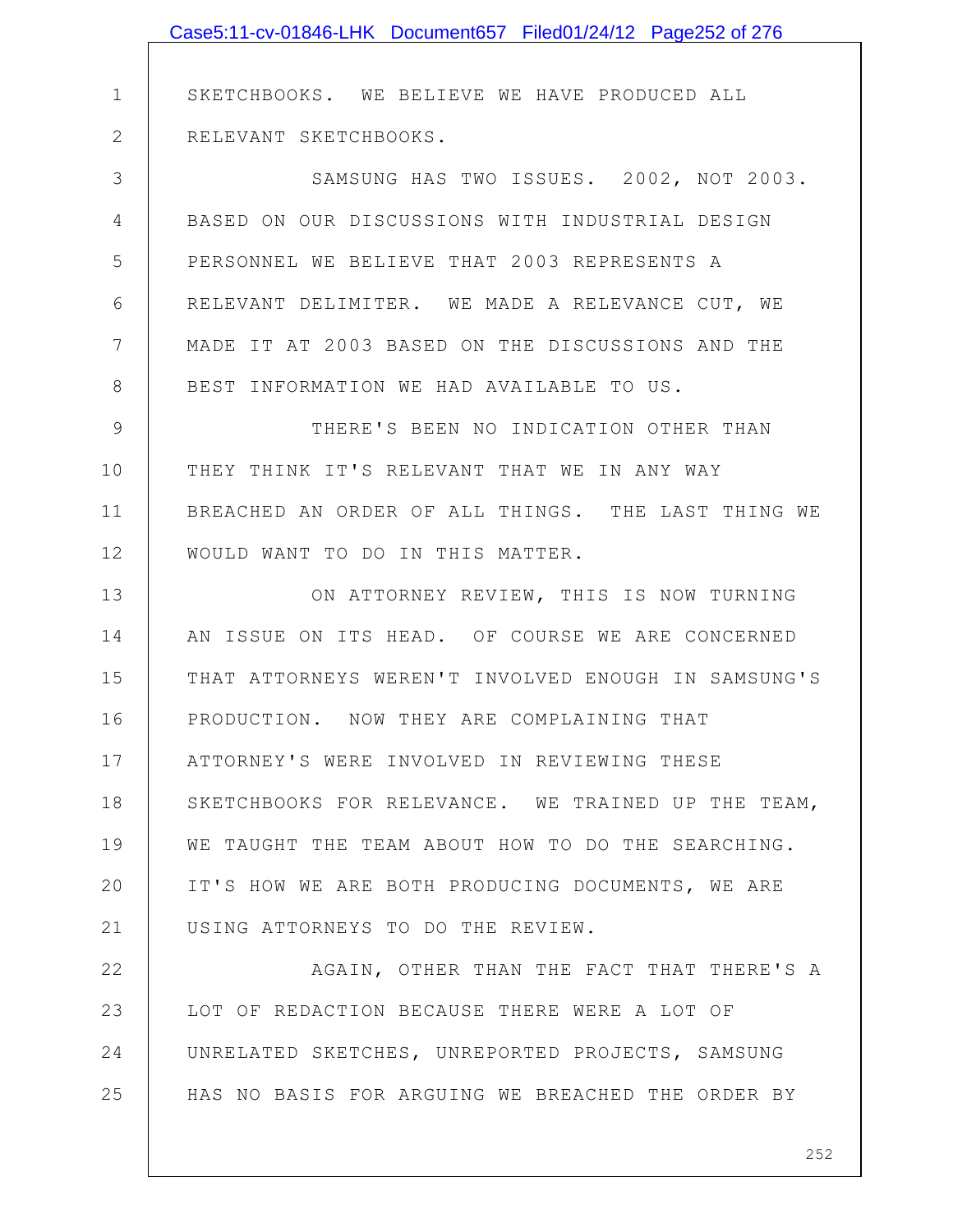|              | Case5:11-cv-01846-LHK Document657 Filed01/24/12 Page253 of 276 |
|--------------|----------------------------------------------------------------|
|              |                                                                |
| $\mathbf 1$  | DOING THE REVIEW ON THAT BASIS.                                |
| $\mathbf{2}$ | I THINK CO WE'VE COVERED IT. THE MAC OS                        |
| 3            | 10 HAS NOW BEEN -- WE HAD A PROBLEM WITH THE FIRST             |
| 4            | VERSION. FOR SOME REASON IT DIDN'T BOOT UP                     |
| 5            | PROPERLY. WE GOT A TECHNICIAN IN AND WE GOT A                  |
| 6            | VERSION THAT'S WORKING. I THINK THAT ONE HAS BEEN              |
| 7            | ENTIRELY ADDRESSED. WE HEARD NO COMPLAINT SINCE                |
| 8            | THEIR LAST REVIEW OF IT.                                       |
| 9            | TWO THINGS I NEED TO BE SURE I CORRECT                         |
| 10           | BECAUSE I TRY AND EXPLAIN TO YOUR HONOR PRETTY                 |
| 11           | CLEARLY I THINK WHAT'S GOING ON IN DISCOVERY AND               |
| 12           | THEN I HEAR A SOMEWHAT DIFFERENT CHARACTERIZATION              |
| 13           | FROM SAMSUNG'S COUNSEL.                                        |
| 14           | TO BE CLEAR, ON THE SYSTEM OF RECORD, IF                       |
| 15           | IT IS DOWN TO THE MODEL LEVEL, WE ARE HAPPY TO                 |
| 16           | QUERY IT TO GO DOWN TO THE MODEL LEVEL. THAT IS                |
| 17           | WHAT I HAVE REPRESENTED TO THE COURT, IT'S A                   |
| 18           | CONFIDENTIAL STATEMENT.                                        |
| 19           | MS. MAROULIS: DO YOU KNOW WHAT IT IS                           |
| 20           | $OR$ --                                                        |
| 21           | MR. JACOBS: I DO NOT KNOW FOR SURE. BUT                        |
| 22           | I WOULDN'T MENTION IT IF I WASN'T A LITTLE                     |
| 23           | CONCERNED THAT IT MAY NOT BE IN THE SYSTEM OF                  |
| 24           | RECORD, SO I DO WANT TO BE SURE.                               |
| 25           | AND THOSE ARE THE IMPORTANT POINTS,                            |
|              |                                                                |
|              | 253                                                            |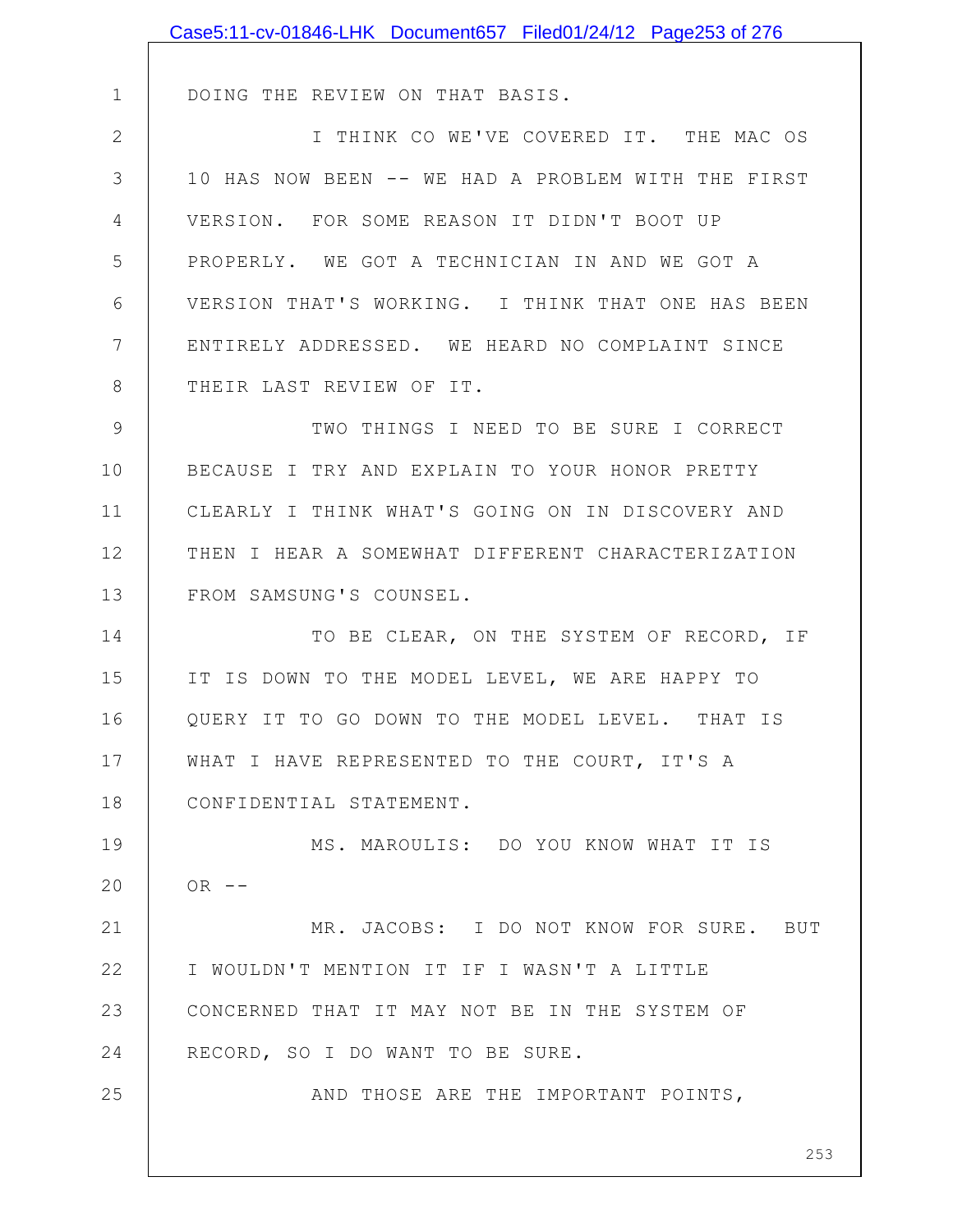|                | Case5:11-cv-01846-LHK Document657 Filed01/24/12 Page254 of 276 |
|----------------|----------------------------------------------------------------|
|                |                                                                |
| $\mathbf 1$    | YOUR HONOR.                                                    |
| $\overline{2}$ | THE COURT: ALL RIGHT.                                          |
| 3              | THANK YOU, MR. JACOBS.                                         |
| 4              | ANY REBUTTAL, MS. MAROULIS?                                    |
| 5              | MS. MAROULIS: YOUR HONOR, VERY BRIEFLY.                        |
| 6              | ONE IS IT'S TRUE I SAT ACROSS FROM                             |
| 7              | MR. JACOBS AND WE TALKED ABOUT THE SCOPE OF                    |
| $8\,$          | DISCOVERY. HOWEVER, I HAD ABSOLUTELY NO WAY OF                 |
| $\mathcal{G}$  | KNOWING WHAT TYPES OF DOCUMENTS THE DESIGN TEAM                |
| 10             | HAS.                                                           |
| 11             | SO UNTIL WE FOUND OUT THROUGH DEPOSITION                       |
| 12             | TESTIMONY AND OTHERWISE ABOUT MOCKUPS AND MCO'S AND            |
| 13             | SUCH INFORMATION, THERE WAS NO WAY FOR US TO EVEN              |
| 14             | ASK FOR THAT. WE KNEW WHAT CAD FILES ARE AND WE                |
| 15             | ASKED FOR THOSE AND WE ASKED FOR OTHER HARD COPY               |
| 16             | DOCUMENTS.                                                     |
| 17             | SECONDLY, WITH RESPECT TO MS. DURKIN, WE                       |
| 18             | WERE NOT VERY EXPLICIT IN OUR MOTIONS BECAUSE IT'S             |
| 19             | SUBJECT TO THE ITC PROCEEDINGS, BUT BECAUSE                    |
| 20             | MR. JACOBS BROUGHT IT UP, BASICALLY THE WITNESS                |
| 21             | ADMITTED NOT HAVING SEARCHED A NUMBER OF SOURCES               |
| 22             | WHICH IN OUR MIND CAST DOUBT ON THIS EFFICIENCY OF             |
| 23             | SEARCH. WHETHER OR NOT THERE WAS ACTUALLY ANYTHING             |
| 24             | ON THOSE CD'S OR NOT, THAT IS WHAT HAPPENED.                   |
| 25             | AND FINALLY WITH RESPECT TO THE                                |
|                |                                                                |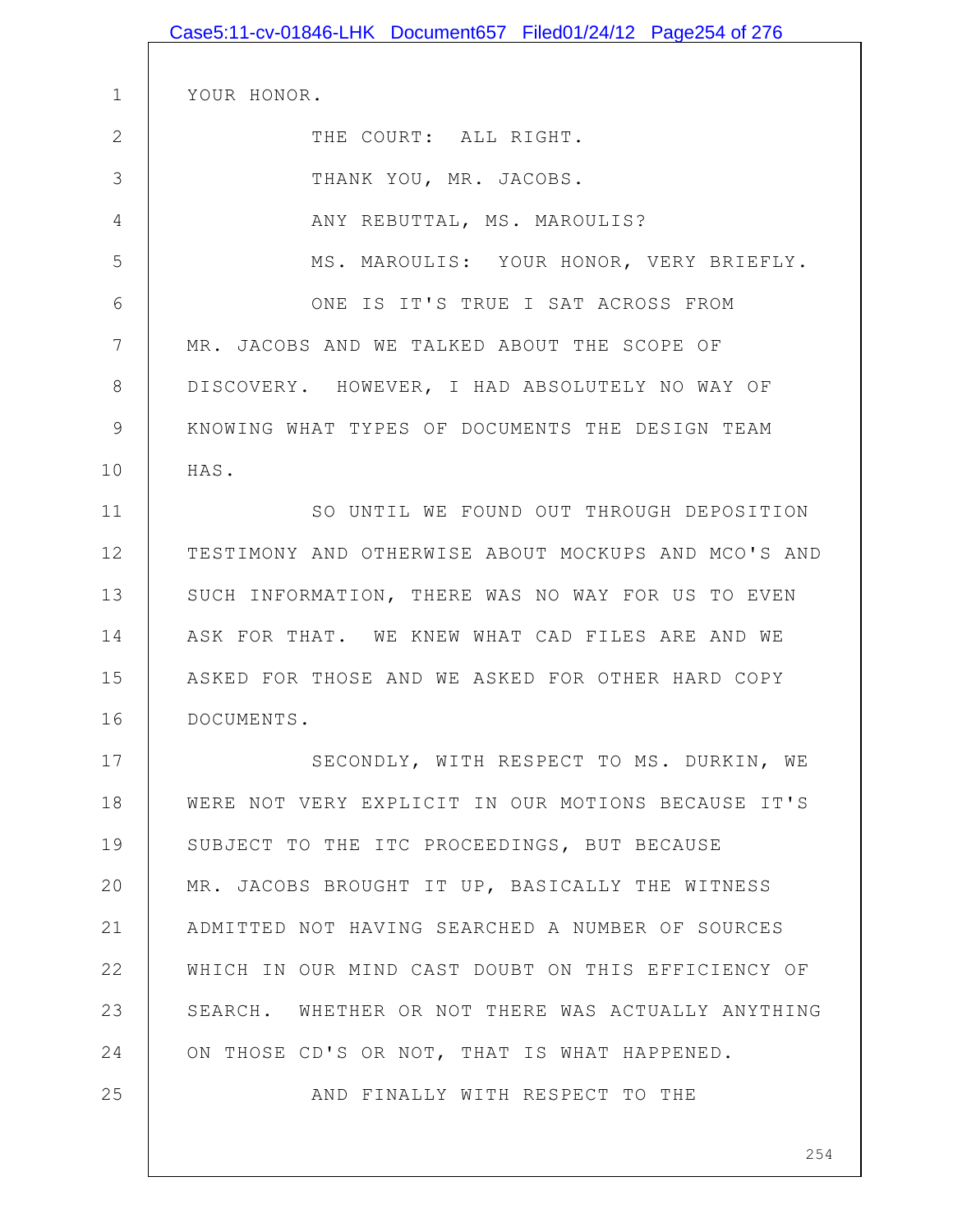|              | Case5:11-cv-01846-LHK Document657 Filed01/24/12 Page255 of 276 |
|--------------|----------------------------------------------------------------|
|              |                                                                |
| $\mathbf 1$  | SKETCHBOOKS, LOOKING AT THOSE SKETCHBOOKS                      |
| $\mathbf{2}$ | THEMSELVES AND HAVING REVIEWED THEM, IT IS VERY                |
| 3            | DIFFICULT TO TELL WITHOUT A TRAINED DESIGNER EYE               |
| 4            | WHAT IS THIS CONCERN ABOUT.                                    |
| 5            | SO THE IDEA IS THAT THEY TRAINED A TEAM                        |
| 6            | OF ATTORNEYS AND THEY MADE CUTS IS VERY CONCERNING             |
| 7            | TO US. BECAUSE MANY SKETCHES LOOK ALIKE, MANY                  |
| 8            | SKETCHES DON'T LOOK LIKE WHAT THE FINISHED PRODUCT             |
| 9            | DOES AND IT'S A VERY SIGNIFICANT ISSUE. SO SIMPLY              |
| 10           | DELEGATING IT TO COUNSEL WITHOUT WITNESS'S INPUT               |
| 11           | AND PARTICIPATION IS A PROBLEM.                                |
| 12           | THE COURT: SO YOU WOULD ASK THAT I ORDER                       |
| 13           | THAT SOME NUMBER OF APPLE DESIGNERS PARTICIPATE IN             |
| 14           | DOCUMENT REVIEW?                                               |
| 15           | MS. MAROULIS: YOUR HONOR, THERE'S A                            |
| 16           | POSSIBILITY WE CAN JUST GET UN REDACTED SKETCHES               |
| 17           | $OR$ --                                                        |
| 18           | THE COURT: WELL, THAT WOULD CERTAINLY                          |
| 19           | RESOLVE THE ISSUE.                                             |
| 20           | BUT TO THE EXTENT THERE ARE LEGITIMATE                         |
| 21           | INTERESTS THEY ARE PROTECTING, IS THAT WHAT YOU ARE            |
| 22           | ASKING ME TO DO?                                               |
| 23           | MS. MAROULIS: MS. KASSABIAN INFORMS ME                         |
| 24           | THAT WE ACTUALLY TURNED OVER THE ENTIRE                        |
| 25           | SKETCHBOOKS.                                                   |
|              |                                                                |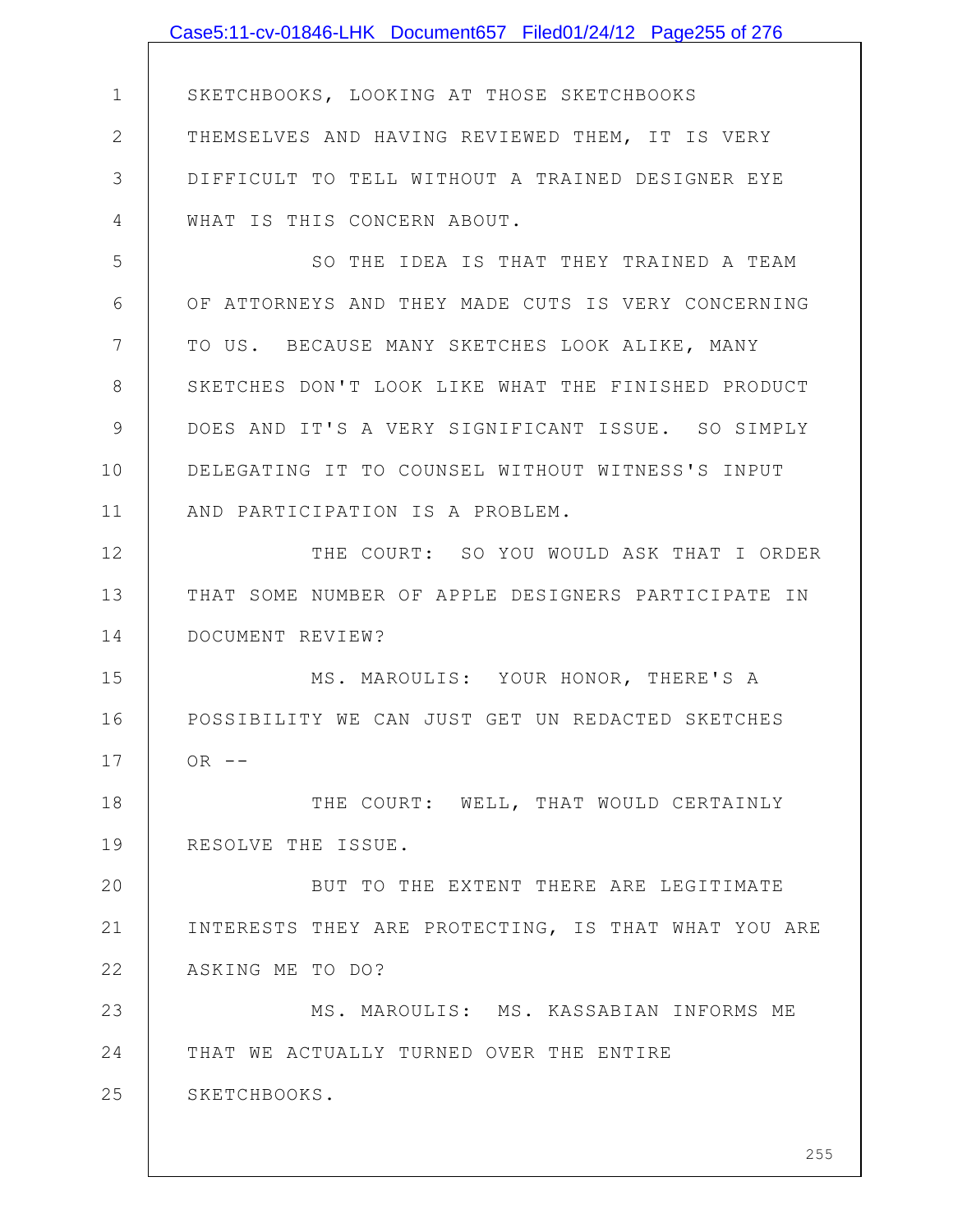|              | Case5:11-cv-01846-LHK Document657 Filed01/24/12 Page256 of 276 |
|--------------|----------------------------------------------------------------|
|              |                                                                |
| $\mathbf 1$  | MS. KASSABIAN: SO YOUR HONOR, IT IS                            |
| $\mathbf{2}$ | IMPOSSIBLE LOOKING AT THESE. SOMETIMES IT'S JUST A             |
| 3            | SKETCH OF, LIKE, A CORNER OR A SIDE VIEW OR JUST               |
| 4            | LINES OR A PICTURE OF SOMETHING THAT'S NOT A PHONE.            |
| 5            | IT'S IMPOSSIBLE TO TELL WHAT IS DEPICTED IN MANY OF            |
| 6            | THESE SKETCHES.                                                |
| 7            | SO WHEN WE COULDN'T MAKE HEADS OR TAILS                        |
| 8            | OF $IT$ $-$                                                    |
| 9            | THE COURT: IF THAT'S TRUE, WHY DO YOU                          |
| 10           | WANT THEM AT ALL?                                              |
| 11           | MS. KASSABIAN: BECAUSE THEY COULD BE                           |
| 12           | DRAWING SOMETHING THAT RELATES TO SOME OF THE                  |
| 13           | FUNCTIONALITY.                                                 |
| 14           | THE COURT: IT SEEMS TO ME THAT THEY ARE                        |
| 15           | RELEVANT FOR PURPOSES OF YOUR REQUEST. THE                     |
| 16           | RELEVANCE OF THE INDIVIDUAL PORTION OF THE SKETCH              |
| 17           | IS SOMETHING THAT MIGHT BE PROPERLY ASSESSED PRIOR             |
| 18           | TO PRODUCTION.                                                 |
| 19           | MS. KASSABIAN: THAT'S FOR AN EXPERT,                           |
| 20           | THOUGH, TO DETERMINE, AND LAWYERS ARE NOT EXPERTS.             |
| 21           | SO YOU EITHER HAVE TO SIT DOWN WITH THE INVENTOR --            |
| 22           | THE COURT: SO DO YOU HAVE BASEBAND                             |
| 23           | DESIGNERS REVIEWING YOUR TECHNICAL DOCUMENTS BEFORE            |
| 24           | YOU PRODUCE THEM TO THE OTHER SIDE?                            |
| 25           | MS. MAROULIS: WELL, YOUR HONOR, THIS IS                        |
|              |                                                                |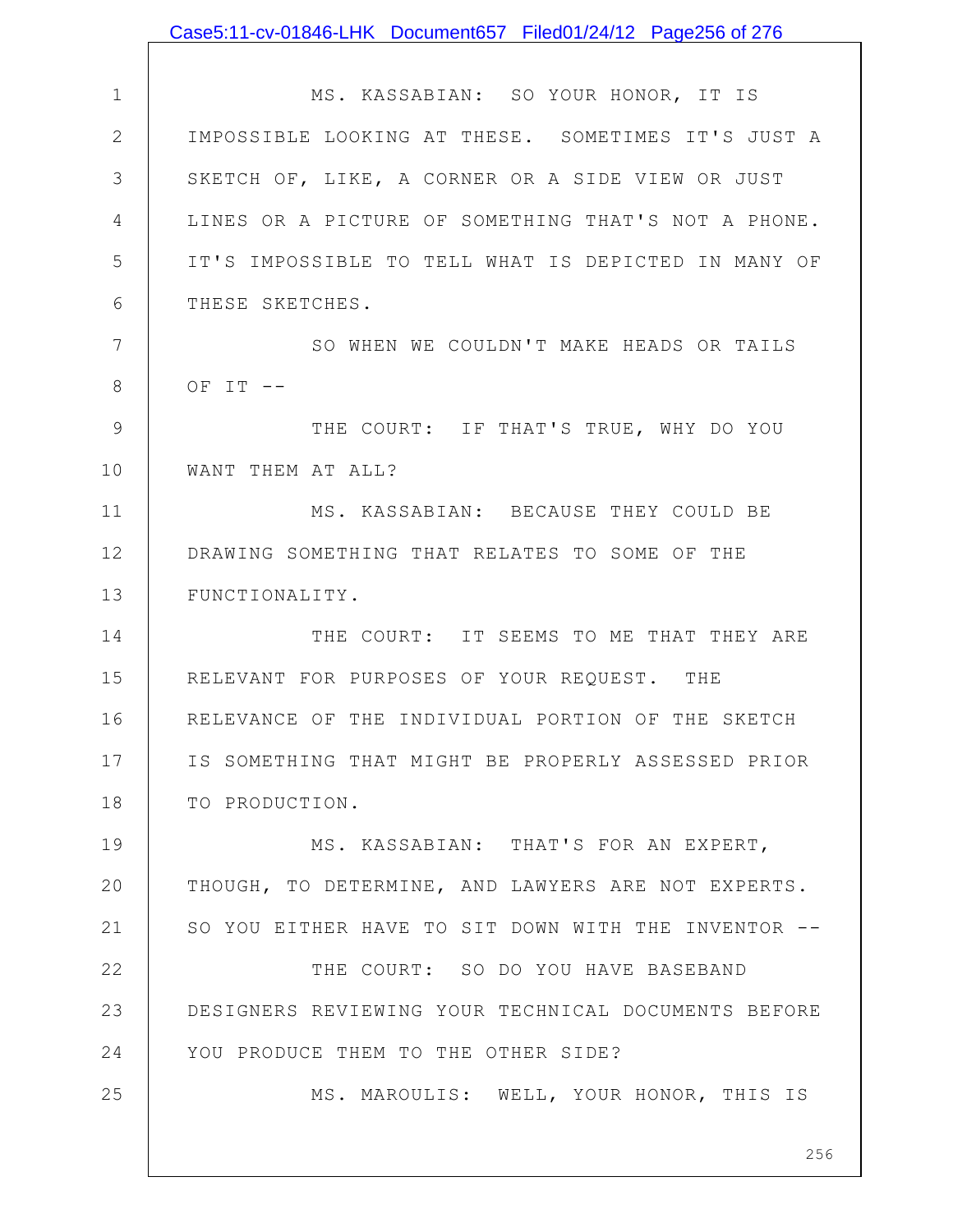|              | Case5:11-cv-01846-LHK Document657 Filed01/24/12 Page257 of 276 |
|--------------|----------------------------------------------------------------|
|              |                                                                |
| $\mathbf 1$  | WHY WE HAD OUR INVENTORS LOOK AT DOCUMENTS AS WELL.            |
| $\mathbf{2}$ | THE COURT: WERE THEY DOING -- SO TO BE                         |
| 3            | CLEAR, ARE YOUR INVENTORS INVOLVED IN THE FINAL                |
| 4            | DETERMINATION OF THE RELEVANCE OF ANY DOCUMENT? I              |
| 5            | HAD UNDERSTOOD FROM OUR EARLIER DISCUSSION YOU HAD             |
| 6            | LAWYERS PERFORMING IT.                                         |
| 7            | MS. MAROULIS: NO, YOUR HONOR. THEY GAVE                        |
| 8            | US EVERYTHING THAT WAS --                                      |
| 9            | MS. KASSABIAN: RIGHT. SO WE WERE                               |
| 10           | INCLUSIVE, IS WHAT I'M SAYING.                                 |
| 11           | WHEN WE COULDN'T TELL, WE WERE INCLUSIVE.                      |
| 12           | AND IT SOUNDS LIKE IF APPLE'S LAWYERS COULDN'T                 |
| 13           | TELL, THEY EXCLUDED THINGS. AND THAT MAKES US                  |
| 14           | NERVOUS BECAUSE FROM OUR --                                    |
| 15           | THE COURT: I CAN APPRECIATE IT MAKES YOU                       |
| 16           | NERVOUS.                                                       |
| 17           | I HAVE A CHALLENGE HERE OF DRAFTING AN                         |
| 18           | ORDER THAT COVERS GOD ONLY KNOWS HOW MANY ISSUES               |
| 19           | HAVE BEEN PRESENTED TO THE COURT.                              |
| 20           | AND WHAT I'M STRUGGLING WITH IS                                |
| 21           | ARTICULATING A PROPER BOUNDARY THAT BALANCES                   |
| 22           | COMPETING INTEREST.                                            |
| 23           | SO ONE'S NERVOUSNESS DOESN'T TERRIBLY                          |
| 24           | MOVE ME, BUT WHAT MOVES ME IS AN APPROPRIATE                   |
| 25           | BALANCE OF INTEREST.                                           |
|              |                                                                |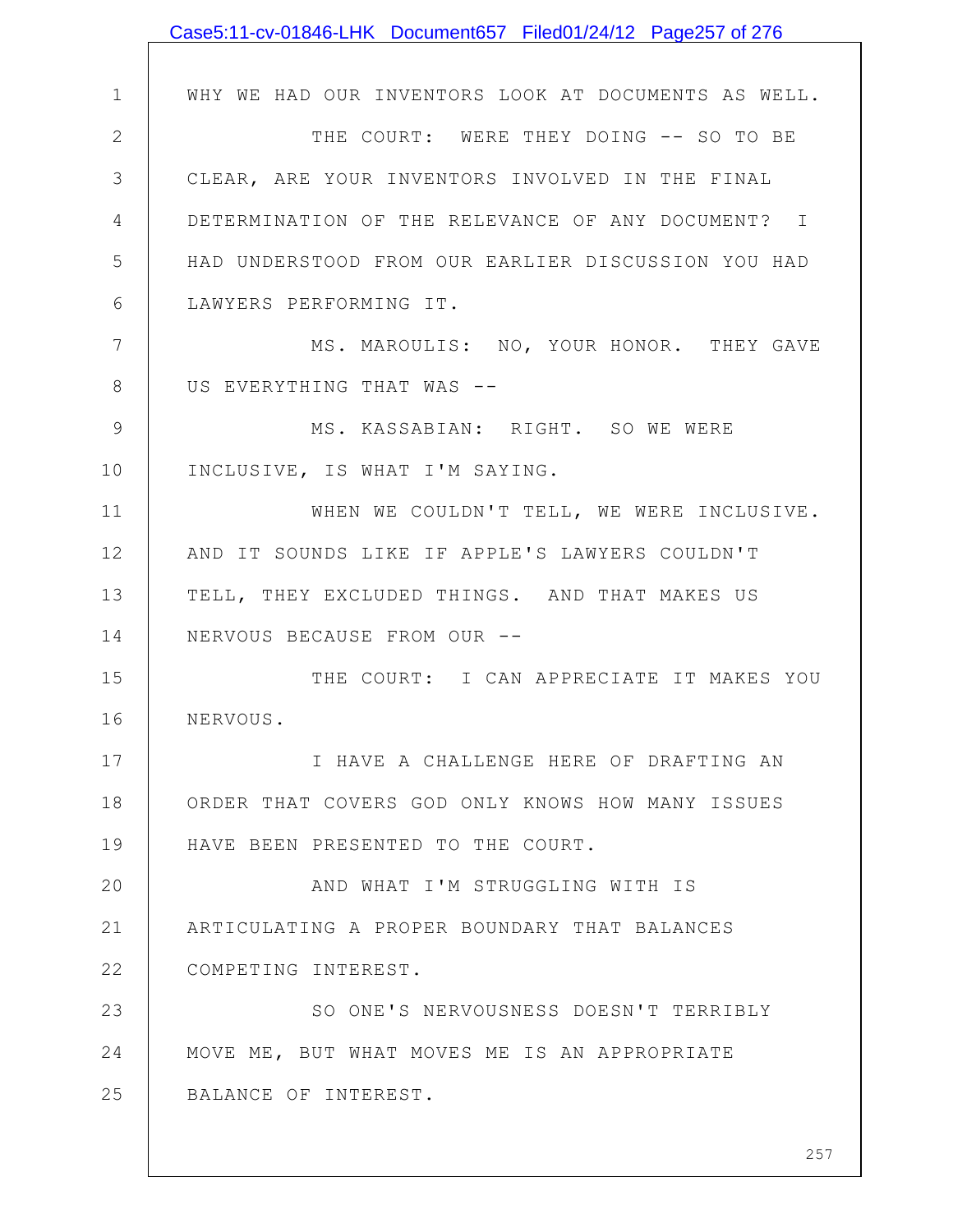|               | Case5:11-cv-01846-LHK Document657 Filed01/24/12 Page258 of 276 |
|---------------|----------------------------------------------------------------|
|               |                                                                |
| $\mathbf 1$   | AND IN THIS PARTICULAR CASE IF I                               |
| $\mathbf{2}$  | UNDERSTAND YOUR OBJECTION, WHAT YOU ARE SAYING IS              |
| 3             | YOU DON'T BELIEVE LAWYERS SHOULD BE PERMITTED TO               |
| 4             | PERFORM THE EXCLUSIVE DETERMINATION AS TO RELEVANCE            |
| 5             | OF SKETCHBOOKS; IS THAT RIGHT?                                 |
| 6             | MS. MAROULIS: YES, YOUR HONOR, BECAUSE                         |
| 7             | THEY CAN MAKE MISTAKES AND THAT WOULD --                       |
| 8             | THE COURT: OKAY. I UNDERSTAND WHERE                            |
| $\mathcal{G}$ | YOU'RE AT.                                                     |
| 10            | BUT THAT WOULD SUGGEST, WOULDN'T IT NOT,                       |
| 11            | A VERY ONEROUS BURDEN UNDER RULE 34 AND 26, IF THIS            |
| 12            | COURT WERE TO APPLY THAT PRINCIPLE MORE BROADLY IN             |
| 13            | ALL CASES INVOLVING SPECIALIZED KNOWLEDGE, WOULDN'T            |
| 14            | IT?                                                            |
| 15            | MS. MAROULIS: IT SEEMS TO BE                                   |
| 16            | PARTICULARLY SPECIALIZED.                                      |
| 17            | I HAVE BEEN INVOLVED IN A LOT OF PATENT                        |
| 18            | $CASES$ --                                                     |
| 19            | THE COURT: AND ME TOO.                                         |
| 20            | MS. MAROULIS: -- AND THERE ARE A LOT OF                        |
| 21            | DOCUMENTS YOU CAN READ WITH AN ATTORNEY, THESE                 |
| 22            | SKETCHBOOKS AND CAD FILES SEEM PARTICULARLY VAGUE              |
| 23            | AND INDIFFERENT.                                               |
| 24            | AND IT'S OUR UNDERSTANDING THAT THEY HAVE                      |
| 25            | ALREADY SCANNED THOSE NOTEBOOKS, AND IF THAT'S                 |
|               | 258                                                            |
|               |                                                                |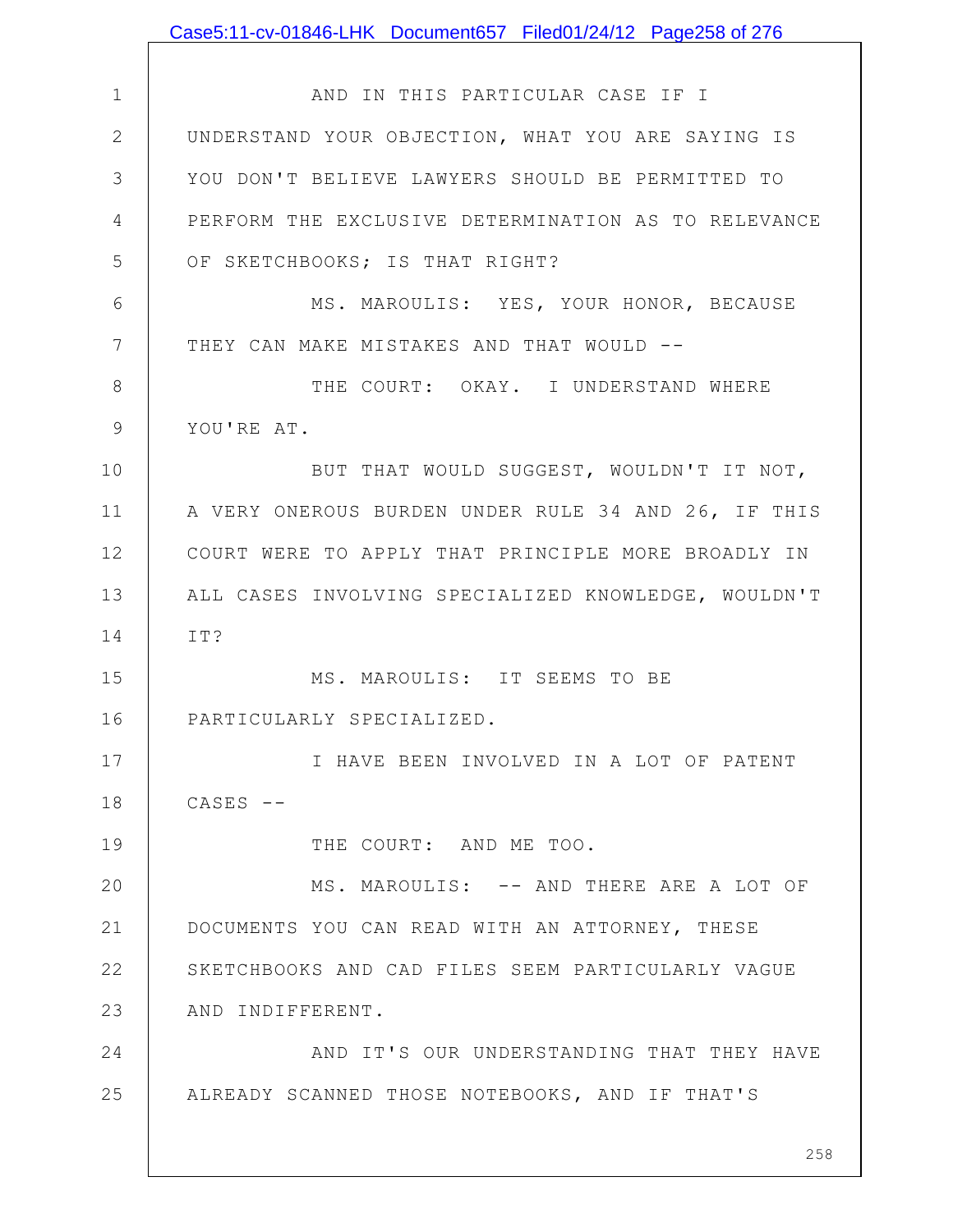|              | Case5:11-cv-01846-LHK Document657 Filed01/24/12 Page259 of 276 |
|--------------|----------------------------------------------------------------|
|              |                                                                |
| $\mathbf 1$  | CORRECT THAT WOULD NOT BE AN ADDITIONAL BURDEN.                |
| $\mathbf{2}$ | THE COURT: THANK YOU.                                          |
| 3            | LET'S TURN TO JUST -- I'M SORRY, ANYTHING                      |
| 4            | FURTHER TO BE PRESENTED BY EITHER SIDE?                        |
| 5            | MR. SELWYN: YOUR HONOR, IF I COULD MAKE                        |
| 6            | ONE POINT OF CLARIFICATION.                                    |
| 7            | THE COURT: YOU MAY.                                            |
| 8            | MR. SELWYN: IN MS. MAROULIS'S REBUTTAL                         |
| 9            | ON THE SOURCE CODE ISSUE SHE MENTIONED IN PASSING,             |
| 10           | QUALCOMM. QUALCOMM IS THE SUPPLIER OF THE BASEBAND             |
| 11           | CHIP FOR THE IPHONE 4S. THAT IS NOT AN ACCUSED                 |
| 12           | PRODUCT IN THIS CASE.                                          |
| 13           | THE PARTIES HAVE BEEN MEETING AND                              |
| 14           | CONFERRING ABOUT A POSSIBLE STIPULATION AS TO                  |
| 15           | ADDITIONAL PRODUCTS ON BOTH SIDES. I THINK THAT                |
| 16           | THAT MEET AND CONFER PROCESS IS PROBABLY BROKEN                |
| 17           | DOWN AT THIS POINT SUCH THAT EITHER PARTY WOULD                |
| 18           | HAVE TO MOVE TO AMEND ITS INFRINGEMENT CONTENTIONS             |
| 19           | TO IDENTIFY NEW PRODUCTS.                                      |
| 20           | BUT TO BE CLEAR, THE 4S IS NOT AN ACCUSED                      |
| 21           | PRODUCT. THE 4S IS THE ONLY UMTS APPLE PRODUCT                 |
| 22           | WITH A QUALCOMM BASEBAND CHIP. THERE'S BEEN NO                 |
| 23           | DISCUSSION IN ANY MEET AND CONFER ABOUT THE IPHONE             |
| 24           | 4S BASEBAND CODE.                                              |
| 25           | THE COURT: ALL RIGHT.                                          |
|              |                                                                |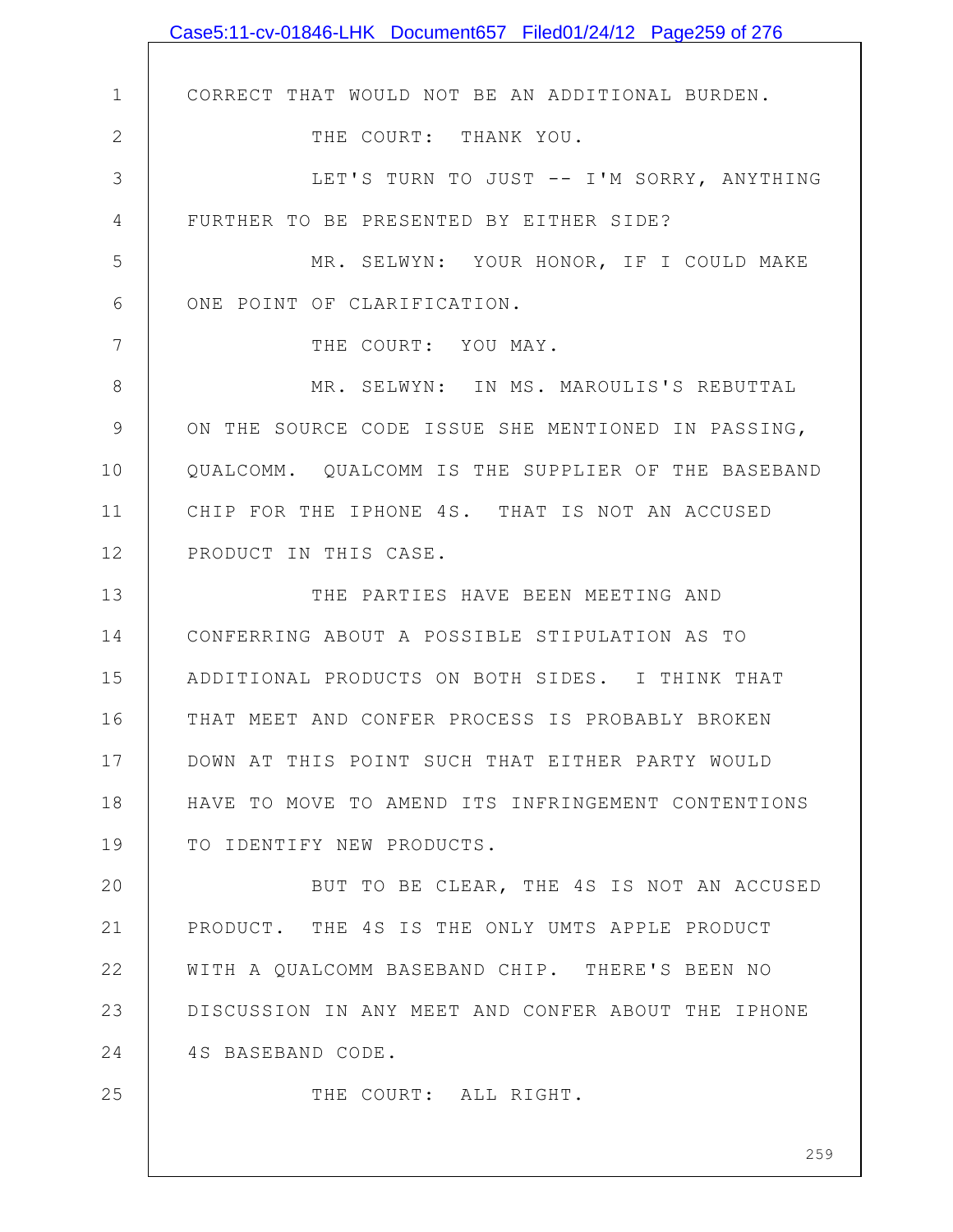|               | Case5:11-cv-01846-LHK Document657 Filed01/24/12 Page260 of 276 |
|---------------|----------------------------------------------------------------|
|               |                                                                |
| $\mathbf 1$   | MS. MAROULIS, I WILL GIVE YOU THE LAST                         |
| $\mathbf{2}$  | WORD ON THAT ISSUE.                                            |
| 3             | MS. MAROULIS: YOUR HONOR, I DON'T                              |
| 4             | DISAGREE WITH THE CHARACTERIZATION REGARDING 4S.               |
| 5             | I THINK THE QUESTION OF THE COURT WAS                          |
| 6             | MORE BROAD AS TO WHAT BASEBAND PROCESSES WE ARE                |
| 7             | TALKING ABOUT.                                                 |
| 8             | WE DO HAVE DISCUSSIONS REGARDING ADDING                        |
| $\mathcal{G}$ | 4S, AND I UNDERSTAND APPLE WANTS TO ADD A BUNCH OF             |
| 10            | OTHER PRODUCTS, SO THIS MIGHT COME TO FRUITION                 |
| 11            | SOON.                                                          |
| 12            | SO THE ISSUE WILL BE THE SAME IN TERMS OF                      |
| 13            | QUALITATIVE ISSUES. WE WILL NEED THOSE PIECES FROM             |
| 14            | QUALCOMM ONCE WE GET THE PRODUCT ADDED TO THE CASE.            |
| 15            | MR. JACOBS: YOUR HONOR, JUST BRIEFLY. I                        |
| 16            | PROMISED TO GET BACK TO YOU ON TWO THINGS.                     |
| 17            | ONE IS THE ITC DEPO ISSUE AND WE CAN'T                         |
| 18            | AGREE IN THE CASE OF JONY IVE BECAUSE THE UNIQUE               |
| 19            | RULES IN THE ITC AND IN PARTICULAR THE DIFFERENCE              |
| 20            | IN TIME LIMITS.                                                |
| 21            | SO IN THE ITC THERE AREN'T ANY.                                |
| 22            | THE COURT: JUST ON THAT ISSUE, I CAN                           |
| 23            | APPRECIATE AND CERTAINLY RESPECT THE ITC'S                     |
| 24            | REQUIREMENTS AS A PRACTICAL MATTER IF YOU ARE ALL              |
| 25            | IN A ROOM WITH A COURT REPORTER AND A VIDEO PERSON             |
|               |                                                                |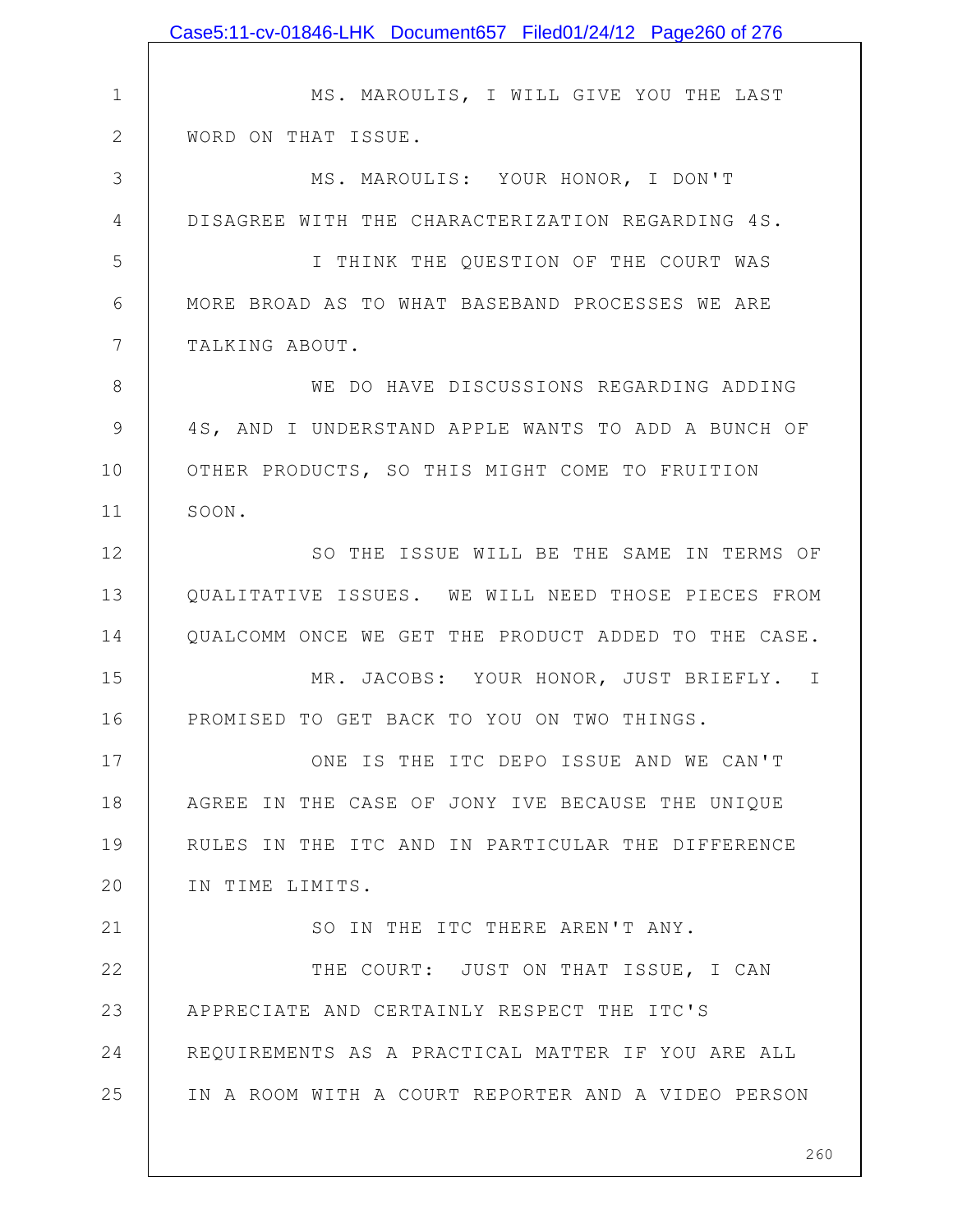|               | Case5:11-cv-01846-LHK Document657 Filed01/24/12 Page261 of 276 |
|---------------|----------------------------------------------------------------|
|               |                                                                |
| $\mathbf 1$   | AND YOU'VE GOT THE WITNESS THERE, WOULD IT NOT BE A            |
| $\mathbf{2}$  | REASONABLE APPROACH HERE TO SAY LOOK, IF SAMSUNG IS            |
| 3             | ENTITLED TO 30 OR 60 OR 90 MORE MINUTES OF                     |
| 4             | DEPOSITION, LET'S DO IT ALL HERE, AND WE WILL END              |
| 5             | ONE DEPOSITION AND START THE NEXT.                             |
| 6             | MR. JACOBS: THAT WAS EXACTLY -- IN A                           |
| 7             | WAY, THAT'S THE DIRECTION I WAS GOING, I JUST DON'T            |
| 8             | THINK THEY MADE THE SHOWING THAT THEY ARE ENTITLED             |
| $\mathcal{G}$ | TO THAT. BUT I HEAR -- OBVIOUSLY WE HEAR THE                   |
| 10            | POINT.                                                         |
| 11            | AND THEN I ALSO SAID I WOULD GET BACK ON                       |
| 12            | YOU ON THE AGREEMENT. AND IF YOU READ IN THE REST              |
| 13            | OF THE LETTER, IT'S QUALIFIED.                                 |
| 14            | THERE'S A PARAGRAPH THAT WAS READ THEN                         |
| 15            | THERE'S ANOTHER PARAGRAPH THAT TALKS ABOUT THE                 |
| 16            | LIMITERS BEING APPLIED IF THE SEARCH TERM "SAMSUNG"            |
| 17            | BRINGS UP TOO MANY HITS.                                       |
| 18            | THE COURT: ALL RIGHT.                                          |
| 19            | WELL, I SUSPECT THE LETTER WILL TELL ME                        |
| 20            | WHAT I NEED TO KNOW ONE WAY OR THE OTHER.                      |
| 21            | LET'S TURN BRIEFLY TO THE MOTION TO                            |
| 22            | COMPEL REGARDING OS 10.0.                                      |
| 23            | HAS THIS ISSUE BEEN MOOTED? DO YOU ALL                         |
| 24            | HAVE A BUTTON FIGURED OUT YET?                                 |
| 25            | MS. MAROULIS: SO ONCE WE FILED THE                             |
|               | 261                                                            |
|               |                                                                |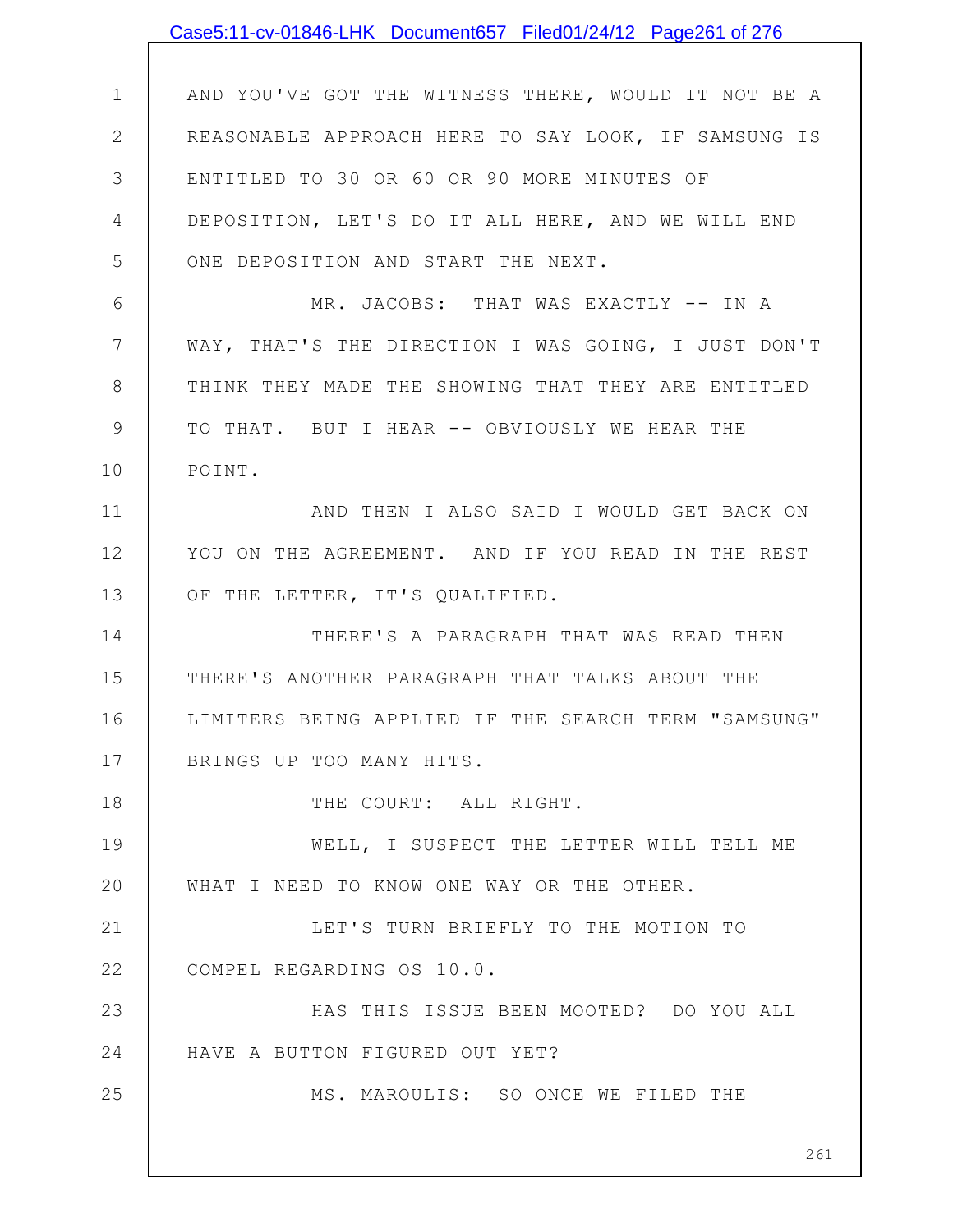|                | Case5:11-cv-01846-LHK Document657 Filed01/24/12 Page262 of 276 |
|----------------|----------------------------------------------------------------|
|                |                                                                |
| $\mathbf 1$    | SECOND MOTION ON THIS ISSUE, UNFORTUNATELY APPLE               |
| $\overline{2}$ | DID PRODUCE A SOFTWARE WITH A FUNCTIONING BUTTON SO            |
| 3              | WE WERE ABLE IT TO GET IT TO WORK.                             |
| 4              | THE COURT: YOUR BUTTON WORKS.                                  |
| 5              | MS. MAROULIS: IT'S -- UNFORTUNATELY, IT                        |
| 6              | TOOK TWO MOTIONS TO GET TO THAT POINT, HOWEVER.                |
| 7              | WHAT WE DON'T HAVE THAT WE'RE HOPING TO                        |
| 8              | GET FROM APPLE EITHER BY DOCUMENTS OR BY                       |
| 9              | STIPULATION IS DOCUMENTS SHOWING IT WAS IN PUBLIC              |
| 10             | USE OR SOLD AT THE TIME, SO BASICALLY TYING THIS               |
| 11             | PARTICULAR THING THAT THEY PRODUCED TO US FOR                  |
| 12             | INSPECTION.                                                    |
| 13             | THE COURT: THERE'S NO WAY TO GO ON THE                         |
| 14             | INTERNET AND CONFIRM?                                          |
| 15             | MS. MAROULIS: WE DON'T WANT TO DISPUTE                         |
| 16             | WITH THEM AS TO WHAT THEY PRODUCED TO US, IT BEING             |
| 17             | THE VERSION FROM THE INTERNET.                                 |
| 18             | THE COURT: SO ALL YOU WANT TO BE ABLE TO                       |
| 19             | PROVE IS WHATEVER THEY PRODUCED WAS MADE AVAILABLE             |
| 20             | FOR SALE AS OF A CERTAIN DATE?                                 |
| 21             | MS. MAROULIS: THAT'S CORRECT,                                  |
| 22             | YOUR HONOR, TO AVOID FUTURE DISPUTES.                          |
| 23             | MR. JACOBS: WE ARE FINE WITH THAT,                             |
| 24             | YOUR HONOR.                                                    |
| 25             | THE COURT: ALL RIGHT. THAT'S EASY.                             |
|                |                                                                |
|                | 262                                                            |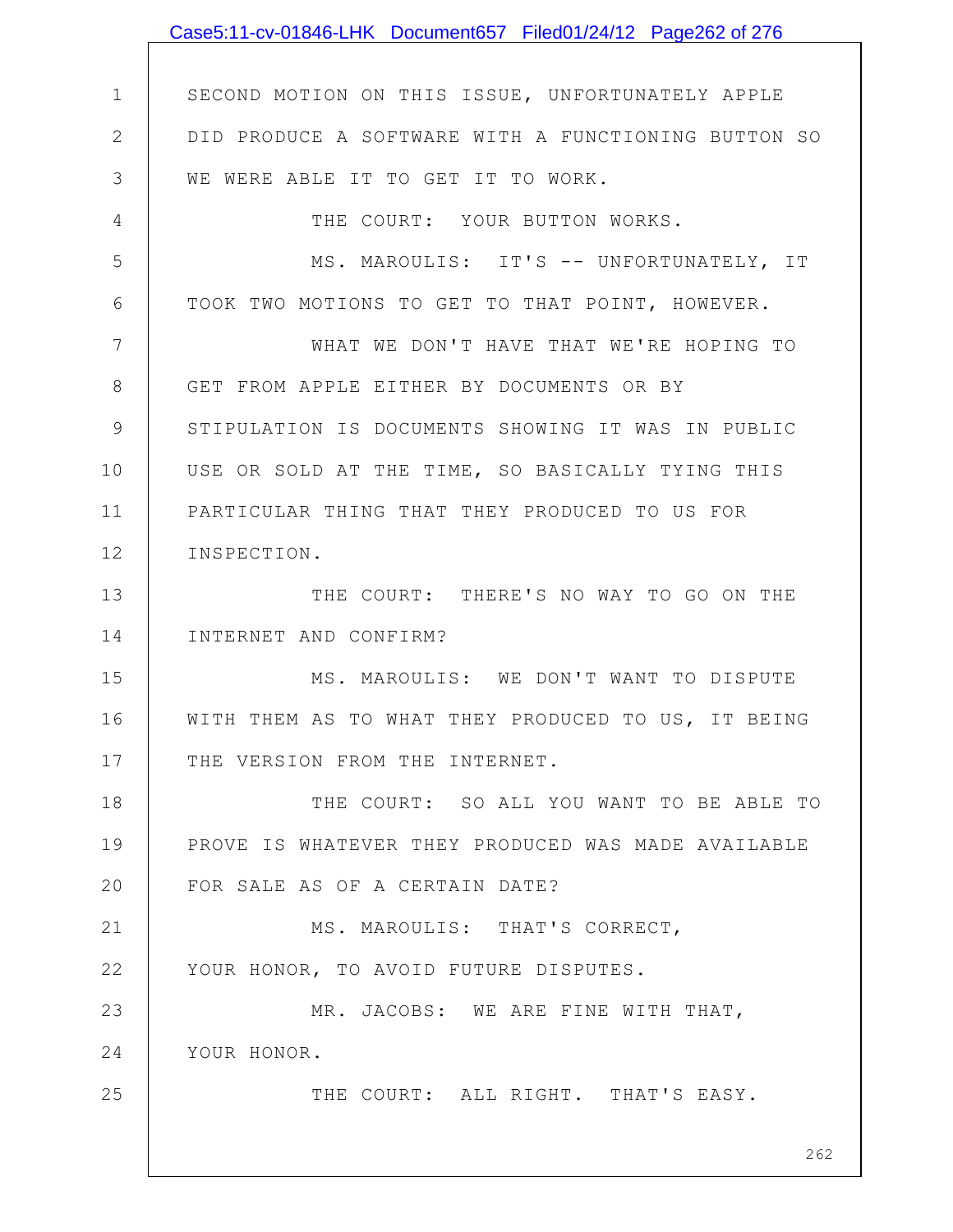|               | Case5:11-cv-01846-LHK Document657 Filed01/24/12 Page263 of 276 |
|---------------|----------------------------------------------------------------|
|               |                                                                |
| $\mathbf 1$   | LET'S MOVE ON.                                                 |
| $\mathbf{2}$  | MS. MAROULIS: SO MOTION TO CLARIFY, I                          |
| 3             | BELIEVE IS THE LAST REMAINING ONE ON THE CALENDAR.             |
| 4             | THE COURT: I BELIEVE IT IS AS WELL.                            |
| 5             | MS. MAROULIS: CONTRARY TO WHAT APPLE                           |
| 6             | ASSERTED, IT'S NOT A MOTION FOR RECONSIDERATION.               |
| 7             | LAST TIME WE WERE BEFORE YOUR HONOR WE                         |
| 8             | SOUGHT A BROAD RELIEF OF SHOWING MR. SHERMAN THE               |
| $\mathcal{G}$ | DESIGN DOCUMENTS AND YOUR HONOR RULED THAT THERE               |
| 10            | SHOULD BE BALANCE BETWEEN APPLE'S PROPRIETARY                  |
| 11            | INTEREST AND OUR INTEREST IN HAVING AN EXPERT WHO              |
| 12            | HAS INDUSTRY EXPERIENCE.                                       |
| 13            | THE COURT: SO I THINK I GAVE YOU THREE                         |
| 14            | OUT OF FOUR.                                                   |
| 15            | MS. MAROULIS: YOU TOOK THE FOUR                                |
| 16            | CATEGORIES THAT WERE OFFERED BY APPLE AT SOME POINT            |
| 17            | AS AN ALTERNATIVE. WE WANTED IT BROADER SO WE                  |
| 18            | DON'T HAVE TO DO WHAT WE'RE DOING NOW WHICH IS TO              |
| 19            | ASK FOR SPECIFIC CATEGORIES.                                   |
| 20            | SO THIS MOTION IS BORN OF TWO                                  |
| 21            | NECESSITIES. ONE, THE FACT THAT THEY HAVE NOW TOLD             |
| 22            | US ABOUT OR GAVE US ACCESS TO INFORMATION AND TYPES            |
| 23            | OF DOCUMENTS THAT WERE SIMPLY NOT AVAILABLE WHEN               |
| 24            | THIS MOTION WAS BEING SOUGHT, FOR EXAMPLE THE                  |
| 25            | THOUSAND MODELS WE ARE TALKING ABOUT IN THE MCO'S.             |
|               |                                                                |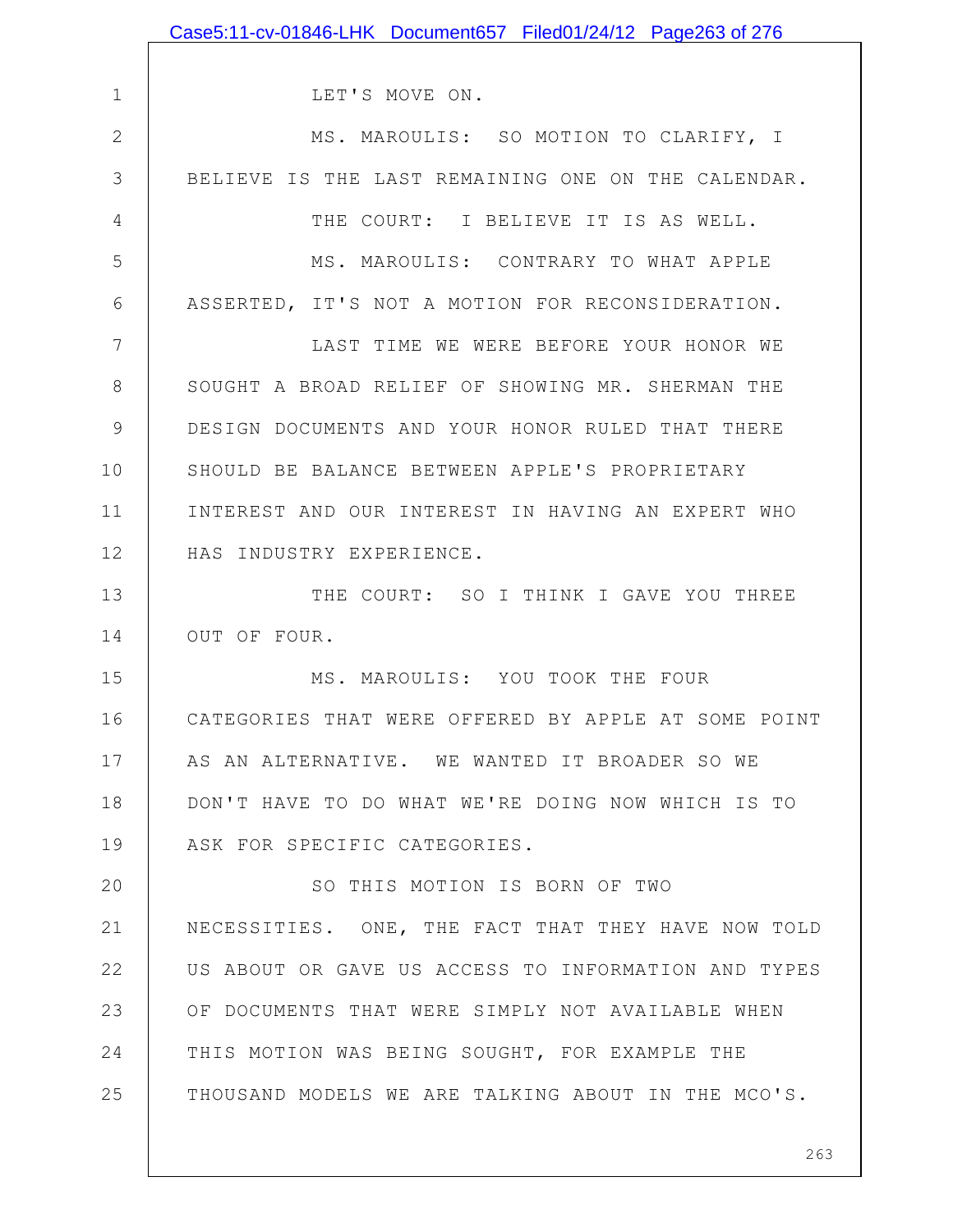|              | Case5:11-cv-01846-LHK Document657 Filed01/24/12 Page264 of 276 |
|--------------|----------------------------------------------------------------|
|              |                                                                |
| $\mathbf 1$  | BUT SECONDLY, THERE WERE SOME CATEGORIES                       |
| $\mathbf{2}$ | OF DOCUMENTS THAT WE HONESTLY THOUGHT WOULD BE                 |
| 3            | SUBSUMED WITHIN YOUR ORDER                                     |
| 4            | THE COURT: LIKE THE EXHIBITS, FOR                              |
| 5            | EXAMPLE.                                                       |
| 6            | MS. MAROULIS: YEAH.                                            |
| 7            | FOR EXAMPLE, YOUR HONOR ORDERED THAT HE                        |
| 8            | COULD HAVE ACCESS TO DEPOSITIONS AND THEY'RE TAKING            |
| 9            | THE POSITION THAT THAT EXCLUDES EXHIBITS. WE COULD             |
| 10           | NOT HAVE POSSIBLY FOUR. THAT'S WHAT YOUR ORDER                 |
| 11           | MEANT AND THAT'S WHY WE ARE SEEKING A MOTION TO                |
| 12           | CLARIFY.                                                       |
| 13           | BECAUSE TO US, IF YOU'RE READING A                             |
| 14           | DEPOSITION YOU MUST BE ABLE TO READ THE EXHIBITS               |
| 15           | OTHERWISE HALF THE POSITION IS COMPLETELY                      |
| 16           | INCOMPREHENSIBLE.                                              |
| 17           | SIMILARLY, INVENTOR DECLARATIONS TO US                         |
| 18           | SEEMED LIKE AN EQUIVALENT OR SIMILAR ITEM TO A                 |
| 19           | DEPOSITION. THERE ARE ALSO SWORN TESTIMONY, FOR                |
| 20           | EXAMPLE BY PEOPLE LIKE CHRIS STRINGER WHO WAS WELL             |
| 21           | DEPOSED AND GAVE A DECLARATION.                                |
| 22           | EXPERT DEPOSITIONS, WE DON'T SEE A                             |
| 23           | DISTINCTION BETWEEN EXPERT DEPOSITIONS AND DESIGN              |
| 24           | WITNESS DEPOSITIONS.                                           |
| 25           | THEN THE LAST THREE CATEGORIES WE COVER                        |
|              |                                                                |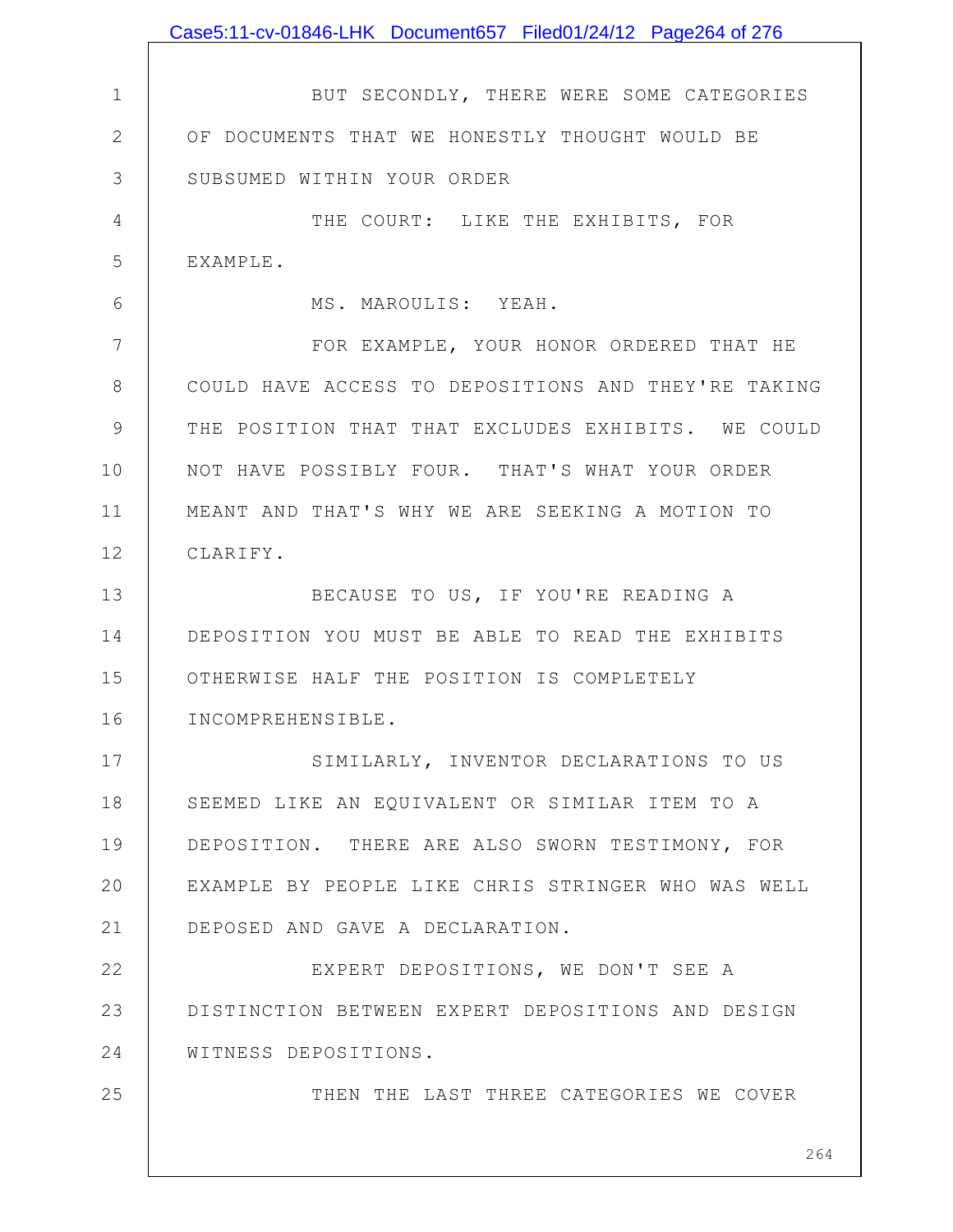|              | Case5:11-cv-01846-LHK Document657 Filed01/24/12 Page265 of 276 |
|--------------|----------------------------------------------------------------|
|              |                                                                |
| $\mathbf 1$  | IN OUR MOTION ARE SLIGHTLY DIFFERENT WHICH IS THEY             |
| $\mathbf{2}$ | WERE NOT WITHIN THE COURT'S ORDER BUT BASED ON WHAT            |
| 3            | WE LEARNED SUBSEQUENTLY AND THE TYPES OF DOCUMENTS             |
| 4            | WE ENCOUNTERED SUBSEQUENTLY, WE WOULD LIKE TO BRING            |
| 5            | IN UNDER THAT ORDER BECAUSE WE WERE NOT AWARE OF               |
| 6            | THE EXISTENCE OF THESE PROTOTYPES AND MODELS AND               |
| 7            | CERTAIN TYPES OF MCO'S.                                        |
| 8            | THE COURT: I APOLOGIZE, MS. MAROULIS,                          |
| 9            | WHEN DID YOU FIRST RECEIVE THESE ADDITIONAL                    |
| 10           | PROTOTYPES, BEFORE OR AFTER YOU FILED YOUR MOTION              |
| 11           | WITH ME THAT LEAD TO THE ORDER?                                |
| 12           | MS. MAROULIS: IT WAS AFTER, YES.                               |
| 13           | I DON'T KNOW THE EXACT DATE. IF I NEED                         |
| 14           | THE EXACT DATE --                                              |
| 15           | THE COURT: IF YOU ARE TELLING ME IT'S                          |
| 16           | AFTER, I WILL ACCEPT YOUR REPRESENTATION SUBJECT TO            |
| 17           | CHALLENGE, OF COURSE.                                          |
| 18           | YOU ARE TELLING ME WHAT WE ARE TALKING                         |
| 19           | ABOUT HERE ARE MATERIALS, DOCUMENTS AND THE                    |
| 20           | LANGUAGE THAT CAME AFTER THE REQUEST?                          |
| 21           | MS. MAROULIS: YES. TWO TYPES OF THE                            |
| 22           | CATEGORIES.                                                    |
| 23           | ONE IS THE CATEGORY THAT WE THOUGHT WAS                        |
| 24           | PART OF YOUR ORDER BUT WE HAVE A FIGHT NOW. AND                |
| 25           | THE OTHER ONE IS THE THINGS WE LEARNED                         |
|              |                                                                |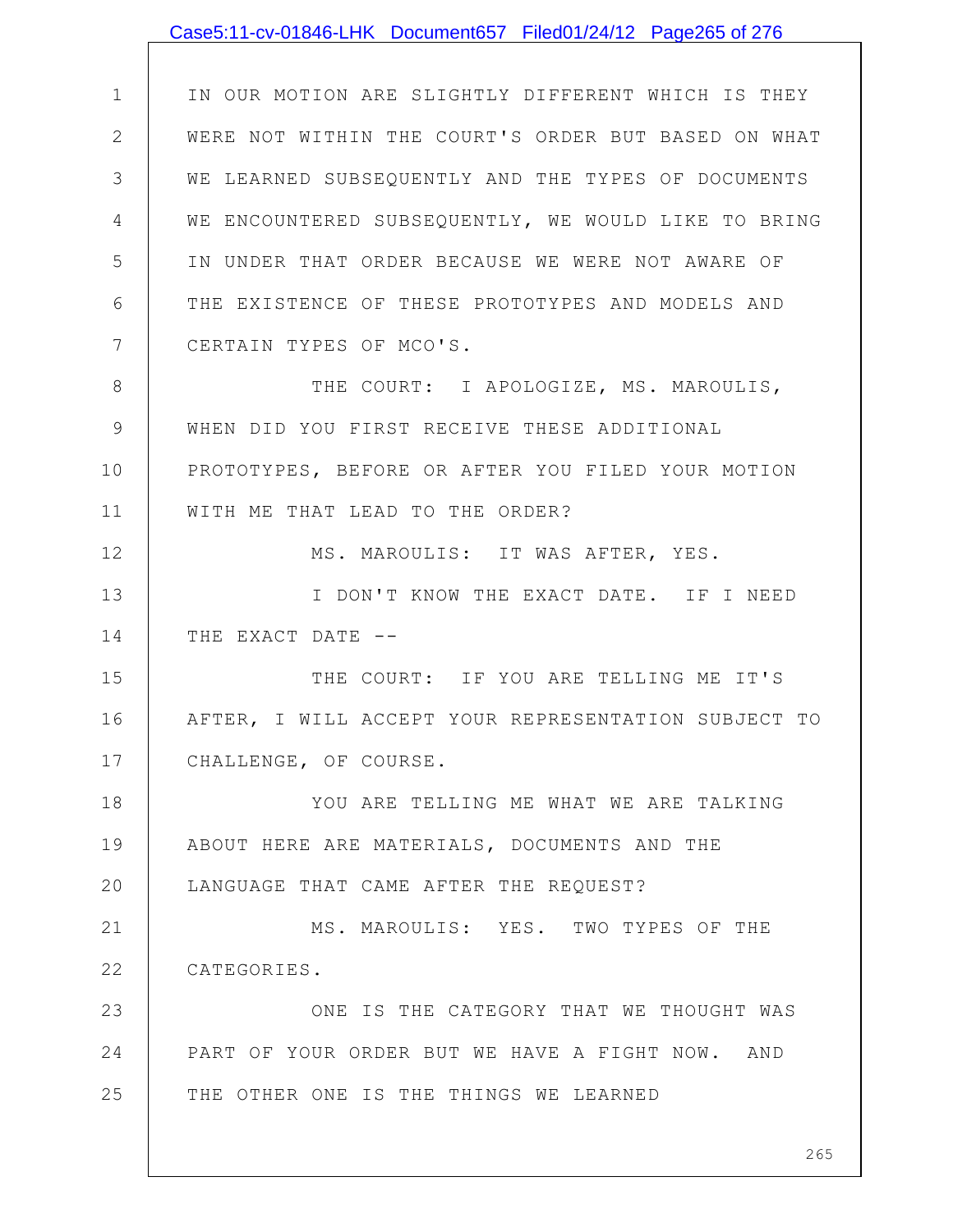|                | Case5:11-cv-01846-LHK Document657 Filed01/24/12 Page266 of 276 |
|----------------|----------------------------------------------------------------|
|                |                                                                |
| $\mathbf 1$    | SUBSEQUENTLY.                                                  |
| $\mathbf{2}$   | SO THAT'S REALLY IT. IN THEIR MOTION                           |
| 3              | APPLE DOES NOT REALLY DISPUTE WHAT WE ARE SAYING,              |
| $\overline{4}$ | ALL THEY ARE SAYING IS THAT THIS IS AN END RUN                 |
| 5              | AROUND THE REQUIREMENTS OF THE LOCAL RULES                     |
| 6              | REGARDING MOTION FOR RECONSIDERATION, BUT WE DON'T             |
| 7              | BELIEVE IT'S A MOTION FOR RECONSIDERATION, IT DOES             |
| 8              | NOT FIT INTO THOSE THREE CATEGORIES THAT ARE                   |
| 9              | REQUIRED.                                                      |
| 10             | SO IN A SENSE THERE IS NEW FACTS BECAUSE                       |
| 11             | THERE'S NEW DOCUMENTS, BUT WE BELIEVE IT'S PROPER              |
| 12             | TO REVISIT THE ORDER WITH THE KNOWLEDGE THAT WE                |
| 13             | HAVE NOW ABOUT THE SCOPE OF APPLE'S PRODUCTION AND             |
| 14             | ABOUT WHAT PARTIES CONSIDERED TO BE OR NOT TO BE IN            |
| 15             | THAT ORDER.                                                    |
| 16             | THE COURT: ALL RIGHT.                                          |
| 17             | THANK YOU VERY MUCH.                                           |
| 18             | MR. JACOBS?                                                    |
| 19             | MR. JACOBS: YES, YOUR HONOR.                                   |
| 20             | WELL, WE THINK YOUR ORDER WAS CLEAR AND                        |
| 21             | WE THINK, FOR EXAMPLE, THE WORD "TRANSCRIPTS" WAS              |
| 22             | CLEAR BECAUSE MANY OF THE DEPOSITIONS HAVE                     |
| 23             | QUESTIONS AND HAD EXHIBITS, MORE IMPORTANTLY, THAT             |
| 24             | GO TO INTERNAL DESIGN.                                         |
| 25             | WHAT WE UNDERSTOOD YOUR ORDER TO SAY IS,                       |
|                |                                                                |
|                | 26                                                             |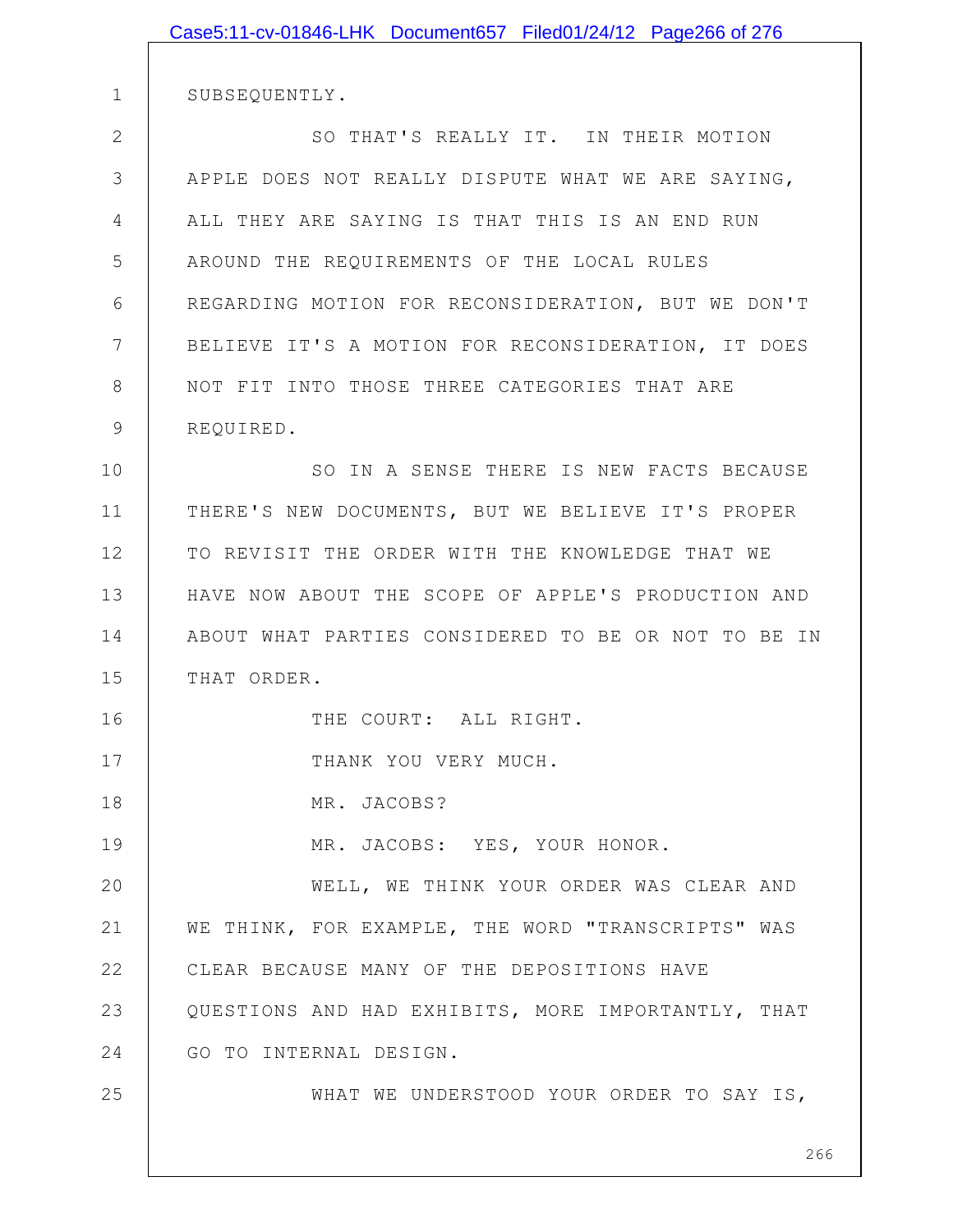|               | Case5:11-cv-01846-LHK Document657 Filed01/24/12 Page267 of 276 |
|---------------|----------------------------------------------------------------|
|               |                                                                |
| $\mathbf 1$   | I'M GOING TO FIGURE OUT ON THE BASIS OF THE                    |
| $\mathbf{2}$  | CATEGORIES THAT HAVE BEEN PRESENTED TO ME WHICH                |
| 3             | CATEGORIES DON'T POSE THAT MUCH OF A RISK GIVEN                |
| 4             | WHAT SHERMAN DOES AND WHICH CATEGORIES AT A                    |
| 5             | CATEGORICAL LEVEL POSE A GREATER RISK.                         |
| 6             | AND EVERY TIME YOU WORK IN CATEGORIES                          |
| 7             | SOMETIMES IT'S OVER INCLUSIVE AND SOMETIMES IT'S               |
| 8             | UNDER INCLUSIVE. THE CATEGORIES WERE TEED UP TO                |
| $\mathcal{G}$ | YOU AND YOU CALLED THE CATEGORIES.                             |
| 10            | AND OUR VIEW IS THAT THEY ARE TRYING TO                        |
| 11            | CHANGE THE CATEGORIES AND CHANGE THE CALCULATION OF            |
| 12            | RISK AND BENEFIT OVER INCLUSIVENESS AND UNDER                  |
| 13            | INCLUSIVENESS.                                                 |
| 14            | SO FOR EXAMPLE, ASKING FOR ALL EXHIBITS                        |
| 15            | ATTACHED TO DEPOSITION TRANSCRIPTS OF DESIGN                   |
| 16            | INVENTORS, IN OUR VIEW RAISES A SUBSTANTIAL RISK OF            |
| 17            | EXPOSURE TO SHERMAN OF INFORMATION THAT FALLS ON               |
| 18            | THE "DON'T SHOW" SIDE OF THE LINE YOUR HONOR DREW.             |
| 19            | AND THAT'S BECAUSE A LOT OF THEM ARE INTERNAL                  |
| 20            | DOCUMENTS BECAUSE THOSE HAPPEN TO GET ASKED ABOUT              |
| 21            | IN DEPOSITIONS.                                                |
| 22            | AND THE SAME IS TRUE FOR PROTOTYPES. I                         |
| 23            | DO WANT TO DISTINGUISH BETWEEN MODELS AND                      |
| 24            | PROTOTYPES HERE. MODELS ARE WHAT INDUSTRIAL DESIGN             |
| 25            | CREATES FROM CAD. PROTOTYPES ARE ACTUAL ATTEMPTS               |
|               |                                                                |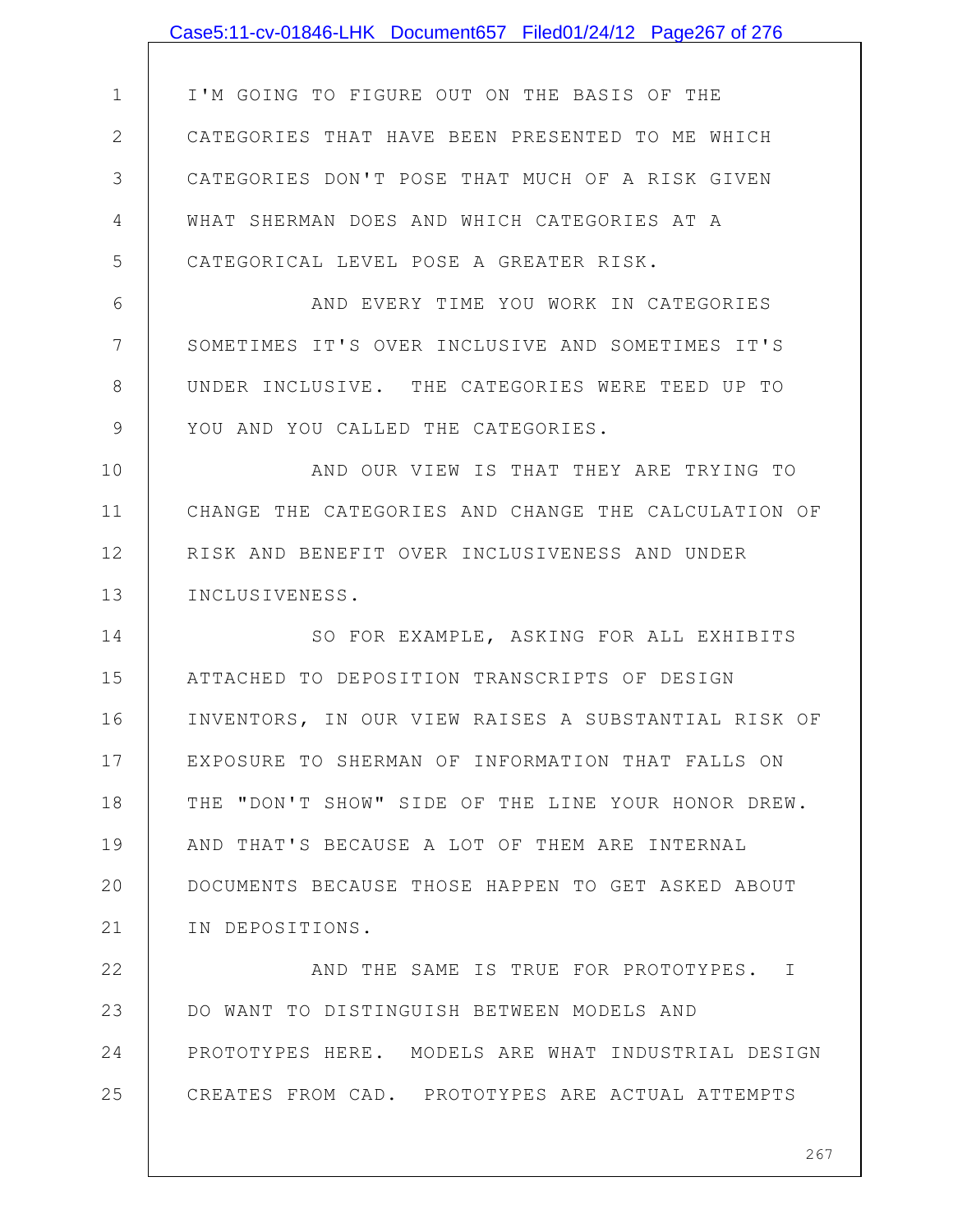|              | Case5:11-cv-01846-LHK Document657 Filed01/24/12 Page268 of 276 |
|--------------|----------------------------------------------------------------|
|              |                                                                |
| $\mathbf 1$  | TO BUILD WORKING SYSTEMS.                                      |
| $\mathbf{2}$ | SAMSUNG ASKS FOR ALL OF THOSE. WE DID                          |
| 3            | SEE THAT DECLARATIONS FIT INTO THE CATEGORY OF                 |
| 4            | DEPOSITIONS AND SO WE OFFERED THAT, OKAY. THEY CAN             |
| 5            | SEE THE DECLARATIONS OF STRINGER, FOR EXAMPLE,                 |
| 6            | BECAUSE THAT'S AKIN TO A DEPOSITION OF STRINGER                |
| 7            | THAT HE COULD SEE.                                             |
| 8            | WE REMAIN VERY CONCERNED ABOUT SHERMAN.                        |
| 9            | WE REMAIN VERY CONCERNED ABOUT HIS ONGOING WORK.               |
| 10           | SO WE'RE READING YOUR ORDER TO DEFINE SOME                     |
| 11           | CATEGORIES AND TO OPPOSE ANY EXPANSION OF THOSE                |
| 12           | CATEGORIES.                                                    |
| 13           | THE COURT: ARE YOU SUGGESTING THAT                             |
| 14           | EITHER SAMSUNG'S REQUEST OR MY ORDER WAS EXCLUSIVE             |
| 15           | OF ANY ADDITIONAL CATEGORIES WHICH WERE REVEALED BY            |
| 16           | THE SUBSEQUENT APPLE PRODUCTION? I MEAN, THAT                  |
| 17           | SEEMS LIKE A PRETTY EXTREME POSITION TO ME.                    |
| 18           | MR. JACOBS: I DON'T THINK WE NEED THAT.                        |
| 19           | I DON'T THINK IT'S TRUE.                                       |
| 20           | THE FACT THAT WE HAVE LOTS OF MODELS,                          |
| 21           | AGAIN, THEY'VE KNOWN THAT SINCE THE SUMMER. THE                |
| 22           | FACT THAT WE HAD VARIOUS CATEGORIES OF INTERNAL                |
| 23           | DESIGN DOCUMENTS THEY'VE KNOWN THAT FROM THE VERY              |
| 24           | BEGINNING.                                                     |
| 25           | SO I THINK THERE'S A FACTUAL DISPUTE OF                        |
|              |                                                                |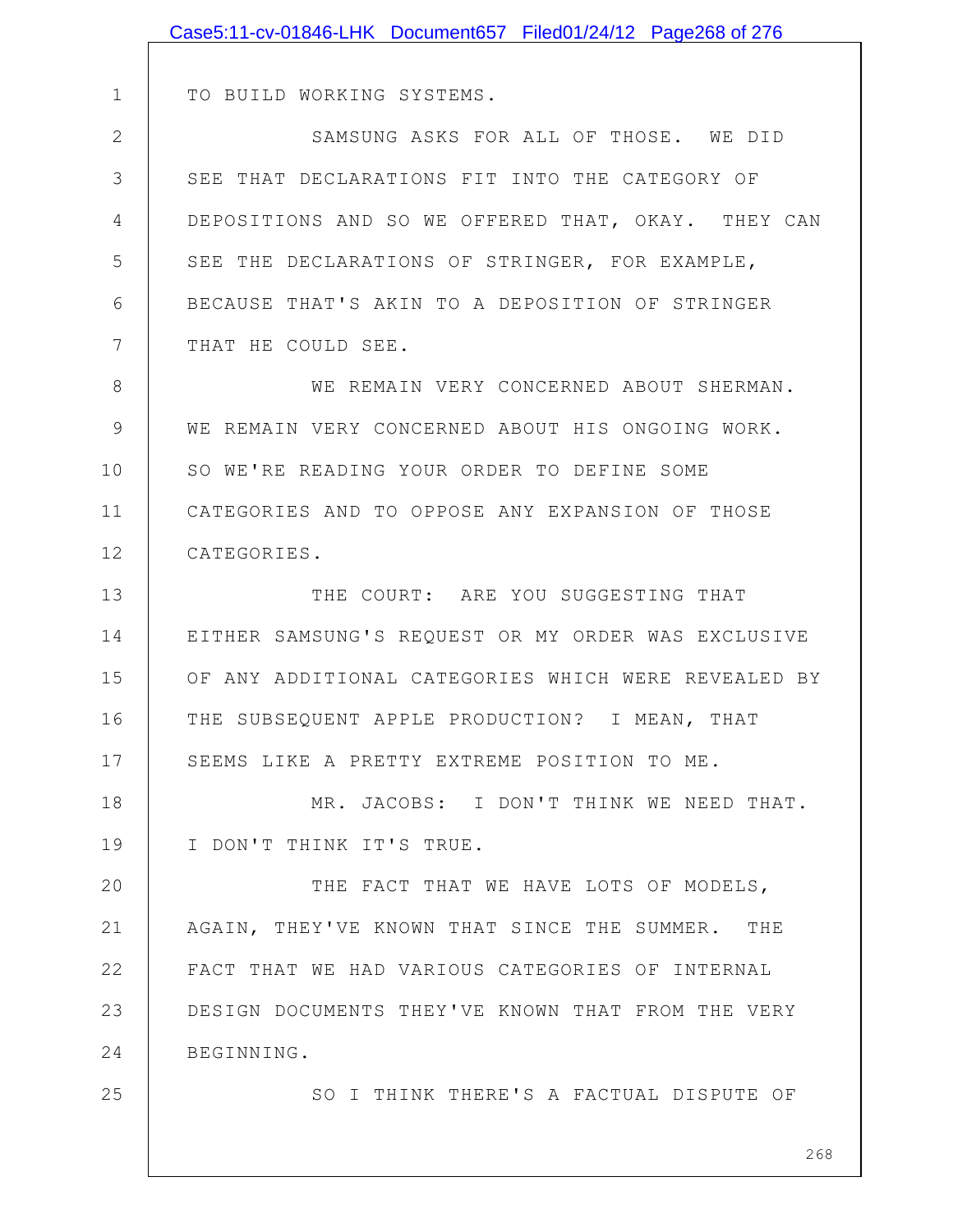|                | Case5:11-cv-01846-LHK Document657 Filed01/24/12 Page269 of 276 |
|----------------|----------------------------------------------------------------|
|                |                                                                |
| $\mathbf 1$    | WHETHER THEY KNEW OR SHOULD HAVE KNOWN EARLIER THAT            |
| $\overline{2}$ | THIS MIGHT COME UP IN CONNECTION WITH SHERMAN, BUT             |
| 3              | MORE IMPORTANTLY THEY GAVE YOU A CATEGORY THAT                 |
| 4              | INCLUDED THOSE INTERNAL DOCUMENTS BY CATEGORY AND              |
| 5              | THAT WAS WHERE YOU DREW THE LINE.                              |
| 6              | SO WE THINK THAT'S THE ANSWER HERE, THE                        |
| 7              | CATEGORIES THAT WERE DEFINED BY YOUR ORDER.                    |
| 8              | AND AGAIN, WE REMAIN VERY CONCERNED.                           |
| $\mathcal{G}$  | THE COURT: THANK YOU.                                          |
| 10             | ANY REBUTTAL?                                                  |
| 11             | MS. MAROULIS: YES, YOUR HONOR.                                 |
| 12             | I THINK IT'S IMPORTANT TO NOTE FOR THE                         |
| 13             | RECORD THAT APPLE IS ALSO OBJECTING TO OUR OTHER               |
| 14             | DESIGN EXPERT, MR. LUCENTE.                                    |
| 15             | THE COURT: HIS NAME IS LUCENTE?                                |
| 16             | MS. MAROULIS: YES. HE'S IN DESIGN, BUT                         |
| 17             | IN THE U.S. AREA.                                              |
| 18             | AND IT'S STILL NOT RIPE FOR THE MOTION                         |
| 19             | BEFORE YOU. WE ARE STILL CONFERRING ABOUT IT. BUT              |
| 20             | WE SEE A VERY TROUBLING PATTERN OF APPLE BLOCKING              |
| 21             | US FROM OUR EXPERTS EFFECTIVELY ASSISTING US IN                |
| 22             | THIS CASE.                                                     |
| 23             | AND MS. HUTNYAN ALREADY MENTIONED THAT                         |
| 24             | THERE WERE OBJECTIONS TO EVERY SINGLE ONE OF OUR               |
| 25             | EXPERTS IN THE ITC PROCEEDING. THAT'S NOT BEFORE               |
|                |                                                                |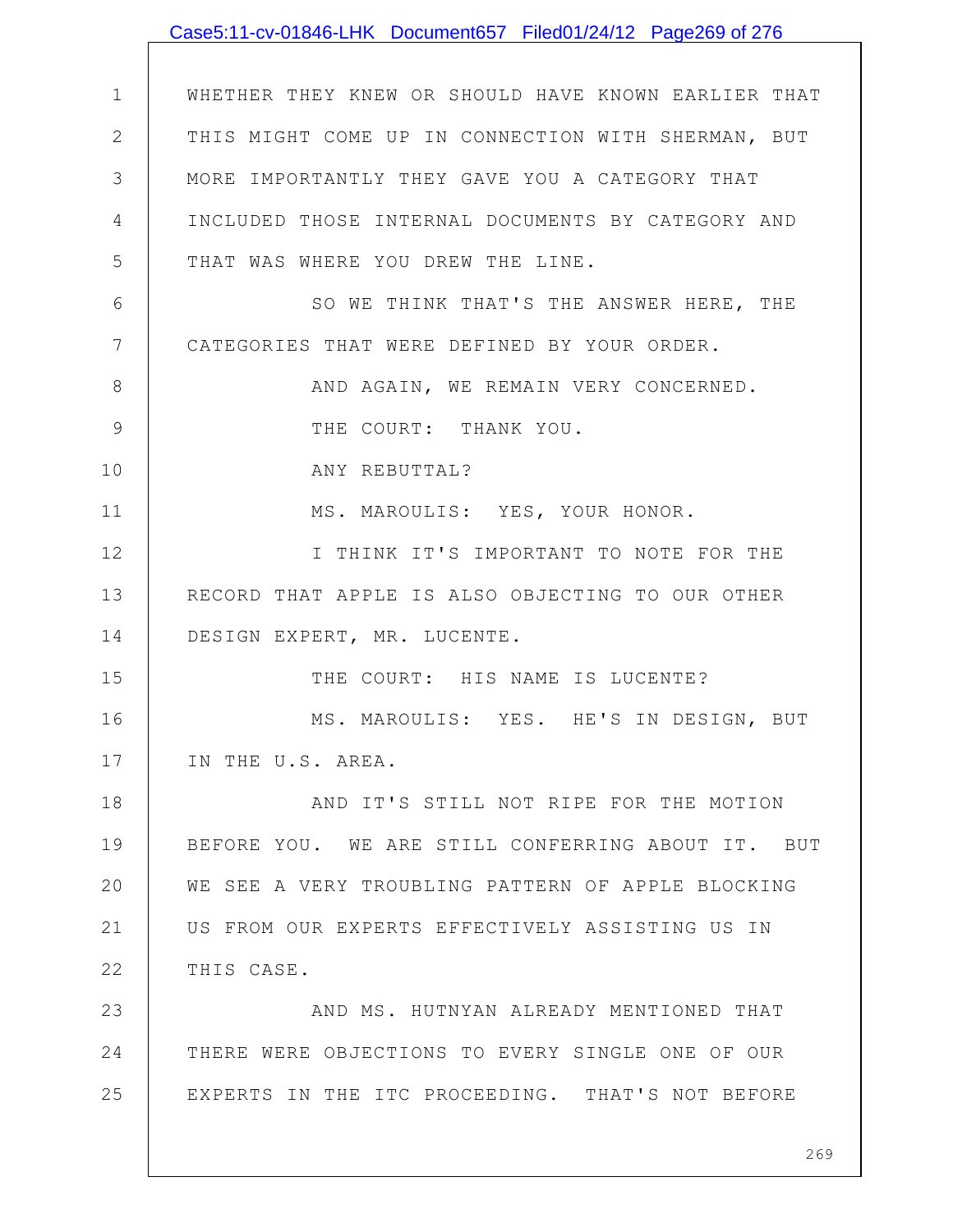|              | Case5:11-cv-01846-LHK Document657 Filed01/24/12 Page270 of 276 |
|--------------|----------------------------------------------------------------|
|              |                                                                |
| $\mathbf 1$  | YOU, IT'S JUST A DATA POINT. BUT THIS PROCEEDING               |
| $\mathbf{2}$ | SHOULD NOT BE USED TO DEPRIVE US OF EXPERT'S                   |
| 3            | ASSISTANCE.                                                    |
| 4            | THE COURT: SO IS IT FAIR TO SAY,                               |
| 5            | MS. MAROULIS, THAT YOUR POSITION ON THIS RESTS ON              |
| 6            | THE NOTION THAT YOU'RE ENTITLED TO KEEP FROM APPLE             |
| 7            | WHAT NON TESTIFYING EXPERTS YOU ARE WORKING WITH?              |
| $8\,$        | IS THAT THE CRITICAL ISSUE HERE?                               |
| $\mathsf 9$  | I SEE THIS AS RELATED TO THE EARLIER                           |
| 10           | PROTECTIVE ORDER YOU MADE. IS THAT WHERE THIS                  |
| 11           | ISSUE IS COMING TO A HEAD?                                     |
| 12           | MS. MAROULIS: THERE ARE TWO SEPARATE                           |
| 13           | ISSUES, YOUR HONOR.                                            |
| 14           | THE COURT: WHY DON'T YOU BREAK THEM                            |
| 15           | APART FOR ME.                                                  |
| 16           | MS. MAROULIS: THE ISSUE MS. HUTNYAN                            |
| 17           | ALREADY COVERED IS WE SHOULDN'T HAVE TO EXPOSE                 |
| 18           | IDENTITIES OF EXPERTS OF THINGS THAT ARE NOT                   |
| 19           | ENTIRELY CONFIDENTIAL, THEY ARE REMEDIAL                       |
| 20           | CONFIDENTIALITY.                                               |
| 21           | THE ISSUE HERE IS THAT IN THE DESIGN AREA                      |
| 22           | FOR SOME REASON APPLE IS PARTICULARLY BEING                    |
| 23           | DIFFICULT IN NOT LETTING US ENGAGE EXPERTS WHO WILL            |
| 24           | BE HELPFUL IN THIS CASE AND THAT'S WHY WE HAVE                 |
| 25           | SUCCESSIVE MOTION PRACTICE.                                    |
|              |                                                                |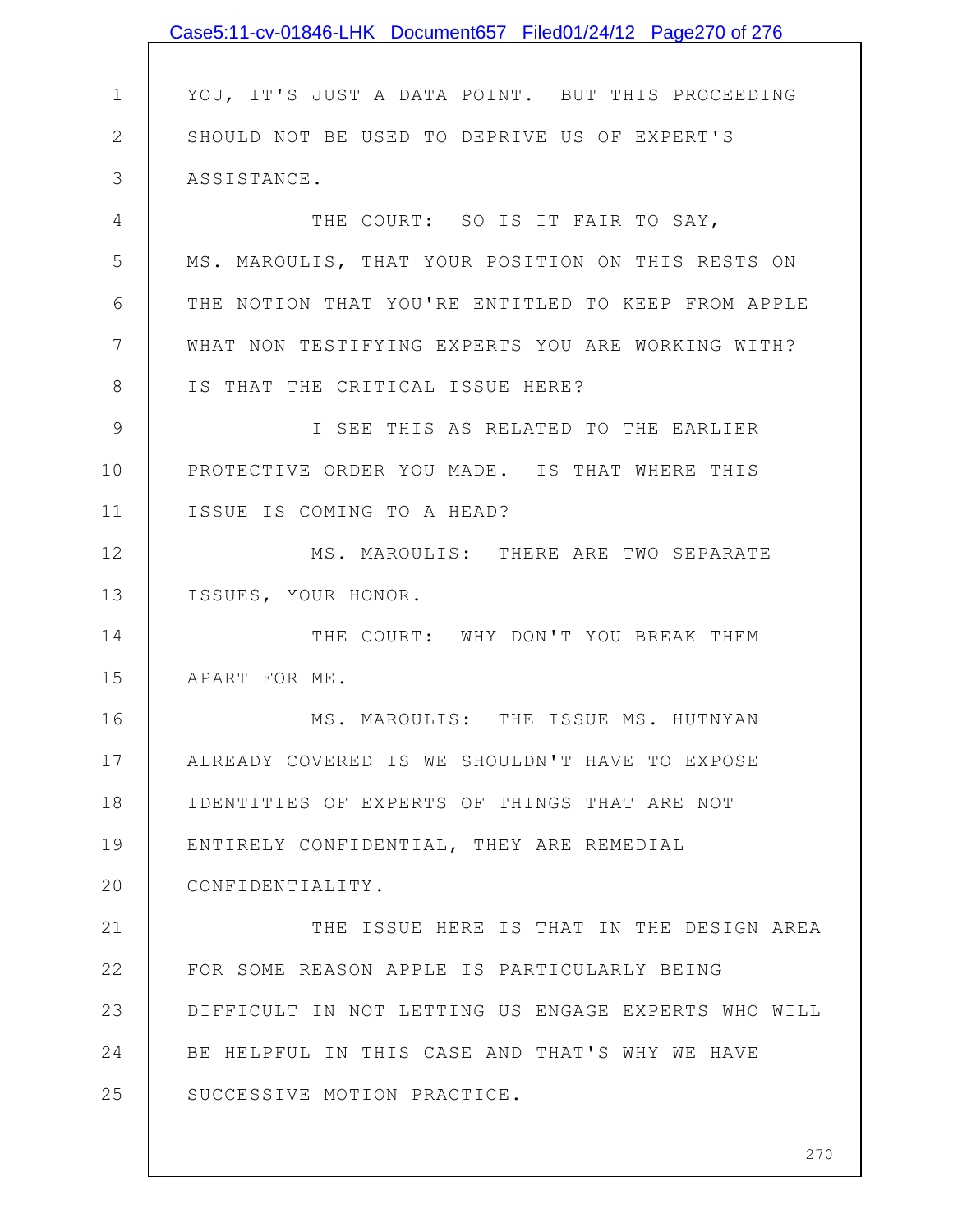## Case5:11-cv-01846-LHK Document657 Filed01/24/12 Page271 of 276

1 2 3 4 5 6 MR. JACOBS HAS SAID HE'S NEVER SEEN THIS MUCH MOTION PRACTICE FROM ONE EXPERT. I HAVEN'T EITHER. I DON'T UNDERSTAND WHY WE CAN'T SHOW OUR EXPERTS, MR. SHERMAN AND MR. LUCENTE, SOME OF THE TEN-YEAR OLD E-MAILS PASSING ON PUBLIC ARTICLES OR DEPOSITION EXHIBITS TO DEPOSITIONS HE CAN READ.

7 8 9 10 11 SO TO THE EXTENT THAT WE NEED TO PARSE APART DIFFERENT CATEGORIES OF DOCUMENTS, WE CAN NOT HAVE A BROADER PERMISSION, WE ARE BEFORE YOUR HONOR WITH SPECIFIC SIX OR SEVEN CATEGORIES THAT WE SEEK FROM THE COURT THE RELIEF TO GET IN THIS CASE.

12 13 14 15 THE COURT: I APPRECIATE YOUR COMMENTS. I GUESS WHERE I WAS GOING WITH ALL OF THIS IS AS I SEE IT THERE ARE TWO ISSUES HERE WHICH RELATE TO ONE ANOTHER.

16 17 18 19 ONE IS THE SUBJECT MATTER OF THE DOCUMENTS OR DEPOSITION TRANSCRIPTS AT ISSUE AND WHETHER OR NOT THOSE LEGITIMATELY IMPLICATE APPLE'S COMPETITIVE CONCERNS.

20 21 22 23 THE SECOND IS WHETHER THE DOCUMENTS ARE TRULY THE SECRET SAUCE OR SUPER SECRET OR SUPER CONFIDENTIAL HIGHER LEVEL OF CONFIDENTIALITY SEEKING AN ORDER.

24 25 AND WITH RESPECT TO MR. SHERMAN, LET'S FOCUS ON HIM, I SUSPECT I WILL GET A MOTION ON THE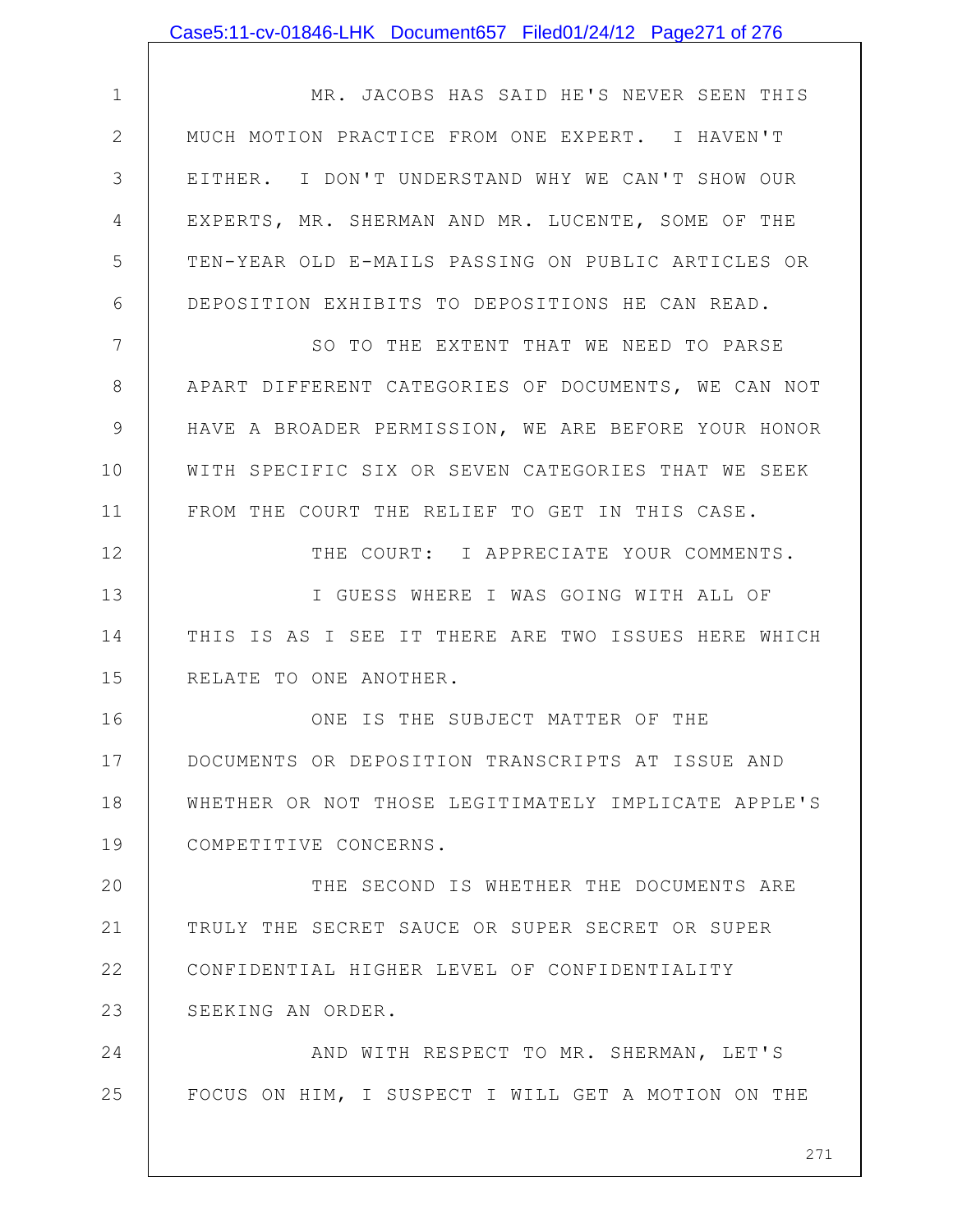|                | Case5:11-cv-01846-LHK Document657 Filed01/24/12 Page272 of 276 |
|----------------|----------------------------------------------------------------|
|                |                                                                |
| $\mathbf 1$    | OTHER GUY LATER ON.                                            |
| $\mathbf{2}$   | MS. MAROULIS: I HOPE NOT. I HOPE WE CAN                        |
| 3              | ACHIEVE AGREEMENT ON THAT.                                     |
| $\overline{4}$ | THE COURT: I HOPE NOT TOO.                                     |
| 5              | BUT IT SEEMS TO ME WITH RESPECT TO                             |
| 6              | MR. SHERMAN WHAT YOU ARE SAYING IS GIVEN THE                   |
| 7              | CURRENT STATE AFFAIRS OR THE CURRENT PROTECTIVE                |
| 8              | ORDER AND ALL OF THAT, YOU SHOULD BE ENTITLED TO               |
| 9              | SHARE WITH MR. SHERMAN THE ADDITIONAL CATEGORIES               |
| 10             | YOU IDENTIFIED FOR ALL THE SAME REASONS OR FOR                 |
| 11             | SIMILAR REASONS TO THE CATEGORIES THAT WERE                    |
| 12             | PREVIOUSLY AUTHORIZED.                                         |
| 13             | MS. MAROULIS: YES, YOUR HONOR.                                 |
| 14             | THE COURT: IS THAT A SUMMARY OF THE                            |
| 15             | POSITION?                                                      |
| 16             | MS. MAROULIS: THAT'S CORRECT.                                  |
| 17             | THE COURT: ALL RIGHT.                                          |
| 18             | ANYTHING FURTHER?                                              |
| 19             | MS. MAROULIS: THANK YOU, YOUR HONOR.                           |
| 20             | I THINK YOU'VE HEARD A LOT FROM US TODAY.                      |
| 21             | MR. JACOBS: YES, IF I MAY.                                     |
| 22             | THE COURT: APPARENTLY NOT QUITE.                               |
| 23             | MR. JACOBS: NOT QUITE. WE WOULD LIKE                           |
| 24             | SOME DIRECTION FROM YOU.                                       |
| 25             | THE COURT: ALL RIGHT.                                          |
|                |                                                                |
|                | 272                                                            |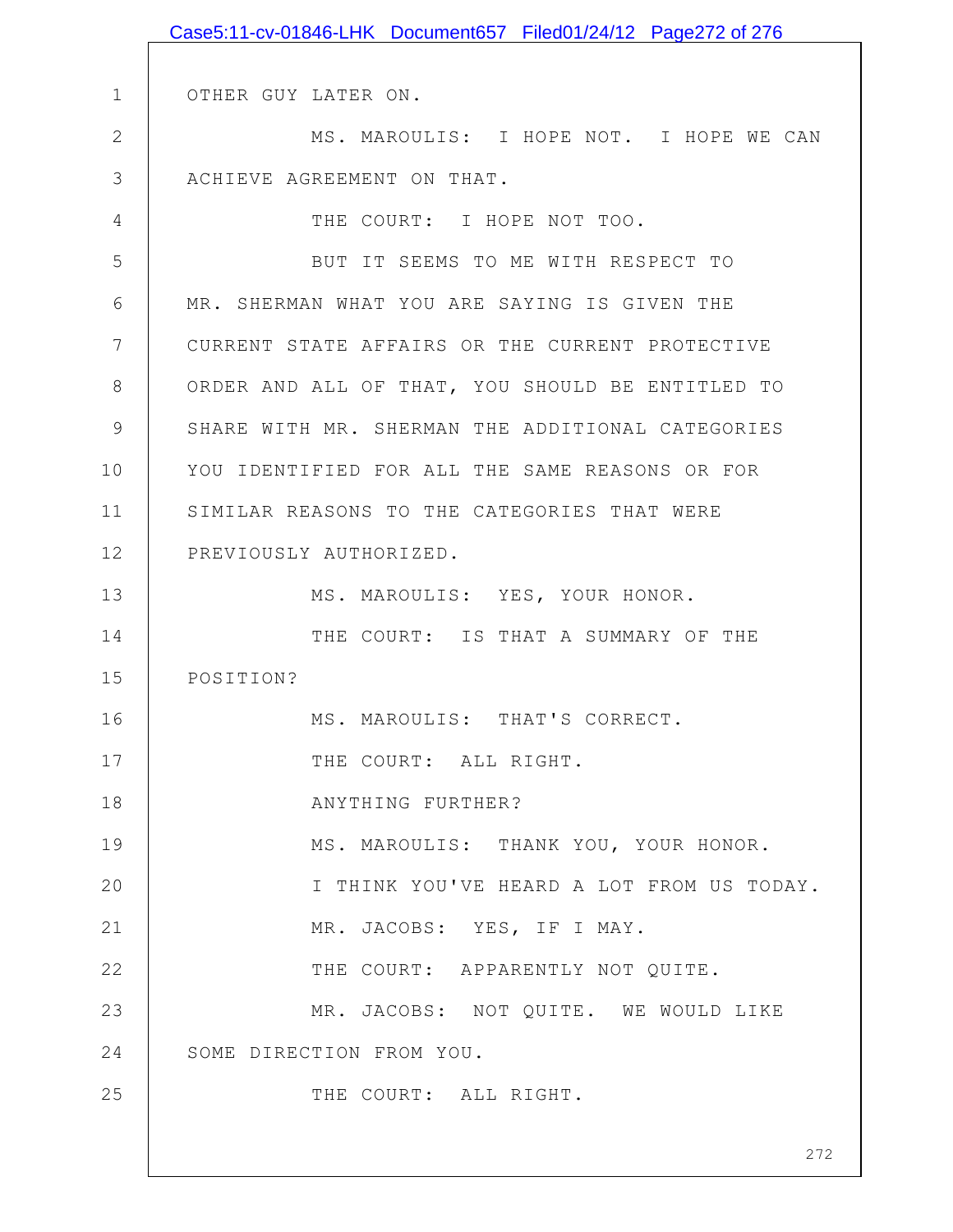|                | Case5:11-cv-01846-LHK Document657 Filed01/24/12 Page273 of 276 |
|----------------|----------------------------------------------------------------|
|                |                                                                |
| $\mathbf 1$    | MR. JACOBS: WE INFERRED FROM THE                               |
| $\mathbf{2}$   | SCHEDULE JUDGE KOH ENTERED AND FROM YOUR HONOR'S               |
| 3              | EARLIER GRANTS OF MOTIONS TO EXPEDITE THAT                     |
| $\overline{4}$ | YOUR HONOR WAS MORE THAN -- NOT JUST OPEN, BUT IN A            |
| 5              | AWAY KIND OF SAYING LOOK, LET'S GET THESE TEED UP,             |
| 6              | LET'S GET THEM DECIDED, LET'S NOT PUT THEM ON THE              |
| 7              | ORDINARY TRACK BECAUSE IF WE DO THAT IT WILL BE A              |
| 8              | MONTH AND A HALF OUT.                                          |
| $\mathcal{G}$  | THE COURT: THAT'S BEFORE I KNEW THERE                          |
| 10             | WERE NINE OF THEM IN THE CUE AND MORE TO COME.                 |
| 11             | MR. JACOBS: THAT'S WHY I'M GOING.                              |
| 12             | WE REALLY WANT TO DO THIS IN A WAY THAT                        |
| 13             | RESPECTS THE LIMITED THROUGHPUT OF THIS                        |
| 14             | INSTITUTION, THAT WE -- THAT DOESN'T GET CROSSWISE             |
| 15             | WITH YOU, BECAUSE WE ARE HIGHLY DEPENDENT ON YOU,              |
| 16             | FRANKLY, TO GET THE DISCOVERY WE NEED.                         |
| 17             | BUT I DON'T WANT TO JUST READ SIGNALS                          |
| 18             | THAT YOUR HONOR MIGHT HAVE BEEN SENDING ABOUT NO, I            |
| 19             | DON'T WANT ANY MORE EXPEDITED MOTIONS.                         |
| 20             | CAN YOU GIVE US ANY GUIDANCE ON HOW YOU                        |
| 21             | WANT US TO PROCEED OVER THE SIX NEXT SIX OR                    |
| 22             | SEVEN WEEKS?                                                   |
| 23             | THE COURT: WELL, WE SHOULD SPEAK TO THE                        |
| 24             | SUBJECT, MS. MAROULIS, I DON'T WANT TO DEPRIVE YOU             |
| 25             | OF AN EQUAL OPPORTUNITY.                                       |
|                |                                                                |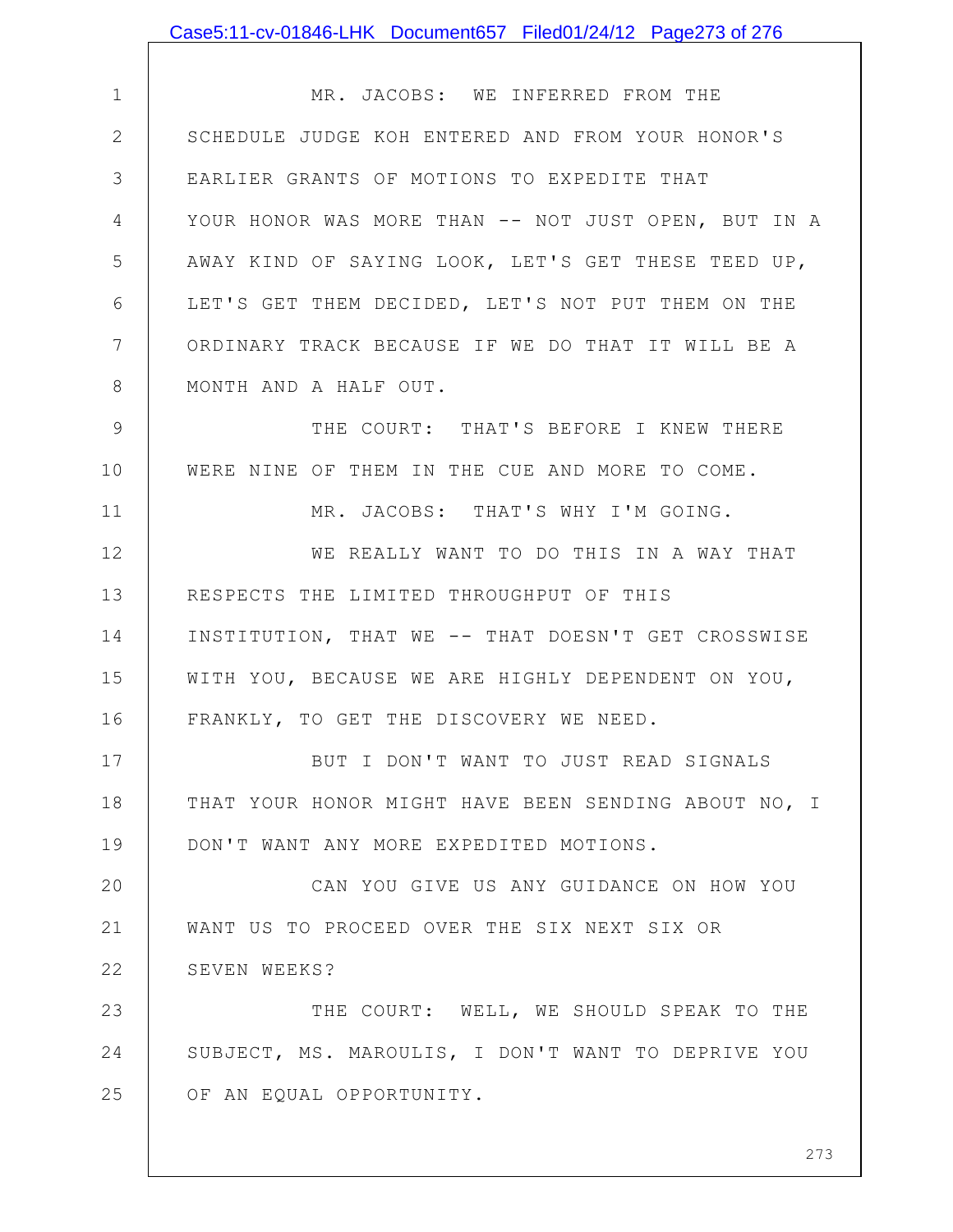|               | Case5:11-cv-01846-LHK Document657 Filed01/24/12 Page274 of 276 |
|---------------|----------------------------------------------------------------|
|               |                                                                |
| $\mathbf 1$   | MS. MAROULIS: WE NEED TO DO WHAT WORKS                         |
| $\mathbf{2}$  | FOR THE COURT.                                                 |
| 3             | IN THE PAST WE AT SAMSUNG WERE NOT                             |
| 4             | SEEKING EXPEDITED RELIEF. EVERY SINGLE MOTION                  |
| 5             | APPLE FILED WAS AN EXPEDITED -- EXCUSE ME.                     |
| 6             | SO TO AVOID HAVING TWO DIFFERENT TRACKS,                       |
| 7             | WHERE THEIR MOTIONS ARE HEARD WELL BEFORE OURS IN              |
| 8             | THE SENSE WE HAD TO JOIN THE EXPEDITED SCHEDULE.               |
| $\mathcal{G}$ | BUT IF THERE'S A PERIOD WHERE ALL OUR                          |
| 10            | MOTIONS ARE HEARD, I THINK WE CAN LIVE WITH THAT.              |
| 11            | THE COURT: WELL LET ME, TO ADDRESS THE                         |
| 12            | ISSUE YOU BOTH HAVE SPOKEN TO, LET ME JUST SAY                 |
| 13            | THIS.                                                          |
| 14            | I HAVE STRUGGLED IN THIS CASE LIKE NO                          |
| 15            | OTHER IN CONSTRUCTING A PROCEDURE THAT WOULD ALLOW             |
| 16            | ME TO ADDRESS YOUR DISPUTES EFFICIENTLY AND                    |
| 17            | REASONABLY GIVEN MY OTHER DEMANDS.                             |
| 18            | AND I HAVE RESISTED THE APPROACH THAT A                        |
| 19            | NUMBER OF MY COLLEAGUES HAVE ADOPTED IN THIS                   |
| 20            | DISTRICT OF LETTER BRIEFING. FRANKLY, MANY OF                  |
| 21            | THESE ISSUES REQUIRE MORE THAN A THREE-PAGE                    |
| 22            | SINGLE-SPACER, IN MY VIEW.                                     |
| 23            | IF THAT TYPE OF APPROACH IN YOUR MIND                          |
| 24            | WOULD ALLOW YOU TO FRAME THE ISSUES AND GET THEM               |
| 25            | TEED UP IN AN EFFICIENT WAY, I'M OPEN TO IT.                   |
|               |                                                                |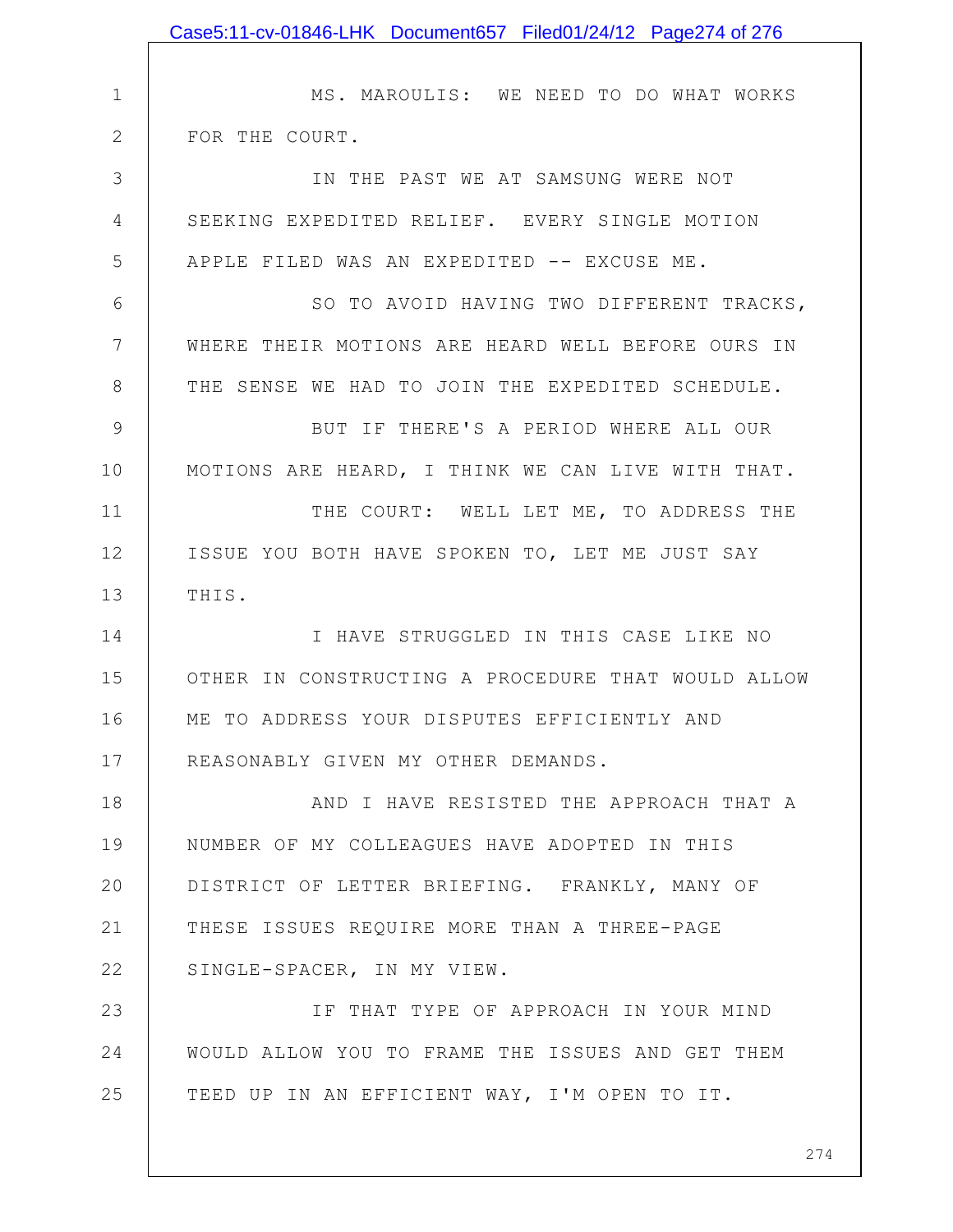|               | Case5:11-cv-01846-LHK Document657 Filed01/24/12 Page275 of 276 |
|---------------|----------------------------------------------------------------|
|               |                                                                |
| $\mathbf 1$   | IF YOU CAN REACH AN AGREEMENT TO                               |
| $\mathbf{2}$  | SOMETHING LIKE MY COLLEAGUES DO, I'M CERTAINLY                 |
| 3             | WILLING TO CONSIDER IT. BUT FRANKLY, I WAS                     |
| 4             | RELUCTANT TO GO DOWN THAT ROAD OUT OF RESPECT TO               |
| 5             | YOU TO COMPLETELY AND ADEQUATELY PRESENT THIS TO               |
| 6             | ME.                                                            |
| 7             | I CAN'T OFFER ANY MORE GUIDANCE. IF YOU                        |
| $8\,$         | HAVE SOMETHING IN MIND, I WILL HEAR YOU OUT.                   |
| $\mathcal{G}$ | I WILL SAY IN THE FUTURE IF YOU WANT                           |
| 10            | EXPEDITED RELIEF, I WOULD APPRECIATE YOU TELLING ME            |
| 11            | EXACTLY WHAT YOU HAD IN MIND IN TERMS OF THE MOTION            |
| 12            | PRACTICE THAT WOULD FOLLOW SO I'M NOT SURPRISED BY             |
| 13            | THE VOLUME. THAT WOULD CERTAINLY ASSIST ME.                    |
| 14            | MR. JACOBS: THAT'S VERY HELPFUL,                               |
| 15            | YOUR HONOR, THANK YOU.                                         |
| 16            | THE COURT: IS THERE ANYTHING ELSE I CAN                        |
| 17            | DO FOR YOU THIS AFTERNOON?                                     |
| 18            | IF NOT, I WILL WISH YOU ALL A GOOD DAY.                        |
| 19            | THANK YOU.                                                     |
| 20            | MS. MAROULIS: THANK YOU, YOUR HONOR.                           |
| 21            | THE CLERK: COURT IS ADJOURNED.                                 |
| 22            | (WHEREUPON, THE PROCEEDINGS IN THIS                            |
| 23            | MATTER WERE CONCLUDED.)                                        |
| 24            |                                                                |
| 25            |                                                                |
|               |                                                                |
|               | 275                                                            |